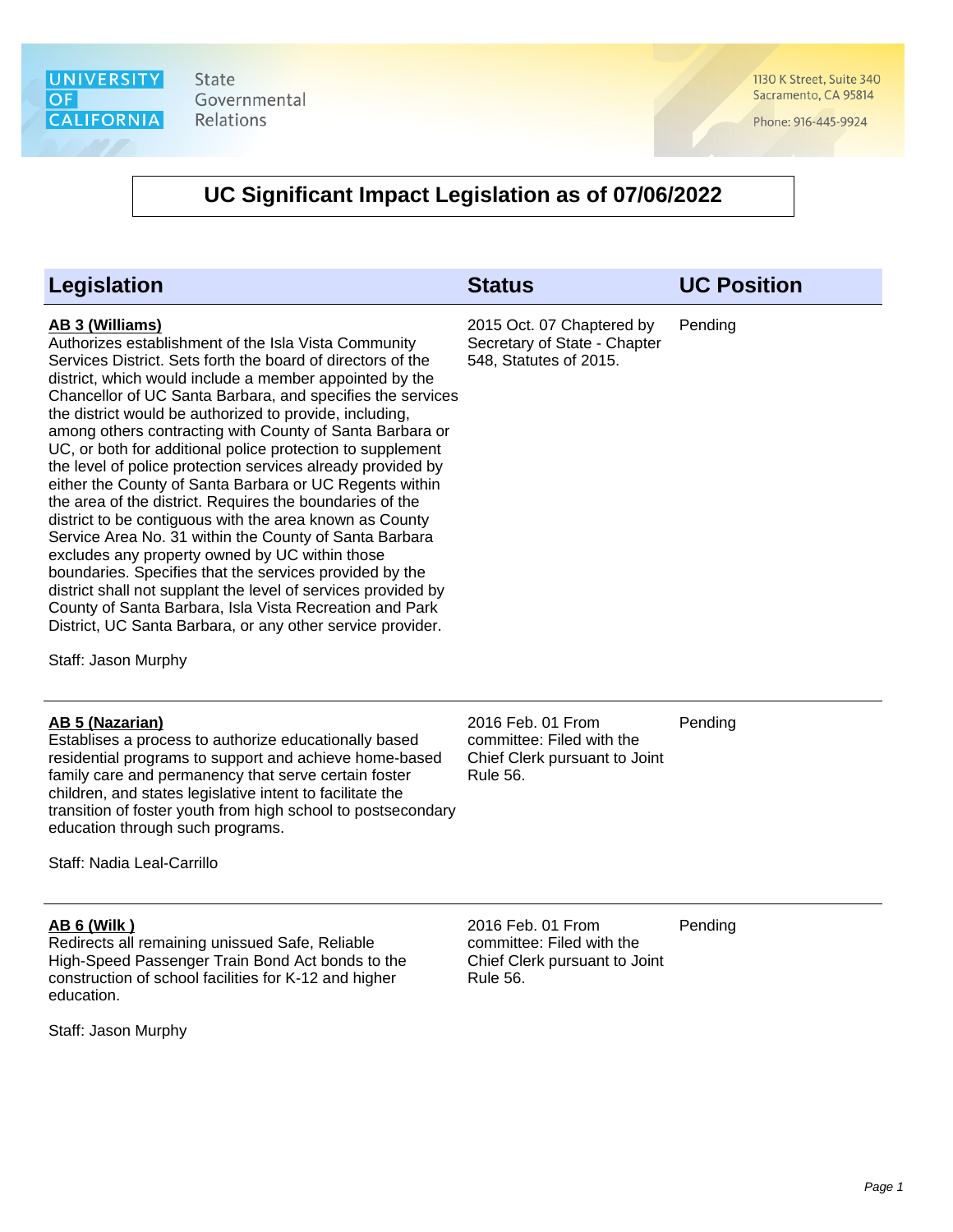1130 K Street, Suite 340 Sacramento, CA 95814

Phone: 916-445-9924

| <b>Legislation</b>                                                                                                                                                                                                                                                                                                                                                                                 | <b>Status</b>                                                                               | <b>UC Position</b> |
|----------------------------------------------------------------------------------------------------------------------------------------------------------------------------------------------------------------------------------------------------------------------------------------------------------------------------------------------------------------------------------------------------|---------------------------------------------------------------------------------------------|--------------------|
| <b>AB 14 (Waldron)</b><br>Requires a person or public or private entity that owns or<br>operates an unmanned aircraft, as defined, to place<br>specified identifying information or digitally store identifying<br>information on that unmanned aircraft.<br>Staff: Jason Murphy                                                                                                                   | 2016 Feb. 01 From<br>committee: Filed with the<br>Chief Clerk pursuant to Joint<br>Rule 56. | Pending            |
| AB 25 (Gipson)<br>Require the Student Aid Commission to establish an<br>appeal process for an otherwise qualifying institution that<br>fails to satisfy the 3-year cohort default rate and graduation<br>rate requirements and would authorize the commission to<br>grant the appeal for an academic year only if the<br>commission makes a specified determination.<br>Staff: Nadia Leal-Carrillo | 2015 Oct. 08 Chaptered by<br>Secretary of State - Chapter<br>613, Statutes of 2015.         | Pending            |
| AB 26 (Jones-Sawyer)<br>Requires a licensee to institute and maintain an employee<br>training program for the licensee's agents and employees<br>regarding compliance with MMRSA (Medical Marijuana<br>Regulation and Safety Act).<br>Staff: Jason Murphy                                                                                                                                          | 2016 Aug. 17 Re-referred to<br>Com. on RLS.                                                 | Pending            |
| AB 27 (Chavez)<br>Requires CSU and requests UC to exempt from paying<br>nonresident tuition a student or prospective student of their<br>respective segments who is using, or is intending to use,<br>"GI Bill education benefits," as defined, while enrolled as a<br>student of that segment.<br>Staff: Nadia Leal-Carrillo                                                                      | 2015 Jun. 22 In committee:<br>Hearing postponed by<br>committee.                            | Pending            |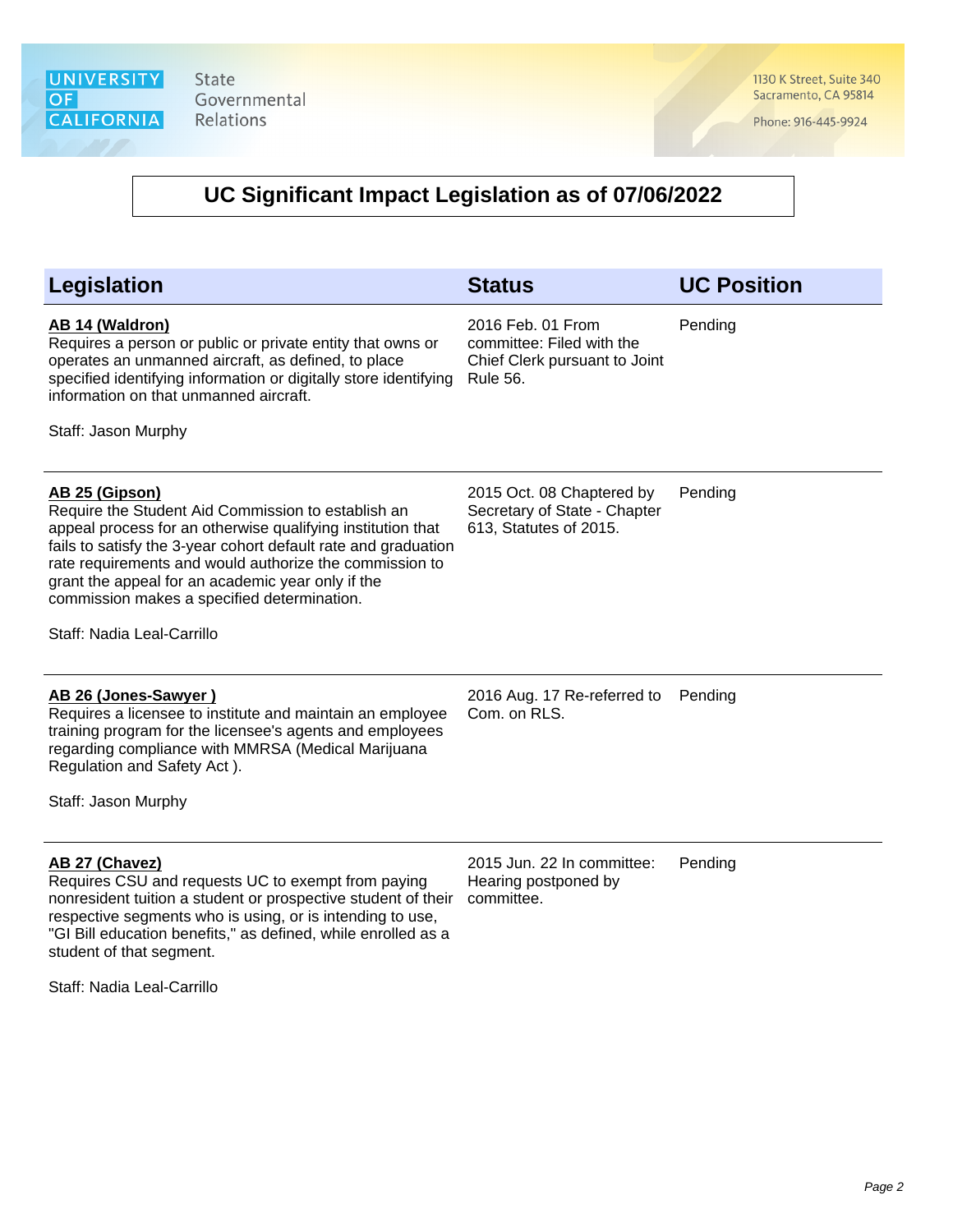1130 K Street, Suite 340 Sacramento, CA 95814

Phone: 916-445-9924

| 2016 Feb. 01 From<br>Pending<br>committee: Filed with the<br>Chief Clerk pursuant to Joint     |
|------------------------------------------------------------------------------------------------|
|                                                                                                |
| 2016 Sep. 24 Chaptered by<br>Pending<br>Secretary of State - Chapter<br>547, Statutes of 2016. |
| 2016 Feb. 01 From<br>committee: Filed with the<br>Chief Clerk pursuant to Joint                |
| 2016 Feb. 01 From<br>Pending<br>committee: Filed with the<br>Chief Clerk pursuant to Joint     |
|                                                                                                |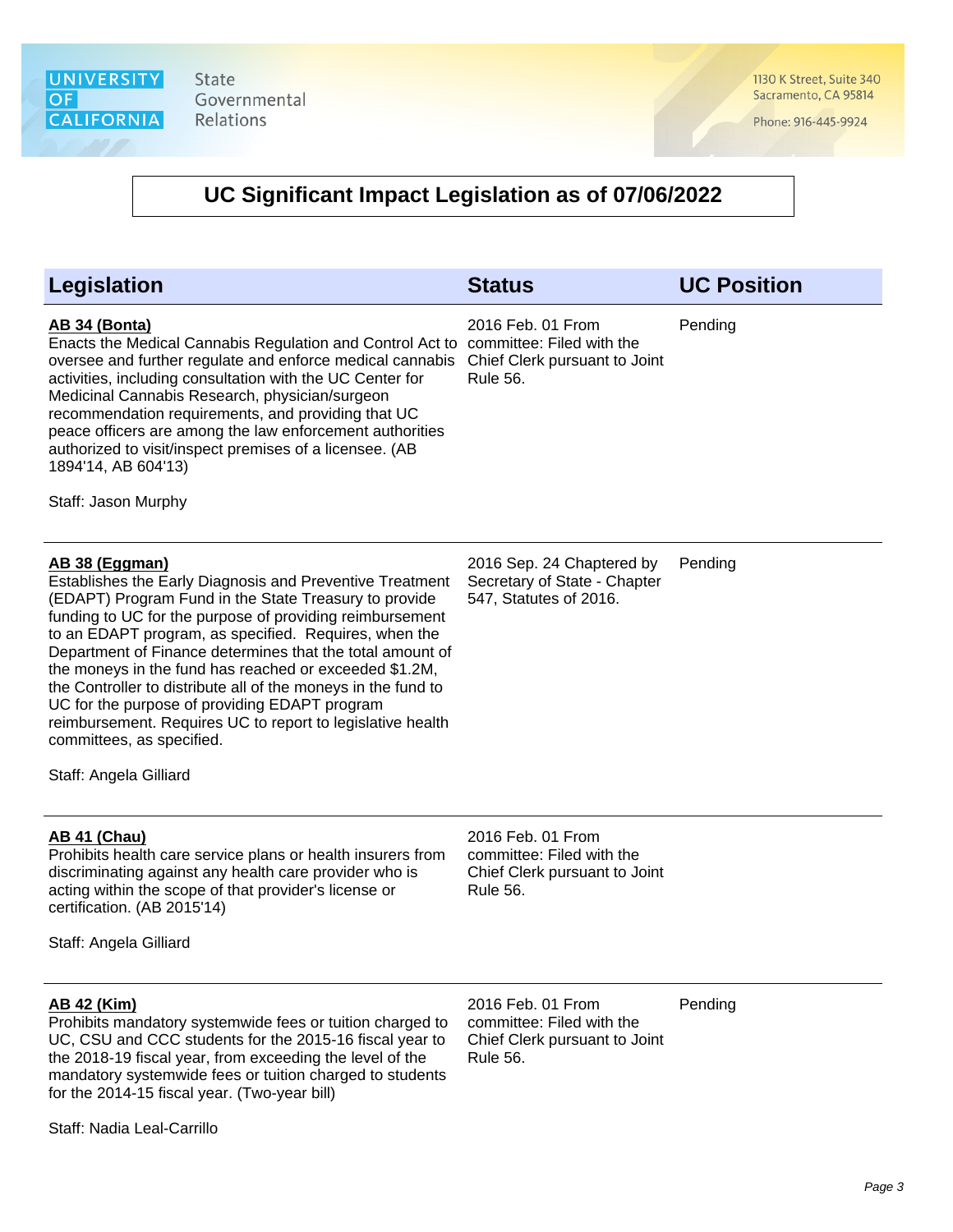1130 K Street, Suite 340 Sacramento, CA 95814

Phone: 916-445-9924

### **UC Significant Impact Legislation as of 07/06/2022**

| <b>Legislation</b>                                                                                                                                                                                                                                                                                                                                                                   | <b>Status</b>                                                                                      | <b>UC Position</b>                       |
|--------------------------------------------------------------------------------------------------------------------------------------------------------------------------------------------------------------------------------------------------------------------------------------------------------------------------------------------------------------------------------------|----------------------------------------------------------------------------------------------------|------------------------------------------|
| AB 66 (Weber)<br>Imposes specified requirements on a law enforcement<br>agency that requires a peace officer employed by the<br>agency to use a body-worn camera.<br>Staff: Jason Murphy                                                                                                                                                                                             | 2016 Feb. 01 From<br>committee: Filed with the<br>Chief Clerk pursuant to Joint<br><b>Rule 56.</b> | Watch (04/09/15)                         |
| AB 68 (Waldron)<br>Enacts the Patient Access to Prescribed Epilepsy<br>Treatments Act.<br>Staff: Angela Gilliard                                                                                                                                                                                                                                                                     | 2016 Jan. 15 Consideration<br>of Governor's veto stricken<br>from file.                            | Watch (04/02/15)                         |
| AB 69 (Rodriguez)<br>Requires law enforcement agencies to consider specified<br>best practices when establishing policies and procedures<br>on downloading and storage of body camera data,<br>including prohibiting unauthorized use, duplication,<br>distribution, and storage periods for<br>evidentiary/nonevidentiary data.                                                     | 2015 Oct. 03 Chaptered by<br>Secretary of State - Chapter<br>461, Statutes of 2015.                | Watch (04/23/15)                         |
| Staff: Jason Murphy                                                                                                                                                                                                                                                                                                                                                                  |                                                                                                    |                                          |
| <b>AB 72 (Bonta)</b><br>Requires a health care service plan contract or health<br>insurance policy to provide that if an enrollee/insured<br>obtains covered services from a contracting health facility<br>by a non-contracting individual health professional the<br>enrollee/insured would be required to pay only the<br>in-network cost-sharing amount. Requires an independent | 2016 Sep. 23 Chaptered by<br>Secretary of State - Chapter<br>492, Statutes of 2016.                | Support (06/25/15)<br>Support (07/07/15) |

claim payment dispute. (AB 533)

dispute resolution process to allow a noncontracting individual health professional who rendered services at a contracting health facility, or a plan/insurer, to appeal a

Staff: Angela Gilliard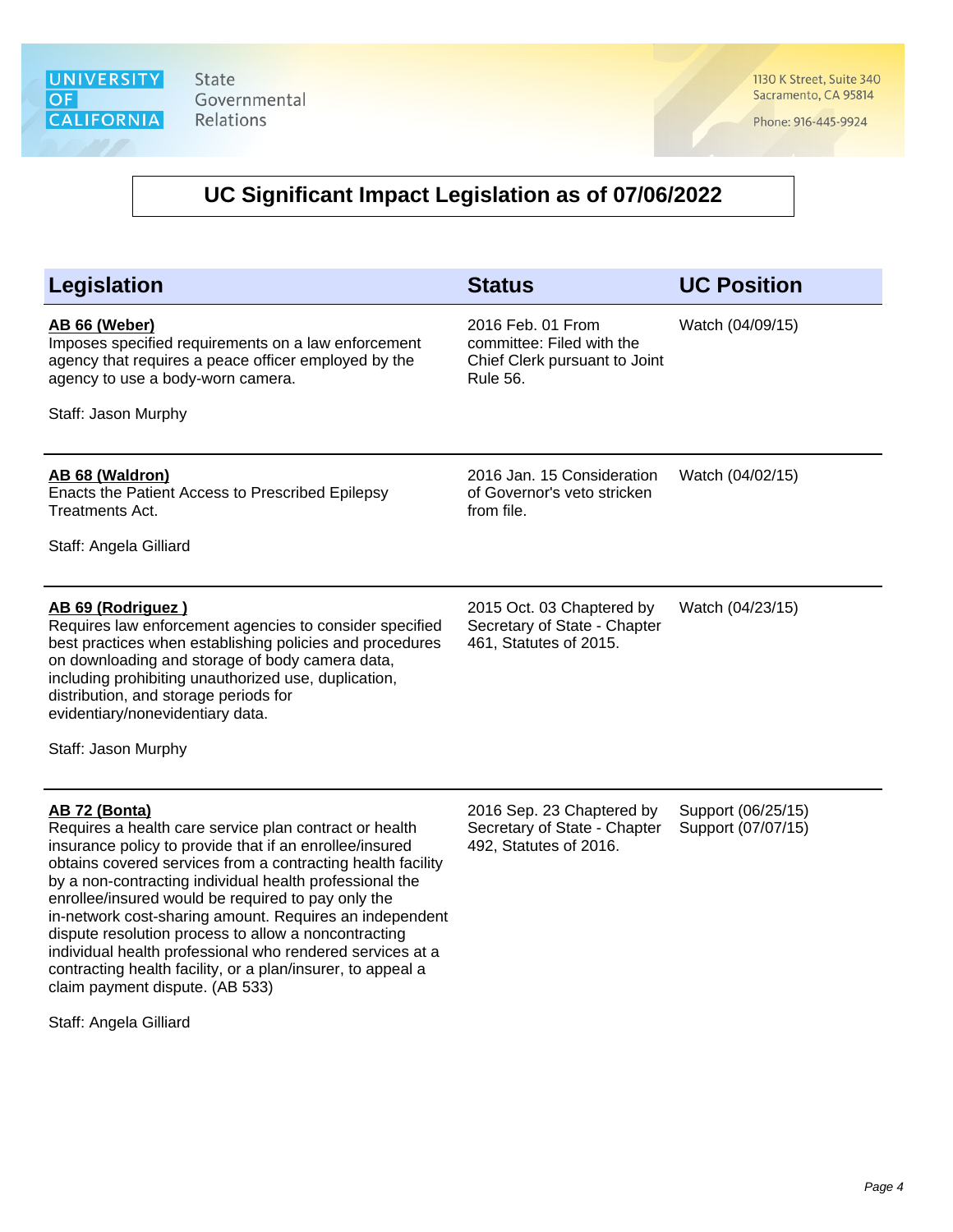1130 K Street, Suite 340 Sacramento, CA 95814

Phone: 916-445-9924

# **UC Significant Impact Legislation as of 07/06/2022**

| <b>Legislation</b>                                                                                                                                                                                                                                                     | <b>Status</b>                                                                                      | <b>UC Position</b> |
|------------------------------------------------------------------------------------------------------------------------------------------------------------------------------------------------------------------------------------------------------------------------|----------------------------------------------------------------------------------------------------|--------------------|
| AB 80 (Campos)<br>Creates the Interagency Task Force on the Status of Boys<br>and Men of Color; UC appointment.                                                                                                                                                        | 2016 Jan. 15 Consideration<br>of Governor's veto stricken<br>from file.                            | Pending            |
| Staff: Nadia Leal-Carrillo                                                                                                                                                                                                                                             |                                                                                                    |                    |
| AB 93 (Weber)<br>Budget Act of 2015. (UC Named)<br>Staff: Sandy Fried                                                                                                                                                                                                  | 2016 Jan. 15 Consideration<br>of Governor's item veto<br>stricken from file.                       | Pending            |
| AB 94 (Committee on Budget)<br>Budget Trailer Bill - Health (UC Named) (SB 75)<br>Staff: Sandy Fried                                                                                                                                                                   | 2015 Sep. 11 Ordered to<br>inactive file at the request of<br>Senator Mitchell.                    | Pending            |
| <b>AB 100 (Alejo)</b><br>Establishes the California Law Fellowship Program for the<br>purpose of offering licensed attorneys and other qualifying<br>law school graduates limited-term placements in public<br>sector positions within state government. (AB 1800 '13) | 2016 Feb. 01 From<br>committee: Filed with the<br>Chief Clerk pursuant to Joint<br><b>Rule 56.</b> | Pending            |
| Staff: Nadia Leal-Carrillo                                                                                                                                                                                                                                             |                                                                                                    |                    |
| <b>AB 103 (Weber)</b><br>Budget Act of 2015. (SB 69)<br>Staff: Sandy Fried                                                                                                                                                                                             | 2016 Feb. 01 From<br>committee: Filed with the<br>Chief Clerk pursuant to Joint<br><b>Rule 56.</b> | Pending            |
| <b>AB 104 (Assembly Budget Committee)</b><br>Budget Trailer Bill - Education Finance: Education Omnibus Secretary of State - Chapter<br><b>Trailer Bill</b>                                                                                                            | 2015 Jun. 24 Chaptered by<br>13, Statutes of 2015.                                                 | Pending            |

Staff: Sandy Fried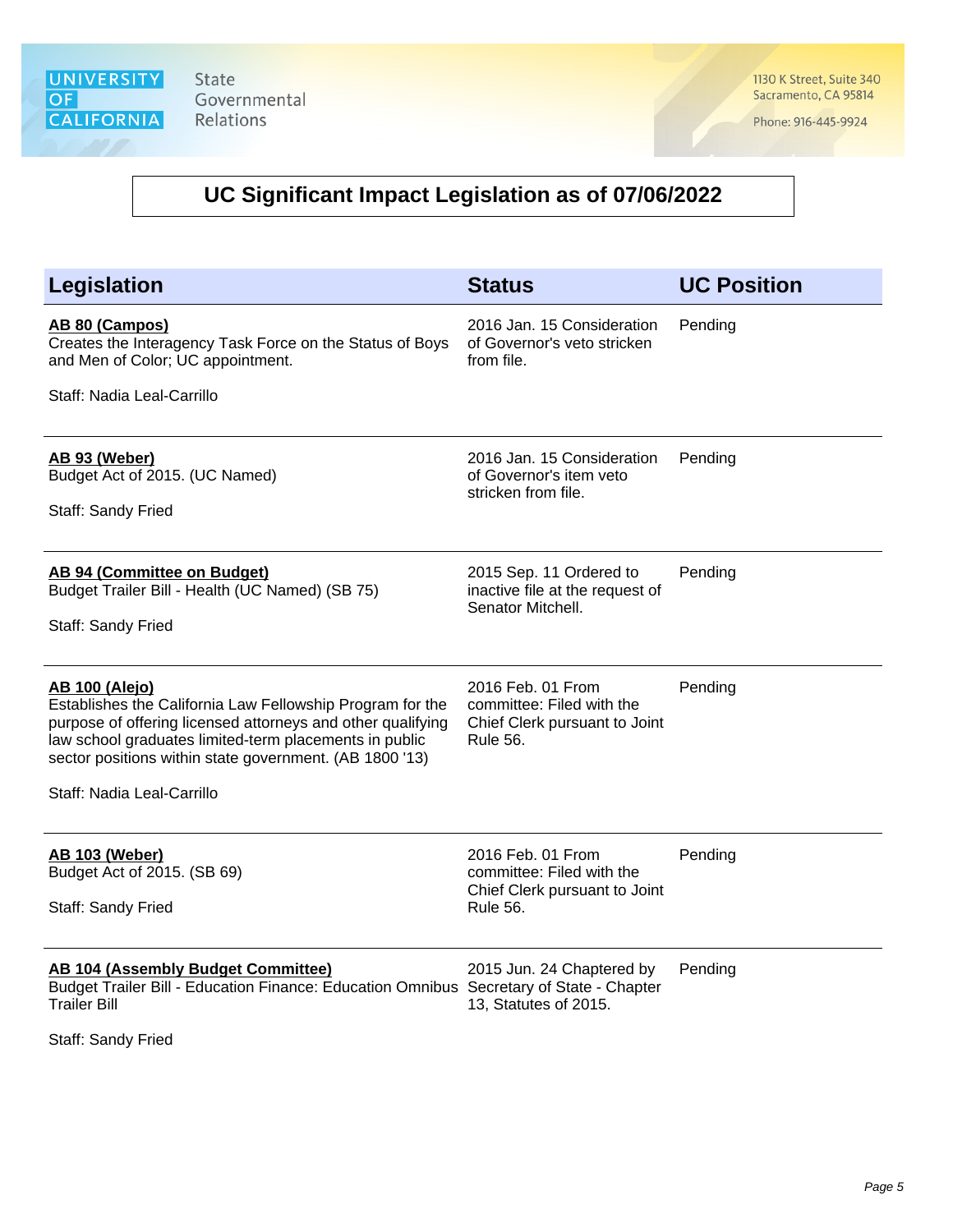1130 K Street, Suite 340 Sacramento, CA 95814

Phone: 916-445-9924

| <b>Legislation</b>                                                                                                                                                                                                                                                                                                                                                                                                                                                                                                                                                                                                                                                                                      | <b>Status</b>                                                                     | <b>UC Position</b> |
|---------------------------------------------------------------------------------------------------------------------------------------------------------------------------------------------------------------------------------------------------------------------------------------------------------------------------------------------------------------------------------------------------------------------------------------------------------------------------------------------------------------------------------------------------------------------------------------------------------------------------------------------------------------------------------------------------------|-----------------------------------------------------------------------------------|--------------------|
| AB 108 (Committee on Budget)<br>Budget Trailer Bill - Higher Education (UC Named) (SB 81)<br>Staff: Sandy Fried                                                                                                                                                                                                                                                                                                                                                                                                                                                                                                                                                                                         | 2015 Sep. 11 Ordered to<br>inactive file at the request of<br>Senator Mitchell.   | Pending            |
| AB 123 (Committee on Budget)<br>Budget Bill Jr. (UC Named) (SB 97)<br>Staff: Sandy Fried                                                                                                                                                                                                                                                                                                                                                                                                                                                                                                                                                                                                                | 2015 Sep. 11 Ordered to<br>inactive file at the request of<br>Senator Mitchell.   | Pending            |
| <b>AB 128 (Assembly Budget Committee)</b><br>Requires the Director of the Office of Planning and<br>Research to administer a study to evaluate the admissions<br>policies used by UC and CSU and determine the number of<br>students eligible for admission to those segments; requires<br>the office to submit a report summarizing the methodology<br>and findings of this study to the Legislature and the<br>Governor by12/1/16; requires the Student Aid Commission,<br>beginning with the 2016-17 academic year, to annually<br>adjust annual income calculations to reflect changes in the<br>cost of living for the Middle Class Scholarship Program.<br>(SB 103)<br>Staff: Nadia Leal-Carrillo | 2015 Sep. 11 Ordered to<br>inactive file at the request of<br>Senator Mitchell.   | Pending            |
| AB 133 (Committee on Budget)<br>Appropriates \$1.855M to the San Joaquin Valley Medical<br>Program. The program shall enroll 48 students. These<br>funds shall be available for expenditure through 6/30/17.<br>Staff: Sandy Fried                                                                                                                                                                                                                                                                                                                                                                                                                                                                      | 2016 Mar. 01 Chaptered by<br>Secretary of State - Chapter<br>2, Statutes of 2016. | Pending            |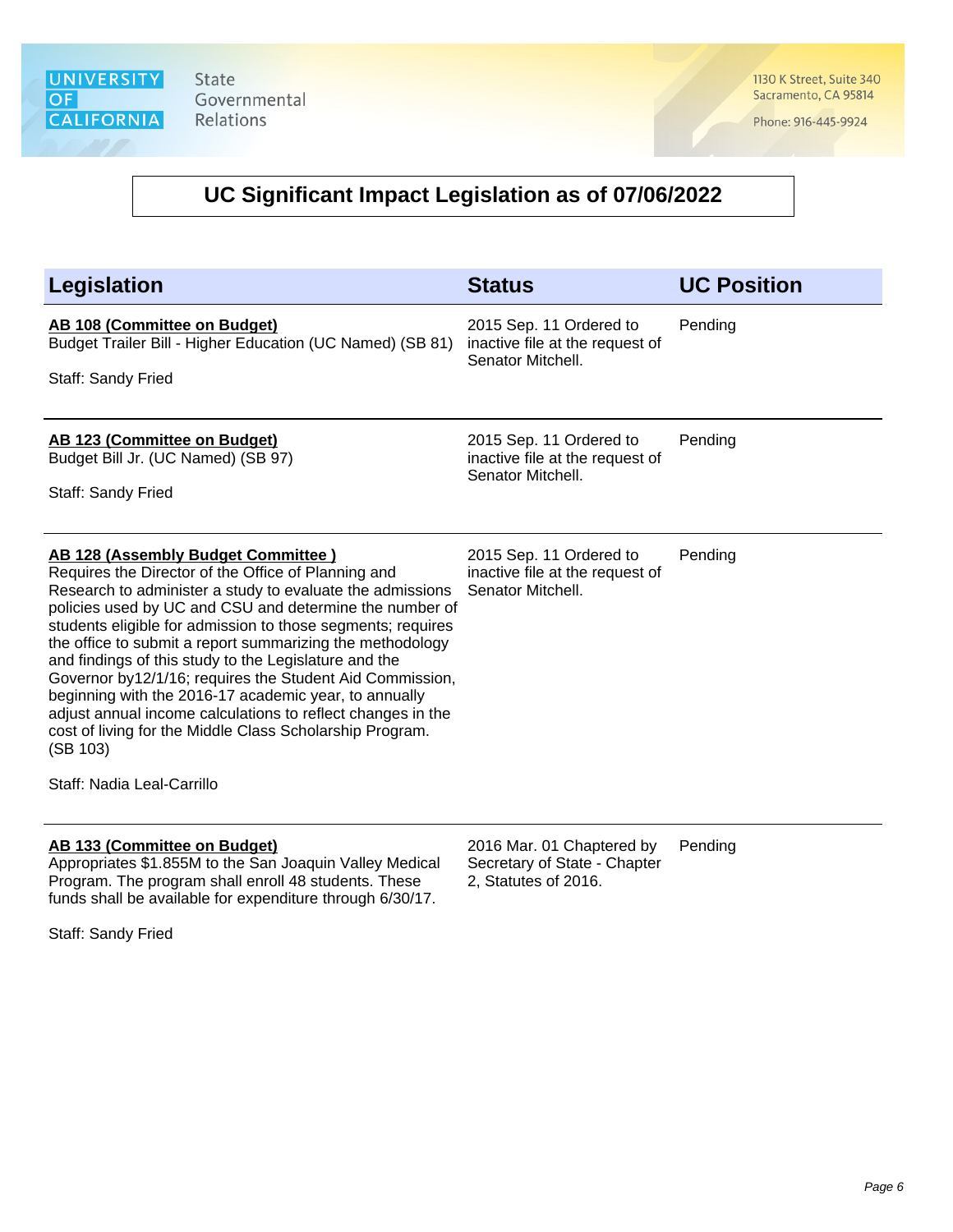1130 K Street, Suite 340 Sacramento, CA 95814

Phone: 916-445-9924

### **UC Significant Impact Legislation as of 07/06/2022**

| <b>Legislation</b>                                                                                                                                                                                                                                                                                                                                                                                                                                                                                                                                                                                                                              | <b>Status</b>                                             | <b>UC Position</b>                                                            |
|-------------------------------------------------------------------------------------------------------------------------------------------------------------------------------------------------------------------------------------------------------------------------------------------------------------------------------------------------------------------------------------------------------------------------------------------------------------------------------------------------------------------------------------------------------------------------------------------------------------------------------------------------|-----------------------------------------------------------|-------------------------------------------------------------------------------|
| AB 147 (Dababneh)<br>Requires any UC, CSU, or CCC campus, or independent<br>higher education institution, or employee or student thereof, 551, Statutes of 2015.<br>that confines dogs or cats for science or research, if the<br>institution determines, after completing any testing or<br>research, that an animal's destruction is not required and<br>the animal is no longer needed and if the institution's<br>existing procedures for adopting the animal do not result in<br>an adoption, to offer the dog or cat to an animal adoption<br>organization or animal rescue organization prior to<br>euthanizing the animal. (AB 2431'13) | 2015 Oct. 07 Chaptered by<br>Secretary of State - Chapter | Oppose (03/24/14)<br>Oppose (02/25/15)<br>Not Taking A Position<br>(06/18/15) |
| Staff: Jason Murphy                                                                                                                                                                                                                                                                                                                                                                                                                                                                                                                                                                                                                             |                                                           |                                                                               |

#### **AB 148 (Holden)**

Enacts the K-14 School Investment Bond Act of 2016, and amends the Kindergarten-University Public Education Facilities Bond Act of 2006 to require the unencumbered balance of the amount available for purposes of seismic repair, reconstruction, or replacement to be transferred to the 2016 State School Facilities Fund for allocation under the K-14 School Investment Bond Act of 2016.

Staff: Sandy Fried

#### **AB 159 (Calderon)**

Enacts the Right to Try Act. Authorizes availability and health benefit plan coverage of investigational drugs, biological products, or devices for eligible patients with immediately life-threatening diseases/conditions and prohibits disciplinary action against a physician's license based solely on a recommendation or prescription for these products if consistent with institutional/accredited institutional review board protocol. Prohibits a state agency from altering any recommendation to the federal Centers for Medicare and Medicaid Services regarding a provider's certification to participate in Medicare/Medicaid based solely on the recommendation from an individual provider that a patient have access to these products. (SB 149)

Staff: Angela Gilliard

2016 Feb. 01 From committee: Filed with the Chief Clerk pursuant to Joint Rule 56.

Pending

2016 Jan. 15 Consideration of Governor's veto stricken from file.

Concern (04/02/15) Neutral (06/23/15)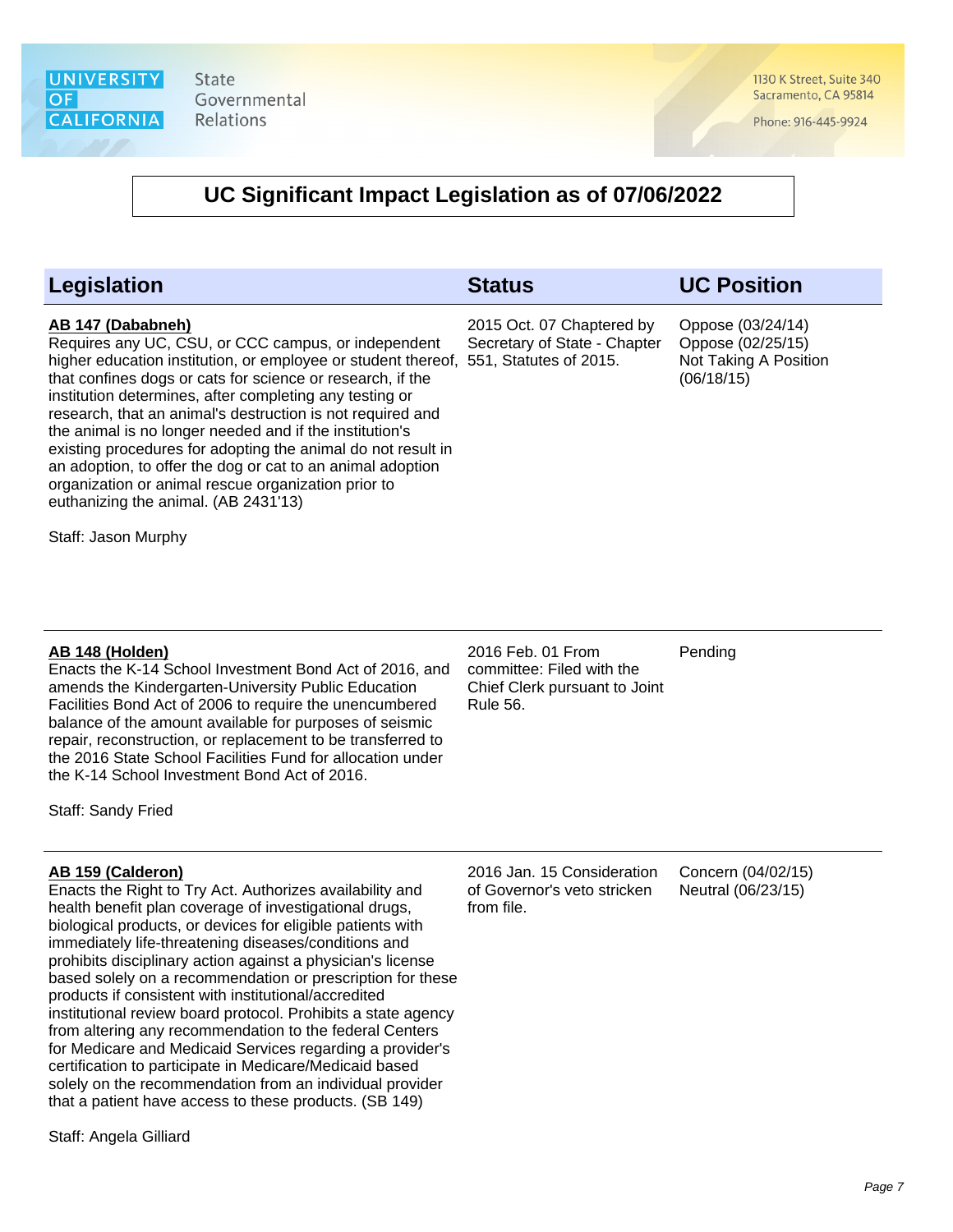

1130 K Street, Suite 340 Sacramento, CA 95814

Phone: 916-445-9924

### **UC Significant Impact Legislation as of 07/06/2022**

| Legislation                                                                                                                                                                                                                                                                                                                                                                                                                                                                                                                                                                                           | <b>Status</b>                                                                                                                                                                                     | <b>UC Position</b>                                        |
|-------------------------------------------------------------------------------------------------------------------------------------------------------------------------------------------------------------------------------------------------------------------------------------------------------------------------------------------------------------------------------------------------------------------------------------------------------------------------------------------------------------------------------------------------------------------------------------------------------|---------------------------------------------------------------------------------------------------------------------------------------------------------------------------------------------------|-----------------------------------------------------------|
| <b>AB 170 (Gatto)</b><br>Makes various changes to the Department of Public<br>Health's program for testing the blood sample of a newborn<br>child and authorization to store, retain, or use the sample<br>for medical research, including making the program<br>inapplicable to a parent/guardian who objects. Specifies<br>requirements for providing information; obtaining signed<br>acknowledgement and acceptance forms, including<br>requirements for the registrar of births and notification to<br>local health officers; and requesting destruction of the<br>blood sample. (Two-year bill) | 2015 Jul. 08 From committee Concern (03/13/15)<br>chair, with author's<br>amendments: Amend, and<br>re-refer to committee. Read<br>second time, amended, and<br>re-referred to Com. on<br>HEALTH. | Concern (04/09/15)<br>Not Taking A Position<br>(04/24/15) |
| Staff: Angela Gilliard                                                                                                                                                                                                                                                                                                                                                                                                                                                                                                                                                                                |                                                                                                                                                                                                   |                                                           |
|                                                                                                                                                                                                                                                                                                                                                                                                                                                                                                                                                                                                       |                                                                                                                                                                                                   |                                                           |
| AB 172 (Rodriguez)<br>Makes an assault committed against a physician, nurse, or<br>other health care worker of a hospital engaged in providing<br>services within the emergency department punishable by<br>imprisonment in a county jail not exceeding one year, by a<br>fine not exceeding \$2,000, or by both that fine and<br>imprisonment. Double-jointed with AB 545.<br>Staff: Angela Gilliard                                                                                                                                                                                                 | 2016 Jan. 15 Consideration<br>of Governor's veto stricken<br>from file.                                                                                                                           | Watch (03/16/15)                                          |
|                                                                                                                                                                                                                                                                                                                                                                                                                                                                                                                                                                                                       |                                                                                                                                                                                                   |                                                           |
| <b>AB 174 (Gray)</b><br>Appropriates \$1.25M for UC San Joaquin Valley PRIME<br>expansion. (SB 841 '14, AB 2232 '14, SB 131)                                                                                                                                                                                                                                                                                                                                                                                                                                                                          | 2015 Aug. 27 In committee:<br>Held under submission.                                                                                                                                              | Not Taking A Position<br>(03/24/15)                       |

Staff: Angela Gilliard

Page 8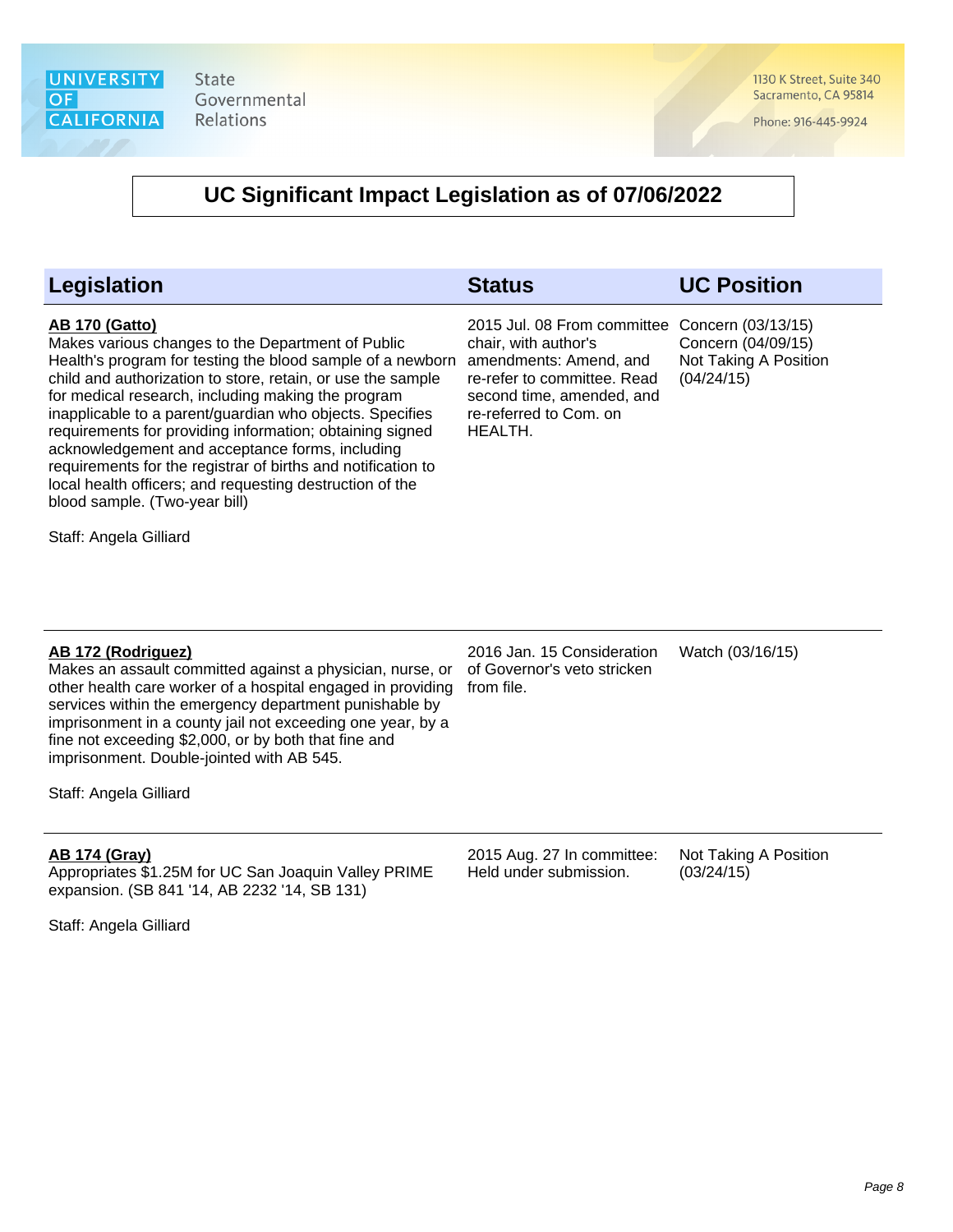1130 K Street, Suite 340 Sacramento, CA 95814

Phone: 916-445-9924

| <b>Legislation</b>                                                                                                                                                                                                                                                                                                                                                                                                                                                                                                                                        | <b>Status</b>                                                                                      | <b>UC Position</b>                                           |
|-----------------------------------------------------------------------------------------------------------------------------------------------------------------------------------------------------------------------------------------------------------------------------------------------------------------------------------------------------------------------------------------------------------------------------------------------------------------------------------------------------------------------------------------------------------|----------------------------------------------------------------------------------------------------|--------------------------------------------------------------|
| <b>AB 176 (Bonta)</b><br>Requires UC, if it adopts a resolution, and requires CSU<br>and CCC to, upon collection of demographic data on the<br>ancestry/ethnic origin of students for a report that includes<br>student admission, enrollment, completion, or graduation<br>rates, to use specified collection and tabulation categories<br>for Asian, Native Hawaiian, and Pacific Islander groups.<br>Does not apply these categorization requirements to<br>demographic data of UC graduate and professional<br>schools.<br>Staff: Nadia Leal-Carrillo | 2016 Jan. 15 Consideration<br>of Governor's veto stricken<br>from file.                            | Support (06/12/15)<br><b>Gov Sig Requested</b><br>(09/25/15) |
| AB 179 (Bonilla)<br>Extends the Dental Board of California to 1/1/20, changes<br>various fees, and requires the board to conduct a review to<br>determine whether the practical examination to<br>demonstrate the competency of registered dental<br>assistants is necessary. Triple-jointed with AB 177 and AB<br>180, and double-jointed with AB 483.<br>Staff: Angela Gilliard                                                                                                                                                                         | 2015 Oct. 06 Chaptered by<br>Secretary of State - Chapter<br>510, Statutes of 2015.                | Pending                                                      |
| <b>AB 187 (Bonta)</b><br>Extends the termination of the prohibition against CCS<br>covered services being incorporated into a Medi-Cal<br>managed care contract entered into after 8/1/94, until<br>$1/1/17$ .<br>Staff: Angela Gilliard                                                                                                                                                                                                                                                                                                                  | 2015 Oct. 10 Chaptered by<br>Secretary of State - Chapter<br>738, Statutes of 2015.                | Support (06/12/15)<br>Gov Sig Requested<br>(09/25/15)        |
| <b>AB 200 (Alejo)</b><br>Requires that a total of 50,000 Competitive Cal Grant A/B<br>awards be granted for each of the 2015-16 and 2016-17<br>academic years, and that 60,000 be granted for the<br>2017-18 academic year and each academic year<br>thereafter.<br>Staff: Nadia Leal-Carrillo                                                                                                                                                                                                                                                            | 2015 Jun. 18 In committee:<br>Set, first hearing. Hearing<br>canceled at the request of<br>author. | Not Taking A Position<br>(06/09/15)                          |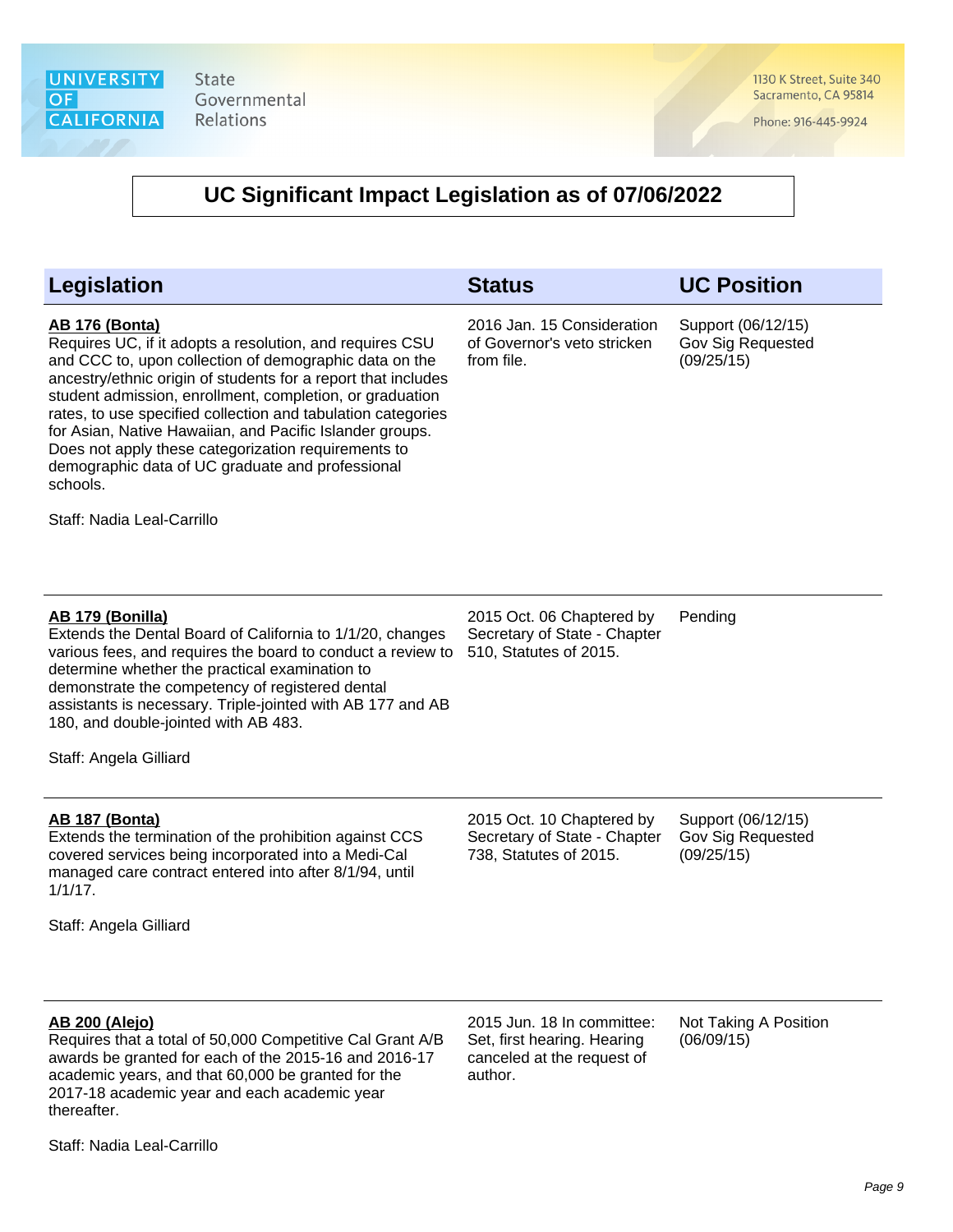1130 K Street, Suite 340 Sacramento, CA 95814

Phone: 916-445-9924

# **UC Significant Impact Legislation as of 07/06/2022**

| <b>Legislation</b>                                                                                                                                                                                                                                                                                                                                                                                                                                                                              | <b>Status</b>                                                                                      | <b>UC Position</b>                  |
|-------------------------------------------------------------------------------------------------------------------------------------------------------------------------------------------------------------------------------------------------------------------------------------------------------------------------------------------------------------------------------------------------------------------------------------------------------------------------------------------------|----------------------------------------------------------------------------------------------------|-------------------------------------|
| <b>AB 206 (Stone)</b><br>Creates the California DREAM Work-Study Program under<br>the administration of UC and CSU to provide financial aid<br>for students meeting its requirements. Requires UC/CSU to<br>match 100% of the work-study grant cost for student work<br>accomplished on a campus of the respective university,<br>and 50% of cost for work completed elsewhere.<br>Staff: Nadia Leal-Carrillo                                                                                   | 2016 Feb. 01 From<br>committee: Filed with the<br>Chief Clerk pursuant to Joint<br><b>Rule 56.</b> | Neutral (04/06/15)                  |
| <b>AB 229 (Chang)</b><br>Requests and encourages UC to adopt travel<br>reimbursement policies in accordance with the prohibition<br>of state agencies from forbidding the use of, or denying<br>reimbursement for, necessary and actual expenses of<br>employees traveling on official business for transportation<br>provided by a transportation network company or lodging in<br>a short-term rental consistent with the agency's standard<br>reimbursement policies.<br>Staff: Jason Murphy | 2015 Oct. 11 Chaptered by<br>Secretary of State - Chapter<br>770, Statutes of 2015.                | Not Taking A Position<br>(04/23/15) |
| <b>AB 258 (Levine)</b><br>Prohibits a hospital, physician and surgeon, procurement<br>organization, or other person from determining the ultimate<br>recipient of an anatomical gift based solely upon a potential<br>recipient's status as a qualified patient, or based solely on<br>a positive test for the use of medical marijuana by a<br>potential recipient who is a qualified patient.<br>Staff: Jason Murphy                                                                          | 2015 Jul. 06 Chaptered by<br>Secretary of State - Chapter<br>51, Statutes of 2015.                 | Not Taking A Position<br>(03/16/15) |
| AB 259 (Dababneh)<br>Requires an agency, if it was the source of a breach which<br>compromised a person's social security number, driver's<br>license number, or California identification card number, to<br>offer free identity theft prevention and mitigation services<br>for not less than 12 months.                                                                                                                                                                                      | 2015 Aug. 27 In committee:<br>Held under submission.                                               | Pending                             |

Staff: Jason Murphy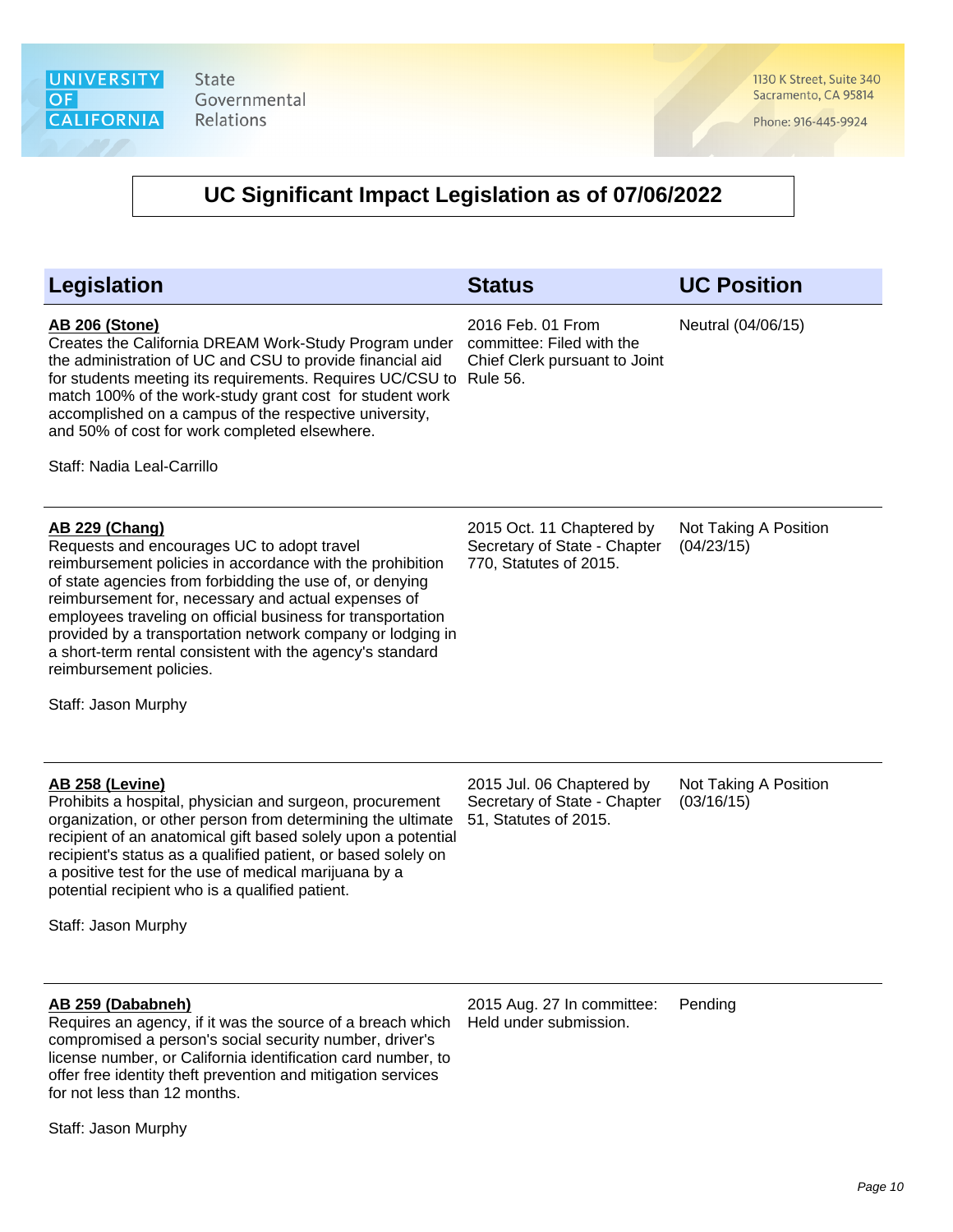1130 K Street, Suite 340 Sacramento, CA 95814

Phone: 916-445-9924

| <b>Legislation</b>                                                                                                                                                                                                                                                                                                                                                                                                                                                                                                                                          | <b>Status</b>                                                                       | <b>UC Position</b> |
|-------------------------------------------------------------------------------------------------------------------------------------------------------------------------------------------------------------------------------------------------------------------------------------------------------------------------------------------------------------------------------------------------------------------------------------------------------------------------------------------------------------------------------------------------------------|-------------------------------------------------------------------------------------|--------------------|
| <b>AB 266 (Bonta)</b><br>Enacts the Medical Marijuana Regulation and Safety Act<br>and establishes the Bureau of Medical Marijuana<br>Regulation which would be required to contract with the UC<br>Center for Medicinal Cannabis Research to develop a<br>study identifying the impact of cannabis on motor skills.<br>Operative only if SB 643 and AB 243 are enacted.<br>Staff: Angela Gilliard                                                                                                                                                          | 2015 Oct. 09 Chaptered by<br>Secretary of State - Chapter<br>689, Statutes of 2015. | Pending            |
| AB 270 (Nazarian)<br>Requires the Department of Public Health to apply to the<br>DMV to sponsor a license plate that promotes diabetes<br>awareness, education, and research, and that displays the<br>message "Cure Diabetes" under the numerical series.<br>Staff: Nadia Leal-Carrillo                                                                                                                                                                                                                                                                    | 2015 Aug. 27 In committee:<br>Held under submission.                                | Pending            |
| AB 288 (Holden)<br>Authorizes the governing board of a community college<br>district to enter into a College and Career Access Pathways<br>partnership with the governing board of a school district<br>located within its service area with the goal of developing<br>seamless pathways from high school to community college<br>for career technical education or preparation for transfer,<br>improving high school graduation rates, or helping high<br>school pupils achieve college and career readiness. (UC<br>Named)<br>Staff: Nadia Leal-Carrillo | 2015 Oct. 08 Chaptered by<br>Secretary of State - Chapter<br>618, Statutes of 2015. | Neutral (04/08/15) |
| AB 304 (Gonzalez)<br>Makes changes to the Healthy Workplaces, Healthy<br>Families Act of 2014. (AB 1522 '14)<br>Staff: Jason Murphy                                                                                                                                                                                                                                                                                                                                                                                                                         | 2015 Jul. 13 Chaptered by<br>Secretary of State - Chapter<br>67, Statutes of 2015.  | Watch (07/02/15)   |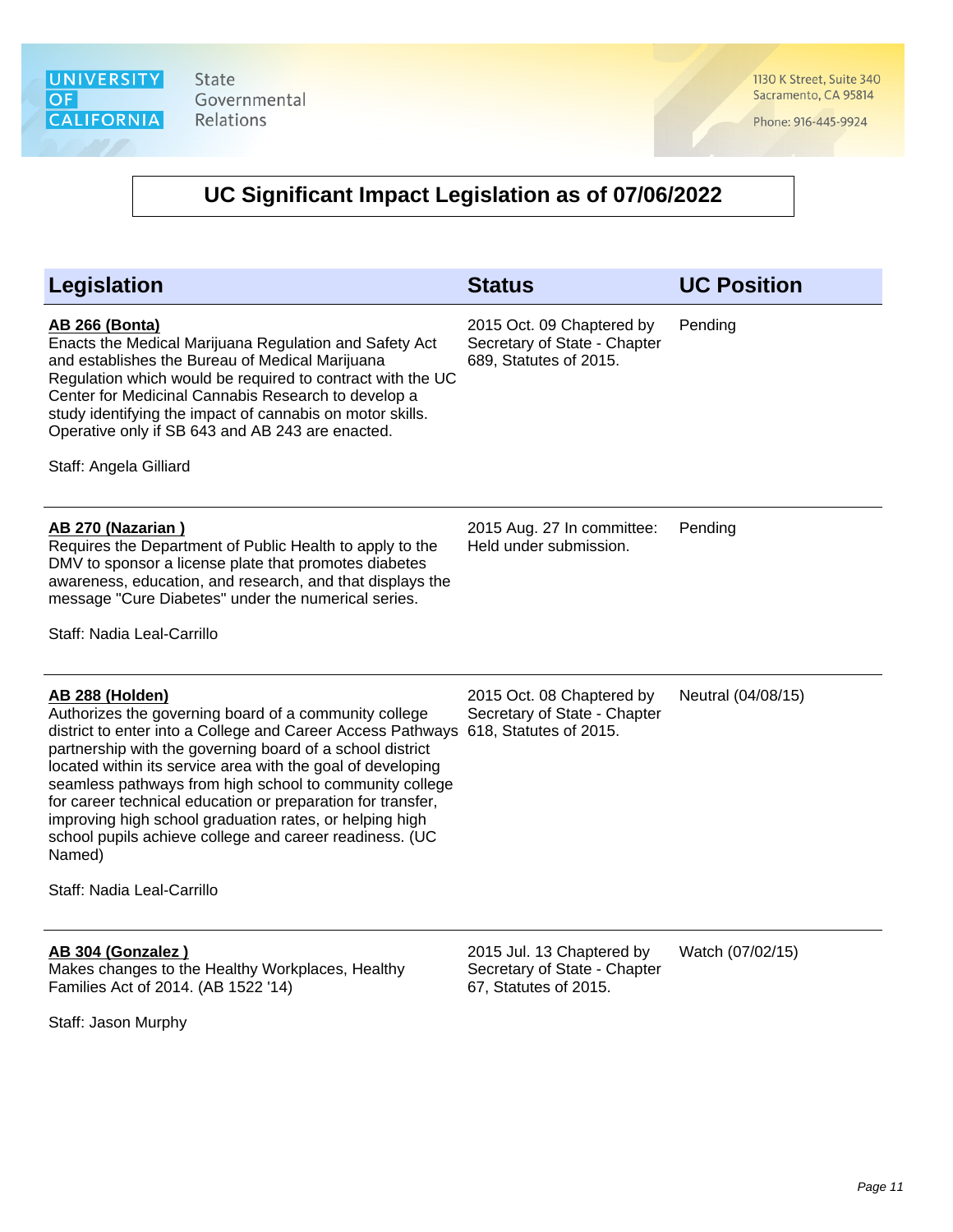1130 K Street, Suite 340 Sacramento, CA 95814

Phone: 916-445-9924

| Legislation                                                                                                                                                                                                                                                                                                                                                                                                                                                                                                                                                                            | <b>Status</b>                                                                                      | <b>UC Position</b> |
|----------------------------------------------------------------------------------------------------------------------------------------------------------------------------------------------------------------------------------------------------------------------------------------------------------------------------------------------------------------------------------------------------------------------------------------------------------------------------------------------------------------------------------------------------------------------------------------|----------------------------------------------------------------------------------------------------|--------------------|
| <b>AB 309 (Mathis)</b><br>Requires the Department of Water Resources to create<br>and administer the "Edmund G.'Pat' Brown, Sr., Research<br>Grant" to provide a one-year grant to support research to<br>expand California's water portfolio, specifies that only CSU<br>campuses and UC campuses are eligible for this grant,<br>appropriates \$145K from the Greenhouse Gas Reduction<br>Fund to the state board this purpose.<br>Staff: Jason Murphy                                                                                                                               | 2016 Feb. 01 From<br>committee: Filed with the<br>Chief Clerk pursuant to Joint<br><b>Rule 56.</b> | Pending            |
| AB 316 (Maienschein)<br>Specifies that a certain veterinarian called from another<br>State by law enforcement or animal control agency to<br>attend cases that are part of an animal cruelty investigation<br>are exempt from specified licensing requirements under<br>specified conditions. Requires notification of the Veterinary<br>Medical Board of the investigation. Authorizes such<br>veterinarian to utilize a temporary shelter facility, which<br>would be exempt from specified registration requirements if<br>it meets specified conditions.<br>Staff: Angela Gilliard | 2015 Oct. 07 Chaptered by<br>Secretary of State - Chapter<br>556, Statutes of 2015.                | Pending            |
| AB 322 (Waldron)<br>Prohibits a person, entity, or state agency from<br>electronically collecting, retaining, maintaining, licensing,<br>using, sharing, transmitting, or disclosing a social security<br>number unless it is encrypted.<br>Staff: Angela Gilliard                                                                                                                                                                                                                                                                                                                     | 2016 Feb. 01 From<br>committee: Filed with the<br>Chief Clerk pursuant to Joint<br><b>Rule 56.</b> | Pending            |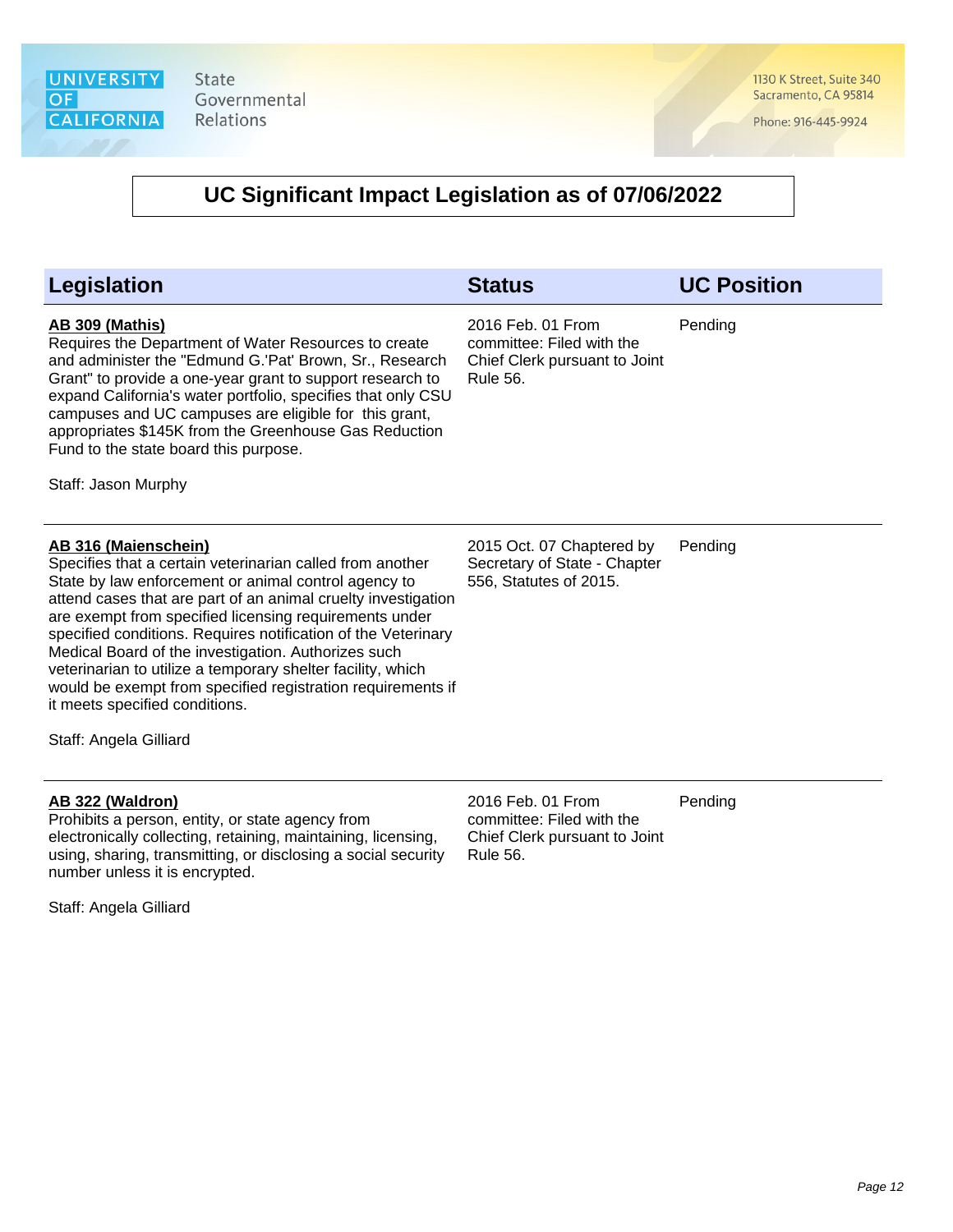1130 K Street, Suite 340 Sacramento, CA 95814

Phone: 916-445-9924

| Legislation                                                                                                                                                                                                                                                                                                                                                                                                                                                                                                                                                                                                                                  | <b>Status</b>                                                                                      | <b>UC Position</b>                                                              |
|----------------------------------------------------------------------------------------------------------------------------------------------------------------------------------------------------------------------------------------------------------------------------------------------------------------------------------------------------------------------------------------------------------------------------------------------------------------------------------------------------------------------------------------------------------------------------------------------------------------------------------------------|----------------------------------------------------------------------------------------------------|---------------------------------------------------------------------------------|
| <b>AB 339 (Gordon)</b><br>Prohibits health care service plans or health care insurance<br>formularies from discouraging the enrollment of individuals<br>with health conditions and from reducing the generosity of<br>the benefit for those with a particular condition. Provides<br>that a drug copay shall not exceed a specified amount for a<br>30-day supply for essential health benefits, except as<br>specified. Requires coverage of a single antiretroviral drug<br>treatment needed to treat AIDS/HIV. Relates to coverage<br>for medically necessary drugs. Relates to nonformulary<br>drug requests.<br>Staff: Angela Gilliard | 2015 Oct. 08 Chaptered by<br>Secretary of State - Chapter<br>619, Statutes of 2015.                | Pending                                                                         |
| <b>AB 340 (Weber)</b><br>Encourages UC and requires CSU to each generate a<br>report once every biennium of the legislative session that<br>includes specified information related to the segment's<br>campus climate, post the report on its Web site, and submit<br>the report to specified state bodies.<br>Staff: Nadia Leal-Carrillo                                                                                                                                                                                                                                                                                                    | 2016 Jan. 15 Consideration<br>of Governor's veto stricken<br>from file.                            | Not Taking A Position<br>(05/06/14)<br>Support (07/15/15)<br>Support (08/06/15) |
| AB 344 (Chavez)<br>Prohibits a payment made to a nondesignated public<br>hospital pursuant to these provisions from being subject to<br>a peer grouping inpatient reimbursement limitation<br>established by the department, unless otherwise required<br>by federal law.<br>Staff: Angela Gilliard                                                                                                                                                                                                                                                                                                                                          | 2016 Feb. 01 From<br>committee: Filed with the<br>Chief Clerk pursuant to Joint<br><b>Rule 56.</b> | Pending                                                                         |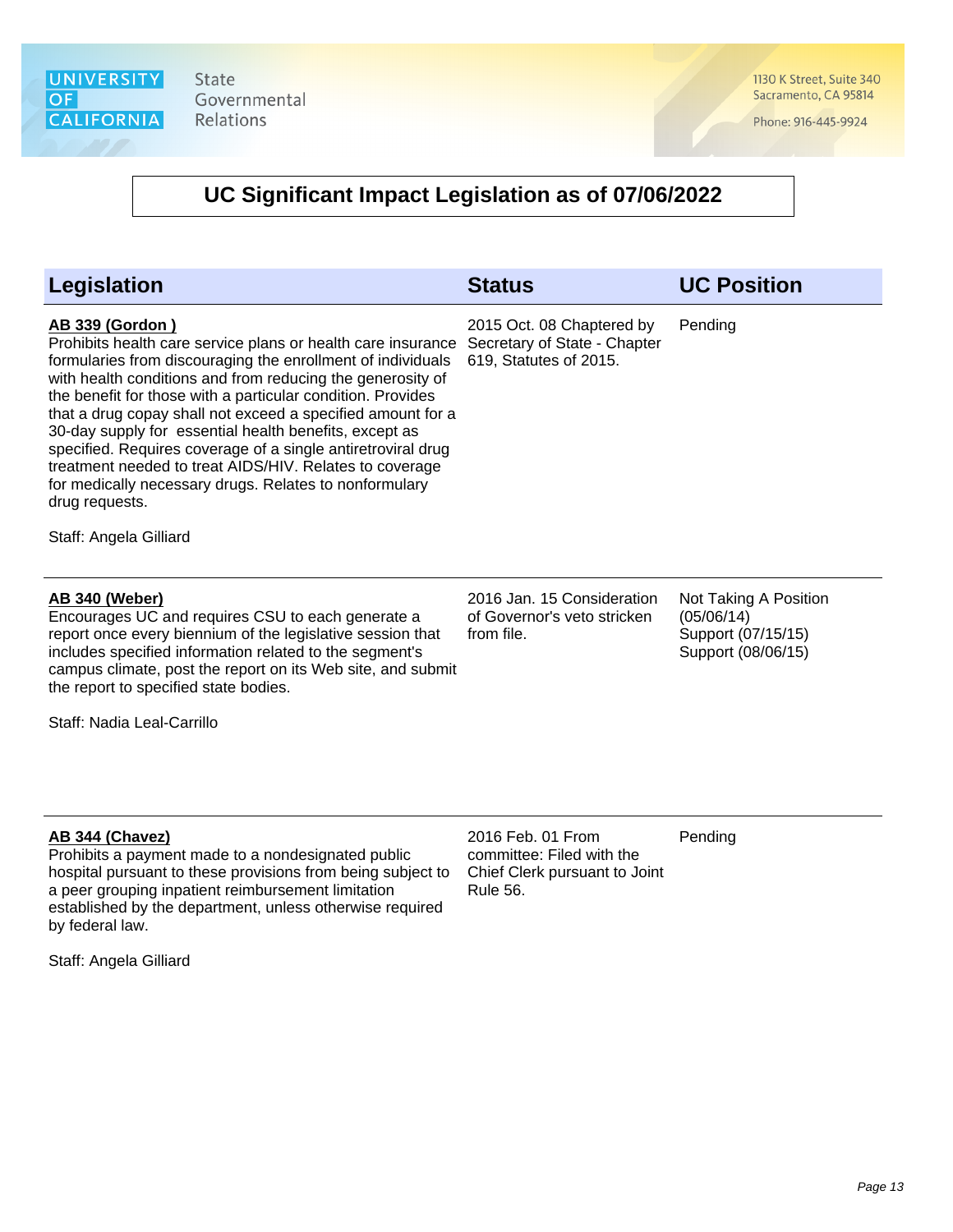1130 K Street, Suite 340 Sacramento, CA 95814

Phone: 916-445-9924

| <b>Legislation</b>                                                                                                                                                                                                                                                                                                                                                                                                                   | <b>Status</b>                                                                                      | <b>UC Position</b> |
|--------------------------------------------------------------------------------------------------------------------------------------------------------------------------------------------------------------------------------------------------------------------------------------------------------------------------------------------------------------------------------------------------------------------------------------|----------------------------------------------------------------------------------------------------|--------------------|
| <b>AB 348 (Brown)</b><br>Requires the Department of Public Health to apply the<br>existing time periods for the investigation, inspection, and<br>issuance of a citation under these provisions to a report<br>from the facility of an alleged violation of applicable<br>requirements of state or federal law or any alleged facts<br>that might constitute a violation of those requirements.<br>Staff: Angela Gilliard            | 2015 Aug. 27 In committee:<br>Held under submission.                                               | Pending            |
| AB 351 (Jones-Sawyer)<br>Requires state agencies, departments, boards, and<br>commissions to establish and achieve an annual goal of<br>25% small business participation in state procurements and Rule 56.<br>contracts; Requires UC, CSU and CCC, in calculating the<br>total amount of contracting covered by this bill only be<br>required to meet the 25% goal for state funding used in<br>contracting.<br>Staff: Jason Murphy | 2016 Feb. 01 From<br>committee: Filed with the<br>Chief Clerk pursuant to Joint                    | Pending            |
| <b>AB 352 (Gaines)</b><br>Requires UC, as a condition for receiving state funds for<br>support of the University pursuant to the annual Budget Act<br>or another statute, to ensure that no more than 10% of the<br>students enrolled at any UC campus be nonresidents.<br>Prohibits nonresidents from constituting more than 3% of<br>the students enrolled at any CSU campus in any academic<br>year. (Two-year bill)              | 2016 Feb. 01 From<br>committee: Filed with the<br>Chief Clerk pursuant to Joint<br><b>Rule 56.</b> | Concern (04/16/15) |
| Staff: Nadia Leal-Carrillo                                                                                                                                                                                                                                                                                                                                                                                                           |                                                                                                    |                    |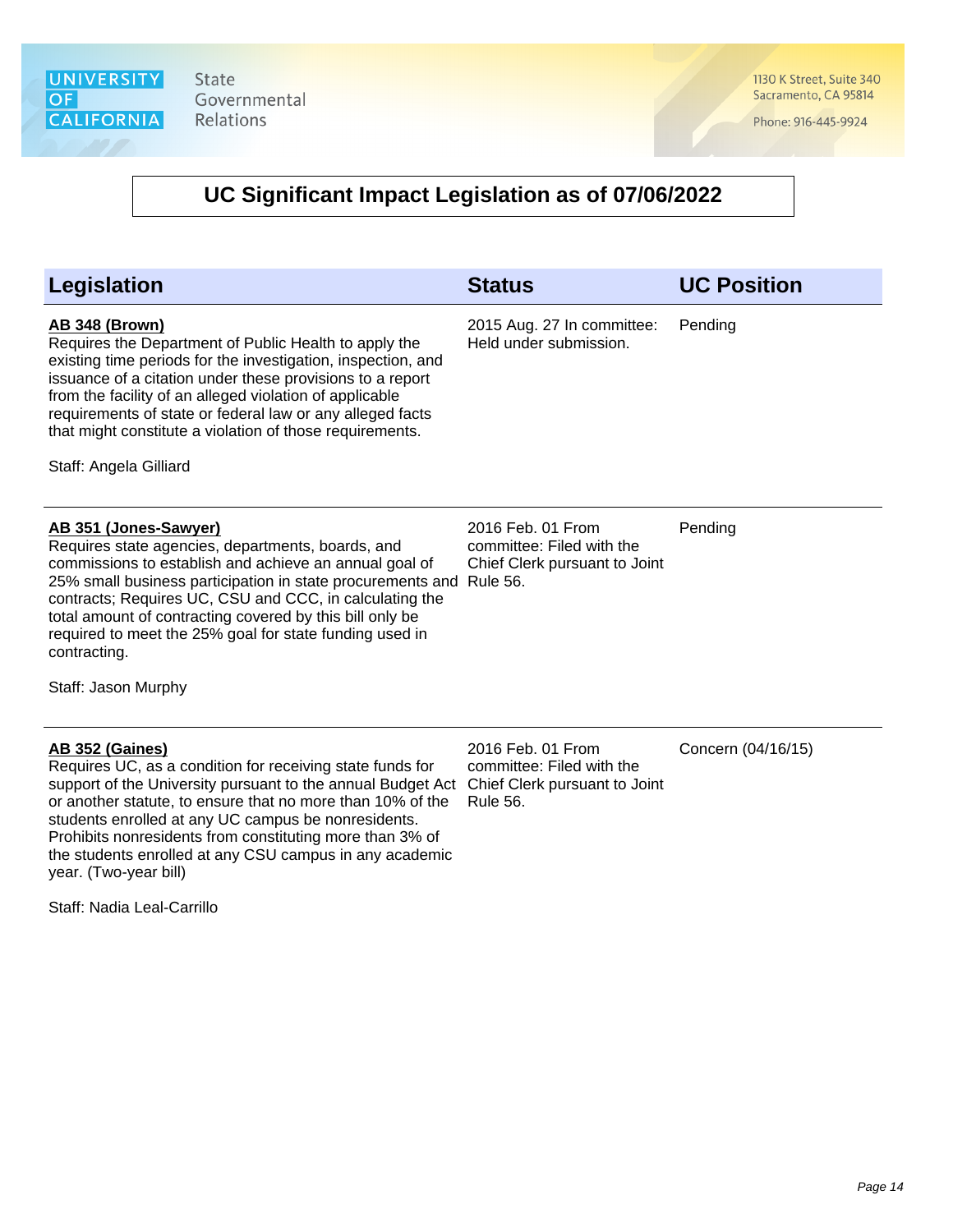1130 K Street, Suite 340 Sacramento, CA 95814

Phone: 916-445-9924

| Legislation                                                                                                                                                                                                                                                                                                                                                                                                                                                                                                                                                                                                                                                                          | <b>Status</b>                                                                                      | <b>UC Position</b> |
|--------------------------------------------------------------------------------------------------------------------------------------------------------------------------------------------------------------------------------------------------------------------------------------------------------------------------------------------------------------------------------------------------------------------------------------------------------------------------------------------------------------------------------------------------------------------------------------------------------------------------------------------------------------------------------------|----------------------------------------------------------------------------------------------------|--------------------|
| AB 374 (Nazarian)<br>Requires the Department of Managed Health Care and the<br>Department of Insurance to develop a step therapy<br>override determination request form by July, 2016, and<br>would require a prescribing provider to use the form to<br>make a step therapy override determination request,<br>requires a health care service plan or health insurer to<br>respond to a step therapy override determination request<br>within 72 hours for non-urgent requests, or within 24 hours<br>if exigent circumstances exist, as specified.<br>Staff: Angela Gilliard                                                                                                       | 2015 Oct. 08 Chaptered by<br>Secretary of State - Chapter<br>621, Statutes of 2015.                | Pending            |
| <b>AB 383 (Gipson)</b><br>Requires a primary care clinic to offer each patient who<br>receives primary care services in the clinic, and conduct<br>upon agreement, a hepatitis C screening or diagnostic test,<br>specifies the manner in which the results of that test are<br>provided. These requirements would not apply if the patient<br>has previously taken a hepatitis C screening or diagnostic<br>test, has been offered a hepatitis C screening or diagnostic<br>test and declined the test within the primary care clinic<br>within the previous 12 months, or is receiving primary care<br>services in a hospital or emergency room setting.<br>Staff: Angela Gilliard | 2016 Feb. 01 From<br>committee: Filed with the<br>Chief Clerk pursuant to Joint<br><b>Rule 56.</b> | Pending            |
| <b>AB 389 (Chau)</b><br>Requires a general acute care hospital and Department of<br>Health Care Services to make the hospital's updated<br>language assistance services policy available annually to<br>the public on their respective Web sites. Requires the<br>hospital to post on its Web site a notice, in English and the<br>other most commonly spoken languages in the hospital's<br>service area, of the availability of language assistance<br>services.<br>Staff: Angela Gilliard                                                                                                                                                                                         | 2015 Sep. 28 Chaptered by<br>Secretary of State - Chapter<br>327, Statutes of 2015.                | Pending            |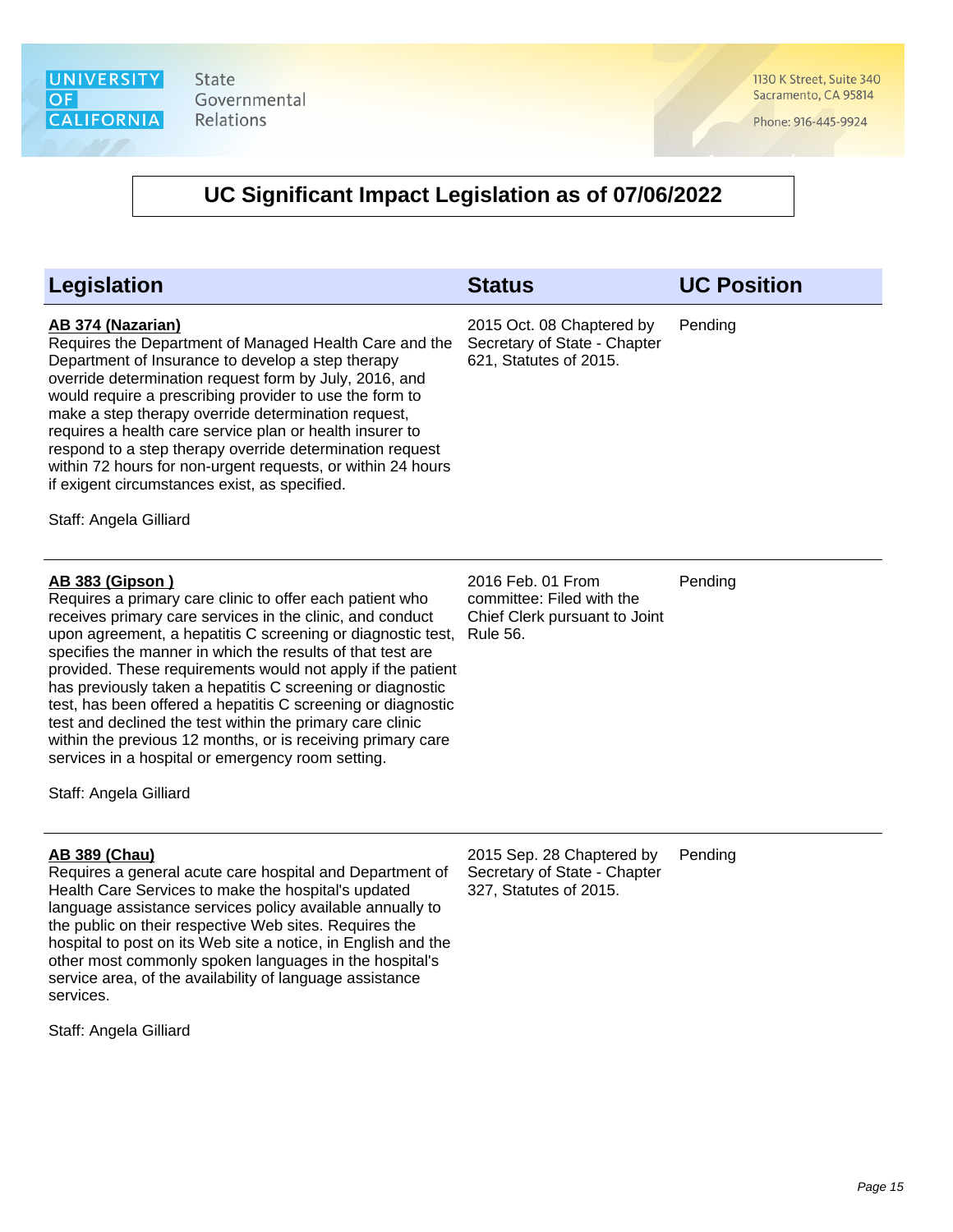1130 K Street, Suite 340 Sacramento, CA 95814

Phone: 916-445-9924

| Legislation                                                                                                                                                                                                                                                                                                                                       | <b>Status</b>                                                                                      | <b>UC Position</b>                                                                               |
|---------------------------------------------------------------------------------------------------------------------------------------------------------------------------------------------------------------------------------------------------------------------------------------------------------------------------------------------------|----------------------------------------------------------------------------------------------------|--------------------------------------------------------------------------------------------------|
| AB 444 (Gipson)<br>Extends to 1/1/17, law to prohibit a health facility, from<br>using an epidural connector that would fit into a connector<br>other than the type it was intended for, unless an<br>emergency or urgent situation exists and the prohibition<br>would impair the ability to provide health care.<br>Staff: Angela Gilliard      | 2015 Aug. 13 Chaptered by<br>Secretary of State - Chapter<br>198, Statutes of 2015.                | Pending                                                                                          |
| AB 456 (Patterson)<br>Requests UC and requires CSU to offer discounted<br>electronic textbook rentals to their students for all textbooks<br>assigned in a course, if the content of the electronic and<br>printed versions of the textbook are the same. (SB 265 '13,<br>AB 2471 '12)<br>Staff: Nadia Leal-Carrillo                              | 2016 Feb. 01 From<br>committee: Filed with the<br>Chief Clerk pursuant to Joint<br><b>Rule 56.</b> | Pending                                                                                          |
| AB 458 (O'Donnell)<br>Requests UC to conduct a feasibility study to determine the<br>appropriate grade level and subject area and potential<br>costs for a pilot program to develop standards-aligned<br>content and instructional software for use on portable<br>electronic devices.<br>Staff: Nadia Leal-Carrillo                              | 2016 Feb. 01 From<br>committee: Filed with the<br>Chief Clerk pursuant to Joint<br><b>Rule 56.</b> | Pending                                                                                          |
| <b>AB 463 (Chiu)</b><br>Requires each manufacturer of a prescription drug, made<br>available in California, that has a wholesale acquisition cost Chief Clerk pursuant to Joint<br>of \$10,000 or more annually or per course of treatment to<br>file a report with the OSHPD on the costs for each<br>qualifying drug.<br>Staff: Angela Gilliard | 2016 Feb. 01 From<br>committee: Filed with the<br><b>Rule 56.</b>                                  | Not Taking A Position<br>(03/24/15)<br>Neutral (04/02/15)<br>Not Taking A Position<br>(12/07/15) |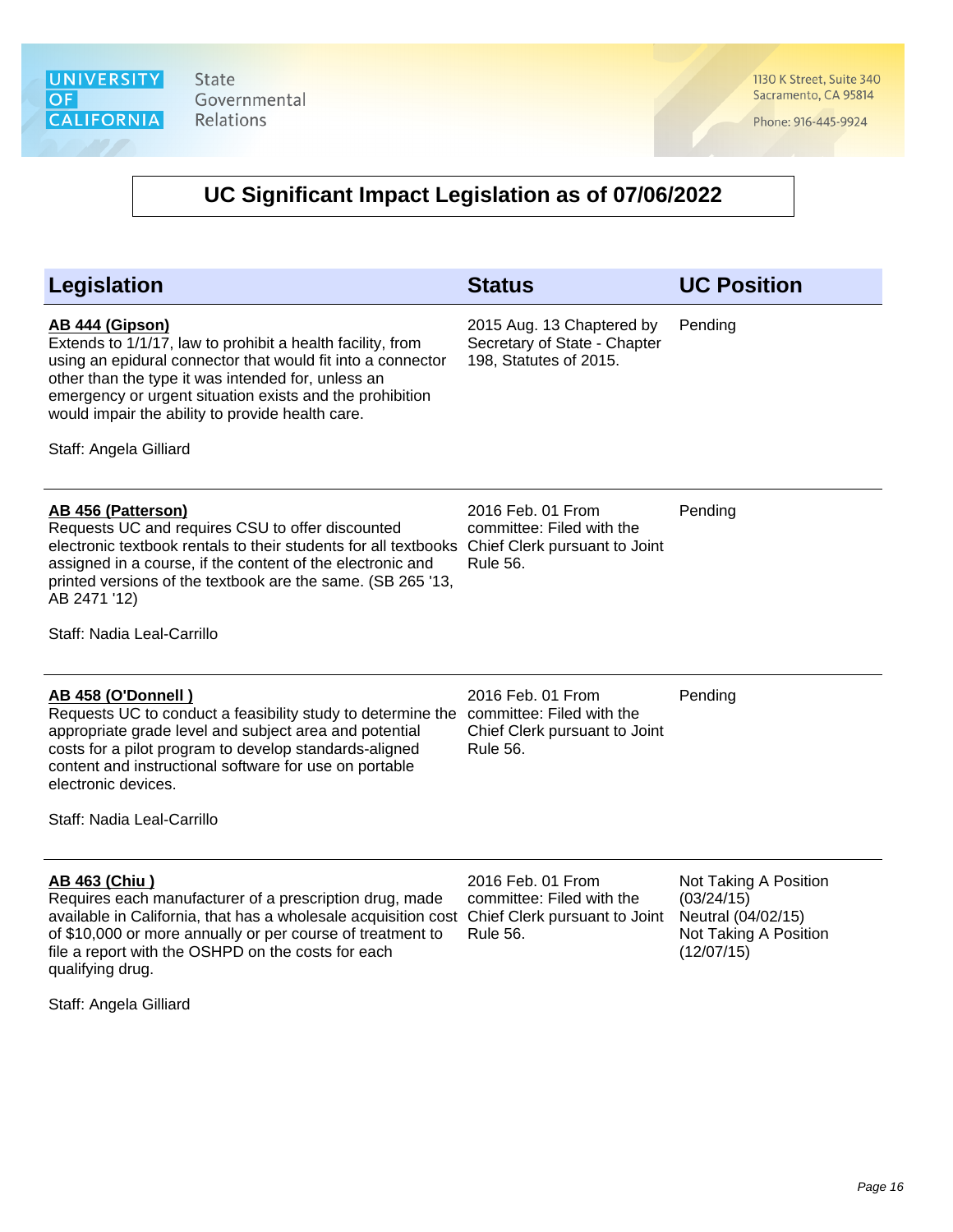1130 K Street, Suite 340 Sacramento, CA 95814

Phone: 916-445-9924

| <b>Legislation</b>                                                                                                                                                                                                                                                                                                                                                                                                                                                                                                                                                                                                                                                                                                                                                                                                      | <b>Status</b>                                                                       | <b>UC Position</b> |
|-------------------------------------------------------------------------------------------------------------------------------------------------------------------------------------------------------------------------------------------------------------------------------------------------------------------------------------------------------------------------------------------------------------------------------------------------------------------------------------------------------------------------------------------------------------------------------------------------------------------------------------------------------------------------------------------------------------------------------------------------------------------------------------------------------------------------|-------------------------------------------------------------------------------------|--------------------|
| AB 483 (Patterson)<br>Requires that the fees for licensure of various professions<br>and vocations including healing arts imposed by certain<br>provisions for an initial license, an original license, or a<br>renewal be prorated on a monthly basis.<br>Staff: Angela Gilliard                                                                                                                                                                                                                                                                                                                                                                                                                                                                                                                                       | 2016 Jan. 15 Consideration<br>of Governor's veto stricken<br>from file.             | Pending            |
|                                                                                                                                                                                                                                                                                                                                                                                                                                                                                                                                                                                                                                                                                                                                                                                                                         |                                                                                     |                    |
| AB 486 (Bonilla)<br>Requires medication's barcodes be machine readable,<br>using medication administration software, and that the<br>software compare the information contained in the barcode<br>to the electronic medical record of the inpatient in order to<br>verify that the medication to be given is the correct<br>medication, dosage, and route of administration for that<br>patient.                                                                                                                                                                                                                                                                                                                                                                                                                        | 2015 Sep. 02 Chaptered by<br>Secretary of State - Chapter<br>241, Statutes of 2015. | Neutral (04/02/15) |
| Staff: Angela Gilliard                                                                                                                                                                                                                                                                                                                                                                                                                                                                                                                                                                                                                                                                                                                                                                                                  |                                                                                     |                    |
| AB 502 (Chau)<br>Excepts any professional corporation rendering<br>professional services by persons duly licensed by the<br>Dental Hygiene Committee of California from the certificate<br>of registration requirement. Authorizes dental assistants,<br>licensed dentists, registered dental hygienists, and<br>registered dental hygienists in extended functions to be<br>shareholders, officers, directors, or professional employees<br>of a registered dental hygienist in alternative practice<br>corporations. Requires a licensee employed by, or<br>practicing in, a registered dental hygienist in alternative<br>practice corporation to practice within the scope of their<br>license and be subject to all applicable licensure provisions<br>in their respective practice act.<br>Staff: Angela Gilliard | 2015 Oct. 06 Chaptered by<br>Secretary of State - Chapter<br>516, Statutes of 2015. | Pending            |
|                                                                                                                                                                                                                                                                                                                                                                                                                                                                                                                                                                                                                                                                                                                                                                                                                         |                                                                                     |                    |
|                                                                                                                                                                                                                                                                                                                                                                                                                                                                                                                                                                                                                                                                                                                                                                                                                         |                                                                                     |                    |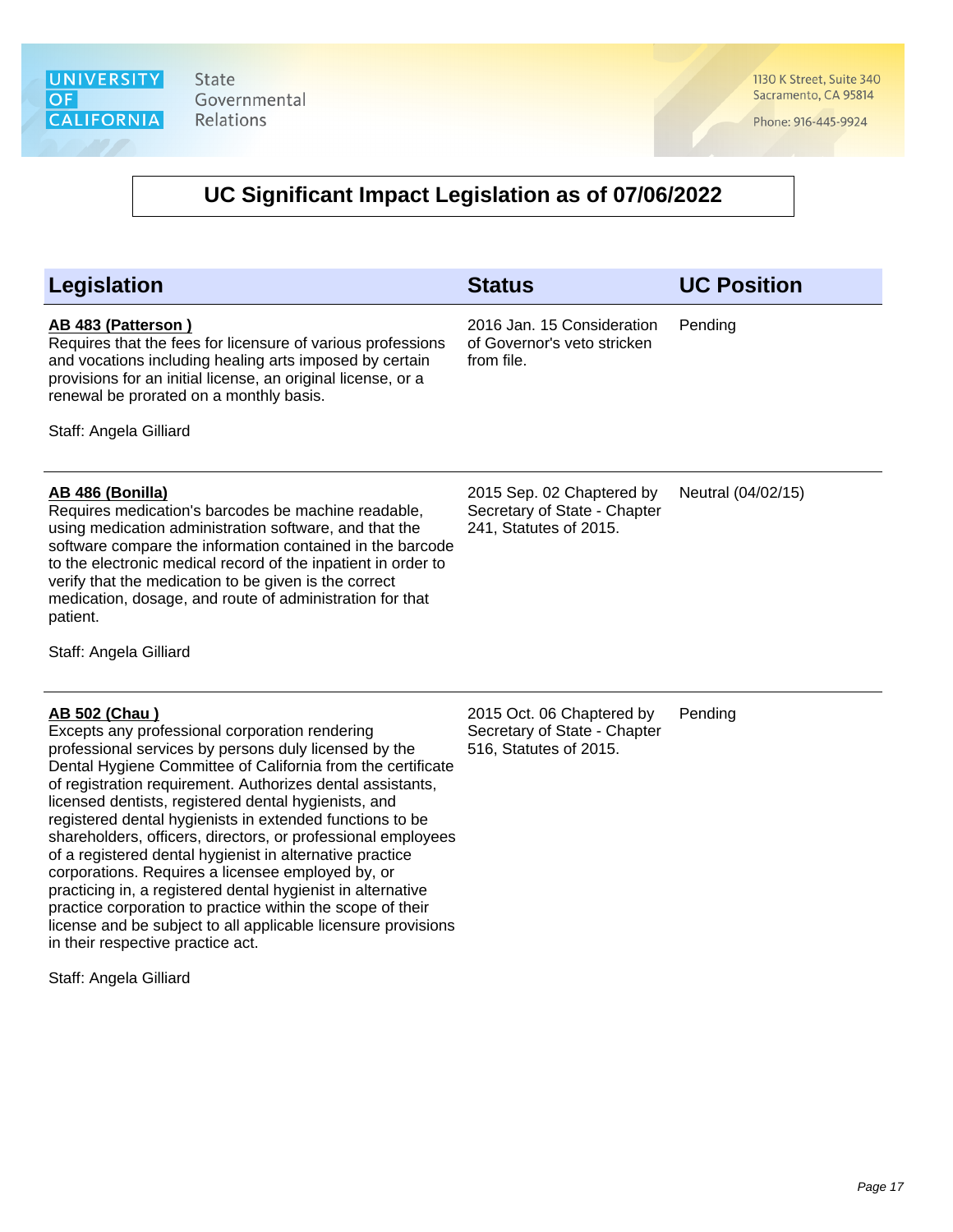1130 K Street, Suite 340 Sacramento, CA 95814

Phone: 916-445-9924

# **UC Significant Impact Legislation as of 07/06/2022**

| Legislation                                                                                                                                                                                                                                                                                                                                                                                                                                                                                                                                                                                                         | <b>Status</b>                                                                                      | <b>UC Position</b> |
|---------------------------------------------------------------------------------------------------------------------------------------------------------------------------------------------------------------------------------------------------------------------------------------------------------------------------------------------------------------------------------------------------------------------------------------------------------------------------------------------------------------------------------------------------------------------------------------------------------------------|----------------------------------------------------------------------------------------------------|--------------------|
| AB 503 (Rodriguez)<br>Authorizes a health facility to release patient-identifiable<br>medical information to a defined EMS provider, a local<br>EMS agency, and the authority, to the extent specific data<br>elements are requested for quality assessment and<br>improvement purposes.<br>Staff: Angela Gilliard                                                                                                                                                                                                                                                                                                  | 2015 Sep. 30 Chaptered by<br>Secretary of State - Chapter<br>362, Statutes of 2015.                | Watch (03/25/15)   |
| <b>AB 508 (Garcia)</b><br>Establishes a maternal mortality review panel to conduct<br>ongoing comprehensive, multidisciplinary reviews of<br>maternal deaths and severe maternal morbidity in<br>California to identify factors associated with the deaths and<br>make recommendations for system changes to improve<br>health care services for women in this state.<br>Staff: Angela Gilliard                                                                                                                                                                                                                     | 2016 Jun. 21 Re-referred to<br>Coms. on JUD. and<br>HEALTH.                                        | Watch (04/15/16)   |
| AB 511 (Gipson)<br>Expands workers' compensation coverage relating to<br>compensable injury, to include other, full-time peace<br>officers described pursuant to specified provisions of law.<br>Staff: Jason Murphy                                                                                                                                                                                                                                                                                                                                                                                                | 2016 Feb. 01 From<br>committee: Filed with the<br>Chief Clerk pursuant to Joint<br><b>Rule 56.</b> | Pending            |
| AB 521 (Nazarian)<br>Requires a general acute care hospital to offer an HIV test<br>that is consistent with the U.S. Preventive Services Task<br>Force recommendations to a consenting patient who has<br>had blood drawn in the hospital after being admitted<br>through the hospital's emergency department. Authorizes a<br>hospital to offer the HIV test at any time during the patient's<br>admission. Does not prohibit a patient's health plan from<br>applying any patient's cost share or other limitation that is<br>authorized by law and included in the contract between the<br>plan and the patient. | 2016 Jan. 15 Consideration<br>of Governor's veto stricken<br>from file.                            | Neutral (06/04/15) |

Staff: Angela Gilliard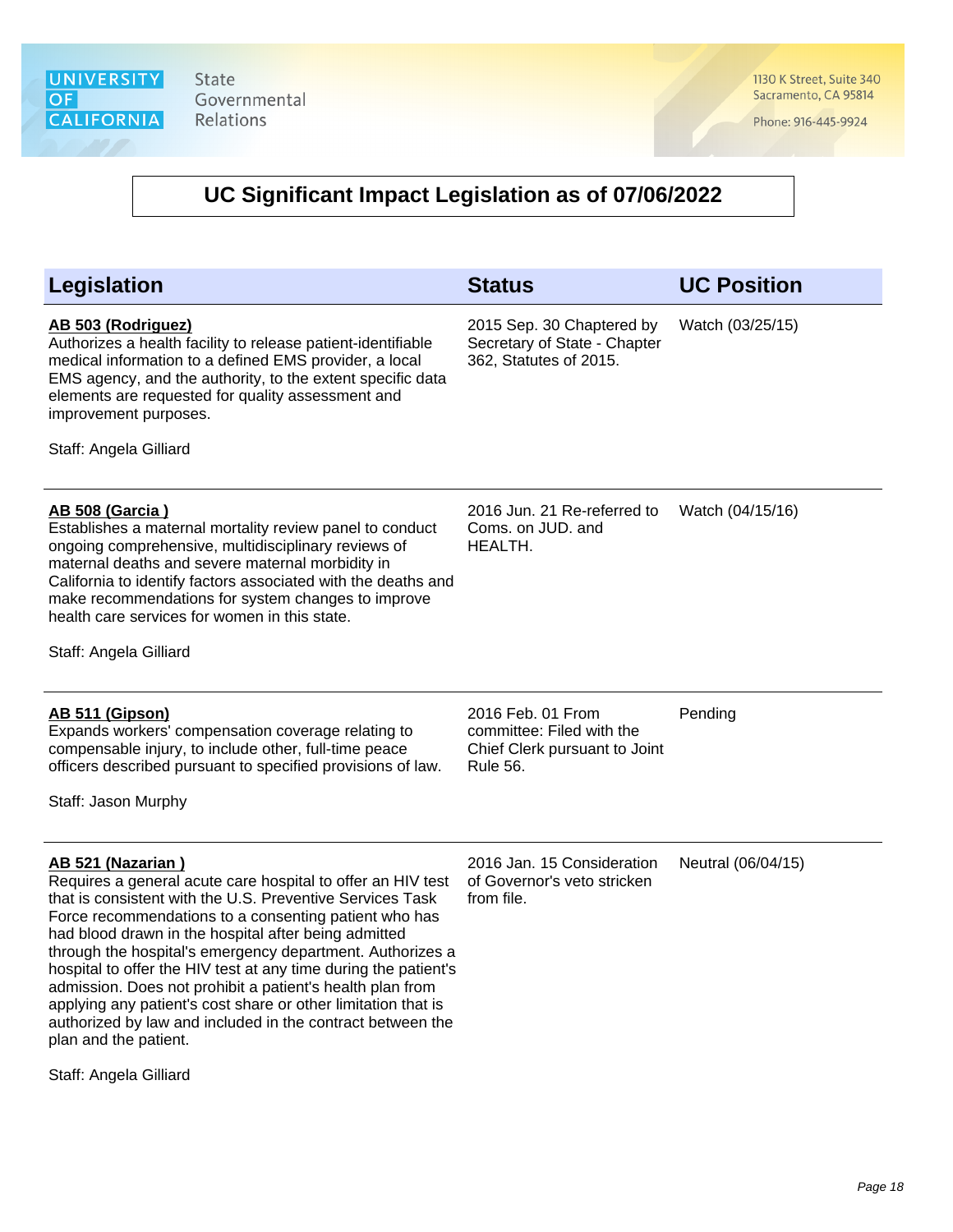

1130 K Street, Suite 340 Sacramento, CA 95814

Phone: 916-445-9924

### **UC Significant Impact Legislation as of 07/06/2022**

### **Legislation Status UC Position**

#### **AB 533 (Monning)**

Requires a health care service plan contract or health insurance policy to provide that if an enrollee/insured receives covered services from a contracting health facility, at which the enrollee receives covered services by a nonparticipating provider, the enrollee/insured would be required to pay the provider only the same cost-sharing required if the services were provided by a contracting individual health professional. Prohibits owing a nonparticipating provider more than the in-network cost-sharing amount if the noncontracting individual health professional receives reimbursement for services provided to the enrollee/insured at a contracting health facility from the plan/insurer. Makes an exception from this prohibition if enrollee/insured provides written consent that satisfies specified criteria. Establishes an independent dispute resolution process to allow a noncontracting individual health professional who rendered services at a contracting health facility, or a plan/insurer, to appeal a claim payment dispute.

Staff: Angela Gilliard

#### **AB 552 (O'Donnell)**

Provides that a public works contract entered into on or after 1/1/16, that contains a clause requiring a contractor to be responsible for consequential damages is not enforceable unless the consequential damages have been liquidated to a set amount and identified in the public works contract. (UC Named)

Staff: Jason Murphy

#### **AB 572 (Gaines)**

Requires Department of Public Health to update the California Wellness Plan 2014 to include specified items, including priorities and performance measures based on evidence-based strategies to prevent and control diabetes, and to submit a report to the Legislature by 1/1/18 that includes an update on the progress of those specified plan items.

Staff: Angela Gilliard

2016 Aug. 31

Reconsideration granted. (Page 6544.) Ordered to inactive file at the request of Assembly Member Bonta.

Watch (07/02/15)

2015 Oct. 02 Chaptered by Secretary of State - Chapter 434, Statutes of 2015. Pending

2015 Aug. 27 In committee: Held under submission. Pending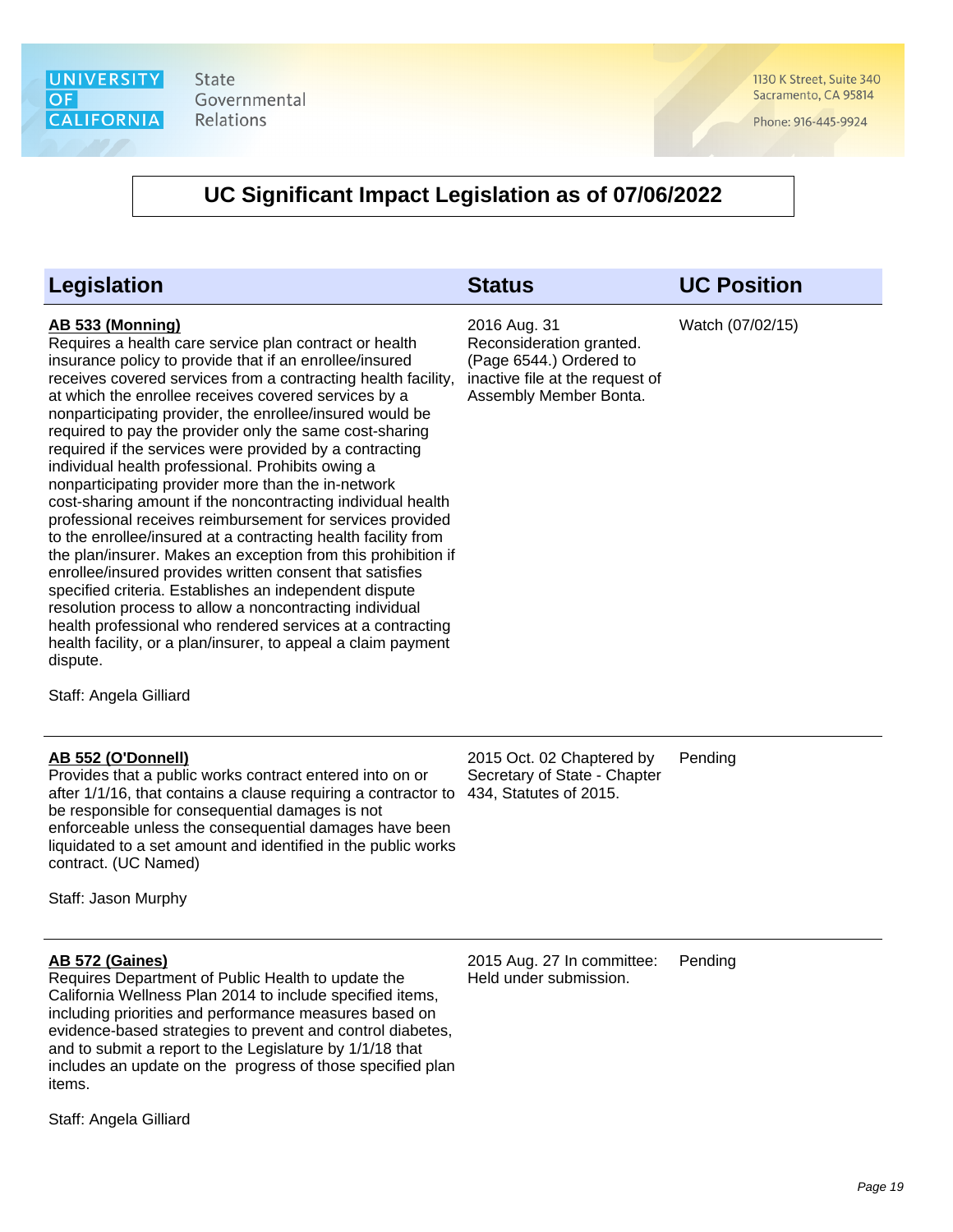1130 K Street, Suite 340 Sacramento, CA 95814

Phone: 916-445-9924

# **UC Significant Impact Legislation as of 07/06/2022**

| <b>Legislation</b>                                                                                                                                                                                                                                                                                                                                                                         | <b>Status</b>                                                                                      | <b>UC Position</b> |
|--------------------------------------------------------------------------------------------------------------------------------------------------------------------------------------------------------------------------------------------------------------------------------------------------------------------------------------------------------------------------------------------|----------------------------------------------------------------------------------------------------|--------------------|
| <b>AB 573 (Medina)</b><br>Requires the Student Aid Commission to establish a<br>complete listing of California postsecondary educational<br>institutions and identify which institutions are eligible and<br>ineligible for participation in the Cal Grant Program.<br>Staff: Nadia Leal-Carrillo                                                                                          | 2016 Apr. 21 Last day to<br>consider Governor's veto<br>pursuant to Joint Rule 58.5.               | Pending            |
| AB 574 (Patterson)<br>Requires a surgical team for the performance of<br>cardiovascular operative procedures that require<br>extracorporeal bypass to consist of a minimum of 2<br>surgeons.<br>Staff: Angela Gilliard                                                                                                                                                                     | 2016 Feb. 01 From<br>committee: Filed with the<br>Chief Clerk pursuant to Joint<br><b>Rule 56.</b> | Pending            |
| <b>AB 578 (Low)</b><br>Requires an employer to also give notice to workers at the<br>place of employment who will be affected by the permanent from file.<br>or temporary variance, or representatives of affected<br>workers, who may be affected by or exposed to the<br>hazards by the temporary variance from an occupational<br>safety and health standard.<br>Staff: Angela Gilliard | 2016 Jan. 15 Consideration<br>of Governor's veto stricken                                          | Pending            |
| AB 579 (Obernolte)<br>Creates an exception to permit a general acute care<br>hospital to operate an emergency department located more<br>than 15 miles from its main physical plant. (Two-year bill)<br>Staff: Angela Gilliard                                                                                                                                                             | 2016 Feb. 01 From<br>committee: Filed with the<br>Chief Clerk pursuant to Joint<br><b>Rule 56.</b> | Watch (04/06/15)   |
| AB 586 (Campos)<br>Expands the Student Opportunity and Access Program by<br>adding one additional college campus financial aid officer,<br>appointed by the Student Aid Commission, to the project<br>grant advisory committee.                                                                                                                                                            | 2016 Feb. 01 From<br>committee: Filed with the<br>Chief Clerk pursuant to Joint<br><b>Rule 56.</b> | Pending            |

Staff: Nadia Leal-Carrillo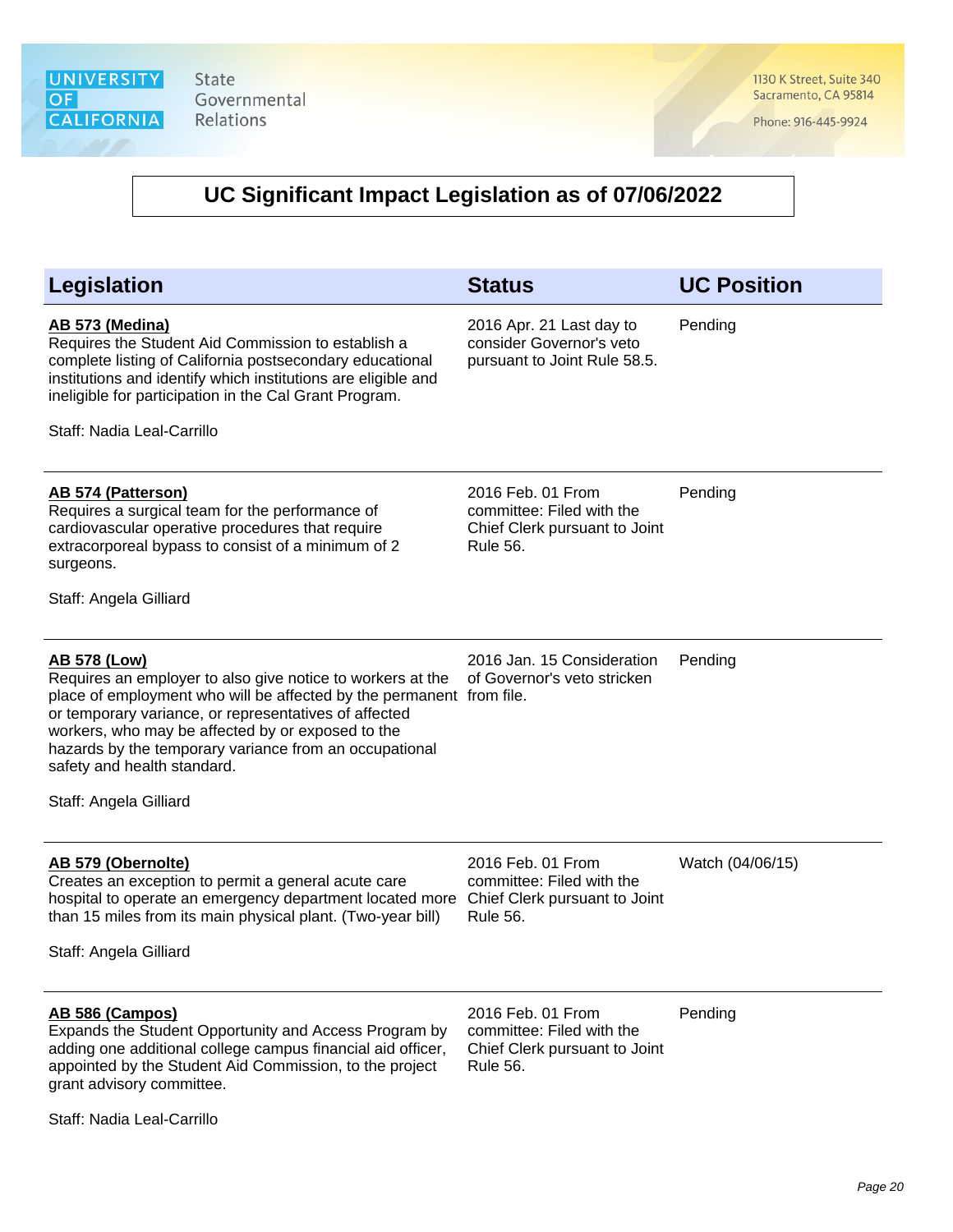1130 K Street, Suite 340 Sacramento, CA 95814

Phone: 916-445-9924

| <b>Legislation</b>                                                                                                                                                                                                                                                                                                                                                                                                                                                                                                                                                                                                                                                                                                                                    | <b>Status</b>                                                                                      | <b>UC Position</b> |
|-------------------------------------------------------------------------------------------------------------------------------------------------------------------------------------------------------------------------------------------------------------------------------------------------------------------------------------------------------------------------------------------------------------------------------------------------------------------------------------------------------------------------------------------------------------------------------------------------------------------------------------------------------------------------------------------------------------------------------------------------------|----------------------------------------------------------------------------------------------------|--------------------|
| AB 616 (Campos)<br>Changes the time period for ensuring that no position to be<br>filled by a work-study student in the State Work-Study<br>Program has been occupied by a regular employee during<br>the current or immediately preceding 6 months.<br>Staff: Nadia Leal-Carrillo                                                                                                                                                                                                                                                                                                                                                                                                                                                                    | 2016 Feb. 01 From<br>committee: Filed with the<br>Chief Clerk pursuant to Joint<br><b>Rule 56.</b> | Pending            |
|                                                                                                                                                                                                                                                                                                                                                                                                                                                                                                                                                                                                                                                                                                                                                       |                                                                                                    |                    |
| <u>AB 623 (Wood)</u><br>Where an abuse-deterrent opioid analgesic drug product is<br>available, prohibits a health care service plan or insurer<br>from requiring the use of it without the abuse-deterrent<br>properties in order to access abuse-deterrent opioid<br>analgesic drug products. Requires a plan/insurer to allow a<br>provider to prescribe, and if otherwise covered, to provide<br>coverage for, a less than 30-day supply of an opioid<br>analgesic drug product. Requires a pharmacist to inform a<br>patient receiving an opioid analgesic drug product on<br>proper storage and disposal of the drug, and authorizes<br>this information to be included as part of the required oral<br>consultation.<br>Staff: Angela Gilliard | 2016 Feb. 01 From<br>committee: Filed with the<br>Chief Clerk pursuant to Joint<br><b>Rule 56.</b> | Watch (04/02/15)   |
| <b>AB 626 (Chiu)</b><br>Establishes a separate demand claim resolution process<br>for public works project claims, and requires a public entity<br>to follow specified procedures in the processing of such<br>claims.<br>Staff: Jason Murphy                                                                                                                                                                                                                                                                                                                                                                                                                                                                                                         | 2016 Sep. 29 Chaptered by<br>Secretary of State - Chapter<br>810, Statutes of 2016.                | Pending            |
| <u>AB 635 (Atkins )</u><br>Requires the Department of Health Care Services to work<br>with stakeholders to conduct a study on medical<br>interpretation services for Medi-Cal beneficiaries who are<br>limited English proficient, and establishes a pilot project in<br>up to 4 sites to evaluate a mechanism to provide and<br>improve those services.                                                                                                                                                                                                                                                                                                                                                                                              | 2016 Sep. 25 Chaptered by<br>Secretary of State - Chapter<br>600, Statutes of 2016.                | Pending            |
| Staff: Angela Gilliard                                                                                                                                                                                                                                                                                                                                                                                                                                                                                                                                                                                                                                                                                                                                |                                                                                                    |                    |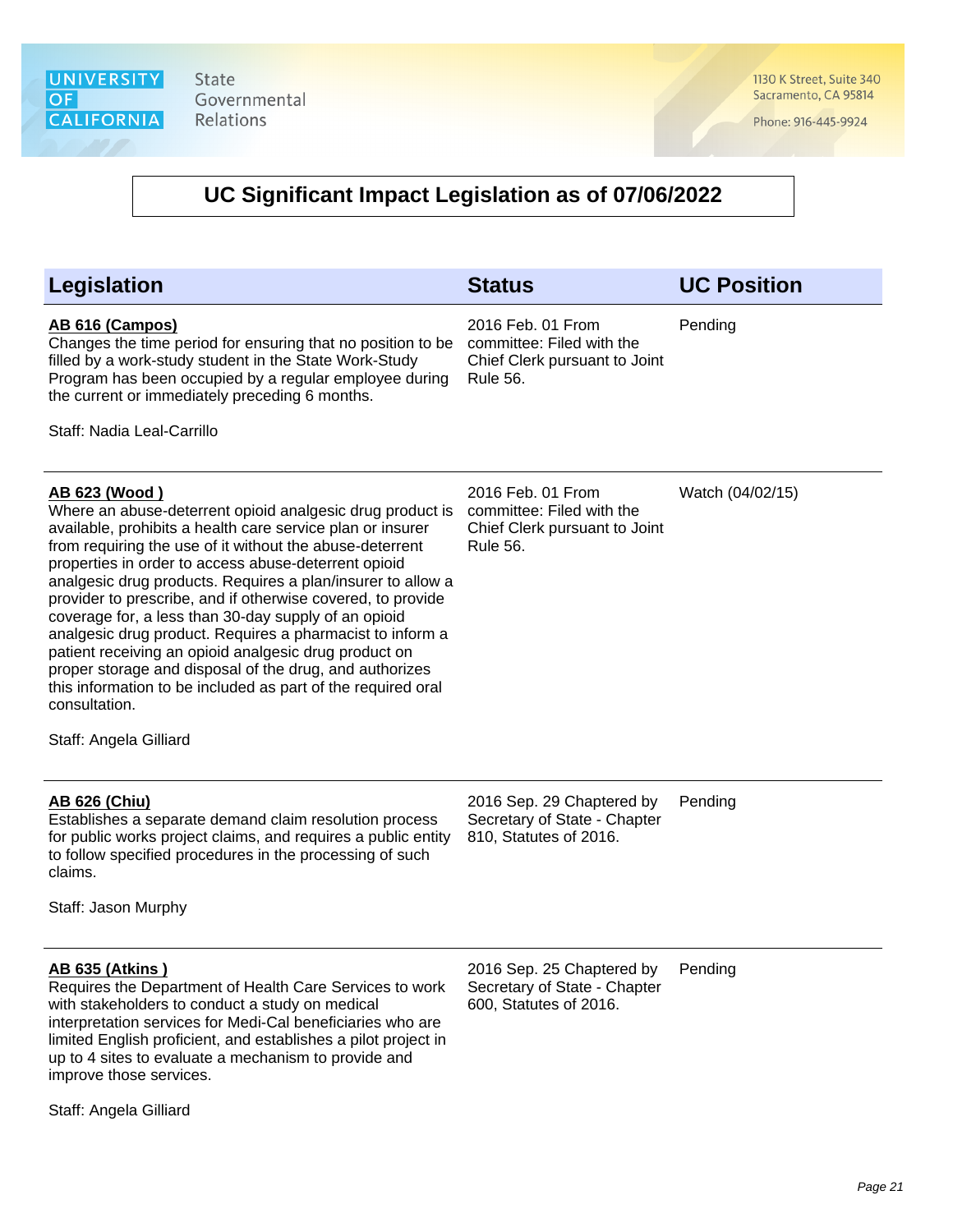1130 K Street, Suite 340 Sacramento, CA 95814

Phone: 916-445-9924

### **UC Significant Impact Legislation as of 07/06/2022**

| Legislation                                                                                                                                                                                                                                                                                                                                                                                                                                                                                                                                                                                                                                                                                                                                                                                                                                                                           | <b>Status</b>                                                                       | <b>UC Position</b> |
|---------------------------------------------------------------------------------------------------------------------------------------------------------------------------------------------------------------------------------------------------------------------------------------------------------------------------------------------------------------------------------------------------------------------------------------------------------------------------------------------------------------------------------------------------------------------------------------------------------------------------------------------------------------------------------------------------------------------------------------------------------------------------------------------------------------------------------------------------------------------------------------|-------------------------------------------------------------------------------------|--------------------|
| AB 636 (Medina)<br>Authorizes identification of an alleged assailant in a<br>campus report of a Part 1 violent crime, sexual assault, or<br>hate crime for disclosure to local law enforcement, even if a<br>victim does not consent to being identified, if the institution<br>determines both that the alleged assailant represents a<br>serious or ongoing threat to the safety of students,<br>employees, or the institution, and that the immediate<br>assistance of the local law enforcement agency is<br>necessary to contact or detain the assailant. In that case,<br>the bill requires the institution, as a condition of<br>participation in a specified financial aid program, to disclose<br>the identity of the alleged assailant to the local law<br>enforcement agency and to immediately inform the victim<br>of that disclosure. (UC Named)<br>Staff: Jason Murphy | 2015 Oct. 09 Chaptered by<br>Secretary of State - Chapter<br>697, Statutes of 2015. | Watch (07/02/14)   |
| AB 637 (Campos)<br>Authorizes the signature of a nurse practitioner or a<br>physician assistant acting under the supervision of the<br>physician and within the scope of practice authorized by<br>law to create a valid POLST form.                                                                                                                                                                                                                                                                                                                                                                                                                                                                                                                                                                                                                                                  | 2015 Aug. 17 Chaptered by<br>Secretary of State - Chapter<br>217, Statutes of 2015. | Watch (03/24/15)   |
| Staff: Angela Gilliard                                                                                                                                                                                                                                                                                                                                                                                                                                                                                                                                                                                                                                                                                                                                                                                                                                                                |                                                                                     |                    |

### **AB 648 (Low)**

Establishes the Virtual Dental Home Grant Program to allocate funds for the virtual dental home (VDH) model of community-based dental care in geographic areas of highest need. Allocates grants to organizations to develop training modules and establish community-based learning collaboratives.

Staff: Angela Gilliard

2016 Aug. 11 In committee: Held under submission. Pending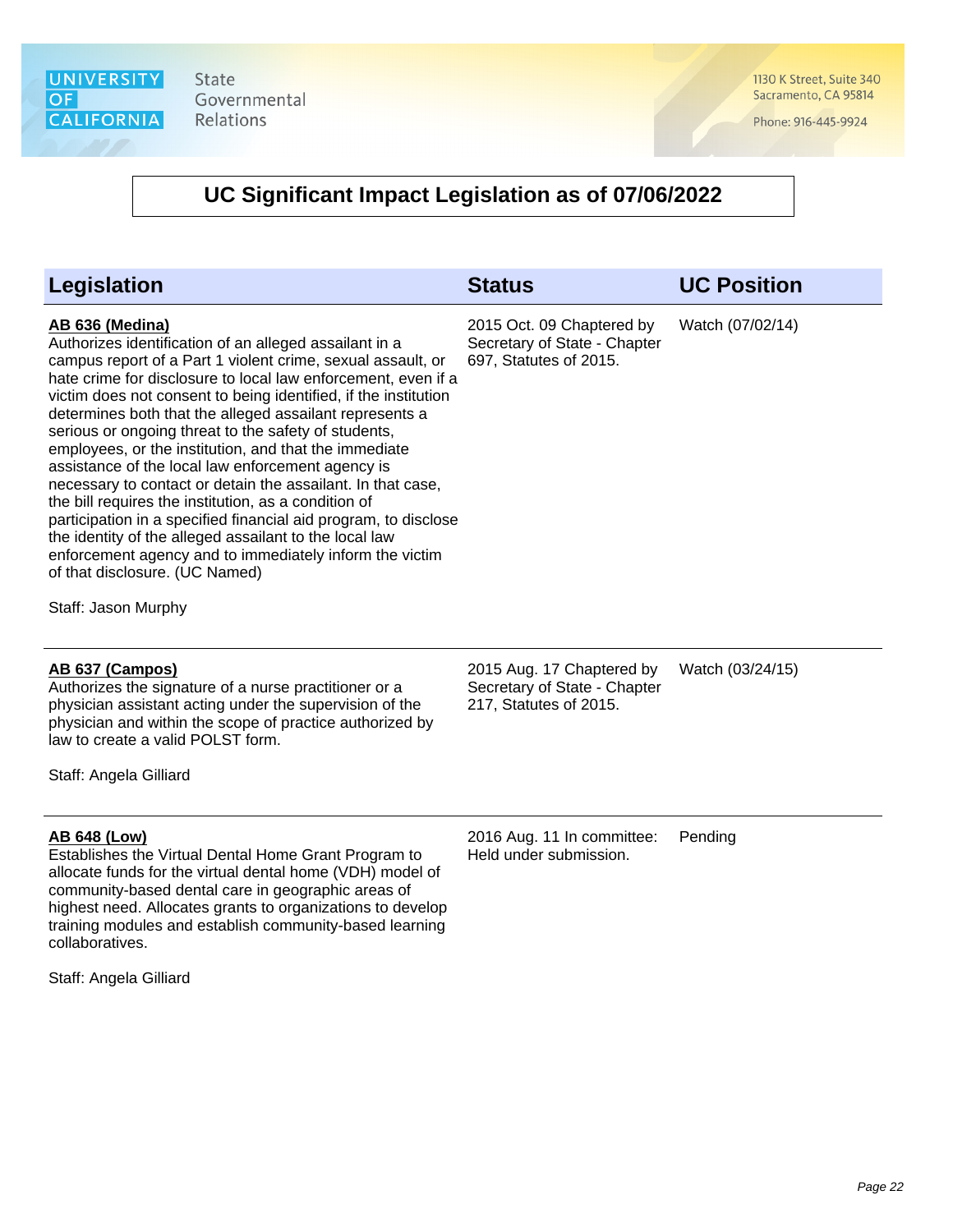1130 K Street, Suite 340 Sacramento, CA 95814

Phone: 916-445-9924

### **UC Significant Impact Legislation as of 07/06/2022**

| Legislation                                                                                                                                                                                                                                                                                                                                                                                                                                                                                                                                                                                                                                                                                                                                                                                                                                                                                                                                                                                                                                                        | <b>Status</b>                                                                       | <b>UC Position</b> |
|--------------------------------------------------------------------------------------------------------------------------------------------------------------------------------------------------------------------------------------------------------------------------------------------------------------------------------------------------------------------------------------------------------------------------------------------------------------------------------------------------------------------------------------------------------------------------------------------------------------------------------------------------------------------------------------------------------------------------------------------------------------------------------------------------------------------------------------------------------------------------------------------------------------------------------------------------------------------------------------------------------------------------------------------------------------------|-------------------------------------------------------------------------------------|--------------------|
| AB 653 (Levine)<br>Declares that nothing in either the Education or Public<br>Contract Codes precludes a CCC district from purchasing<br>materials, equipment, supplies, or services under the same<br>terms and conditions as are specified in a contract lawfully<br>awarded by UC or CSU.<br>Staff: Jason Murphy                                                                                                                                                                                                                                                                                                                                                                                                                                                                                                                                                                                                                                                                                                                                                | 2015 Sep. 30 Chaptered by<br>Secretary of State - Chapter<br>366, Statutes of 2015. | Pending            |
| <b>AB 658 (Wilk)</b><br>Authorizes the use of a Medicare cost-to-charge ratio to<br>calculate costs for claims that have not previously been<br>paid or otherwise determined by local law enforcement.<br>Authorizes a hospital that contracts or is responsible for<br>providing health care services to local law enforcement<br>patients, to choose the most appropriate cost-to-charge<br>ratio, and requires the hospital to give notice of any<br>change. Provides that If the hospital chooses to use the<br>Medicare cost-to-charge ratio, the hospital would be<br>required to attach supporting Medicare documentation and<br>an expected payment calculation to the claim, and if a<br>claim does not contain that documentation and payment<br>calculation, or if, within 60 days of the hospital's request for<br>approval to use the Medicare cost-to-charge ratio, approval<br>is not granted, the Office of Statewide Health Planning and<br>Development cost-to-charge ratio would be used to<br>calculate the payment.<br>Staff: Angela Gilliard | 2015 Jul. 16 Chaptered by<br>Secretary of State - Chapter<br>119, Statutes of 2015. | Pending            |
| <b>AB 677 (Dodd)</b><br>Provides that, when construction or modernization projects<br>are undertaken at a campus or facility within its jurisdiction,<br>CCC and CSU shall, UC is requested to, equip classrooms, Rule 56.<br>offices, or other rooms where students and school staff<br>gather with locking mechanisms, commonly known as<br>classroom function locks, that allow the doors to be locked<br>from the inside or equip these doors with the best<br>alternative technology that accomplishes the same result.                                                                                                                                                                                                                                                                                                                                                                                                                                                                                                                                       | 2016 Feb. 01 From<br>committee: Filed with the<br>Chief Clerk pursuant to Joint     | Pending (04/23/15) |

Staff: Jason Murphy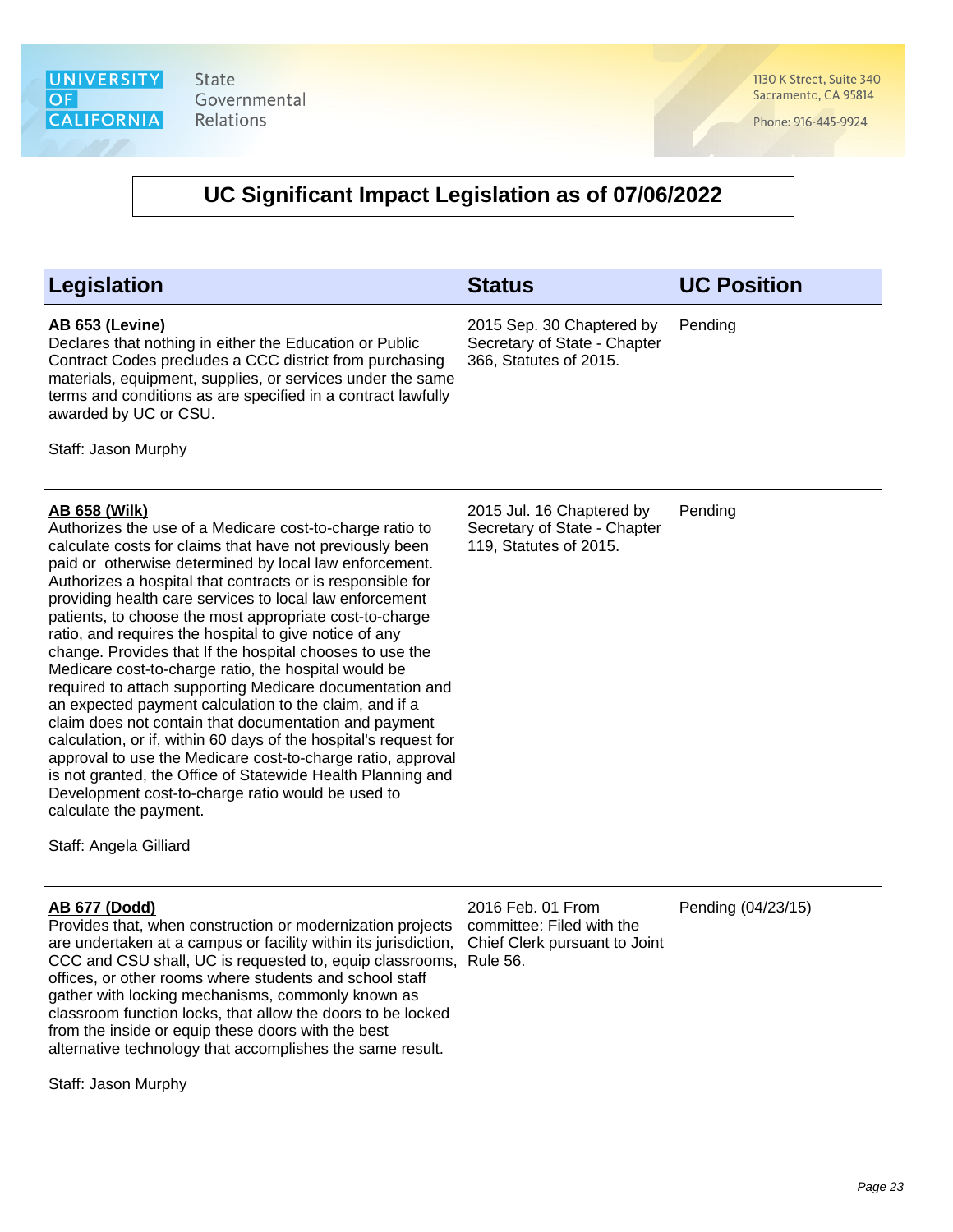1130 K Street, Suite 340 Sacramento, CA 95814

Phone: 916-445-9924

| <b>Legislation</b>                                                                                                                                                                                                                                                                                                                                                                                                                                                                                                                                                                                                                                                                  | <b>Status</b>                                                                                      | <b>UC Position</b> |
|-------------------------------------------------------------------------------------------------------------------------------------------------------------------------------------------------------------------------------------------------------------------------------------------------------------------------------------------------------------------------------------------------------------------------------------------------------------------------------------------------------------------------------------------------------------------------------------------------------------------------------------------------------------------------------------|----------------------------------------------------------------------------------------------------|--------------------|
| AB 684 (Bonilla)<br>Relates to provisions governing optometrists, lens sellers,<br>and dispensing opticians, including certain relationships<br>between persons in these professions; the providing of<br>optical products; relationships with health care service<br>plans; unlawful actions by dispensing opticians and fines<br>related thereto; and disciplinary actions by the State Board<br>of Optometry.<br>Staff: Angela Gilliard                                                                                                                                                                                                                                          | 2015 Oct. 01 Chaptered by<br>Secretary of State - Chapter<br>405, Statutes of 2015.                | Pending            |
| AB 690 (Wood)<br>Includes marriage and family therapists within those health<br>care professionals under the Medi-Cal program.<br>Staff: Angela Gilliard                                                                                                                                                                                                                                                                                                                                                                                                                                                                                                                            | 2016 Feb. 01 From<br>committee: Filed with the<br>Chief Clerk pursuant to Joint<br><b>Rule 56.</b> | Pending            |
| <b>AB 705 (Eggman)</b><br>Provides that the Psychology Licensing law does not<br>restrict the practice of psychology on the part of a person<br>who is a salaried employee of an accredited or approved<br>academic institution, public school, or governmental<br>agency, and would delete the prohibition on providing direct<br>health or mental health services, requires an employee of<br>an accredited or approved academic institution, public<br>school, or governmental agency to primarily be gaining the<br>supervised professional experience required for licensure,<br>as specified, in order to practice psychology without a<br>license.<br>Staff: Angela Gilliard | 2015 Aug. 17 Chaptered by<br>Secretary of State - Chapter<br>218, Statutes of 2015.                | Watch (05/15/15)   |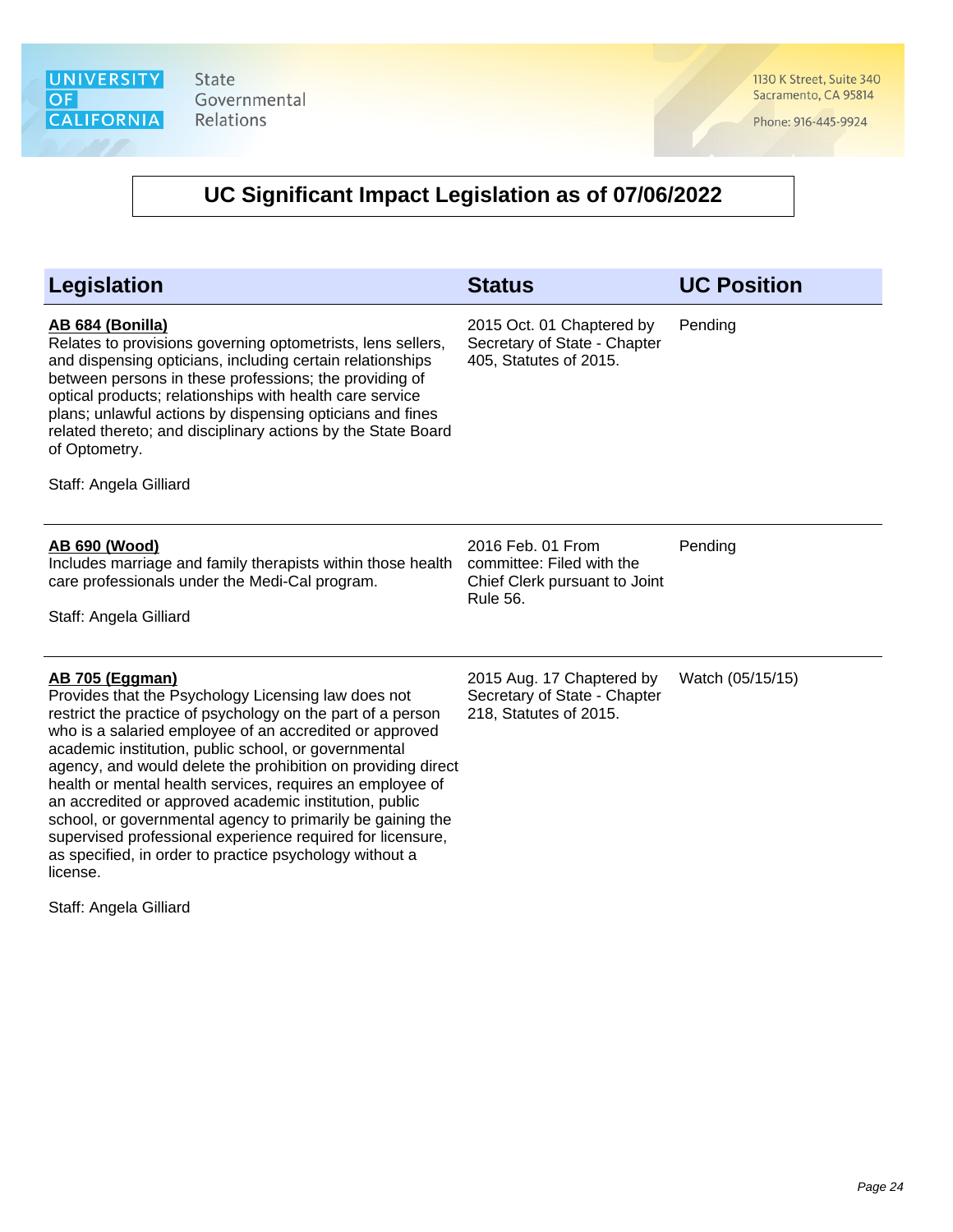1130 K Street, Suite 340 Sacramento, CA 95814

Phone: 916-445-9924

| <b>Legislation</b>                                                                                                                                                                                                                                                                                                                                                                                                                                                                                                                                                                                                                                                                                         | <b>Status</b>                                                                       | <b>UC Position</b> |
|------------------------------------------------------------------------------------------------------------------------------------------------------------------------------------------------------------------------------------------------------------------------------------------------------------------------------------------------------------------------------------------------------------------------------------------------------------------------------------------------------------------------------------------------------------------------------------------------------------------------------------------------------------------------------------------------------------|-------------------------------------------------------------------------------------|--------------------|
| AB 721 (Medina)<br>Requires a public, private, or independent postsecondary<br>educational institution, except CCC, to make available on<br>its Internet Web site specified student loan debt statistics<br>on graduates, to provide students information concerning<br>unused federal student loan moneys available to them<br>before certifying their eligibility for private student loans,<br>and, if the institution does not participate in federal student<br>loan programs, to inform students that they may be eligible<br>for federal student loans at participating institutions and<br>provide them information regarding Cal Grants and federal<br>student aid.<br>Staff: Nadia Leal-Carrillo | 2015 Oct. 08 Chaptered by<br>Secretary of State - Chapter<br>632, Statutes of 2015. | Neutral (04/06/15) |
| AB 731 (Gallagher)<br>Maintenance of the codes. (UC Named)<br>Staff: Jason Murphy                                                                                                                                                                                                                                                                                                                                                                                                                                                                                                                                                                                                                          | 2015 Sep. 21 Chaptered by<br>Secretary of State - Chapter<br>303, Statutes of 2015. | Pending            |
| AB 735 (Ridley-Thomas)<br>Deletes the repeal date of the Student Athlete Bill of Rights,<br>thereby extending the rights for student athletes<br>indefinitely.<br>Staff: Nadia Leal-Carrillo                                                                                                                                                                                                                                                                                                                                                                                                                                                                                                               | 2016 Aug. 29 Chaptered by<br>Secretary of State - Chapter<br>220, Statutes of 2016. | Pending            |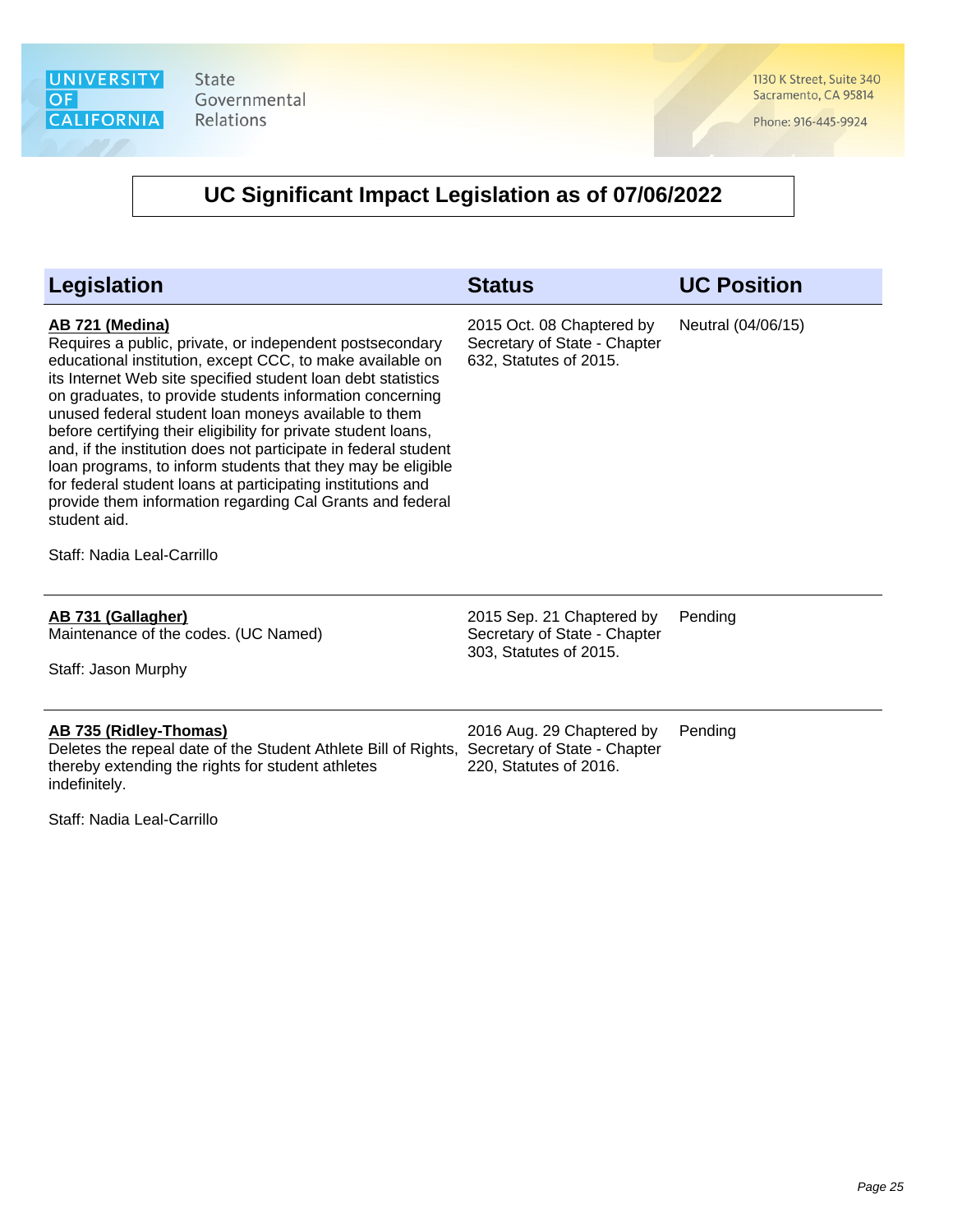1130 K Street, Suite 340 Sacramento, CA 95814

Phone: 916-445-9924

| Legislation                                                                                                                                                                                                                                                                                                                                                                                                                                                                                                                                                                                                                                                                                                                                                                                                                                                                                                                                   | <b>Status</b>                                                                                      | <b>UC Position</b> |
|-----------------------------------------------------------------------------------------------------------------------------------------------------------------------------------------------------------------------------------------------------------------------------------------------------------------------------------------------------------------------------------------------------------------------------------------------------------------------------------------------------------------------------------------------------------------------------------------------------------------------------------------------------------------------------------------------------------------------------------------------------------------------------------------------------------------------------------------------------------------------------------------------------------------------------------------------|----------------------------------------------------------------------------------------------------|--------------------|
| <u>AB 739 (Irwin)</u><br>Provides that there shall be no civil or criminal liability for,<br>and no cause of action shall lie or be maintained against<br>any private entity for the sharing or receiving of cyber<br>security-threat information if sharing or receiving of such<br>information is conducted. Makes immunity from liability<br>applicable only if the communication is made without gross<br>negligence. Prohibits the use of such information to gain an<br>unfair competitive advantage, and requires that reasonable<br>efforts are made, in good faith, to safeguard<br>communications, comply with any lawful restriction placed<br>on the communication, transfer the cyber security-threat<br>information as expediently as possible while upholding<br>reasonable protections, and ensure appropriate<br>anonymization and minimization of the information<br>contained in the communication.<br>Staff: Jason Murphy | 2016 Feb. 01 From<br>committee: Filed with the<br>Chief Clerk pursuant to Joint<br><b>Rule 56.</b> | Pending            |
| <b>AB 741 (Williams)</b><br>Requires Department of Health Care Services, in<br>consultation with the County Behavioral Health Directors<br>Association of California, and representatives of provider<br>associations to establish interim Medi-Cal rates for<br>children's crisis residential services. Double-jointed with SB<br>524 and AB 1997.<br>Staff: Angela Gilliard                                                                                                                                                                                                                                                                                                                                                                                                                                                                                                                                                                 | 2016 Sep. 30 Vetoed by<br>Governor.                                                                | Watch (04/18/15)   |
| <u>AB 751 (Cooper)</u><br>Extends the Vertebrate Pest Control Research Advisory<br>Committee to 1/1/26.<br>Staff: Jason Murphy                                                                                                                                                                                                                                                                                                                                                                                                                                                                                                                                                                                                                                                                                                                                                                                                                | 2015 Sep. 30 Chaptered by<br>Secretary of State - Chapter<br>372, Statutes of 2015.                | Pending            |
| <b>AB 757 (Gomez)</b><br>Authorizes a person with specified qualifications to perform<br>a total protein refractometer test using an automatic,<br>button-operated refractometer with a digital readout in a<br>licensed plasma collection facility in this state.<br>Staff: Angela Gilliard                                                                                                                                                                                                                                                                                                                                                                                                                                                                                                                                                                                                                                                  | 2016 Jan. 15 Consideration<br>of Governor's veto stricken<br>from file.                            | Pending            |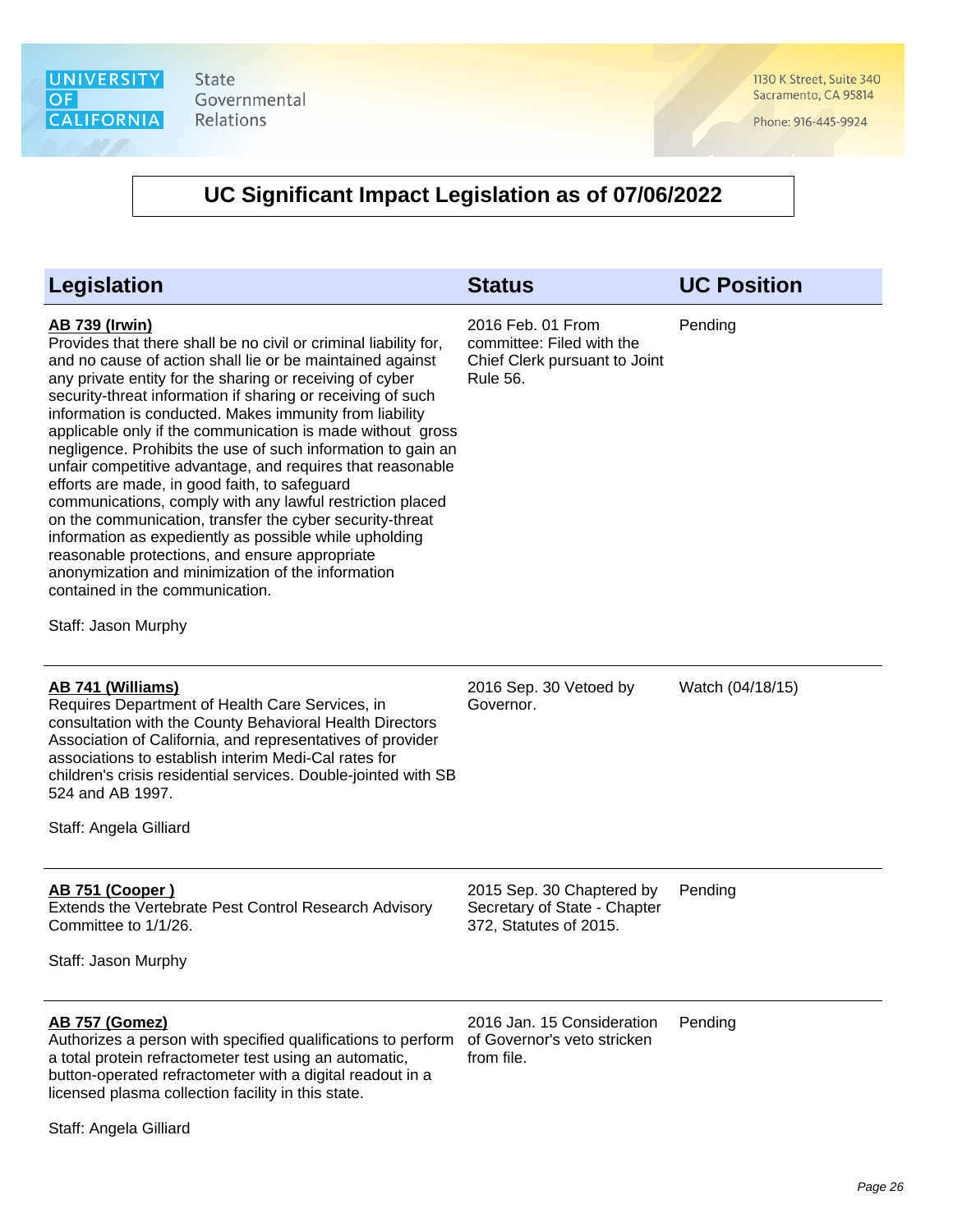1130 K Street, Suite 340 Sacramento, CA 95814

Phone: 916-445-9924

# **UC Significant Impact Legislation as of 07/06/2022**

| <b>Legislation</b>                                                                                                                                                                                                                                                                                                                                                                                                                                                                                                                         | <b>Status</b>                                                                       | <b>UC Position</b>                                    |
|--------------------------------------------------------------------------------------------------------------------------------------------------------------------------------------------------------------------------------------------------------------------------------------------------------------------------------------------------------------------------------------------------------------------------------------------------------------------------------------------------------------------------------------------|-------------------------------------------------------------------------------------|-------------------------------------------------------|
| AB 796 (Nazarian)<br>Deletes the 1/1/17 sunset date for requiring health care<br>service plan contracts and health insurance policies to<br>cover behavioral health treatment for pervasive<br>developmental disorder/autism.<br>Staff: Angela Gilliard                                                                                                                                                                                                                                                                                    | 2016 Sep. 23 Chaptered by<br>Secretary of State - Chapter<br>493, Statutes of 2016. | Pending                                               |
| AB 798 (Bonilla)<br>Establishes the College Textbook Affordability Act of 2015,<br>and creates the Open Educational Resources Adoption<br>Incentive Program. (UC Named)<br>Staff: Nadia Leal-Carrillo                                                                                                                                                                                                                                                                                                                                      | 2015 Oct. 08 Chaptered by<br>Secretary of State - Chapter<br>633, Statutes of 2015. | Pending                                               |
| <b>AB 801 (Bloom)</b><br>Enacts the Success for Homeless Youth in Higher<br>Education Act.<br>Staff: Nadia Leal-Carrillo                                                                                                                                                                                                                                                                                                                                                                                                                   | 2016 Sep. 21 Chaptered by<br>Secretary of State - Chapter<br>432, Statutes of 2016. | Support (06/12/15)<br>Gov Sig Requested<br>(09/12/16) |
| AB 802 (Williams)<br>Requires CPUC to authorize electrical/gas corporations to<br>recover in rates the reasonable costs of providing<br>incentives, rebates, technical assistance, and support to<br>their customers to increase the energy efficiency of existing<br>buildings, and to authorize such corporations to count all<br>energy savings achieved toward overall goals or targets.<br>Authorizes adjusting goals and targets of such corporations<br>to reflect energy savings achieved in meeting savings in<br>such buildings. | 2015 Oct. 08 Chaptered by<br>Secretary of State - Chapter<br>590, Statutes of 2015. | Pending                                               |

Staff: Jason Murphy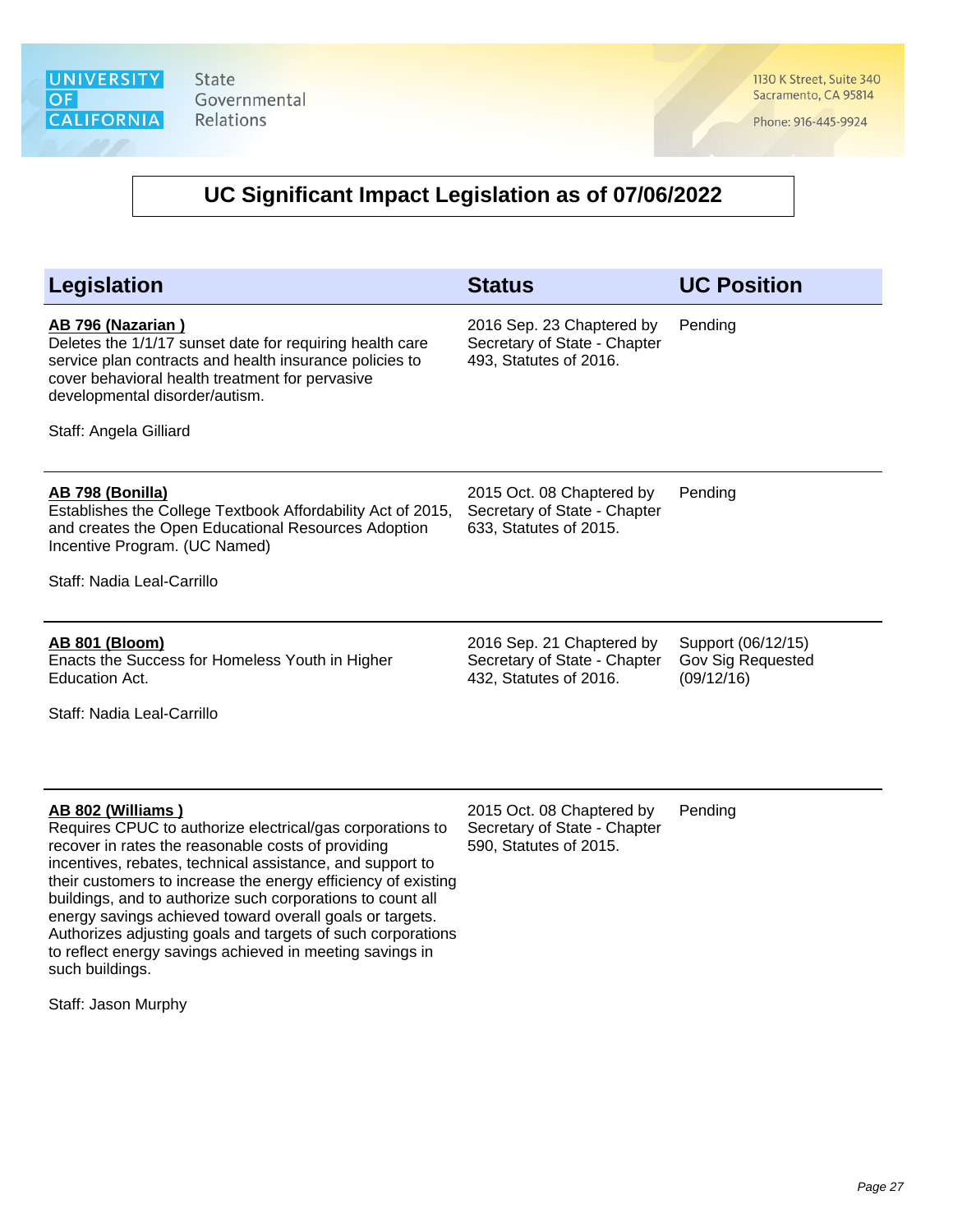1130 K Street, Suite 340 Sacramento, CA 95814

Phone: 916-445-9924

### **UC Significant Impact Legislation as of 07/06/2022**

#### **Legislation Status UC Position AB 837 (Hernandez R)** Prohibits UC, as a condition of the receipt of state funding in the annual Budget Act, from paying any of its employees or officers a salary that exceeds \$500,000 in any fiscal year. (AB 1317, SB 8 '13, SB 967 '12, SB 86 '09, SB 217 '09) Staff: Sandy Fried 2016 Feb. 01 From committee: Filed with the Chief Clerk pursuant to Joint Rule 56. Oppose (04/01/15) Oppose (04/28/15) **AB 850 (Ridley-Thomas)** Requires an employer of individuals in a general acute care committee: Filed with the hospital to minimize the risk of occupational exposure to virulent aerosol transmissible diseases, and to provide optimal protection from occupational exposure to pathogens and aerosolized body fluids. Requires these employers to provide any health care worker who enters the room of a specified patient with personal protection equipment and a powered air purifying respirator. (Ebola Personal Protective Equipment) (Two-Year Bill) Staff: Angela Gilliard 2016 Feb. 01 From Chief Clerk pursuant to Joint Rule 56. Pending **AB 852 (Burke)** Expands the definition of "public works," for the purposes of Secretary of State - Chapter provisions relating to the prevailing rate of per diem wages, 745, Statutes of 2015. to also include any construction, alteration, demolition, installation, or repair work done under private contract on a general acute care hospital when the project is paid for, in 2015 Oct. 10 Chaptered by Pending

Staff: Angela Gilliard

bonds.

whole or in part, with the proceeds of conduit revenue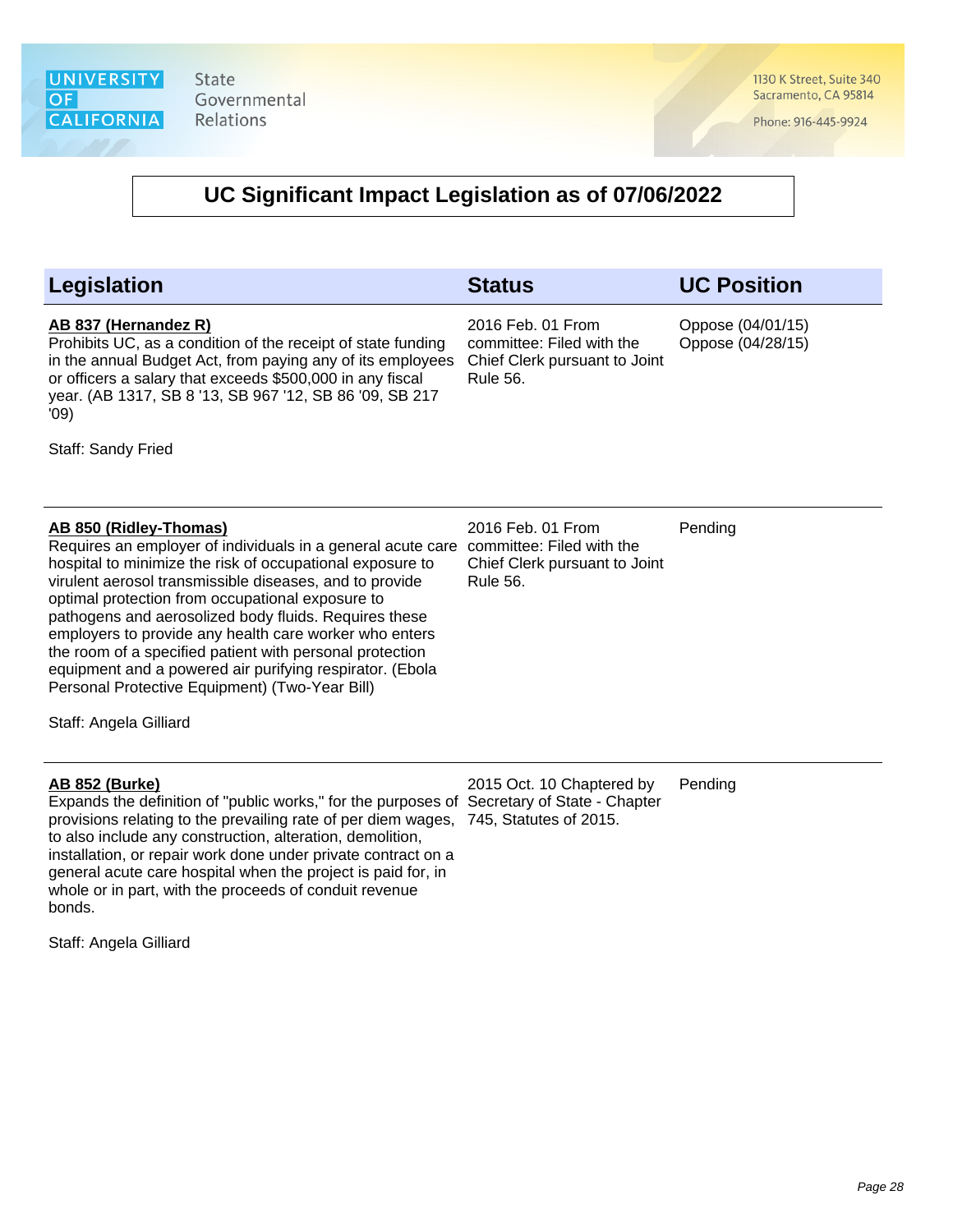1130 K Street, Suite 340 Sacramento, CA 95814

Phone: 916-445-9924

# **UC Significant Impact Legislation as of 07/06/2022**

| Legislation                                                                                                                                                                                                                                                                                                                                                                                                                                                                                                                                                                  | <b>Status</b>                                                                                      | <b>UC Position</b> |
|------------------------------------------------------------------------------------------------------------------------------------------------------------------------------------------------------------------------------------------------------------------------------------------------------------------------------------------------------------------------------------------------------------------------------------------------------------------------------------------------------------------------------------------------------------------------------|----------------------------------------------------------------------------------------------------|--------------------|
| <b>AB 854 (Weber)</b><br>Establishes the Foster Youth Services Coordinating<br>Program to serve foster youth pupils pursuant to a<br>coordinating plan that describes facilitating coordination<br>with local postsecondary educational institutions, including<br>UC, CSU, CCC to ensure these pupils meet admission<br>requirements and access programs that support their<br>matriculation needs.<br>Staff: Nadia Leal-Carrillo                                                                                                                                           | 2015 Oct. 11 Chaptered by<br>Secretary of State - Chapter<br>781, Statutes of 2015.                | Pending            |
| <u>AB 858 (Wood)</u><br>Specifies requirements for federally qualified health center<br>(FQHC) services and rural health clinic (RHC) services<br>regarding the Medi-Cal reimbursement rate by including a<br>marriage and family therapist within those health care<br>professionals covered under the definition of "visit", and<br>makes requirements regarding rates for an FHQH or RHC<br>that currently includes or does not include services of a<br>marriage and family therapist. Double-jointed with SB 610.<br>(SB 1150'14, SB 1224'14)<br>Staff: Angela Gilliard | 2016 Jan. 15 Consideration<br>of Governor's veto stricken<br>from file.                            | Watch (07/02/15)   |
| <u>AB 859 (Medina)</u><br>Creates an Obesity Treatment Action Plan to diagnose,<br>treat, and reduce the incidence of adult obesity in the<br>Medi-Cal program.                                                                                                                                                                                                                                                                                                                                                                                                              | 2016 Feb. 01 From<br>committee: Filed with the<br>Chief Clerk pursuant to Joint<br><b>Rule 56.</b> | Pending            |

Staff: Angela Gilliard

Rule 56.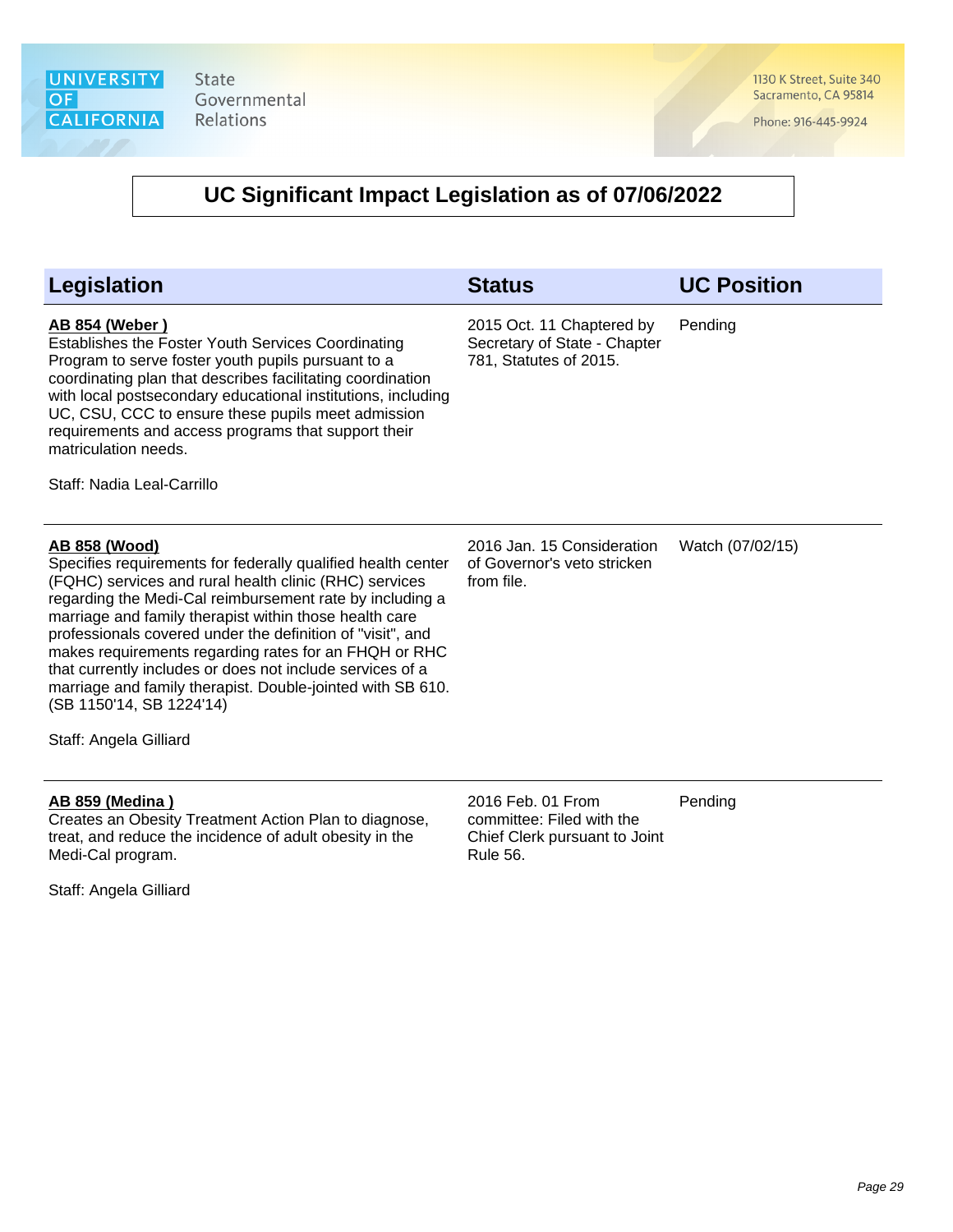1130 K Street, Suite 340 Sacramento, CA 95814

Phone: 916-445-9924

| <b>Legislation</b>                                                                                                                                                                                                                                                                                                                                                                                                                                                                                                                                                                                                        | <b>Status</b>                                                                                      | <b>UC Position</b>                                    |
|---------------------------------------------------------------------------------------------------------------------------------------------------------------------------------------------------------------------------------------------------------------------------------------------------------------------------------------------------------------------------------------------------------------------------------------------------------------------------------------------------------------------------------------------------------------------------------------------------------------------------|----------------------------------------------------------------------------------------------------|-------------------------------------------------------|
| <b>AB 865 (Alejo)</b><br>Requires the California Energy Commission to develop and<br>implement an outreach program to inform the most<br>qualified loan and grant applicants, and contractors,<br>including, but not limited to, women, minority, disabled<br>veteran, and LGBT business enterprises about workshops,<br>trainings, and funding opportunities. Requires the program<br>to include a diversity tracking component and a strategy to<br>encourage participation in the commission's relevant<br>programs and to consider including such business in<br>capacity building activities.<br>Staff: Jason Murphy | 2015 Oct. 08 Chaptered by<br>Secretary of State - Chapter<br>583, Statutes of 2015.                | Pending                                               |
| <b>AB 874 (Rendon)</b><br>Legislative intent: Enact legislation relating to collective<br>bargaining.<br>Staff: Jason Murphy                                                                                                                                                                                                                                                                                                                                                                                                                                                                                              | 2016 Sep. 30 Vetoed by<br>Governor.                                                                | Pending                                               |
| AB 880 (Ridley-Thomas)<br>Allows a final year dental student to practice dentistry<br>unlicenced and without compensation under the<br>supervision of a faculty-appointed licensed dentist at a<br>sponsored event.<br>Staff: Angela Gilliard                                                                                                                                                                                                                                                                                                                                                                             | 2015 Oct. 01 Chaptered by<br>Secretary of State - Chapter<br>409, Statutes of 2015.                | Support (06/15/15)<br>Gov Sig Requested<br>(09/25/15) |
| AB 911 (Brough)<br>Authorizes Saddleback Memorial Medical Center to<br>operate an emergency department at its San Clemente<br>campus, subject to specified requirements.<br>Staff: Angela Gilliard                                                                                                                                                                                                                                                                                                                                                                                                                        | 2016 Feb. 01 From<br>committee: Filed with the<br>Chief Clerk pursuant to Joint<br><b>Rule 56.</b> | Neutral (10/15/15)                                    |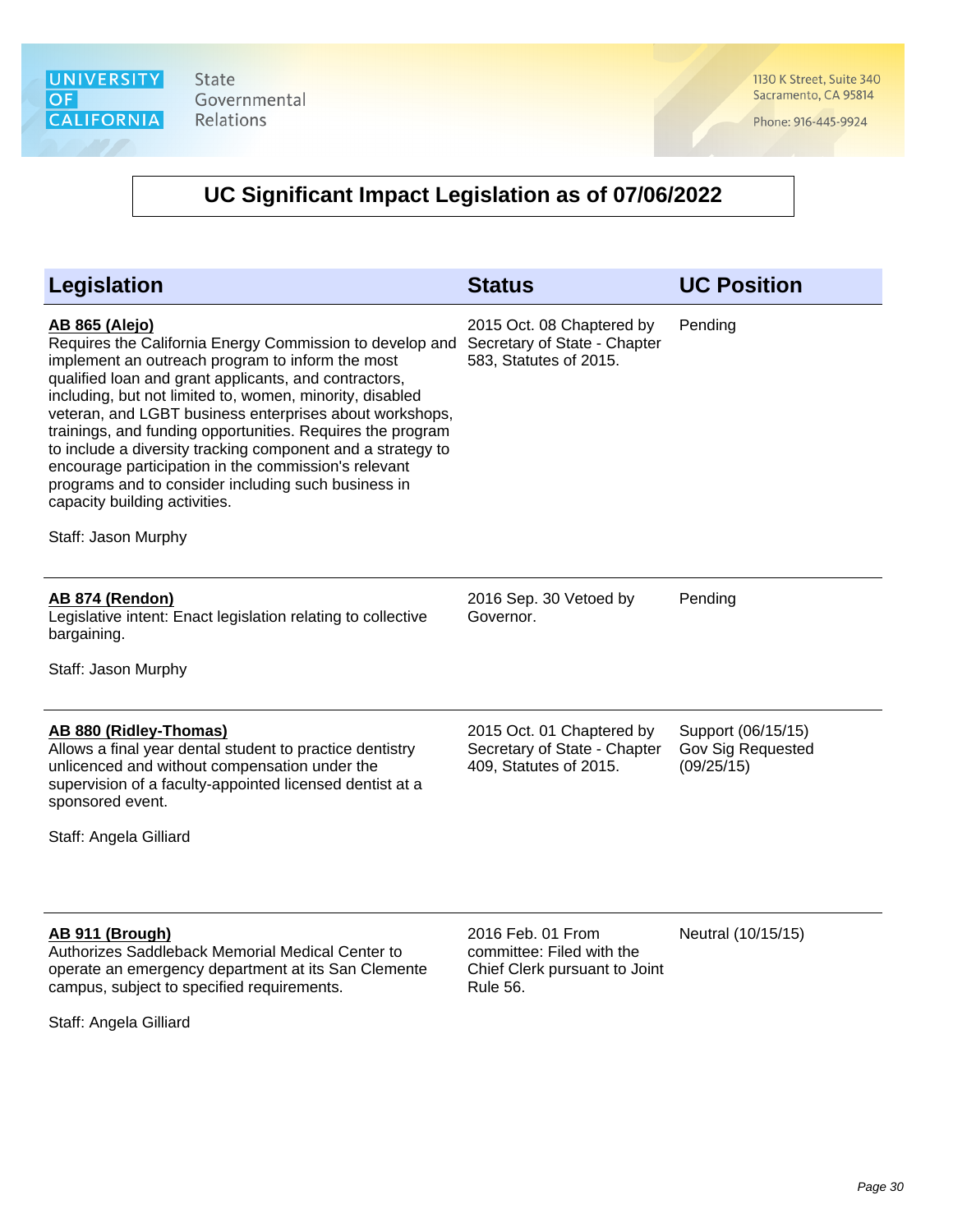1130 K Street, Suite 340 Sacramento, CA 95814

Phone: 916-445-9924

# **UC Significant Impact Legislation as of 07/06/2022**

| <b>Legislation</b>                                                                                                                                                                                                                                                                                                                                                                                                                                                                                                                                                                                                                                                                                                                                                                   | <b>Status</b>                                                                       | <b>UC Position</b> |
|--------------------------------------------------------------------------------------------------------------------------------------------------------------------------------------------------------------------------------------------------------------------------------------------------------------------------------------------------------------------------------------------------------------------------------------------------------------------------------------------------------------------------------------------------------------------------------------------------------------------------------------------------------------------------------------------------------------------------------------------------------------------------------------|-------------------------------------------------------------------------------------|--------------------|
| AB 913 (Santiago)<br>Requires UC, CSU and the governing boards of<br>independent postsecondary institutions, have written<br>agreements with local law enforcement agencies that<br>clarify operational responsibilities for investigations of Part<br>1 violent crimes include sexual assaults and hate crimes.<br>Staff: Jason Murphy                                                                                                                                                                                                                                                                                                                                                                                                                                              | 2015 Oct. 09 Chaptered by<br>Secretary of State - Chapter<br>701, Statutes of 2015. | Pending            |
| AB 940 (Ridley-Thomas)<br>Deletes requirement that a laboratory director substantially<br>meet CLIA qualifications, and instead limits these<br>requirements to a person serving as the CLIA laboratory<br>director, as defined, in a laboratory that performs tests<br>classified as moderate or high complexity. Specifies that<br>this authorization extends to a person who is not the CLIA<br>laboratory director under specified circumstances. Revises<br>the application requirements to provide that an applicant's<br>minimum of 4 years' experience be in a clinical laboratory<br>certified under CLIA. Applies existing license renewal fees<br>to persons renewing a clinical cytogeneticist's or clinical<br>molecular biologist's license.<br>Staff: Angela Gilliard | 2015 Sep. 28 Chaptered by<br>Secretary of State - Chapter<br>341, Statutes of 2015. | Pending            |
| <b>AB 953 (Weber)</b><br>Enacts the Racial and Identity Profiling Act of 2015.<br>Staff: Jason Murphy                                                                                                                                                                                                                                                                                                                                                                                                                                                                                                                                                                                                                                                                                | 2015 Oct. 03 Chaptered by<br>Secretary of State - Chapter<br>466, Statutes of 2015. | Pending            |
| <b>AB 964 (Chau)</b><br>Defines "encrypted" to mean rendered unusable,<br>unreadable, or indecipherable to an unauthorized person<br>through a security technology or methodology generally<br>accepted in the field of information technology.<br>Triple-jointed with SB 34 and SB 570.                                                                                                                                                                                                                                                                                                                                                                                                                                                                                             | 2015 Oct. 06 Chaptered by<br>Secretary of State - Chapter<br>522, Statutes of 2015. |                    |

Staff: Jason Murphy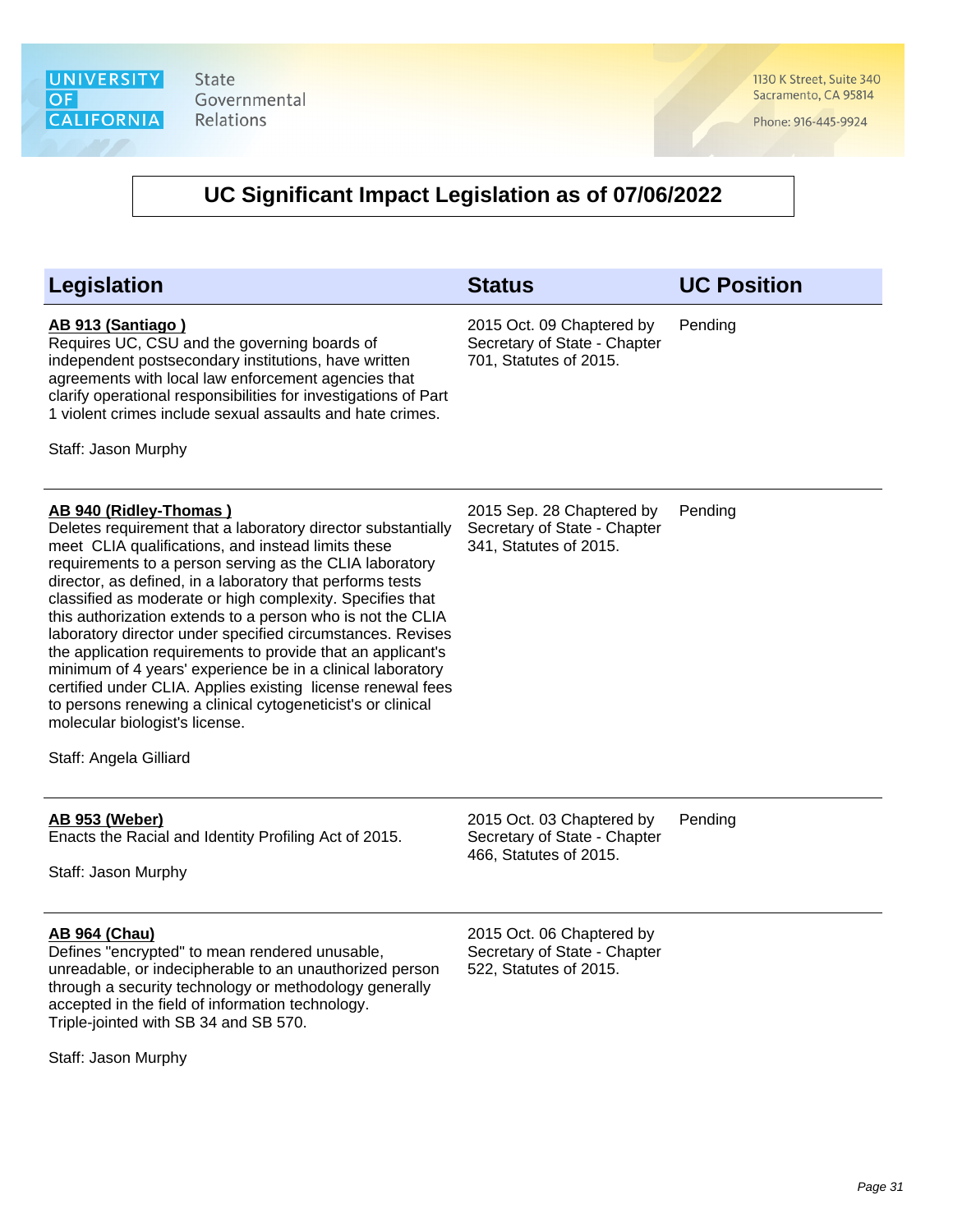1130 K Street, Suite 340 Sacramento, CA 95814

Phone: 916-445-9924

# **UC Significant Impact Legislation as of 07/06/2022**

| Legislation                                                                                                                                                                                                                                                                                                                                                                                                                                                                                                                                                                                                              | <b>Status</b>                                                           | <b>UC Position</b>                                    |
|--------------------------------------------------------------------------------------------------------------------------------------------------------------------------------------------------------------------------------------------------------------------------------------------------------------------------------------------------------------------------------------------------------------------------------------------------------------------------------------------------------------------------------------------------------------------------------------------------------------------------|-------------------------------------------------------------------------|-------------------------------------------------------|
| AB 967 (Williams)<br>Requires, in order to receive state funds for student<br>financial assistance, UC, CSU, CCC, and independent<br>postsecondary institutions to adopt and carry out a uniform<br>process, applicable to each of its campuses, for disciplinary<br>proceedings relating to claims of sexual assault as defined<br>by the institution's adopted sexual assault policies; and to<br>report on the institution's Website in a manner easily<br>accessible to students specified data on cases of alleged<br>sexual assault, domestic violence, dating violence, and<br>stalking.<br>Staff: Jason Murphy   | 2016 Jan. 15 Consideration<br>of Governor's veto stricken<br>from file. | Pending                                               |
| AB 968 (Williams)<br>Requires CCC, CSU, UC, independent institutions of higher of Governor's veto stricken<br>education, private postsecondary educational institutions to from file.<br>indicate on a student's transcript when the student is<br>ineligible to reenroll due to suspension or expulsion for the<br>period of time the student is ineligible to reenroll; declares<br>that the disclosure of student suspensions and expulsions<br>on student transcripts ensures the integrity and<br>transparency of student transcripts and the safety and<br>security of California campuses.<br>Staff: Jason Murphy | 2016 Jan. 15 Consideration                                              | Support (07/01/15)<br>Gov Sig Requested<br>(09/25/15) |
| AB 969 (Williams)<br>Requires, until 1/1/22, in order to receive state funds for<br>student financial assistance, CCC, CSU, UC, and the<br>governing board of each independent postsecondary<br>institution to report, on or before 10/1/18, and on an annual<br>basis thereafter, specified data relating to cases of alleged<br>sexual assault, domestic violence, dating violence, and<br>stalking.                                                                                                                                                                                                                   | 2016 Sep. 30 Vetoed by<br>Governor.                                     | Pending                                               |

Staff: Jason Murphy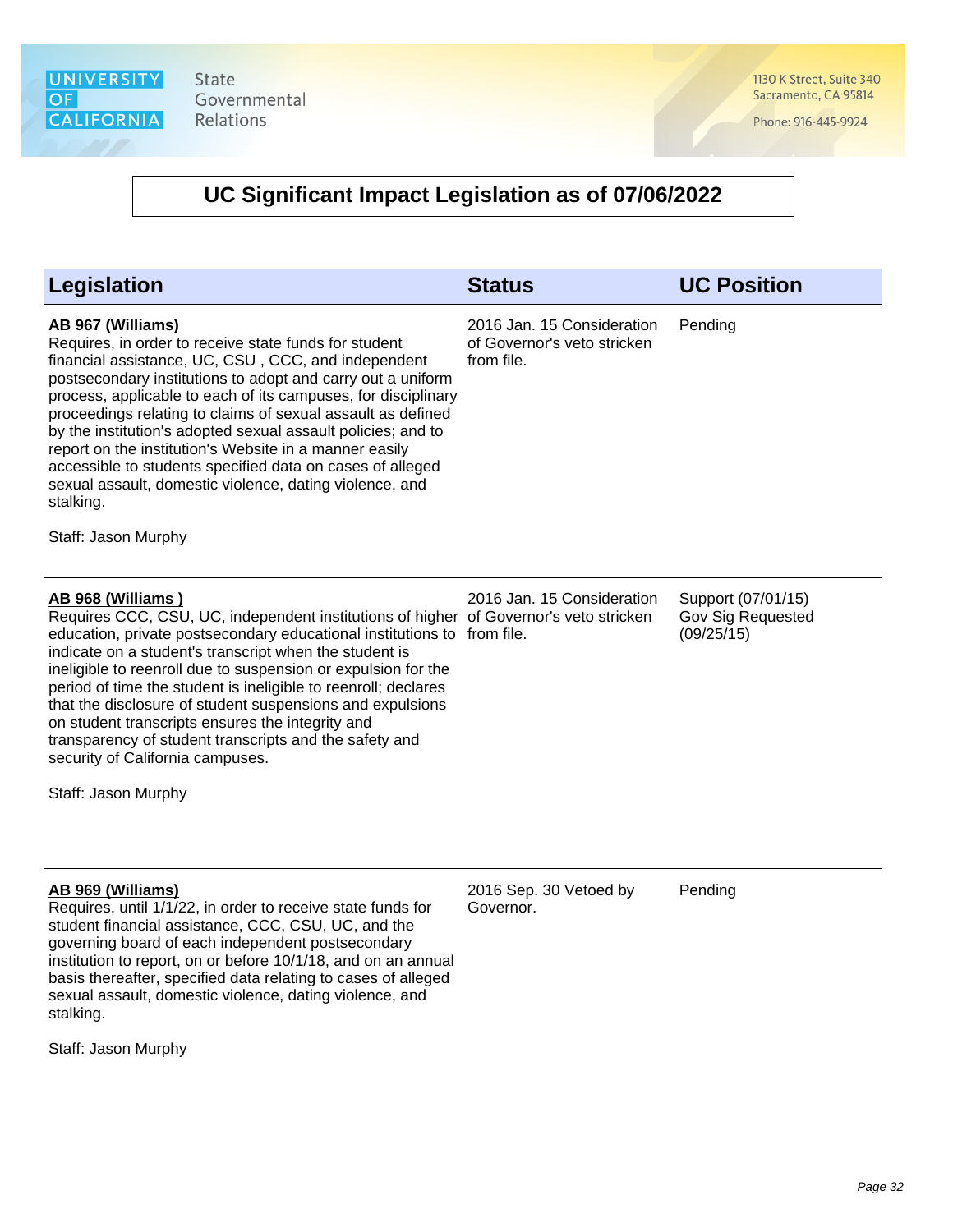1130 K Street, Suite 340 Sacramento, CA 95814

Phone: 916-445-9924

### **UC Significant Impact Legislation as of 07/06/2022**

| <b>Legislation</b>                                                                                                                                                                                                                                                                                                                                                                                                                                                                                                                                                                                                                                                                                                                                                                                                                                          | <b>Status</b>                                                                                      | <b>UC Position</b> |
|-------------------------------------------------------------------------------------------------------------------------------------------------------------------------------------------------------------------------------------------------------------------------------------------------------------------------------------------------------------------------------------------------------------------------------------------------------------------------------------------------------------------------------------------------------------------------------------------------------------------------------------------------------------------------------------------------------------------------------------------------------------------------------------------------------------------------------------------------------------|----------------------------------------------------------------------------------------------------|--------------------|
| <b>AB 972 (Jones)</b><br>Requires the State Department of Public Health to inform a<br>patient diagnosed with cancer by, or receiving cancer<br>therapy treatment from, a specified health care practitioner,<br>or a hospital or other facility within an area designated as a<br>cancer reporting area of the reporting requirement, and<br>would require the department to also notify a patient of<br>specified information, including, among other things, that<br>the department is authorized to release confidential patient<br>information to health researchers, prohibits cancer<br>reporting facilities and physicians from being required to<br>employ a mechanism to ensure that their patients are<br>informed that the facility will report each patient with cancer<br>to the State Department of Public Health.<br>Staff: Angela Gilliard | 2016 Feb. 01 From<br>committee: Filed with the<br>Chief Clerk pursuant to Joint<br><b>Rule 56.</b> | Pending            |
| AB 1016 (Santiago)<br>Requires CCC to report to the Legislature the status of<br>each community college's compliance with the Student<br>Transfer Achievement Reform Act's provisions for creating<br>associate degrees for transfer. Requires CSU to submit two<br>reports to the Legislature on campus acceptance of<br>transfer model curricula by concentration. Requires CSU<br>to annually post data, including the number of students with<br>an associate degree for transfer who applied to one of its<br>campuses and were redirected to another campus than<br>that indicated in the application, and the proportion of<br>students with an associate degree for transfer who<br>graduate from the California State University, as specified.                                                                                                    | 2015 Oct. 02 Chaptered by<br>Secretary of State - Chapter<br>437, Statutes of 2015.                | Pending            |

Staff: Nadia Leal-Carrillo

#### **AB 1027 (Gatto)**

Requires health care service plans or health insurers to disclose, upon consumer request, information about the contracted rate for a procedure or a full course of treatment Rule 56. between the plan/insurer and a provider/supplier.

Staff: Angela Gilliard

2016 Feb. 01 From committee: Filed with the Chief Clerk pursuant to Joint

Pending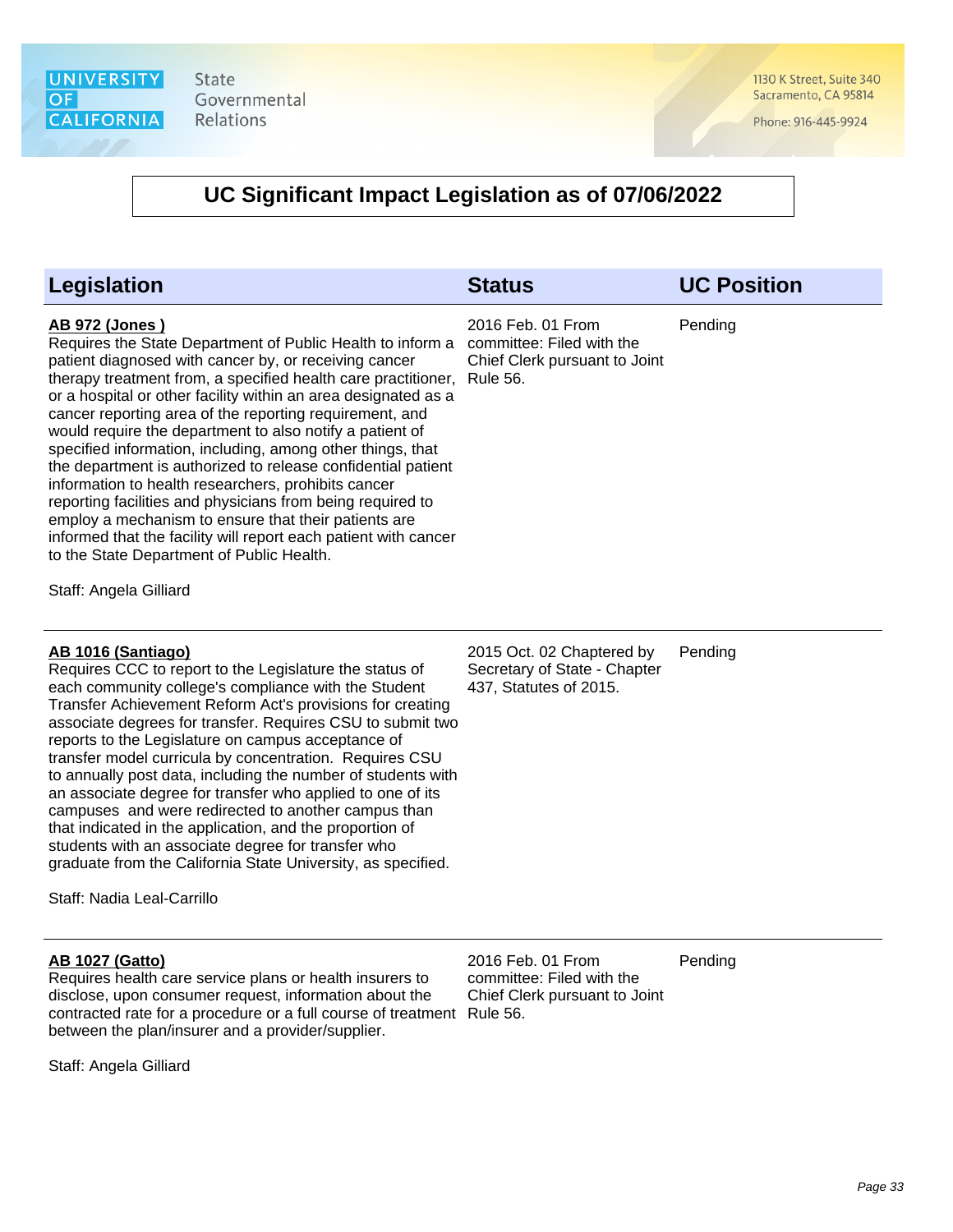1130 K Street, Suite 340 Sacramento, CA 95814

Phone: 916-445-9924

| <b>Legislation</b>                                                                                                                                                                                                                                                                                                                                                                                                                                   | <b>Status</b>                                                                                      | <b>UC Position</b> |
|------------------------------------------------------------------------------------------------------------------------------------------------------------------------------------------------------------------------------------------------------------------------------------------------------------------------------------------------------------------------------------------------------------------------------------------------------|----------------------------------------------------------------------------------------------------|--------------------|
| AB 1046 (Dababneh)<br>Specifies elements required for inclusion in a community<br>health needs assessment (CHNA) report, which replaces<br>the community benefits plan. Requires hospitals to adopt<br>the CHNA report every 3 years, and submit an activities<br>update annually. Requires the CHNA report to be widely<br>available to the public. (Two-year bill)<br>Staff: Angela Gilliard                                                       | 2016 Feb. 01 From<br>committee: Filed with the<br>Chief Clerk pursuant to Joint<br><b>Rule 56.</b> | Pending            |
| <b>AB 1060 (Bonilla)</b><br>Creates the Cancer Clinical Trials Foundation/Fund to,<br>upon contribution of an unspecified amount of money,<br>establish the Cancer Clinical Trials Grant Program to<br>increase patient access in underserved/disadvantaged<br>communities and populations. May award grants to<br>public/private research institutions and hospitals that<br>conduct FDA-approved cancer clinical trials.<br>Staff: Angela Gilliard | 2016 Jan. 15 Consideration<br>of Governor's veto stricken<br>from file.                            | Pending            |
| <u>AB 1075 (Alejo)</u><br>Requires the Department of Toxic Substances Control to<br>consider violations of, or noncompliance with, specified<br>provisions of existing law for which a person or entity has<br>been found liable or has been convicted as compelling<br>cause to deny, suspend, or revoke a permit, registration, or<br>certificate.<br>Staff: Jason Murphy                                                                          | 2015 Oct. 02 Chaptered by<br>Secretary of State - Chapter<br>460, Statutes of 2015.                | Pending            |
| AB 1086 (Dababneh)<br>Requires certain health care service plans, on and after<br>1/1/16, to authorize and permit an enrollee or subscriber to<br>assign the enrollee or subscriber's right to reimbursement<br>for health care services covered under the plan contract by<br>a noncontracting physician and surgeon who furnished the<br>services, as specified.<br>Staff: Angela Gilliard                                                         | 2016 Feb. 01 From<br>committee: Filed with the<br>Chief Clerk pursuant to Joint<br><b>Rule 56.</b> | Pending            |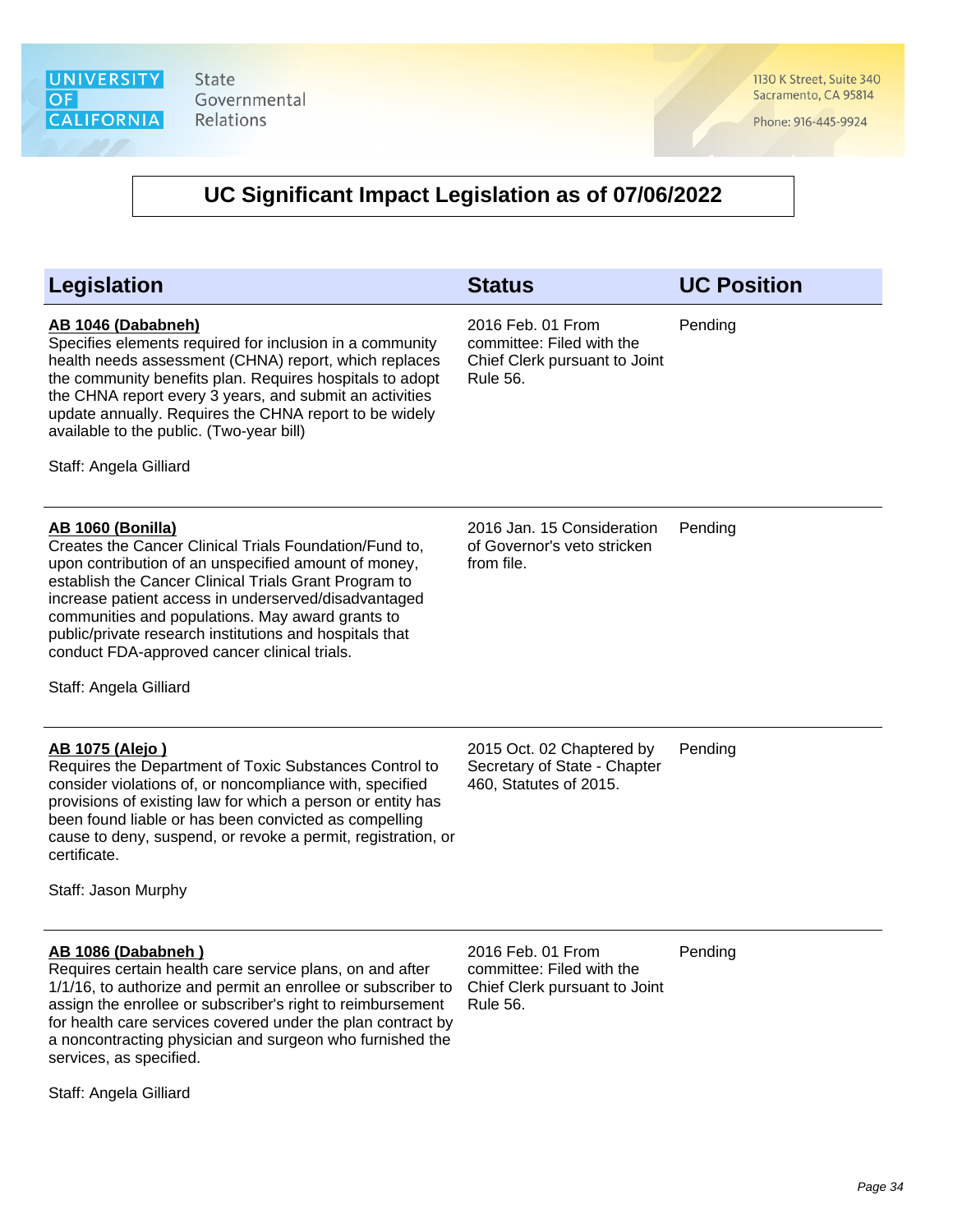1130 K Street, Suite 340 Sacramento, CA 95814

Phone: 916-445-9924

| Legislation                                                                                                                                                                                                                                                                                                                                                                                                                                                                                                                                                                                                         | <b>Status</b>                                                                                      | <b>UC Position</b> |
|---------------------------------------------------------------------------------------------------------------------------------------------------------------------------------------------------------------------------------------------------------------------------------------------------------------------------------------------------------------------------------------------------------------------------------------------------------------------------------------------------------------------------------------------------------------------------------------------------------------------|----------------------------------------------------------------------------------------------------|--------------------|
| AB 1088 (O'Donnell)<br>Enacts the K-U Public Education Facilities Bond Act of<br>to authorize an unspecified amount of state general<br>obligation bonds to provide aid to school districts, county<br>superintendents of schools, county boards of education,<br>charter schools, the California Community Colleges, the<br>University of California, the Hastings College of the Law,<br>and the California State University to construct and<br>modernize education facilities. (SB 114, AB 1433, AB 41<br>'13, AB 2235 14')<br>Staff: Sandy Fried                                                               | 2016 Feb. 01 From<br>committee: Filed with the<br>Chief Clerk pursuant to Joint<br><b>Rule 56.</b> | Support (04/15/15) |
| <b>AB 1110 (Ting)</b><br>Requires that retail suppliers, including electrical<br>corporations, local publicly owned electric utilities, electric<br>service providers, and community choice aggregators,<br>annually report to the Energy Commission certain<br>information for electricity from specified sources, and to<br>disclose the greenhouse gases (ghg) emission intensity of<br>any electricity portfolio offered to its retail customers.<br>Authorizes the Energy Commission to verify procurement<br>claims, in addition to environmental claims, made by retail<br>suppliers.<br>Staff: Jason Murphy | 2016 Sep. 26 Chaptered by<br>Secretary of State - Chapter<br>656, Statutes of 2016.                | Pending            |
| <b>AB 1130 (Gray)</b><br>Increases the number of hours that a clinic may be open<br>under this licensure exemption provision to 30 hours a<br>week.<br>Staff: Angela Gilliard                                                                                                                                                                                                                                                                                                                                                                                                                                       | 2015 Oct. 01 Chaptered by<br>Secretary of State - Chapter<br>412, Statutes of 2015.                | Pending            |
| <b>AB 1174 (Bonilla)</b><br>Adds the California Board of Podiatric Medicine to the list of Governor.<br>state licensing boards required to create and maintain a<br>central file of the names of licensees to provide an<br>individual historical record for each licensee with<br>information on acts of licensee misconduct and discipline.<br>Staff: Angela Gilliard                                                                                                                                                                                                                                             | 2016 Sep. 22 Vetoed by                                                                             | Pending            |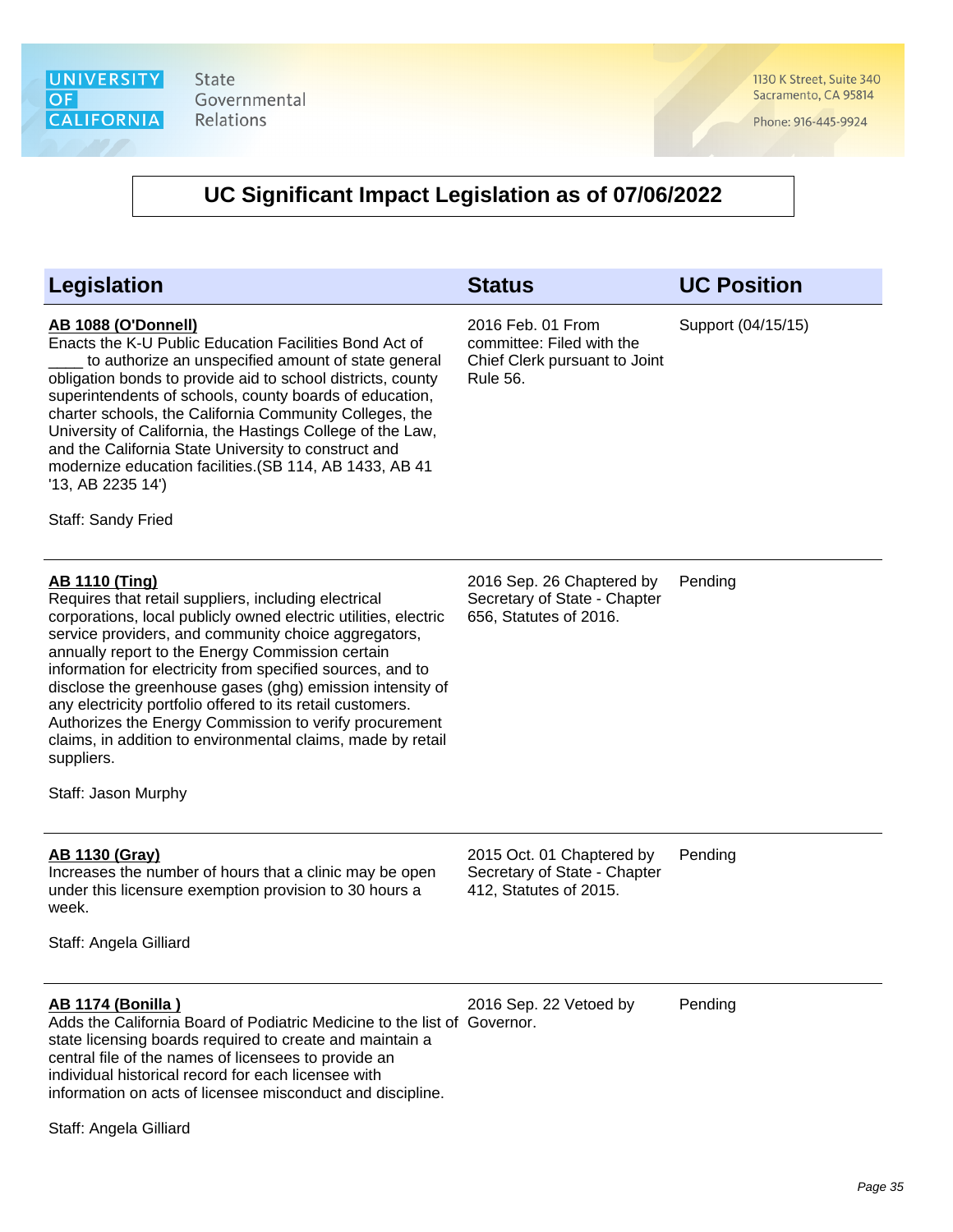cancer in California with specific goals.

Staff: Angela Gilliard

State Governmental Relations

1130 K Street, Suite 340 Sacramento, CA 95814

Phone: 916-445-9924

| <b>Legislation</b>                                                                                                                                                                                                                                                                                                                                                                                                                                                                                                                                                          | <b>Status</b>                                                                                      | <b>UC Position</b>                  |
|-----------------------------------------------------------------------------------------------------------------------------------------------------------------------------------------------------------------------------------------------------------------------------------------------------------------------------------------------------------------------------------------------------------------------------------------------------------------------------------------------------------------------------------------------------------------------------|----------------------------------------------------------------------------------------------------|-------------------------------------|
| <b>AB 1177 (Gomez)</b><br>Exempts licensed primary care clinics from the requirement<br>to enter into a written transfer agreement with one or more<br>nearby hospitals/facilities to meet medical emergencies as<br>a condition of licensure, except for those that provide<br>services as an alternative birth center. Requires transmittal<br>of medical records related to patient transfers and inclusion<br>of current medical findings and a brief summary of the<br>course of treatment to be provided prior to the patient<br>transfers.<br>Staff: Angela Gilliard | 2015 Oct. 09 Chaptered by<br>Secretary of State - Chapter<br>704, Statutes of 2015.                | Not Taking A Position<br>(07/02/15) |
|                                                                                                                                                                                                                                                                                                                                                                                                                                                                                                                                                                             |                                                                                                    |                                     |
| <b>AB 1212 (Grove)</b><br>Requires, as a condition of receiving state funds for student committee: Filed with the<br>financial assistance, CCC, CSU and UC adopt a policy<br>prohibiting their respective campuses from discriminating<br>against a student organization for imposing certain<br>requirements on its leaders or voting members.                                                                                                                                                                                                                             | 2016 Feb. 01 From<br>Chief Clerk pursuant to Joint<br>Rule 56.                                     |                                     |
| Staff: Nadia Leal-Carrillo                                                                                                                                                                                                                                                                                                                                                                                                                                                                                                                                                  |                                                                                                    |                                     |
| <b>AB 1216 (Bonta)</b><br>Prohibits a large group market health plan contract/policy<br>for family coverage that is a high deductible health plan and<br>includes a deductible for individual coverage from<br>subjecting a covered individual to a higher deductible than<br>the deductible for individual coverage if the deductible for<br>individual coverage is greater than or equal to the amount<br>set forth in federal law.                                                                                                                                       | 2016 Aug. 15 Ordered to<br>inactive file at the request of<br>Senator Hernandez.                   | Neutral (06/01/16)                  |
| Staff: Angela Gilliard                                                                                                                                                                                                                                                                                                                                                                                                                                                                                                                                                      |                                                                                                    |                                     |
|                                                                                                                                                                                                                                                                                                                                                                                                                                                                                                                                                                             |                                                                                                    |                                     |
| <b>AB 1219 (Baker)</b><br>Requires the State Department of Health Care Services<br>and the State Department of Public Health to convene a<br>joint California Cancer Task Force to coordinate the<br>agencies' efforts to address the most prevalent forms of                                                                                                                                                                                                                                                                                                               | 2016 Feb. 01 From<br>committee: Filed with the<br>Chief Clerk pursuant to Joint<br><b>Rule 56.</b> | Pending                             |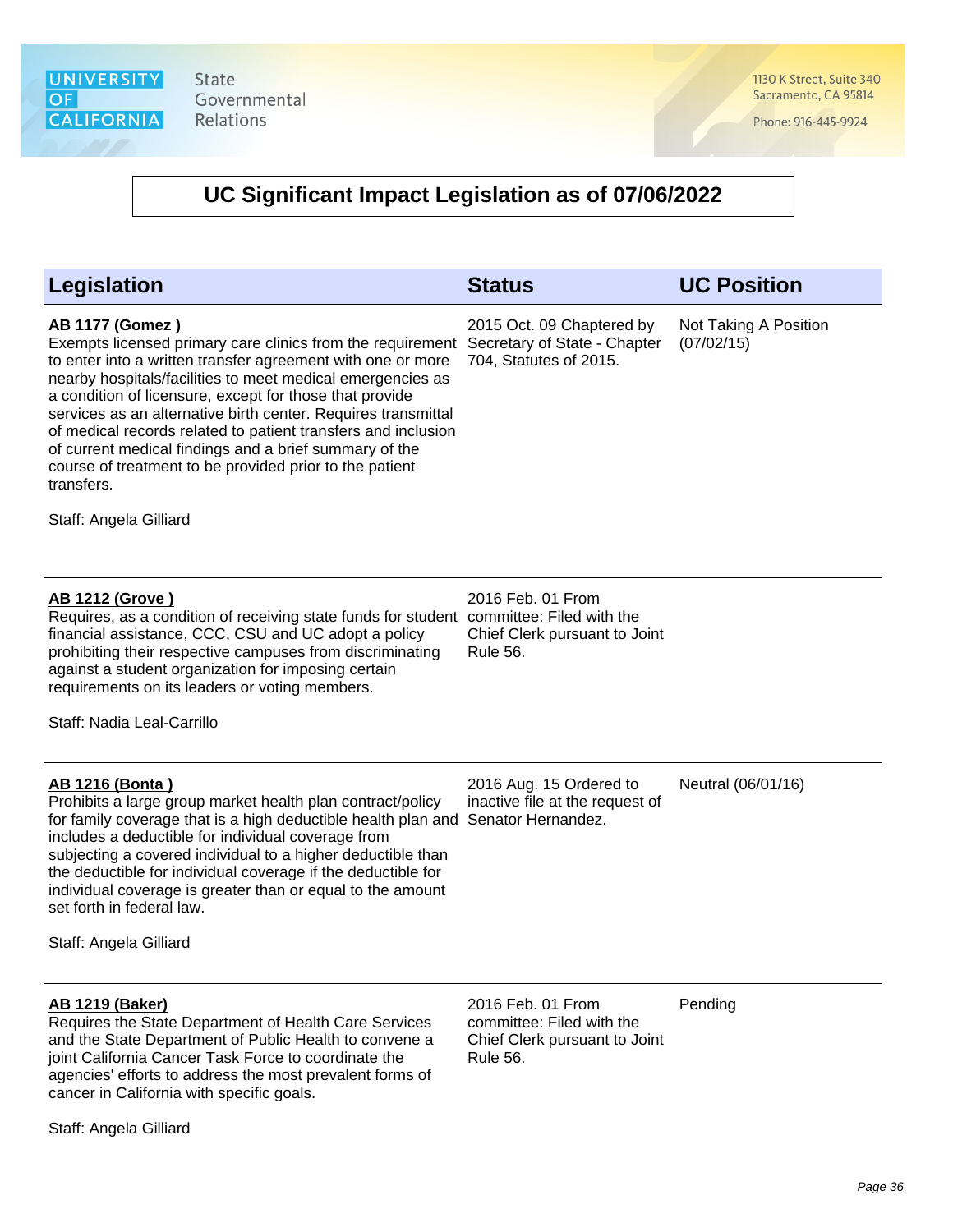1130 K Street, Suite 340 Sacramento, CA 95814

Phone: 916-445-9924

| Legislation                                                                                                                                                                                                                                                                                                                                                                                                                                                                                                                                                                                                               | <b>Status</b>                                                                               | <b>UC Position</b>                  |
|---------------------------------------------------------------------------------------------------------------------------------------------------------------------------------------------------------------------------------------------------------------------------------------------------------------------------------------------------------------------------------------------------------------------------------------------------------------------------------------------------------------------------------------------------------------------------------------------------------------------------|---------------------------------------------------------------------------------------------|-------------------------------------|
| <b>AB 1223 (O'Donnell)</b><br>Authorizes a local EMS agency to adopt policies and<br>procedures relating to ambulance patient offload time, and<br>requires the Emergency Medical Services Authority to<br>develop a statewide standard methodology for the<br>calculation and reporting by a local EMS agency of<br>ambulance patient offload time.<br>Staff: Angela Gilliard                                                                                                                                                                                                                                            | 2015 Sep. 30 Chaptered by<br>Secretary of State - Chapter<br>379, Statutes of 2015.         | Pending                             |
| <b>AB 1224 (Baker)</b><br>Requires, for the 2016-17 academic year, and every year<br>thereafter, the Student Aid Commission to cap individual<br>Cal Grant A and B Entitlement awards, California<br>Community College Transfer Entitlement awards, and<br>Competitive Cal Grant A and B awards at a specified<br>amount, and would authorize the commission to annually<br>adjust that amount to reflect changes in the Consumer<br>Price Index, as calculated by the United States Bureau of<br>Labor Statistics.<br>Staff: Nadia Leal-Carrillo                                                                         | 2016 Feb. 01 From<br>committee: Filed with the<br>Chief Clerk pursuant to Joint<br>Rule 56. | Pending                             |
| <b>AB 1228 (Gipson)</b><br>Requests CCC and requires CSU and UC, subject to its<br>agreement by resolution, to (1) provide housing in housing<br>facilities that are open for uninterrupted year-round<br>occupation to current and former homeless youth and<br>current and former foster youth at no extra cost during<br>academic or campus breaks, and (2) develop a plan to<br>ensure that current and former homeless youth and current<br>and former foster youth can access housing resources<br>during and between academic terms, including during<br>academic and campus breaks.<br>Staff: Nadia Leal-Carrillo | 2015 Oct. 07 Chaptered by<br>Secretary of State - Chapter<br>571, Statutes of 2015.         | Not Taking A Position<br>(06/16/15) |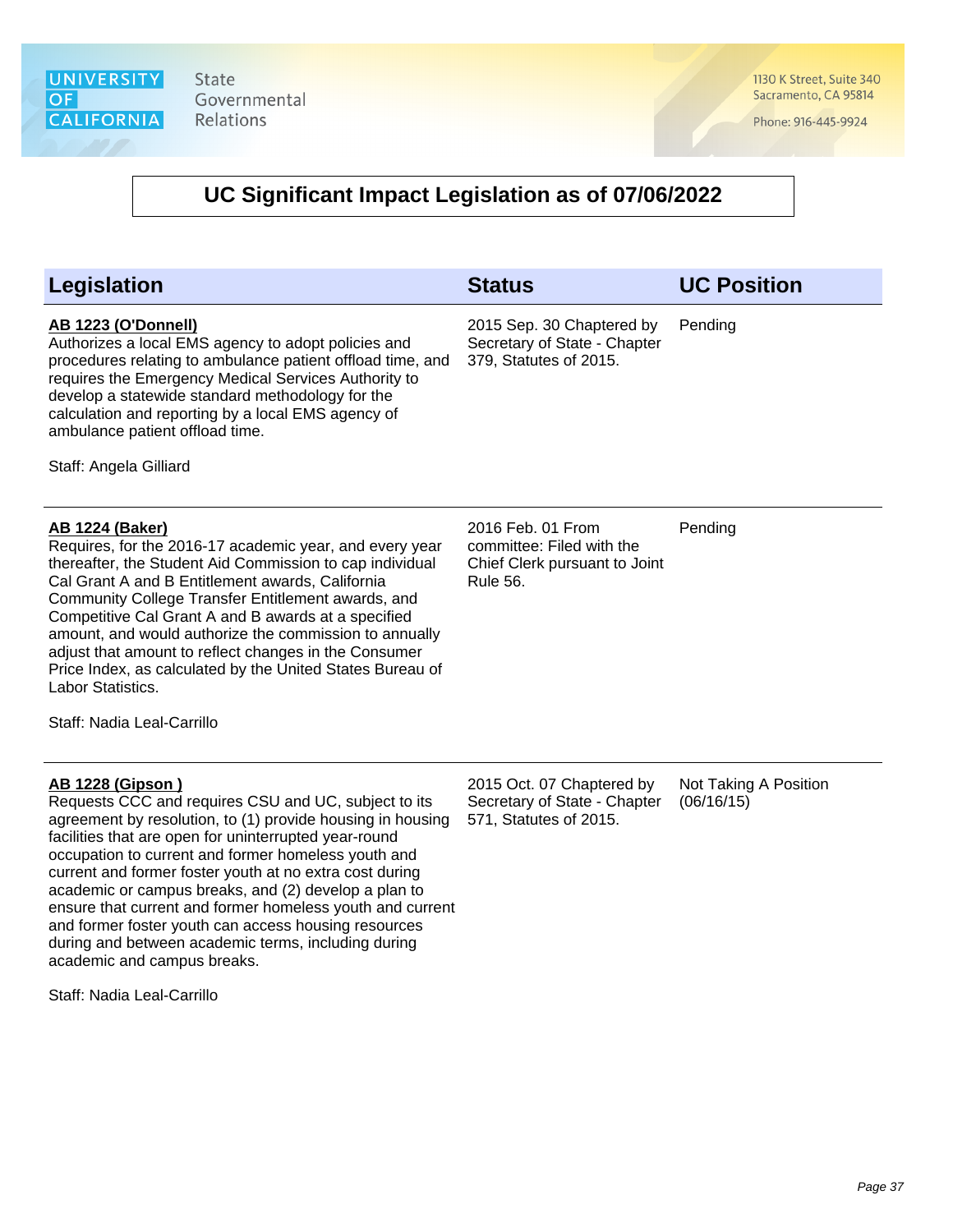1130 K Street, Suite 340 Sacramento, CA 95814

Phone: 916-445-9924

# **UC Significant Impact Legislation as of 07/06/2022**

| Legislation                                                                                                                                                                                                                                                                                                                                                                                                                                                                                                                                                        | <b>Status</b>                                                                                      | <b>UC Position</b> |
|--------------------------------------------------------------------------------------------------------------------------------------------------------------------------------------------------------------------------------------------------------------------------------------------------------------------------------------------------------------------------------------------------------------------------------------------------------------------------------------------------------------------------------------------------------------------|----------------------------------------------------------------------------------------------------|--------------------|
| <u>AB 1231 (Wood)</u><br>Adds nonmedical transportation to the schedule of benefits,<br>subject to utilization controls and federally permissible time<br>and distance standards, for a beneficiary to obtain covered<br>Medi-Cal services.<br>Staff: Angela Gilliard                                                                                                                                                                                                                                                                                              | 2016 Jan. 15 Consideration<br>of Governor's veto stricken<br>from file.                            | Pending            |
| <b>AB 1233 (Levine)</b><br>Requires a state agency, as defined, that utilizes a<br>whistleblower investigation policy separate from the<br>Whistleblower Protection Act to publicly report, in the<br>manner in which the State Auditor is authorized to publicly<br>report, any investigation of a whistleblower complaint that<br>has substantiated improper government activities. Shall not<br>be deemed to require disclosure of a public record that is<br>otherwise not required to be disclosed pursuant to any<br>other state law.<br>Staff: Jason Murphy | 2016 Aug. 11 In committee:<br>Held under submission.                                               | Pending            |
| <u>AB 1244 (Gray)</u><br>Promptly suspends any physician, practitioner or provider<br>from participating in the workers' compensation system if<br>the individual/entity meets specified criteria, including<br>conviction of any felony or misdemeanor involving<br>Medi-Cal, Medicare, or workers' compensation<br>fraud/abuse, having a surrendered/revoked license,<br>certificate, or approval to provide health care, or<br>suspension due to fraud/abuse from participation in<br>Medicare/Medicaid.<br>Staff: Jason Murphy                                 | 2016 Sep. 30 Chaptered by<br>Secretary of State - Chapter<br>852, Statutes of 2016.                | Pending            |
| <u>AB 1257 (Gray)</u><br>Requires the Department of Health Care Services to<br>establish payment rates for ground ambulance services<br>based on changes in the Consumer Price Index-Urban and<br>the Geographic Practice Cost Index, and to designate a<br>specified ambulance cost study conducted by the federal<br>Government Accountability Office as the evidentiary base.                                                                                                                                                                                   | 2016 Feb. 01 From<br>committee: Filed with the<br>Chief Clerk pursuant to Joint<br><b>Rule 56.</b> | Pending            |

Staff: Angela Gilliard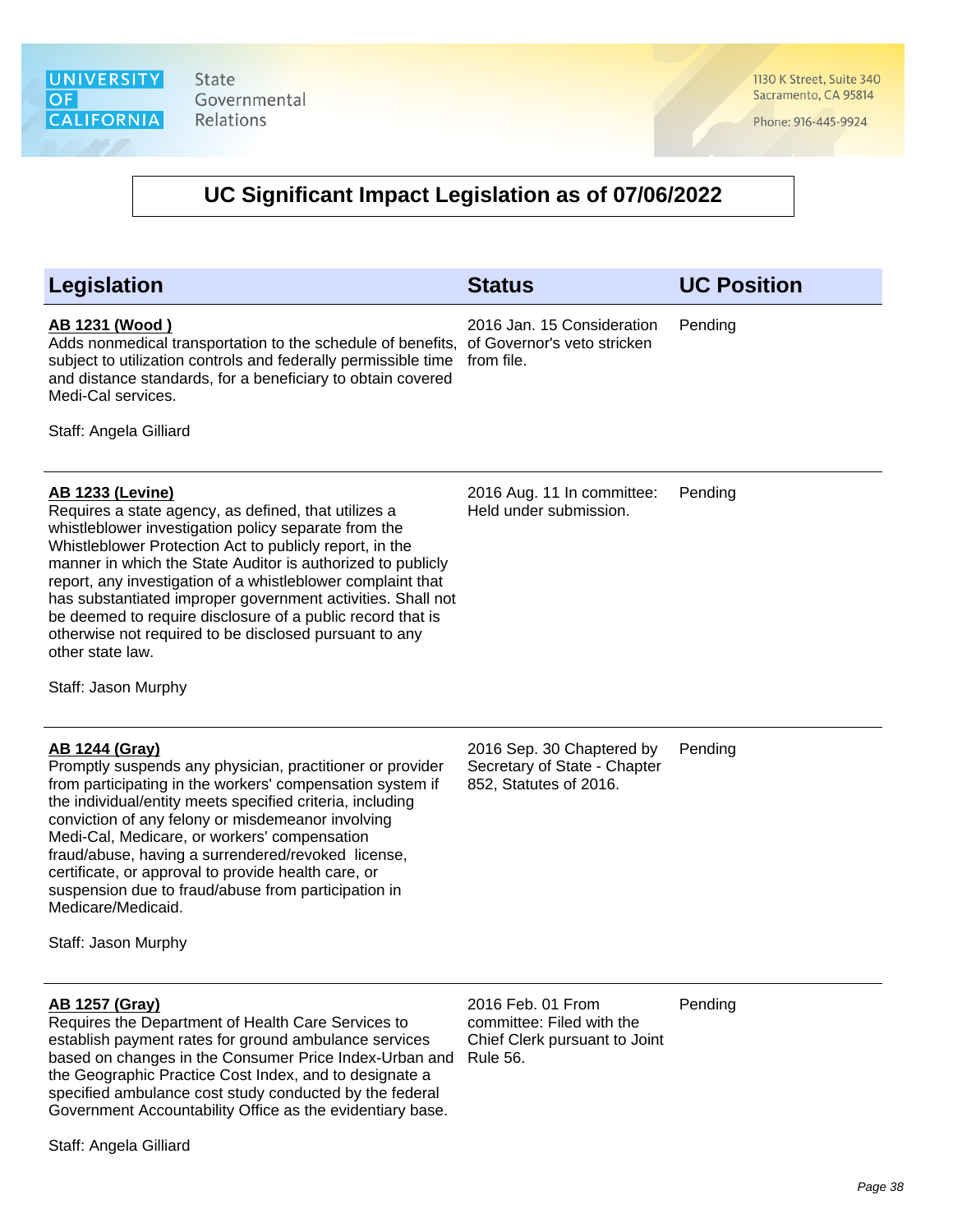1130 K Street, Suite 340 Sacramento, CA 95814

Phone: 916-445-9924

| <b>Legislation</b>                                                                                                                                                                                                                                                                                                                                                                                                                                                                                                                                                                                                                                                                                                                                                                                                                                                                                                                                                          | <b>Status</b>                                                                                                                     | <b>UC Position</b> |
|-----------------------------------------------------------------------------------------------------------------------------------------------------------------------------------------------------------------------------------------------------------------------------------------------------------------------------------------------------------------------------------------------------------------------------------------------------------------------------------------------------------------------------------------------------------------------------------------------------------------------------------------------------------------------------------------------------------------------------------------------------------------------------------------------------------------------------------------------------------------------------------------------------------------------------------------------------------------------------|-----------------------------------------------------------------------------------------------------------------------------------|--------------------|
| AB 1260 (Thurmond)<br>Authorizes UC and either the City of Richmond or an<br>enhanced infrastructure financing district created by the<br>City or Richmond, or both, to enter into a joint powers<br>agreement for the purpose of financing infrastructure and<br>other improvements within the area of the South Shoreline<br>Specific Plan and the Berkeley Global Campus at<br>Richmond Bay, located within the City of Richmond, if UC<br>and the City of Richmond have entered into a specified<br>agreement.<br>Staff: Jason Murphy                                                                                                                                                                                                                                                                                                                                                                                                                                   | 2015 Jul. 08 In committee:<br>Set, second hearing. Hearing<br>canceled at the request of<br>author.                               | Oppose (07/02/15)  |
| AB 1299 (Ridley-Thomas)<br>Declares the intent of the Legislature to ensure that foster<br>children who are placed outside of their county of original<br>jurisdiction, are able to access mental health services in a<br>timely manner consistent with their individualized strengths<br>and needs and the requirements of EPSDT program<br>standards and requirements.<br>Staff: Angela Gilliard                                                                                                                                                                                                                                                                                                                                                                                                                                                                                                                                                                          | 2016 Sep. 25 Chaptered by<br>Secretary of State - Chapter<br>603, Statutes of 2016.                                               | Pending            |
| AB 1300 (Ridley-Thomas)<br>Authorizes a nondesignated emergency<br>physician/psychiatric professional, upon probable cause, to<br>take a person who is a danger to others, him/herself, or is<br>gravely disabled due to a mental disorder into custody for<br>up to 72 hours to obtain evaluation/treatment or to arrange<br>transfer of the person to a designated facility. Provides that<br>an application for such detention is valid in all counties<br>where there is a receiving designated facility. Requires a<br>designated facility to accept, within its clinical<br>capability/capacity, all categories of persons for whom it is<br>designated, regardless of insurance/financial status.<br>Authorizes communication of patient information amongst<br>peace officers, specified medical personnel, and qualified<br>professionals during an emergency, for purposes of<br>providing emergency services, referral, and placement.<br>Staff: Angela Gilliard | 2016 Jun. 30 From<br>committee: Do pass and<br>re-refer to Com. on RLS.<br>(Ayes 7. Noes 0.) (June 29).<br>Re-referred to Com. on | Pending            |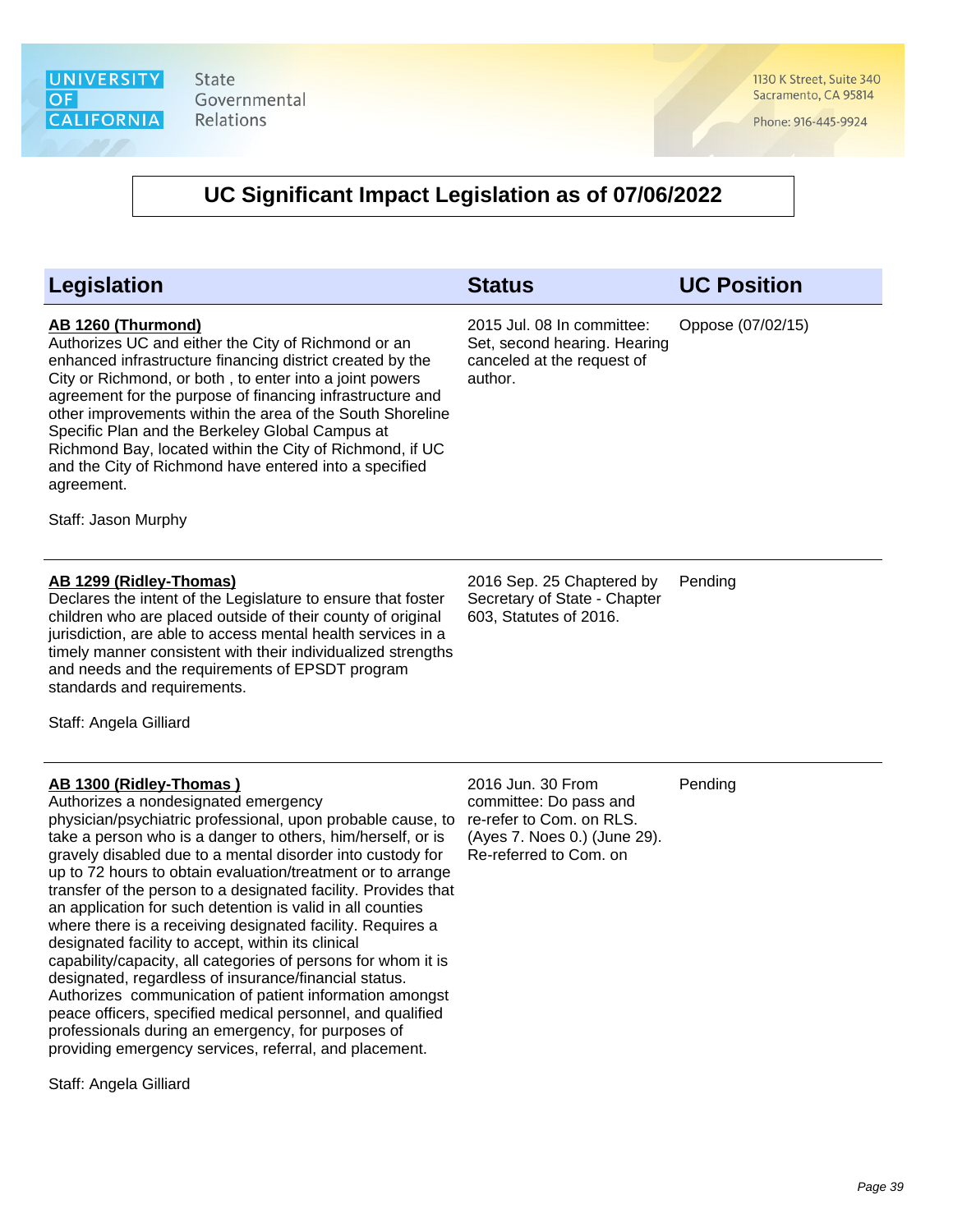1130 K Street, Suite 340 Sacramento, CA 95814

Phone: 916-445-9924

### **UC Significant Impact Legislation as of 07/06/2022**

#### **Legislation Status UC Position AB 1302 (Brown)** Requires a state agency, department, officer, or other state governmental entity to meet an annual statewide participation goal of not less than 5% for disabled veteran business enterprises for specified contracts entered into by the awarding department during the year. Staff: Jason Murphy 2016 Feb. 01 From committee: Filed with the Chief Clerk pursuant to Joint Rule 56. Pending **AB 1306 (Burke)** Requires an applicant for a certificate to practice nurse-midwifery to provide evidence of current advanced level national certification by a certifying body that meets standards established and approved by the board, requires the board to create and appoint a Nurse-Midwifery Advisory Council consisting of certified nurse-midwives in good standing with experience in hospital and nonhospital practice settings, a nurse-midwife educator, as specified, and a consumer of midwifery care. Staff: Angela Gilliard 2016 Aug. 31 Assembly refused to concur in Senate amendments. (Ayes 31. Noes 21. Page 6600.) Neutral (07/02/15)

### **AB 1307 (McCarty )**

Urges UC and CSU to ensure that at least 33% of revenues from an increase in fees charged to undergraduates is set aside for institutional aid to assist resident undergraduates and families, and makes the rest of the policy suggestions pursuant to the Working Families Student Fee Transparency and Accountability Act requirements, subject to adoption of a resolution by the UC Regents. (AB 970'11)

Staff: Nadia Leal-Carrillo

2015 Oct. 08 Chaptered by Secretary of State - Chapter 642, Statutes of 2015. Concern (04/16/15) Oppose Unless Amended (07/10/15) Not Taking A Position

(09/04/15)

Page 40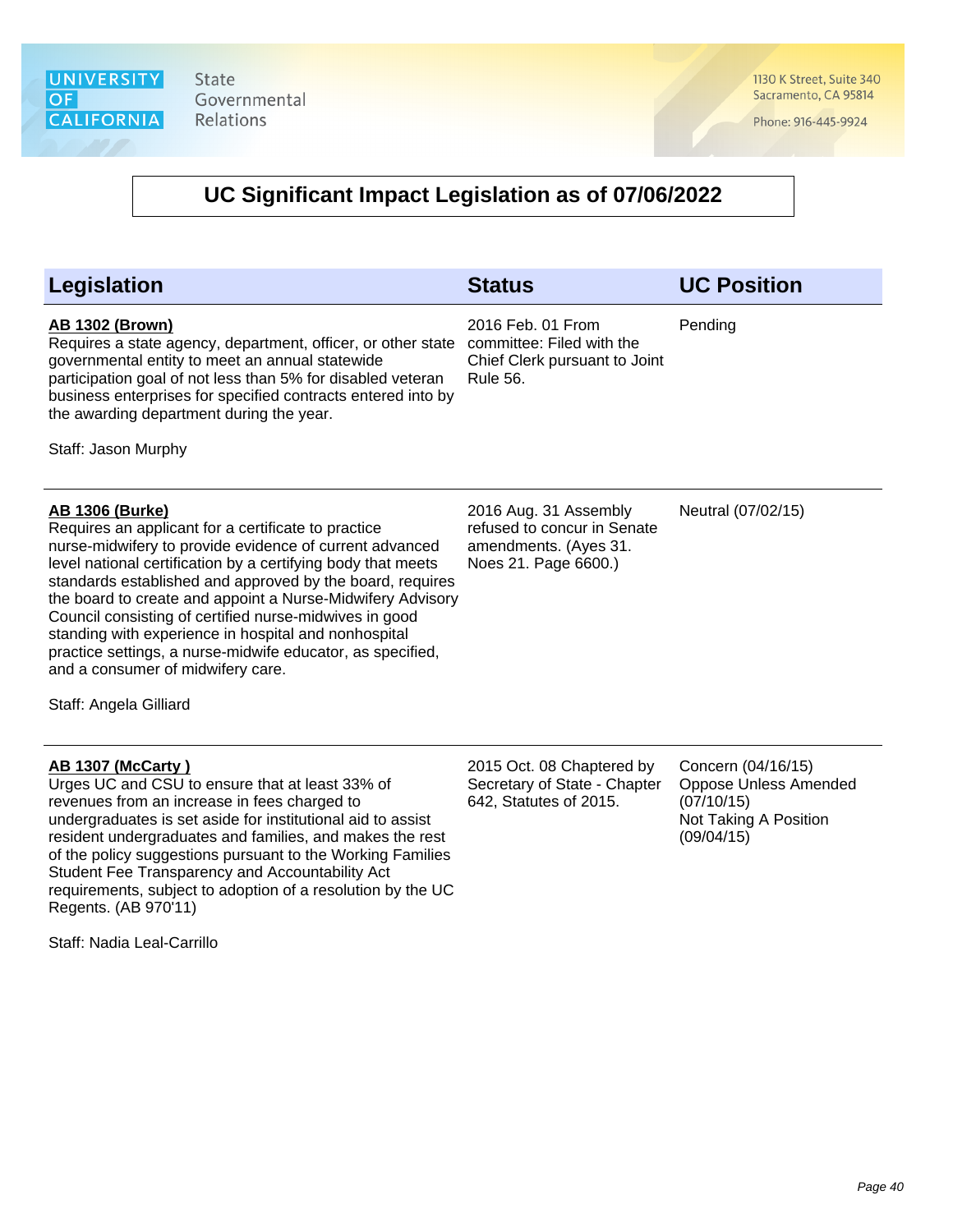1130 K Street, Suite 340 Sacramento, CA 95814

Phone: 916-445-9924

| <b>Legislation</b>                                                                                                                                                                                                                                                                                                                                                                                                   | <b>Status</b>                                                                                                                                                                                                                           | <b>UC Position</b>                                          |
|----------------------------------------------------------------------------------------------------------------------------------------------------------------------------------------------------------------------------------------------------------------------------------------------------------------------------------------------------------------------------------------------------------------------|-----------------------------------------------------------------------------------------------------------------------------------------------------------------------------------------------------------------------------------------|-------------------------------------------------------------|
| <b>AB 1315 (Alejo)</b><br>Prohibits a public entity, charter city, or charter county from<br>delegating to a contractor the development of a plan, used<br>to prevent or reduce water pollution or runoff on a public<br>works contract.<br>Staff: Jason Murphy                                                                                                                                                      | 2016 Feb. 01 From<br>committee: Filed with the<br>Chief Clerk pursuant to Joint<br><b>Rule 56.</b>                                                                                                                                      | Pending                                                     |
| <b>AB 1317 (Salas)</b><br>Requests UC to refrain from using public funds to increase<br>the compensation of any executive officer of the University<br>of California, when the amount of mandatory systemwide<br>student fees and tuition of the university has been<br>increased at any time in the immediately preceding 2<br>years.(AB 837, SB 8 '13, SB 967 '12, SB 86 '09, SB 217<br>'09)<br>Staff: Sandy Fried | 2016 Jun. 20 Withdrawn<br>from committee. Re-referred<br>to Com. on RLS. From<br>committee chair, with<br>author's amendments:<br>Amend, and re-refer to<br>committee. Read second<br>time, amended, and<br>re-referred to Com. on RLS. | Oppose (04/16/15)<br>Oppose (05/04/15)<br>Oppose (07/09/15) |
| <b>AB 1319 (Dababneh)</b><br>Revises the formula to determine the personal and<br>incidental needs deduction in the Medi-Cal program.<br>Staff: Angela Gilliard                                                                                                                                                                                                                                                      | 2015 Aug. 27 In committee:<br>Held under submission.                                                                                                                                                                                    | Pending                                                     |
| <b>AB 1337 (Linder)</b><br>Requires a medical provider or attorney, as defined, to<br>provide an electronic copy of a medical record that is<br>maintained electronically, upon request; requires a medical<br>provider to accept a prescribed authorization form once<br>completed and signed by the patient if the medical provider<br>determines that the form is valid. (AB 2059'14)<br>Staff: Angela Gilliard   | 2015 Oct. 06 Chaptered by<br>Secretary of State - Chapter<br>528, Statutes of 2015.                                                                                                                                                     | Pending                                                     |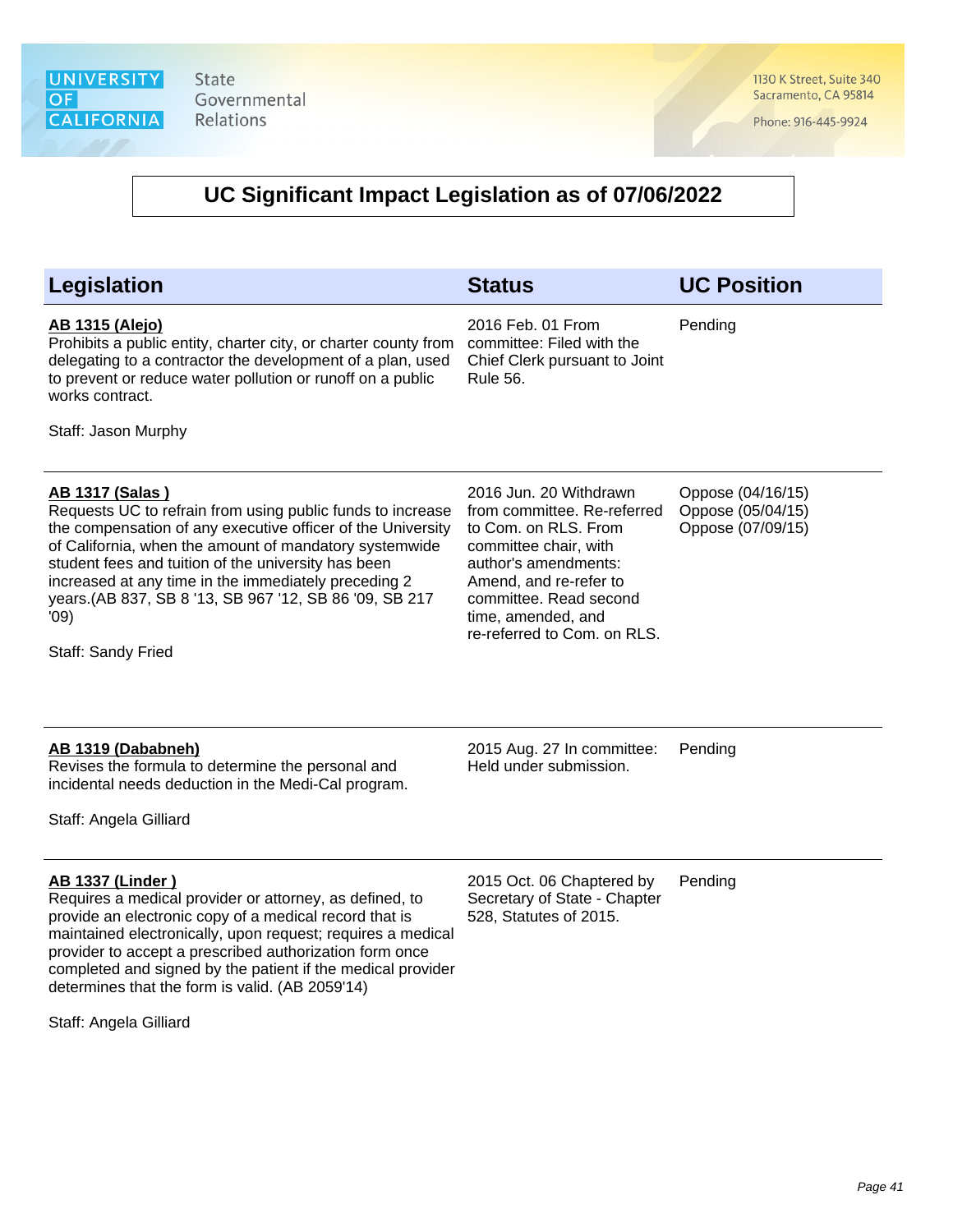1130 K Street, Suite 340 Sacramento, CA 95814

Phone: 916-445-9924

| Legislation                                                                                                                                                                                                                                                                                                                                                                                                                                                                                                                                    | <b>Status</b>                                                                                      | <b>UC Position</b>                  |
|------------------------------------------------------------------------------------------------------------------------------------------------------------------------------------------------------------------------------------------------------------------------------------------------------------------------------------------------------------------------------------------------------------------------------------------------------------------------------------------------------------------------------------------------|----------------------------------------------------------------------------------------------------|-------------------------------------|
| <b>AB 1346 (Gray)</b><br>Requires the Office of Emergency Services to update the<br>State Emergency Plan on or before January 1, 2018, and<br>every 5 years thereafter, and would require the plan to be<br>consistent with specified state climate adaptation<br>strategies. (SB 438, SB 135 '13)<br>Staff: Jason Murphy                                                                                                                                                                                                                      | 2016 Aug. 24 Ordered to<br>inactive file pursuant to<br>Senate Rule 29.                            | Pending                             |
| <b>AB 1347 (Chiu)</b><br>Establishes, for contracts entered into on/after 1/1/16, a<br>claim resolution process applicable to all claims by<br>contractors in connection with public works; defines a claim<br>as a separate demand by the contractor for one or more of<br>the following: a time extension for relief from<br>damages/penalties for delay; payment of money/damages<br>arising from work done pursuant to the contract for a public<br>work; or payment of an amount disputed by the public<br>entity.<br>Staff: Jason Murphy | 2016 Jan. 15 Consideration<br>of Governor's veto stricken<br>from file.                            | Pending                             |
| <b>AB 1349 (Weber)</b><br>Establishes the California First Act, requires CSU and<br>requests UC to guarantee undergraduate admission at a<br>campus, though not necessarily at a campus or in a major<br>of the applicant's choice, to all eligible California residents<br>who submit timely applications for undergraduate<br>admission, requires CSU and request to submit an annual<br>report to the Legislature disclosing specified admissions<br>statistics from the coming academic year.<br>Staff: Nadia Leal-Carrillo                | 2016 Feb. 01 From<br>committee: Filed with the<br>Chief Clerk pursuant to Joint<br><b>Rule 56.</b> | Not Taking A Position<br>(04/09/15) |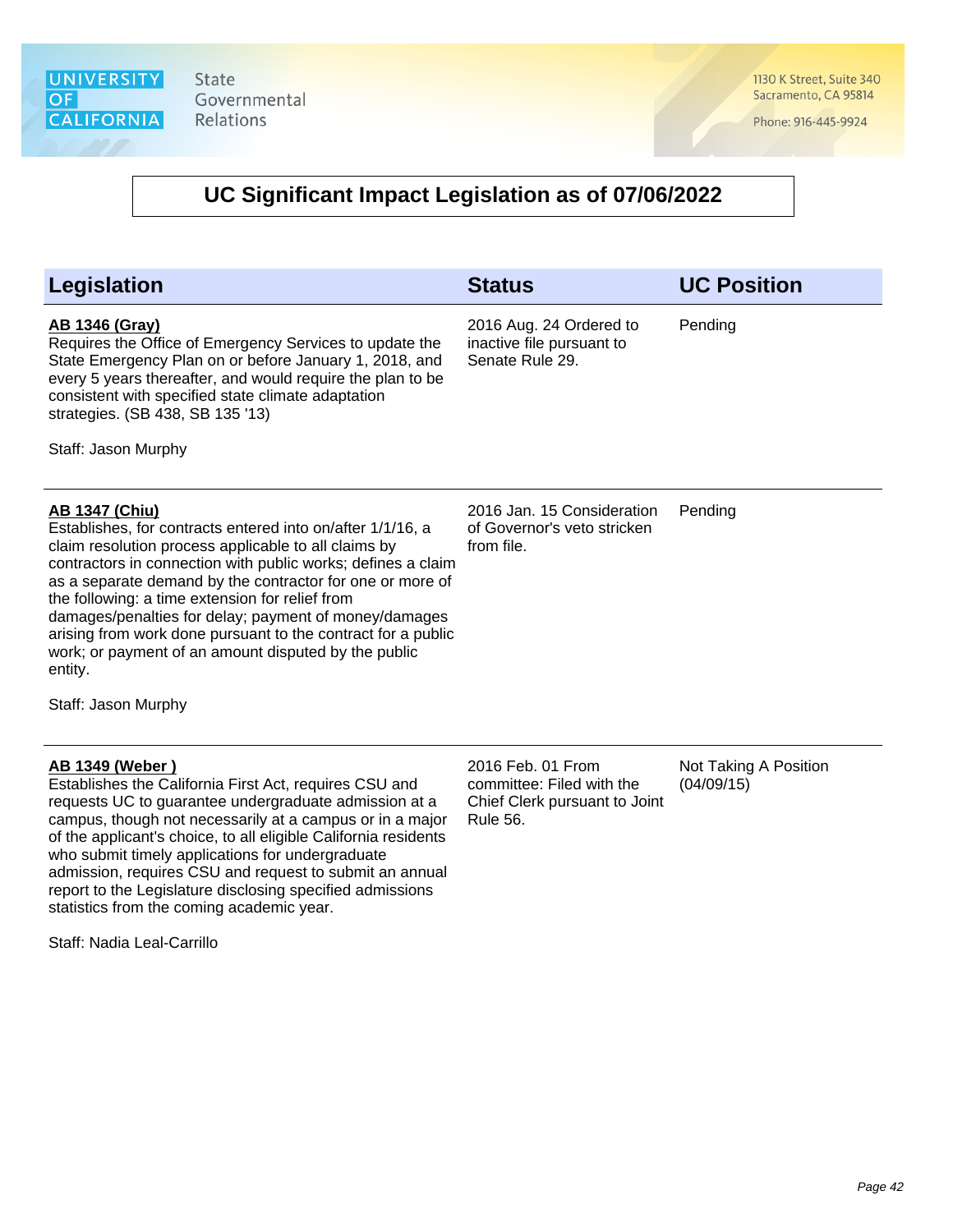1130 K Street, Suite 340 Sacramento, CA 95814

Phone: 916-445-9924

# **UC Significant Impact Legislation as of 07/06/2022**

| Legislation                                                                                                                                                                                                                                                                                                                                                                                                                                                                                                                                                                                                                                           | <b>Status</b>                                                                                      | <b>UC Position</b>                             |
|-------------------------------------------------------------------------------------------------------------------------------------------------------------------------------------------------------------------------------------------------------------------------------------------------------------------------------------------------------------------------------------------------------------------------------------------------------------------------------------------------------------------------------------------------------------------------------------------------------------------------------------------------------|----------------------------------------------------------------------------------------------------|------------------------------------------------|
| <b>AB 1357 (Bloom)</b><br>Imposes a fee on every distributor for the privilege of<br>distributing bottled sweetened beverages, at a rate of \$0.02<br>per fluid ounce; amounts would be deposited into the<br>Children and Family Health Promotion Trust Fund; requires<br>moneys in the fund to be allocated to the State Department<br>of Public Health, the State Department of Health Care<br>Services, the Department of Education, and the<br>Department of Food and Agriculture for various purposes of<br>statewide diabetes and childhood obesity treatment and<br>prevention activities and programs. (SB 622'13)<br>Staff: Angela Gilliard | 2016 Feb. 01 From<br>committee: Filed with the<br>Chief Clerk pursuant to Joint<br><b>Rule 56.</b> | Pending                                        |
| <b>AB 1361 (Burke)</b><br>Makes the requirement that a student not be aged 28 or<br>older by December 31st of the award year inapplicable to a<br>current or former U.S. Armed Forces member seeking a<br>Cal Grant A/B award, unless he/she is a former member<br>who was dishonorably discharged.<br>Staff: Nadia Leal-Carrillo                                                                                                                                                                                                                                                                                                                     | 2016 Jan. 15 Consideration<br>of Governor's veto stricken<br>from file.                            | Neutral (07/02/14)                             |
| <b>AB 1365 (Baker)</b><br>Appropriates an unspecified amount from the General Fund committee: Filed with the<br>to CCC, CSU and UC to fund rape and sexual assault<br>education programs.<br>Staff: Jason Murphy                                                                                                                                                                                                                                                                                                                                                                                                                                      | 2016 Feb. 01 From<br>Chief Clerk pursuant to Joint<br><b>Rule 56.</b>                              | Pending                                        |
| AB 1366 (Lopez)<br>Encourages UC, CSU and CCC to designate a Dream<br>Resource Liaison on each of their campuses to assist<br>certain students by streamlining access to all available<br>financial aid and academic opportunities for those students.                                                                                                                                                                                                                                                                                                                                                                                                | 2015 Sep. 09 Ordered to<br>inactive file at the request of<br>Senator Jackson.                     | Pending<br>Not Taking A Position<br>(04/09/15) |

Staff: Nadia Leal-Carrillo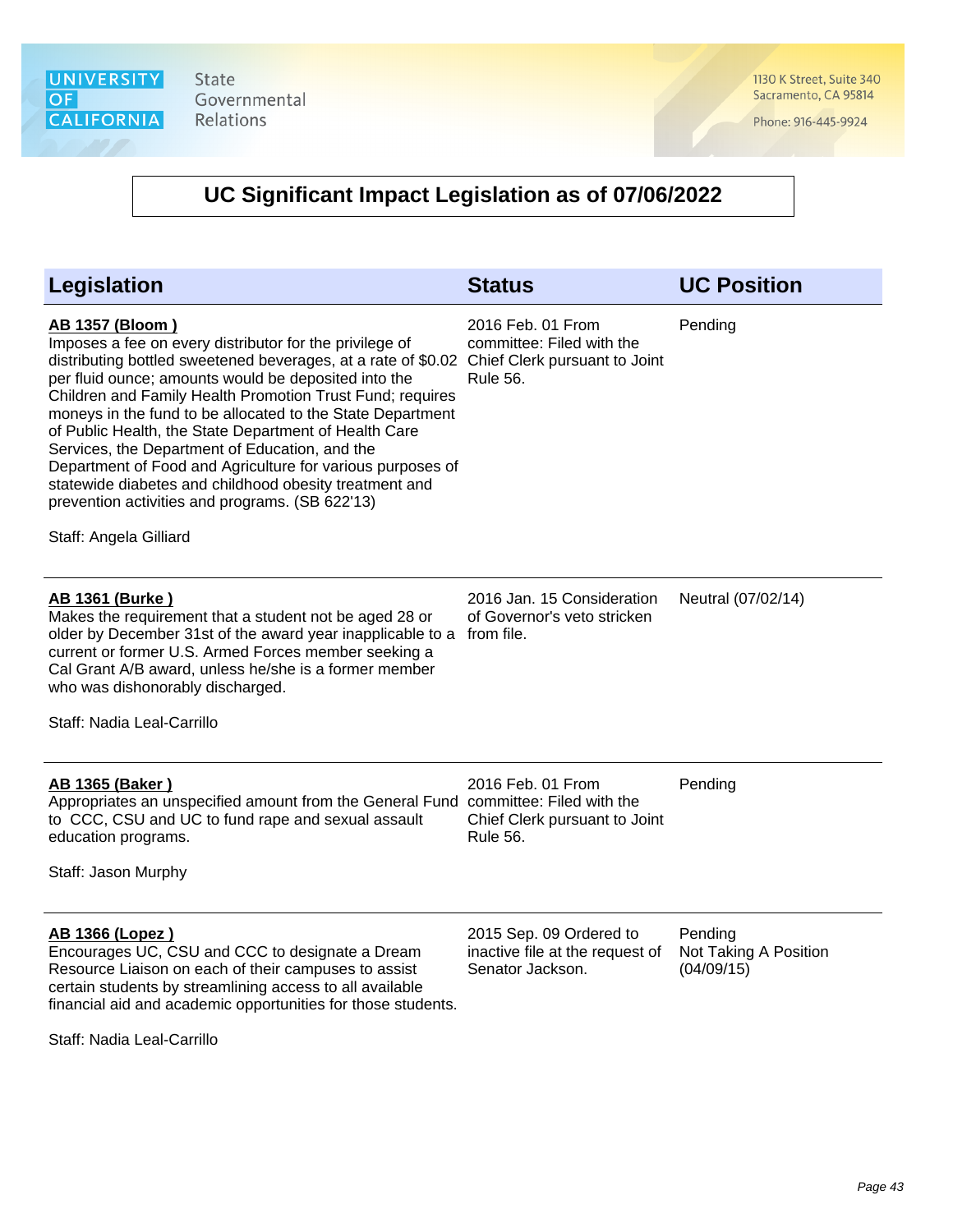1130 K Street, Suite 340 Sacramento, CA 95814

Phone: 916-445-9924

### **UC Significant Impact Legislation as of 07/06/2022**

| <b>Legislation</b>                                                                                                                                                                                                                                                                                                                                                                                                                                                                                                                                                                                                                                                                                                                                                                                                                                              | <b>Status</b>                                                                                      | <b>UC Position</b> |
|-----------------------------------------------------------------------------------------------------------------------------------------------------------------------------------------------------------------------------------------------------------------------------------------------------------------------------------------------------------------------------------------------------------------------------------------------------------------------------------------------------------------------------------------------------------------------------------------------------------------------------------------------------------------------------------------------------------------------------------------------------------------------------------------------------------------------------------------------------------------|----------------------------------------------------------------------------------------------------|--------------------|
| <b>AB 1370 (Medina)</b><br>Requires that, on or before the 2018-19 academic year,<br>and each academic year thereafter, not less than 50% of<br>the revenues in excess of the marginal cost of instruction<br>generated from undergraduate nonresident enrollment be<br>directed to fund increased enrollment for undergraduate<br>resident students at all campuses of the university with<br>undergraduate students, prohibits the total number of<br>undergraduate nonresident students enrolled at all of the<br>campuses of the University of California from exceeding<br>the total number of undergraduate nonresident students<br>enrolled in the 2015-16 academic year, requires UC to<br>annually publish a report including specified data about the<br>revenues generated by undergraduate nonresident<br>enrollment.<br>Staff: Nadia Leal-Carrillo | 2015 Jun. 18 Referred to<br>Com. on ED.                                                            | Concern (04/16/15) |
| <b>AB 1374 (Levine)</b><br>Expands the definition of the practice of psychology;<br>narrows authorization for psychological assistants to<br>provide services; revises the experience verification<br>procedure; and eliminates the requirement for<br>reviewing/approving applicants for the position of<br>supervising psychologist on a case-by-case basis.<br>Staff: Angela Gilliard                                                                                                                                                                                                                                                                                                                                                                                                                                                                        | 2015 Oct. 06 Chaptered by<br>Secretary of State - Chapter<br>529, Statutes of 2015.                | Watch (05/15/15)   |
| AB 1388 (Obernolte)<br>Requires the State Department of Health Care Services to<br>exempt a clinical laboratory provider from a moratorium on<br>the enrollment of clinical laboratories if the provider has an<br>existing relationship with the Medi-Cal program as a<br>provider of benefits through a contract with a Medi-Cal<br>managed care plan.                                                                                                                                                                                                                                                                                                                                                                                                                                                                                                        | 2016 Feb. 01 From<br>committee: Filed with the<br>Chief Clerk pursuant to Joint<br><b>Rule 56.</b> | Pending            |

Staff: Angela Gilliard

# **AB 1392 (Thurmond )**

Spot bill: Relates to the Medi-Cal program.

2016 Feb. 01 Died at Desk. Pending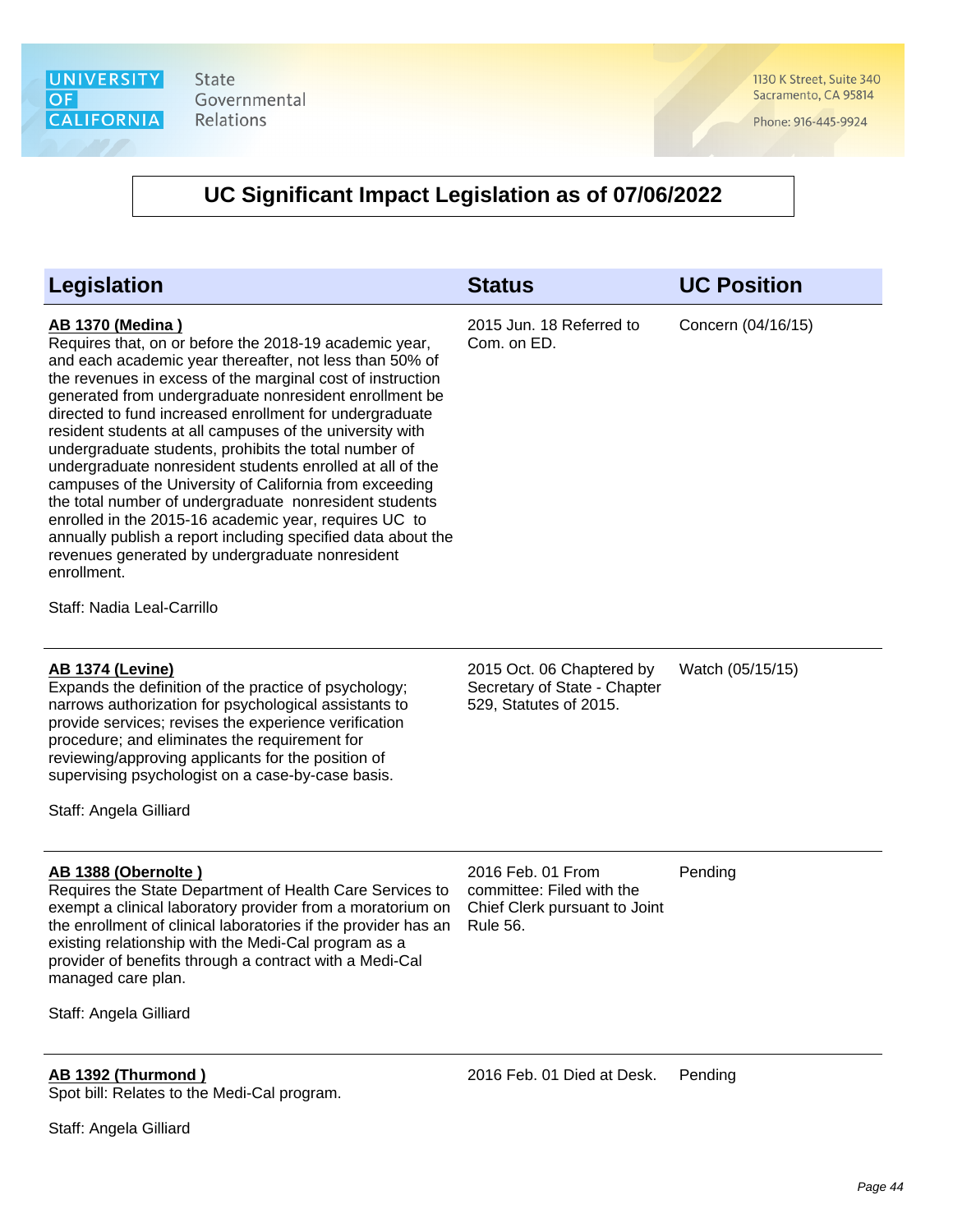

1130 K Street, Suite 340 Sacramento, CA 95814

Phone: 916-445-9924

| <b>Legislation</b>                                                                                                                                                                                                                                                                                                                                                                                                                                                                                                                                                                                                                                                                                                                                                                                                                                                                                                                                                                       | <b>Status</b>                                                                                      | <b>UC Position</b> |
|------------------------------------------------------------------------------------------------------------------------------------------------------------------------------------------------------------------------------------------------------------------------------------------------------------------------------------------------------------------------------------------------------------------------------------------------------------------------------------------------------------------------------------------------------------------------------------------------------------------------------------------------------------------------------------------------------------------------------------------------------------------------------------------------------------------------------------------------------------------------------------------------------------------------------------------------------------------------------------------|----------------------------------------------------------------------------------------------------|--------------------|
| <b>AB 1396 (Bonta)</b><br>Requires moneys collected and deposited in the California<br>Tobacco Tax Act of 2015 Fund from an additional tax to be<br>imposed on the distribution of cigarettes, a related floor<br>stock tax, and a cigarette indicia adjustment tax and to be<br>transferred from that fund to the California Children and<br>Families Trust Fund, which is a continuously appropriated<br>fund, the Cigarette and Tobacco Products Surtax Fund, the<br>Breast Cancer Fund, and the General Fund, as necessary<br>to offset revenue decreases to those funds directly<br>resulting from additional taxes to be imposed, require the<br>Department of Justice, the State Department of Public<br>Health, the State Department of Education, the State<br>Department of Health Care Services, and would request<br>UC, annually to publish an accounting of moneys received<br>from the fund on their respective Internet Web sites. (SB<br>591)<br>Staff: Angela Gilliard | 2016 Feb. 01 From<br>committee: Filed with the<br>Chief Clerk pursuant to Joint<br><b>Rule 56.</b> | Pending            |
| <u>AB 1433 (Gray)</u><br>Enacts the Recommitment to Higher Education Bond Act of<br>2016; authorizes an unspecified amount of state general<br>obligation bonds to provide aid to CCC, CSU, UC and<br>Hastings College of the Law to construct and modernize<br>education facilities. (SB 114, AB 1088, AB 41 '13, AB 2235<br>14')<br>Staff: Sandy Fried                                                                                                                                                                                                                                                                                                                                                                                                                                                                                                                                                                                                                                 | 2016 Feb. 01 From<br>committee: Filed with the<br>Chief Clerk pursuant to Joint<br><b>Rule 56.</b> | Support (04/15/15) |
|                                                                                                                                                                                                                                                                                                                                                                                                                                                                                                                                                                                                                                                                                                                                                                                                                                                                                                                                                                                          |                                                                                                    |                    |
| <b>AB 1437 (Gray)</b><br>Enacts the Internet Fantasy Sports Games Consumer<br>Protection Act.<br>Staff: Jason Murphy                                                                                                                                                                                                                                                                                                                                                                                                                                                                                                                                                                                                                                                                                                                                                                                                                                                                     | 2016 Jun. 28 In committee:<br>Set, first hearing. Hearing<br>canceled at the request of<br>author. | Pending            |
| AB 1460 (Thurmond)<br>Spot bill: Relates to hospital community benefits plans.<br>Staff: Angela Gilliard                                                                                                                                                                                                                                                                                                                                                                                                                                                                                                                                                                                                                                                                                                                                                                                                                                                                                 | 2016 Feb. 01 Died at Desk.                                                                         | Pending            |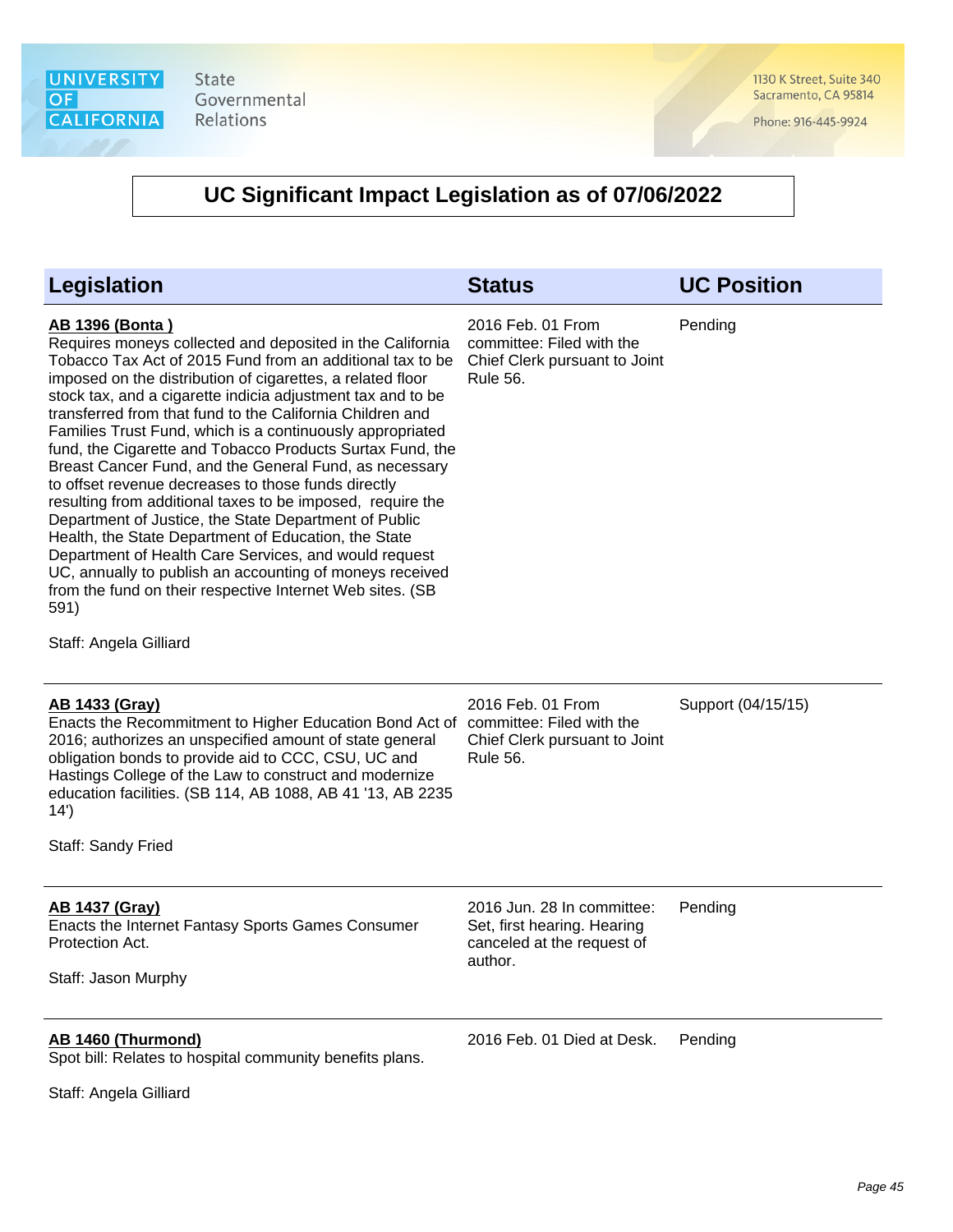1130 K Street, Suite 340 Sacramento, CA 95814

Phone: 916-445-9924

### **UC Significant Impact Legislation as of 07/06/2022**

| Legislation                                                                                                                                                                                                                                                                                                                                                                                                                                                                        | <b>Status</b>                                                                                      | <b>UC Position</b>                  |
|------------------------------------------------------------------------------------------------------------------------------------------------------------------------------------------------------------------------------------------------------------------------------------------------------------------------------------------------------------------------------------------------------------------------------------------------------------------------------------|----------------------------------------------------------------------------------------------------|-------------------------------------|
| <b>AB 1463 (Gatto)</b><br>Establishes the California Covenants Program. The<br>program would be a prepaid college tuition program, under<br>which an individual could purchase a fixed percentage of<br>the tuition and mandatory systemwide fees for an academic<br>year of full-time enrollment as an undergraduate at a<br>campus of CSU, UC, or an independent institution of higher<br>education or a beneficiary who meets specified criteria.<br>Staff: Nadia Leal-Carrillo | 2016 Aug. 03 In committee:<br>Set, first hearing. Further<br>hearing to be set.                    | Pending                             |
| <b>AB 1466 (Burke)</b><br>Spot bill: Relates to sexual assaults on CCC, CSU and UC<br>campuses.<br>Staff: Jason Murphy                                                                                                                                                                                                                                                                                                                                                             | 2016 Feb. 01 Died at Desk.                                                                         | Pending                             |
| <b>AB 1483 (Gatto)</b><br>Requires the LAO's Office to conduct a study of, and report<br>to the Legislature on, the feasibility of establishing a UC<br>campus devoted to science, technology, engineering, arts,<br>and mathematics, appropriate \$50M GF to the Controller<br>for allocation to UC for establishment of the campus.<br>Staff: Nadia Leal-Carrillo                                                                                                                | 2016 Feb. 01 From<br>committee: Filed with the<br>Chief Clerk pursuant to Joint<br><b>Rule 56.</b> | Not Taking A Position<br>(04/09/15) |
| <b>AB 1497 (Chau)</b><br>Legislative intent: Enact legislation that requires law<br>enforcement agencies to develop written policies relating to                                                                                                                                                                                                                                                                                                                                   | 2016 Feb. 01 Died at Desk.                                                                         | Pending                             |

the handling of incidents involving the use of deadly force by a peace officer that resulted in the death of a member of the public.

Staff: Jason Murphy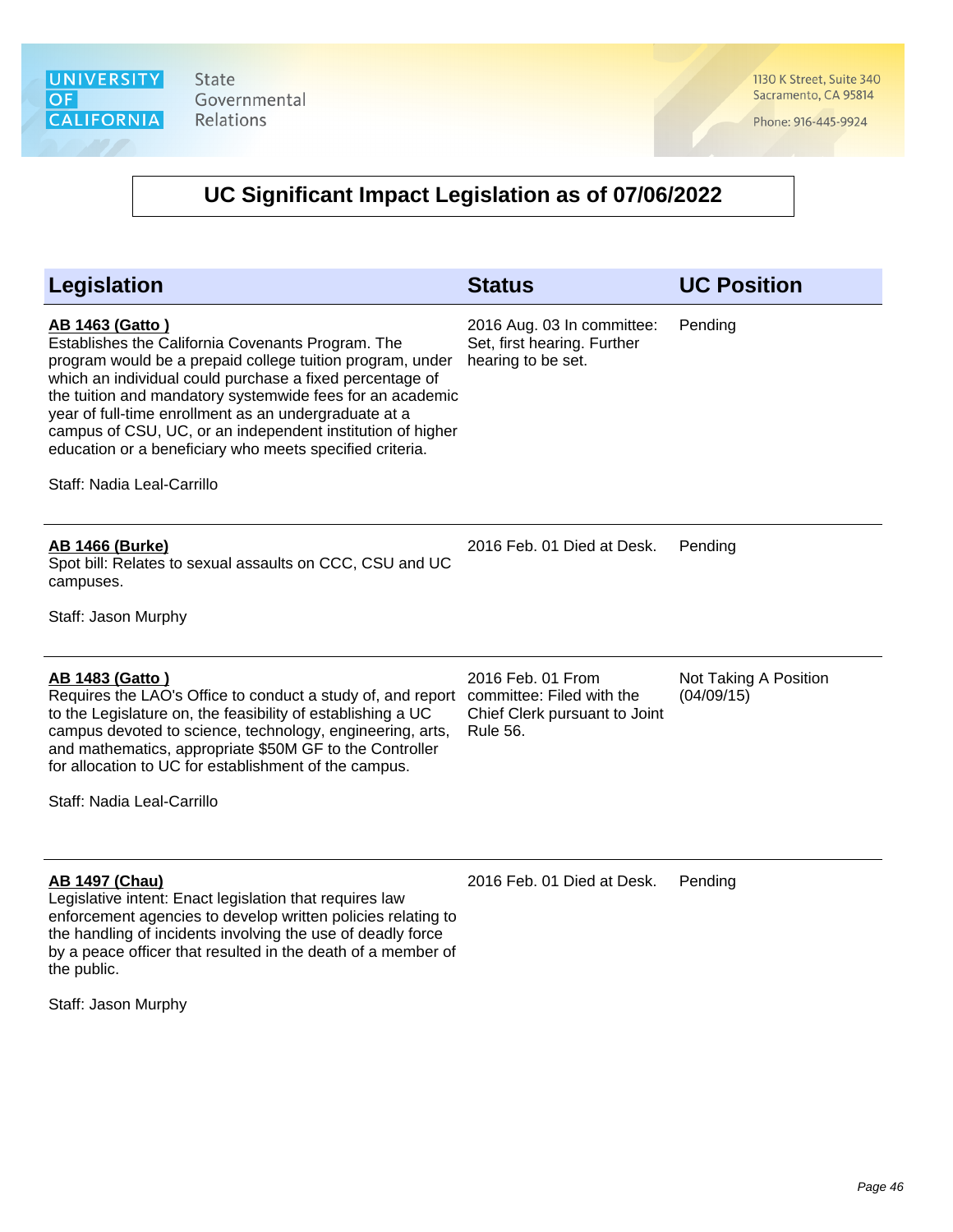1130 K Street, Suite 340 Sacramento, CA 95814

Phone: 916-445-9924

### **UC Significant Impact Legislation as of 07/06/2022**

| Legislation                                                                                                                                                                                                                                                                                                                                                                                                                                                                                                                                                                                                                                                                                                                                                                                                                                                                                                                                                                                                             | <b>Status</b>                                                                                      | <b>UC Position</b> |
|-------------------------------------------------------------------------------------------------------------------------------------------------------------------------------------------------------------------------------------------------------------------------------------------------------------------------------------------------------------------------------------------------------------------------------------------------------------------------------------------------------------------------------------------------------------------------------------------------------------------------------------------------------------------------------------------------------------------------------------------------------------------------------------------------------------------------------------------------------------------------------------------------------------------------------------------------------------------------------------------------------------------------|----------------------------------------------------------------------------------------------------|--------------------|
| <b>AB 1530 (Levine)</b><br>Requires the Public Utilities Commission for customers of<br>the state's 3 largest electrical corporations that install clean<br>distributed energy (1) require those electrical corporations<br>to collect all applicable nonbypassable charges fixed,<br>implemented, administered, or imposed by the Public<br>Utilities Commission based only on the actual metered<br>consumption of electricity delivered to the customer<br>through the electrical corporation's transmission or<br>distribution system, which charges are to be at the same<br>rate per kilowatthour as paid by other customers that do not<br>employ a clean distributed energy resource, and (2)<br>calculate a reserve capacity for standby service, if<br>applicable, based on the capacity needed by the electrical<br>corporation to serve a customer's electrical demand during<br>an outage of the clean distributed energy resource<br>providing electric service for that customer.<br>Staff: Jason Murphy | 2016 Jun. 29 In committee:<br>Set, final hearing. Hearing<br>canceled at the request of<br>author. | Pending            |
| <b>AB 1542 (Mathis)</b><br>Provides that a medical doctor or osteopath who has                                                                                                                                                                                                                                                                                                                                                                                                                                                                                                                                                                                                                                                                                                                                                                                                                                                                                                                                          | 2016 Jan. 15 Consideration<br>of Governor's veto stricken                                          | Pending            |

successfully completed a residency program accredited by from file. an organization that is a predecessor to the Accreditation Council for Graduate Medical Evaluation and is recognized by the administrative director would satisfy the residency training requirement.

Staff: Angela Gilliard

### **AB 1551 (Allen)**

Enacts the California Israel Commerce Protection Act to prohibit investment of state trust moneys, including the GF portion of the UC Retirement Fund, in business firms or financial institutions that engage in discriminatory business practices in furtherance/compliance with the boycott of Israel.

Staff: Jason Murphy

2016 Jan. 05 From printer. May be heard in committee February 4.

Pending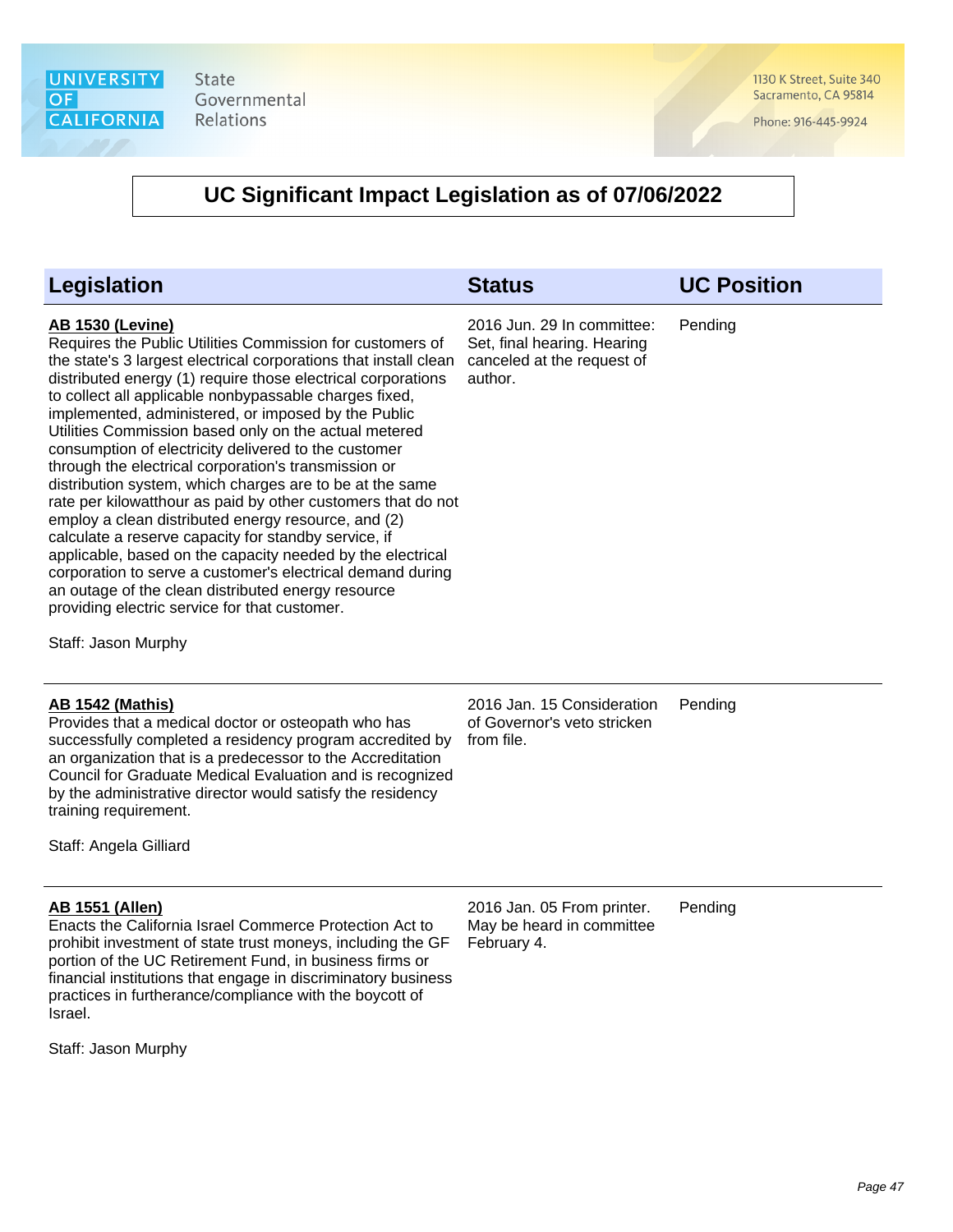1130 K Street, Suite 340 Sacramento, CA 95814

Phone: 916-445-9924

| Legislation                                                                                                                                                                                                                                                                                                                                                                                                                                                                                                                                                                                                                                                                                                                                                                                                                                                                   | <b>Status</b>                                                                                 | <b>UC Position</b> |
|-------------------------------------------------------------------------------------------------------------------------------------------------------------------------------------------------------------------------------------------------------------------------------------------------------------------------------------------------------------------------------------------------------------------------------------------------------------------------------------------------------------------------------------------------------------------------------------------------------------------------------------------------------------------------------------------------------------------------------------------------------------------------------------------------------------------------------------------------------------------------------|-----------------------------------------------------------------------------------------------|--------------------|
| <b>AB 1552 (Allen)</b><br>Prohibits a public entity from entering into a contract to<br>acquire or dispose of goods, services, IT, or construction<br>unless it includes a representation that the contractor will<br>not during the duration of the contract engage in the<br>boycott of a person/entity based in or doing business with a<br>jurisdiction with which the state can enjoy open trade.<br>Staff: Jason Murphy                                                                                                                                                                                                                                                                                                                                                                                                                                                 | 2016 Jan. 05 From printer.<br>May be heard in committee<br>February 4.                        | Pending            |
| <b>AB 1566 (Wilk)</b><br>Requires a written report submitted by any state agency to<br>the Legislature, a Member of the Legislature, or any state<br>legislative or executive body to include a signed statement<br>by the head of the agency declaring that the factual<br>contents are true, accurate, and complete to the best of<br>his/her knowledge.<br>Staff: Jason Murphy                                                                                                                                                                                                                                                                                                                                                                                                                                                                                             | 2016 May. 23 From<br>committee: Without further<br>action pursuant to Joint Rule<br>$62(a)$ . | Pending            |
| <b>AB 1568 (Bonta)</b><br>Establishes, contingent upon federal approval/financial<br>participation, the Medi-Cal 2020 Demonstration Project Act<br>and subsequent components of California's Medi-Cal 2020<br>demonstration project, and distinguishes applicable<br>Medi-Cal Hospital/Uninsured Care Demonstration Project<br>Act payment methodologies and requirements thereof.<br>Implements the Global Payment Program (GPP), creates<br>the Public Hospital Redesign and Incentives in Medi-Cal<br>(PRIME) program and Whole Person Care pilot program,<br>and implements the Dental Transformation Initiative (DTI).<br>Requires Department of Health Care Services to conduct<br>any study, report, assessment, evaluation, or other similar<br>demonstration project activity required under the Special<br>Terms and Conditions. (SB 815)<br>Staff: Angela Gilliard | 2016 Jul. 01 Chaptered by<br>Secretary of State - Chapter<br>42, Statutes of 2016.            | Support (04/20/16) |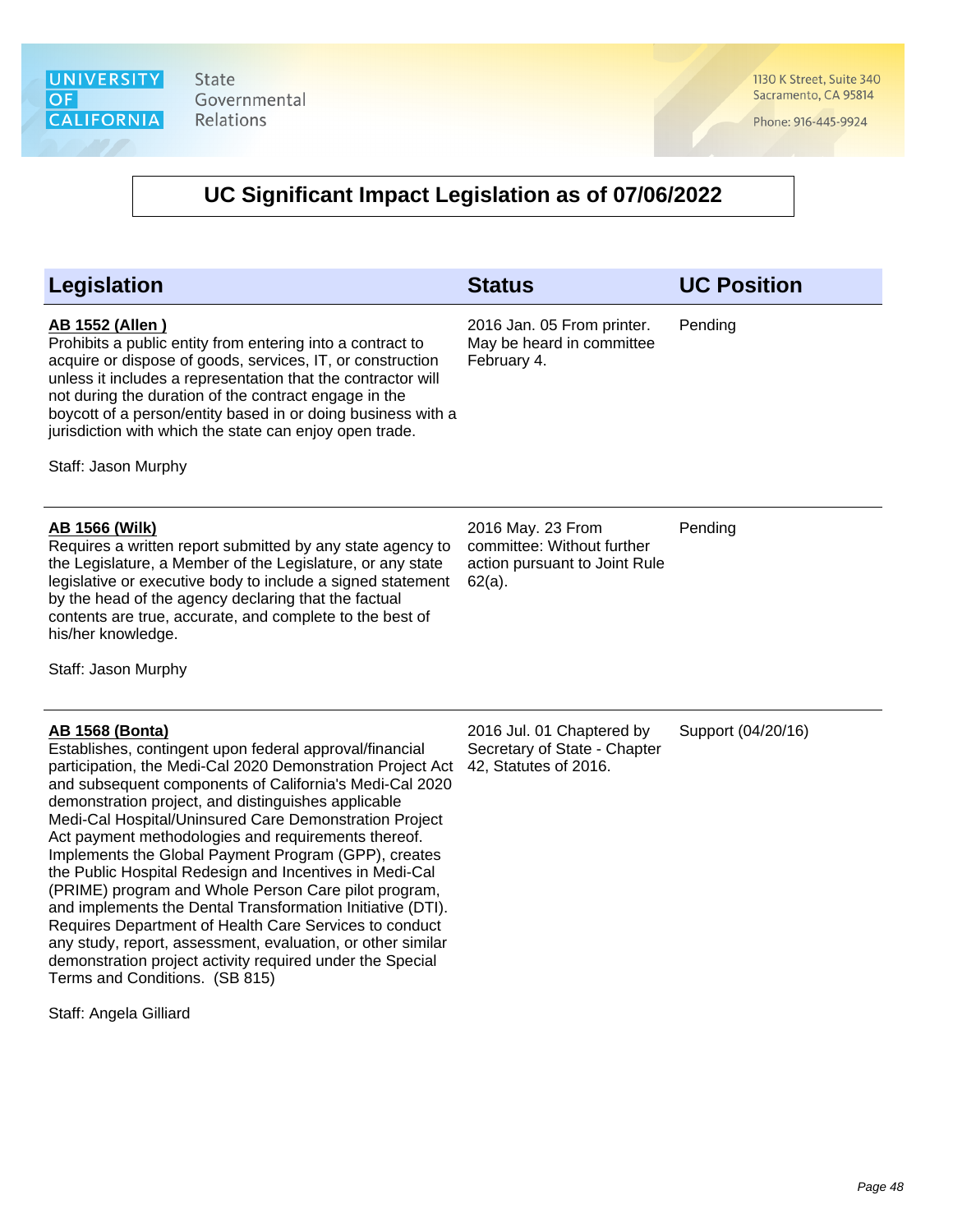1130 K Street, Suite 340 Sacramento, CA 95814

Phone: 916-445-9924

| <b>Legislation</b>                                                                                                                                                                                                                                                                                                                                                                                                                                                                                                                                                                                                                                                                                            | <b>Status</b>                                                                                       | <b>UC Position</b> |
|---------------------------------------------------------------------------------------------------------------------------------------------------------------------------------------------------------------------------------------------------------------------------------------------------------------------------------------------------------------------------------------------------------------------------------------------------------------------------------------------------------------------------------------------------------------------------------------------------------------------------------------------------------------------------------------------------------------|-----------------------------------------------------------------------------------------------------|--------------------|
| <b>AB 1575 (Bonta)</b><br>Makes various changes to the Medical Cannabis<br>Regulation and Safety Act, including exempting from civil<br>penalty state authorized research institutions engaged in<br>the research of medical cannabis, medical cannabis<br>products, or devices used for the medical use of cannabis<br>or cannabis products, to possess, transport, purchase, or<br>otherwise legally obtain small amounts of medical cannabis<br>or medical cannabis products to conduct related research<br>and development. Requires a research institution engaged<br>in such research to obtain written authorization from its<br>local jurisdiction as specified. (UC Named)<br>Staff: Angela Gilliard | 2016 Aug. 11 In committee:<br>Held under submission.                                                | Pending            |
| <b>AB 1577 (Eggman)</b><br>Establishes the Public Higher Education Pantry Assistance<br>Program Account in the Emergency Food Assistance<br>Program Fund, and requires that moneys in the account,<br>upon legislative appropriation, be allocated to food banks<br>that support on-campus pantry and hunger relief efforts<br>serving low-income students. (AB 1747)<br>Staff: Jason Murphy                                                                                                                                                                                                                                                                                                                  | 2016 Sep. 21 Chaptered by<br>Secretary of State - Chapter<br>400, Statutes of 2016.                 | Pending            |
| <b>AB 1582 (Allen)</b><br>Requires that the Conflict of Interest Code of each public<br>postsecondary educational institution require an employee<br>of that institution to disclose any item of value, any<br>royalties, or any other compensation the employee<br>receives as a result of a decision to adopt specific course<br>materials required for coursework or instruction.<br>Staff: Nadia Leal-Carrillo                                                                                                                                                                                                                                                                                            | 2016 Apr. 13 In committee:<br>Set, second hearing. Hearing<br>canceled at the request of<br>author. | Pending            |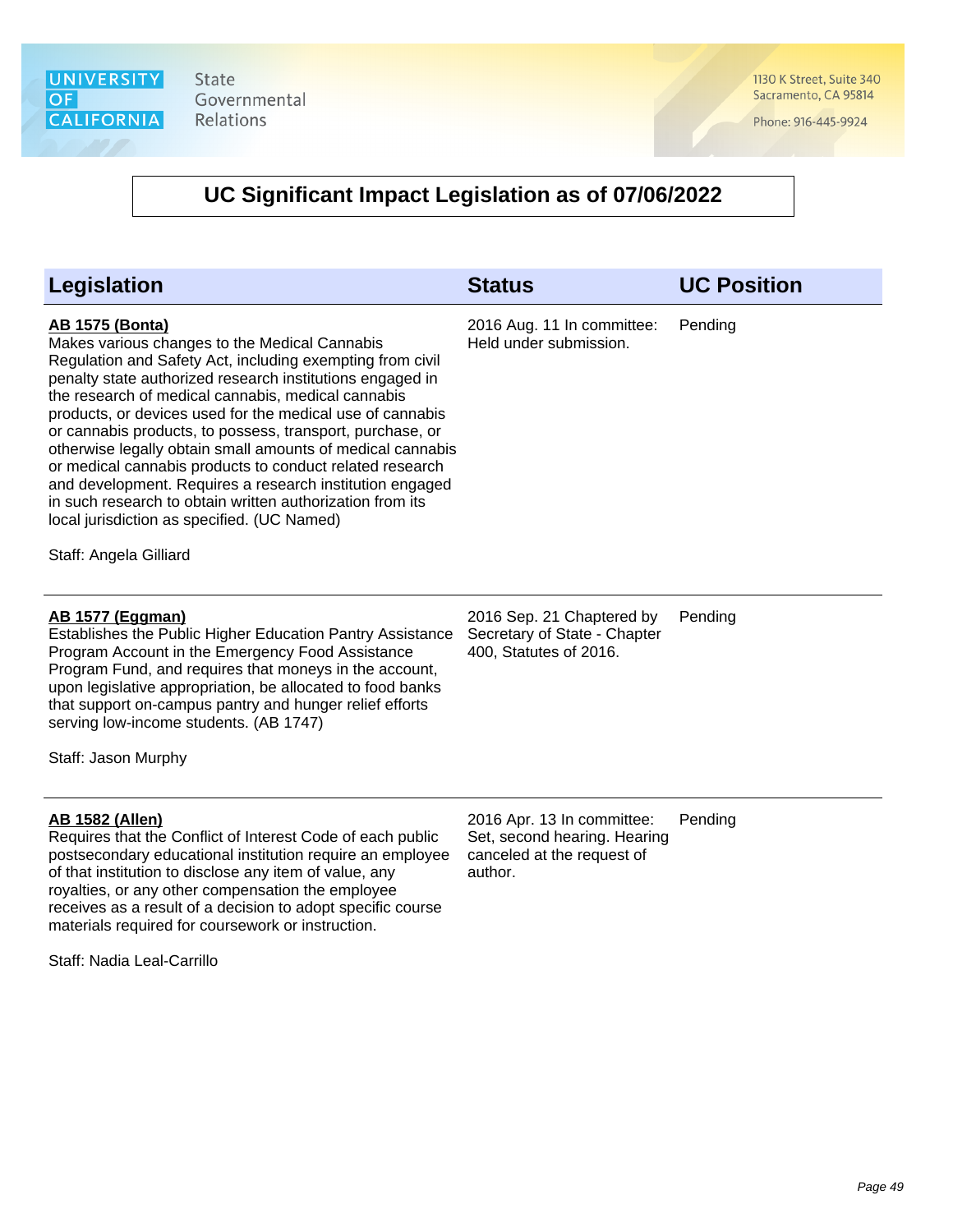1130 K Street, Suite 340 Sacramento, CA 95814

Phone: 916-445-9924

| <b>Legislation</b>                                                                                                                                                                                                                                                                                                                                                                                                                                                                                                                                                                                                                                                                                                                                                                                                                                                                                                                                                                                                                                                                                                                                                                                              | <b>Status</b>                                                                      | <b>UC Position</b> |
|-----------------------------------------------------------------------------------------------------------------------------------------------------------------------------------------------------------------------------------------------------------------------------------------------------------------------------------------------------------------------------------------------------------------------------------------------------------------------------------------------------------------------------------------------------------------------------------------------------------------------------------------------------------------------------------------------------------------------------------------------------------------------------------------------------------------------------------------------------------------------------------------------------------------------------------------------------------------------------------------------------------------------------------------------------------------------------------------------------------------------------------------------------------------------------------------------------------------|------------------------------------------------------------------------------------|--------------------|
| AB 1594 (McCarty)<br>Prohibits smoking, including the use of an electronic<br>smoking device, and the use of a tobacco product on a<br>CSU or CCC campus, and authorizes the governing bodies<br>of those campuses/districts to set standards to enforce the<br>prohibition. Encourages UC to adopt and enforce new, or<br>continue to enforce existing, substantially similar policies.<br>Staff: Jason Murphy                                                                                                                                                                                                                                                                                                                                                                                                                                                                                                                                                                                                                                                                                                                                                                                                 | 2016 Sep. 26 Vetoed by<br>Governor.                                                | Pending            |
|                                                                                                                                                                                                                                                                                                                                                                                                                                                                                                                                                                                                                                                                                                                                                                                                                                                                                                                                                                                                                                                                                                                                                                                                                 |                                                                                    |                    |
| <b>AB 1598 (Weber)</b><br>Budget Act of 2016 (UC Named) (SB 825)                                                                                                                                                                                                                                                                                                                                                                                                                                                                                                                                                                                                                                                                                                                                                                                                                                                                                                                                                                                                                                                                                                                                                | 2016 Jun. 01 Re-referred to<br>Com. on BUDGET.                                     | Pending            |
| Staff: Sandy Fried                                                                                                                                                                                                                                                                                                                                                                                                                                                                                                                                                                                                                                                                                                                                                                                                                                                                                                                                                                                                                                                                                                                                                                                              |                                                                                    |                    |
| AB 1600 (Assembly Budget Committee)<br>Budget Trailer Bill: School Finance. (SB 828)<br>Staff: Sandy Fried                                                                                                                                                                                                                                                                                                                                                                                                                                                                                                                                                                                                                                                                                                                                                                                                                                                                                                                                                                                                                                                                                                      | 2016 Aug. 23 Ordered to<br>inactive file at the request of<br>Senator Leno.        | Pending            |
| <b>AB 1602 (Assembly Budget Committee)</b><br>Budget Trailer Bill: Education. Requires UC, if funds are<br>appropriated in the Budget Act of 2016 to the university, to<br>adopt a plan to improve the university's admission,<br>enrollment, and graduation of students who were enrolled<br>in schools identified by the Superintendent of Public<br>Instruction as having at least 75% of the school's total<br>enrollment in grades 9 to 12, inclusive, consist of<br>unduplicated pupils. Extends cooperative endeavors<br>designed to accomplish specified purposes related to<br>teacher professional development indefinitely. Enacts the<br>California Firearm Violence Research Act. Establishes the<br>A-G Success Initiative and would appropriate the sum of<br>\$4,000,000 from the General Fund to the University of<br>California to be used for the development of online classes<br>and curriculum for at least 45 middle and high school<br>courses that would be aligned with the academic content<br>and state standards adopted by the State Board of<br>Education and approved by the University of California for<br>purposes of satisfying the "a-g" subject requirements. (SB<br>830) | 2016 Jun. 27 Chaptered by<br>Secretary of State - Chapter<br>24, Statutes of 2016. | Pending            |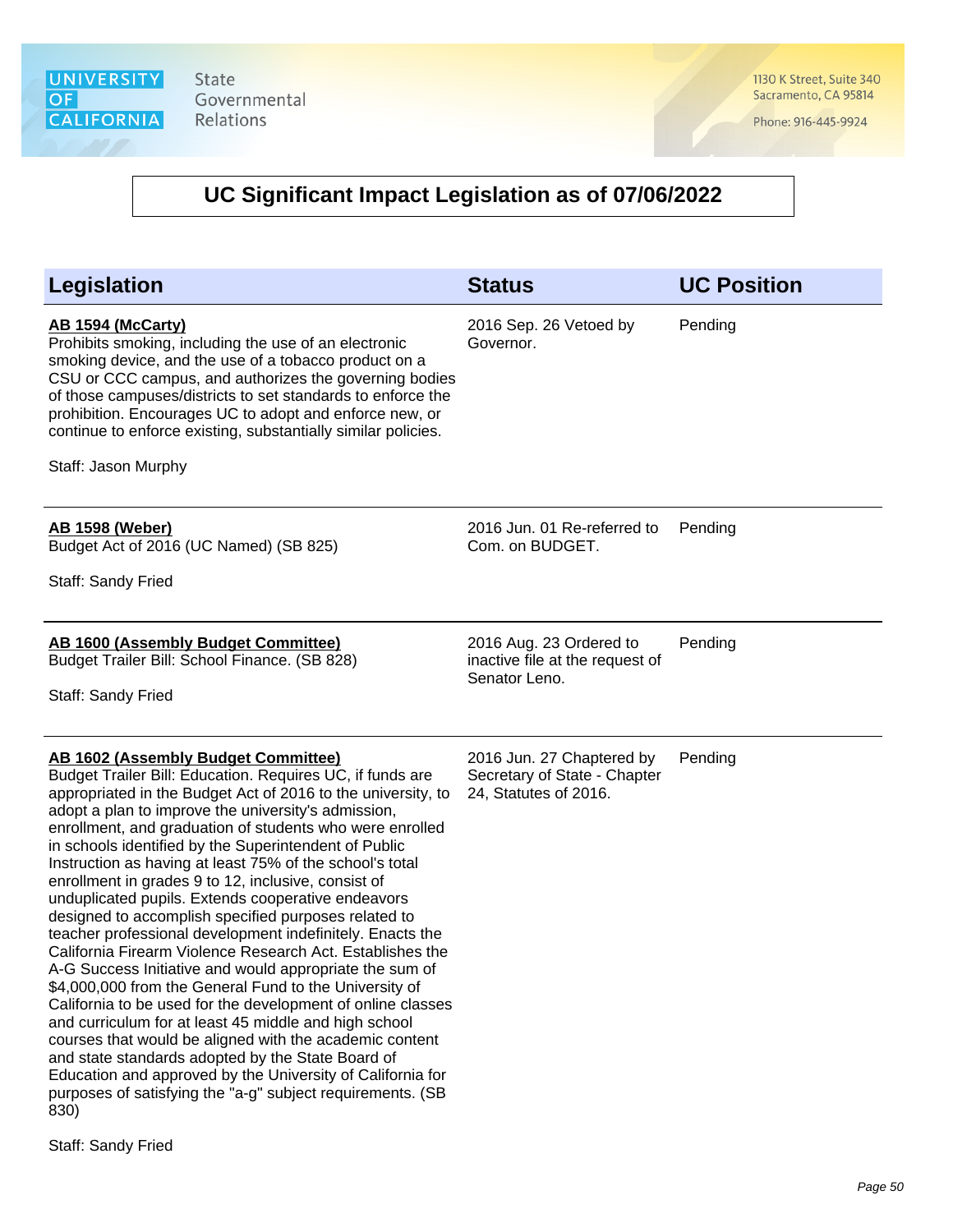1130 K Street, Suite 340 Sacramento, CA 95814

Phone: 916-445-9924

| Legislation                                                                                                                                                                                                                                                                                                                                                                                                                                                                                                                                                                                                                                                                                                                                                                                                                                                                                                                          | <b>Status</b>                                                                       | <b>UC Position</b> |
|--------------------------------------------------------------------------------------------------------------------------------------------------------------------------------------------------------------------------------------------------------------------------------------------------------------------------------------------------------------------------------------------------------------------------------------------------------------------------------------------------------------------------------------------------------------------------------------------------------------------------------------------------------------------------------------------------------------------------------------------------------------------------------------------------------------------------------------------------------------------------------------------------------------------------------------|-------------------------------------------------------------------------------------|--------------------|
| AB 1605 (Assembly Budget Committee)<br>Budget Trailer Bill: Health. (SB 833)<br>Staff: Angela Gilliard                                                                                                                                                                                                                                                                                                                                                                                                                                                                                                                                                                                                                                                                                                                                                                                                                               | 2016 Aug. 23 Ordered to<br>inactive file at the request of<br>Senator Leno.         | Pending            |
| <b>AB 1613 (Assembly Budget Committee)</b><br>Appropriates \$5M from the Greenhouse Gas Reduction<br>Fund to UC.<br>Staff: Jason Murphy                                                                                                                                                                                                                                                                                                                                                                                                                                                                                                                                                                                                                                                                                                                                                                                              | 2016 Sep. 14 Chaptered by<br>Secretary of State - Chapter<br>370, Statutes of 2016. | Pending            |
| <b>AB 1624 (Assembly Budget Committee)</b><br>Extends UC's ability to utilize "best value" procedures for<br>the procurement of goods and services until 1/1/19 and<br>makes the deadline for the reports regarding the UC use of<br>best value procurement on or before 1/1/18. (Budget Act of<br>2016 trailer bill.) (SB 854)<br>Staff: Jason Murphy                                                                                                                                                                                                                                                                                                                                                                                                                                                                                                                                                                               | 2016 Sep. 13 Chaptered by<br>Secretary of State - Chapter<br>319, Statutes of 2016. | Pending            |
| <u>AB 1653 (Weber)</u><br>Encourages each UC campus and requires CSU, CCC,<br>and independent institutions of higher education to<br>generate a biennial campus climate report as specified,<br>post it on its Website, and submit it to the Governor,<br>Attorney General, and appropriate legislative policy<br>committees. Encourages UC, and requires CSU, CCC, and<br>independent institutions of higher education to create,<br>review every 2 years thereafter, and, as necessary, update<br>protocols, policies, and procedures for compliance with the<br>Jeanne Clery and Violence Against Women<br>Reauthorization Acts. Requests UC, and requires CSU,<br>CCC, and independent institutions of higher education to<br>adopt and publish policies on harassment, intimidation, and<br>bullying for inclusion within their rules and regulations<br>governing student behavior. (AB 340 '15)<br>Staff: Nadia Leal-Carrillo | 2016 Sep. 29 Vetoed by<br>Governor.                                                 | Pending            |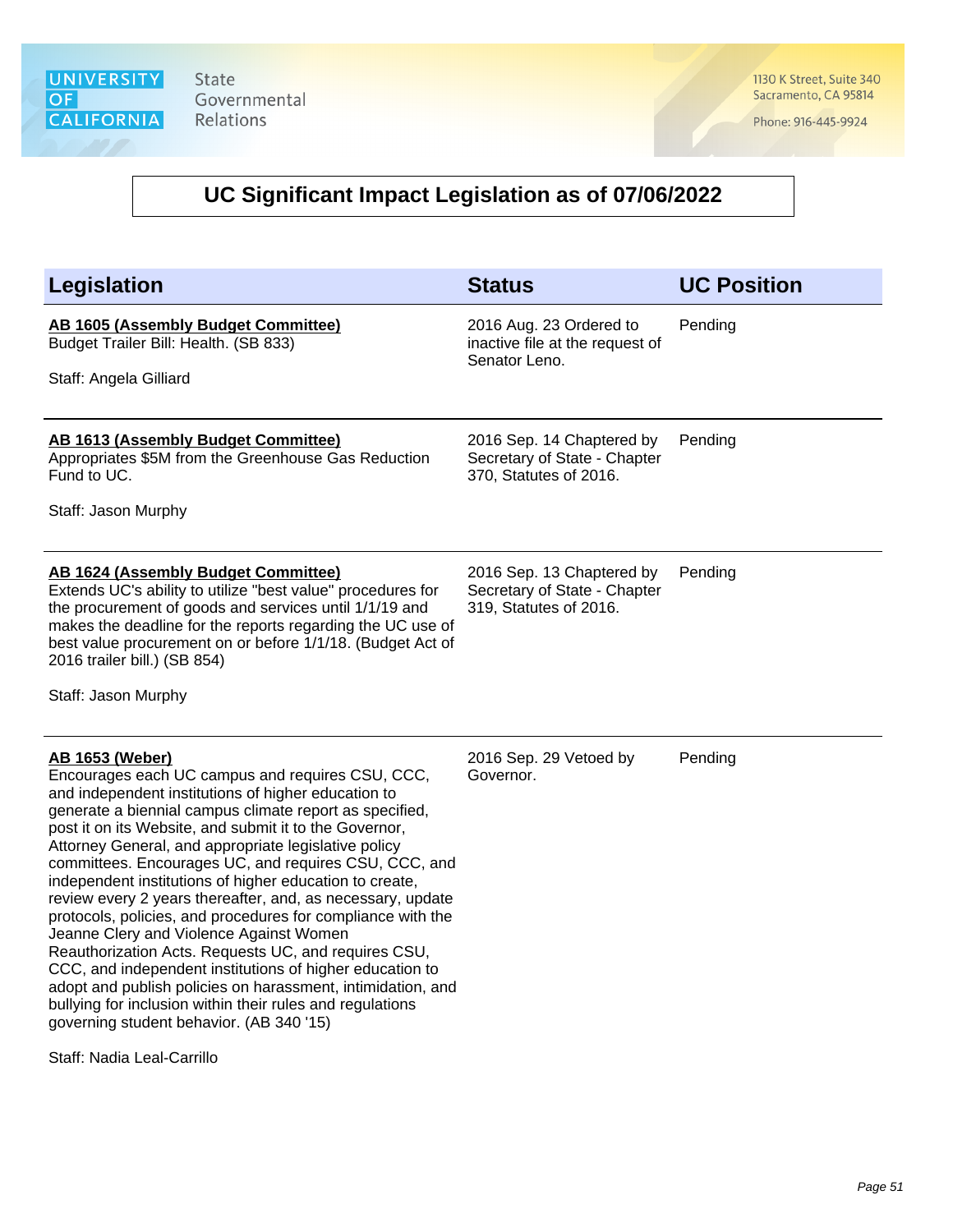1130 K Street, Suite 340 Sacramento, CA 95814

Phone: 916-445-9924

| Legislation                                                                                                                                                                                                                                                                                                                                                                                                                                                                                                                                    | <b>Status</b>                                                                                         | <b>UC Position</b>                  |
|------------------------------------------------------------------------------------------------------------------------------------------------------------------------------------------------------------------------------------------------------------------------------------------------------------------------------------------------------------------------------------------------------------------------------------------------------------------------------------------------------------------------------------------------|-------------------------------------------------------------------------------------------------------|-------------------------------------|
| AB 1654 (Santiago)<br>Requires Department of Justice to provide guidance to UC,<br>CSU, CCC, and public/private higher education institutions<br>regarding compliance with the Jeanne Clery Act and<br>Violence Against Women Reauthorization Act.<br>Staff: Jason Murphy                                                                                                                                                                                                                                                                      | 2016 Aug. 29 Chaptered by<br>Secretary of State - Chapter<br>222, Statutes of 2016.                   | Not Taking A Position<br>(05/26/16) |
| AB 1668 (Calderon)<br>Enacts the Right to Try Act. Authorizes availability and<br>health benefit plan coverage of investigational drugs,<br>biological products, or devices for eligible patients with<br>immediately life-threatening diseases/conditions and<br>prohibits disciplinary action against a physician's license<br>based solely on a recommendation or prescription for these<br>products if consistent with institutional/accredited<br>institutional review board protocol. (AB 159 '15, SB 149 '15)<br>Staff: Angela Gilliard | 2016 Sep. 27 Chaptered by<br>Secretary of State - Chapter<br>684, Statutes of 2016.                   | Not Taking A Position<br>(04/12/16) |
| AB 1681 (Cooper)<br>Requires a manufacturer or operating system provider of a<br>smartphone sold or leased in California on or after 1/1/17,<br>that is unable to decrypted the smartphone pursuant to a<br>state court order to be subject to a civil penalty of \$2,500<br>for each instance in which the smartphone is unable to be<br>decrypted.<br>Staff: Jason Murphy                                                                                                                                                                    | 2016 Apr. 13 In committee:<br>Set, first hearing. Testimony<br>taken. Held without<br>recommendation. | Pending                             |
| AB 1703 (Santiago)<br>Specifies that "immediate medical or hospital care"<br>includes critical specialty medical procedures or treatment,<br>such as dialysis, which cannot be furnished, performed, or<br>supplied at a city or county jail.                                                                                                                                                                                                                                                                                                  | 2016 Jul. 22 Chaptered by<br>Secretary of State - Chapter<br>65, Statutes of 2016.                    | Pending                             |
| Staff: Angela Gilliard                                                                                                                                                                                                                                                                                                                                                                                                                                                                                                                         |                                                                                                       |                                     |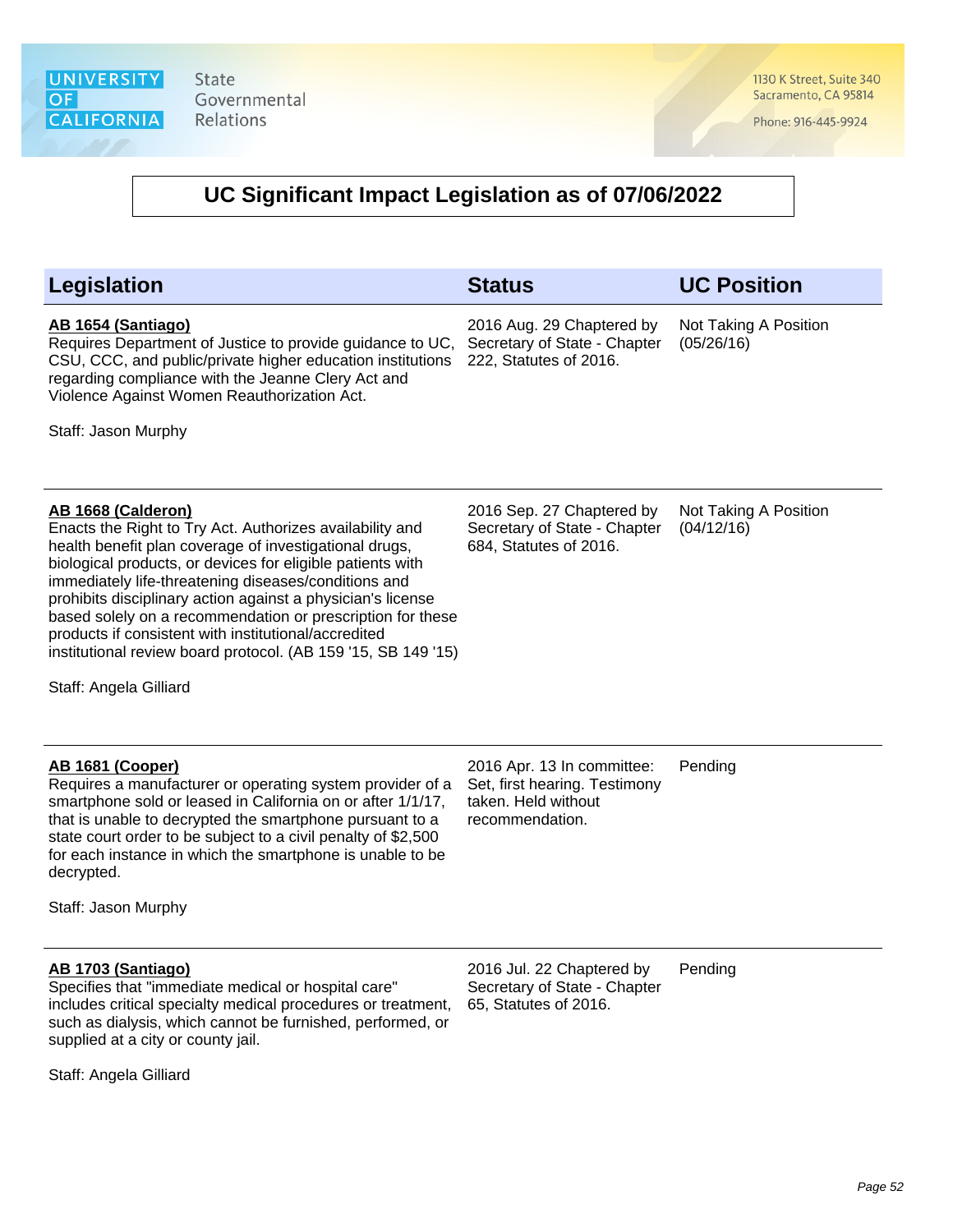1130 K Street, Suite 340 Sacramento, CA 95814

Phone: 916-445-9924

| <b>Legislation</b>                                                                                                                                                                                                                                                                                                                                                                                                                                                                                                                                                                                                                                                                                                                                                                                        | <b>Status</b>                                                                                                                                                                                                                                                                     | <b>UC Position</b>                                                                 |
|-----------------------------------------------------------------------------------------------------------------------------------------------------------------------------------------------------------------------------------------------------------------------------------------------------------------------------------------------------------------------------------------------------------------------------------------------------------------------------------------------------------------------------------------------------------------------------------------------------------------------------------------------------------------------------------------------------------------------------------------------------------------------------------------------------------|-----------------------------------------------------------------------------------------------------------------------------------------------------------------------------------------------------------------------------------------------------------------------------------|------------------------------------------------------------------------------------|
| <b>AB 1707 (Linder)</b><br>Requires a response to a request for public records<br>demonstrate that the record in question is exempt under an<br>express provision of the act also to identify the type or<br>types of record withheld and the specific exemption that<br>justifies withholding that type of record.<br>Staff: Jason Murphy                                                                                                                                                                                                                                                                                                                                                                                                                                                                | 2016 Apr. 12 In committee:<br>Set, second hearing. Hearing<br>canceled at the request of<br>author.                                                                                                                                                                               | Pending                                                                            |
| <b>AB 1711 (McCarty)</b><br>Requires UC, in collaboration with UC Academic Senate,<br>as a condition of receiving funds appropriated in the annual<br>Budget Act, to ensure that implementation of any<br>admissions policy for nonresident undergraduate student<br>admission include guidance ensuring that the academic<br>qualifications for admitted nonresident undergraduate<br>students generally exceeds the academic qualifications of<br>resident undergraduate students, and requires UC to report APPR. (Ayes 8. Noes 0.)<br>to the Legislature annually regarding implementation of the<br>policy, including, but not limited to, the mean and median<br>scores on academic indicators of admitted resident and<br>nonresident undergraduate students at each campus.<br>Staff: Sandy Fried | 2016 Aug. 11 Joint Rule<br>62(a), file notice suspended.<br>(Page 4861.) Joint Rule<br>62(a), file notice suspended.<br>(Page 4861.) (pending<br>re-refer to Com. on APPR.)<br>From committee: Do pass<br>and re-refer to Com. on<br>(August 11). Re-referred to<br>Com. on APPR. | Concern (03/10/16)<br>Concern (05/05/16)<br>Oppose (06/23/16)<br>Oppose (08/10/16) |
| <b>AB 1715 (Holden)</b><br>Enacts the Behavior Analyst Act.<br>Staff: Angela Gilliard                                                                                                                                                                                                                                                                                                                                                                                                                                                                                                                                                                                                                                                                                                                     | 2016 Jun. 21 In committee:<br>Set, first hearing. Hearing<br>canceled at the request of<br>author.                                                                                                                                                                                | Concern (06/20/16)                                                                 |
| <b>AB 1721 (Medina)</b><br>Raises the Cal Grant A/B award limit to 34,000, and<br>expresses legislative intent to increase aid for needy<br>students by expanding the Cal Grant Program to broaden<br>financial aid access to CCC students.<br>Staff: Nadia Leal-Carrillo                                                                                                                                                                                                                                                                                                                                                                                                                                                                                                                                 | 2016 Aug. 11 In committee:<br>Held under submission.                                                                                                                                                                                                                              | Neutral (05/26/16)                                                                 |
|                                                                                                                                                                                                                                                                                                                                                                                                                                                                                                                                                                                                                                                                                                                                                                                                           |                                                                                                                                                                                                                                                                                   |                                                                                    |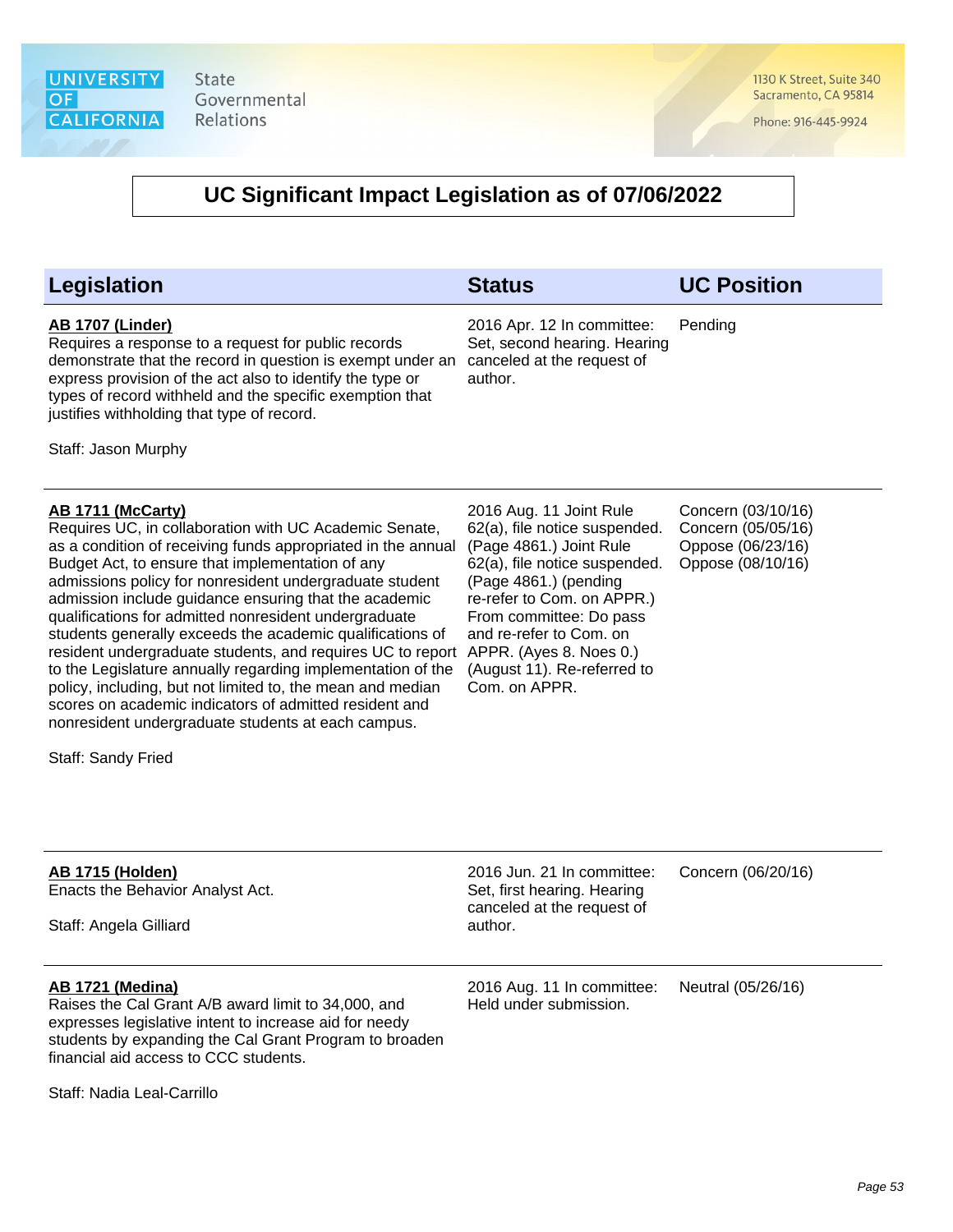1130 K Street, Suite 340 Sacramento, CA 95814

Phone: 916-445-9924

### **UC Significant Impact Legislation as of 07/06/2022**

| <b>Legislation</b>                                                                                                                                                                                                                                                                                                                                                                            | <b>Status</b>                                                                                      | <b>UC Position</b> |
|-----------------------------------------------------------------------------------------------------------------------------------------------------------------------------------------------------------------------------------------------------------------------------------------------------------------------------------------------------------------------------------------------|----------------------------------------------------------------------------------------------------|--------------------|
| <b>AB 1724 (Waldron)</b><br>Requires a person or public or private entity that owns or<br>operates an unmanned aircraft to place specified<br>identifying information or digitally store identifying<br>information on that unmanned aircraft.<br>Staff: Jason Murphy                                                                                                                         | 2016 Mar. 29 In committee:<br>Set, first hearing. Hearing<br>canceled at the request of<br>author. | Pending            |
| <b>AB 1726 (Bonta)</b><br>Requires UC, CSU, CCC, and Departments of Public<br>Health and Health care Services to use additional separate<br>collection categories and other tabulations for specified<br>Asian and Pacific Islander groups. Would not apply<br>categorization requirements to UC graduate and<br>professional school demographics. (AB 176 '15)<br>Staff: Nadia Leal-Carrillo | 2016 Sep. 25 Chaptered by<br>Secretary of State - Chapter<br>607, Statutes of 2016.                | Support (04/26/16) |
| <b>AB 1732 (Ting)</b><br>Requires all single-user toilet facilities in any business<br>establishment, place of public accommodation, or<br>government agency to be identified as all-gender toilet<br>facilities.<br>Staff: Jason Murphy                                                                                                                                                      | 2016 Sep. 29 Chaptered by<br>Secretary of State - Chapter<br>818, Statutes of 2016.                | Pending            |
| <b>AB 1740 (Alejo)</b><br>Establishes the California Law Fellowship Program for the<br>purpose of offering licensed attorneys and other qualifying<br>law school graduates limited-term placements in public<br>sector positions within state government as California Law                                                                                                                    | 2016 Mar. 28 Re-referred to<br>Com. on RLS.                                                        | Pending            |

Staff: Nadia Leal-Carrillo

Fellows, and encouraging each participant fellow to seek permanent public-sector employment at the conclusion of

his or her fellowship. (AB 100 '15, AB 1800 '13)

Page 54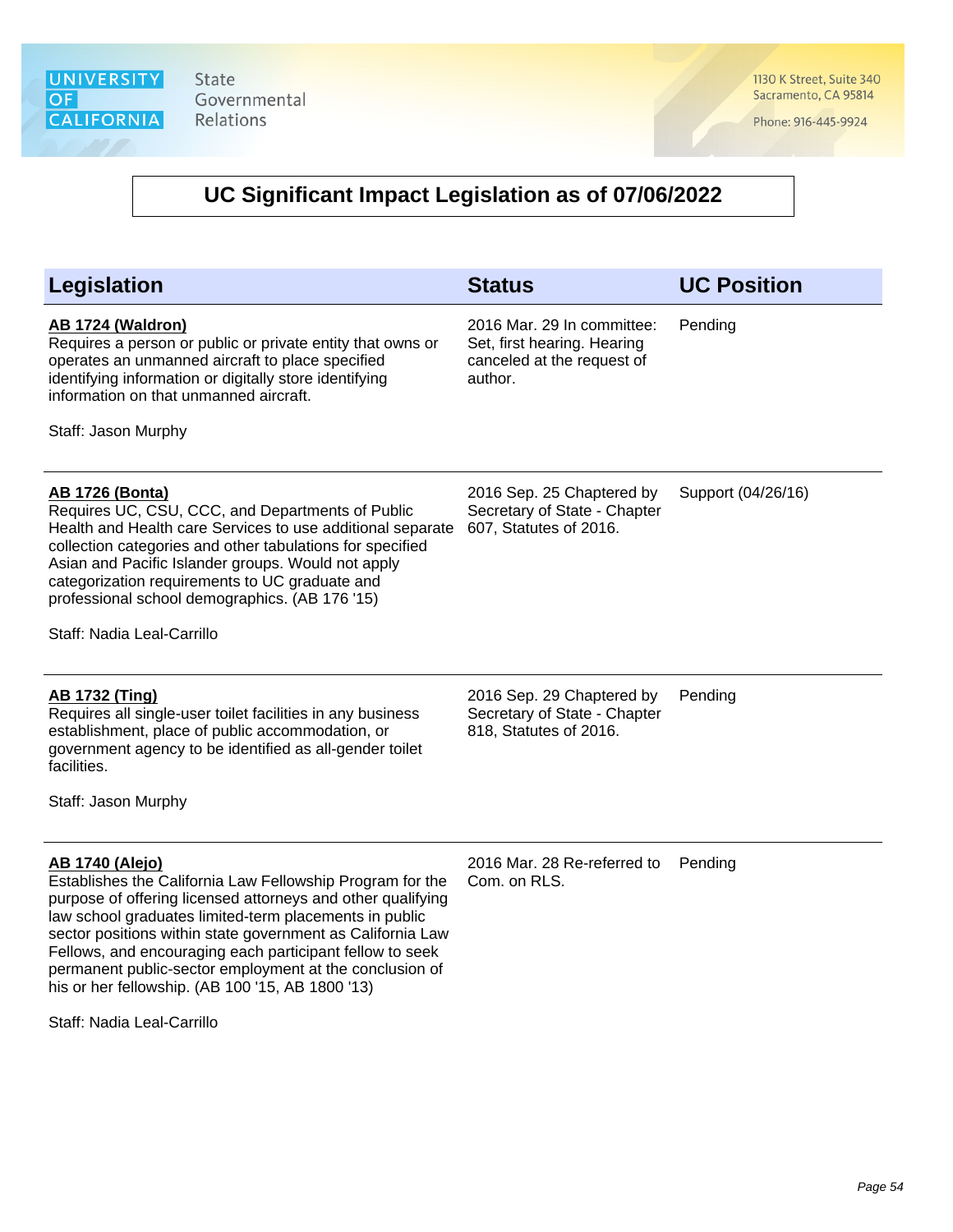1130 K Street, Suite 340 Sacramento, CA 95814

Phone: 916-445-9924

### **UC Significant Impact Legislation as of 07/06/2022**

| Legislation                                                                                                                                                                                                                                                                                                                                                                                                                                             | <b>Status</b>                                                                       | <b>UC Position</b> |
|---------------------------------------------------------------------------------------------------------------------------------------------------------------------------------------------------------------------------------------------------------------------------------------------------------------------------------------------------------------------------------------------------------------------------------------------------------|-------------------------------------------------------------------------------------|--------------------|
| <b>AB 1747 (Weber)</b><br>Requires each public and private postsecondary<br>educational institution that is located in a county that<br>participates in the Restaurant Meals Program to apply to<br>become an approved food vendor for the CalFresh<br>program, if the institution operates any qualifying food<br>facilities on campus, or to provide contracting food vendors<br>with specified information about the program.<br>Staff: Jason Murphy | 2016 Sep. 12 Chaptered by<br>Secretary of State - Chapter<br>290, Statutes of 2016. | Pending            |
| <b>AB 1756 (Bonilla)</b><br>Amends existing law that establishes minimum<br>requirements for the issuance of a preliminary multiple or<br>single subject teaching credential by the Commission on<br>Teacher Credentialing by requiring intensive field<br>experiences to include student teaching.<br>Staff: Nadia Leal-Carrillo                                                                                                                       | 2016 Jun. 09 Referred to<br>Com. on ED.                                             | Pending            |
| <b>AB 1763 (Gipson)</b><br>Requires health care service plan contracts or health<br>insurance policies to cover colorectal cancer screenings<br>and laboratory tests.<br>Staff: Angela Gilliard                                                                                                                                                                                                                                                         | 2016 Sep. 23 Vetoed by<br>Governor.                                                 | Pending            |
| <b>AB 1764 (Waldron)</b><br>Requests UC to include in its California Health Benefit<br>Review Program (CHBRP) analyses, relevant data on the<br>impact of coverage or repeal of coverage of the benefit or                                                                                                                                                                                                                                              | 2016 May. 27 In committee:<br>Held under submission.                                | Pending            |

impact of coverage or repeal of coverage of the benefit or service on anticipated costs or savings estimated upon implementation for two subsequent state fiscal years and, if applicable, for five subsequent state fiscal years.

Staff: Angela Gilliard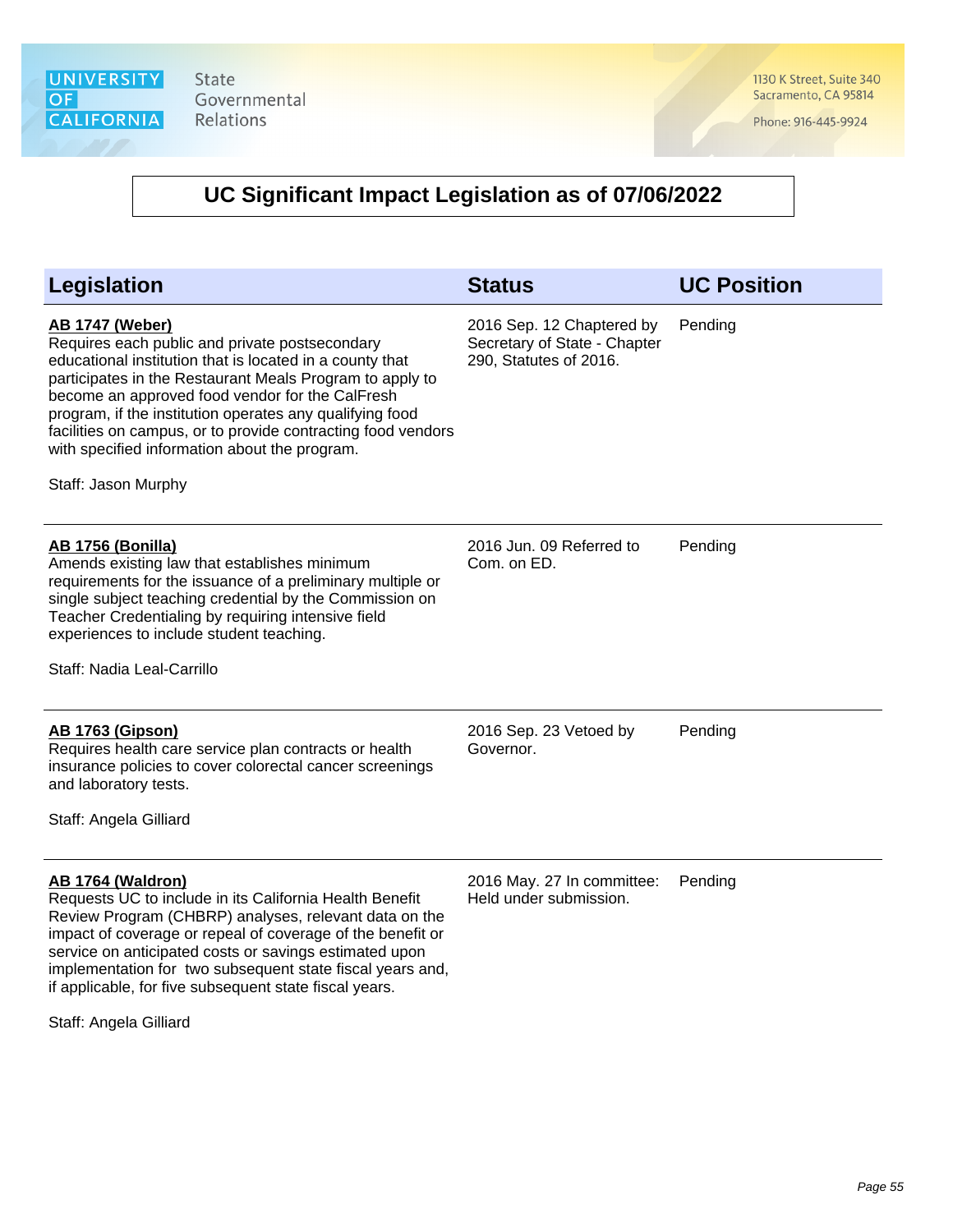1130 K Street, Suite 340 Sacramento, CA 95814

Phone: 916-445-9924

### **UC Significant Impact Legislation as of 07/06/2022**

| <b>Legislation</b>                                                                                                                                                                                                                                                                                                                                                                                                                        | <b>Status</b>                                        | <b>UC Position</b> |
|-------------------------------------------------------------------------------------------------------------------------------------------------------------------------------------------------------------------------------------------------------------------------------------------------------------------------------------------------------------------------------------------------------------------------------------------|------------------------------------------------------|--------------------|
| <b>AB 1770 (Alejo)</b><br>Provides that a noncitizen is eligible for aid under the Food<br>Assistance Program if he/she is lawfully present in the U.S.                                                                                                                                                                                                                                                                                   | 2016 Sep. 25 Vetoed by<br>Governor.                  | Pending            |
| Staff: Nadia Leal-Carrillo                                                                                                                                                                                                                                                                                                                                                                                                                |                                                      |                    |
| <b>AB 1774 (Bonilla)</b><br>Repeals laws requiring a clinical laboratory to be licensed<br>and inspected by the California Department of Public<br>Health, including the licensing fee.                                                                                                                                                                                                                                                   | 2016 May. 27 In committee:<br>Held under submission. | Pending            |
| Staff: Angela Gilliard                                                                                                                                                                                                                                                                                                                                                                                                                    |                                                      |                    |
| <b>AB 1778 (Quirk)</b><br>Requires, commencing 1/1/18, UC, CSU and CCC, in order Governor.<br>to receive state funds for student financial assistance, to<br>conduct annual employee training, in addition to the current<br>required trauma-informed training, on the employee's<br>obligations in responding to and reporting incidents of<br>sexual assault, domestic/dating violence, and stalking<br>involving students. (SB 967'14) | 2016 Sep. 27 Vetoed by                               | Neutral (05/12/16) |
| Staff: Jason Murphy                                                                                                                                                                                                                                                                                                                                                                                                                       |                                                      |                    |

### **AB 1781 (Lopez)**

Requires the Superintendent of Public Instruction, in conjunction with Department of Education and other appropriate state agencies and stakeholders, to (1) convene a task force to examine rules and regulations regarding priorities established for children attending child development programs under contract with the department, (2) report to the Legislature as to whether these priorities should be amended to give priority to children of California National Guard students or other military personnel students, and (3) develop plans for these child development programs to implement in order to support the children in cases of state emergency when the students are called to duty.

Staff: Nadia Leal-Carrillo

2016 Apr. 12 Re-referred to Com. on V.A. In committee: Set, first hearing. Hearing canceled at the request of author.

Pending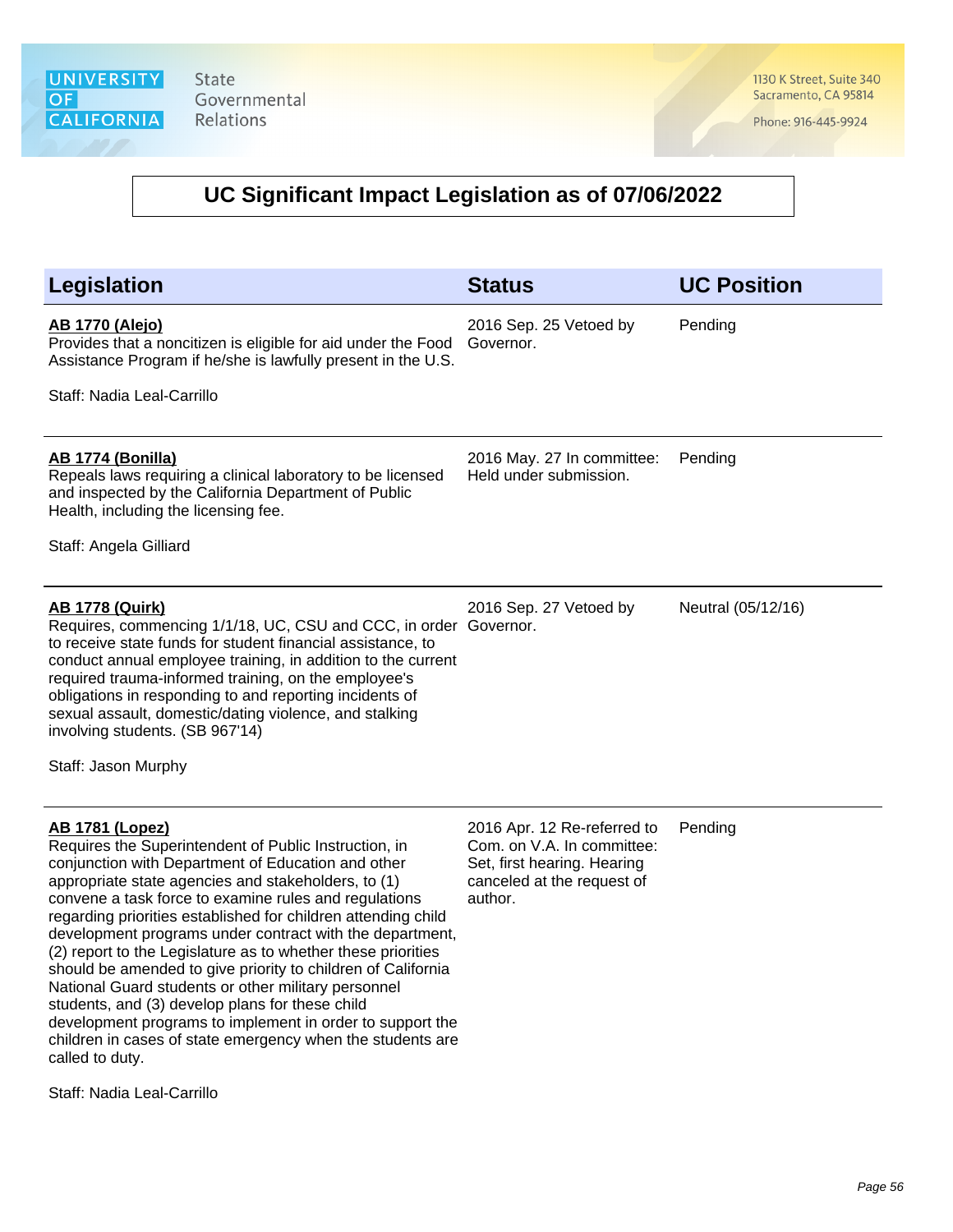1130 K Street, Suite 340 Sacramento, CA 95814

Phone: 916-445-9924

### **UC Significant Impact Legislation as of 07/06/2022**

| <b>Legislation</b>                                                                                                                                                                                                                                                                                                                                                                                                                                                                                                                                                                                                       | <b>Status</b>                                                                                    | <b>UC Position</b>                                                                 |
|--------------------------------------------------------------------------------------------------------------------------------------------------------------------------------------------------------------------------------------------------------------------------------------------------------------------------------------------------------------------------------------------------------------------------------------------------------------------------------------------------------------------------------------------------------------------------------------------------------------------------|--------------------------------------------------------------------------------------------------|------------------------------------------------------------------------------------|
| <b>AB 1820 (Quirk)</b><br>Prohibits law enforcement from using unmanned aircraft<br>systems (UAS), obtaining UAS from another public agency<br>by contract, loan, or other arrangement, or using<br>information obtained from UAS used by another public<br>agency, except as specified. Prohibits using UAS to surveil<br>private property unless a search warrant is obtained.<br>Requires images, footage, or data obtained through UAS to<br>be permanently destroyed within one year, except when<br>used for academic research or teaching purposes. (AB 56<br>'14)<br>Staff: Jason Murphy                         | 2016 Jun. 28 In committee:<br>Set, first hearing. Failed<br>passage. Reconsideration<br>granted. | Pending                                                                            |
| <b>AB 1823 (Bonilla)</b><br>Provides for establishment of the California Cancer Clinical<br>Trials Program and requests that UC establish or designate<br>an institute or office within the university to administer the<br>program, governed by a board authorized to solicit funds<br>from various specified sources and required to, upon<br>receipt by the program administrator of at least \$500,000,<br>establish a related grant program to increase patient<br>access to eligible cancer clinical trials in underserved or<br>disadvantaged communities and populations. (AB 1060'15)<br>Staff: Angela Gilliard | 2016 Sep. 26 Chaptered by<br>Secretary of State - Chapter<br>661, Statutes of 2016.              | Support (04/18/16)<br>Support (06/10/16)<br><b>Gov Sig Requested</b><br>(09/12/16) |
| <b>AB 1837 (Low)</b><br>Establishes the Office of Higher Education Performance                                                                                                                                                                                                                                                                                                                                                                                                                                                                                                                                           | 2016 Aug. 11 In committee:<br>Held under submission.                                             | Pending                                                                            |

Staff: Nadia Leal-Carrillo

and Accountability as the statewide postsecondary education coordination and planning entity. (SB 42 '15)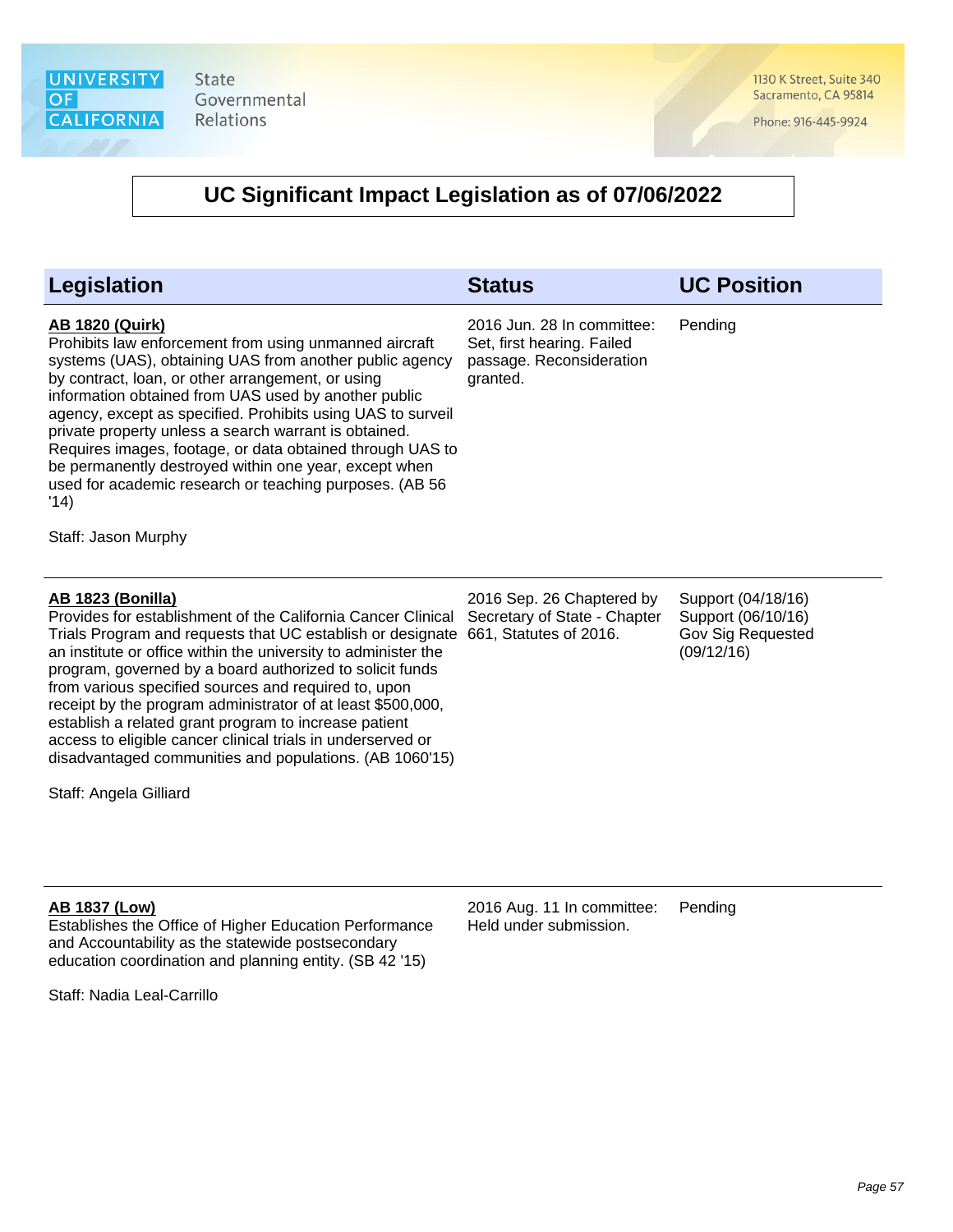1130 K Street, Suite 340 Sacramento, CA 95814

Phone: 916-445-9924

| <b>Legislation</b>                                                                                                                                                                                                                                                                                                                                                                                                                                                                                                                                                                                                                                                        | <b>Status</b>                                                                       | <b>UC Position</b> |
|---------------------------------------------------------------------------------------------------------------------------------------------------------------------------------------------------------------------------------------------------------------------------------------------------------------------------------------------------------------------------------------------------------------------------------------------------------------------------------------------------------------------------------------------------------------------------------------------------------------------------------------------------------------------------|-------------------------------------------------------------------------------------|--------------------|
| <u>AB 1863 (Wood)</u><br>Adds marriage and family therapist as covered<br>professionals in the definition of visit under Medi-Cal, and<br>requires federally qualified health centers (FQHC) or rural<br>health clinics (RHC) that currently include the cost of these<br>services for the purpose of establishing its FQHC/RHC<br>rate, to apply for an adjustment to its per-visit rate, and<br>after the rate is approved, requires FQHC/RHC facilities to<br>bill these services as a separate visit. (AB 858 '15)<br>Staff: Angela Gilliard                                                                                                                          | 2016 Sep. 25 Chaptered by<br>Secretary of State - Chapter<br>610, Statutes of 2016. | Pending            |
| <u>AB 1872 (Gray)</u><br>Appropriates \$1.315M from the GF to UC for allocation to<br>UC Merced for various public safety purposes.<br>Staff: Jason Murphy                                                                                                                                                                                                                                                                                                                                                                                                                                                                                                                | 2016 Jun. 09 Referred to<br>Com. on B. & F.R.                                       | Watch (05/26/16)   |
| <b>AB 1887 (Low)</b><br>Prohibits a state agency and the Legislature from requiring<br>any of its employees, officers, or members to travel to, or<br>approving a request for state-funded or state-sponsored<br>travel to, any state that, after 6/26/15, has enacted a law<br>that voids or repeals existing state or local protections<br>against discrimination on the basis of sexual orientation,<br>gender identity, or gender expression or has enacted a law<br>that authorizes or requires discrimination against same-sex<br>couples or their families or on the basis of sexual<br>orientation, gender identity, or gender expression.<br>Staff: Jason Murphy | 2016 Sep. 27 Chaptered by<br>Secretary of State - Chapter<br>687, Statutes of 2016. | Pending            |
| <b>AB 1888 (Low)</b><br>Requires, commencing with the 2017-18 academic year,<br>each Cal Grant participating institution, as a condition for its<br>voluntary participation in the Cal Grant Program, to certify<br>to the commission in the institution's participation<br>agreement for the Cal Grant program that the institution<br>shall not subject a student or employee of the institution to<br>discrimination on the basis of, among other things, sex,<br>sexual orientation, gender identity, or gender expression.                                                                                                                                           | 2016 May. 27 In committee: Pending<br>Held under submission.                        |                    |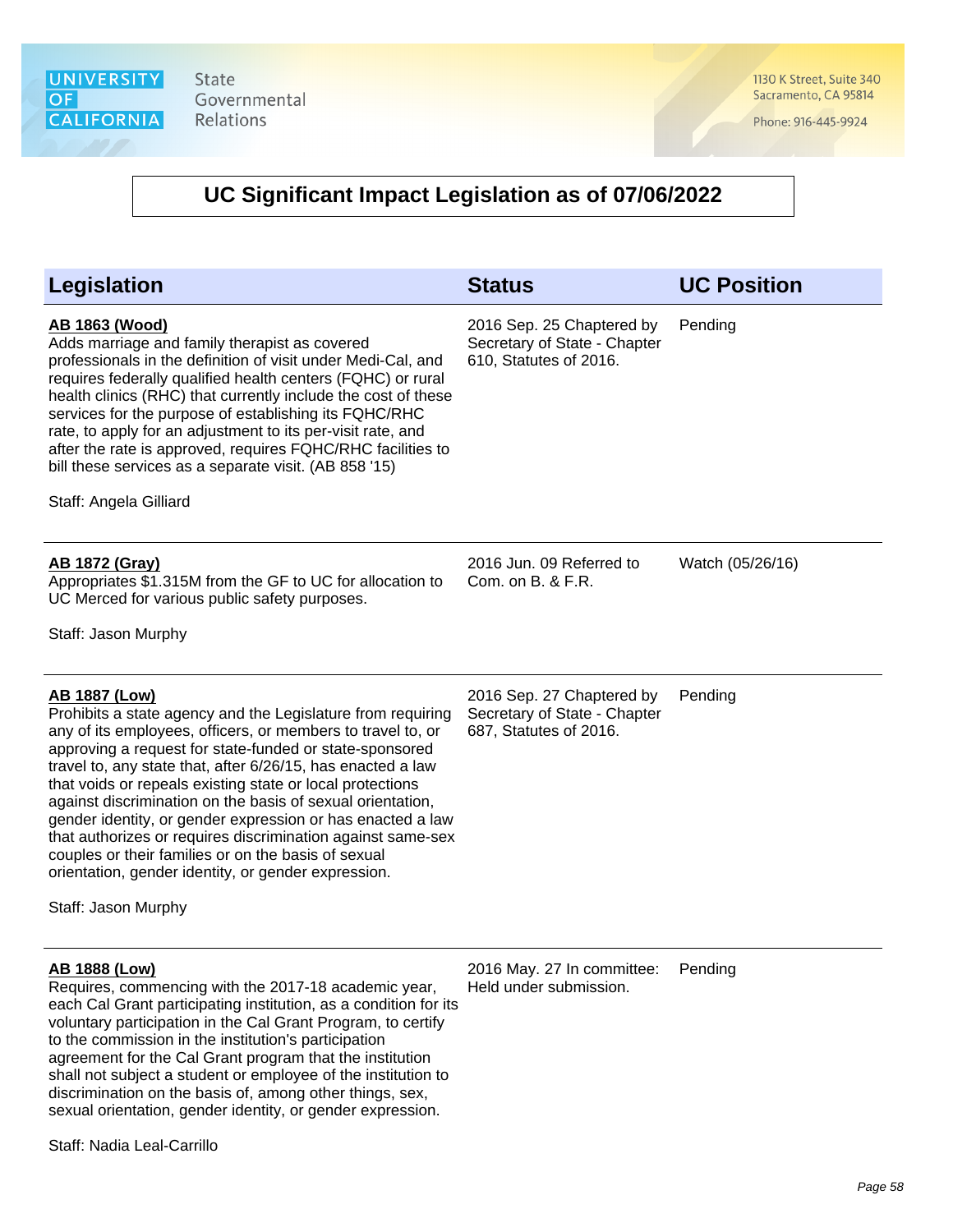1130 K Street, Suite 340 Sacramento, CA 95814

Phone: 916-445-9924

| Legislation                                                                                                                                                                                                                                                                                                                                                                                                                                                                                                                               | <b>Status</b>                                                                                             | <b>UC Position</b> |
|-------------------------------------------------------------------------------------------------------------------------------------------------------------------------------------------------------------------------------------------------------------------------------------------------------------------------------------------------------------------------------------------------------------------------------------------------------------------------------------------------------------------------------------------|-----------------------------------------------------------------------------------------------------------|--------------------|
| AB 1912 (Achadjian)<br>Requires a person convicted of soliciting a minor who the<br>person knew, or reasonably should have known, was a<br>victim of human trafficking to register as a sex offender,<br>pursuant to the Sex Offender Registration Act, for five<br>years after a first conviction, 10 years after a second<br>conviction, and 20 years after a third or subsequent<br>conviction.<br>Staff: Jason Murphy                                                                                                                 | 2016 Apr. 12 In committee:<br>Set, first hearing. Hearing<br>canceled at the request of<br>author.        | Pending            |
| <b>AB 1914 (Bonilla)</b><br>Requires UC and CSU campus academic senates, in<br>collaboration with students and administrators, to develop<br>policies regarding required academic materials in order to<br>encourage efforts to reduce redundancy in the delivery of<br>academic materials, including, but not necessarily limited<br>to, textbooks, as defined, and access codes. Requests UC<br>and requires CSU to submit the policies to the regents and<br>trustees, as appropriate, for their review.<br>Staff: Nadia Leal-Carrillo | 2016 Sep. 09 Chaptered by<br>Secretary of State - Chapter<br>261, Statutes of 2016.                       | Amend (05/26/16)   |
| <b>AB 1936 (Chavez)</b><br>Extends resident classification for designated dependents<br>of transferred and retired members of the Armed Forces of<br>the United States to those dependents who have been<br>admitted to a public postsecondary institution before the<br>transfer or retirement.<br>Staff: Nadia Leal-Carrillo                                                                                                                                                                                                            | 2016 Aug. 11 In committee:<br>Referred to APPR. suspense<br>file. In committee: Held under<br>submission. | Neutral (03/24/16) |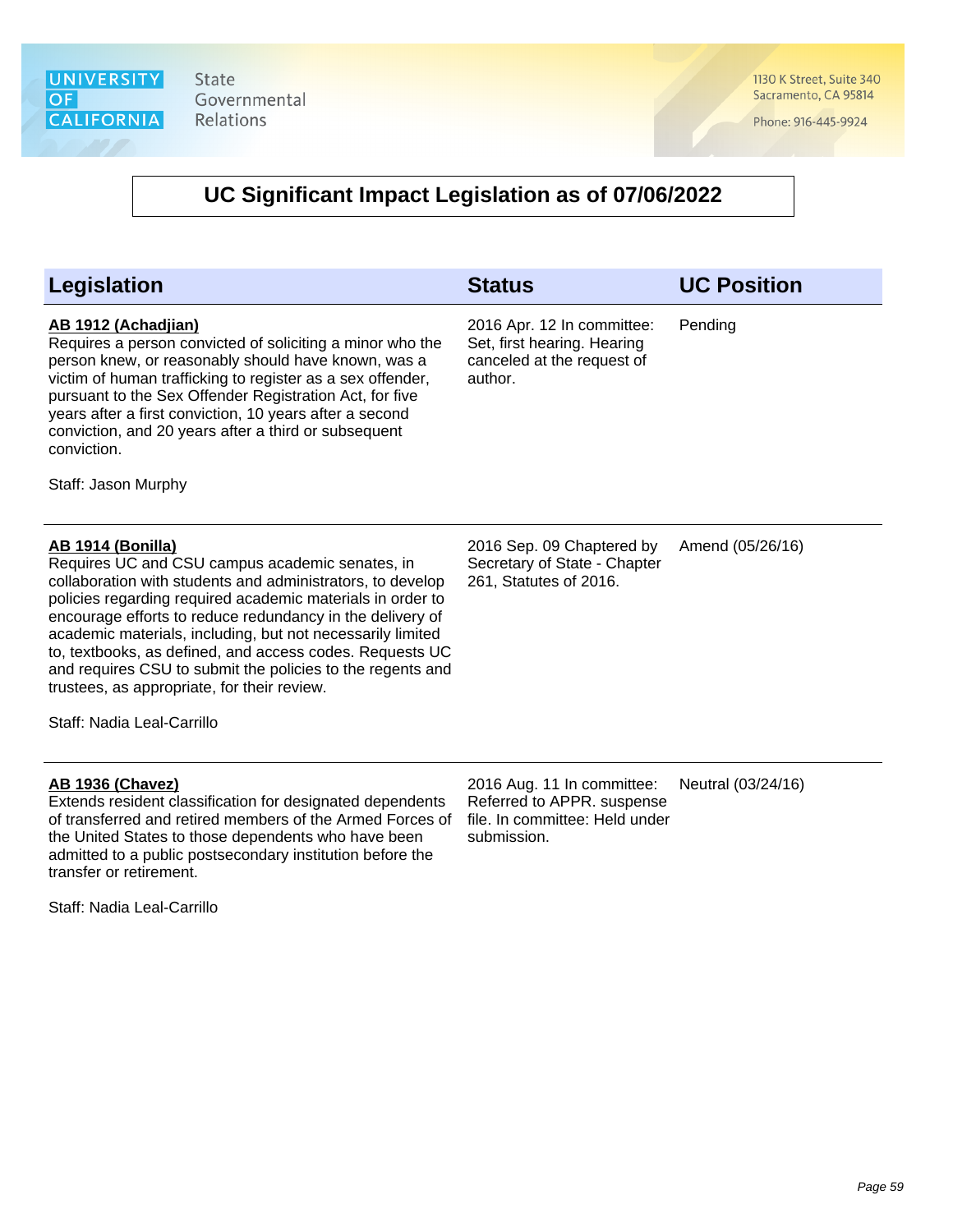1130 K Street, Suite 340 Sacramento, CA 95814

Phone: 916-445-9924

| <b>Legislation</b>                                                                                                                                                                                                                                                                                                                                                                                                                                                                                                                                                                                                                                                                                                                                                   | <b>Status</b>                                                                       | <b>UC Position</b> |
|----------------------------------------------------------------------------------------------------------------------------------------------------------------------------------------------------------------------------------------------------------------------------------------------------------------------------------------------------------------------------------------------------------------------------------------------------------------------------------------------------------------------------------------------------------------------------------------------------------------------------------------------------------------------------------------------------------------------------------------------------------------------|-------------------------------------------------------------------------------------|--------------------|
| <b>AB 1940 (Cooper)</b><br>Requires a law enforcement agency, department, or entity,<br>if it employs peace officers and uses body-worn cameras<br>for those officers, to develop a body-worn camera policy.<br>Prohibits a peace officer from using a personal device to<br>make an unauthorized recording of the video/audio taken<br>from a body-worn camera. Requires a law enforcement<br>agency to have an assigned independent investigator or<br>supervisor accompany a peace officer involved in an<br>incident involving a serious use of force when reviewing the<br>recording. Does not apply to a law enforcement agency,<br>department, or entity that has developed a body-worn<br>camera policy, as specified, before 1/1/17.<br>Staff: Jason Murphy | 2016 Jun. 28 In committee:<br>Set, first hearing. Failed<br>passage.                | Pending            |
| <b>AB 1957 (Quirk)</b><br>Authorizes the governing board of a law enforcement<br>agency, in closed session, to review the footage from a<br>body-worn camera when an officer is involved in an<br>incident that results in great bodily harm or death.<br>Staff: Jason Murphy                                                                                                                                                                                                                                                                                                                                                                                                                                                                                        | 2016 Jun. 13 Stricken from<br>file.                                                 | Pending            |
| AB 1985 (Williams)<br>Commencing 1/1/17, requires CCC to begin development<br>of, and requires each CCC district subsequently to begin<br>adoption and implementation of, a uniform policy to award<br>a pupil who passes an Advanced Placement examination<br>with a course credit for certain requirements in a course,<br>with subject matter similar to that of the examination.<br>Staff: Nadia Leal-Carrillo                                                                                                                                                                                                                                                                                                                                                   | 2016 Sep. 23 Chaptered by<br>Secretary of State - Chapter<br>513, Statutes of 2016. | Pending            |
| <b>AB 1989 (Jones)</b><br>Creates a grant and low-interest loan program for water<br>projects that result in the net reduction of water-related<br>greenhouse gas emissions.                                                                                                                                                                                                                                                                                                                                                                                                                                                                                                                                                                                         | 2016 May. 27 In committee:<br>Held under submission.                                | Watch (05/26/16)   |
| Staff: Jason Murphy                                                                                                                                                                                                                                                                                                                                                                                                                                                                                                                                                                                                                                                                                                                                                  |                                                                                     |                    |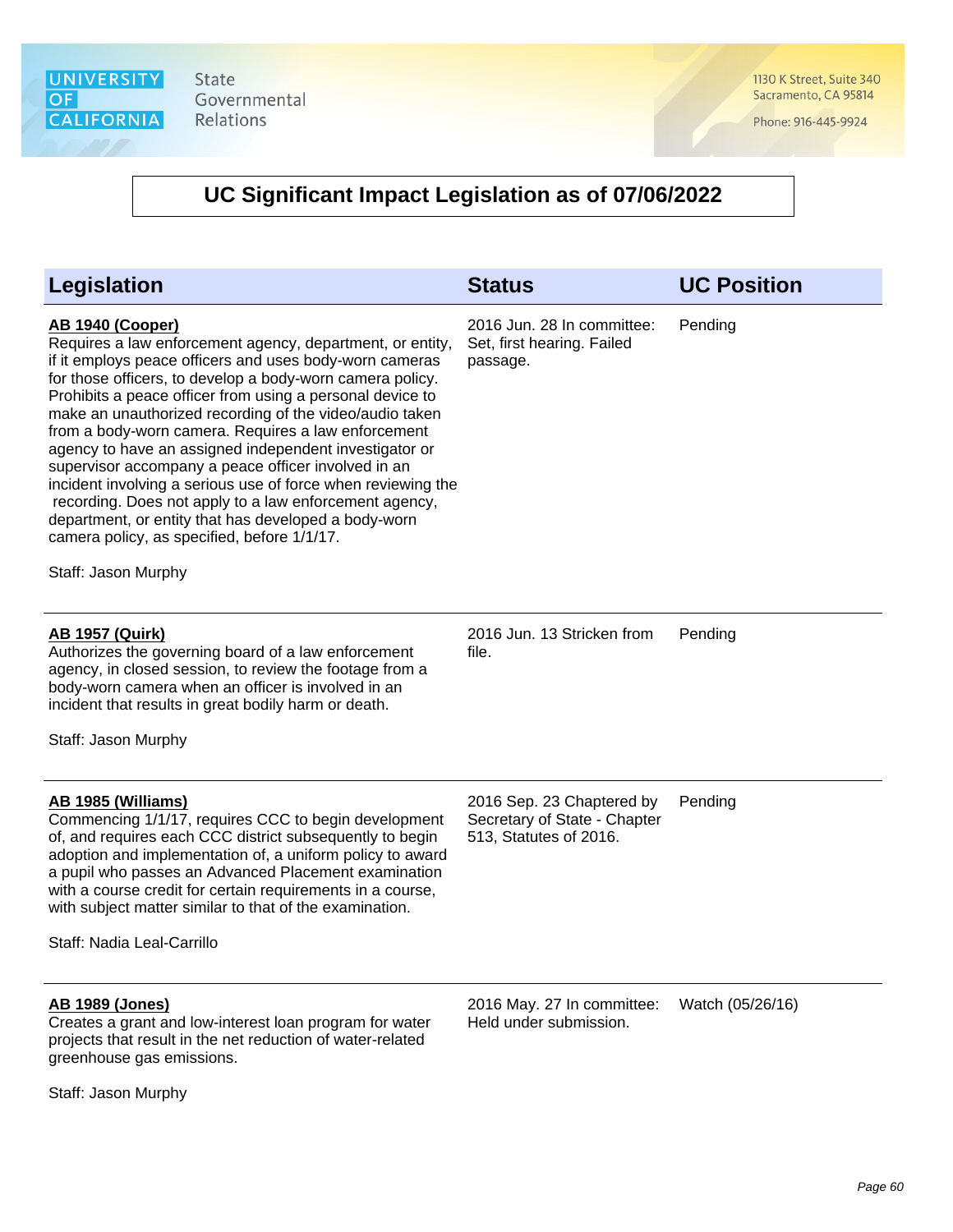1130 K Street, Suite 340 Sacramento, CA 95814

Phone: 916-445-9924

### **UC Significant Impact Legislation as of 07/06/2022**

| <b>Legislation</b>                                                                                                                                                                                                                                                                                                                                                                                                                                                                                                                                             | <b>Status</b>                                    | <b>UC Position</b>                         |
|----------------------------------------------------------------------------------------------------------------------------------------------------------------------------------------------------------------------------------------------------------------------------------------------------------------------------------------------------------------------------------------------------------------------------------------------------------------------------------------------------------------------------------------------------------------|--------------------------------------------------|--------------------------------------------|
| <b>AB 1991 (Jones)</b><br>Requires a state agency that seeks to award a contract on<br>a noncompetitive bid basis in an amount of \$1M or more to<br>notify the appropriate policy and fiscal committees of both<br>houses of the Legislature of that proposed award. Requires<br>that notification to include information explaining the<br>necessity of contracting on a noncompetitive bid basis and<br>the efforts of the state agency to ascertain that there is only<br>one source capable of fulfilling the contract. (UC Named)<br>Staff: Jason Murphy | 2016 Mar. 28 Re-referred to<br>Com. on A. & A.R. | Pending                                    |
| <b>AB 2009 (Lopez)</b><br>Requests UC, and requires CSU and CCC, to designate a<br>Dream Resource Liaison on each of their respective<br>campuses to assist students meeting specified<br>requirements, including undocumented students, by<br>streamlining access to all available financial aid and<br>academic opportunities for those students. Makes these<br>provisions inoperative on 7/1/22, and repeals them as of<br>1/1/23. (AB 1366 '15)<br>Staff: Nadia Leal-Carrillo                                                                             | 2016 Sep. 28 Vetoed by<br>Governor.              | Pending<br>Gov Sig Requested<br>(09/12/16) |
| AB 2017 (McCarty)<br>Requires the Mental Health Services Oversight and<br>Accountability Commission to create a grant program for<br>public community colleges, colleges, and universities for<br>purposes of improving access to mental health services on<br>those campuses. Requires the commission to contract with<br>a public or private research university or institute in this                                                                                                                                                                        | 2016 Sep. 24 Vetoed by<br>Governor.              | Neutral (06/06/16)                         |

Staff: Angela Gilliard

Legislature. (UC Named)

state to conduct a program evaluation, for submittal to the

Page 61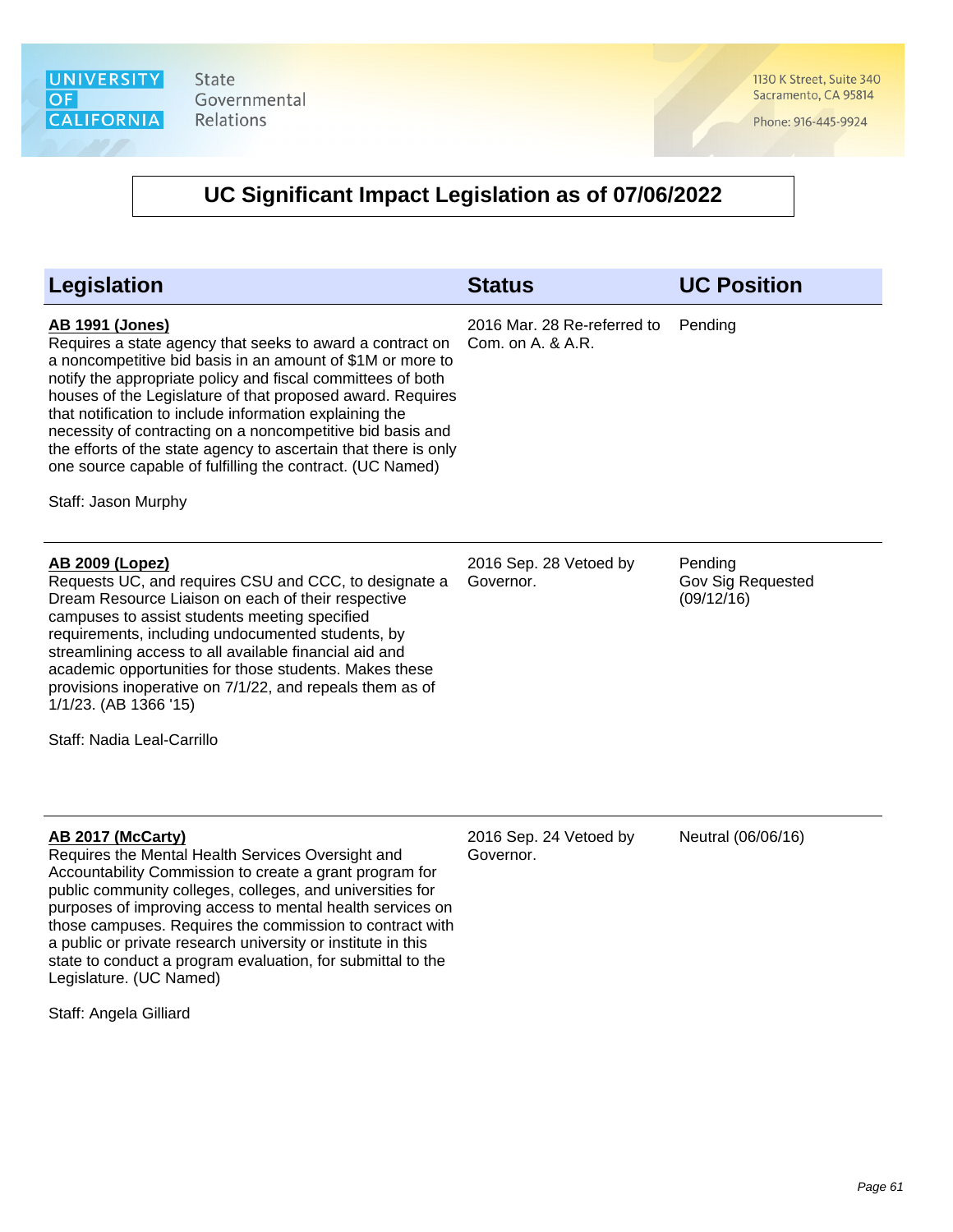1130 K Street, Suite 340 Sacramento, CA 95814

Phone: 916-445-9924

| <b>Legislation</b>                                                                                                                                                                                                                                                                                                                                                                                                                                                                                                     | <b>Status</b>                                                                                     | <b>UC Position</b> |
|------------------------------------------------------------------------------------------------------------------------------------------------------------------------------------------------------------------------------------------------------------------------------------------------------------------------------------------------------------------------------------------------------------------------------------------------------------------------------------------------------------------------|---------------------------------------------------------------------------------------------------|--------------------|
| AB 2024 (Wood)<br>Authorizes a federally certified critical access hospital to<br>employ those medical professionals and charge for<br>professional services rendered by those medical<br>professionals, and would prohibit the critical access<br>hospital from directing or interfering with the professional<br>judgment of a physician and surgeon.<br>Staff: Angela Gilliard                                                                                                                                      | 2016 Sep. 23 Chaptered by<br>Secretary of State - Chapter<br>496, Statutes of 2016.               | Watch (04/04/16)   |
| <b>AB 2064 (Allen T)</b><br>Requires CSU and requests UC to determine the amounts<br>of undergraduate tuition and mandatory systemwide fees<br>for each incoming first-year class; prohibits the tuition and<br>mandatory systemwide fees set for an incoming first-year<br>class under the bill from being increased for that class;<br>provides that the exceptions do not apply to a student<br>during the time the student is taking a leave of absence to<br>serve in the military.<br>Staff: Nadia Leal-Carrillo | 2016 Apr. 19 In committee:<br>Set, second hearing. Failed<br>passage. Reconsideration<br>granted. | Concern (04/05/16) |
| AB 2084 (Wood)<br>Provides that comprehensive medication management<br>(CMM) services, are a Medi-Cal covered benefit. Includes,<br>a written medication treatment plan to resolve documented<br>medication therapy problems. Requires the evaluation of<br>the effectiveness of CMM on quality of care, patient<br>outcomes and, total program costs.                                                                                                                                                                 | 2016 May. 27 In committee:<br>Held under submission.                                              | Neutral (04/12/16) |
| Staff: Angela Gilliard                                                                                                                                                                                                                                                                                                                                                                                                                                                                                                 |                                                                                                   |                    |
|                                                                                                                                                                                                                                                                                                                                                                                                                                                                                                                        |                                                                                                   |                    |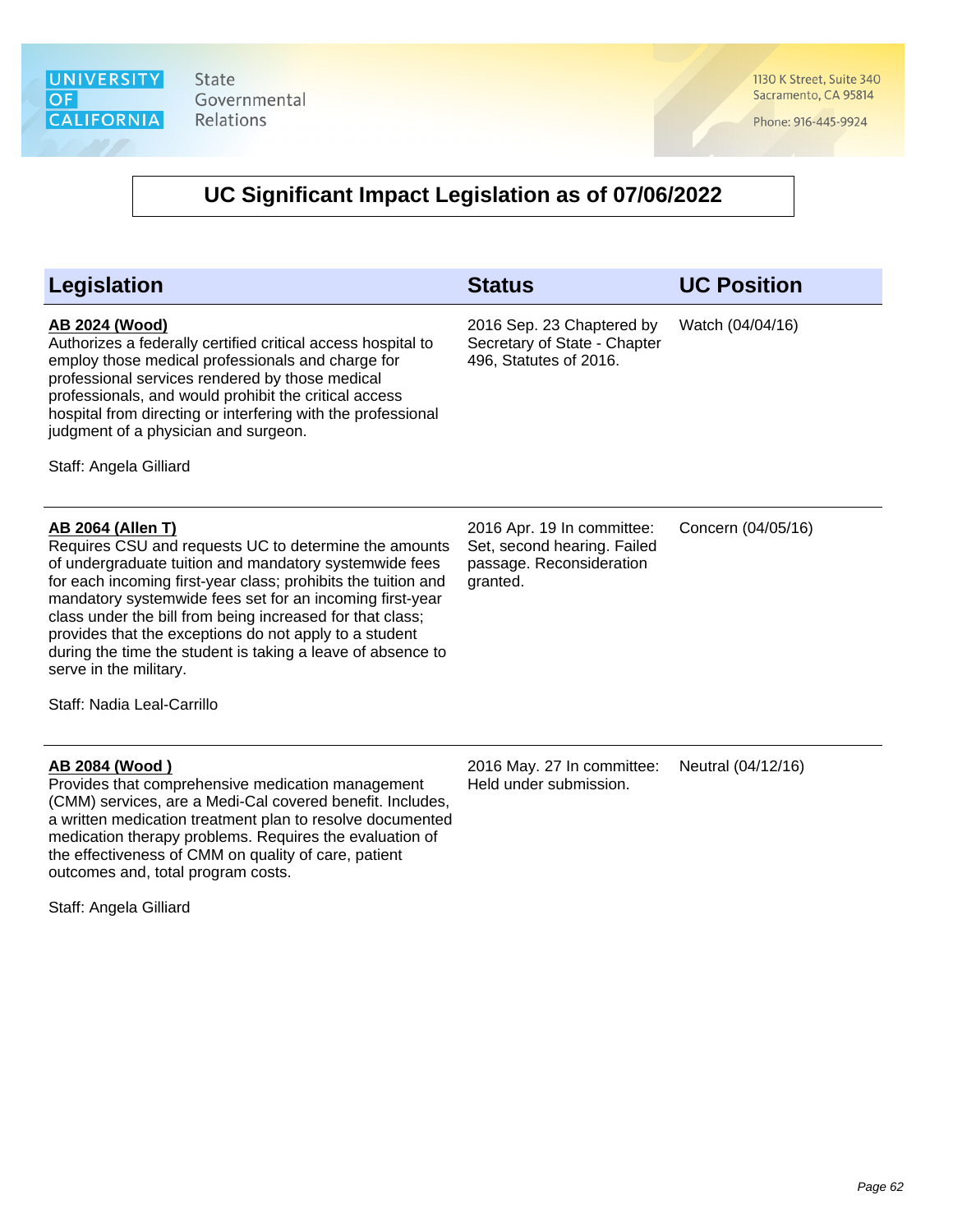1130 K Street, Suite 340 Sacramento, CA 95814

Phone: 916-445-9924

| Legislation                                                                                                                                                                                                                                                                                                                                                                                                                                                                                                                                                                                                                       | <b>Status</b>                                                                       | <b>UC Position</b> |
|-----------------------------------------------------------------------------------------------------------------------------------------------------------------------------------------------------------------------------------------------------------------------------------------------------------------------------------------------------------------------------------------------------------------------------------------------------------------------------------------------------------------------------------------------------------------------------------------------------------------------------------|-------------------------------------------------------------------------------------|--------------------|
| AB 2097 (Melendez)<br>Repeals authorization for the Superintendent of Public<br>Instruction to collect/utilize social security numbers (SSN)<br>of individuals with exceptional needs as pupil ID numbers,<br>and instead requires the SPI to assign a student ID number<br>to these students for purposes of evaluating special<br>education programs/services. Declares that the California<br>Department of Education is authorized to prohibit school<br>districts from collecting/soliciting a SSN from pupils or their<br>parents/guardians unless required to do so by state/federal<br>law.<br>Staff: Nadia Leal-Carrillo | 2016 Aug. 25 Chaptered by<br>Secretary of State - Chapter<br>184, Statutes of 2016. | Pending            |
| AB 2121 (Gonzalez)<br>Establishes the Responsible Interventions for Beverage<br>Servers (RIBS) Training Act of 2016.                                                                                                                                                                                                                                                                                                                                                                                                                                                                                                              | 2016 Sep. 28 Vetoed by<br>Governor.                                                 | Pending            |
| Staff: Nadia Leal-Carrillo                                                                                                                                                                                                                                                                                                                                                                                                                                                                                                                                                                                                        |                                                                                     |                    |
| <b>AB 2123 (Baker)</b><br>Legislative intent: Enact legislation relating to student<br>financial aid programs.<br>Staff: Nadia Leal-Carrillo                                                                                                                                                                                                                                                                                                                                                                                                                                                                                      | 2016 Feb. 18 From printer.<br>May be heard in committee<br>March 19.                | Pending            |
| <b>AB 2132 (Baker)</b><br>Legislative intent: Enact legislation that would make<br>statutory changes relating to postsecondary education.<br>Staff: Nadia Leal-Carrillo                                                                                                                                                                                                                                                                                                                                                                                                                                                           | 2016 Feb. 18 From printer.<br>May be heard in committee<br>March 19.                | Pending            |
| <b>AB 2136 (Mayes)</b><br>Requests UC to enact exemptions from requirements to<br>pay nonresident tuition for its students that are equivalent<br>to those applicable to students of the CCC and CSU<br>pursuant to this bill.                                                                                                                                                                                                                                                                                                                                                                                                    | 2016 May. 27 In committee:<br>Held under submission.                                | Neutral (04/13/15) |
| Staff: Nadia Leal-Carrillo                                                                                                                                                                                                                                                                                                                                                                                                                                                                                                                                                                                                        |                                                                                     |                    |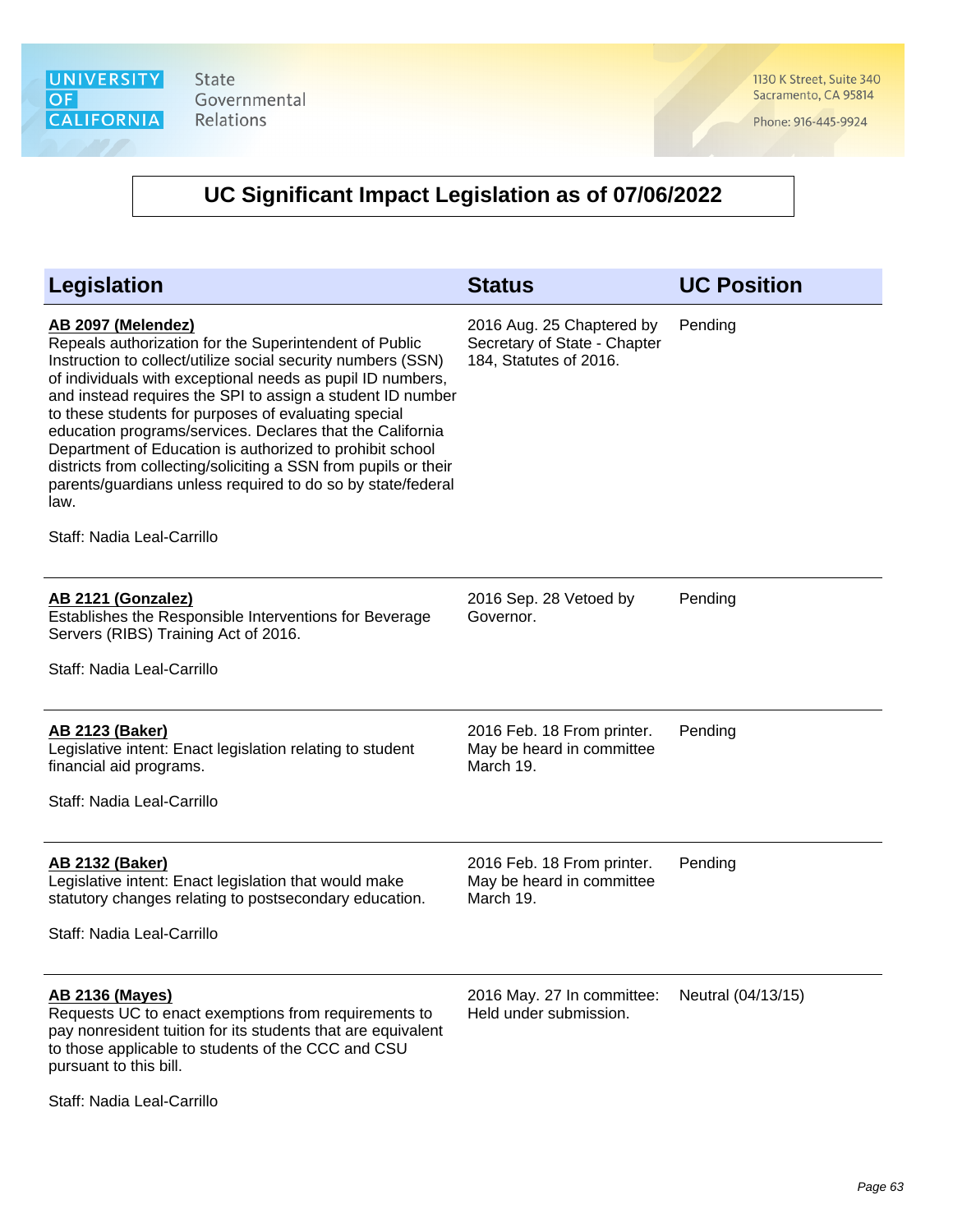1130 K Street, Suite 340 Sacramento, CA 95814

Phone: 916-445-9924

| Legislation                                                                                                                                                                                                                                                                                                                                                        | <b>Status</b>                                                                       | <b>UC Position</b>                     |
|--------------------------------------------------------------------------------------------------------------------------------------------------------------------------------------------------------------------------------------------------------------------------------------------------------------------------------------------------------------------|-------------------------------------------------------------------------------------|----------------------------------------|
| AB 2137 (Santiago)<br>Requests UC to submit annual reports, on or before March<br>1 in each year from 2017 to 2022, inclusive, on specified<br>topics relating to community college student transfers to<br>UC.<br>Staff: Nadia Leal-Carrillo                                                                                                                      | 2016 Aug. 29 Chaptered by<br>Secretary of State - Chapter<br>226, Statutes of 2016. | Amend (05/26/16)<br>Neutral (06/29/16) |
|                                                                                                                                                                                                                                                                                                                                                                    |                                                                                     |                                        |
| <b>AB 2156 (Levine)</b><br>Requires CSU and request UC, to participate in regional<br>conversations pursuant to the Federal Workforce<br>Innovation and Opportunity Act; requires CSU and request<br>UC, to submit a report to the Legislature on or before<br>1/1/18, on specified topics related to regional workforce<br>demands.<br>Staff: Nadia Leal-Carrillo | 2016 May. 27 In committee:<br>Held under submission.                                | Pending                                |
|                                                                                                                                                                                                                                                                                                                                                                    |                                                                                     |                                        |
| <b>AB 2157 (Baker)</b><br>Legislative intent: Enact statutory changes related to<br>postsecondary education in this state.<br>Staff: Nadia Leal-Carrillo                                                                                                                                                                                                           | 2016 Feb. 18 From printer.<br>May be heard in committee<br>March 19.                | Pending                                |
| <b>AB 2164 (O'Donnell)</b><br>Prohibits UC/Hastings, CSU, and CCC from collecting<br>mandatory systemwide tuition and fees from the surviving<br>spouse/child of a person who died resulting from an<br>industrial injury/illness arising out of and in the course of<br>active law enforcement or fire suppression/prevention<br>duties.                          | 2016 Sep. 21 Chaptered by<br>Secretary of State - Chapter<br>435, Statutes of 2016. | Neutral (05/26/16)                     |
| Staff: Nadia Leal-Carrillo                                                                                                                                                                                                                                                                                                                                         |                                                                                     |                                        |
|                                                                                                                                                                                                                                                                                                                                                                    |                                                                                     |                                        |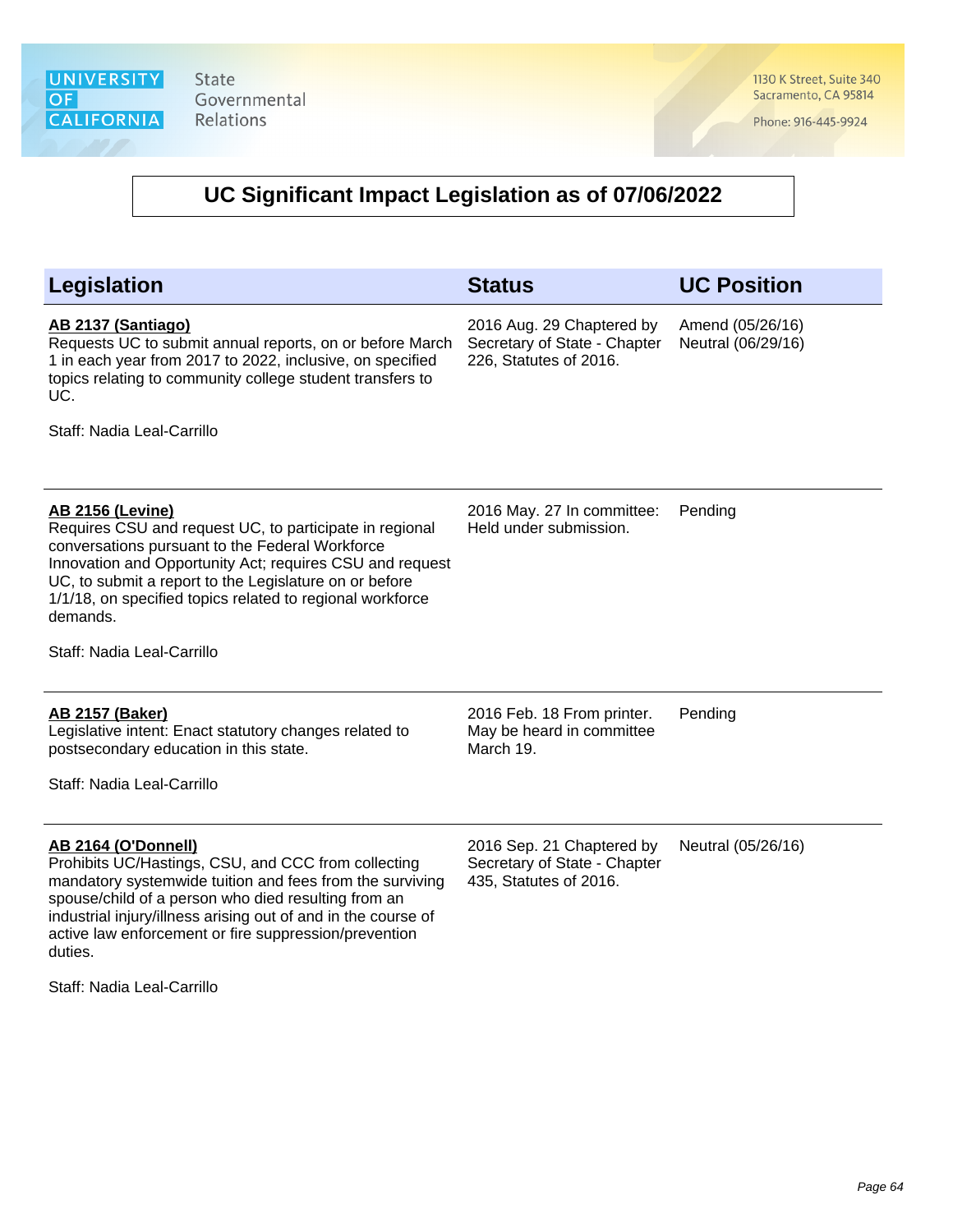1130 K Street, Suite 340 Sacramento, CA 95814

Phone: 916-445-9924

| Legislation                                                                                                                                                                                                                                                                                                                                                                                                                                                                                         | <b>Status</b>                                                                                                    | <b>UC Position</b>                  |
|-----------------------------------------------------------------------------------------------------------------------------------------------------------------------------------------------------------------------------------------------------------------------------------------------------------------------------------------------------------------------------------------------------------------------------------------------------------------------------------------------------|------------------------------------------------------------------------------------------------------------------|-------------------------------------|
| <b>AB 2166 (Cooper)</b><br>Prohibits Hastings College of the Law, CSU and UC from<br>collecting any mandatory campus-based fees from any<br>surviving spouse or surviving child of a deceased person<br>who was a resident of the state and employed by or<br>contracting with a public agency, whose principal duties<br>consisted of active law enforcement service or active fire<br>suppression and prevention, and who died as a result of his<br>or her duties.<br>Staff: Nadia Leal-Carrillo | 2016 Apr. 12 In committee:<br>Set, first hearing. Hearing<br>canceled at the request of<br>author.               | Pending                             |
| <b>AB 2174 (Jones)</b><br>Requires the Department of Public Health to ensure a<br>patient whose name appears on the Ken Maddy California<br>Cancer Registry has received specified notice including,<br>that the department is authorized to release confidential<br>patient information to health researchers, prior to any<br>researcher contacting the patient. (AB 972 '15)<br>Staff: Angela Gilliard                                                                                           | 2016 May. 27 In committee:<br>Held under submission.                                                             | Not Taking A Position<br>(05/26/16) |
| AB 2181 (Brown)<br>On or before 1/1/18, UC shall prepare and submit to the<br>Legislature and the Governor a report on the greenhouse<br>gas emissions that are associated with energy-intensive<br>products in projects within UC jurisdiction; UC shall<br>incorporate the greenhouse gas emissions information into<br>UC procurement processes, including bid specifications.<br>Staff: Jason Murphy                                                                                            | 2016 May. 27 Joint Rule<br>62(a), file notice suspended.<br>(Page 4943.) In committee:<br>Held under submission. | Pending                             |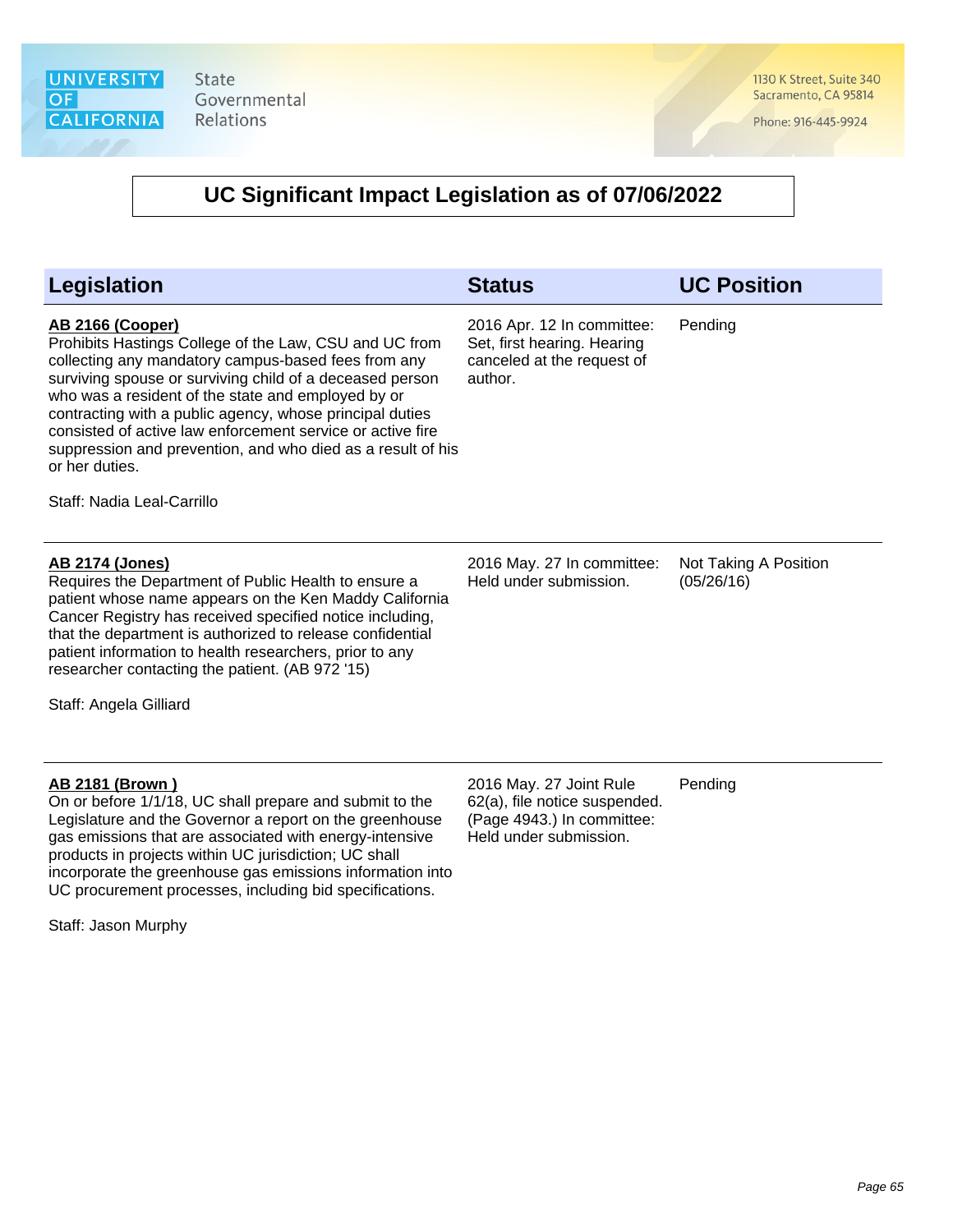1130 K Street, Suite 340 Sacramento, CA 95814

Phone: 916-445-9924

| <b>Legislation</b>                                                                                                                                                                                                                                                                                                                                                                                                                                                                                                                         | <b>Status</b>                                                            | <b>UC Position</b> |
|--------------------------------------------------------------------------------------------------------------------------------------------------------------------------------------------------------------------------------------------------------------------------------------------------------------------------------------------------------------------------------------------------------------------------------------------------------------------------------------------------------------------------------------------|--------------------------------------------------------------------------|--------------------|
| AB 2206 (Williams)<br>Requires the state board, in coordination with the Public<br>Utilities Commission and State Energy Resources and<br>Conservation Development Commission, to consider and,<br>as appropriate, adopt a policy or programs to increase the<br>production and use of renewable gas, as specified,<br>generated by either an eligible renewable energy resource<br>that meets the requirements of the California Renewables<br>Portfolio Standard Program or direct solar energy, as<br>specified.<br>Staff: Jason Murphy | 2016 Jun. 28 Withdrawn<br>from committee. Re-referred<br>to Com. on RLS. | Pending            |
| <b>AB 2214 (Harper)</b><br>Requires CSU and CCC and requests UC to require their<br>faculty members to annually disclose, on or before 4/15/17,<br>and on or before April 15 of each year thereafter, on a form<br>and in a manner to be determined by CCC, CSU and UC,<br>all of the income he or she received in the immediately<br>preceding calendar year from a publisher, periodical, or<br>provider of online content for royalties, advances,<br>consulting services, or for any other purpose.<br>Staff: Nadia Leal-Carrillo      | 2016 May. 27 In committee:<br>Held under submission.                     | Pending            |
| <b>AB 2216 (Bonta)</b><br>Establishes the Teaching Health Center Primary Care<br>Graduate Medical Education Fund for purposes of funding<br>primary care residency programs.<br>Staff: Angela Gilliard                                                                                                                                                                                                                                                                                                                                     | 2016 Aug. 11 In committee:<br>Held under submission.                     | Pending            |
| <b>AB 2222 (Holden)</b><br>Establishes the Transit Pass Program with moneys made<br>available, upon appropriation by the Legislature, to support<br>transit pass programs that provide free or reduced-fare<br>transit passes to UC students who receive Cal Grants.<br>Staff: Nadia Leal-Carrillo                                                                                                                                                                                                                                         | 2016 Aug. 11 In committee:<br>Held under submission.                     | Watch (04/04/16)   |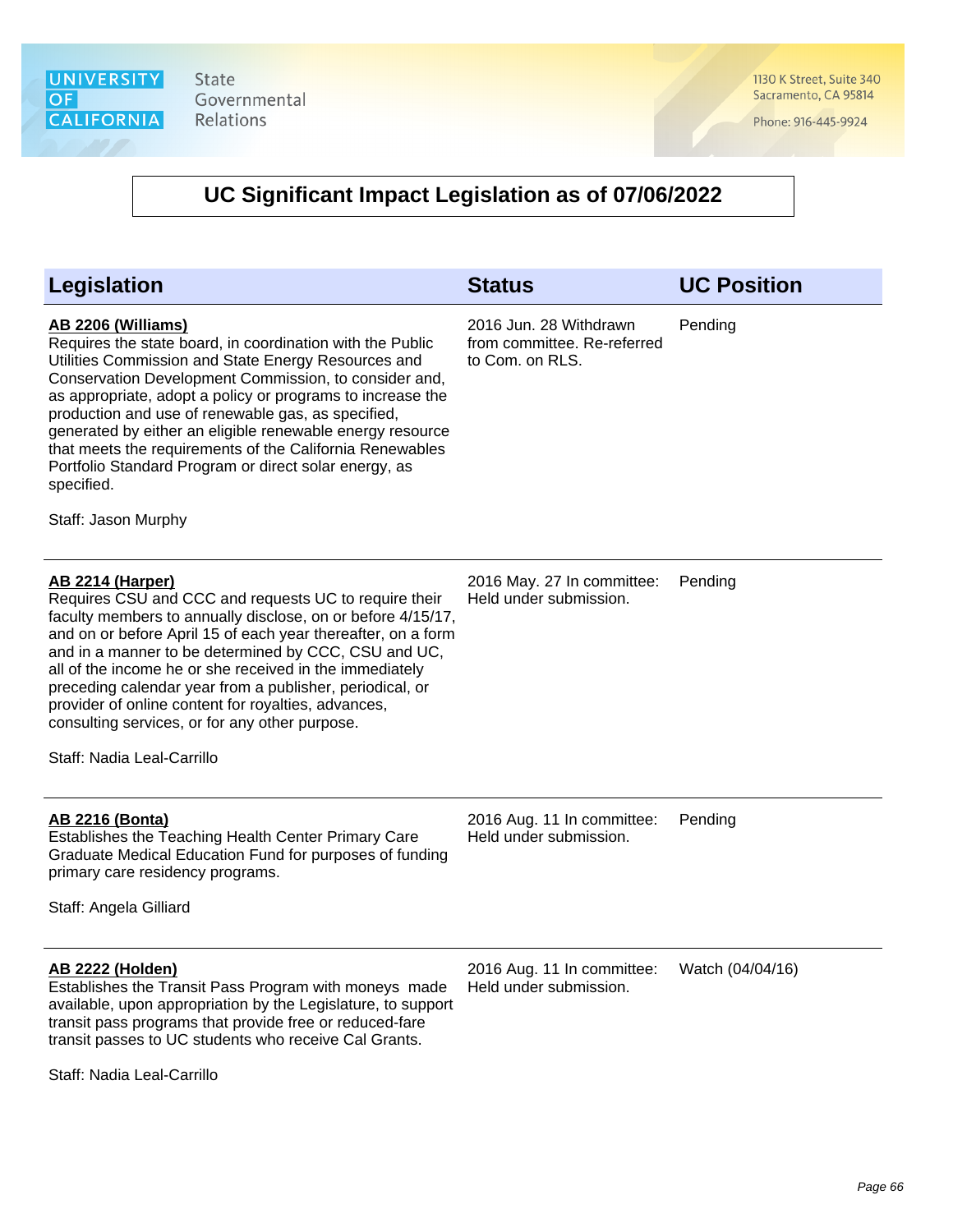1130 K Street, Suite 340 Sacramento, CA 95814

Phone: 916-445-9924

### **UC Significant Impact Legislation as of 07/06/2022**

| <b>Legislation</b>                                                                                                                                                                                                                                                                                                                                                                                                                                                                                                                                                                                                                                                                                                                                                                                                                                                                                                                             | <b>Status</b>                                                                       | <b>UC Position</b> |
|------------------------------------------------------------------------------------------------------------------------------------------------------------------------------------------------------------------------------------------------------------------------------------------------------------------------------------------------------------------------------------------------------------------------------------------------------------------------------------------------------------------------------------------------------------------------------------------------------------------------------------------------------------------------------------------------------------------------------------------------------------------------------------------------------------------------------------------------------------------------------------------------------------------------------------------------|-------------------------------------------------------------------------------------|--------------------|
| <b>AB 2269 (Waldron)</b><br>Prohibits an animal shelter entity or other person that<br>accepts animals from the public or takes in stray or<br>unwanted animals from selling, giving, or otherwise<br>transferring a living animal to a research facility, animal<br>dealer, or other person for the purpose of research,<br>experimentation, or testing. Also prohibits a research<br>facility, animal dealer, or other person from procuring,<br>purchasing, receiving, accepting, or using a living animal<br>for the purpose of research experimentation, if that animal<br>is transferred from, or received from, an animal shelter,<br>entity or other person that accepts animals from the public<br>or takes in stray or unwanted animals. Prohibits a person or<br>animal shelter entity from euthanizing an animal for the<br>purpose of transferring the carcass to a research facility or<br>animal dealer.<br>Staff: Jason Murphy | 2016 Sep. 24 Chaptered by<br>Secretary of State - Chapter<br>568, Statutes of 2016. | Pending            |
| AB 2272 (Thurmond)<br>Requires the Division of Occupational Safety and Health to<br>convene an advisory committee to develop a regulation<br>that requires a health facility to evacuate or remove plume<br>through the use of a plume scavenging system in all<br>settings that employ techniques that involve the creation of<br>plume and would authorize certain entities and people to<br>be on the advisory committee, including, among others,<br>practicing physicians and surgeons from affected<br>specialties.<br>Staff: Angela Gilliard                                                                                                                                                                                                                                                                                                                                                                                            | 2016 Sep. 30 Vetoed by<br>Governor.                                                 | Pending            |
| <b>AB 2286 (Mullin)</b><br>$104.44 \pm 12.44$<br>بالمثال والمربة                                                                                                                                                                                                                                                                                                                                                                                                                                                                                                                                                                                                                                                                                                                                                                                                                                                                               | 2016 May. 05 Referred to                                                            | Pending            |

Requires the Contractors' State License Board to establish, Com. on B., P. & E.D. by regulation, expedited processes for applications for licensure of contractors and registration of home improvement salespersons, include criteria for approval.

Staff: Jason Murphy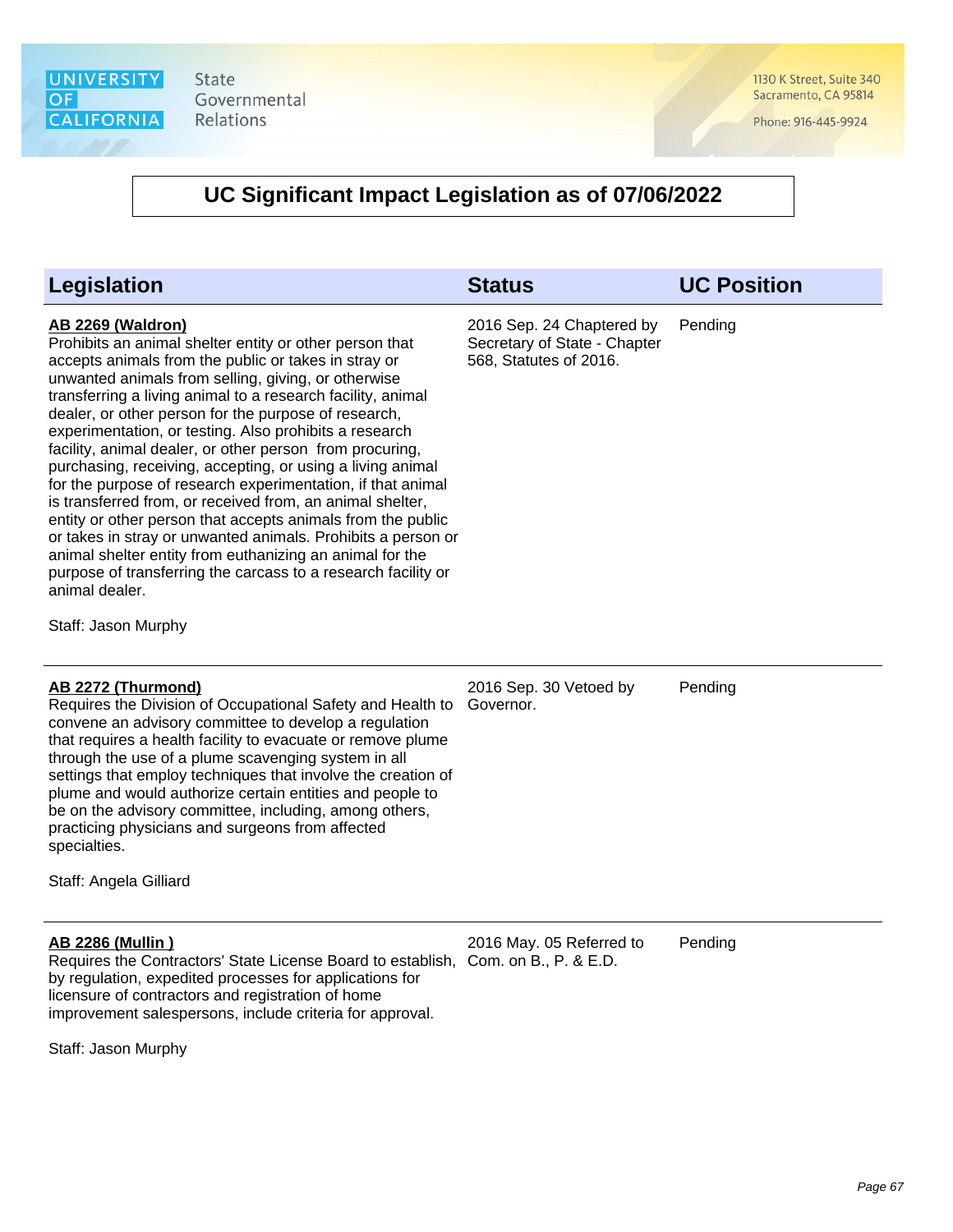1130 K Street, Suite 340 Sacramento, CA 95814

Phone: 916-445-9924

| Legislation                                                                                                                                                                                                                                                                                                                                                                                                                                                         | <b>Status</b>                                                                                    | <b>UC Position</b> |
|---------------------------------------------------------------------------------------------------------------------------------------------------------------------------------------------------------------------------------------------------------------------------------------------------------------------------------------------------------------------------------------------------------------------------------------------------------------------|--------------------------------------------------------------------------------------------------|--------------------|
| <b>AB 2302 (Harper)</b><br>Urges UC to refrain from forming a labor institute at the UC<br>Irvine.<br>Staff: Jason Murphy                                                                                                                                                                                                                                                                                                                                           | 2016 Apr. 19 In committee:<br>Set, first hearing. Failed<br>passage. Reconsideration<br>granted. | Pending            |
| <b>AB 2317 (Mullin)</b><br>Authorizes CSU award the Doctor of Audiology degree;<br>requires the degree to be distinguished from doctoral<br>degree programs at UC; requires that the degree be<br>focused on preparing audiologists to provide health care<br>services and be consistent with the standards for<br>accreditation set forth by the Council on Academic<br>Accreditation in Audiology and Speech-Language<br>Pathology.<br>Staff: Nadia Leal-Carrillo | 2016 Sep. 09 Chaptered by<br>Secretary of State - Chapter<br>267, Statutes of 2016.              | Pending            |
|                                                                                                                                                                                                                                                                                                                                                                                                                                                                     |                                                                                                  |                    |
| <b>AB 2325 (Bonilla)</b><br>Requires a pathologist diagnosing cancer to report cancer<br>diagnoses to the Department of Public Health either directly<br>from an electronic medical record or using a designated<br>Web portal provided by the department.<br>Staff: Angela Gilliard                                                                                                                                                                                | 2016 Sep. 14 Chaptered by<br>Secretary of State - Chapter<br>354, Statutes of 2016.              | Pending            |
| <b>AB 2329 (Bonilla)</b><br>Creates a computer science strategic implementation<br>advisory panel whose membership includes UC<br>faculty/advisers to provide input on an implementation plan.<br>Staff: Jason Murphy                                                                                                                                                                                                                                               | 2016 Sep. 27 Chaptered by<br>Secretary of State - Chapter<br>693, Statutes of 2016.              | Pending            |
| AB 2340 (Gallagher)<br>Exempts from both the school zone and the university<br>prohibitions a person holding a valid license to carry a<br>concealed firearm who is also protected by a domestic<br>violence protective order.                                                                                                                                                                                                                                      | 2016 Apr. 21 From<br>committee: Without further<br>action pursuant to Joint Rule<br>$62(a)$ .    | Pending            |
| Staff: Jason Murphy                                                                                                                                                                                                                                                                                                                                                                                                                                                 |                                                                                                  |                    |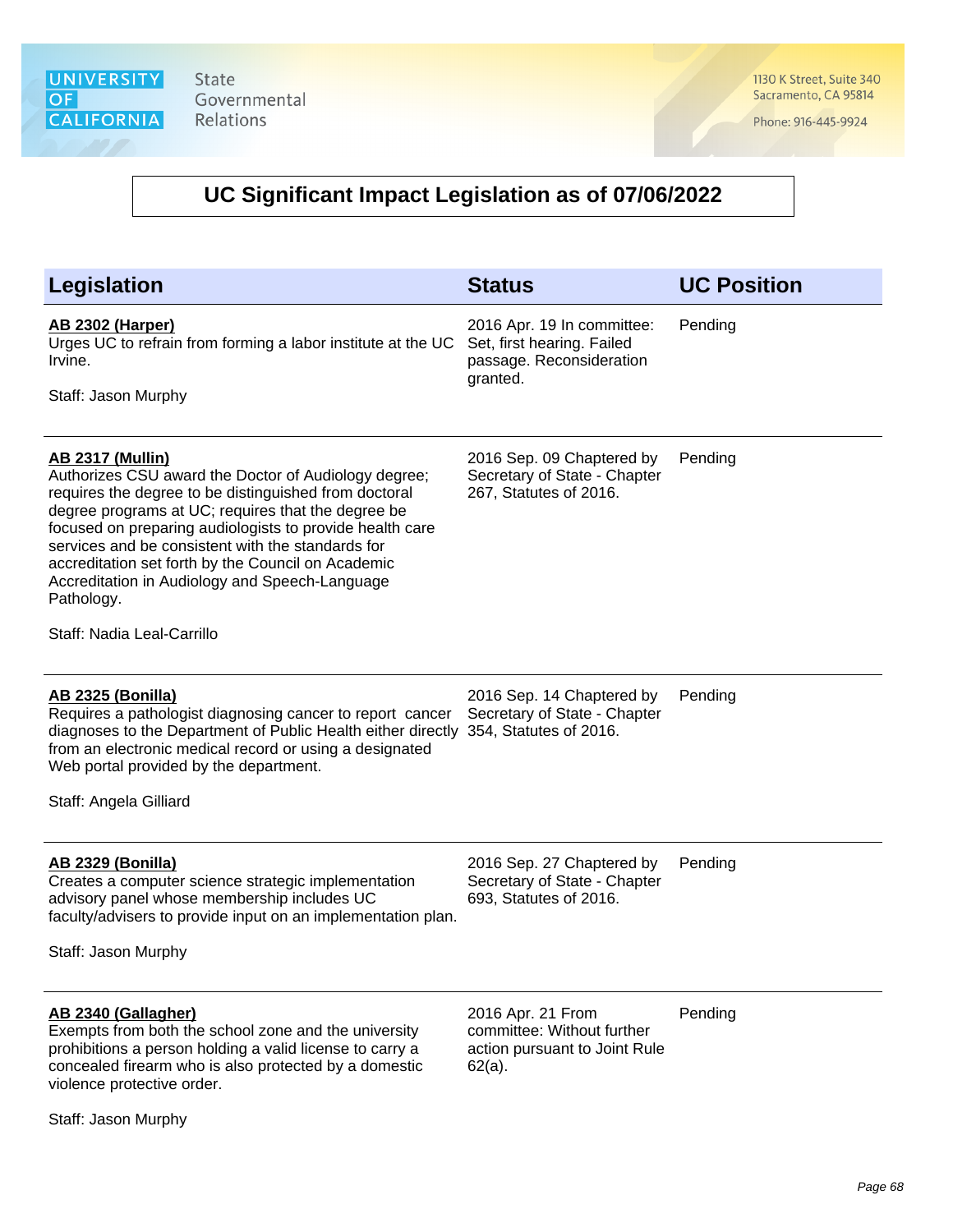1130 K Street, Suite 340 Sacramento, CA 95814

Phone: 916-445-9924

| <b>Legislation</b>                                                                                                                                                                                                                                                                                                                                                                                                | <b>Status</b>                                                                                      | <b>UC Position</b> |
|-------------------------------------------------------------------------------------------------------------------------------------------------------------------------------------------------------------------------------------------------------------------------------------------------------------------------------------------------------------------------------------------------------------------|----------------------------------------------------------------------------------------------------|--------------------|
| <b>AB 2350 (O'Donnell)</b><br>Prohibits preventing a middle/high school pupil who is<br>classified as an English learner and scores at any<br>proficiency level on the assessment of English language<br>development from participating in a school's standard<br>instructional program courses, including, among others,<br>courses required for graduation and college admission.<br>Staff: Nadia Leal-Carrillo | 2016 Aug. 31 Ordered to<br>inactive file at the request of<br>Assembly Member Calderon.            | Pending            |
| <b>AB 2386 (Garcia)</b><br>Legislative intent: Enact legislation relating to<br>postsecondary education in this state.<br>Staff: Nadia Leal-Carrillo                                                                                                                                                                                                                                                              | 2016 Sep. 21 Vetoed by<br>Governor.                                                                | Pending            |
| AB 2399 (Nazarian)<br>Deletes provisions that create the Umbilical Cord Blood<br>Education Account and remove the prohibition against<br>using public funds to provide information about umbilical<br>cord blood banking. Extends the Umbilical Cord Blood<br>Collection Program to 1/1/23.<br>Staff: Angela Gilliard                                                                                             | 2016 Jun. 29 In committee:<br>Set, first hearing. Hearing<br>canceled at the request of<br>author. | Support (03/30/16) |
| AB 2402 (Olsen)<br>Legislative intent: Enact legislation that would amend the<br>Education Code relating to loan assumption.<br>Staff: Angela Gilliard                                                                                                                                                                                                                                                            | 2016 Feb. 22 Read first time. Pending                                                              |                    |
| <b>AB 2419 (Jones)</b><br>Establishes The New University of California as a 4th<br>segment of public postsecondary education in this state.<br>The university would provide no instruction, but rather<br>would issue credit and degrees to persons who pass its<br>examinations. (AB 1306 '13)                                                                                                                   | 2016 Apr. 19 In committee:<br>Set, first hearing. Failed<br>passage. Reconsideration<br>granted.   | Pending            |
| Staff: Nadia Leal-Carrillo                                                                                                                                                                                                                                                                                                                                                                                        |                                                                                                    |                    |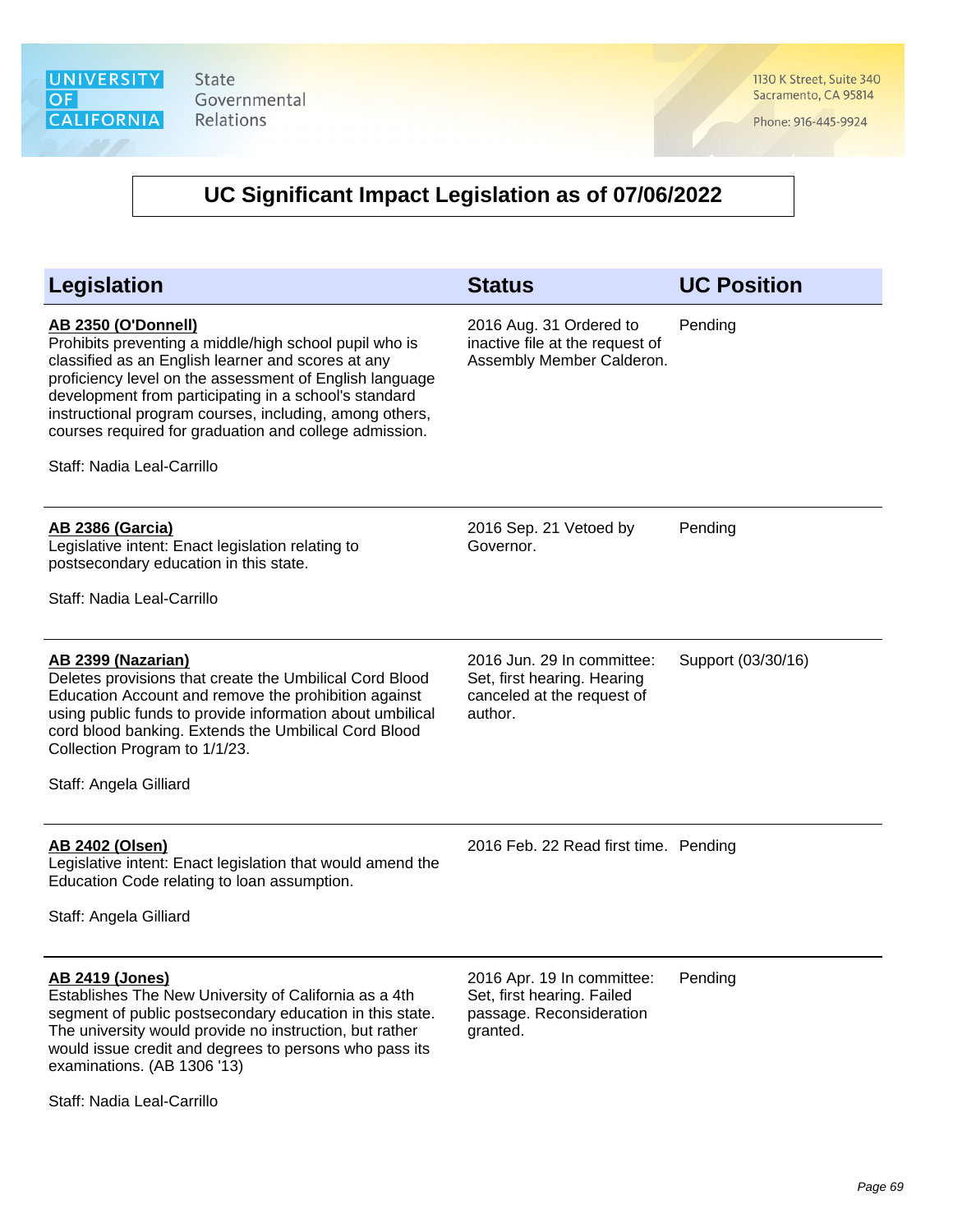1130 K Street, Suite 340 Sacramento, CA 95814

Phone: 916-445-9924

| <b>Legislation</b>                                                                                                                                                                                                                                                                                                                                                                                                                                                                                     | <b>Status</b>                                                                       | <b>UC Position</b> |
|--------------------------------------------------------------------------------------------------------------------------------------------------------------------------------------------------------------------------------------------------------------------------------------------------------------------------------------------------------------------------------------------------------------------------------------------------------------------------------------------------------|-------------------------------------------------------------------------------------|--------------------|
| <b>AB 2422 (Jones)</b><br>Spot bill: Makes changes to the Medical Practice Act that<br>provides for the licensure and regulation of physicians and<br>surgeons by the Medical Board of California.                                                                                                                                                                                                                                                                                                     | 2016 Feb. 22 Read first time. Pending                                               |                    |
| Staff: Angela Gilliard                                                                                                                                                                                                                                                                                                                                                                                                                                                                                 |                                                                                     |                    |
| <b>AB 2424 (Gomez)</b><br>Creates the Community-based Health Improvement and<br>Innovation Fund in the State Treasury and the moneys in<br>the fund would be available, upon appropriation by the<br>Legislature, for certain purposes, including, but not limited<br>to, reducing health inequity and disparities in the rates and<br>outcomes of priority chronic health conditions.                                                                                                                 | 2016 Aug. 11 In committee:<br>Held under submission.                                | Pending            |
| Staff: Angela Gilliard                                                                                                                                                                                                                                                                                                                                                                                                                                                                                 |                                                                                     |                    |
| <b>AB 2430 (Gaines)</b><br>Allows a taxpayer to designate an amount in excess of<br>personal income tax liability to be deposited in the Type 1<br>Diabetes Research Fund, and requires moneys transferred<br>to the Fund, upon appropriation by the Legislature, to be<br>allocated to the Franchise Tax Board and the Controller,<br>and to UC for distribution of grants to authorized diabetes<br>research organizations for the purpose of type 1 diabetes<br>research.<br>Staff: Angela Gilliard | 2016 Sep. 22 Chaptered by<br>Secretary of State - Chapter<br>468, Statutes of 2016. | Pending            |
| <b>AB 2434 (Bonta)</b><br>Establishes the 9-member Blue Ribbon Commission on<br>Public Postsecondary Education, and specifies its<br>membership and duties.                                                                                                                                                                                                                                                                                                                                            | 2016 May. 27 In committee:<br>Held under submission.                                | Pending            |
| Staff: Nadia Leal-Carrillo                                                                                                                                                                                                                                                                                                                                                                                                                                                                             |                                                                                     |                    |
|                                                                                                                                                                                                                                                                                                                                                                                                                                                                                                        |                                                                                     |                    |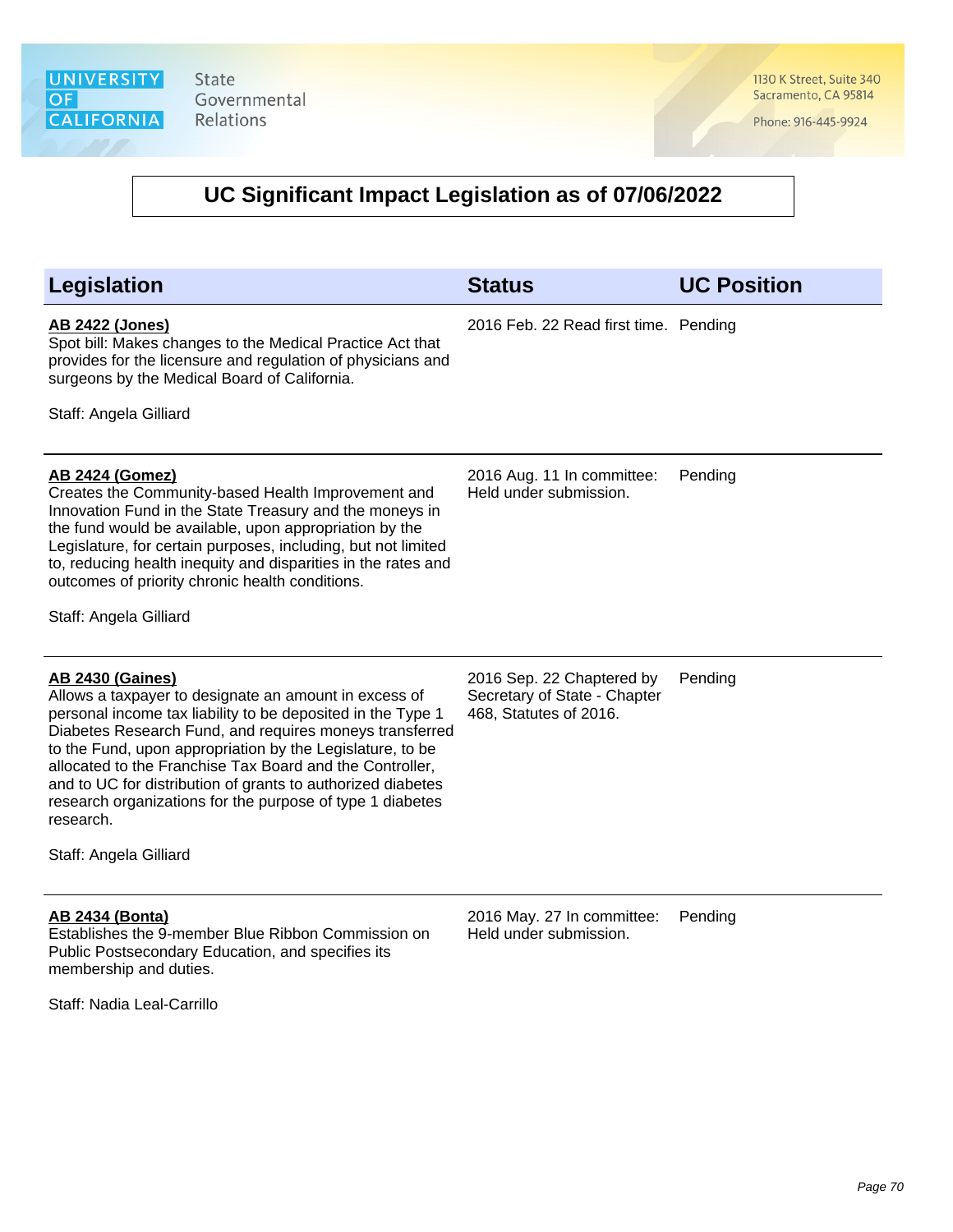1130 K Street, Suite 340 Sacramento, CA 95814

Phone: 916-445-9924

### **UC Significant Impact Legislation as of 07/06/2022**

#### **AB 2439 (Nazarian)**

Creates a pilot project selecting four or fewer under specified circumstances,general acute care hospitals to offer an HIV test to any patient in its emergency departments and to collect and report specified information to Department of Public Health, to assess and make recommendations.

**Legislation Status UC Position**

2016 Sep. 26 Chaptered by Secretary of State - Chapter 668, Statutes of 2016.

Not Taking A Position (04/15/16)

Staff: Angela Gilliard

### **AB 2452 (Quirk)**

Authorizes state entities to enter into contracts with the California Council on Science and Technology for the council's assistance in translating scientific studies to inform public policy. Requires that a contract between the entity and the council be entered into on a noncompetitive bid basis and would exempt the contract from state contracting procedures and requirements.

Staff: Jason Murphy

### **AB 2455 (Chiu)**

Requires CSU and CCC implement a process and the infrastructure to allow a person who enrolls online at the institution, to submit an affidavit of voter registration electronically on the Internet Web site of the Secretary of State by 7/1/18. Encourages UC to comply.

Staff: Nadia Leal-Carrillo

2016 Apr. 14 From committee: Be re-referred to Com. on A. & A.R. Re-referred. (Ayes 11. Noes 0.) (April 14). Re-referred to Com. on A. & A.R.

Pending

2016 Sep. 21 Chaptered by Secretary of State - Chapter 417, Statutes of 2016.

Support (06/10/15) Gov Sig Requested (09/12/15) Support (05/24/16)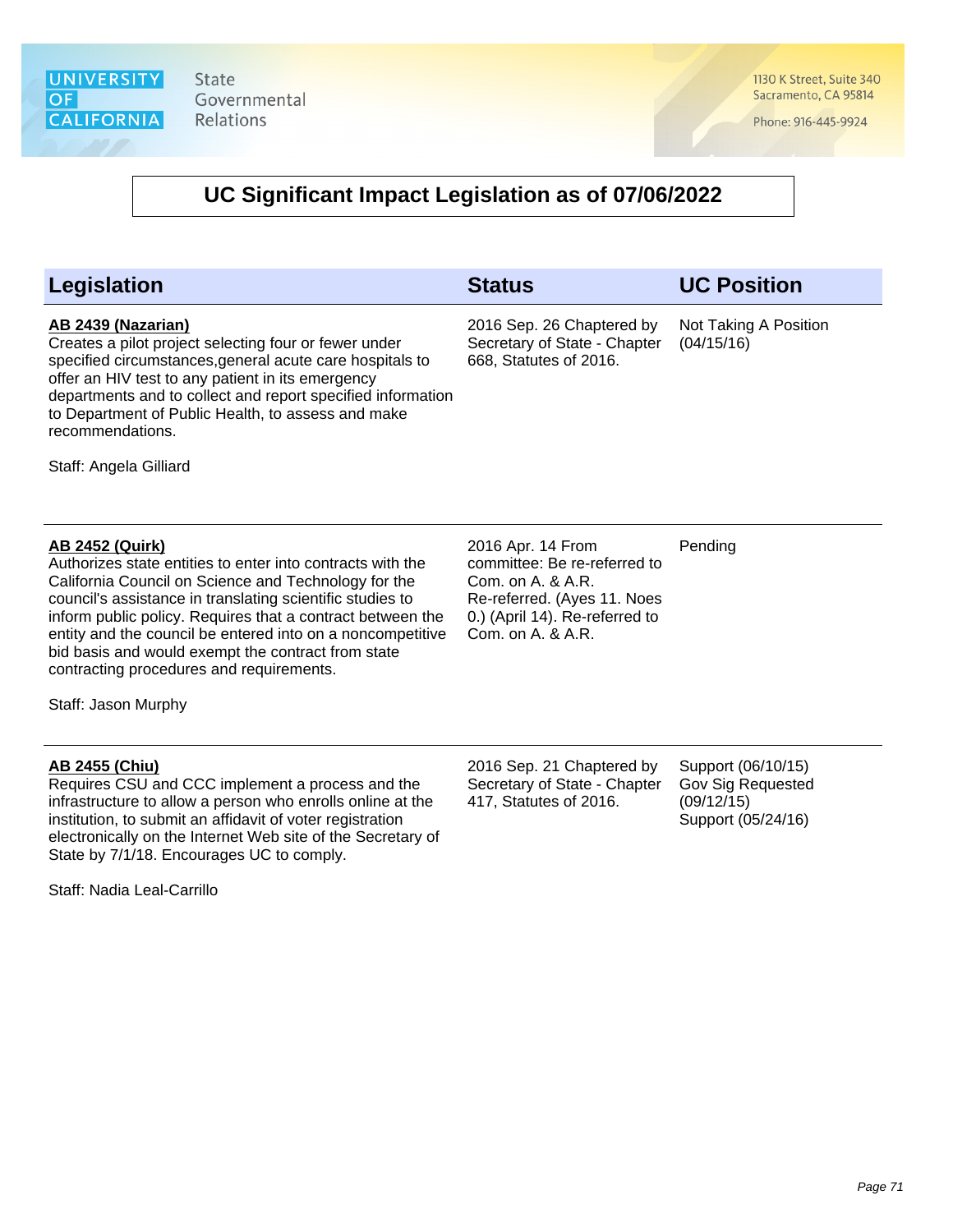1130 K Street, Suite 340 Sacramento, CA 95814

Phone: 916-445-9924

| <b>Legislation</b>                                                                                                                                                                                                                                                                                                                                                                                                                                                                                                                                                                | <b>Status</b>                                                                              | <b>UC Position</b>                  |
|-----------------------------------------------------------------------------------------------------------------------------------------------------------------------------------------------------------------------------------------------------------------------------------------------------------------------------------------------------------------------------------------------------------------------------------------------------------------------------------------------------------------------------------------------------------------------------------|--------------------------------------------------------------------------------------------|-------------------------------------|
| <b>AB 2467 (Gomez)</b><br>Requires covered hospitals and medical entities to annually<br>submit to the Office of Statewide Health Planning and<br>Development an executive compensation report for every<br>executive whose annual compensation exceeds a specified<br>threshold, and requires the hospitals/medical entities with<br>100 or more employees to annually report compensation<br>information by employee classification and by gender,<br>ethnicity, race, sexual orientation, and gender identity, as<br>self-reported by its employees.<br>Staff: Angela Gilliard | 2016 Jun. 02 Read third<br>time. Refused passage.<br>(Ayes 33. Noes 36. Page<br>$5252.$ ). | Not Taking A Position<br>(04/21/16) |
| <b>AB 2484 (Gray)</b><br>Legislative intent: Enact legislation relating to campus<br>security at the UC Merced.<br>Staff: Jason Murphy                                                                                                                                                                                                                                                                                                                                                                                                                                            | 2016 Feb. 22 Read first time. Pending                                                      |                                     |
| <b>AB 2505 (Quirk)</b><br>Prohibits a person from killing an animal by using carbon<br>dioxide gas.<br>Staff: Jason Murphy                                                                                                                                                                                                                                                                                                                                                                                                                                                        | 2016 Jul. 25 Chaptered by<br>Secretary of State - Chapter<br>105, Statutes of 2016.        | Pending                             |
| AB 2506 (Thurmond)<br>Establishes standards to be met by postsecondary<br>educational institutions, commencing with the 2017-18<br>academic year, to be deemed as qualifying institutions<br>regarding the Chafee Educational and Training Voucher<br>program.<br>Staff: Nadia Leal-Carrillo                                                                                                                                                                                                                                                                                      | 2016 Sep. 16 Chaptered by<br>Secretary of State - Chapter<br>388, Statutes of 2016.        | Pending                             |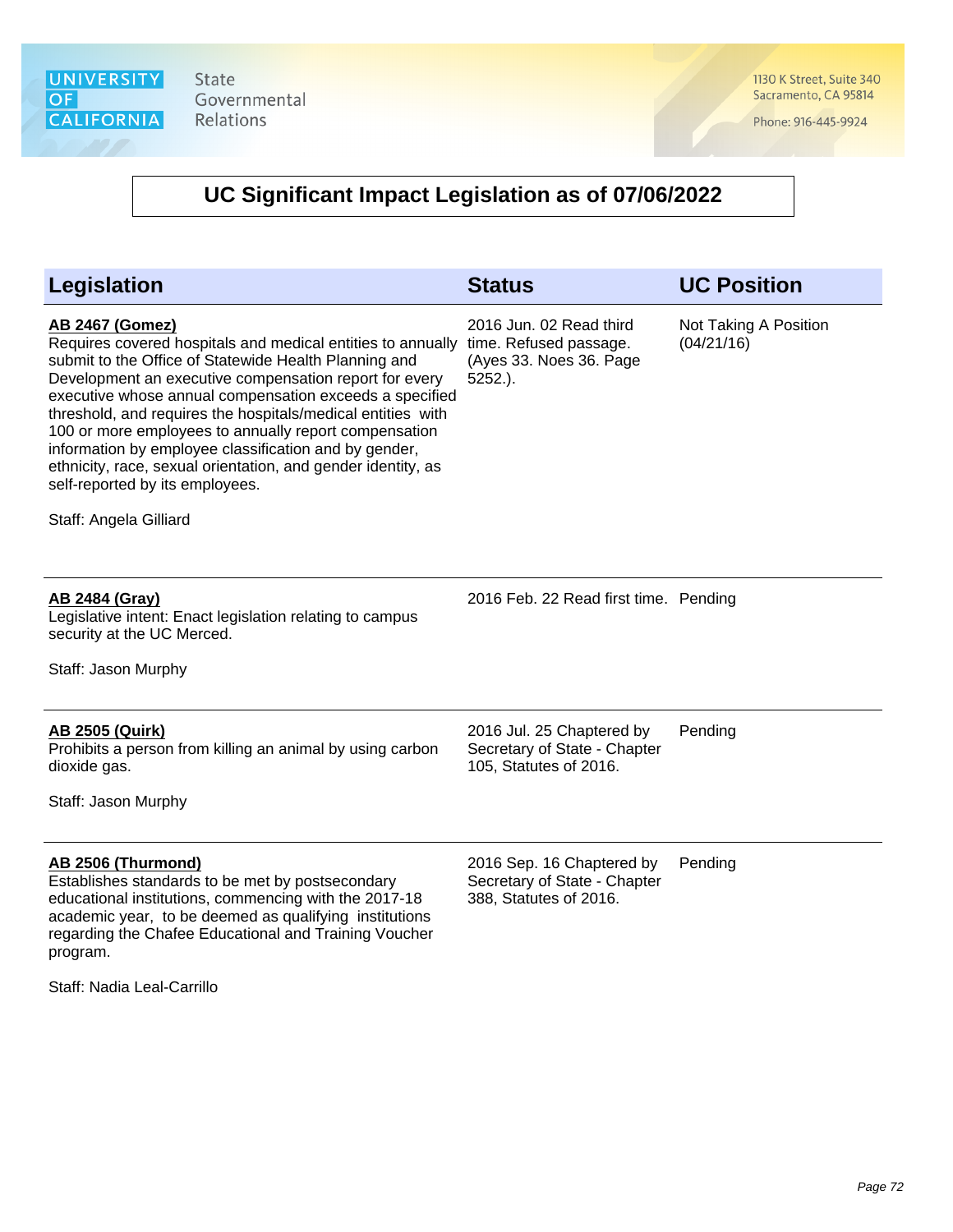1130 K Street, Suite 340 Sacramento, CA 95814

Phone: 916-445-9924

| <b>Legislation</b>                                                                                                                                                                                                                                                                                                                                                                                                                                                                                                                                     | <b>Status</b>                                                                       | <b>UC Position</b> |
|--------------------------------------------------------------------------------------------------------------------------------------------------------------------------------------------------------------------------------------------------------------------------------------------------------------------------------------------------------------------------------------------------------------------------------------------------------------------------------------------------------------------------------------------------------|-------------------------------------------------------------------------------------|--------------------|
| <b>AB 2507 (Gordon)</b><br>Includes video and telephone communications in the<br>definition of telehealth. Prohibits a provider from using<br>telehealth when inappropriate and requires plans/insurers<br>to include telehealth coverage/reimbursement to the same<br>extent as in person or other means. Prohibits<br>plans/insurers from altering the provider-patient relationship<br>based on the telehealth modality. Applies confidentiality of<br>health care information and patient privacy laws to<br>telehealth.<br>Staff: Angela Gilliard | 2016 May. 27 In committee:<br>Held under submission.                                | Pending            |
| AB 2520 (Rodriguez)<br>Requires the Student Aid Commission, by the 2017-18<br>academic year, to report to the Legislature and the<br>Governor on specified measures to increase student<br>participation in state and federal financial aid programs,<br>including at least one measure to encourage and support<br>California high school pupils in completing and submitting<br>the Free Application for Federal Student Aid.<br>Staff: Nadia Leal-Carrillo                                                                                          | 2016 May. 27 In committee:<br>Held under submission.                                | Pending            |
| <b>AB 2524 (Irwin)</b><br>Enacts the OpenJustice Data Act of 2016, which requires<br>Department of Justice to make available to the public<br>information on criminal statistics through its OpenJustice<br>Web portal, and to provide annual electronic incident-based<br>crime reporting. Requires local and state crime reporting<br>agencies to submit crime data only through electronic<br>means.<br>Staff: Jason Murphy                                                                                                                         | 2016 Sep. 21 Chaptered by<br>Secretary of State - Chapter<br>418, Statutes of 2016. | Pending            |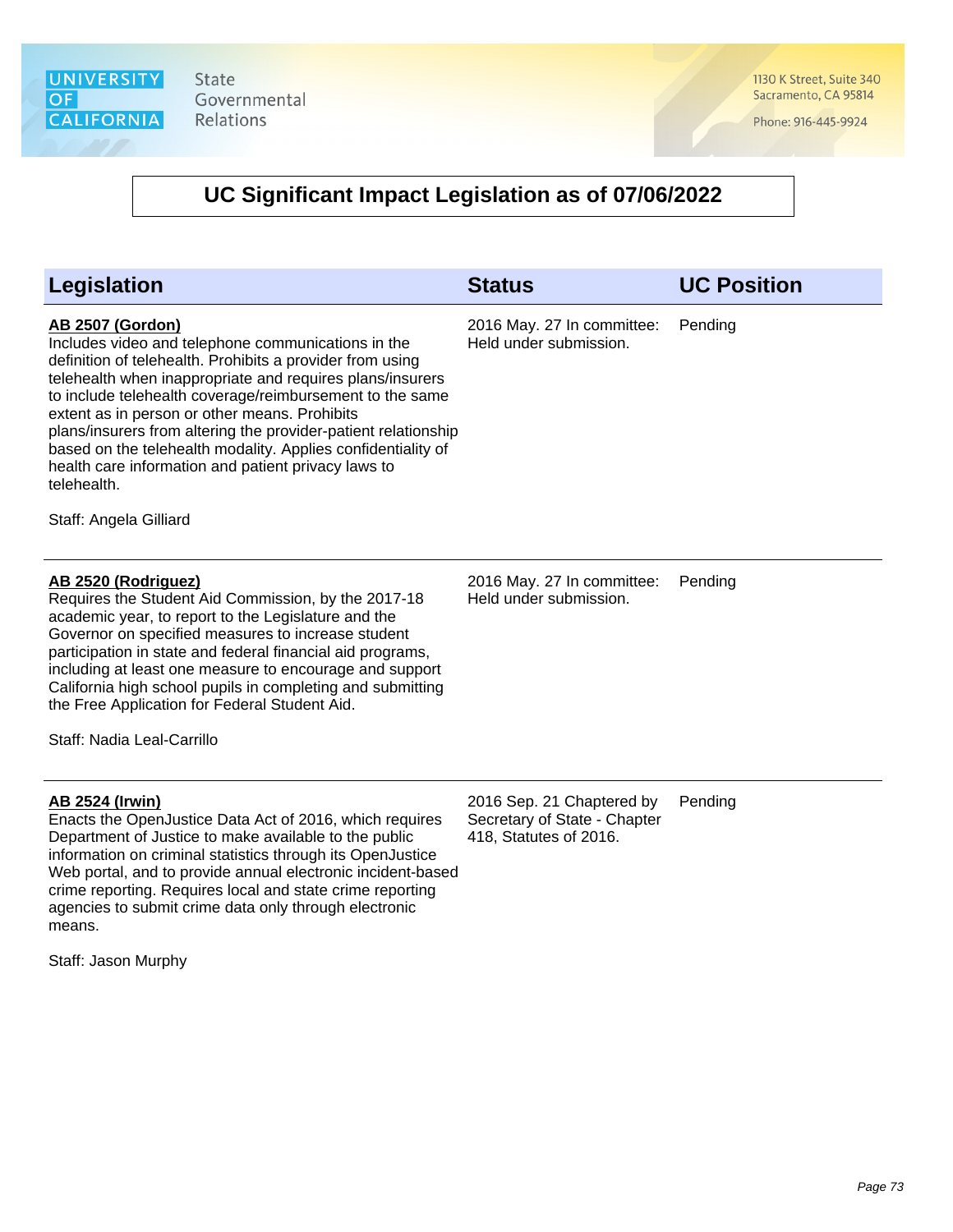1130 K Street, Suite 340 Sacramento, CA 95814

Phone: 916-445-9924

#### **UC Significant Impact Legislation as of 07/06/2022**

| <b>Legislation</b>                                                                                                                                                                                                                                                                                                                                                                                                                                                                                                                                                                                                                                                                                                                                                                                                                                                                                                                                                                     | <b>Status</b>                                                             | <b>UC Position</b> |
|----------------------------------------------------------------------------------------------------------------------------------------------------------------------------------------------------------------------------------------------------------------------------------------------------------------------------------------------------------------------------------------------------------------------------------------------------------------------------------------------------------------------------------------------------------------------------------------------------------------------------------------------------------------------------------------------------------------------------------------------------------------------------------------------------------------------------------------------------------------------------------------------------------------------------------------------------------------------------------------|---------------------------------------------------------------------------|--------------------|
| <b>AB 2531 (Burke)</b><br>Requires women providing human oocytes for research to<br>be compensated for their time, discomfort, and<br>inconvenience in the same manner as other research<br>subjects, as prescribed and determined by a human<br>subject research panel or institutional review board, and<br>makes a research program/project that provides such<br>compensation subject to specified provisions of existing law<br>relating to institutional review board requirements and<br>written records. Also requires an institutional review board<br>that reviews and approves medical and scientific research<br>to require of any research program/project that comes<br>under its review that involves assisted oocyte production<br>(AOP) or any alternative method of oocyte retrieval to<br>inform the subject that ongoing studies will continue to<br>assess the long-term health impacts of ovarian stimulation<br>and oocyte retrieval.<br>Staff: Angela Gilliard | 2016 Aug. 30 In Assembly.<br>Concurrence in Senate<br>amendments pending. | Pending            |
| <b>AB 2577 (Chu)</b><br>Provides that in the case of specified active firefighting<br>members, peace officers, and others, a respiratory illness                                                                                                                                                                                                                                                                                                                                                                                                                                                                                                                                                                                                                                                                                                                                                                                                                                       | 2016 Apr. 20 In committee:<br>Hearing postponed by<br>committee.          | Pending            |

members, peace officers, and others, a respiratory illness or disease, including, among other things, occupational asthma and chronic obstructive pulmonary disease, is presumed to arise out of and in the course of employment, unless the presumption is controverted. (UC Named

Staff: Jason Murphy

#### **AB 2595 (Linder )**

Establishes the Cybersecurity Integration Center (Cal-CSIC) to develop a California cybersecurity strategy, and which includes representatives from UC among other entities.

Staff: Jason Murphy

2016 May. 27 In committee: Held under submission. Pending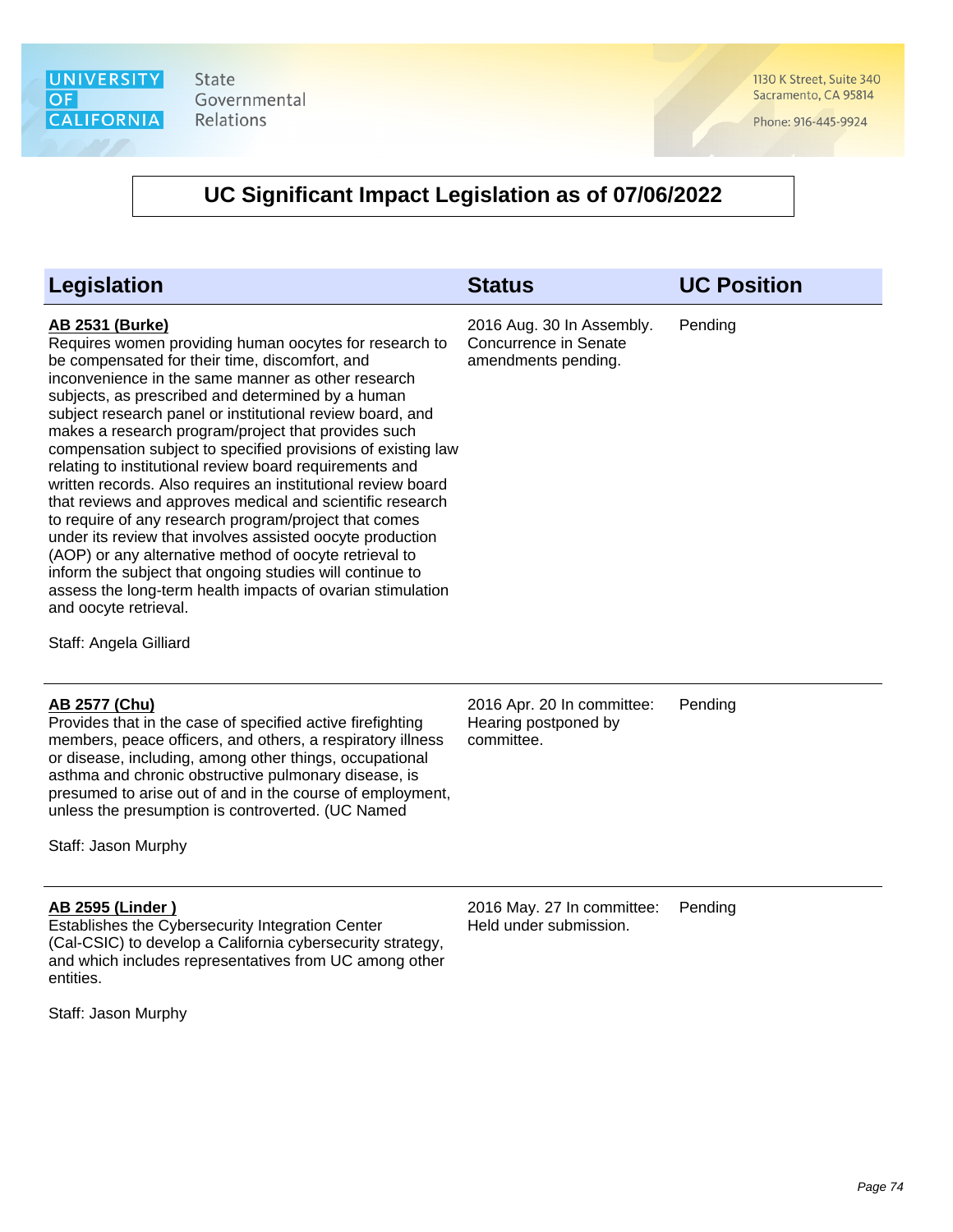1130 K Street, Suite 340 Sacramento, CA 95814

Phone: 916-445-9924

| Legislation                                                                                                                                                                                                                                                                                                                                                                                                                                                                                                                                                                                                                                                                                                               | <b>Status</b>                                        | <b>UC Position</b> |
|---------------------------------------------------------------------------------------------------------------------------------------------------------------------------------------------------------------------------------------------------------------------------------------------------------------------------------------------------------------------------------------------------------------------------------------------------------------------------------------------------------------------------------------------------------------------------------------------------------------------------------------------------------------------------------------------------------------------------|------------------------------------------------------|--------------------|
| <b>AB 2600 (Lackey)</b><br>Requests UC to establish the California Institute for<br>Aerospace to achieve specified goals relating to the<br>development of the aerospace industry in the state;<br>requests UC to locate the California Institute for Aerospace<br>at a satellite campus within 20 miles of Edwards Air Force<br>Base or United States Air Force Plant 42; shall be<br>implemented only to the extent that UC determine that<br>adequate funding for its purposes has been provided from<br>federal, local, or private sector sources, has been<br>appropriated to UC the annual Budget Act or in another<br>statute, or has been provided from a combination of these<br>sources.<br>Staff: Jason Murphy | 2016 May. 27 In committee:<br>Held under submission. | Pending            |
| <b>AB 2617 (Mayes)</b><br>Requires the Department of Water Resources to develop<br>and solicit comments on a proposed report, in consultation<br>with subject matter experts at UC, CSU, the State Water<br>Resources Control Board, the State Energy Resources<br>Conservation and Development Commission, and local<br>water districts, by December 1, 2017, and, by July 1, 2018,<br>to issue a final report that contains, among other things,<br>recommendations to public entities to help them achieve<br>water-resilient communities and prioritize cost-effective<br>water efficiency measures with low adverse environmental<br>impacts based on local conditions.<br>Staff: Jason Murphy                       | 2016 Jun. 09 Referred to<br>Com. on RLS.             | Pending            |
| <b>AB 2646 (Mayes)</b><br>Legislative intent: Enact statutory changes related to<br>postsecondary education in this state.<br>Staff: Nadia Leal-Carrillo                                                                                                                                                                                                                                                                                                                                                                                                                                                                                                                                                                  | 2016 Feb. 22 Read first time. Pending                |                    |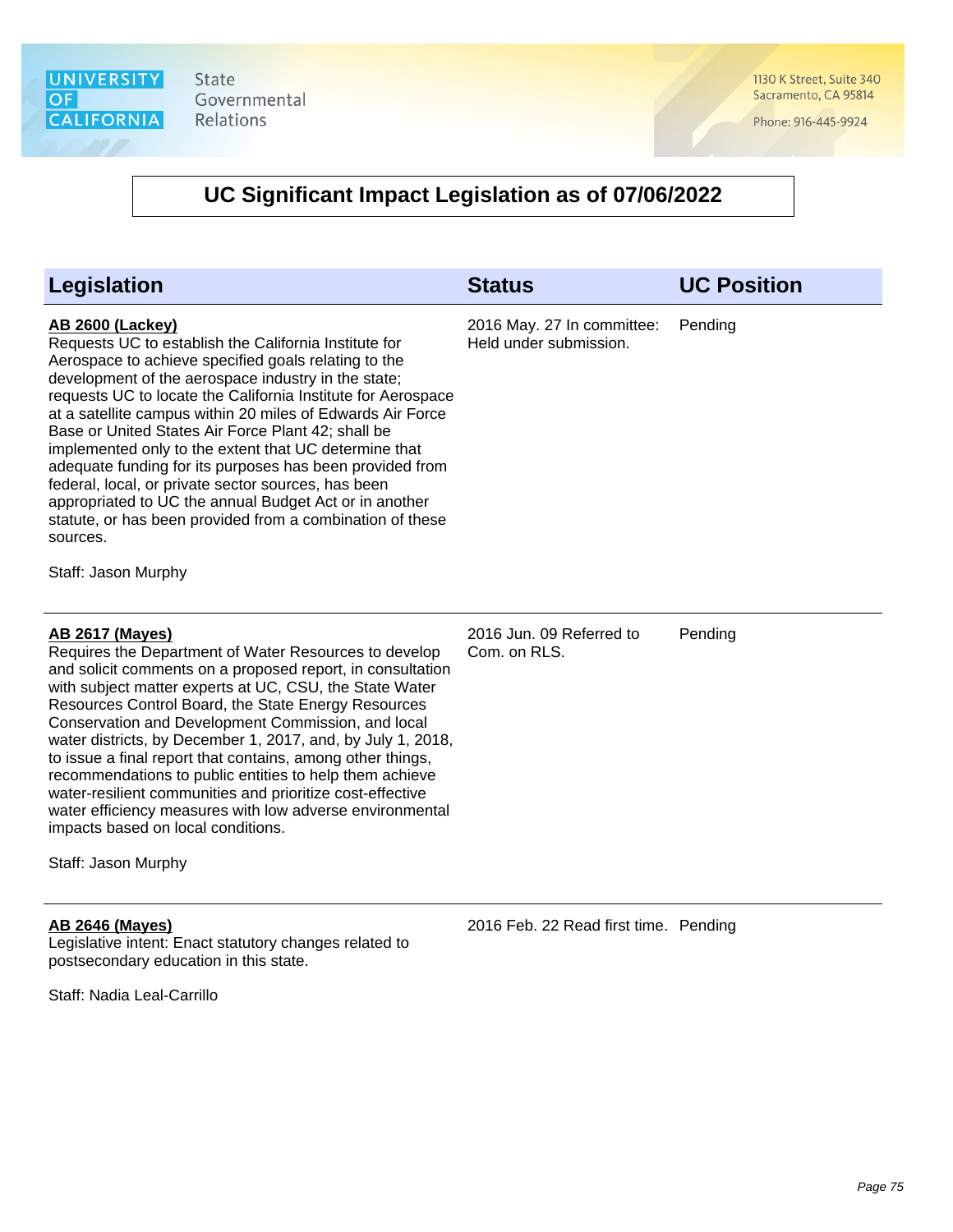1130 K Street, Suite 340 Sacramento, CA 95814

Phone: 916-445-9924

| Legislation                                                                                                                                                                                                                                                                                                                                                                                                     | <b>Status</b>                                                                                      | <b>UC Position</b> |
|-----------------------------------------------------------------------------------------------------------------------------------------------------------------------------------------------------------------------------------------------------------------------------------------------------------------------------------------------------------------------------------------------------------------|----------------------------------------------------------------------------------------------------|--------------------|
| <b>AB 2652 (Eggman)</b><br>Requires a private entity with no physical presence in this<br>state, that would be subject to the requirements of the<br>California Private Postsecondary Education Act of 2009 if<br>the entity was located in this state, to register with the<br>bureau and participate in the act's Student Tuition<br>Recovery Fund for its California students.<br>Staff: Nadia Leal-Carrillo | 2016 Jun. 15 In committee:<br>Hearing postponed by<br>committee.                                   | Pending            |
| <b>AB 2654 (Bonilla)</b><br>Requires a postsecondary educational institution to post its<br>written policy on sexual harassment on its Internet Web<br>site; requires the policy to include specific rules and<br>procedures for pursuing available remedies and resources,<br>both on and off campus.<br>Staff: Jason Murphy                                                                                   | 2016 Jul. 25 Chaptered by<br>Secretary of State - Chapter<br>107, Statutes of 2016.                | Neutral (04/14/16) |
| <b>AB 2681 (O'Donnell)</b><br>Establishes the California College Promise Grant Program<br>to provide planning grants to eligible schools and CCC to<br>establish College and Career Access Pathways (CCAP)<br>partnerships.<br>Staff: Nadia Leal-Carrillo                                                                                                                                                       | 2016 May. 27 In committee:<br>Held under submission.                                               | Pending            |
| <b>AB 2696 (Gaines)</b><br>Requires the State Department of Public Health to submit a<br>report to the Legislature that includes a summary and<br>compilation of recommendations on diabetes prevention<br>and management from certain sources, including UC and<br>the federal Centers for Disease Control and Prevention.<br>Staff: Angela Gilliard                                                           | 2016 Jul. 25 Chaptered by<br>Secretary of State - Chapter<br>108, Statutes of 2016.                | Watch (03/23/16)   |
| <b>AB 2703 (Linder)</b><br>Relates to medical confidentiality.<br>Staff: Angela Gilliard                                                                                                                                                                                                                                                                                                                        | 2016 May. 03 In committee:<br>Set, first hearing. Hearing<br>canceled at the request of<br>author. | Pending            |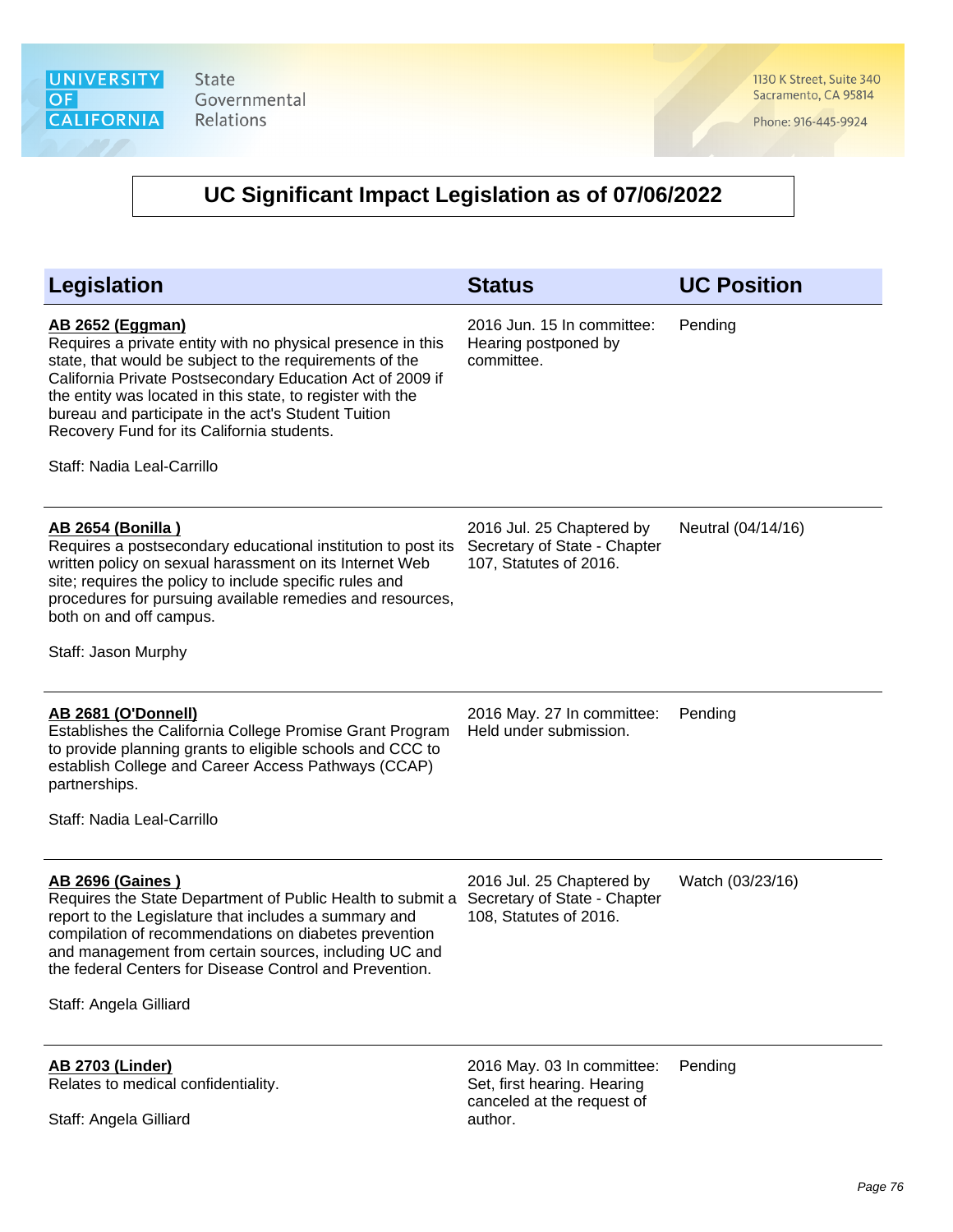1130 K Street, Suite 340 Sacramento, CA 95814

Phone: 916-445-9924

#### **UC Significant Impact Legislation as of 07/06/2022**

| <b>Legislation</b>                                                                                                                                                                                                                                                                                                                                                                                                                                                                                                                                                                                                                                                                           | <b>Status</b>                                        | <b>UC Position</b>                  |
|----------------------------------------------------------------------------------------------------------------------------------------------------------------------------------------------------------------------------------------------------------------------------------------------------------------------------------------------------------------------------------------------------------------------------------------------------------------------------------------------------------------------------------------------------------------------------------------------------------------------------------------------------------------------------------------------|------------------------------------------------------|-------------------------------------|
| <b>AB 2732 (Chang)</b><br>Requires CSU and requests UC to provide, as part of<br>established on-campus orientations, educational and<br>preventive information about cyberbullying to students at all<br>campuses of their respective segments.                                                                                                                                                                                                                                                                                                                                                                                                                                              | 2016 Sep. 26 Vetoed by<br>Governor.                  | Pending                             |
| Staff: Nadia Leal-Carrillo                                                                                                                                                                                                                                                                                                                                                                                                                                                                                                                                                                                                                                                                   |                                                      |                                     |
| <u>AB 2743 (Eggman)</u><br>Requires a Department of Public Health Web-based<br>electronic acute psychiatric bed registry on the availability<br>of acute psychiatric beds in health facilities to facilitate<br>identification and designation of health facilities for the<br>temporary detention and treatment of individuals who meet<br>specified criteria for temporary detention. Requires a health<br>facility to designate an employee to submit to the registry<br>notification that an acute psychiatric bed has become<br>available, and to serve as the contact to respond to<br>requests for information related to data reported to the<br>registry.<br>Staff: Angela Gilliard | 2016 May. 27 In committee:<br>Held under submission. | Not Taking A Position<br>(04/15/16) |

#### **AB 2745 (Holden)**

Specifies that a licensee who is otherwise eligible for a healing arts license but is unable to practice some aspects of medicine safely due to a disability is authorized to receive the limited license if the certain conditions are met.

Staff: Angela Gilliard

2016 Sep. 12 Chaptered by Secretary of State - Chapter 303, Statutes of 2016. Watch (03/23/16)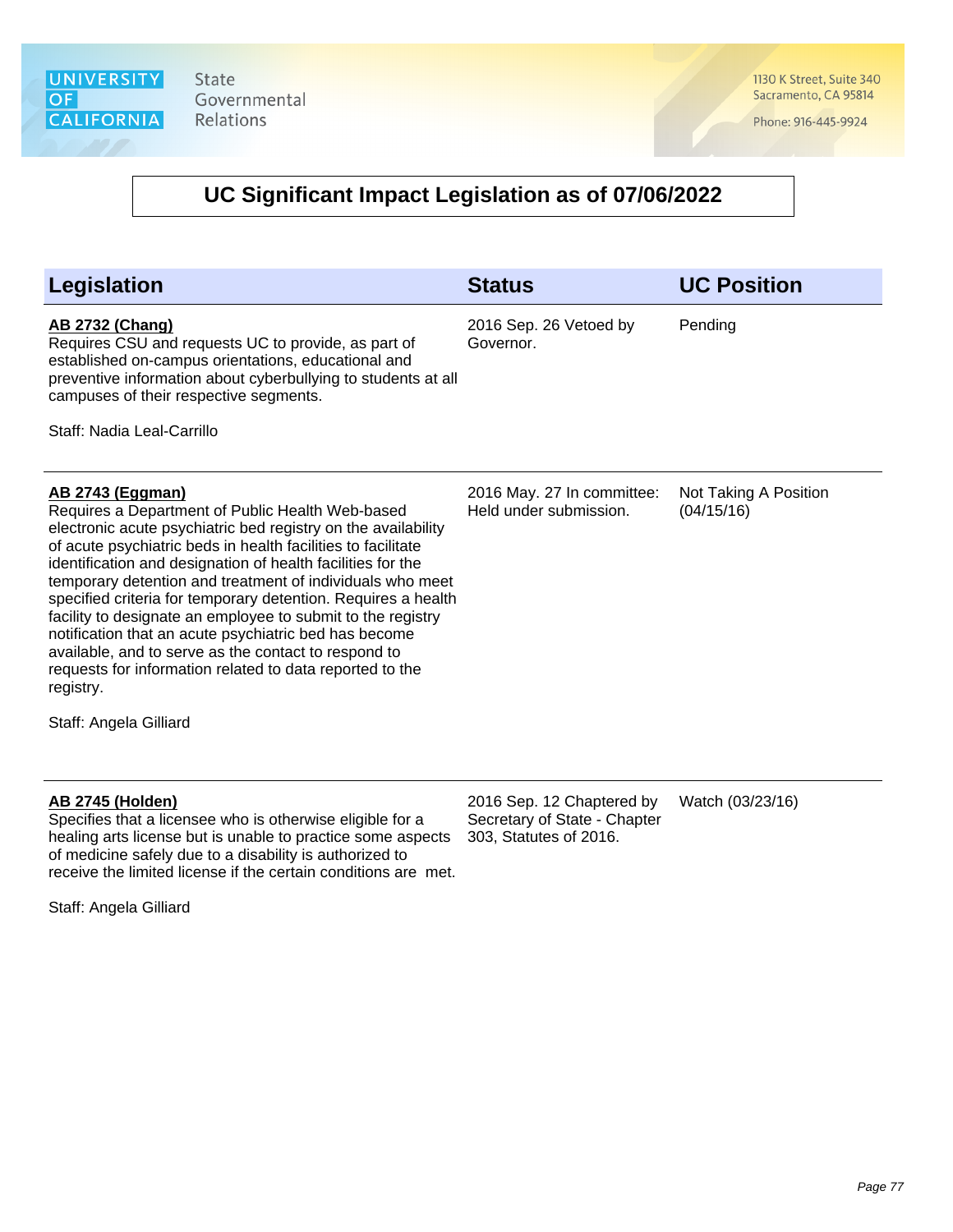1130 K Street, Suite 340 Sacramento, CA 95814

Phone: 916-445-9924

| <b>Legislation</b>                                                                                                                                                                                                                                                                                                                                                                                                                                                                                                                                                                                                                                                | <b>Status</b>                                                                                      | <b>UC Position</b> |
|-------------------------------------------------------------------------------------------------------------------------------------------------------------------------------------------------------------------------------------------------------------------------------------------------------------------------------------------------------------------------------------------------------------------------------------------------------------------------------------------------------------------------------------------------------------------------------------------------------------------------------------------------------------------|----------------------------------------------------------------------------------------------------|--------------------|
| <b>AB 2750 (Gomez)</b><br>Creates an exemption from the tissue bank licensing<br>requirement for the storage of HCT/P by a person if that<br>person is a hospital or outpatient setting and the HCT/P<br>meets specified requirements that the HCT/P was obtained<br>from a tissue bank licensed by the state, is stored in the<br>original unopened enclosure for one finished unit of<br>transplantable tissue and in strict accordance with the<br>package insert and any other manufacturer instructions and<br>guidelines, and is intended for the express purpose of<br>implantation into or application on a patient.<br>Staff: Nadia Leal-Carrillo        | 2016 Sep. 09 Chaptered by<br>Secretary of State - Chapter<br>273, Statutes of 2016.                | Pending            |
| AB 2766 (Lopez)<br>Requires the Student Aid Commission to include 4 student<br>members, one from each of the following: UC, CSU, CCC,<br>and a California private postsecondary educational<br>institution.<br>Staff: Nadia Leal-Carrillo                                                                                                                                                                                                                                                                                                                                                                                                                         | 2016 Sep. 24 Vetoed by<br>Governor.                                                                | Pending            |
| AB 2782 (Bloom)<br>Creates the Healthy California Fund from bottled<br>sweetened beverage fees, which funds specified state<br>departments for diabetes/childhood obesity treatment and<br>prevention activities and programs, including Department of<br>Public Health (DPH), which would subgrant 1% to<br>universities for chronic disease surveillance. Creates the<br>Healthy California Fund Oversight Committee, which<br>includes a member of a university facility, and seeks<br>cooperation and assistance from specified entities,<br>including UC, for purposes of program evaluation and the<br>creation of a master plan.<br>Staff: Angela Gilliard | 2016 Apr. 12 In committee:<br>Set, first hearing. Hearing<br>canceled at the request of<br>author. | Pending            |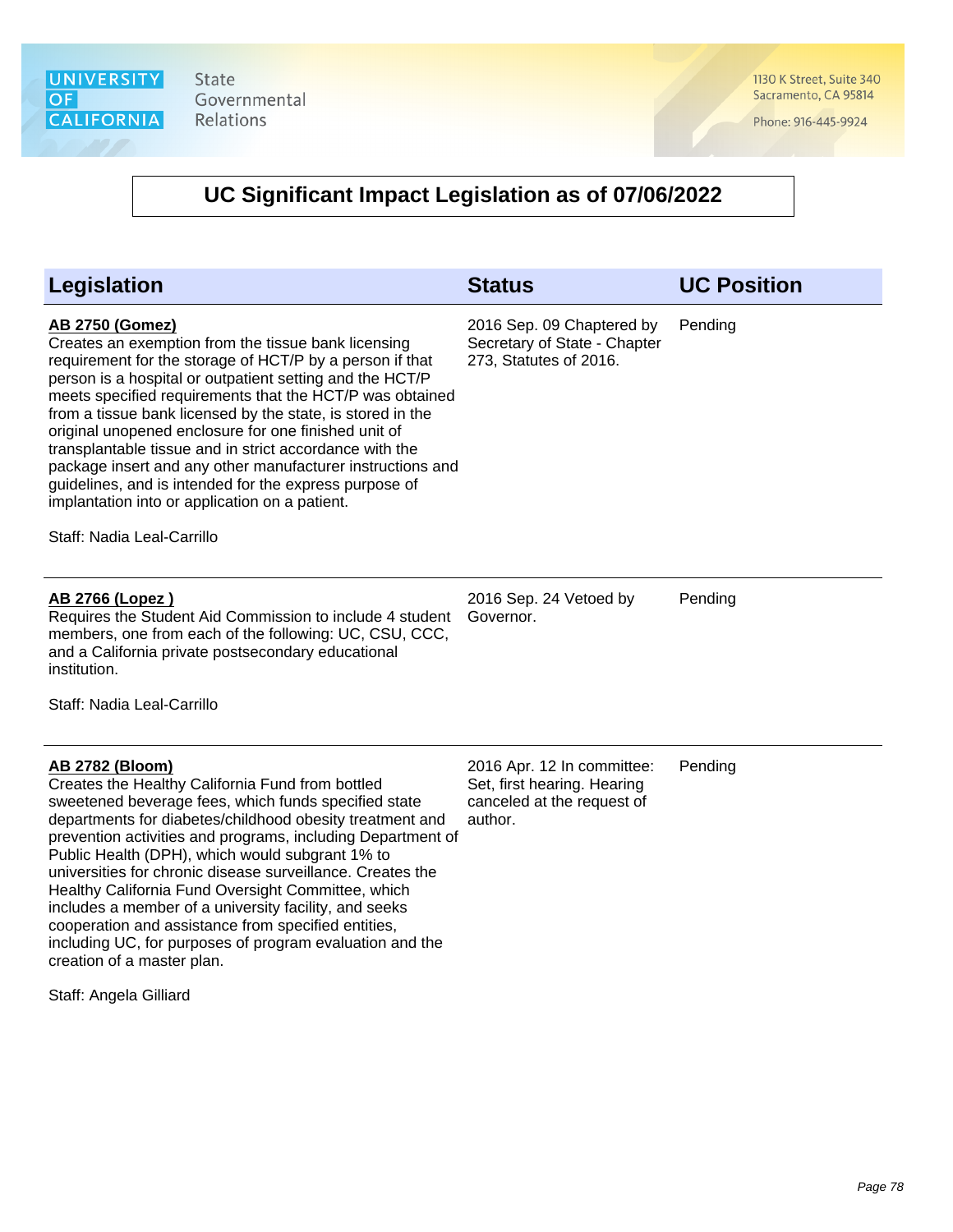1130 K Street, Suite 340 Sacramento, CA 95814

Phone: 916-445-9924

| <b>Legislation</b>                                                                                                                                                                                                                                                                                                                                                                                                                                                                                                                                                                                                                                                                                                                                                                     | <b>Status</b>                                                                                     | <b>UC Position</b> |
|----------------------------------------------------------------------------------------------------------------------------------------------------------------------------------------------------------------------------------------------------------------------------------------------------------------------------------------------------------------------------------------------------------------------------------------------------------------------------------------------------------------------------------------------------------------------------------------------------------------------------------------------------------------------------------------------------------------------------------------------------------------------------------------|---------------------------------------------------------------------------------------------------|--------------------|
| <b>AB 2786 (Chavez)</b><br>Requires CSU and requests UC to offer eligible students of<br>their respective segments an agreement guaranteeing that<br>a student who meets certain conditions may complete a<br>baccalaureate degree within 4 academic years, with the<br>exception of certain programs that may require up to 5<br>academic years to complete.<br>Staff: Nadia Leal-Carrillo                                                                                                                                                                                                                                                                                                                                                                                            | 2016 May. 27 In committee:<br>Held under submission.                                              | Pending            |
| <b>AB 2787 (Chavez)</b><br>Extends the Middle Class Scholarship Program to<br>undergraduate students who meet the requirements of the<br>program and are enrolled in private nonprofit<br>postsecondary educational institutions, commencing with<br>the 2017-18 academic year, as specified, but the bill would<br>not affect the statutory appropriation for the program for the<br>2017-18 fiscal year.<br>Staff: Nadia Leal-Carrillo                                                                                                                                                                                                                                                                                                                                               | 2016 Apr. 19 In committee:<br>Set, second hearing. Failed<br>passage. Reconsideration<br>granted. | Pending            |
| <b>AB 2792 (Bonta)</b><br>Creates the Transparent Review of Unjust Transfers and<br>Holds (TRUTH) Act, to require a local law enforcement<br>agency, prior to an interview between the U.S. Immigration<br>and Customs Enforcement (ICE) and an individual in<br>custody regarding civil immigration violations, to provide<br>the individual a written consent form that would explain,<br>among other things, the purpose of the interview, that it is<br>voluntary, and that the individual may decline to be<br>interviewed. Requires a local law enforcement agency to<br>provide copies of specified documentation received from<br>ICE to the individual and to notify the individual regarding<br>the intent of the agency to comply with ICE requests.<br>Staff: Jason Murphy | 2016 Sep. 28 Chaptered by<br>Secretary of State - Chapter<br>768, Statutes of 2016.               | Pending            |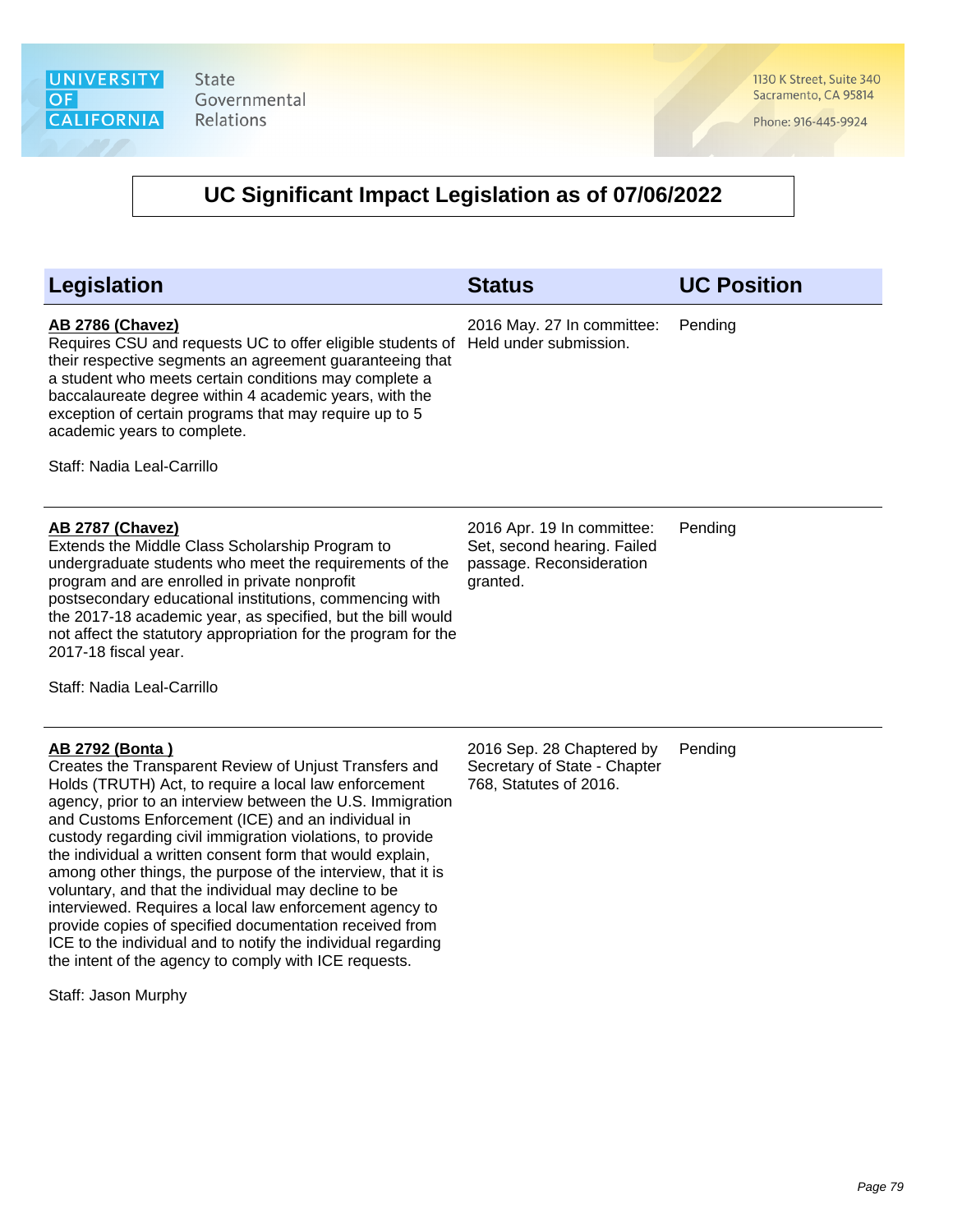1130 K Street, Suite 340 Sacramento, CA 95814

Phone: 916-445-9924

| Legislation                                                                                                                                                                                                                                                                                                                                                                                                                                                                                                                                                                                                                                                                                                                                                                                                        | <b>Status</b>                                                                       | <b>UC Position</b> |
|--------------------------------------------------------------------------------------------------------------------------------------------------------------------------------------------------------------------------------------------------------------------------------------------------------------------------------------------------------------------------------------------------------------------------------------------------------------------------------------------------------------------------------------------------------------------------------------------------------------------------------------------------------------------------------------------------------------------------------------------------------------------------------------------------------------------|-------------------------------------------------------------------------------------|--------------------|
| <u>AB 2800 (Quirk)</u><br>Requires the Natural Resources Agency to establish a<br>Climate-Safe Infrastructure Working Group consisting of<br>professional engineers with relevant expertise from<br>specified state agencies and scientists with expertise in<br>climate change impacts from UC and CSU, to examine and<br>report to the Legislature regarding the integration of<br>scientific data on projected climate change impacts into<br>state infrastructure engineering.<br>Staff: Jason Murphy                                                                                                                                                                                                                                                                                                          | 2016 Sep. 24 Chaptered by<br>Secretary of State - Chapter<br>580, Statutes of 2016. | Pending            |
| <b>AB 2823 (Gatto)</b><br>Requires a state agency to disclose the cover page and<br>signature block of a proposed alternative investment<br>agreement and all provisions in the alternative investment<br>agreement or related documents that govern reclaiming of<br>money or benefits under stated conditions including, but<br>not limited to, those that have the effect of allowing the<br>external manager or general partner to pay back an<br>amount less than the full cost of the initial payment being<br>reimbursed. (AB 2833, SB 574'15)<br>Staff: Jason Murphy                                                                                                                                                                                                                                       | 2016 Jun. 27 In committee:<br>Set, first hearing. Failed<br>passage.                | Pending            |
| <u>AB 2833 (Cooley)</u><br>Requires, for new contracts as of 1/1/17, and existing<br>contracts for which a new capital commitment is made<br>on/after that date, a public investment fund to require<br>alternative investment vehicles disclosure of fees,<br>expenses, carried interest connected with these vehicles<br>and the underlying investments and other specified<br>information. Requires disclosure of alternative investment<br>vehicles and the gross and net rate of return of each at<br>least once annually at a public open meeting. Requires a<br>public investment fund to undertake reasonable efforts to<br>obtain the above-mentioned information for any existing<br>contract for which it has not made a new capital<br>commitment on/after 1/1/17. (SB 574 '15)<br>Staff: Jason Murphy | 2016 Sep. 14 Chaptered by<br>Secretary of State - Chapter<br>361, Statutes of 2016. | Pending            |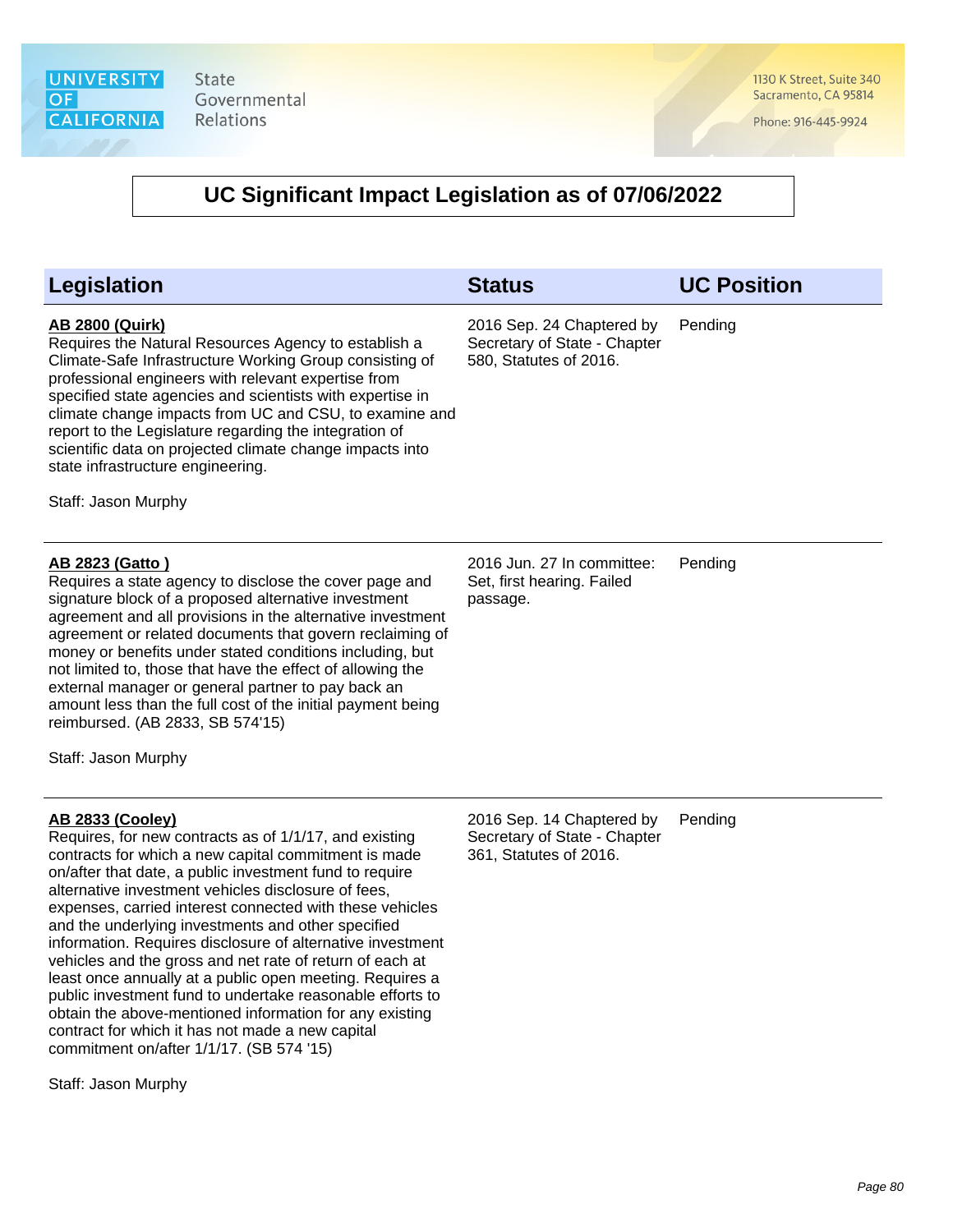1130 K Street, Suite 340 Sacramento, CA 95814

Phone: 916-445-9924

## **UC Significant Impact Legislation as of 07/06/2022**

| <b>Legislation</b>                                                                                                                                                                                                                                                                                                                                                                                                                                                                                                                                                                                                                                                                                                          | <b>Status</b>                                                                       | <b>UC Position</b> |
|-----------------------------------------------------------------------------------------------------------------------------------------------------------------------------------------------------------------------------------------------------------------------------------------------------------------------------------------------------------------------------------------------------------------------------------------------------------------------------------------------------------------------------------------------------------------------------------------------------------------------------------------------------------------------------------------------------------------------------|-------------------------------------------------------------------------------------|--------------------|
| <b>AB 2844 (Bloom)</b><br>With certain exceptions, requires a person that submits a<br>bid/proposal to, or enters into/renews a contract with, a<br>state agency for any contract of \$100,000 or more to<br>certify, under penalty of perjury, at the time the bid/proposal<br>is submitted or the contract is renewed that they are in<br>compliance with the Unruh Civil Rights Act and the<br>California Fair Employment and Housing Act, and that any<br>policy that they have adopted against any sovereign<br>nation/peoples recognized by the U.S. government,<br>including, but not limited to, the nation and people of Israel,<br>is not used to discriminate in violation of those Acts.<br>Staff: Jason Murphy | 2016 Sep. 24 Chaptered by<br>Secretary of State - Chapter<br>581, Statutes of 2016. | Watch (05/26/16)   |
| <b>AB 2849 (Gomez)</b><br>Spot bill: Relates to hospital community benefits plans.<br>Staff: Angela Gilliard                                                                                                                                                                                                                                                                                                                                                                                                                                                                                                                                                                                                                | 2016 Mar. 17 Referred to<br>Com. on NAT. RES.                                       | Pending            |
| <b>AB 2850 (O'Donnell)</b><br>Makes changes to the Assumption Program of Loans for<br>Education.<br>Staff: Nadia Leal-Carrillo                                                                                                                                                                                                                                                                                                                                                                                                                                                                                                                                                                                              | 2016 Mar. 28 Re-referred to<br>Com. on HIGHER ED.                                   | Pending            |
| AB 2880 (Assembly Judiciary Committee)<br>For contracts entered into on or after 1/1/17, requires a<br>state agency entering into a contract for services to<br>consider the intellectual property rights of both the state<br>and the contracting party unless the agency, prior to<br>executing the contract, obtains the consent of the                                                                                                                                                                                                                                                                                                                                                                                  | 2016 Aug. 29 Ordered to<br>inactive file at the request of<br>Senator Monning.      | Pending            |

Staff: Jason Murphy

department.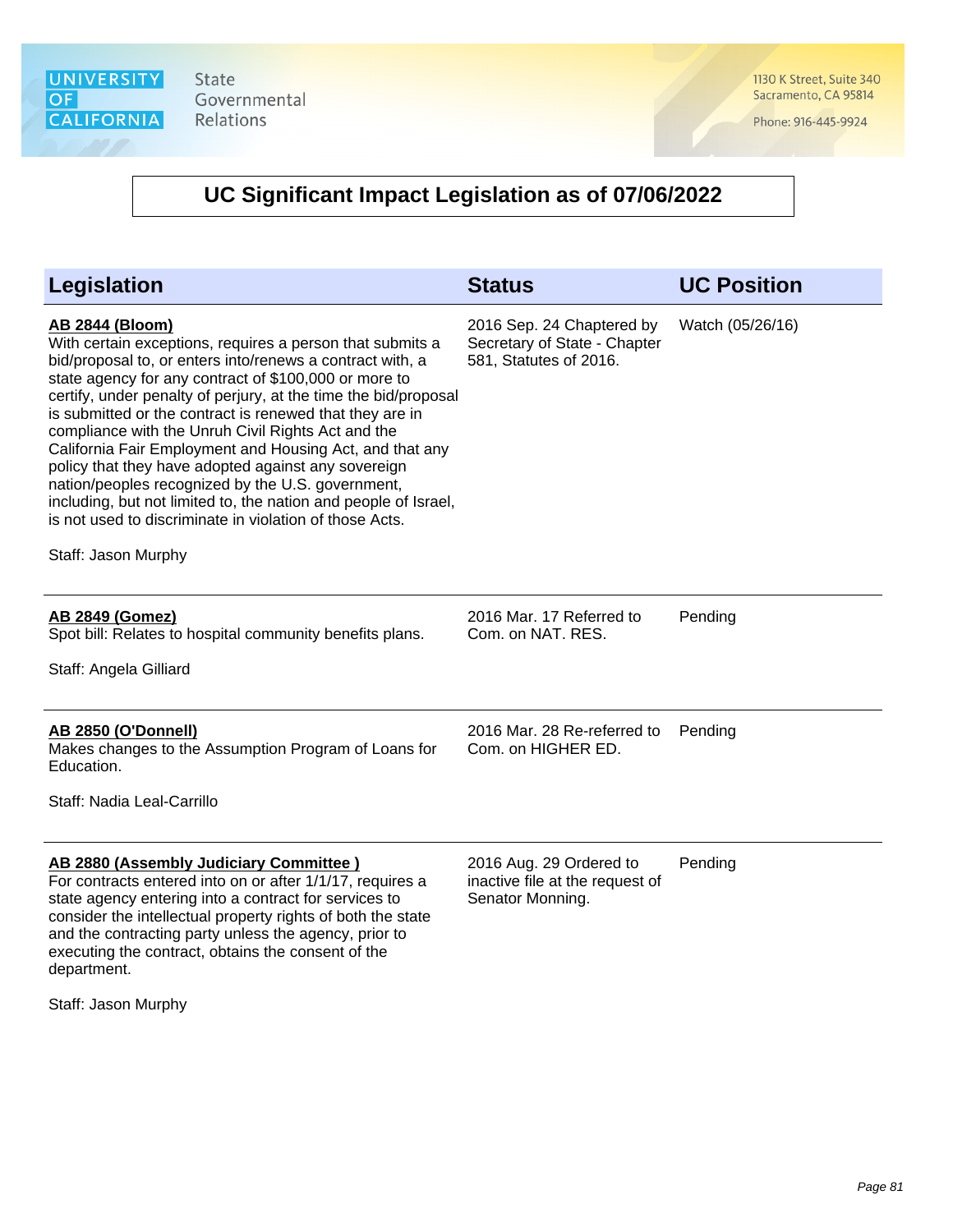1130 K Street, Suite 340 Sacramento, CA 95814

Phone: 916-445-9924

| <b>Legislation</b>                                                                                                                                                                                                                                                                                                                                                                                                                                                                                                                                                              | <b>Status</b>                                                                                                                                                                          | <b>UC Position</b> |
|---------------------------------------------------------------------------------------------------------------------------------------------------------------------------------------------------------------------------------------------------------------------------------------------------------------------------------------------------------------------------------------------------------------------------------------------------------------------------------------------------------------------------------------------------------------------------------|----------------------------------------------------------------------------------------------------------------------------------------------------------------------------------------|--------------------|
| AB 2895 (Hernandez)<br>Requires an employer to keep a complete, updated copy of inactive file at the request of<br>its written injury prevention program at each worksite, make Senator Lara.<br>it available to any employee upon oral request, and inform<br>employees and new hires of the availability of and their<br>rights to inspect and receive a copy of the program.<br>Requires employer compliance within five business days of<br>an employee written request for a copy of the program, and<br>entitles an employee to injunctive relief.<br>Staff: Jason Murphy | 2016 Aug. 22 Ordered to                                                                                                                                                                | Pending            |
| <b>AB 2903 (Gatto)</b><br>Requires the executive director of the Public Utilities<br>Commission to work with the UC, CSU, and other<br>postsecondary educational institutions to develop<br>curriculum and training necessary or useful to candidates<br>for employment with the commission.<br>Staff: Jason Murphy                                                                                                                                                                                                                                                             | 2016 Aug. 17 From<br>committee chair, with<br>author's amendments:<br>Amend, and re-refer to<br>committee. Read second<br>time, amended, and<br>re-referred to Com. on E., U.,<br>& C. | Pending            |
| AB 2908 (Assembly Higher Education Committee)<br>Postsecondary education omnibus bill.<br>Staff: Nadia Leal-Carrillo                                                                                                                                                                                                                                                                                                                                                                                                                                                            | 2016 Jul. 22 Chaptered by<br>Secretary of State - Chapter<br>82, Statutes of 2016.                                                                                                     | Pending            |
| <b>AB X1 11 (Gray)</b><br>Appropriates \$97.6M GF to the Merced County Association<br>of Governments for construction of phase 2 and 3 of the<br>Campus Parkway Project, a planned road project to<br>connect the UC Merced to State Highway 99, in the County<br>of Merced.                                                                                                                                                                                                                                                                                                    | 2015 Aug. 21 From printer.                                                                                                                                                             | Pending            |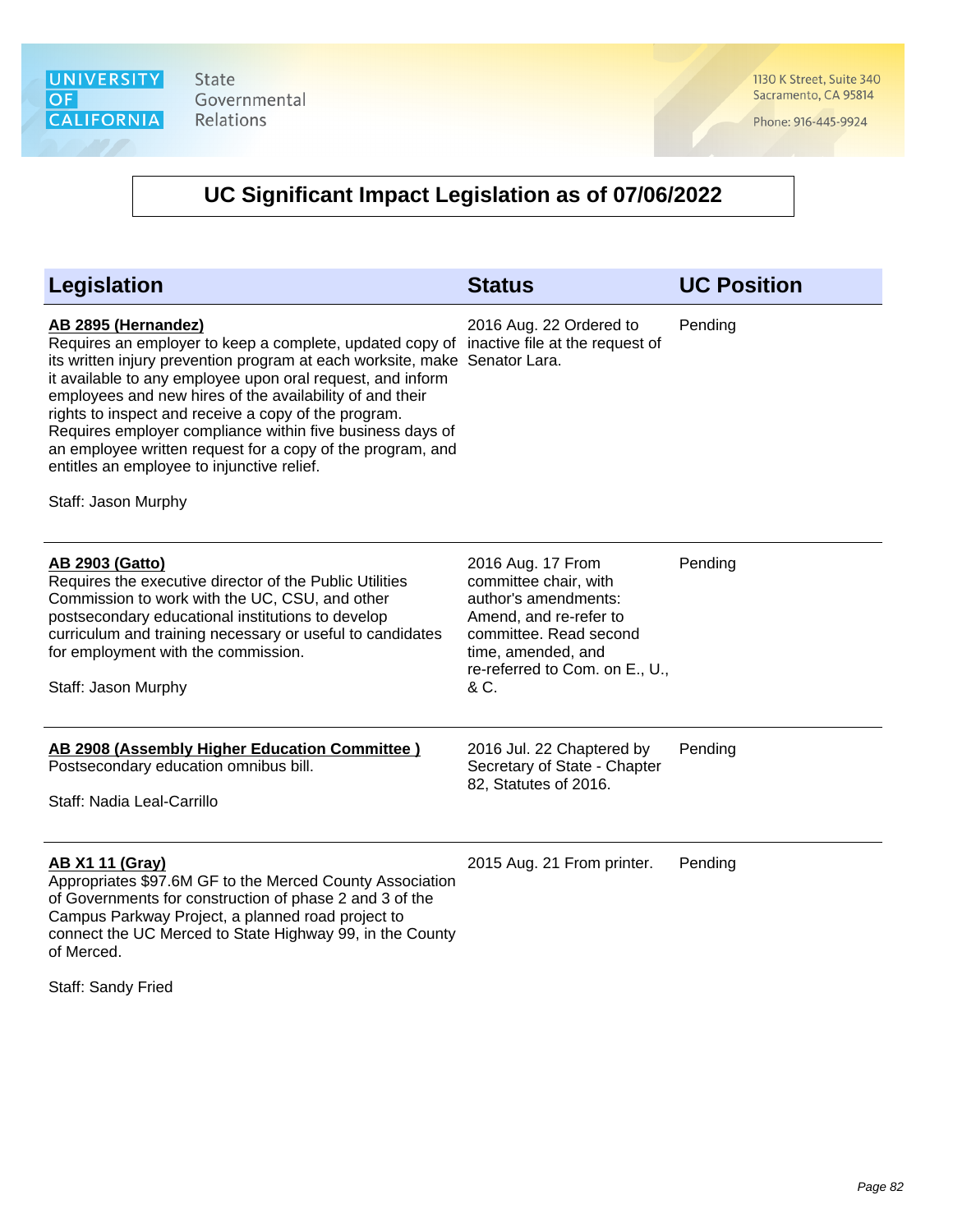1130 K Street, Suite 340 Sacramento, CA 95814

Phone: 916-445-9924

| <b>Legislation</b>                                                                                                                                                                                                                                                                                                                                                                                                                                                                                                                                                   | <b>Status</b>                                                                                                          | <b>UC Position</b> |
|----------------------------------------------------------------------------------------------------------------------------------------------------------------------------------------------------------------------------------------------------------------------------------------------------------------------------------------------------------------------------------------------------------------------------------------------------------------------------------------------------------------------------------------------------------------------|------------------------------------------------------------------------------------------------------------------------|--------------------|
| <b>AB X2 1 (Bonta)</b><br>ABX2 1: Establishes a new managed care organization<br>provider tax on licensed health care service plans,<br>Medi-Cal contracted managed care plans, and alternate<br>health care service plans. Establishes taxing tiers and per<br>enrollee amounts, and a related fund for tax moneys to pay<br>the nonfederal share of Medi-Cal rates for health care<br>services. Provides for a graduated elimination of the gross<br>premiums tax for health care service plans subject to the<br>provider tax. (SBX2 2)<br>Staff: Angela Gilliard | 2016 Mar. 01 Chaptered by<br>Secretary of State. Chapter<br>3, Statutes of 2015-16<br>Second Extraordinary<br>Session. | Pending            |
| <b>AB X2 2 (Bonta)</b><br>ABX2 2: Legislative intent: Enact legislation to stabilize<br>funding for the Medi-Cal program and to provide rate<br>increases for Medi-Cal and developmental services<br>providers.<br>Staff: Angela Gilliard                                                                                                                                                                                                                                                                                                                            | 2016 Mar. 14 From Senate<br>committee without further<br>action.                                                       | Pending            |
| AB X2 6 (Santiago)<br>Defines the term "smoking" for purposes of the STAKE Act,<br>changes the STAKE Act's definition of "tobacco products"<br>to include electronic devices, such as electronic cigarettes,<br>that deliver nicotine or other vaporized liquids. (SB 140,<br>SBX2 5)<br>Staff: Angela Gilliard                                                                                                                                                                                                                                                      | 2016 Mar. 15 Died on third<br>reading file.                                                                            | Pending<br>Pending |
| AB X2 12 (Patterson)<br>Relates to purchasing or selling embryonic or cadaveric<br>fetal tissue for research purposes. Includes in the definition<br>of "valuable consideration" all forms of payment, for the<br>removal, processing, disposal, preservation, quality control,<br>storage, transplantation, or implantation of a part. Prohibits<br>the use of public funds to support any facility that furnishes<br>cadaveric fetal tissue for research.<br>Staff: Angela Gilliard                                                                                | 2016 Mar. 15 Died at Desk.                                                                                             | Pending            |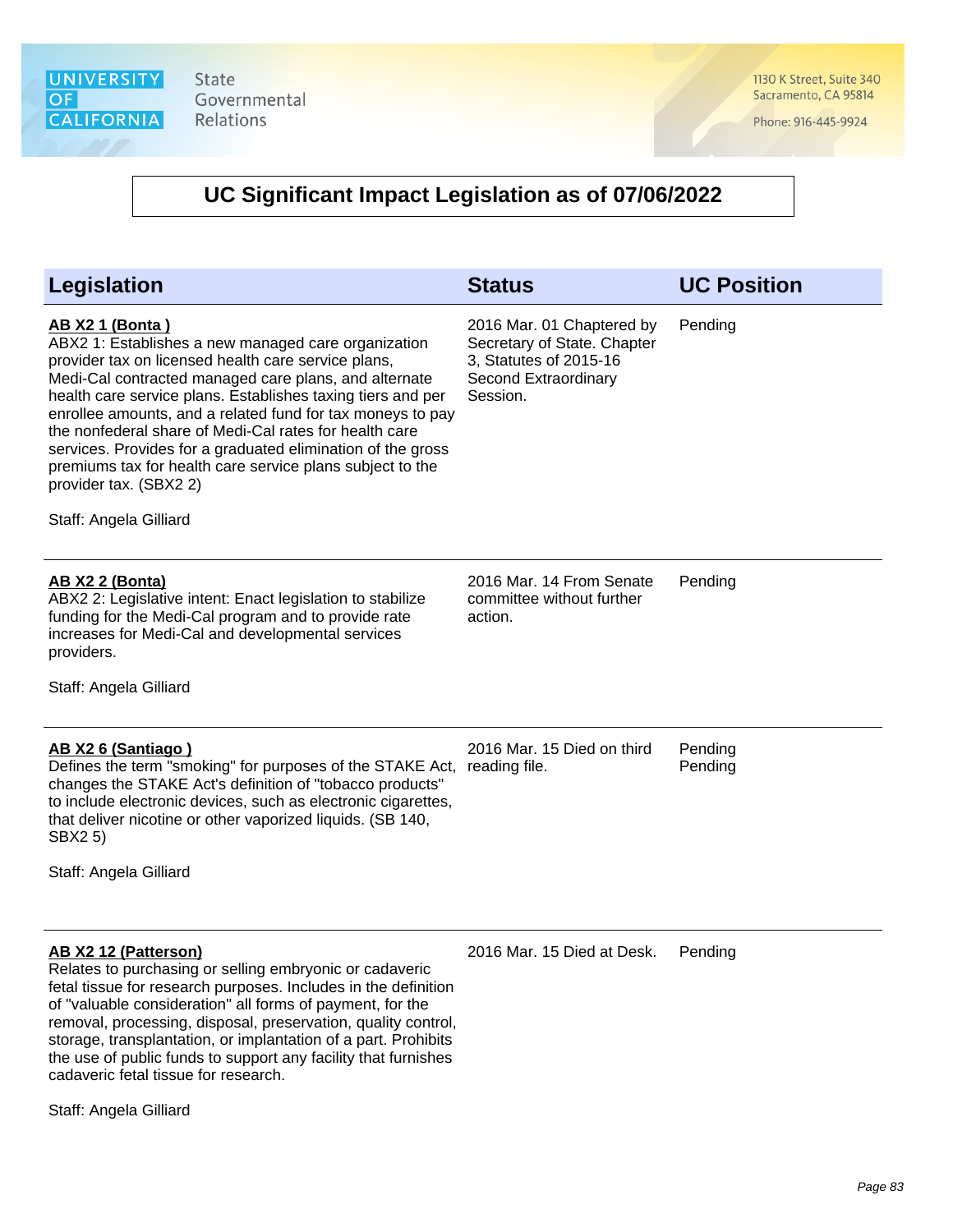1130 K Street, Suite 340 Sacramento, CA 95814

Phone: 916-445-9924

| <b>Legislation</b>                                                                                                                                                                                                                                                                                                                                                                                                                                                                       | <b>Status</b>                                                                                                          | <b>UC Position</b>                  |
|------------------------------------------------------------------------------------------------------------------------------------------------------------------------------------------------------------------------------------------------------------------------------------------------------------------------------------------------------------------------------------------------------------------------------------------------------------------------------------------|------------------------------------------------------------------------------------------------------------------------|-------------------------------------|
| <u>AB X2 13 (Gipson)</u><br>Declares intent to enact legislation to increase funding for<br>the AIDS Medi-Cal Waiver Program.<br>Staff: Angela Gilliard                                                                                                                                                                                                                                                                                                                                  | 2016 Mar. 15 Died at Desk.                                                                                             | Pending                             |
| <b>AB X2 15 (Eggman)</b><br>ABX2 15: Enacts the End of Life Option Act (Right-to-Die,<br>Aid-in-Dying, Assisted Death Bill). (SB 128)<br>Staff: Angela Gilliard                                                                                                                                                                                                                                                                                                                          | 2015 Oct. 05 Chaptered by<br>Secretary of State. Chapter<br>1, Statutes of 2015-16<br>Second Extraordinary<br>Session. | Not Taking A Position<br>(08/19/15) |
| <u>AB X2 16 (Bonta)</u><br>ABX2 16: Expands the definition of tobacco products for<br>purposes of that act to include electronic cigarettes, as<br>defined, thereby subjecting manufacturers, importers,<br>distributors, wholesalers, and retailers of electronic<br>cigarettes to the same licensing requirements imposed<br>pursuant to that act on manufacturers, importers,<br>distributors, wholesalers, and retailers of tobacco products.<br>(SBX2 13)<br>Staff: Angela Gilliard | 2016 Mar. 15 From<br>committee without further<br>action.                                                              | Pending                             |
| <b>AB X2 20 (Bonta)</b><br>ABX2 20: Establishes a new managed care organization<br>provider tax on licensed health care service plans,<br>managed care plans contracted with the department to<br>provide Medi-Cal services, and alternate health care<br>service plans (AHCSP). (SBX2 14, SBX2 15)<br>Staff: Angela Gilliard                                                                                                                                                            | 2016 Mar. 15 From<br>committee without further<br>action.                                                              | Pending                             |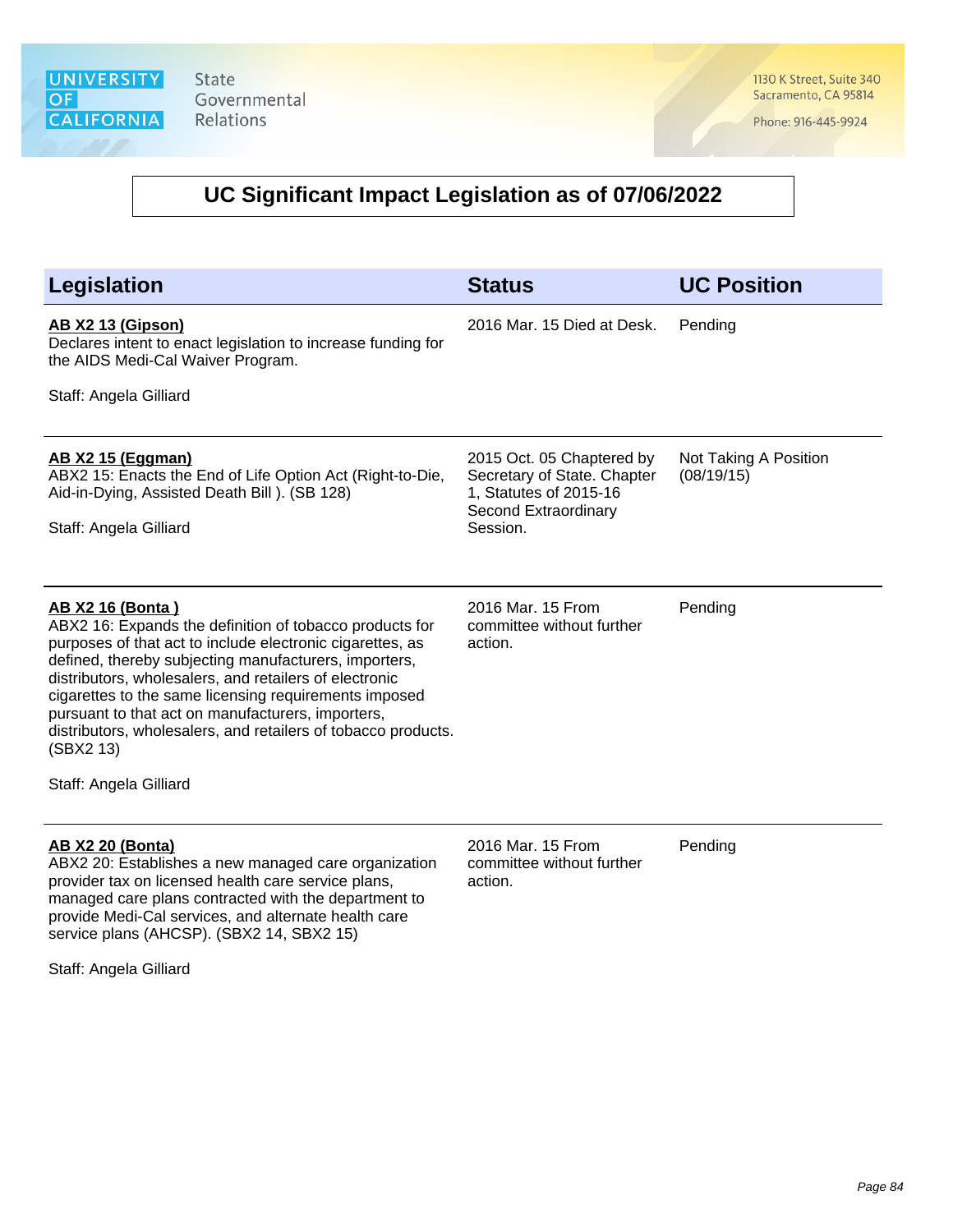1130 K Street, Suite 340 Sacramento, CA 95814

Phone: 916-445-9924

| <b>Legislation</b>                                                                                                                                                                                                                                                                                                                                                                                                                                                                                                                                                                                                                                                                                                                    | <b>Status</b>                                                                                     | <b>UC Position</b>                  |
|---------------------------------------------------------------------------------------------------------------------------------------------------------------------------------------------------------------------------------------------------------------------------------------------------------------------------------------------------------------------------------------------------------------------------------------------------------------------------------------------------------------------------------------------------------------------------------------------------------------------------------------------------------------------------------------------------------------------------------------|---------------------------------------------------------------------------------------------------|-------------------------------------|
| <b>ACA 3 (Gallagher)</b><br>Requires, with respect to any public retirement systems,<br>that any enhancement to a public employee's retirement<br>formula or retirement benefit, adopted on or after the<br>measure's effective date, apply only to service performed<br>on and after the operative date of the enhancement and<br>shall not be applied to any service performed prior to the<br>operative date of the change; specifies how changes in<br>membership classification or changes in employment are to<br>be applied in this context; provides that specified<br>cost-of-living adjustments are not enhancements of<br>retirement benefits.<br>Staff: Jason Murphy                                                      | 2015 Jun. 24 In committee:<br>Set, second hearing. Failed<br>passage. Reconsideration<br>granted. | Pending                             |
| <b>ACR 97 (Bonilla)</b><br>Urges both private and public medical training institutions in Secretary of State - Res.<br>the state to provide equal access to osteopathic and<br>allopathic students to apply to training programs, would<br>urge osteopathic medical schools, allopathic medical<br>schools, and their training institutions to build on current<br>successes of working toward greater collaboration and<br>coordination of education and training for California's future<br>physicians, and would urge efforts by training institutions<br>and allopathic and osteopathic medical schools to work<br>toward greater acceptance and integration of osteopathic<br>and allopathic students.<br>Staff: Angela Gilliard | 2015 Sep. 21 Chaptered by<br>Chapter 189, Statutes of<br>2015.                                    | Not Taking A Position<br>(08/20/15) |
| <b>ACR 153 (Burke)</b><br>Requests the California Council on Science and<br>Technology to place an emphasis on selecting fellows who<br>are reflective of the state's diversity, specifically regarding<br>race, ethnicity, and socioeconomic status. (UC Named)<br>Staff: Nadia Leal-Carrillo                                                                                                                                                                                                                                                                                                                                                                                                                                        | 2016 Jun. 29 In committee:<br>Hearing cancelled at the<br>request of author.                      | Pending                             |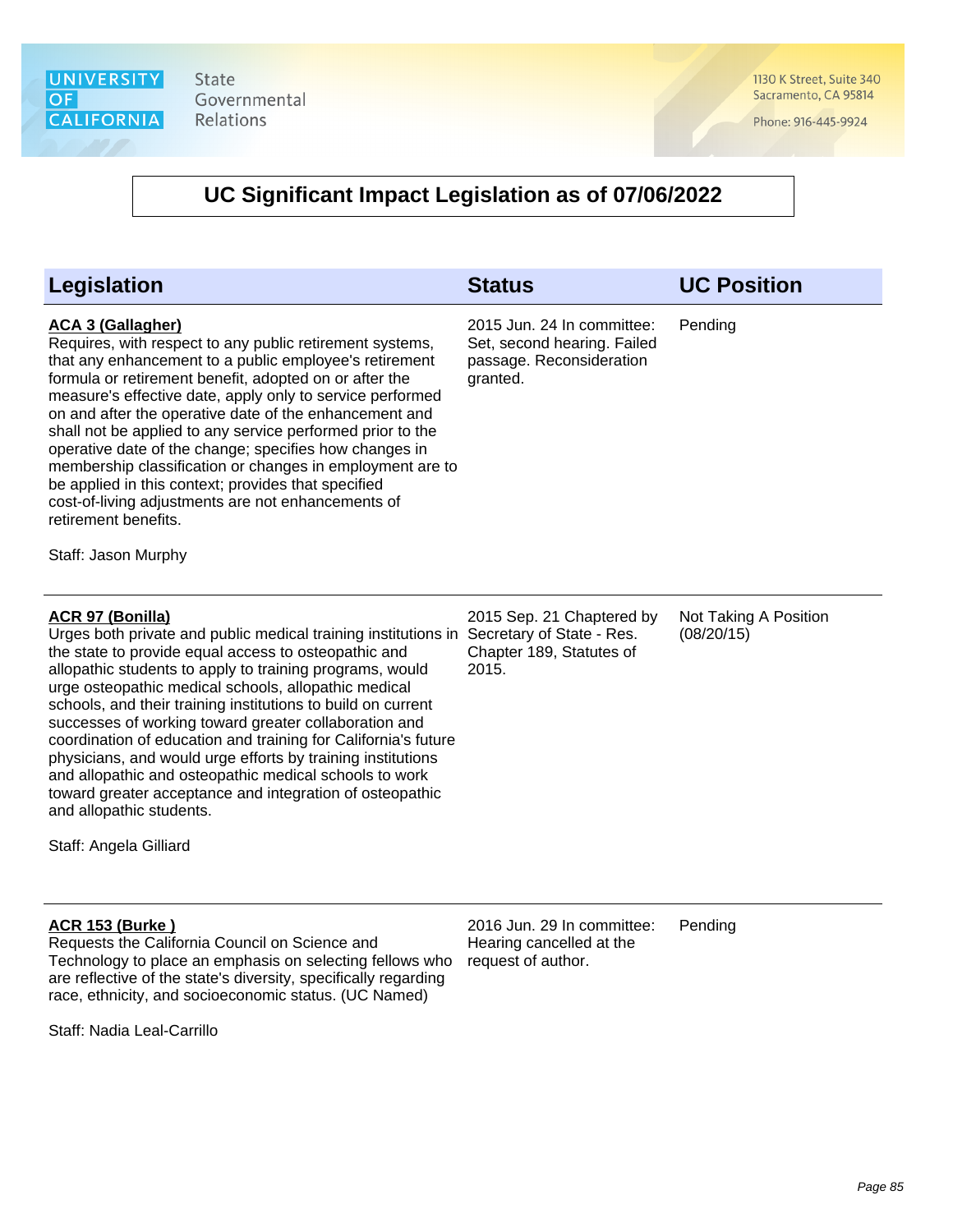1130 K Street, Suite 340 Sacramento, CA 95814

Phone: 916-445-9924

#### **UC Significant Impact Legislation as of 07/06/2022**

| Legislation                                                                                                                                                                                                                                                                                                                                                                                                                                                                                                                                                      | <b>Status</b>                                                                               | <b>UC Position</b>              |
|------------------------------------------------------------------------------------------------------------------------------------------------------------------------------------------------------------------------------------------------------------------------------------------------------------------------------------------------------------------------------------------------------------------------------------------------------------------------------------------------------------------------------------------------------------------|---------------------------------------------------------------------------------------------|---------------------------------|
| <b>ACR 158 (Holden)</b><br>Encourages the Academic Senates of the UC, CSU and<br>CCC to expedite their current efforts to streamline the<br>transfer process and ensure that all general education<br>credits can transfer between UC, CSU and CCC systems.<br>Staff: Nadia Leal-Carrillo                                                                                                                                                                                                                                                                        | 2016 Aug. 25 Chaptered by<br>Secretary of State - Res.<br>Chapter 142, Statutes of<br>2016. | Pending                         |
| <b>SB 3 (Leno)</b><br>Increases the minimum wage to \$15/hour.<br>Staff: Jason Murphy                                                                                                                                                                                                                                                                                                                                                                                                                                                                            | 2016 Apr. 04 Chaptered by<br>Secretary of State. Chapter<br>4, Statutes of 2016.            | Gov Sig Requested<br>(04/01/16) |
| <b>SB 4 (Lara)</b><br>Requires individuals under 19 years of age who do not<br>have, or are unable to establish, satisfactory immigration<br>status and are enrolled in restricted-scope Medi-Cal at the<br>time the director of Health Care Services makes a<br>determination that systems have been programmed for<br>implementation to extend their eligibility, to be enrolled in<br>the full scope of Medi-Cal benefits, if otherwise eligible,<br>pursuant to an eligibility and enrollment plan, as specified.<br>(SB 1005 '14)<br>Staff: Angela Gilliard | 2015 Oct. 09 Chaptered by<br>Secretary of State. Chapter<br>709, Statutes of 2015.          | Pending                         |
| <b>SB 8 (Hertzberg)</b>                                                                                                                                                                                                                                                                                                                                                                                                                                                                                                                                          | 2016 Feb. 01 Returned to                                                                    | Pending                         |

States legislative findings for the Upward Mobility Act, to impose a tax on specified services and use the revenue to increase funding for specified programs, including \$2B for UC and CSU. Expands the Sales and Use Tax Law to impose a tax on the gross receipts from the sale in this state of, or the receipt of the benefit in this state of services at a rate of a percentage to be determined.

2016 Feb. 01 Returned to Secretary of Senate pursuant to Joint Rule 56.

Staff: Jason Murphy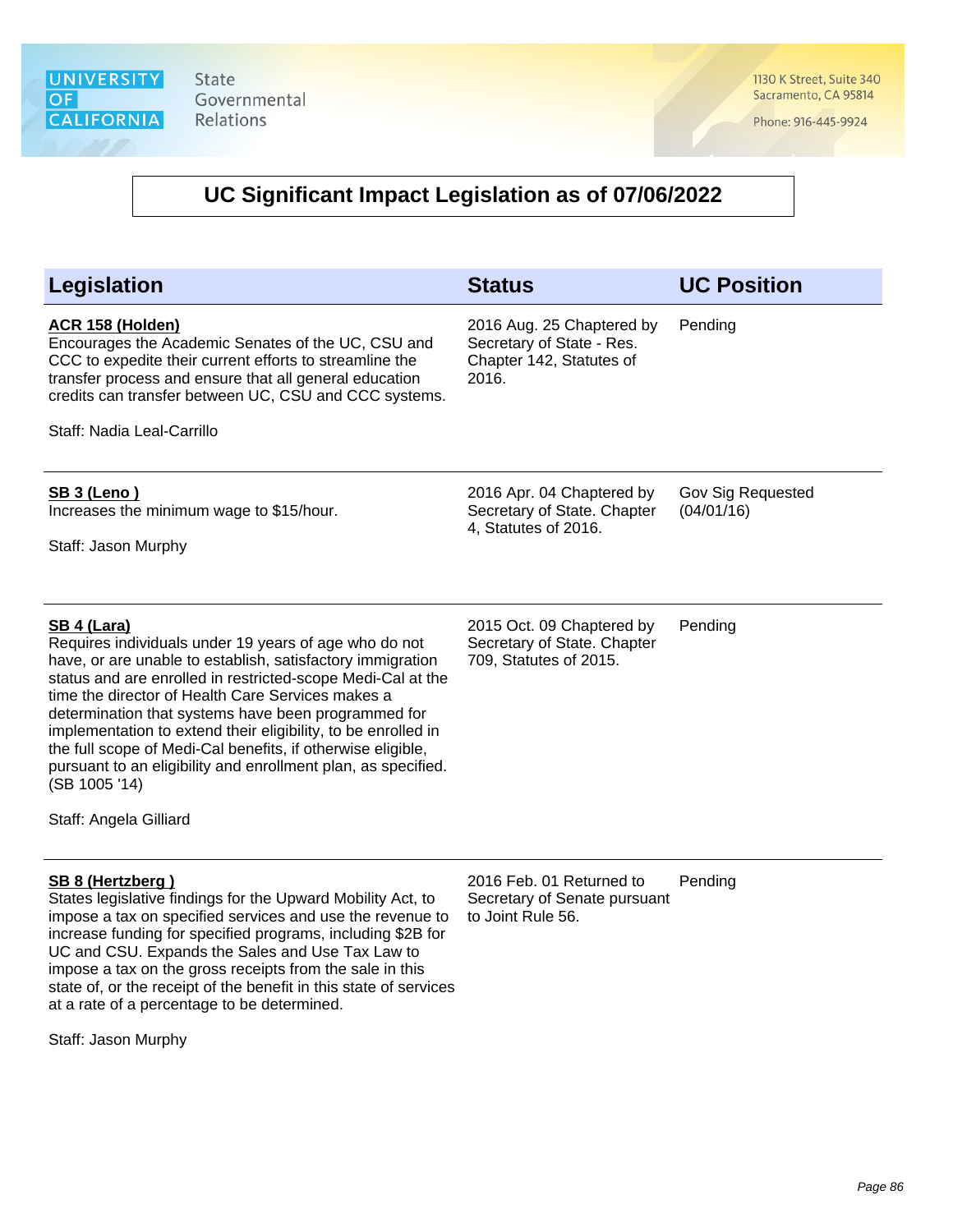1130 K Street, Suite 340 Sacramento, CA 95814

Phone: 916-445-9924

| <b>Legislation</b>                                                                                                                                                                                                                                                                                                                                                                         | <b>Status</b>                                                                                                                                           | <b>UC Position</b>                                                          |
|--------------------------------------------------------------------------------------------------------------------------------------------------------------------------------------------------------------------------------------------------------------------------------------------------------------------------------------------------------------------------------------------|---------------------------------------------------------------------------------------------------------------------------------------------------------|-----------------------------------------------------------------------------|
| <b>SB 10 (Lara)</b><br>Seeks a federal waiver to allow individuals who are<br>ineligible for health coverage due to immigration status to<br>obtain coverage from the Health Benefit Exchange<br>(Covered California). (SB 4 '15, SB 1005 '14)                                                                                                                                             | 2016 Jun. 10 Chaptered by<br>Secretary of State. Chapter<br>22, Statutes of 2016.                                                                       | Pending                                                                     |
| Staff: Angela Gilliard                                                                                                                                                                                                                                                                                                                                                                     |                                                                                                                                                         |                                                                             |
| <u>SB 15 (Block)</u><br>Senate Democrats Higher Education Plan: States<br>legislative intent to appropriate funds to UC for purposes of<br>eliminating the University's 5% tuition increase plan;<br>increases annual Competitive Cal Grant A/B awards from<br>22,500 to 30,000; establishes the Graduation Incentive<br>Grant Program for CSU students with financial need. (UC<br>Named) | 2015 Jun. 15 Referred to<br>Com. on HIGHER ED.                                                                                                          | <b>Support in Concept</b><br>(04/07/15)<br>Support in Concept<br>(06/02/15) |
| Staff: Nadia Leal-Carrillo                                                                                                                                                                                                                                                                                                                                                                 |                                                                                                                                                         |                                                                             |
| <b>SB 19 (Wolk)</b><br>Enacts the California POLST eRegistry Pilot Act. (SB 1357<br>'14)<br>Staff: Angela Gilliard                                                                                                                                                                                                                                                                         | 2015 Oct. 05 Chaptered by<br>Secretary of State. Chapter<br>504, Statutes of 2015.                                                                      | Watch (03/16/15)                                                            |
| <b>SB 22 (Roth)</b><br>Appropriate \$300m from the General Fund to fund<br>graduate medical education physician residency positions,<br>and supporting training faculty, pursuant to the Song-Brown<br>Health Care Workforce Training Act.<br>Staff: Angela Gilliard                                                                                                                       | 2016 Feb. 29 Referred to<br>Com. on RLS. From<br>committee with author's<br>amendments. Read second<br>time and amended.<br>Re-referred to Com. on RLS. | Neutral (03/16/15)<br>Pending (03/23/16)                                    |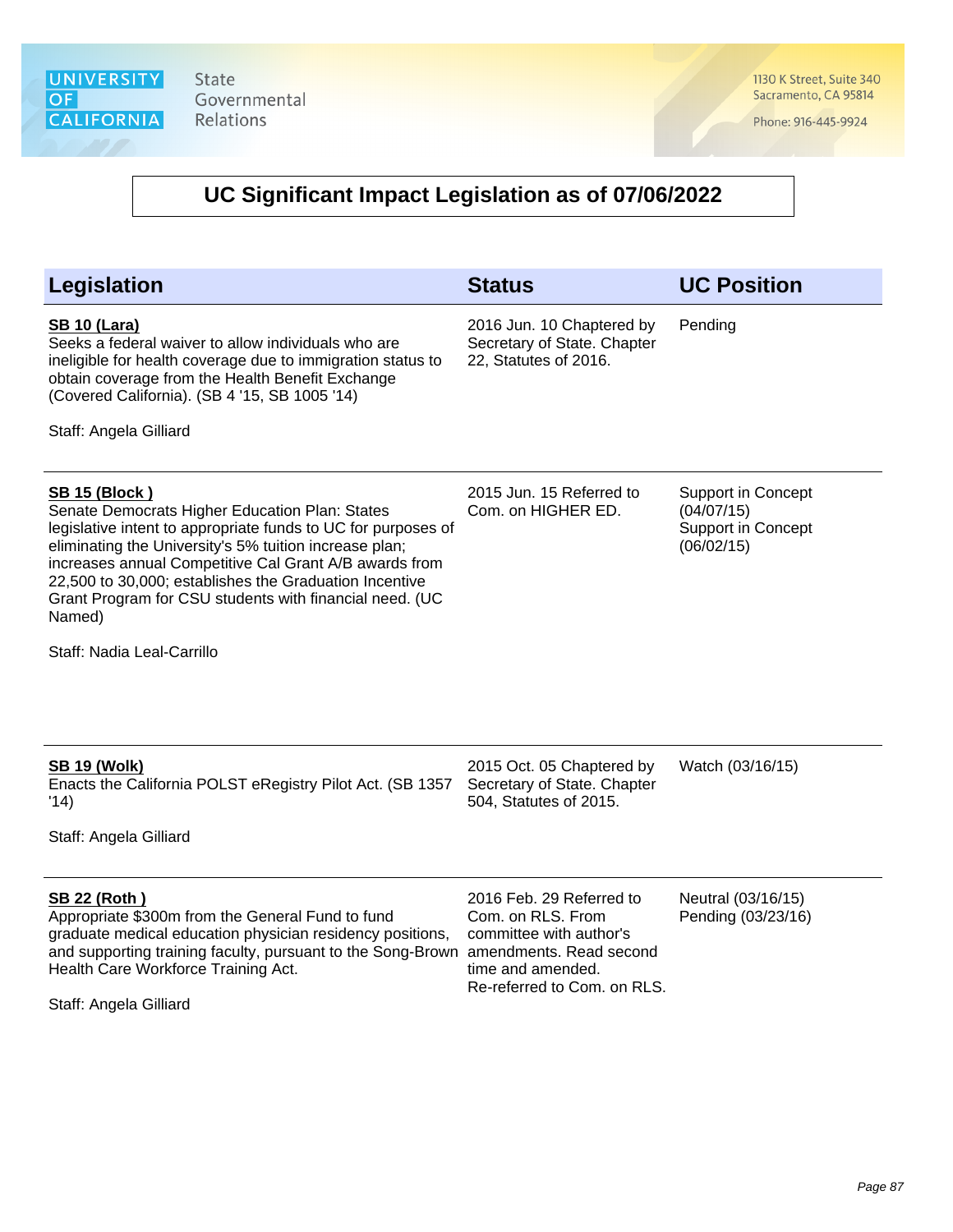1130 K Street, Suite 340 Sacramento, CA 95814

Phone: 916-445-9924

#### **UC Significant Impact Legislation as of 07/06/2022**

| <b>Legislation</b>                                                                                                                                                                                                                                                                                                                                                                                                                                                                                                                                                                                                   | <b>Status</b>                                                                      | <b>UC Position</b> |
|----------------------------------------------------------------------------------------------------------------------------------------------------------------------------------------------------------------------------------------------------------------------------------------------------------------------------------------------------------------------------------------------------------------------------------------------------------------------------------------------------------------------------------------------------------------------------------------------------------------------|------------------------------------------------------------------------------------|--------------------|
| SB 26 (Hernandez)<br>Establishes the Health Care Cost and Quality Database.<br>(SB 1322 '14)                                                                                                                                                                                                                                                                                                                                                                                                                                                                                                                         | 2016 Feb. 01 Returned to<br>Secretary of Senate pursuant<br>to Joint Rule 56.      | Pending            |
| Staff: Angela Gilliard                                                                                                                                                                                                                                                                                                                                                                                                                                                                                                                                                                                               |                                                                                    |                    |
| <u>SB 27 (Hill)</u><br>Prohibits the administration of medically important<br>antimicrobial drugs to livestock unless prescribed by a<br>veterinarian or feed directive, and prohibits such<br>administration solely to increase the rate of weight gain or<br>improved feed efficiency. Requires the Dept. of Food and<br>Agriculture, in consultation with the Veterinary Medical<br>Board, Dept. of Public Health, universities, and cooperative<br>extensions, to develop antimicrobial stewardship guidelines<br>and best management practices on the proper use of<br>medically important antimicrobial drugs. | 2015 Oct. 10 Chaptered by<br>Secretary of State. Chapter<br>758, Statutes of 2015. | Pending            |

Staff: Angela Gilliard

#### **SB 36 (Hernandez)**

Authorizes Department of Health Care Services to request one or more temporary extensions until the approved effective date of the subsequent demonstration project (Section 1115 waiver renewal), and to extend and apply existing payment methodologies and allocations, as prescribed.

Staff: Angela Gilliard

2015 Oct. 10 Chaptered by Secretary of State. Chapter 759, Statutes of 2015.

Support (06/25/15) Support (07/07/15) Gov Sig Requested (09/25/15)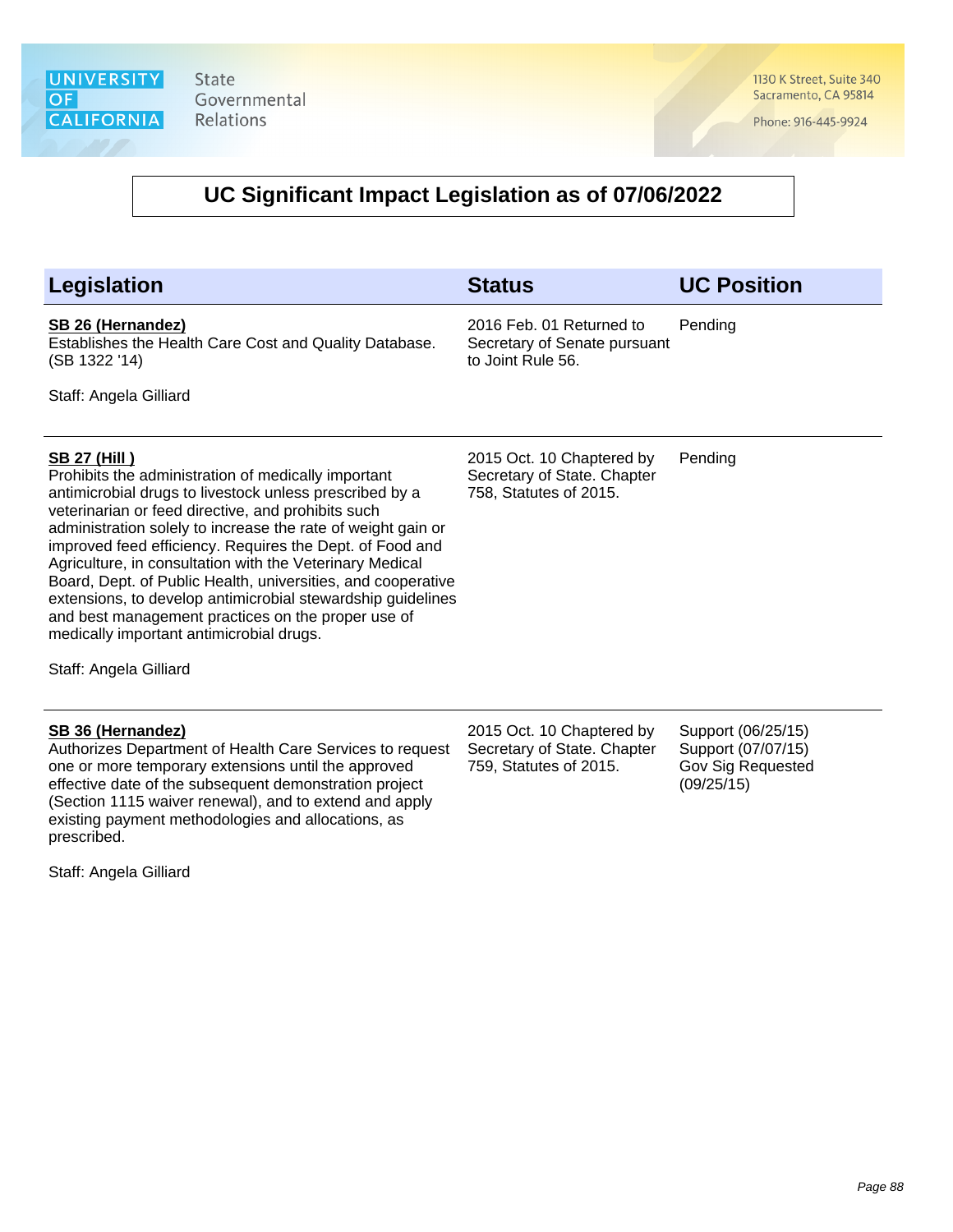1130 K Street, Suite 340 Sacramento, CA 95814

Phone: 916-445-9924

| Legislation                                                                                                                                                                                                                                                                                                                                                                                                                                                                                                                                                  | <b>Status</b>                                                                       | <b>UC Position</b> |
|--------------------------------------------------------------------------------------------------------------------------------------------------------------------------------------------------------------------------------------------------------------------------------------------------------------------------------------------------------------------------------------------------------------------------------------------------------------------------------------------------------------------------------------------------------------|-------------------------------------------------------------------------------------|--------------------|
| <b>SB 42 (Liu)</b><br>Establishes the Office of Higher Education Performance<br>Accountability, authorized to require institutions of public<br>postsecondary education to submit specified data, and to<br>administer a study on UC/CSU admissions policies to<br>determine the number of freshman/transfer students<br>eligible for admission; and requires a report to the<br>Legislature summarizing the study methodology and<br>findings. Repeals these provisions on 1/1/21. (AB 1348<br>'13, AB 2190 '12, SB 1138 '12)<br>Staff: Nadia Leal-Carrillo | 2016 Apr. 25 Last day to<br>consider Governors veto<br>pursuant to Joint Rule 58.5. | Concern (10/06/15) |
| <b>SB 69 (Leno)</b><br>Budget Act of 2015. (AB 103)<br>Staff: Sandy Fried                                                                                                                                                                                                                                                                                                                                                                                                                                                                                    | 2016 Feb. 01 Returned to<br>Secretary of Senate pursuant<br>to Joint Rule 56.       | Pending            |
| <b>SB 75 (Senate Budget &amp; Fiscal Review Committee)</b><br>Budget Trailer Bill - Health (UC Named) (AB 94)<br>Staff: Angela Gilliard                                                                                                                                                                                                                                                                                                                                                                                                                      | 2015 Jun. 24 Chaptered by<br>Secretary of State. Chapter<br>18, Statutes of 2015.   | Pending            |
| <b>SB 81 (Senate Budget &amp; Fiscal Review Committee)</b><br>Budget Trailer Bill - Higher Education (UC Named) (AB<br>108)<br>Staff: Sandy Fried                                                                                                                                                                                                                                                                                                                                                                                                            | 2015 Jun. 24 Chaptered by<br>Secretary of State. Chapter<br>22, Statutes of 2015.   | Pending            |
| <b>SB 86 (Budget and Fiscal Review Cmte)</b><br>Appropriates \$1.855M to the San Joaquin Valley Medical<br>Program. The program shall enroll 48 students. These<br>funds shall be available for expenditure through 6/30/17.<br>Staff: Sandy Fried                                                                                                                                                                                                                                                                                                           | 2016 Mar. 07 Ordered to<br>inactive file on request of<br>Senator Leno.             | Pending            |
| <b>SB 97 (Senate Budget &amp; Fiscal Review Committee)</b><br>Budget Bill Jr. (UC Named) (AB 123)<br>Staff: Sandy Fried                                                                                                                                                                                                                                                                                                                                                                                                                                      | 2015 Jun. 24 Chaptered by<br>Secretary of State. Chapter<br>11, Statutes of 2015.   | Pending            |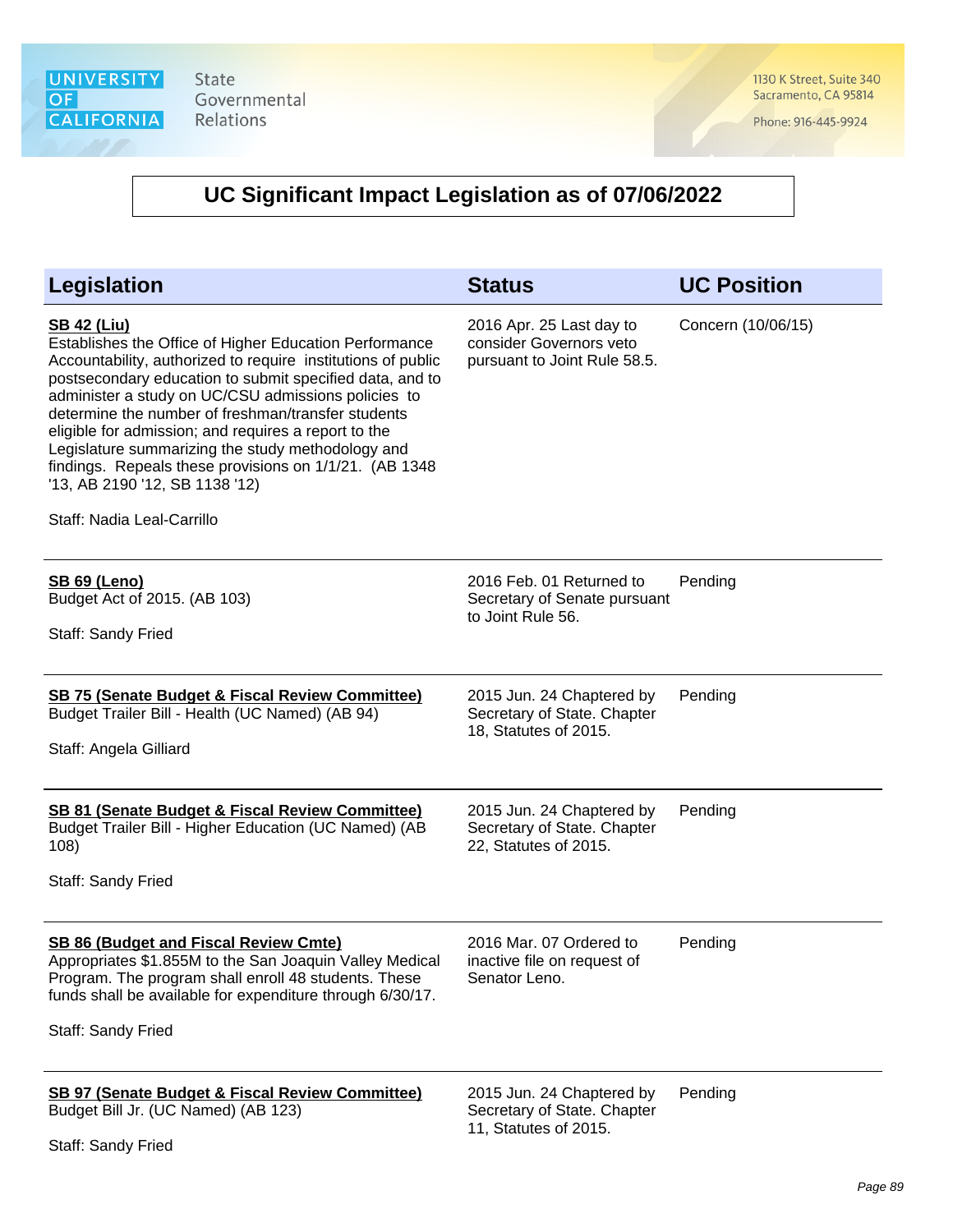

1130 K Street, Suite 340 Sacramento, CA 95814

Phone: 916-445-9924

| <b>Legislation</b>                                                                                                                                                                                                                                                                                                                                                                                                                                                                                                                                                                                                                                                                                                        | <b>Status</b>                                                                       | <b>UC Position</b> |
|---------------------------------------------------------------------------------------------------------------------------------------------------------------------------------------------------------------------------------------------------------------------------------------------------------------------------------------------------------------------------------------------------------------------------------------------------------------------------------------------------------------------------------------------------------------------------------------------------------------------------------------------------------------------------------------------------------------------------|-------------------------------------------------------------------------------------|--------------------|
| <b>SB 103 (Senate Budget &amp; Fiscal Review Committee)</b><br>Requires the Director of the Office of Planning and<br>Research to administer a study to evaluate the admissions<br>policies used by UC and CSU and determine the number of<br>students eligible for admission to those segments; requires<br>the office to submit a report summarizing the methodology<br>and findings of this study to the Legislature and the<br>Governor by12/1/16; requires the Student Aid Commission,<br>beginning with the 2016-17 academic year, to annually<br>adjust annual income calculations to reflect changes in the<br>cost of living for the Middle Class Scholarship Program.<br>(AB 128)<br>Staff: Nadia Leal-Carrillo | 2015 Sep. 22 Chaptered by<br>Secretary of State. Chapter<br>324, Statutes of 2015.  | Pending            |
| <b>SB 110 (Fuller)</b><br>Makes a person who, by any means, including<br>electronically, willfully threatens unlawful violence to<br>another person to occur upon the grounds of a school,<br>including a public university, with specific intent and under<br>certain circumstances, and that threat causes a disruption<br>at the school, guilty of a misdemeanor or felony punishable<br>by imprisonment in a county jail for a specified term.<br>Staff: Jason Murphy                                                                                                                                                                                                                                                 | 2016 Apr. 19 Last day to<br>consider Governors veto<br>pursuant to Joint Rule 58.5. | Pending            |
| SB 114 (Liu (D))<br>Enacts the Kindergarten-12 Public Education Facilities<br>Bond Act of 2016 to authorize an unspecified amount of<br>state general obligation bonds to aid school districts,<br>county superintendents of schools, and county boards of<br>education and charter schools to construct/modernize<br>education facilities. Operative only if approved by voters at<br>the November 8, 2016, statewide general election. (AB<br>1433, AB 1088, AB 41 '13, AB 2235 14')<br>Staff: Sandy Fried                                                                                                                                                                                                              | 2016 Feb. 01 Died on file<br>pursuant to Joint Rule 56.                             | Watch (05/07/15)   |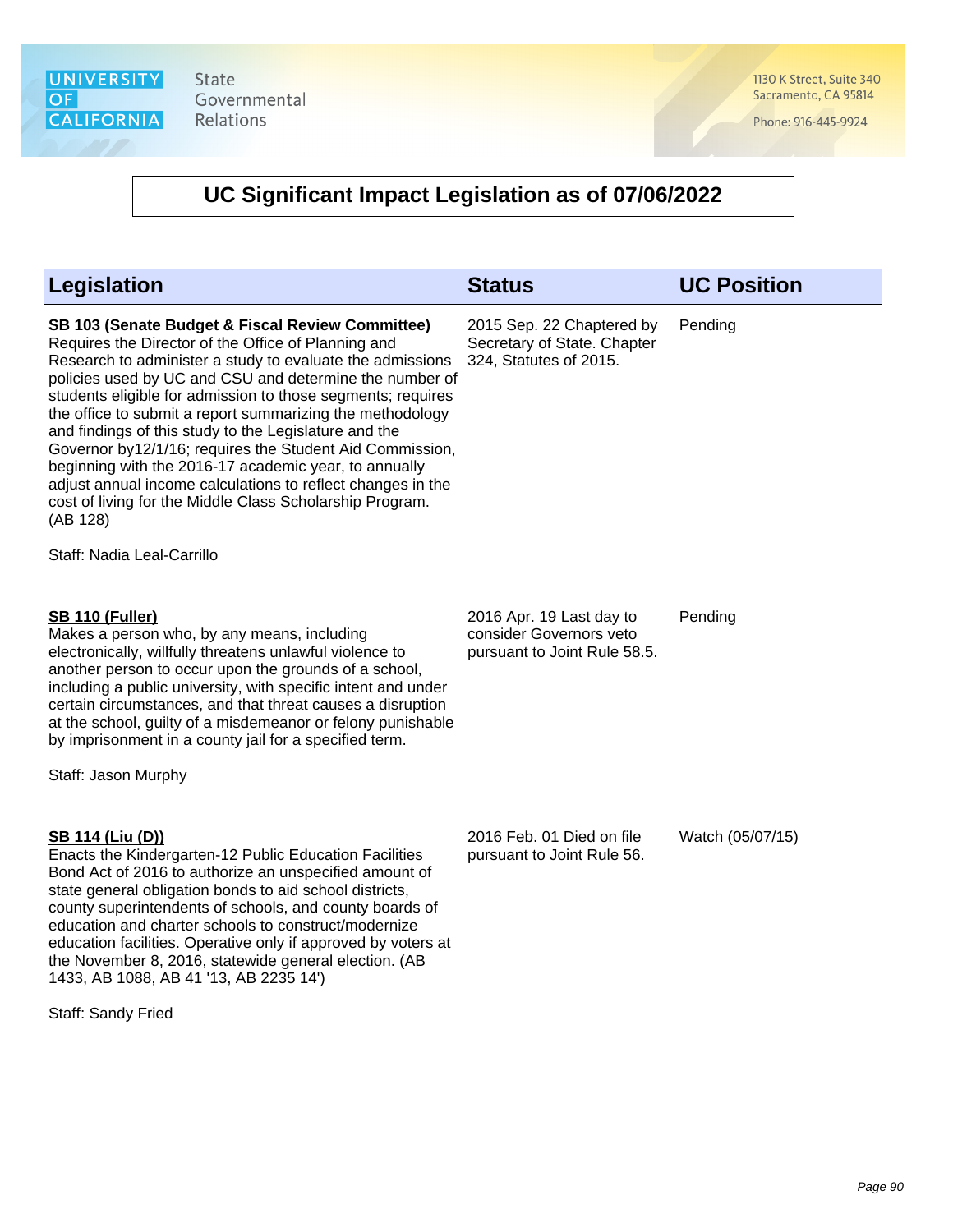1130 K Street, Suite 340 Sacramento, CA 95814

Phone: 916-445-9924

| <b>Legislation</b>                                                                                                                                                                                                                                                                                                                                                                                                                                                                                                                                                                                                                                                                                                                                                                                                                                                                            | <b>Status</b>                                                                       | <b>UC Position</b>                                                         |
|-----------------------------------------------------------------------------------------------------------------------------------------------------------------------------------------------------------------------------------------------------------------------------------------------------------------------------------------------------------------------------------------------------------------------------------------------------------------------------------------------------------------------------------------------------------------------------------------------------------------------------------------------------------------------------------------------------------------------------------------------------------------------------------------------------------------------------------------------------------------------------------------------|-------------------------------------------------------------------------------------|----------------------------------------------------------------------------|
| <b>SB 124 (Leno)</b><br>Prohibits a person confined in a juvenile facility who is an<br>imminent danger to himself, herself, or others as a result of<br>a mental disorder, or who is gravely disabled, from being<br>subject to solitary confinement.<br>Staff: Angela Gilliard                                                                                                                                                                                                                                                                                                                                                                                                                                                                                                                                                                                                              | 2015 Aug. 27 August 27<br>hearing: Held in committee<br>and under submission.       | Pending                                                                    |
| <b>SB 125 (Hernandez)</b><br>CHBRP Reauthorization: Expands UC CHBRP analyses to<br>include essential health benefits and the impact on the<br>California Health Benefit Exchange, and assessments of<br>legislation impacting health insurance benefit design, cost<br>sharing, premiums, and other related topics; and allows<br>submittal of analyses to legislative policy/fiscal committees<br>either within 60 days or according to a timeline agreed to<br>by the Legislature and CHBRP. Extends deadline for UC to<br>report to the Governor/Legislature on CHBRP<br>implementation until January 1, 2017, and extends the<br>CHBRP/Fund sunset date until June 30, 2017, to be<br>repealed January 1, 2018. Also, extends plan/insurer<br>annual enrollment periods from November 1, of the<br>preceding calendar year, to January 31 of the benefit year.<br>Staff: Angela Gilliard | 2015 Jun. 17 Chaptered by<br>Secretary of State. Chapter<br>9, Statutes of 2015.    | Neutral (02/19/15)                                                         |
| <b>SB 128 (Wolk)</b><br>Enacts the End of Life Option Act (Right-to-Die,<br>Aid-in-Dying, Assisted Death Bill) (SB 128)<br>Staff: Angela Gilliard                                                                                                                                                                                                                                                                                                                                                                                                                                                                                                                                                                                                                                                                                                                                             | 2015 Jul. 07 July 7 set for<br>second hearing canceled at<br>the request of author. | Pending                                                                    |
| SB 131 (Cannella)<br>Appropriates \$1.855M for UC San Joaquin Valley PRIME<br>expansion. (AB 174'15, SB 841'14, AB 2232'14)<br>Staff: Angela Gilliard                                                                                                                                                                                                                                                                                                                                                                                                                                                                                                                                                                                                                                                                                                                                         | 2016 Feb. 01 Returned to<br>Secretary of Senate pursuant<br>to Joint Rule 56.       | Not Taking A Position<br>(03/24/15)<br>Not Taking A Position<br>(04/22/15) |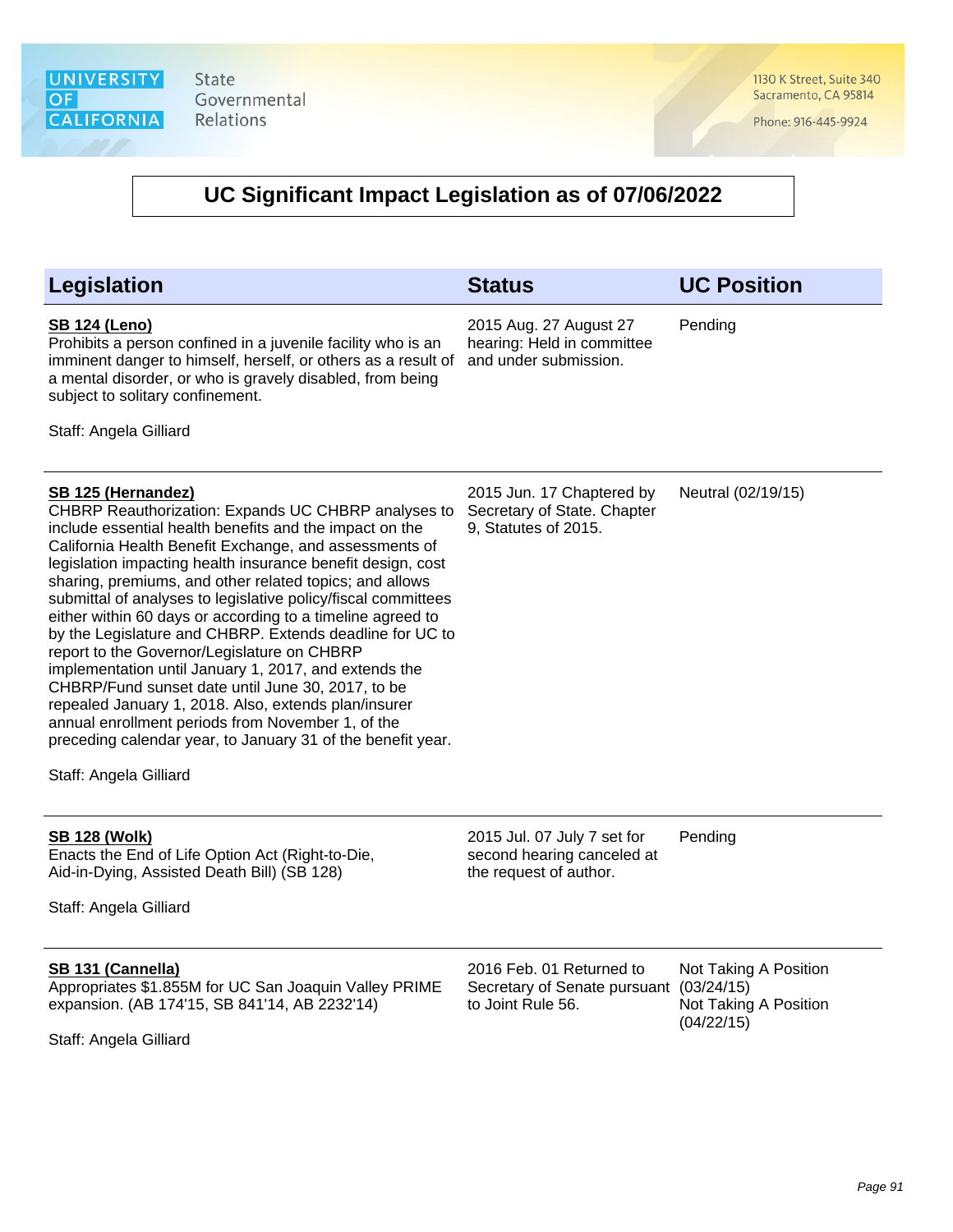1130 K Street, Suite 340 Sacramento, CA 95814

Phone: 916-445-9924

| <b>Legislation</b>                                                                                                                                                                                                                                                                                                                                                                                                                                                                                                                                                                                                                                                                                           | <b>Status</b>                                                                      | <b>UC Position</b> |
|--------------------------------------------------------------------------------------------------------------------------------------------------------------------------------------------------------------------------------------------------------------------------------------------------------------------------------------------------------------------------------------------------------------------------------------------------------------------------------------------------------------------------------------------------------------------------------------------------------------------------------------------------------------------------------------------------------------|------------------------------------------------------------------------------------|--------------------|
| <b>SB 136 (Hall)</b><br>Authorizes projects at UCLA to be performed with<br>university employees if the value of the project does not<br>exceed \$100,000.<br>Staff: Jason Murphy                                                                                                                                                                                                                                                                                                                                                                                                                                                                                                                            | 2016 Feb. 01 Returned to<br>Secretary of Senate pursuant<br>to Joint Rule 56.      | Pending            |
|                                                                                                                                                                                                                                                                                                                                                                                                                                                                                                                                                                                                                                                                                                              |                                                                                    |                    |
| SB 137 (Hernandez)<br>Requires a health care service plan and certain insurers<br>that contract with provisions for alternative rates of<br>payment, to publish and maintain a related provider<br>directories, and to make such directories available on the<br>plan's/ insurer's Website. Requires the development of<br>directory standards. Requires assurances of correct<br>directory information and periodic updates. Requires<br>reimbursement for any amount paid for the difference of<br>in-network services. Authorize a plan/insurer to delay<br>payment or reimbursement owed to a provider or provider<br>group, as specified, upon failure to respond to attempts to<br>verify information. | 2015 Oct. 08 Chaptered by<br>Secretary of State. Chapter<br>649, Statutes of 2015. | Watch (03/16/15)   |
| Staff: Angela Gilliard                                                                                                                                                                                                                                                                                                                                                                                                                                                                                                                                                                                                                                                                                       |                                                                                    |                    |
| <b>SB 139 (Galgiani)</b><br>Authorizes synthetic cannabinoid compounds to be<br>obtained and used for bona fide research, instruction, or<br>analysis if that possession and use does not violate federal<br>law.                                                                                                                                                                                                                                                                                                                                                                                                                                                                                            | 2016 Sep. 25 Chaptered by<br>Secretary of State. Chapter<br>624, Statutes of 2016. | Pending            |
| Staff: Jason Murphy                                                                                                                                                                                                                                                                                                                                                                                                                                                                                                                                                                                                                                                                                          |                                                                                    |                    |
|                                                                                                                                                                                                                                                                                                                                                                                                                                                                                                                                                                                                                                                                                                              |                                                                                    |                    |
| <b>SB 140 (Leno)</b><br>Defines the term "smoking" for purposes of the STAKE Act. first hearing. Held in<br>(SB 648'14)<br>Staff: Angela Gilliard                                                                                                                                                                                                                                                                                                                                                                                                                                                                                                                                                            | 2015 Jul. 08 July 8 set for<br>committee without<br>recommendation.                | Pending            |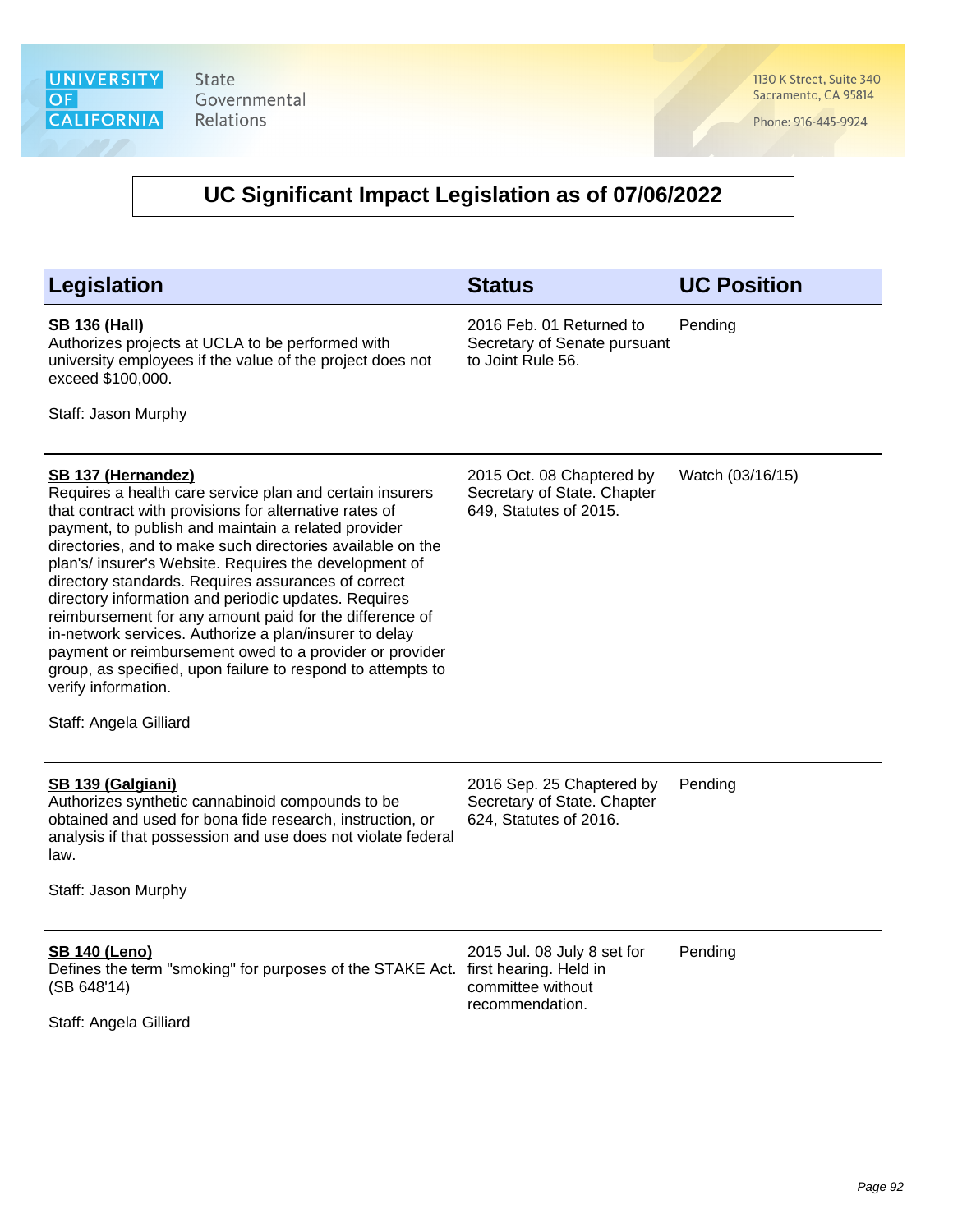1130 K Street, Suite 340 Sacramento, CA 95814

Phone: 916-445-9924

| <b>Legislation</b>                                                                                                                                                                                                                                                                                                                                                                               | <b>Status</b>                                                                       | <b>UC Position</b>                                          |
|--------------------------------------------------------------------------------------------------------------------------------------------------------------------------------------------------------------------------------------------------------------------------------------------------------------------------------------------------------------------------------------------------|-------------------------------------------------------------------------------------|-------------------------------------------------------------|
| SB 142 (Jackson)<br>Extends liability for wrongful occupation of real property<br>and damages to a person who operates an unmanned<br>aircraft/system less than 350 ft above ground level within<br>the airspace overlaying the real property, without the<br>express permission of the person/entity with legal authority<br>to grant access or without legal authority.<br>Staff: Jason Murphy | 2016 Apr. 20 Last day to<br>consider Governors veto<br>pursuant to Joint Rule 58.5. | Pending                                                     |
|                                                                                                                                                                                                                                                                                                                                                                                                  |                                                                                     |                                                             |
| <b>SB 147 (Hernandez)</b><br>Authorizes an alternative payment methodology pilot<br>project, commencing no sooner than 7/1/16, for federally<br>qualified health centers that agree to participate. (SB<br>1081'14)                                                                                                                                                                              | 2015 Oct. 10 Chaptered by<br>Secretary of State. Chapter<br>760, Statutes of 2015.  | Watch (06/18/15)                                            |
| Staff: Angela Gilliard                                                                                                                                                                                                                                                                                                                                                                           |                                                                                     |                                                             |
| <b>SB 149 (Stone)</b><br>Permits a manufacturer of an investigational drug,<br>biological product, or device to make the product available<br>to eligible patients with an immediately life-threatening<br>disease or condition. (AB 159)<br>Staff: Angela Gilliard                                                                                                                              | 2015 Aug. 27 August 27<br>hearing: Held in committee<br>and under submission.       | Concern (04/02/15)<br>Cost (04/09/15)<br>Neutral (06/23/15) |
| <b>SB 151 (Hernandez)</b><br>Extends applicability of the Stop Tobacco Access to Kids<br>Enforcement Act to persons under 21 years of age.<br>Staff: Angela Gilliard                                                                                                                                                                                                                             | 2015 Jul. 08 July 8 set for<br>first hearing canceled at the<br>request of author.  | Pending                                                     |
| <b>SB 175 (Huff)</b><br>Requires agencies that employ peace officers and requires<br>them to wear body-worn cameras to develop a policy on<br>the use of the body-worn cameras.<br>Staff: Jason Murphy                                                                                                                                                                                           | 2016 Aug. 31 Ordered to<br>inactive file on request of<br>Assembly Member Calderon. | Pending                                                     |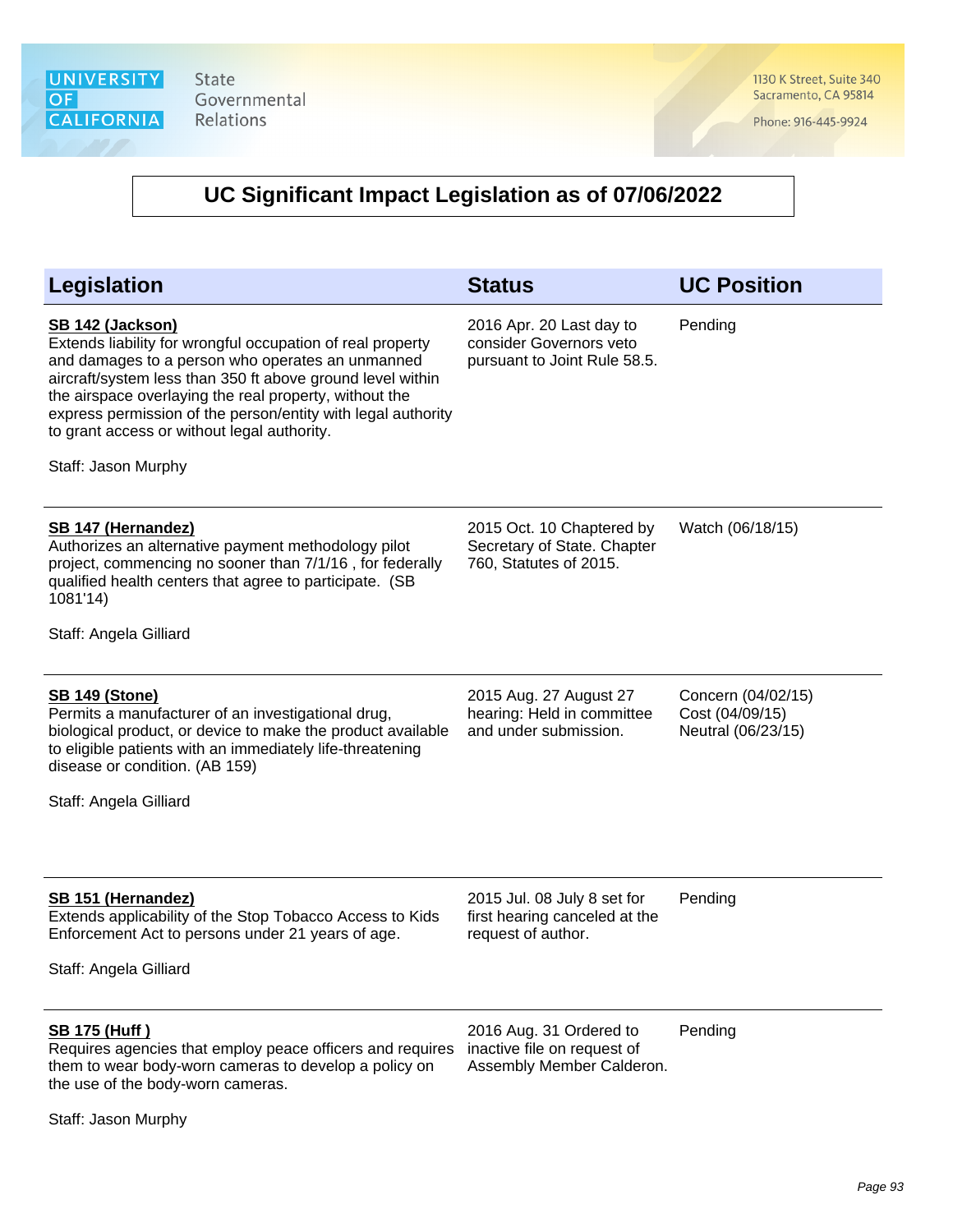1130 K Street, Suite 340 Sacramento, CA 95814

Phone: 916-445-9924

#### **UC Significant Impact Legislation as of 07/06/2022**

| Legislation                                                                                                                                                                                                                                                                                                                                                                                                                                                                                                                                                                                                                                                                                                                                                                                                                                                                               | <b>Status</b>                                                                 | <b>UC Position</b> |
|-------------------------------------------------------------------------------------------------------------------------------------------------------------------------------------------------------------------------------------------------------------------------------------------------------------------------------------------------------------------------------------------------------------------------------------------------------------------------------------------------------------------------------------------------------------------------------------------------------------------------------------------------------------------------------------------------------------------------------------------------------------------------------------------------------------------------------------------------------------------------------------------|-------------------------------------------------------------------------------|--------------------|
| <b>SB 203 (Monning)</b><br>Establishes the Sugar-Sweetened Beverages Safety<br>Warning Act.                                                                                                                                                                                                                                                                                                                                                                                                                                                                                                                                                                                                                                                                                                                                                                                               | 2016 Feb. 01 Returned to<br>Secretary of Senate pursuant<br>to Joint Rule 56. | Watch (03/24/15)   |
| Staff: Angela Gilliard                                                                                                                                                                                                                                                                                                                                                                                                                                                                                                                                                                                                                                                                                                                                                                                                                                                                    |                                                                               |                    |
| <b>SB 225 (Wieckowski)</b><br>Revises definition of biohazard bag and limits application of Secretary of State. Chapter<br>the requirement that film bags used for transport be marked 352, Statutes of 2015.<br>and certified by the manufacturer as having passed<br>specified tests only to those film bags that are used for<br>transport from the generator's facility onto roadways and<br>into commerce to a treatment and disposal facility. Revises<br>requirements for biohazard bags used to collect medical<br>waste within a facility, requires a hazardous waste<br>transporter that transports medical waste. to maintain a<br>tracking document in compliance with specified<br>requirements for purposes of tracking medical waste from<br>the point when the waste leaves the generator facility until<br>the waste receives final treatment.<br>Staff: Angela Gilliard | 2015 Sep. 28 Chaptered by                                                     | Watch (07/02/15)   |
| SB 243 (Hernandez)<br>Requires claims for payments pursuant to the Medi-Cal                                                                                                                                                                                                                                                                                                                                                                                                                                                                                                                                                                                                                                                                                                                                                                                                               | 2016 Feb. 01 Returned to<br>Secretary of Senate pursuant                      | Neutral (03/25/15) |

to Joint Rule 56.

Requires claims for payments pursuant to the Medi-Cal inpatient hospital reimbursement methodology to be increased, and prohibits the 10% reduction on provider payments for dates of service on/after 6/1/11. Requires payments for medical care services rendered by fee-for-service Medi-Cal providers to not be less than 100% of the payment rate applicable to those services as established by Medicare, for both fee-for-service and managed care plans, and requires these provisions to be implemented only to the extent permitted by federal law and that federal financial participation is available. (AB 366'15, AB 1805'14)

Staff: Angela Gilliard

Page 94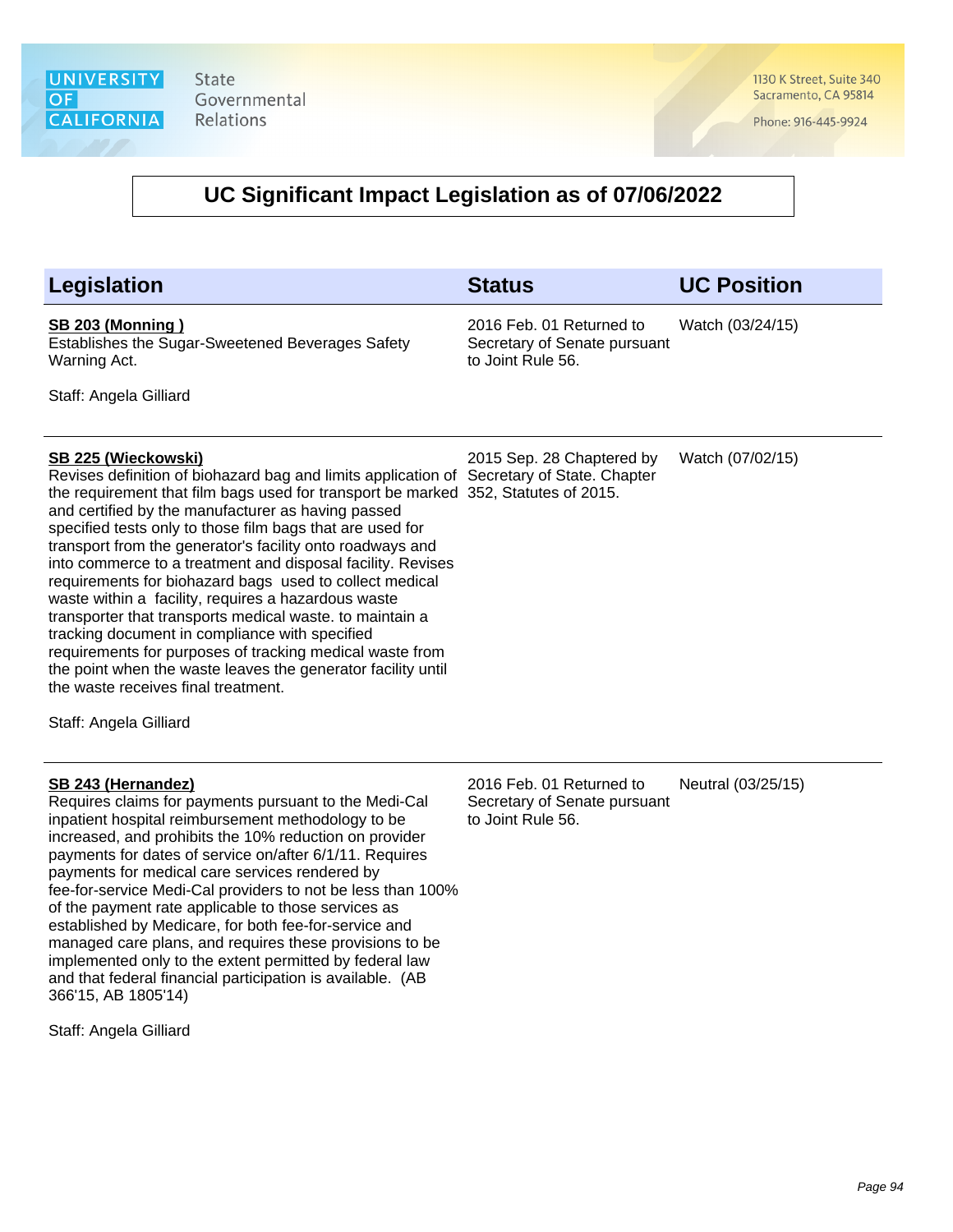1130 K Street, Suite 340 Sacramento, CA 95814

Phone: 916-445-9924

| Legislation                                                                                                                                                                                                                                                                                                                                                                                                                                                                                                                                                                                               | <b>Status</b>                                                                                                   | <b>UC Position</b> |
|-----------------------------------------------------------------------------------------------------------------------------------------------------------------------------------------------------------------------------------------------------------------------------------------------------------------------------------------------------------------------------------------------------------------------------------------------------------------------------------------------------------------------------------------------------------------------------------------------------------|-----------------------------------------------------------------------------------------------------------------|--------------------|
| <b>SB 247 (Lara)</b><br>Encourages UC to establish undocumented student<br>support services that include state and institutional financial<br>aid assistance, academic counseling, referral services, and<br>on-campus Dream Centers.                                                                                                                                                                                                                                                                                                                                                                     | 2016 Sep. 27 Chaptered by<br>Secretary of State. Chapter<br>705, Statutes of 2016.                              | Pending            |
| Staff: Nadia Leal-Carrillo                                                                                                                                                                                                                                                                                                                                                                                                                                                                                                                                                                                |                                                                                                                 |                    |
| <b>SB 259 (Bates)</b><br>Amends the Health Care Professional Disaster Response<br>Act. (AB 317'15)                                                                                                                                                                                                                                                                                                                                                                                                                                                                                                        | 2016 Feb. 01 Returned to<br>Secretary of Senate pursuant<br>to Joint Rule 56.                                   | Watch (03/24/15)   |
| Staff: Angela Gilliard                                                                                                                                                                                                                                                                                                                                                                                                                                                                                                                                                                                    |                                                                                                                 |                    |
| <b>SB 260 (Monning)</b><br>Repeals the contracting counties exemption from the<br>Knox-Keene Act (Act) for purposes of carrying out<br>contracts for county organized health systems (COHS) to<br>provide services under Medi-Cal and deletes related<br>exemptions; deems a COHS to be a health care service<br>plan as of specified dates and subject to the Act.<br>Staff: Angela Gilliard                                                                                                                                                                                                             | 2015 Sep. 09<br>Reconsideration granted.<br>Ordered to inactive file on<br>request of Assembly Member<br>Bonta. | Pending            |
| <b>SB 277 (Pan)</b><br>Eliminates exemption from existing specified immunization<br>requirements based on personal beliefs, but allows<br>exemption from future immunization requirements deemed<br>appropriate by DPH for medical reasons or personal<br>beliefs. Narrows authorization for temporary exclusion from<br>a school/institution to apply only to a child exposed to a<br>specified disease and whose immunization documentation<br>does not show proof of immunization against measles,<br>mumps, and pertussis. Provides for specified<br>exceptions/exemptions.<br>Staff: Angela Gilliard | 2015 Jun. 30 Chaptered by<br>Secretary of State. Chapter<br>35, Statutes of 2015.                               | Pending            |
|                                                                                                                                                                                                                                                                                                                                                                                                                                                                                                                                                                                                           |                                                                                                                 |                    |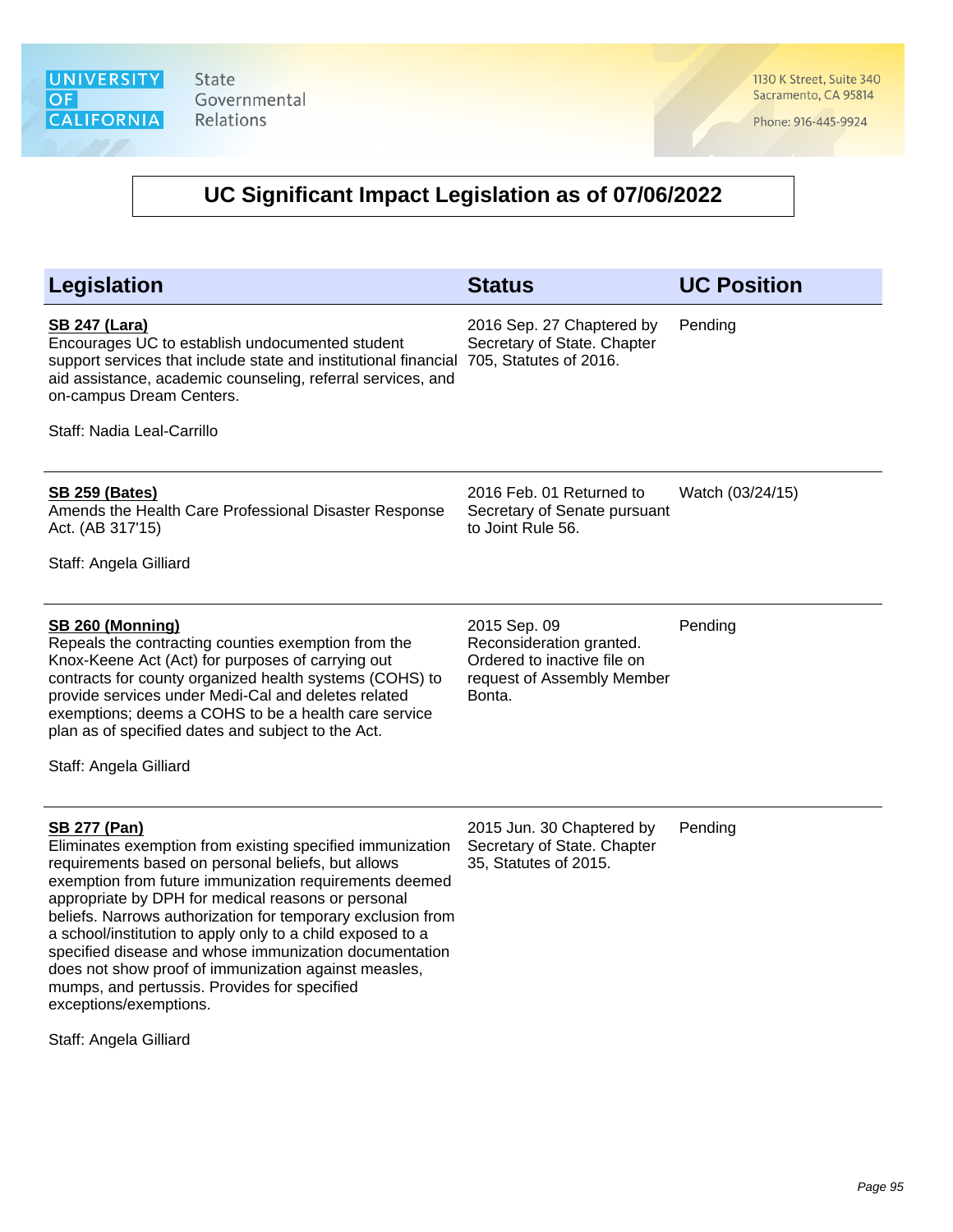1130 K Street, Suite 340 Sacramento, CA 95814

Phone: 916-445-9924

## **UC Significant Impact Legislation as of 07/06/2022**

| <b>Legislation</b>                                                                                                                                                                                                                                                                                                                                                                                                                                                                                                                                                                                                                                                             | <b>Status</b>                                                                      | <b>UC Position</b>                                                              |
|--------------------------------------------------------------------------------------------------------------------------------------------------------------------------------------------------------------------------------------------------------------------------------------------------------------------------------------------------------------------------------------------------------------------------------------------------------------------------------------------------------------------------------------------------------------------------------------------------------------------------------------------------------------------------------|------------------------------------------------------------------------------------|---------------------------------------------------------------------------------|
| SB 286 (Hertzberg)<br>Implements a 2nd phase-in period to expand the direct<br>access program to allow 8,000 GWh over a period of three<br>years. (AB 1350 '13)<br>Staff: Jason Murphy                                                                                                                                                                                                                                                                                                                                                                                                                                                                                         | 2016 Aug. 11 August 11<br>hearing. Held in committee<br>and under submission.      | Support (04/20/15)<br>Not Taking A Position<br>(07/02/15)<br>Support (07/13/15) |
| SB 289 (Mitchell)<br>Requires a health care service plan or a health insurer, with Secretary of Senate pursuant<br>respect to plan contracts and policies on/after 1/1/17, to<br>cover telephonic and electronic patient management<br>services provided by a physician or non-physician provider<br>and reimburse those services based on complexity and<br>time expenditure. Provides that a plan or insurer is not<br>required to reimburse separately for specified telephonic or<br>electronic visits, including a telephonic or electronic visit<br>provided as part of a bundle of services reimbursed in a<br>specified manner. (AB 1771'14)<br>Staff: Angela Gilliard | 2016 Feb. 01 Returned to<br>to Joint Rule 56.                                      | Neutral (04/23/15)                                                              |
| SB 295 (De Le?n)<br>Extends the College Access Tax Credit Fund to taxable<br>years beginning before January 1, 2018. (SB 284'13; SB<br>285'13)<br>Staff: Nadia Leal-Carrillo                                                                                                                                                                                                                                                                                                                                                                                                                                                                                                   | 2015 Oct. 08 Chaptered by<br>Secretary of State. Chapter<br>607, Statutes of 2015. | Neutral (06/17/15)                                                              |
| SB 299 (Monning)<br>Exempts from notarization requirements any provider that<br>chooses electronic Medi-Cal enrollment. Relates to<br>designation of a provider as a "high" categorical risk.                                                                                                                                                                                                                                                                                                                                                                                                                                                                                  | 2015 Sep. 04 Chaptered by<br>Secretary of State. Chapter<br>271, Statutes of 2015. | Pending                                                                         |

Staff: Angela Gilliard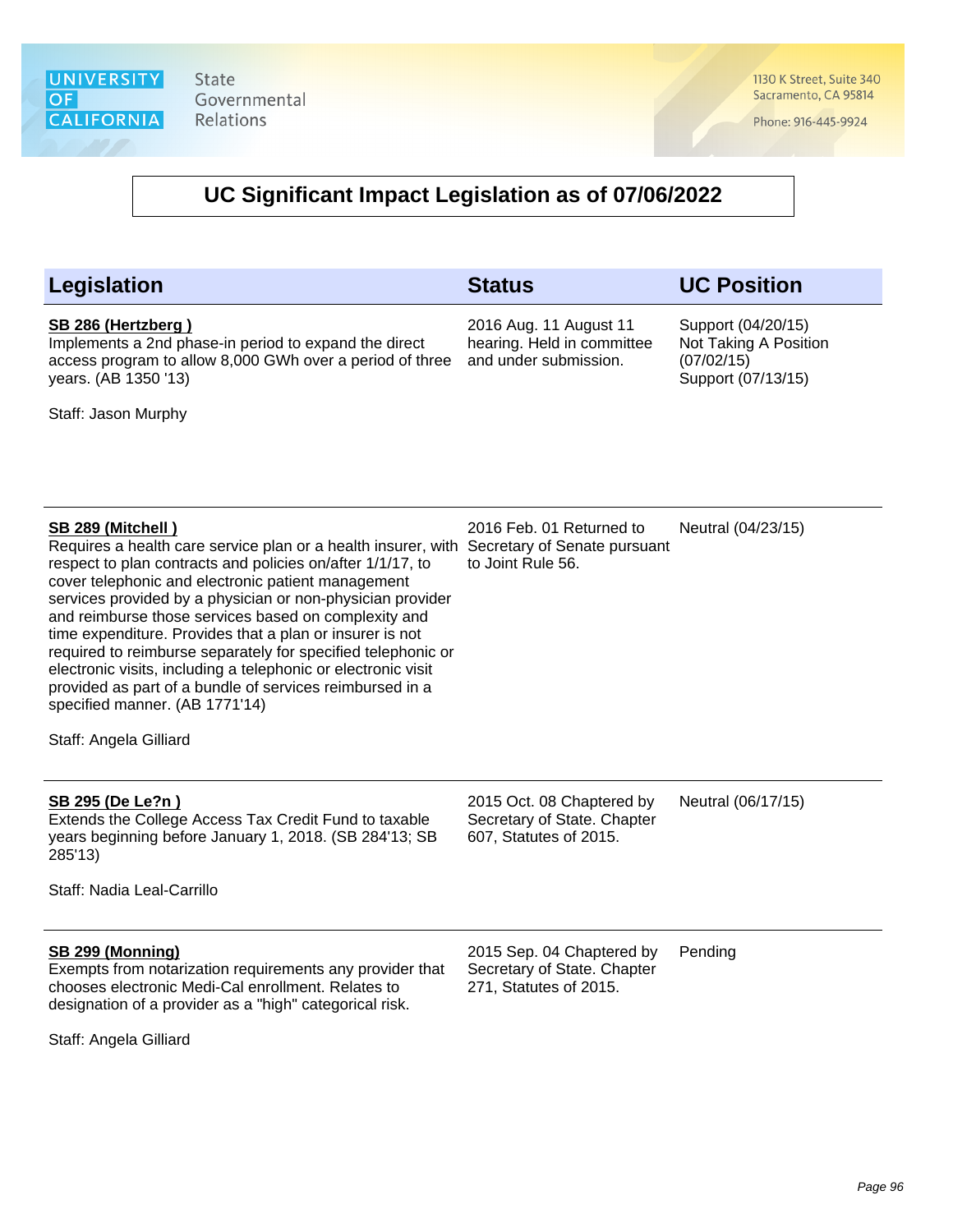1130 K Street, Suite 340 Sacramento, CA 95814

Phone: 916-445-9924

#### **UC Significant Impact Legislation as of 07/06/2022**

| <b>Legislation</b>                                                                                                                                                                                                                                                                                                                                                                                                                                                                                                                                                                                                                                       | <b>Status</b>                                                                       | <b>UC Position</b>                                             |
|----------------------------------------------------------------------------------------------------------------------------------------------------------------------------------------------------------------------------------------------------------------------------------------------------------------------------------------------------------------------------------------------------------------------------------------------------------------------------------------------------------------------------------------------------------------------------------------------------------------------------------------------------------|-------------------------------------------------------------------------------------|----------------------------------------------------------------|
| <b>SB 315 (Monning)</b><br>Creates the California Health Access Model Program Two<br>Account for administering a 2nd competitive grant selection<br>process to fund one or more projects designed to<br>demonstrate specified new or enhanced cost effective<br>methods of delivering quality health care services to<br>improve access to quality health care for vulnerable<br>populations or communities. Transfers up to \$3M from the<br>Ca. Health Facilities Financing Authority Hospital<br>Equipment Loan Program Fund to the account for purposes<br>of the bill. Operative only if AB 648 is enacted.<br>Staff: Steve Juarez                  | 2015 Sep. 08 Ordered to<br>inactive file on request of<br>Assembly Member Holden.   | Pending                                                        |
| SB 323 (Hernandez)<br>Amends the Nursing Practice Act regarding Nurse<br>Practitioners (NPs), including authorization for national<br>certified NPs to practice without physician/surgeon<br>supervision, inclusion of NP under the definition of licensee<br>and licentiate, and Board of Registered Nursing review and<br>disciplinary actions on NP convictions for violations of<br>prohibitions, and disclosure of reports as specified.<br>Prohibits entities in specified settings from interfering with,<br>controlling, or otherwise directing the professional judgment<br>of such a nurse practitioner. (SB 491'14)<br>Staff: Angela Gilliard | 2016 Jun. 28 June 28 set for<br>final hearing canceled at the<br>request of author. | Support (04/13/15)<br>Support (05/07/15)<br>Support (06/20/16) |
| SB 337 (Pavley)                                                                                                                                                                                                                                                                                                                                                                                                                                                                                                                                                                                                                                          | 2015 Oct. 06 Chaptered by                                                           | Not Taking A Position                                          |

Amends the Physician Assistant Practice Act to require that Secretary of State. Chapter the medical record for each patient episode of care identify 536, Statutes of 2015. the supervising physician/surgeon, and establishes an alternative medical records review mechanism.

 $(06/04/15)$ 

Staff: Angela Gilliard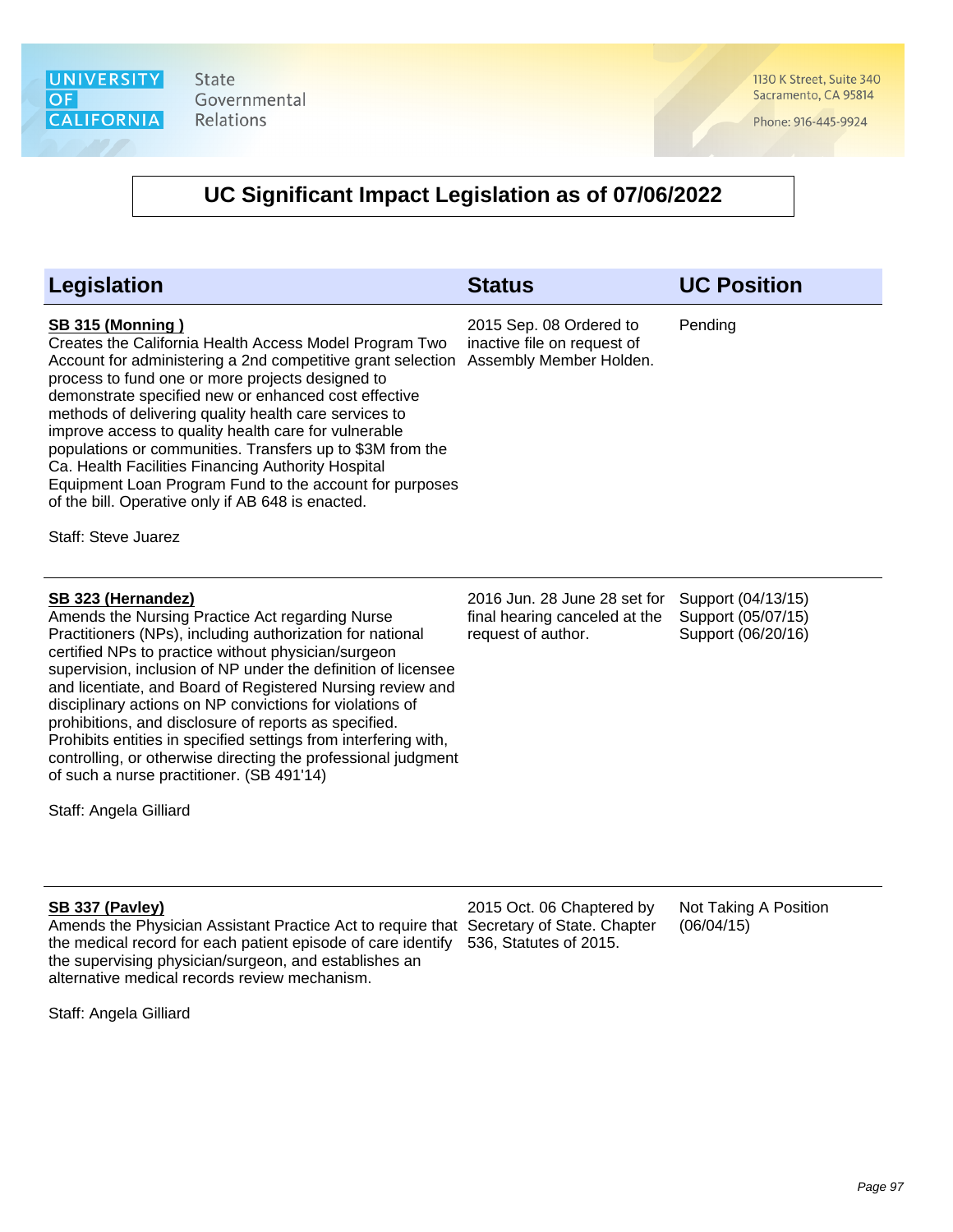1130 K Street, Suite 340 Sacramento, CA 95814

Phone: 916-445-9924

| <b>Legislation</b>                                                                                                                                                                                                                                                                                                                                                                                                                                                                                                                                                                                   | <b>Status</b>                                                                            | <b>UC Position</b>                                    |
|------------------------------------------------------------------------------------------------------------------------------------------------------------------------------------------------------------------------------------------------------------------------------------------------------------------------------------------------------------------------------------------------------------------------------------------------------------------------------------------------------------------------------------------------------------------------------------------------------|------------------------------------------------------------------------------------------|-------------------------------------------------------|
| SB 346 (Wieckowski)<br>Requires private nonprofit hospitals and nonprofit<br>multispecialty clinics to provide community benefits to the<br>public by allocating available community benefit moneys to<br>charity health care and community building activities,<br>develop a community health needs assessment, create a<br>community benefits advisory committee, develop a<br>community benefits plan, requires making the assessment<br>and plan available to the public and to be filed with<br>OSHPD, and assesses a civil penalty for noncompliance.<br>(AB 975'13)<br>Staff: Angela Gilliard | 2016 Feb. 01 Returned to<br>Secretary of Senate pursuant (04/23/15)<br>to Joint Rule 56. | Not Taking A Position                                 |
| <b>SB 349 (Bates)</b><br>Relates to mobile optometric facilities.<br>Staff: Angela Gilliard                                                                                                                                                                                                                                                                                                                                                                                                                                                                                                          | 2016 Feb. 01 Returned to<br>Secretary of Senate pursuant<br>to Joint Rule 56.            | Pending                                               |
| <b>SB 359 (Mitchell)</b><br>Enacts the California Mathematics Placement Act of 2015.<br>Staff: Nadia Leal-Carrillo                                                                                                                                                                                                                                                                                                                                                                                                                                                                                   | 2015 Oct. 05 Chaptered by<br>Secretary of State. Chapter<br>508, Statutes of 2015.       | Support (06/19/15)<br>Gov Sig Requested<br>(09/25/15) |
| <b>SB 362 (Vidak)</b><br>Requires a report submitted to the Legislature by UC, CSU, Secretary of Senate pursuant<br>or CCC to be delivered to the Senate and Assembly budget to Joint Rule 56.<br>subcommittees on education, the appropriate Senate and<br>Assembly higher education policy committees, the LAO,<br>the Governor, and the Department of Finance.                                                                                                                                                                                                                                    | 2016 Feb. 01 Returned to                                                                 | Pending                                               |
| Staff: Jason Murphy                                                                                                                                                                                                                                                                                                                                                                                                                                                                                                                                                                                  |                                                                                          |                                                       |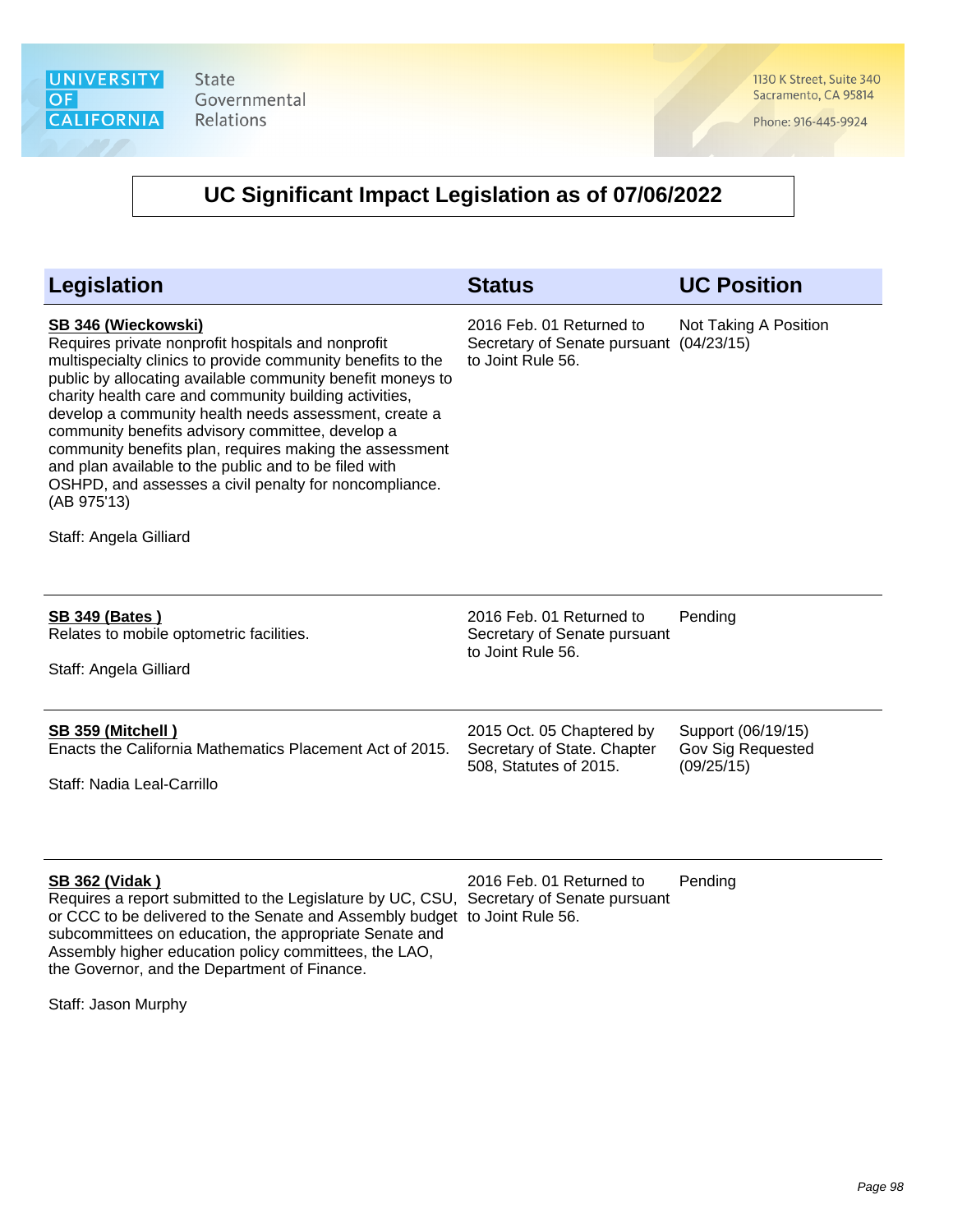1130 K Street, Suite 340 Sacramento, CA 95814

Phone: 916-445-9924

#### **UC Significant Impact Legislation as of 07/06/2022**

#### **SB 367 (Wolk)**

Revises and recasts provisions regarding the Scientific Advisory Panel on Environmental Farming; UC Appointment.

Staff: Jason Murphy

#### **SB 370 (Wolk)**

Allows health care providers, health care plans, and other specified entities to include a patient's or client's height, weight, and body mass index, and other patient/client information of public health importance in the list of information that may be disclosed to local health departments operating countywide or regional immunization information and reminder systems.

Staff: Angela Gilliard

#### **SB 376 (Lara)**

Requires a bidder, to qualify as a lowest responsible bidder consider Governors veto or best value awardee, to certify in writing to the University of California (UC) that the bid includes a total employee compensation package that is valued on a per-employee basis at a level sufficient that it does not materially undercut the average per-employee value of total compensation for UC employees who perform comparable work at the relevant campus, medical center, or laboratory at which the bidder proposes to perform the work; requires the UC to include in its request for proposals a calculation of the average per-employee value of total compensation for UC employees who perform comparable work at the relevant location; remove personal services from the lowest responsible bidder requirement exemption and would require contracts for services involving an expenditure exceeding \$100,000 annually to include any renewals or extensions of the contract that will also result in an expenditure exceeding \$100,000 annually.

Staff: Jason Murphy

2016 Feb. 01 Returned to Secretary of Senate pursuant to Joint Rule 56. Watch (03/24/14)

**Legislation Status UC Position**

Pending

2016 Apr. 25 Last day to pursuant to Joint Rule 58.5.

2015 Aug. 27 August 27 hearing: Held in committee and under submission.

> Oppose (09/11/14) Oppose (04/15/15) Oppose (05/01/15) Oppose (05/29/15) Oppose (07/01/15) Oppose (07/08/15) Oppose (08/18/15) Oppose (09/02/15) Oppose (09/03/15) Oppose (09/04/15) Oppose (09/08/15) Oppose (09/09/15) Oppose (09/10/15) Gov Veto Requested (09/21/15)

> > Page 99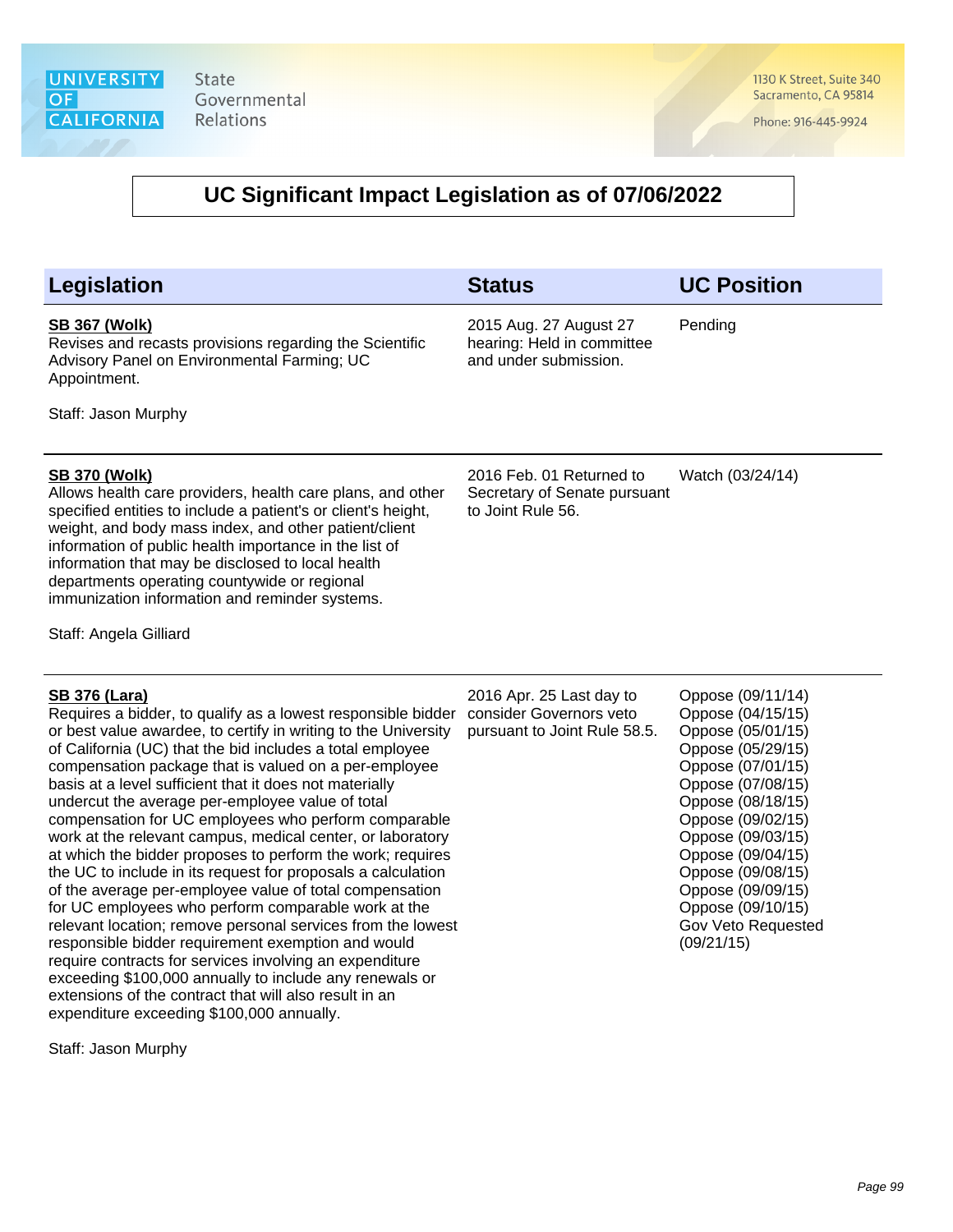1130 K Street, Suite 340 Sacramento, CA 95814

Phone: 916-445-9924

| <b>Legislation</b>                                                                                                                                                                                                                                                                                                                                                                                                                                                               | <b>Status</b>                                                                      | <b>UC Position</b> |
|----------------------------------------------------------------------------------------------------------------------------------------------------------------------------------------------------------------------------------------------------------------------------------------------------------------------------------------------------------------------------------------------------------------------------------------------------------------------------------|------------------------------------------------------------------------------------|--------------------|
| <b>SB 380 (Allen)</b><br>Expresses intent to enact legislation to establish the<br>Topline Teacher Recruitment and Retention Program,<br>administered by the Student Aid Commission, to make<br>funds available to students at public postsecondary<br>educational institutions who graduated in the top 5% of<br>their secondary school classes and have committed to<br>teaching in public secondary schools for a specified<br>number of years.<br>Staff: Nadia Leal-Carrillo | 2016 May. 10 Chaptered by<br>Secretary of State. Chapter<br>14, Statutes of 2016.  | Pending            |
| SB 389 (Berryhill)<br>Enacts the Sustainable Environmental Protection Act and<br>would specify the environmental review required pursuant<br>to CEQA for projects related to specified environmental<br>topical areas.<br>Staff: Jason Murphy                                                                                                                                                                                                                                    | 2016 Feb. 01 Returned to<br>Secretary of Senate pursuant<br>to Joint Rule 56.      | Pending            |
| <b>SB 392 (Nguyen)</b><br>Makes changes to existing law regarding the licensure and<br>regulation of general acute care hospitals and other health<br>facilities.<br>Staff: Angela Gilliard                                                                                                                                                                                                                                                                                      | 2016 Feb. 01 Returned to<br>Secretary of Senate pursuant<br>to Joint Rule 56.      | Watch (03/24/14)   |
| <b>SB 407 (Morrell)</b><br>Authorizes a health care provider to employ or contract<br>licensed midwives to provide comprehensive perinatal<br>services, and makes midwives eligible to serve as<br>comprehensive perinatal providers upon adoption of<br>regulations by the board.<br>Staff: Angela Gilliard                                                                                                                                                                     | 2015 Sep. 21 Chaptered by<br>Secretary of State. Chapter<br>313, Statutes of 2015. | Watch (03/24/15)   |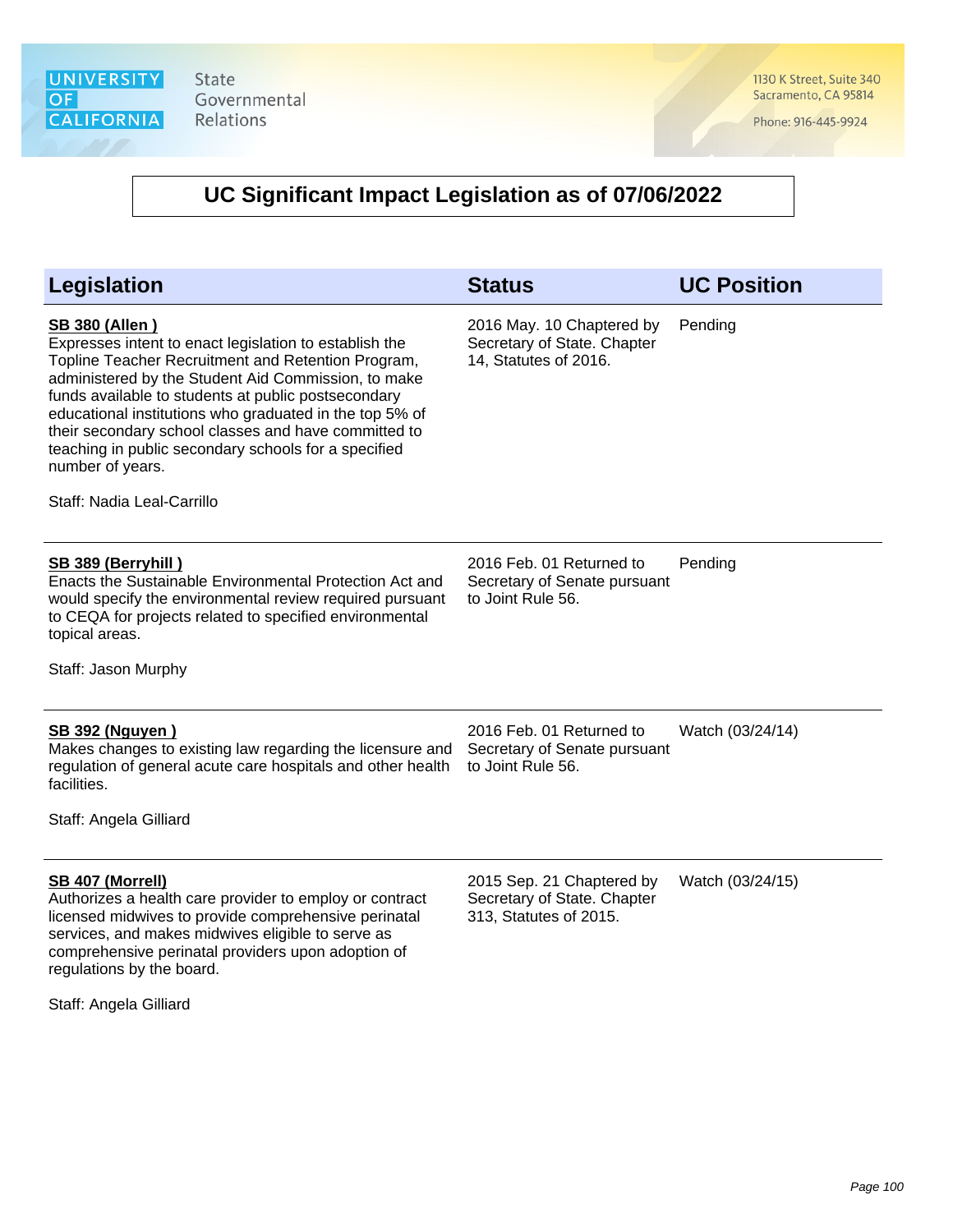1130 K Street, Suite 340 Sacramento, CA 95814

Phone: 916-445-9924

| <b>Legislation</b>                                                                                                                                                                                                                                                                                                                                                                                                                                                                                                                                                                                                                                                                                                                                                                                                                                             | <b>Status</b>                                                                      | <b>UC Position</b> |
|----------------------------------------------------------------------------------------------------------------------------------------------------------------------------------------------------------------------------------------------------------------------------------------------------------------------------------------------------------------------------------------------------------------------------------------------------------------------------------------------------------------------------------------------------------------------------------------------------------------------------------------------------------------------------------------------------------------------------------------------------------------------------------------------------------------------------------------------------------------|------------------------------------------------------------------------------------|--------------------|
| SB 408 (Morrell)<br>Authorizes a midwife assistant to perform certain assistive<br>activities under supervision of a licensed midwife, including<br>administration of medicine, withdrawing of blood, and<br>midwife technical support services. Prohibits a midwife<br>assistant from being employed for inpatient care in a<br>licensed general acute care hospital.<br>Staff: Angela Gilliard                                                                                                                                                                                                                                                                                                                                                                                                                                                               | 2015 Sep. 08 Chaptered by<br>Secretary of State. Chapter<br>280, Statutes of 2015. | Watch (03/24/15)   |
| <b>SB 424 (Pan)</b><br>Provides that provisions prohibiting eavesdropping and<br>recording or intercepting certain communications do not<br>prohibit any POST-certified police officer of a university or<br>college campus acting within their scope of authority, from<br>overhearing or recording any communication that he/she<br>could lawfully overhear or record prior to 1/1/68, in any<br>criminal investigation related to sexual assault or other<br>sexual offensed. Provides that those provisions also shall<br>not prohibit those officers from using or operating body<br>cameras. Also states that these provisions shall not be<br>used to impinge upon the lawful exercise of constitutionally<br>protected rights of freedom of speech or assembly, or the<br>constitutionally protected right of personal privacy.<br>Staff: Jason Murphy | 2015 Aug. 10 Chaptered by<br>Secretary of State. Chapter<br>159, Statutes of 2015. | Watch (05/07/15)   |
| <b>SB 438 (Hill)</b><br>Discontinues the requirement that funding sources for the<br>Statewide Earthquake Early Warning System exclude the<br>General Fund and be limited to federal, revenue bond, and<br>private source funds. Deletes the repeal and contingent<br>operation that the Office of Emergency Services (OES)<br>develop the system. Establishes, within OES, the California<br>Earthquake Early Warning Program and Advisory Board<br>which includes the UC president or designee. (SB 135 '13)<br>Staff: Jason Murphy                                                                                                                                                                                                                                                                                                                          | 2016 Sep. 29 Chaptered by<br>Secretary of State. Chapter<br>803, Statutes of 2016. | Watch (06/09/16)   |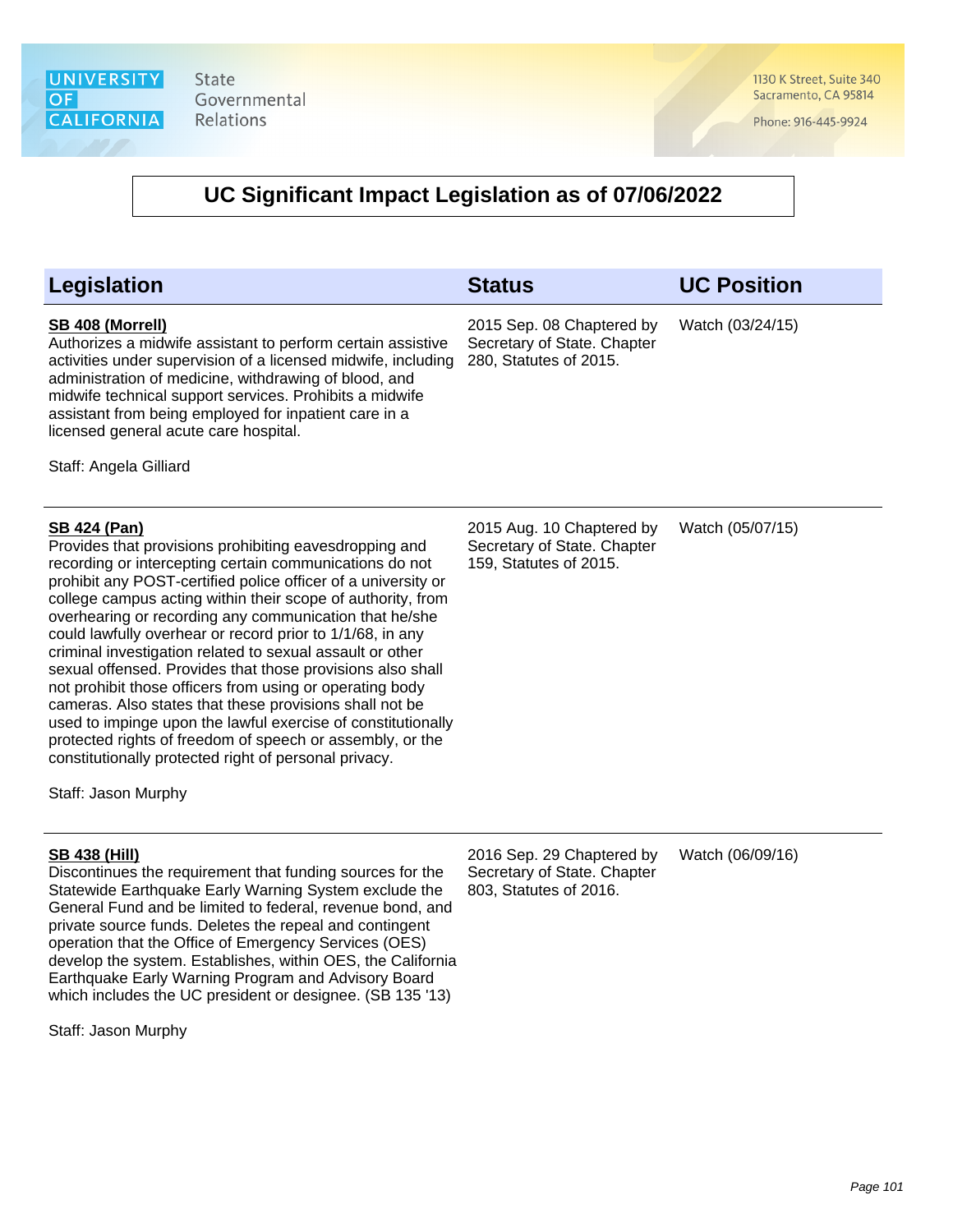1130 K Street, Suite 340 Sacramento, CA 95814

Phone: 916-445-9924

#### **UC Significant Impact Legislation as of 07/06/2022**

| Legislation                                                                                                                                                                                                                                                                                                                                                                                                                                                                                                                                                                          | <b>Status</b>                                                                      | <b>UC Position</b> |
|--------------------------------------------------------------------------------------------------------------------------------------------------------------------------------------------------------------------------------------------------------------------------------------------------------------------------------------------------------------------------------------------------------------------------------------------------------------------------------------------------------------------------------------------------------------------------------------|------------------------------------------------------------------------------------|--------------------|
| <b>SB 440 (Liu)</b><br>Authorizes the withholding of registration privileges from<br>students who are in default on DREAM loans.<br>Staff: Nadia Leal-Carrillo                                                                                                                                                                                                                                                                                                                                                                                                                       | 2015 Sep. 03 Chaptered by<br>Secretary of State. Chapter<br>259, Statutes of 2015. | Neutral (06/18/15) |
| <b>SB 446 (Nguyen)</b><br>Makes changes to Medi-Cal with regard to legislative intent<br>to provide for health care for the elderly and others who<br>lack sufficient annual income to meet health care costs.<br>Staff: Angela Gilliard                                                                                                                                                                                                                                                                                                                                             | 2016 Feb. 01 Returned to<br>Secretary of Senate pursuant<br>to Joint Rule 56.      | Pending            |
| <b>SB 447 (Allen)</b><br>Requires reimbursement for devices covered under the<br>Medi-Cal and Family PACT Programs, and requires a clinic<br>to bill theses programs at the Medi-Cal reimbursement rate<br>for contraceptive drugs, devices, and supplies. Requires<br>the clinic dispensing fee to be determined by the<br>Department of Health Care Services or by the difference<br>between the actual acquisition cost and the Medi-Cal<br>reimbursement rate. Requires federal approval of state<br>plan amendments, and requires provider bulletins.<br>Staff: Angela Gilliard | 2016 Aug. 11 August 11<br>hearing. Held in committee<br>and under submission.      | Neutral (04/02/15) |
| SB 448 (Galgiani)<br>Adds uniformed peace officers of the Department of Fish<br>and Wildlife, the Department of Parks and Recreation, the<br>State Department of Developmental Services, and the<br>State Department of State Hospitals, and a special agent of<br>the Attorney General or any district attorney to the list of<br>law enforcement officers to whom the eavesdropping and<br>recording or intercepting communications requirements                                                                                                                                   | 2016 Sep. 28 Chaptered by<br>Secretary of State. Chapter<br>772, Statutes of 2016. | Pending            |

Staff: Jason Murphy

apply.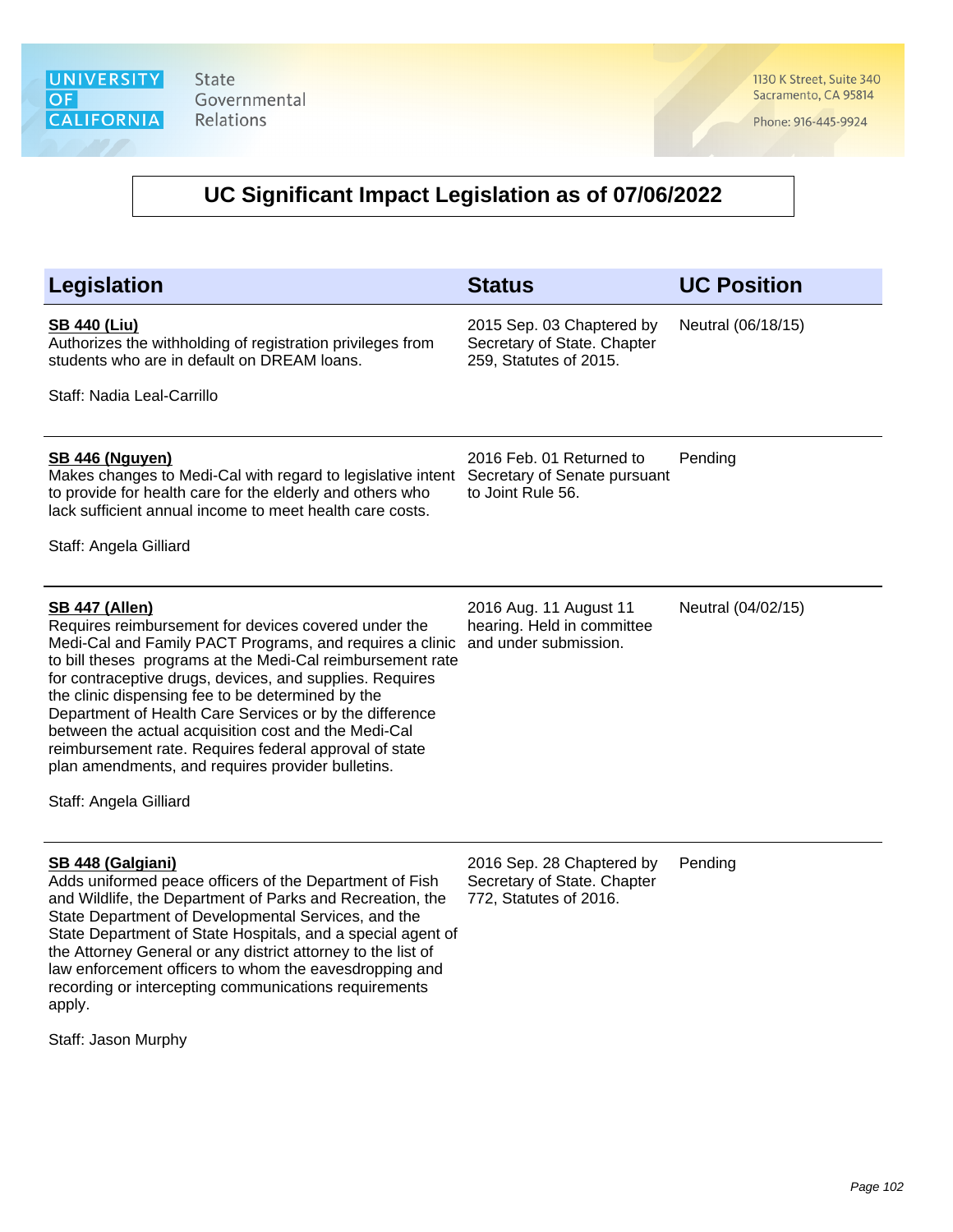1130 K Street, Suite 340 Sacramento, CA 95814

Phone: 916-445-9924

## **UC Significant Impact Legislation as of 07/06/2022**

| Legislation                                                                                                                                                                                                                                                                                                                                                                                                                                                                                                                                                                                                                    | <b>Status</b>                                                                       | <b>UC Position</b> |
|--------------------------------------------------------------------------------------------------------------------------------------------------------------------------------------------------------------------------------------------------------------------------------------------------------------------------------------------------------------------------------------------------------------------------------------------------------------------------------------------------------------------------------------------------------------------------------------------------------------------------------|-------------------------------------------------------------------------------------|--------------------|
| <b>SB 456 (Block)</b><br>Makes a person who willfully threatens, by specified<br>means, to discharge a firearm on a school campus or<br>where a school-sponsored event is or will be taking place,<br>with specific intent and under circumstances that convey a<br>gravity of purpose and an immediate prospect of execution<br>of the threat, guilty of a misdemeanor or felony punishable<br>by county jail imprisonment for a specified term.<br>Staff: Jason Murphy                                                                                                                                                       | 2016 Apr. 19 Last day to<br>consider Governors veto<br>pursuant to Joint Rule 58.5. | Pending            |
| <b>SB 458 (Gaines)</b><br>Allows, for taxable years beginning on/after January 1,<br>2015, and before January 1, 2017, a credit equal to a<br>certain percentage of a contribution to the College Access<br>Tax Credit Fund. Specifies that the aggregate amount of<br>credit that may be allocated shall not exceed an<br>unspecified sum for each calendar year, and requires the<br>California Educational Facilities Authority to perform certain<br>duties with regard to allocating and certifying the tax credits<br>allowed. (SB SB 284'13, SB 798'13)<br>Staff: Nadia Leal-Carrillo                                   | 2016 Feb. 01 Returned to<br>Secretary of Senate pursuant<br>to Joint Rule 56.       | Pending            |
| <b>SB 459 (Liu)</b><br>States intent to enact legislation to require data collected<br>from state and county agencies pursuant to mandatory<br>reporting requirements to be shared among state agencies,<br>authorizes state agencies to share data, between and<br>among state agencies, county agencies, local education<br>agencies, researchers, practitioners, and organizations<br>serving youth and families, consistent with state and<br>federal privacy and data protection laws, encourages these<br>agencies to cooperate to utilize data and develop protocols<br>for exchanging information safely and securely. | 2016 Feb. 01 Returned to<br>Secretary of Senate pursuant<br>to Joint Rule 56.       | Pending            |

Staff: Jason Murphy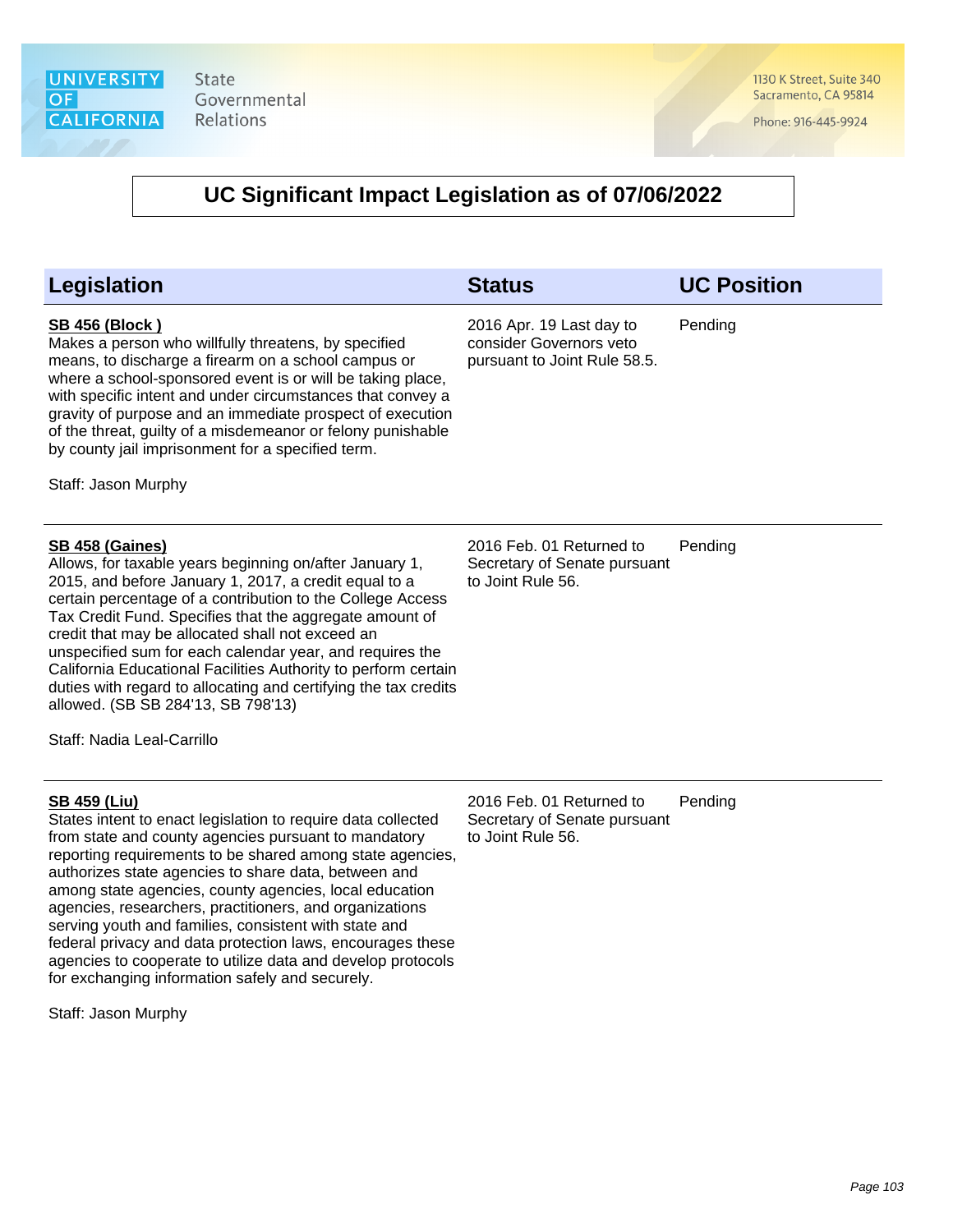1130 K Street, Suite 340 Sacramento, CA 95814

Phone: 916-445-9924

| Legislation                                                                                                                                                                                                                                                                                                                                                                                                                                                                                                                                                                                                                                                                                                                                                                                                                                                                                                                                           | <b>Status</b>                                                                      | <b>UC Position</b>                  |
|-------------------------------------------------------------------------------------------------------------------------------------------------------------------------------------------------------------------------------------------------------------------------------------------------------------------------------------------------------------------------------------------------------------------------------------------------------------------------------------------------------------------------------------------------------------------------------------------------------------------------------------------------------------------------------------------------------------------------------------------------------------------------------------------------------------------------------------------------------------------------------------------------------------------------------------------------------|------------------------------------------------------------------------------------|-------------------------------------|
| <b>SB 464 (Hernandez)</b><br>Authorizes a physician and surgeon, a registered nurse<br>acting in accordance with the authority of the Nursing<br>Practice Act, a certified nurse-midwife acting within the<br>scope of specified existing law relating to nurse-midwives,<br>a nurse practitioner acting within the scope of specified<br>existing law relating to nurse practitioners, a physician<br>assistant acting within the scope of specified existing law<br>relating to physician assistants, or a pharmacist acting<br>within the scope of a specified existing law relating to<br>pharmacists to use a self screening tool that will identify<br>patient risk factors for the use of self-administered<br>hormonal contraceptives by a patient, and, after an<br>appropriate prior examination, prescribe, furnish, or<br>dispense, as applicable, self-administered hormonal<br>contraceptives to the patient.<br>Staff: Angela Gilliard | 2015 Sep. 30 Chaptered by<br>Secretary of State. Chapter<br>387, Statutes of 2015. | Pending                             |
| <b>SB 466 (Hill)</b><br>Extends the repeal date of the Board of Registered Nursing<br>to 1/1/18 and makes changes to the Nursing Practice Act.<br>(SB 98'11)<br>Staff: Angela Gilliard                                                                                                                                                                                                                                                                                                                                                                                                                                                                                                                                                                                                                                                                                                                                                                | 2015 Oct. 04 Chaptered by<br>Secretary of State. Chapter<br>489, Statutes of 2015. | Watch (03/24/15)                    |
| <b>SB 482 (Lara)</b><br>Requires health care practitioners who prescribe, order,<br>administer, or furnish a controlled substance to consult the<br>CURES database to review a patient's controlled<br>substance history no earlier than 24 hours, or the previous<br>business day, before prescribing them a Schedule II, III, or<br>IV controlled substance for the first time and at least once<br>every four months thereafter if the substance remains part<br>of the patient's treatment. Authorizes a health care<br>practitioner to provide a patient with a copy of the patient's<br>CURES patient activity report if no additional CURES data<br>is provided, and prohibits a regulatory board whose<br>licensees do not prescribe, order, administer, furnish, or<br>dispense controlled substances from obtaining data from<br>the CURES database.                                                                                        | 2016 Sep. 27 Chaptered by<br>Secretary of State. Chapter<br>708, Statutes of 2016. | Not Taking A Position<br>(06/04/15) |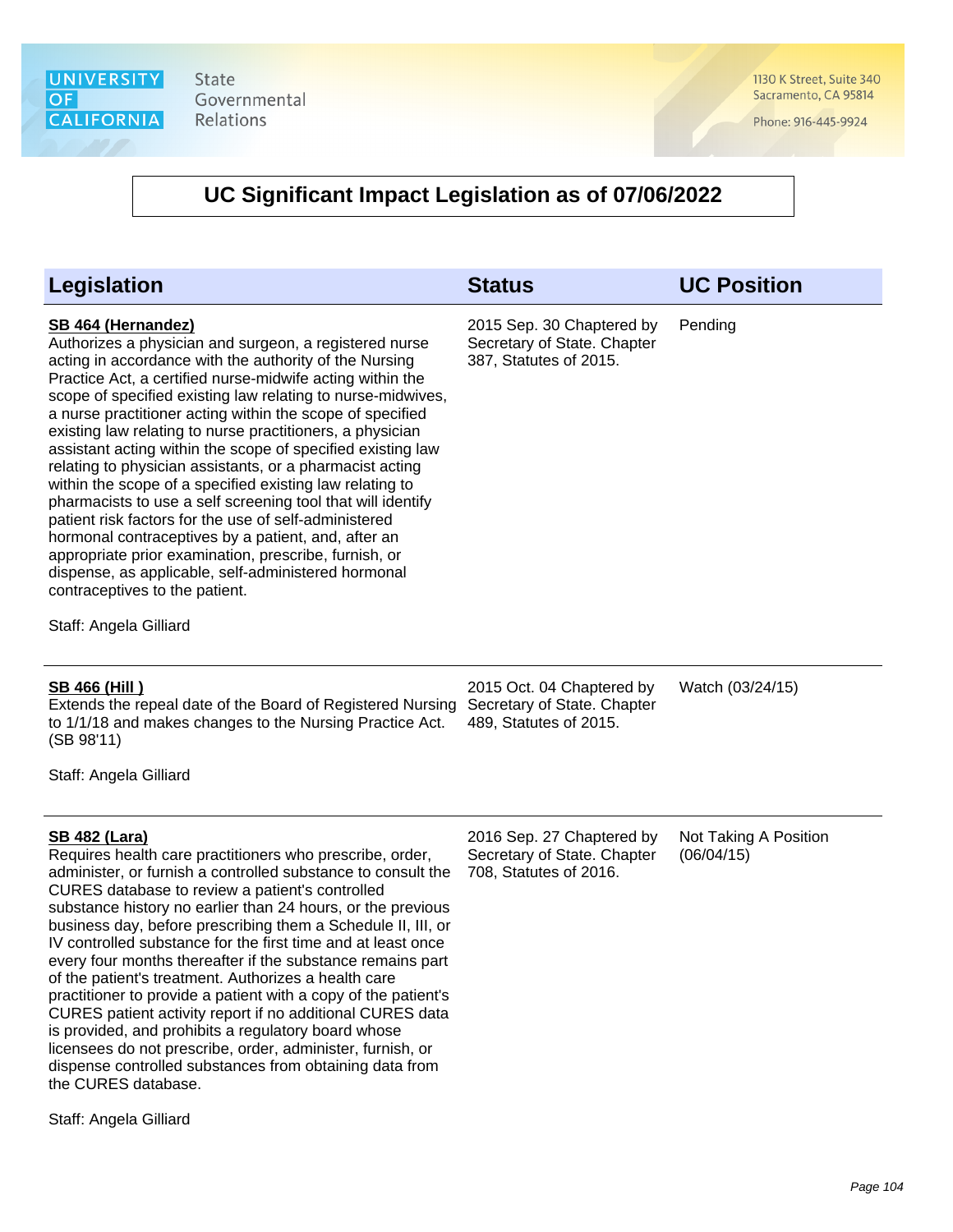1130 K Street, Suite 340 Sacramento, CA 95814

Phone: 916-445-9924

| Legislation                                                                                                                                                                                                                                                                                                                                                                                                                                                                                                                                                                                                                                     | <b>Status</b>                                                                      | <b>UC Position</b> |
|-------------------------------------------------------------------------------------------------------------------------------------------------------------------------------------------------------------------------------------------------------------------------------------------------------------------------------------------------------------------------------------------------------------------------------------------------------------------------------------------------------------------------------------------------------------------------------------------------------------------------------------------------|------------------------------------------------------------------------------------|--------------------|
| <b>SB 483 (Beall)</b><br>Requires a general acute care hospital that provides<br>observation services to apply for approval from the State<br>Department of Public Health to do so as supplemental<br>services, and requires the department to adopt standards<br>and regulations for a hospital to do so under the general<br>acute care hospital's license. (SB 1269'14)<br>Staff: Angela Gilliard                                                                                                                                                                                                                                            | 2016 Feb. 01 Returned to<br>Secretary of Senate pursuant<br>to Joint Rule 56.      | Pending            |
| <u>SB 494 (Hill)</u><br>Creates the California Earthquake Safety Fund and would<br>require moneys in the fund, upon appropriation by the<br>Legislature, be used for seismic safety and<br>earthquake-related programs, including the earthquake<br>early warning system described above; authorizes the fund<br>to accept federal funds, funds from revenue bonds, local<br>funds, and funds from private sources for purposes of<br>carrying out its provisions.<br>Staff: Jason Murphy                                                                                                                                                       | 2015 Oct. 11 Chaptered by<br>Secretary of State. Chapter<br>799, Statutes of 2015. | Watch (04/23/15)   |
| <b>SB 518 (Leno)</b><br>Amends the Respiratory Care Practice Act to, for intent<br>purposes, define overlapping functions under the<br>Respiratory Care Practice Act to include providing therapy,<br>management, rehabilitation, diagnostic evaluation, and<br>care for nonrespiratory-related diagnoses or conditions,<br>provided certain requirements are met. Provides that<br>associated aspects of cardiopulmonary and other systems<br>functions includes patients with deficiencies and<br>abnormalities affected the heart and cardiovascular<br>system. Provides a further definition of respiratory care.<br>Staff: Angela Gilliard | 2015 Aug. 27 August 27<br>hearing: Held in committee<br>and under submission.      | Support (04/21/15) |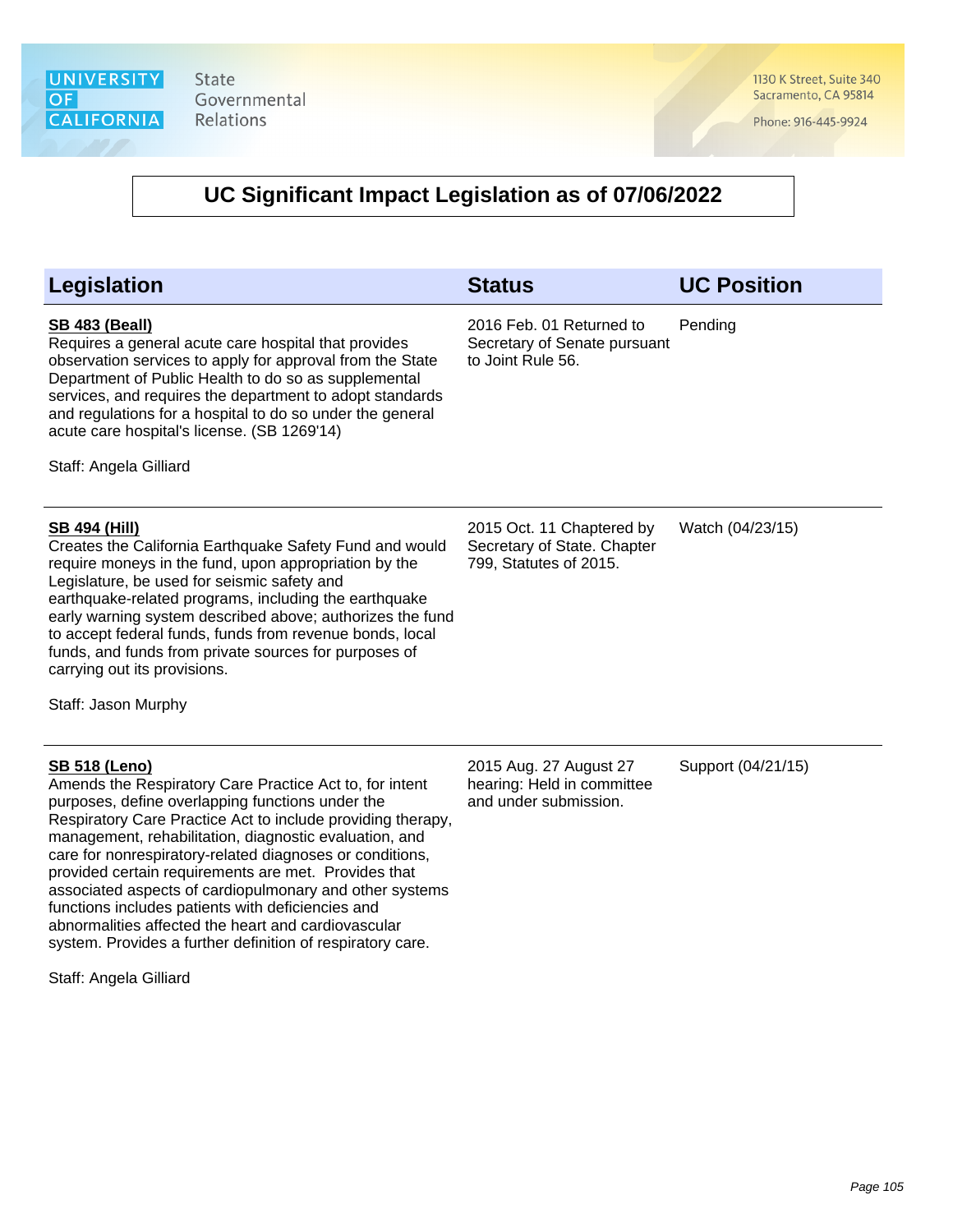1130 K Street, Suite 340 Sacramento, CA 95814

Phone: 916-445-9924

| <b>Legislation</b>                                                                                                                                                                                                                                                                                                                                                                                                                                                                                                                              | <b>Status</b>                                                                      | <b>UC Position</b>                                                                              |
|-------------------------------------------------------------------------------------------------------------------------------------------------------------------------------------------------------------------------------------------------------------------------------------------------------------------------------------------------------------------------------------------------------------------------------------------------------------------------------------------------------------------------------------------------|------------------------------------------------------------------------------------|-------------------------------------------------------------------------------------------------|
| SB 525 (Nielsen)<br>Amends the Respiratory Care Practice Act to: define<br>"overlapping functions", provide that the scope of practice<br>includes patients with deficiencies and abnormalities<br>affecting the heart and cardiovascular system, and expand<br>the scope of practice to include administration of medical<br>gases and pharmacological agents for the purpose of<br>inducing conscious or deep sedation under specified<br>supervision and direct orders and all forms of specified life<br>support.<br>Staff: Angela Gilliard | 2015 Sep. 02 Chaptered by<br>Secretary of State. Chapter<br>247, Statutes of 2015. | Not Taking A Position<br>(06/04/15)                                                             |
| <b>SB 565 (McGuire)</b><br>Lowers rates to 7.5%/annum or 3%/annum plus the rate<br>established by the Federal Reserve Bank of San Francisco,<br>under which educational institutions of collegiate grade are<br>authorized to make loans or forbearances to finance<br>student educational expenses including tuition, room and<br>board, and other costs of attendance or living at the<br>institution.<br>Staff: Nadia Leal-Carrillo                                                                                                          | 2016 Feb. 01 Returned to<br>Secretary of Senate pursuant<br>to Joint Rule 56.      | Pending                                                                                         |
| <b>SB 570 (Jackson)</b><br>Requires security breach notifications to be titled "Notice of<br>Data Breach" and to present the information under<br>prescribed headings, and prescribes a model security<br>breach notification form. Triple-jointed with SB 34 and AB<br>964.<br>Staff: Jason Murphy                                                                                                                                                                                                                                             | 2015 Oct. 06 Chaptered by<br>Secretary of State. Chapter<br>543, Statutes of 2015. | Pending                                                                                         |
| <b>SB 574 (Pan)</b><br>Requires UC to obtain certain information regarding<br>alternative investments from each private equity fund,<br>venture fund, hedge fund, or absolute return fund in which<br>UC provides or has provided funds for investment.<br>Staff: Jason Murphy                                                                                                                                                                                                                                                                  | 2015 Aug. 27 August 27<br>hearing: Held in committee<br>and under submission.      | Oppose (04/24/15)<br>Oppose (05/14/15)<br>Oppose (07/01/15)<br>Gov Veto Requested<br>(09/25/17) |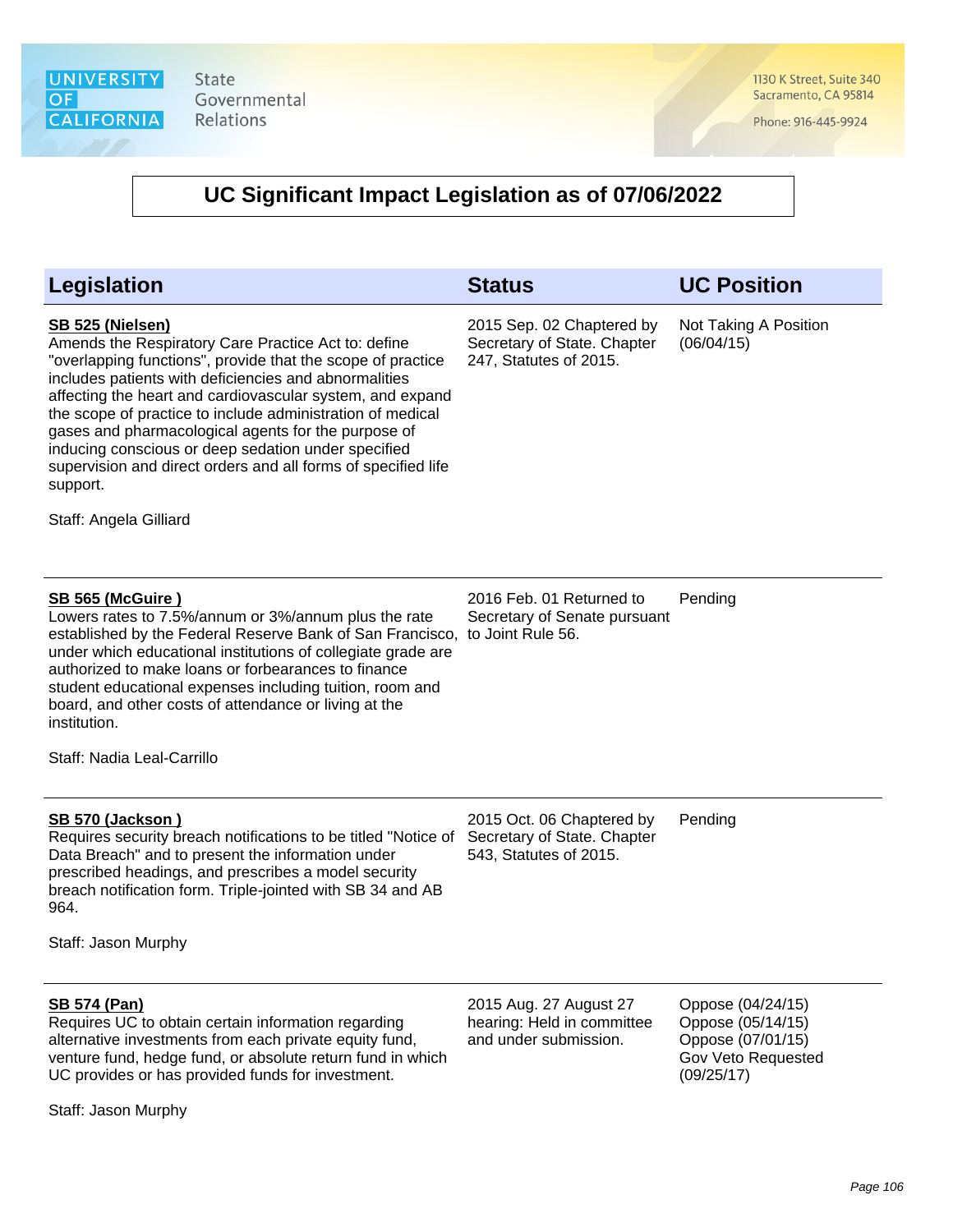1130 K Street, Suite 340 Sacramento, CA 95814

Phone: 916-445-9924

| <b>Legislation</b>                                                                                                                                                                                                                                                                                                                                                                                                                                                                                       | <b>Status</b>                                                                      | <b>UC Position</b>                                                              |
|----------------------------------------------------------------------------------------------------------------------------------------------------------------------------------------------------------------------------------------------------------------------------------------------------------------------------------------------------------------------------------------------------------------------------------------------------------------------------------------------------------|------------------------------------------------------------------------------------|---------------------------------------------------------------------------------|
| SB 586 (Hernandez)<br>Establishes a Whole Child Model program, under which<br>managed care plans under county organized health<br>systems or Regional Health Authority that elect, and are<br>selected, to participate would provide CCS services under<br>a capitated payment model to Medi-Cal and S-CHIP<br>eligible CCS children and youth.<br>Staff: Angela Gilliard                                                                                                                                | 2016 Sep. 25 Chaptered by<br>Secretary of State. Chapter<br>625, Statutes of 2016. | Support (05/05/15)<br>Support (06/01/15)<br>Not Taking A Position<br>(06/30/16) |
| <b>SB 590 (Stone)</b><br>Requires, for all pharmacist licensure exam applicants, that<br>900 hours of the 1,500 required pharmacy practice<br>experience include experience in a pharmacy, including<br>both a community and institutional pharmacy practice<br>setting.<br>Staff: Angela Gilliard                                                                                                                                                                                                       | 2015 Aug. 07 Chaptered by<br>Secretary of State. Chapter<br>147, Statutes of 2015. | Support (06/12/15)                                                              |
| <b>SB 591 (Pan)</b><br>Imposes an additional cigarette tax and deposits the<br>revenue in the California Tobacco Tax Act of 2015 Fund, to<br>be continuously appropriated and transferred into the<br><b>Tobacco Prevention and Education Account (which</b><br>allocates a percentage of the funding to UC), the Tobacco<br>Disease Related Health Care Account, and the Tobacco<br>Law Enforcement Account to be expended for specified<br>purposes . (SB 768'13) (UC Named)<br>Staff: Angela Gilliard | 2016 Feb. 01 Died on file<br>pursuant to Joint Rule 56.                            | Pending                                                                         |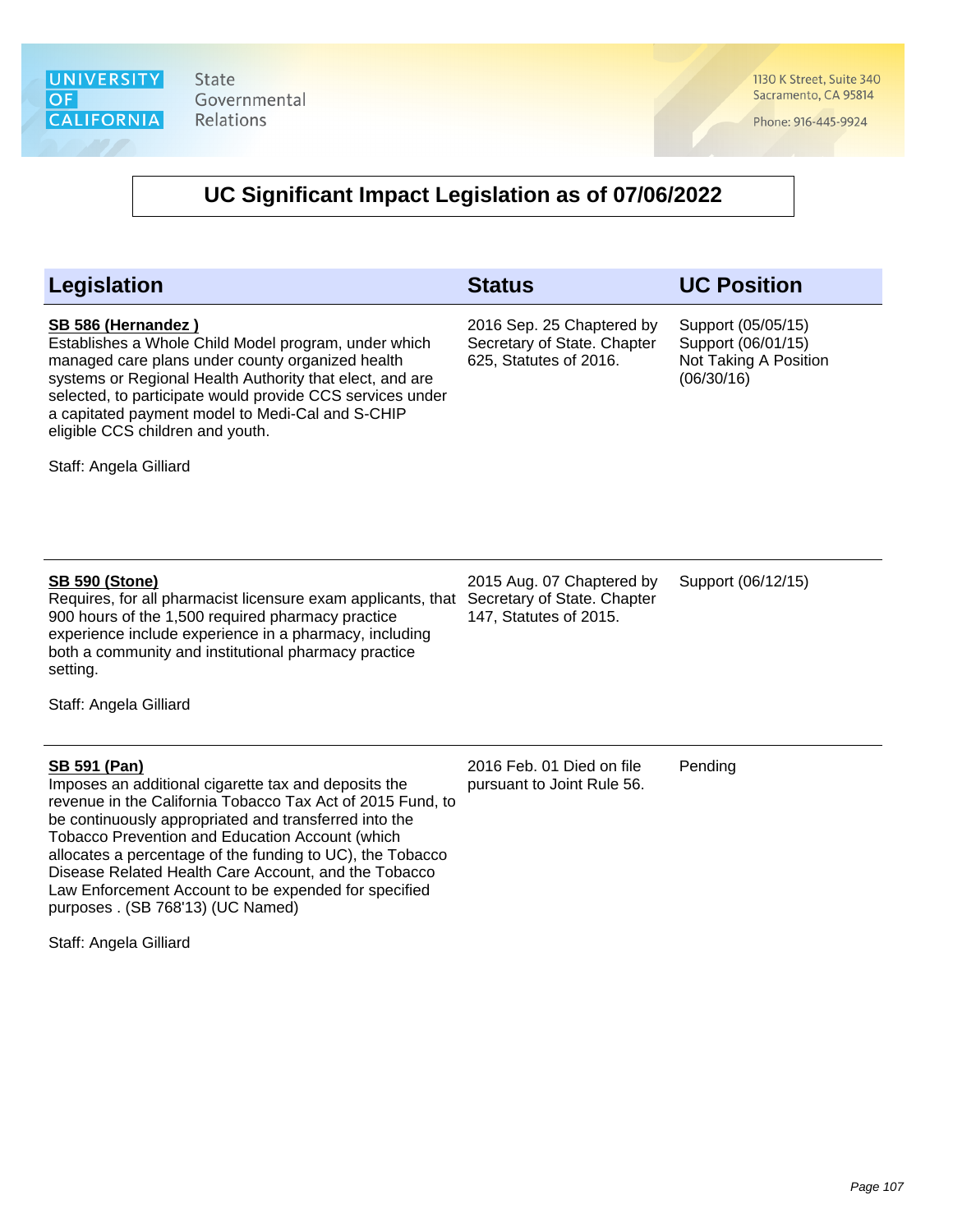1130 K Street, Suite 340 Sacramento, CA 95814

Phone: 916-445-9924

## **UC Significant Impact Legislation as of 07/06/2022**

| <b>Legislation</b>                                                                                                                                                                                                                                                                                                                                                                                                                                                                                                                                                                                                                                                                                                                                                                                                                               | <b>Status</b>                                                                       | <b>UC Position</b>                                      |
|--------------------------------------------------------------------------------------------------------------------------------------------------------------------------------------------------------------------------------------------------------------------------------------------------------------------------------------------------------------------------------------------------------------------------------------------------------------------------------------------------------------------------------------------------------------------------------------------------------------------------------------------------------------------------------------------------------------------------------------------------------------------------------------------------------------------------------------------------|-------------------------------------------------------------------------------------|---------------------------------------------------------|
| <b>SB 610 (Pan)</b><br>Requires Department of Health Care Services to finalize a<br>new rate within one year after a federally qualified health<br>center's (FQHC) or rural health clinic's (RHC) submission<br>of a scope of service rate change, and to correct erroneous<br>payments at least quarterly to reprocess past claims and<br>ensure all claims are reimbursed at the appropriate<br>finalized new rate. Imposes various requirements on the<br>department regarding the annual reconciliation to<br>reasonable cost process, and requires the department to<br>complete the final reconciliation review and pay to a FQHC<br>and RHC any remaining amount owed within 18 months of<br>the last date of the fiscal year for which the department is<br>conducting the review. Double-jointed with AB 858.<br>Staff: Angela Gilliard | 2016 Apr. 25 Last day to<br>consider Governors veto<br>pursuant to Joint Rule 58.5. | Pending                                                 |
| <b>SB 613 (Allen)</b><br>Require the Department of Public Health to convene a<br>workgroup to update the Guidelines for Alzheimer's<br>Disease Management in California to address changes in<br>the health care system, including changes in the federal<br>Patient Protection and Affordable Care Act, Medicaid, and<br>Medicare.<br>Staff: Angela Gilliard                                                                                                                                                                                                                                                                                                                                                                                                                                                                                    | 2015 Oct. 07 Chaptered by<br>Secretary of State. Chapter<br>577, Statutes of 2015.  | Pending                                                 |
| SB 622 (Hernandez)<br>Revises and recasts provisions of the Optometry Practice<br>Act to expand the scope of practice for optometrists.<br>Staff: Angela Gilliard                                                                                                                                                                                                                                                                                                                                                                                                                                                                                                                                                                                                                                                                                | 2016 Jun. 28 June 28 set for<br>final hearing canceled at the<br>request of author. | Watch (04/09/15)<br>Not Taking A Position<br>(04/16/15) |
| SB 629 (Mitchell)<br>Provides that a person who participates in the taking of<br>another person from the lawful custody of a peace officer is<br>guilty of a felony, punishable by imprisonment in a county                                                                                                                                                                                                                                                                                                                                                                                                                                                                                                                                                                                                                                      | 2015 Jul. 02 Chaptered by<br>Secretary of State. Chapter<br>47, Statutes of 2015.   | Pending                                                 |

Staff: Jason Murphy

jail for 2, 3, or 4 years.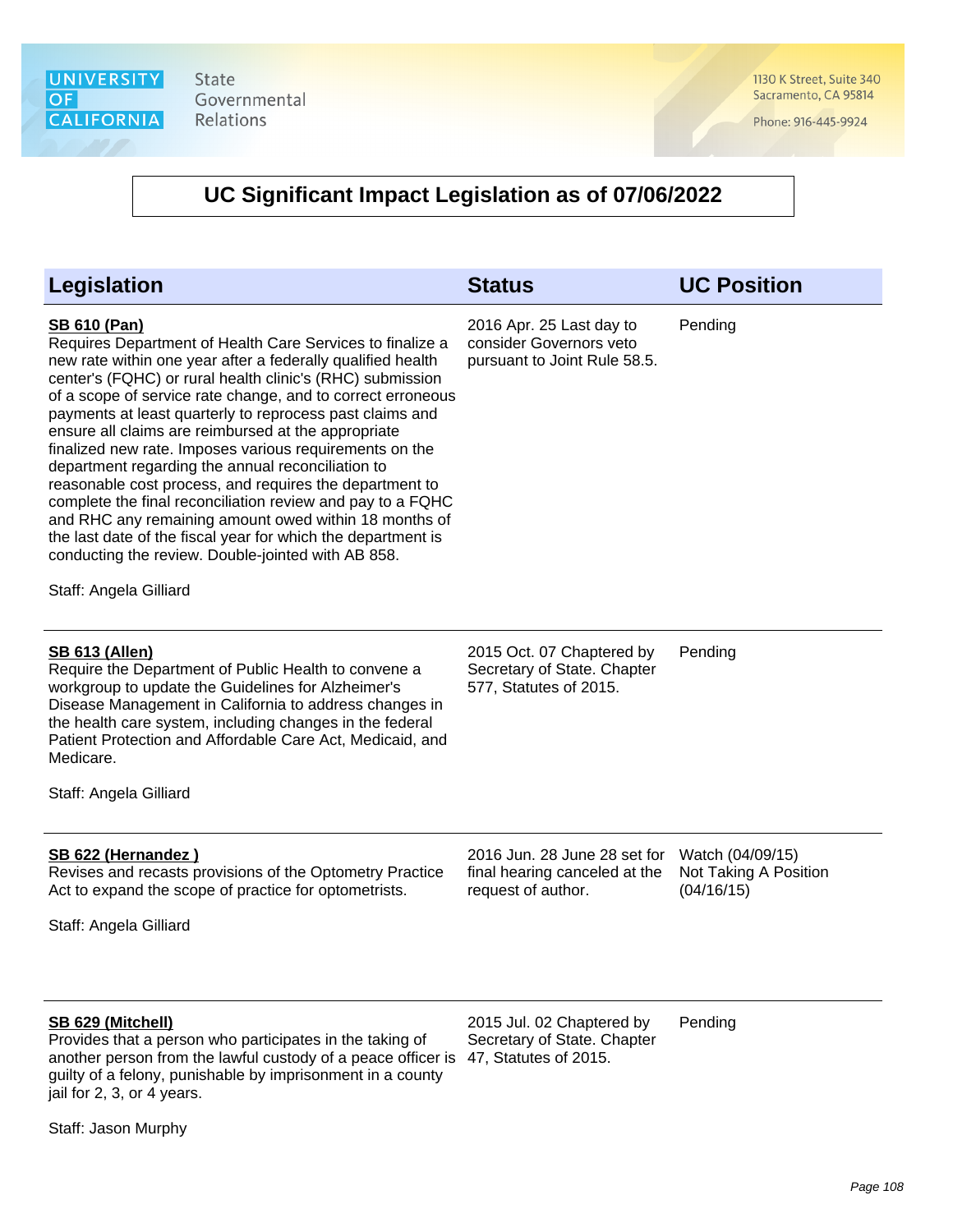1130 K Street, Suite 340 Sacramento, CA 95814

Phone: 916-445-9924

# **UC Significant Impact Legislation as of 07/06/2022**

| Legislation                                                                                                                                                                                                                                                                                                                                                                                                                                                                                                                                                                                                                                                                                                     | <b>Status</b>                                                                                    | <b>UC Position</b> |
|-----------------------------------------------------------------------------------------------------------------------------------------------------------------------------------------------------------------------------------------------------------------------------------------------------------------------------------------------------------------------------------------------------------------------------------------------------------------------------------------------------------------------------------------------------------------------------------------------------------------------------------------------------------------------------------------------------------------|--------------------------------------------------------------------------------------------------|--------------------|
| <b>SB 634 (Block)</b><br>Applies the California Private Postsecondary Education Act<br>of 2009 to an accredited private entity with no physical<br>presence in this state that offers and awards degrees to the<br>public in this state by means of distance education for an<br>institutional charge if the entity does not participate in a<br>regional state authorization reciprocity agreement entered<br>into or recognized by the state pursuant to specified law.<br>The bill would authorize the Department of Consumer<br>Affairs to enter into a regional state authorization reciprocity<br>agreement with other states through a compact on behalf<br>of this state.<br>Staff: Nadia Leal-Carrillo | 2016 Feb. 01 Returned to<br>Secretary of Senate pursuant Support (04/16/15)<br>to Joint Rule 56. | Support (04/07/15) |
| <b>SB 643 (McGuire)</b><br>Requires the Medical Board of California to prioritize its<br>investigative and prosecutorial resources to identify and<br>discipline physicians and surgeons that have repeatedly<br>recommended excessive cannabis to patients for medical<br>purposes or repeatedly recommended cannabis to patients<br>for medical purposes without a good faith examination.<br>Operative only if AB 266 is enacted.                                                                                                                                                                                                                                                                            | 2015 Oct. 09 Chaptered by<br>Secretary of State. Chapter<br>719, Statutes of 2015.               | Pending            |
| Staff: Angela Gilliard                                                                                                                                                                                                                                                                                                                                                                                                                                                                                                                                                                                                                                                                                          |                                                                                                  |                    |
| <b>SB 659 (Bates)</b><br>Requires the Department of Social Services to<br>design/implement a 5-yr. pilot project that provides<br>monetary grants to organizations operating programs that<br>assist CalWORKs recipients achieve economic<br>independence. Requires the department to develop a<br>competitive review process and ongoing evaluation of the<br>effectiveness of an organization receiving grant funding,<br>and authorizes the department to enter into an agreement<br>with an academic institution or other entity with sufficient<br>expertise for the purpose of performing the evaluation.                                                                                                 | 2016 Feb. 01 Returned to<br>Secretary of Senate pursuant<br>to Joint Rule 56.                    | Pending            |

Staff: Jason Murphy

Page 109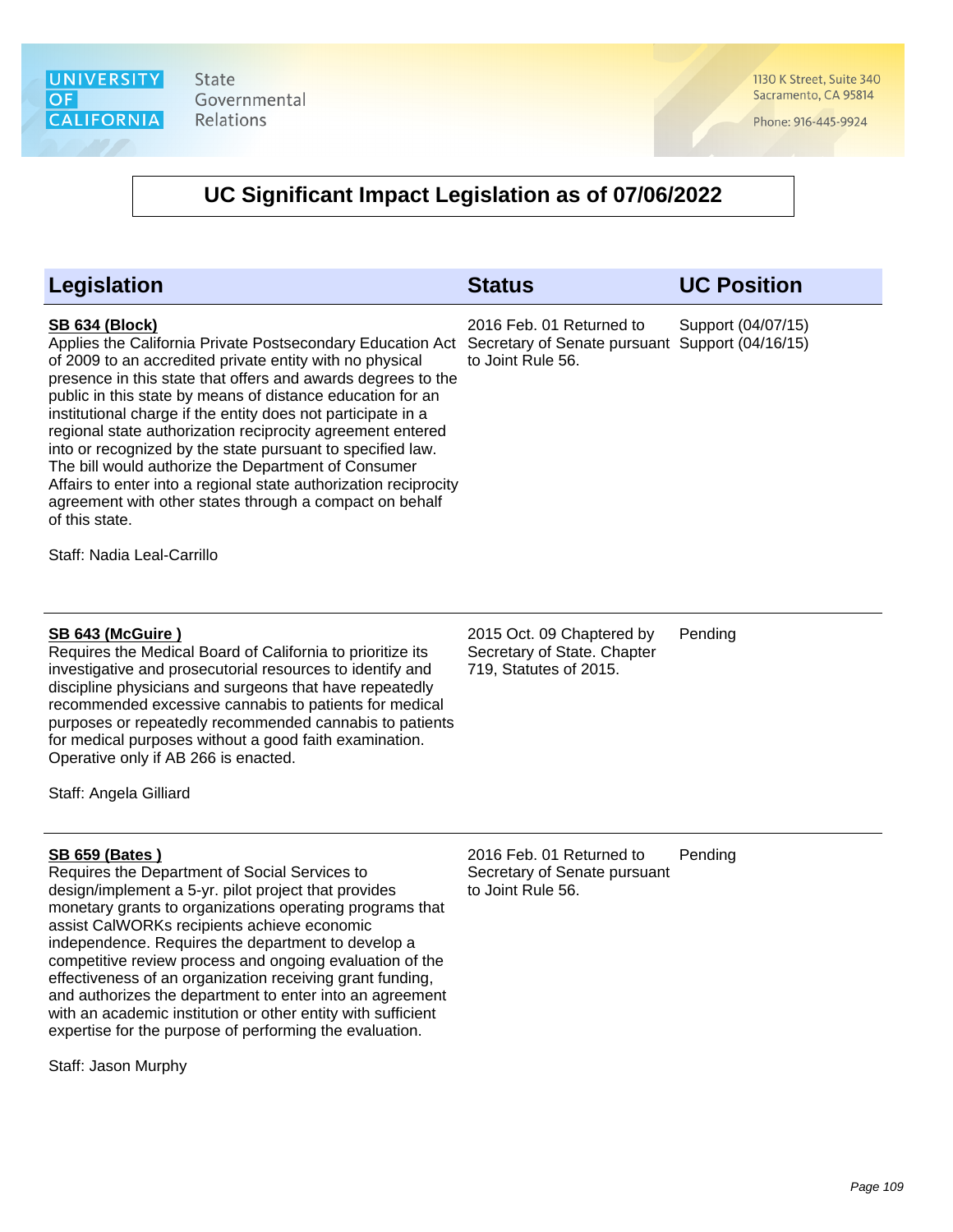1130 K Street, Suite 340 Sacramento, CA 95814

Phone: 916-445-9924

#### **UC Significant Impact Legislation as of 07/06/2022**

| Legislation                                                                                                                                                                                                                                                                                                                                                                                                                                                                                                                                                                                                          | <b>Status</b>                                                                       | <b>UC Position</b> |
|----------------------------------------------------------------------------------------------------------------------------------------------------------------------------------------------------------------------------------------------------------------------------------------------------------------------------------------------------------------------------------------------------------------------------------------------------------------------------------------------------------------------------------------------------------------------------------------------------------------------|-------------------------------------------------------------------------------------|--------------------|
| <b>SB 660 (Leno)</b><br>Makes changes to the CA Public Utilities Commission.<br>Operative only if SB 48 and this bill are both chaptered and<br>this bill is chaptered last.                                                                                                                                                                                                                                                                                                                                                                                                                                         | 2016 Apr. 25 Last day to<br>consider Governors veto<br>pursuant to Joint Rule 58.5. | Pending            |
| Staff: Jason Murphy                                                                                                                                                                                                                                                                                                                                                                                                                                                                                                                                                                                                  |                                                                                     |                    |
|                                                                                                                                                                                                                                                                                                                                                                                                                                                                                                                                                                                                                      |                                                                                     |                    |
| <b>SB 665 (Block)</b><br>Requires the Attorney General to establish a statewide Title<br>IX Oversight Office, which would, among other things,<br>serve as a point of contact for students who are dissatisfied<br>with campus-based policies or investigative procedures<br>designed to prevent or address incidents of rape or sexual<br>assault; requires all students enrolled at CCC, CSU, UC,<br>and independent postsecondary educational institution to<br>receive information or to complete a form of annual<br>training, electronic or in person, on rape and sexual assault<br>awareness and prevention. | 2016 Feb. 01 Returned to<br>Secretary of Senate pursuant<br>to Joint Rule 56.       | Pending            |
| Staff: Jason Murphy                                                                                                                                                                                                                                                                                                                                                                                                                                                                                                                                                                                                  |                                                                                     |                    |

#### **SB 668 (Leyva)**

Modifies the definition of "sexual assault counselor" for purposes of the sexual assault counselor-victim privilege regarding disclosure of confidential communication. (Two-year bill)

Staff: Jason Murphy

2016 Feb. 01 Returned to Secretary of Senate pursuant to Joint Rule 56. Pending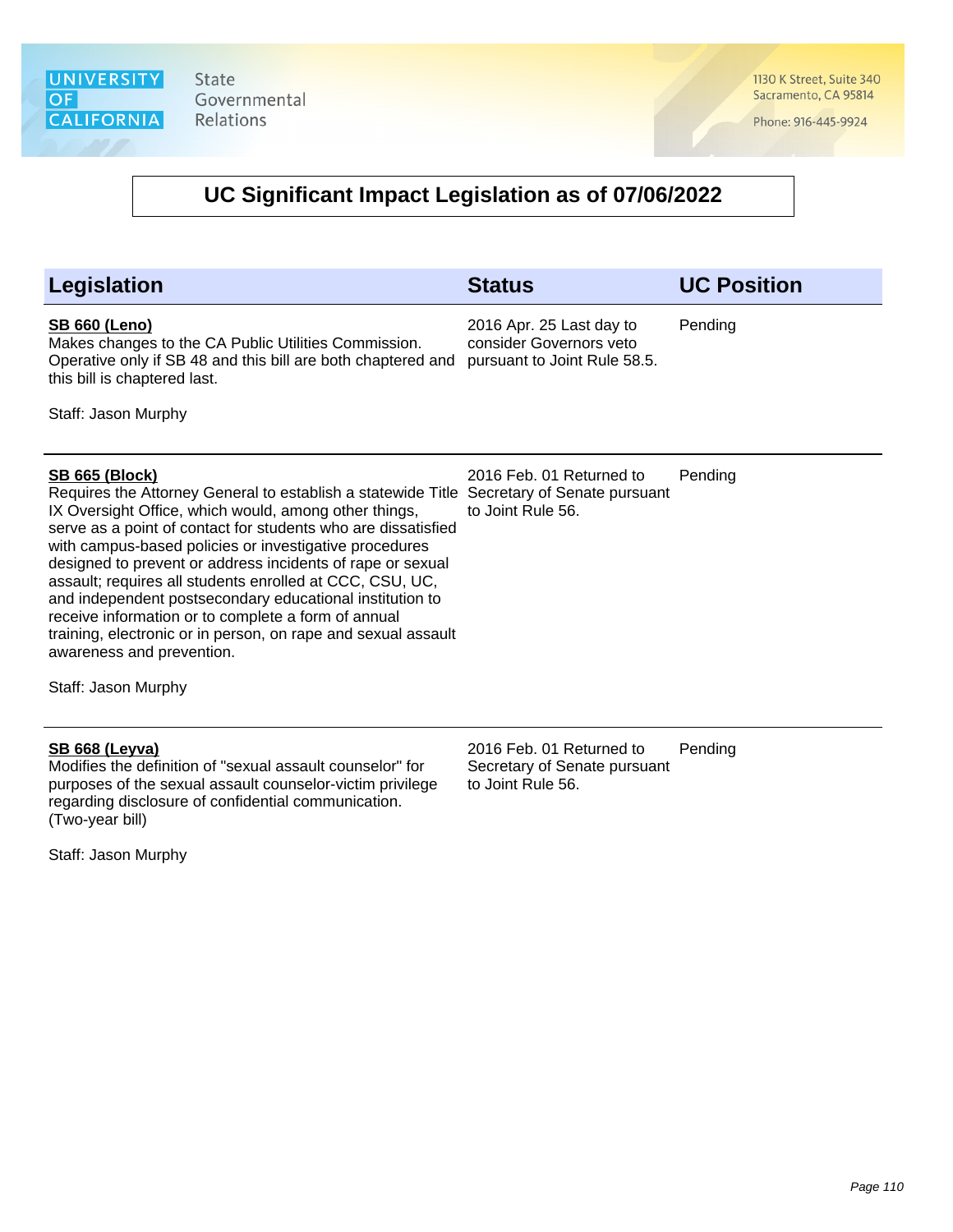1130 K Street, Suite 340 Sacramento, CA 95814

Phone: 916-445-9924

#### **UC Significant Impact Legislation as of 07/06/2022**

| <b>Status</b>                                                                      | <b>UC Position</b>                                    |
|------------------------------------------------------------------------------------|-------------------------------------------------------|
| 2015 Oct. 06 Chaptered by<br>Secretary of State. Chapter<br>545, Statutes of 2015. | Watch (04/02/15)                                      |
| 2015 Sep. 04 Chaptered by<br>Secretary of State. Chapter<br>274, Statutes of 2015. | Support (06/04/15)<br>Gov Sig Requested<br>(09/01/15) |
|                                                                                    |                                                       |

Staff: Angela Gilliard

#### **SB 675 (Liu)**

Requires a hospital to take specified actions regarding family caregivers, including notifying them of the patient's discharge/transfer to another facility and providing information and counseling on the posthospital care needs of a patient who consents to such disclosure.

organized committees and review committees.

Staff: Angela Gilliard

2015 Oct. 04 Chaptered by Secretary of State. Chapter 494, Statutes of 2015.

Not Taking A Position (04/23/15)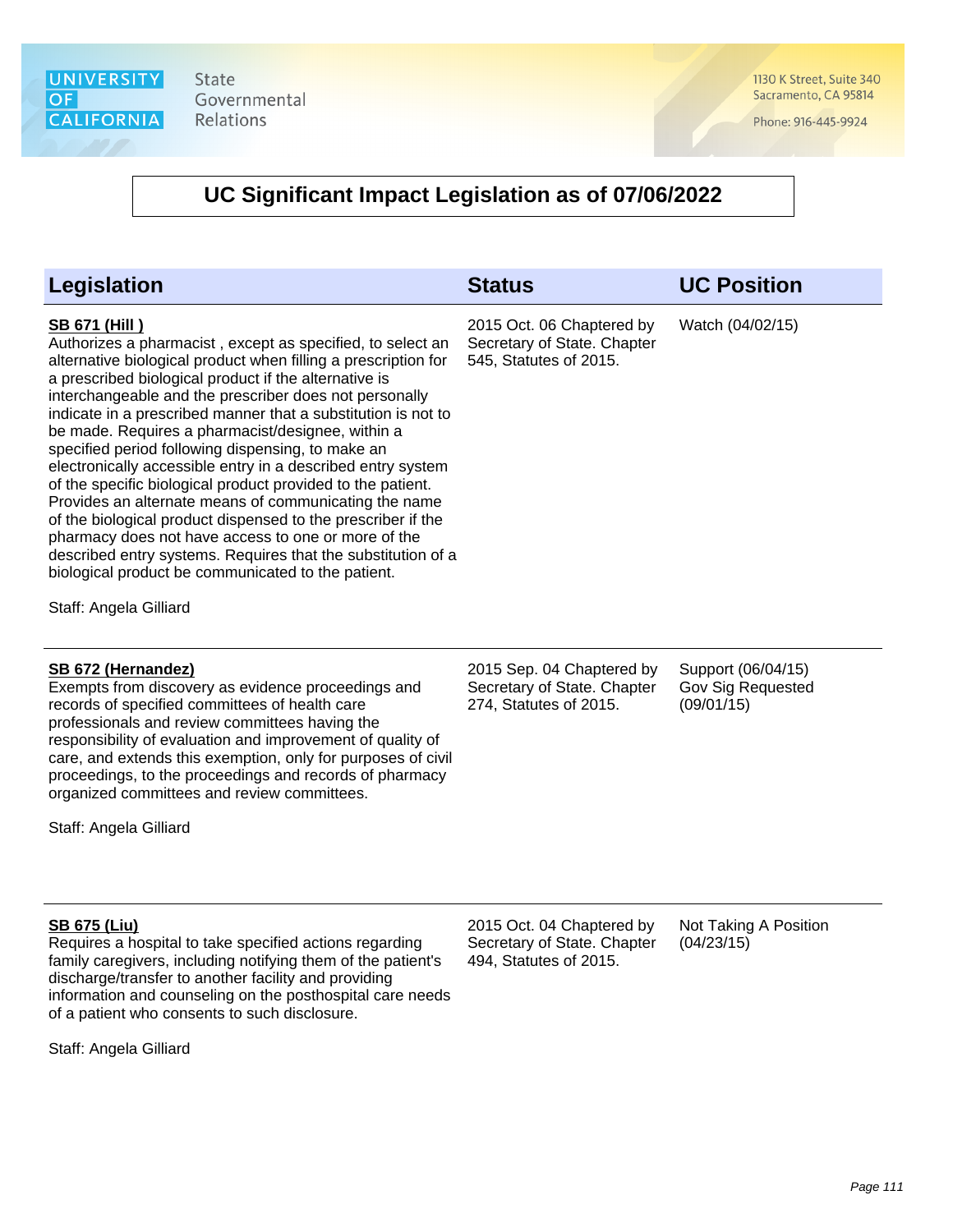1130 K Street, Suite 340 Sacramento, CA 95814

Phone: 916-445-9924

#### **UC Significant Impact Legislation as of 07/06/2022**

| <b>Legislation</b> |  |
|--------------------|--|
|--------------------|--|

#### **SB 676 (Cannella)**

Applies forfeiture provisions to violations of disorderly conduct related to invasion of privacy.

Staff: Angela Gilliard

**SB 681 (Hill)**

Makes it unlawful to engage in a pattern or practice of sending written communications, stating that the recipient, is or may be infringing, or has or may have infringed, on a U.S. patent if the sender makes a specified false statement or representation in bad faith, fraudulently seeks compensation for specified conduct, or fraudulently conceals or omits specified information. Imposes a civil penalty of up to \$2,500 for each violation. Specifies that it does not impair or impede any other rights, causes of action, claims, or defenses available under other law and that the remedies under its provisions are cumulative with any other remedies available under other law.

Staff: Jason Murphy

#### **SB 683 (Wolk )**

Authorizes the Department of Alcoholic Beverage Control to issue a special nonprofit sales license to a nonprofit mutual benefit corporation to, among other things, accept the transfer of, and take title to, up to 20,000 gallons of wine per year produced by the UC Davis College of Agriculture & Environmental Sciences and sell transferred wine to consumers and licensees.

Staff: Jason Murphy

2016 Feb. 01 Returned to Secretary of Senate pursuant to Joint Rule 56. Pending

2015 Sep. 09 Chaptered by Secretary of State. Chapter 291, Statutes of 2015.

**Legislation Status UC Position**

Pending

2016 Sep. 24 Chaptered by Secretary of State. Chapter 584, Statutes of 2016.

Watch (06/09/16)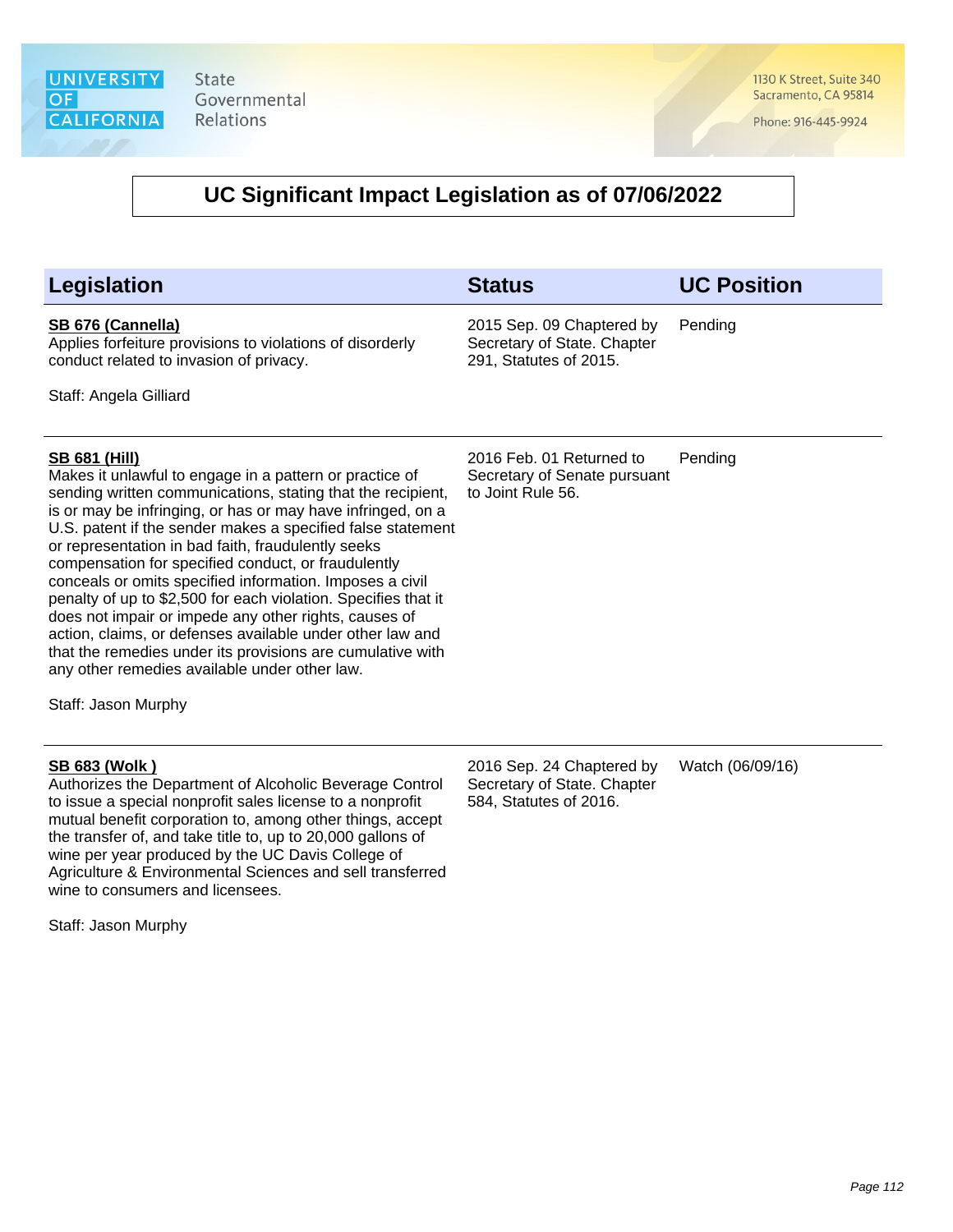1130 K Street, Suite 340 Sacramento, CA 95814

Phone: 916-445-9924

| <b>Legislation</b>                                                                                                                                                                                                                                                                                                                                                                                                                                                                                                                                                                                                                                             | <b>Status</b>                                                                       | <b>UC Position</b> |
|----------------------------------------------------------------------------------------------------------------------------------------------------------------------------------------------------------------------------------------------------------------------------------------------------------------------------------------------------------------------------------------------------------------------------------------------------------------------------------------------------------------------------------------------------------------------------------------------------------------------------------------------------------------|-------------------------------------------------------------------------------------|--------------------|
| <b>SB 686 (Pan)</b><br>Provides that the general provisions of the Higher<br>Education Employer-Employee Relations Act (HEERA)<br>apply, instead of the specified rights, provisions, and<br>definitions for supervisory employees, to supervisory<br>employees who are employed as sworn peace officers by<br>the University of California or the Hastings College of the<br>Law; prohibits supervisory employees who are employed<br>as sworn peace officers by the University of California or<br>the Hastings College of the Law from being placed in the<br>same collective bargaining unit as nonsupervisory<br>employees.<br><b>Staff: Steve Juarez</b> | 2016 Apr. 25 Last day to<br>consider Governors veto<br>pursuant to Joint Rule 58.5. | Cost (06/18/15)    |
| SB 691 (Morrell)<br>Requests UC and requires CSU and CCC, with regard to<br>each segment's student code of conduct, to make it<br>available to students before enrollment, test students'<br>knowledge of it prior to or as a condition of enrollment, and<br>set a standard for a student to demonstrate proficient<br>knowledge of it prior to beginning classes. Urges UC and<br>requires CSU and CCC to require each student to<br>demonstrate proficient knowledge of the code of conduct<br>before beginning classes. (Two-year bill)<br>Staff: Nadia Leal-Carrillo                                                                                      | 2016 Feb. 01 Returned to<br>Secretary of Senate pursuant<br>to Joint Rule 56.       | Pending            |
| <b>SB 693 (Hueso)</b><br>Establishes provisions to be generally applicable when a<br>public entity is required by statute or regulation to obtain an<br>enforceable commitment that a bidder, contractor, or other<br>entity will use a skilled and trained workforce to complete a<br>contract or project.<br>Staff: Jason Murphy                                                                                                                                                                                                                                                                                                                             | 2016 Sep. 28 Chaptered by<br>Secretary of State. Chapter<br>774, Statutes of 2016.  | Pending            |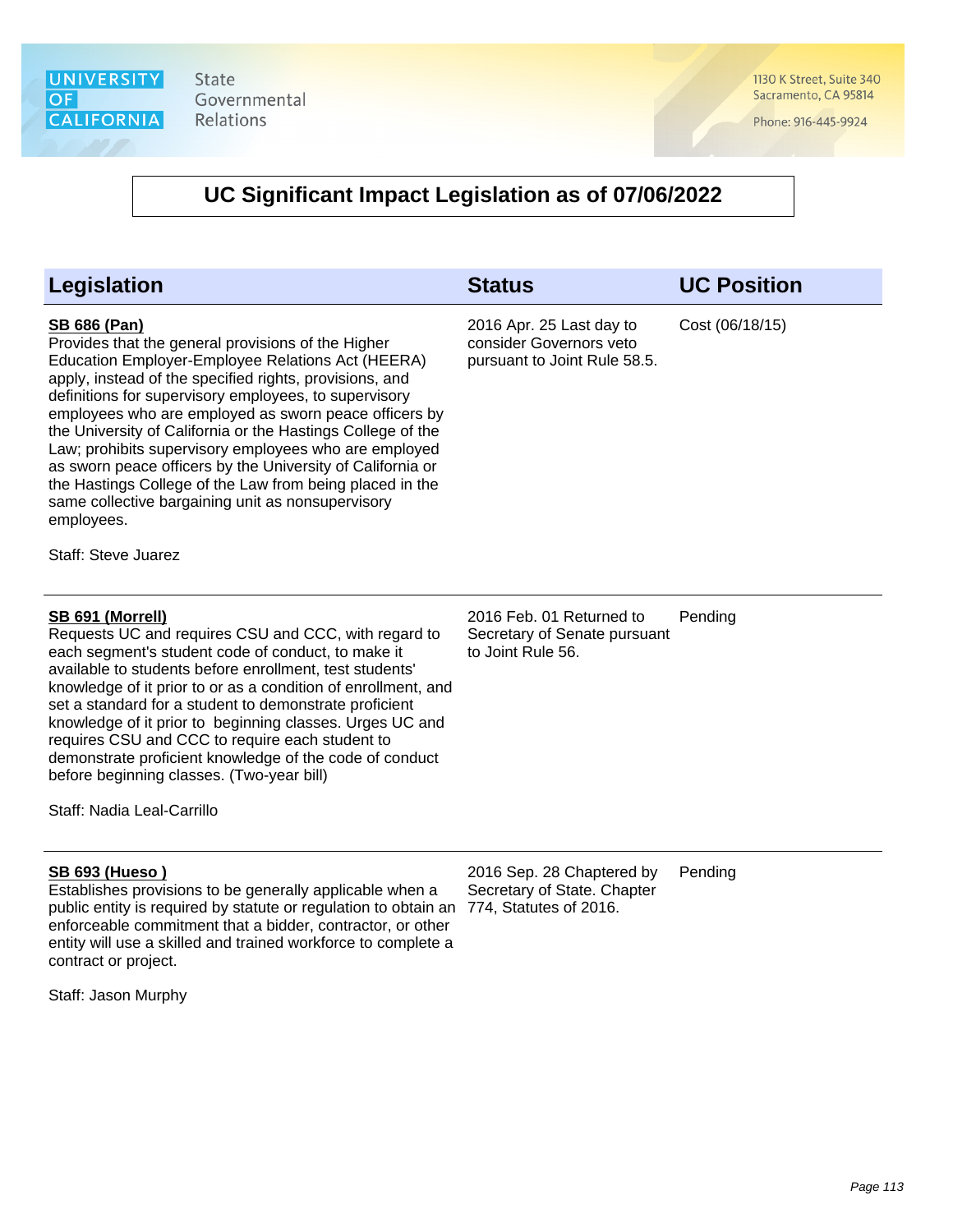1130 K Street, Suite 340 Sacramento, CA 95814

Phone: 916-445-9924

#### **UC Significant Impact Legislation as of 07/06/2022**

| <b>Legislation</b>                                                                                                                                                                                                                                                                                                                                                                                                                                            | <b>Status</b>                                                                      | <b>UC Position</b>                                                                        |
|---------------------------------------------------------------------------------------------------------------------------------------------------------------------------------------------------------------------------------------------------------------------------------------------------------------------------------------------------------------------------------------------------------------------------------------------------------------|------------------------------------------------------------------------------------|-------------------------------------------------------------------------------------------|
| <b>SB 707 (Wolk)</b><br>Deletes the exemption that allows a person holding a valid<br>license to carry a concealed firearm to bring or possess a<br>firearm on the campus of a university or college. Creates<br>an additional exemption for certain appointed peace<br>officers who are authorized to carry a firearm by their<br>appointing agency.                                                                                                         | 2015 Oct. 10 Chaptered by<br>Secretary of State. Chapter<br>766, Statutes of 2015. | Support If Amended<br>(04/13/15)<br>Support (07/14/15)<br>Gov Sig Requested<br>(09/25/15) |
| Staff: Jason Murphy                                                                                                                                                                                                                                                                                                                                                                                                                                           |                                                                                    |                                                                                           |
|                                                                                                                                                                                                                                                                                                                                                                                                                                                               |                                                                                    |                                                                                           |
|                                                                                                                                                                                                                                                                                                                                                                                                                                                               |                                                                                    |                                                                                           |
| SB 713 (Nielsen)<br>Expands the list of prior felony convictions to include a<br>felony forming the basis upon which an individual was<br>previously deported, thereby allowing a law enforcement<br>official, if the continued detention of the individual on the<br>basis of the immigration hold would not violate any federal,<br>state, or local law, or any local policy, to detain an<br>individual with that felony conviction on the basis of a U.S. | 2016 Feb. 01 Returned to<br>Secretary of Senate pursuant<br>to Joint Rule 56.      | Pending                                                                                   |

Staff: Jason Murphy

(TRUST Act)

#### **SB 720 (Mitchell)**

Makes changes to requirements for the adoption and enforcement of regulations prescribing building standards for the adequacy and safety of health facility physical plants. (SB 766'13)

Immigration and Customs Enforcement (ICE) hold after that

individual becomes eligible for release from custody.

Staff: Angela Gilliard

2016 Feb. 01 Returned to Secretary of Senate pursuant to Joint Rule 56. Pending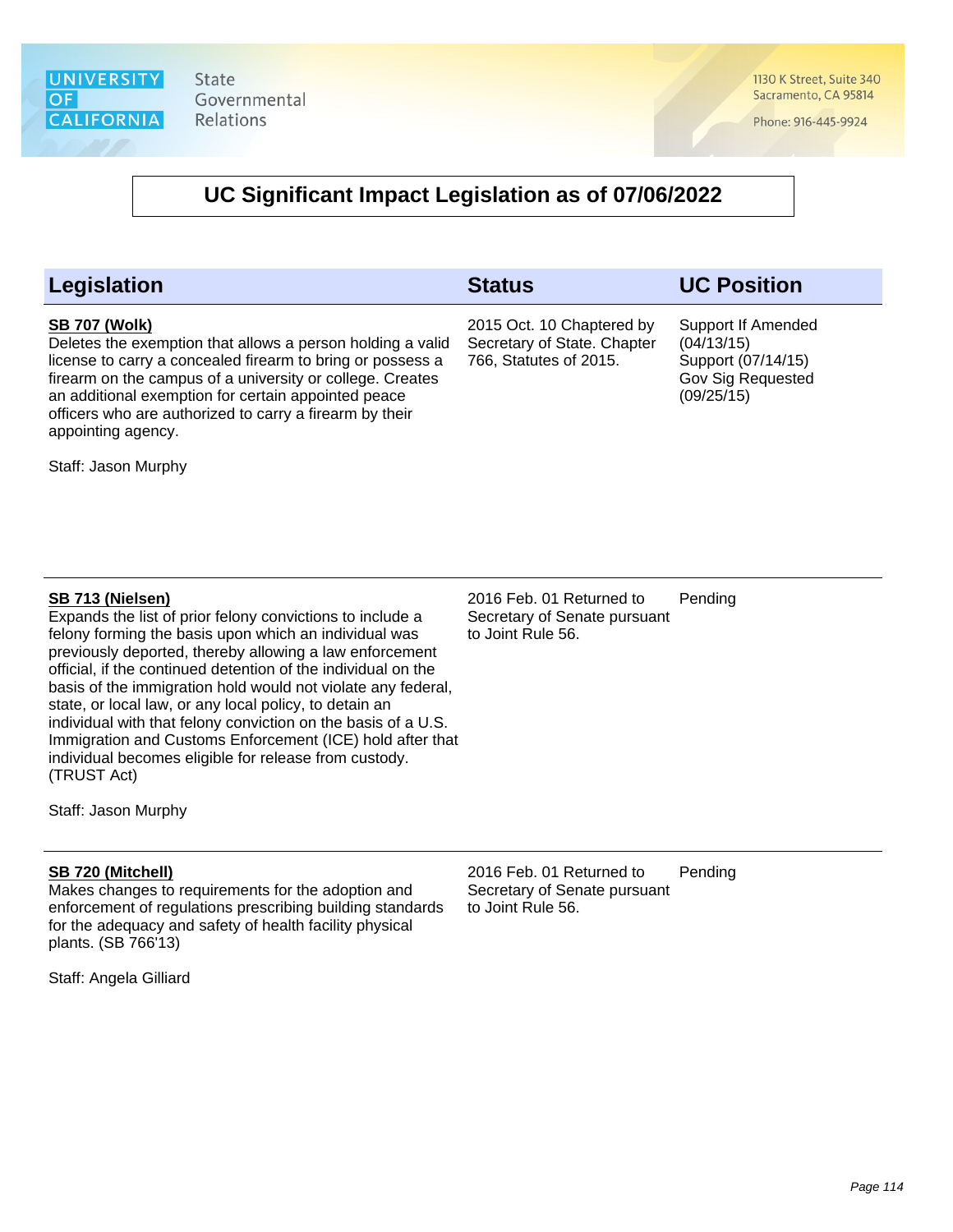

1130 K Street, Suite 340 Sacramento, CA 95814

Phone: 916-445-9924

# **UC Significant Impact Legislation as of 07/06/2022**

| Legislation                                                                                                                                                                                                                                                                                                                                                                                                                                                                                                                                                                                                                                                                     | <b>Status</b>                                                                                                                                     | <b>UC Position</b> |
|---------------------------------------------------------------------------------------------------------------------------------------------------------------------------------------------------------------------------------------------------------------------------------------------------------------------------------------------------------------------------------------------------------------------------------------------------------------------------------------------------------------------------------------------------------------------------------------------------------------------------------------------------------------------------------|---------------------------------------------------------------------------------------------------------------------------------------------------|--------------------|
| <b>SB 763 (Hill)</b><br>Requires the Medical Board of California, the Osteopathic<br>Medical Board of California, the California Board of<br>Podiatric Medicine, the State Board of Chiropractic<br>Examiners, the Naturopathic Medicine Committee, and the<br>Acupuncture Board by 1/1/18, to make specified<br>information with respect to licensees on probation and<br>licensees practicing under a probationary license available<br>to an inquiring member of the public, on any documents<br>informing the public of individual probation orders, and in<br>plain view on the profile Internet Web pages of licensees<br>subject to probation.<br>Staff: Angela Gilliard | 2016 Aug. 19 Read third time Pending<br>and amended. Ordered to<br>third reading. Re-referred to<br>Com. on RLS. pursuant to<br>Assembly Rule 97. |                    |
| <b>SB 773 (Allen)</b><br>Requests UC, until 1/1/20, to conduct a study on motor<br>vehicle registration fraud and failure to register a motor<br>vehicle, and to post a report of the study on its Website.<br>Requires DMV and CHP to provide specified information to<br>UC researchers who are conducting the study, requires the<br>DMV to enter into an agreement with UC to share its<br>vehicle registration information for purposes of conducting<br>the study and would require the CHP to provide specified<br>information to UC researchers who are conducting the<br>study.<br>Staff: Jason Murphy                                                                 | 2016 Sep. 28 Chaptered by<br>Secretary of State. Chapter<br>776, Statutes of 2016.                                                                | Pending            |
| <b>SB 787 (Bates (R))</b><br>Requires a general acute care hospital that provides<br>emergency medical services that is scheduled for closure<br>to conduct public hearings for public review and comment.<br>(AB 911)                                                                                                                                                                                                                                                                                                                                                                                                                                                          | 2016 Feb. 01 Returned to<br>Secretary of Senate pursuant<br>to Joint Rule 62(a).                                                                  | Neutral (10/15/15) |

Staff: Angela Gilliard

Page 115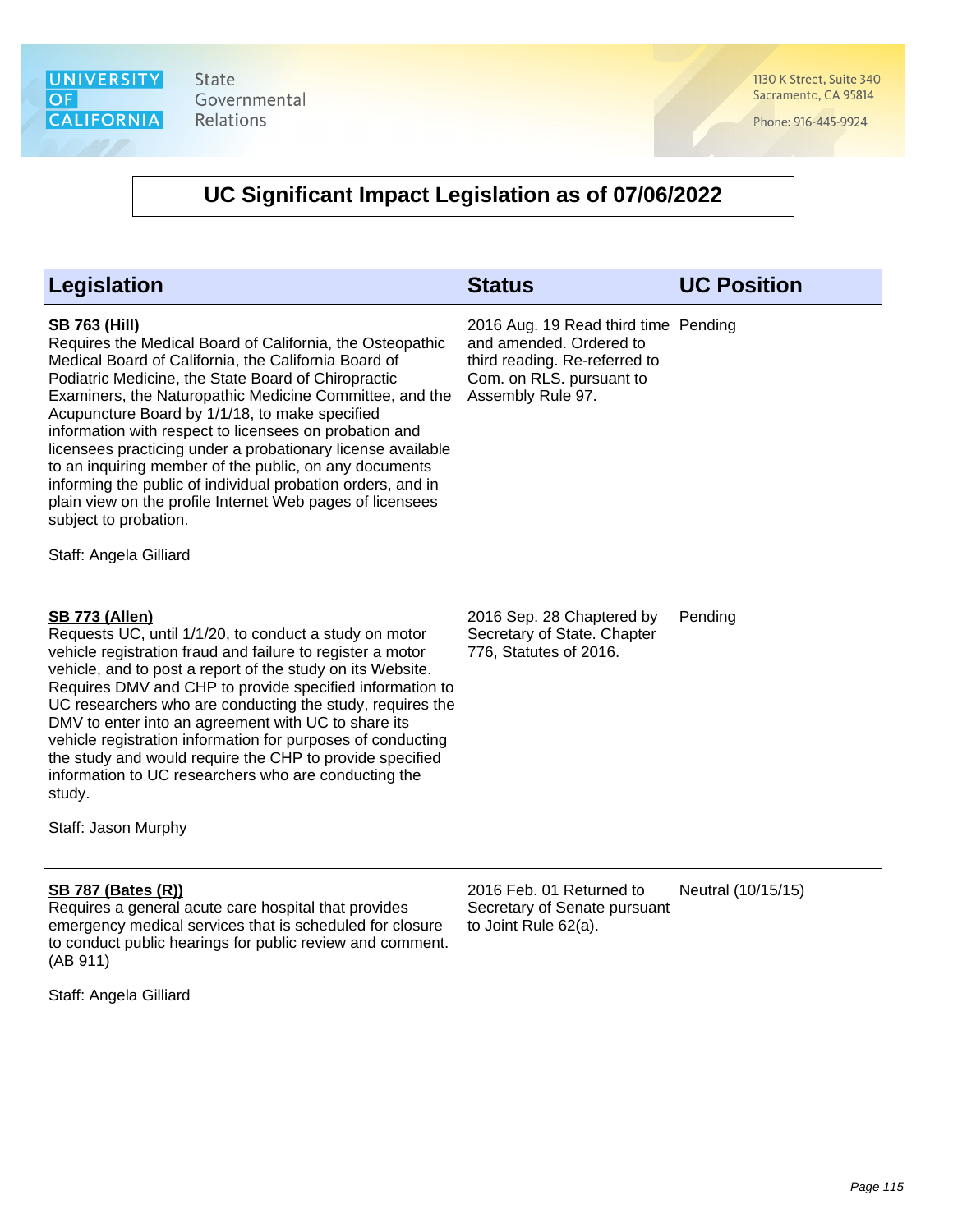State Governmental Relations

1130 K Street, Suite 340 Sacramento, CA 95814

Phone: 916-445-9924

| Legislation                                                                                                                                                                                                                                                                                                                                         | <b>Status</b>                                                                      | <b>UC Position</b> |
|-----------------------------------------------------------------------------------------------------------------------------------------------------------------------------------------------------------------------------------------------------------------------------------------------------------------------------------------------------|------------------------------------------------------------------------------------|--------------------|
| SB 789 (Wieckowski)<br>Restricts rather than suspends driving privileges of a<br>person who fails to furnish proof of financial responsibility<br>at the time of an accident, in order to allow the person to<br>drive to school at a UC, CSU, CCC or private<br>postsecondary educational institution.<br>Staff: Nadia Leal-Carrillo               | 2015 Jul. 01 July 1 hearing:<br>Heard for testimony only.                          | Pending            |
| SB 791 (Hertzberg)<br>Requires the Scholarshare Investment Board to consider<br>entering into an agreement with a card issuer to require the<br>granting, based on accumulated credit card use, of a<br>reasonable award, or points leading to an award, that<br>would be deposited into Scholarshare trust accounts.<br>Staff: Nadia Leal-Carrillo | 2016 Feb. 01 Returned to<br>Secretary of Senate pursuant<br>to Joint Rule 56.      | Pending            |
| SB 792 (Mendoza)<br>Prohibits a day care center from employing any person who<br>has not been immunized against influenza, pertusis, and<br>measles.<br>Staff: Jason Murphy                                                                                                                                                                         | 2015 Oct. 11 Chaptered by<br>Secretary of State. Chapter<br>807, Statutes of 2015. | Pending            |
| <b>SB 793 (Wolk)</b><br>Requires green tariff shared renewables programs to<br>permit a participating customer to subscribe to the program<br>and be provided with a nonbinding estimate of reasonably<br>anticipated bill credits/charges for up to 20 years.<br>Staff: Jason Murphy                                                               | 2015 Oct. 08 Chaptered by<br>Secretary of State. Chapter<br>587, Statutes of 2015. | Pending            |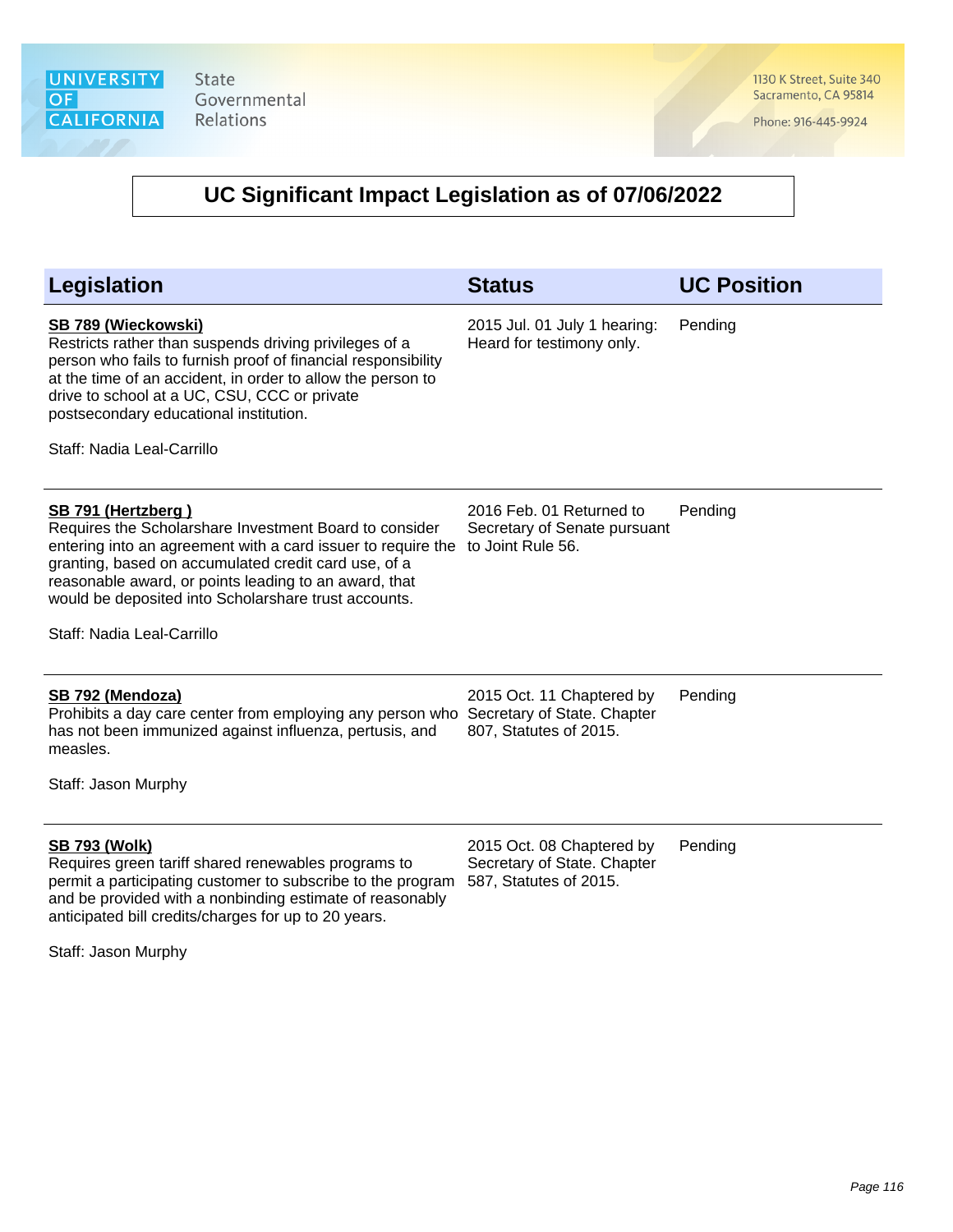1130 K Street, Suite 340 Sacramento, CA 95814

Phone: 916-445-9924

| <b>Legislation</b>                                                                                                                                                                                                                                                                                                                                                                                                                                                                                                                                                                                                                                                                                                                                                | <b>Status</b>                                                                      | <b>UC Position</b> |
|-------------------------------------------------------------------------------------------------------------------------------------------------------------------------------------------------------------------------------------------------------------------------------------------------------------------------------------------------------------------------------------------------------------------------------------------------------------------------------------------------------------------------------------------------------------------------------------------------------------------------------------------------------------------------------------------------------------------------------------------------------------------|------------------------------------------------------------------------------------|--------------------|
| SB 815 (Hernandez)<br>Establishes the Medi-Cal 2020 Demonstration Project Act<br>(Ca. Medi-Cal 2020 demonstration project implementation),<br>retains the Demonstration Disproportionate Share Hospital<br>Fund, implements the Global Payment Program (GPP)<br>alternative payment model for the uninsured, and<br>establishes the Public Hospital Redesign and Incentives in<br>Medi-Cal (PRIME) program. (UC Named) (AB 1568)<br>Staff: Angela Gilliard                                                                                                                                                                                                                                                                                                        | 2016 Jul. 25 Chaptered by<br>Secretary of State. Chapter<br>111, Statutes of 2016. | Support (04/20/16) |
| <b>SB 818 (Nielsen)</b><br>Appropriates certain sums to the State Department of<br>Health Care Services to restore rates paid to Medi-Cal<br>providers to those levels in effect prior to the<br>implementation of the provider rate reductions; requires<br>DOF to calculate the amounts necessary to provide these<br>rate increases; makes these rate increases retroactive to<br>$7/1/15$ .<br>Staff: Angela Gilliard                                                                                                                                                                                                                                                                                                                                         | 2016 Jan. 28 Referred to<br>Coms. on HEALTH and<br>HUMAN S.                        | Pending            |
| <b>SB 821 (Block)</b><br>Requires that any person who willfully threatens to commit<br>a crime against another person or at a location or event<br>that will result in death or great bodily injury to another<br>person, with the specific intent that the statement, made<br>verbally, in writing, or by an electronic communication<br>device, is to be taken as a threat, even if there is no intent<br>of carrying it out, be punished by imprisonment in a county<br>jail not to exceed one year, or in state prison. Specifies that<br>a threat to commit a crime at a location/event causes the<br>evacuation, lockdown, or closure of a campus, or<br>cancellation, evacuation, lockdown, or closure of an event.<br>(SB 456 '15)<br>Staff: Jason Murphy | 2016 May. 27 May 27<br>hearing: Held in committee<br>and under submission.         | Pending            |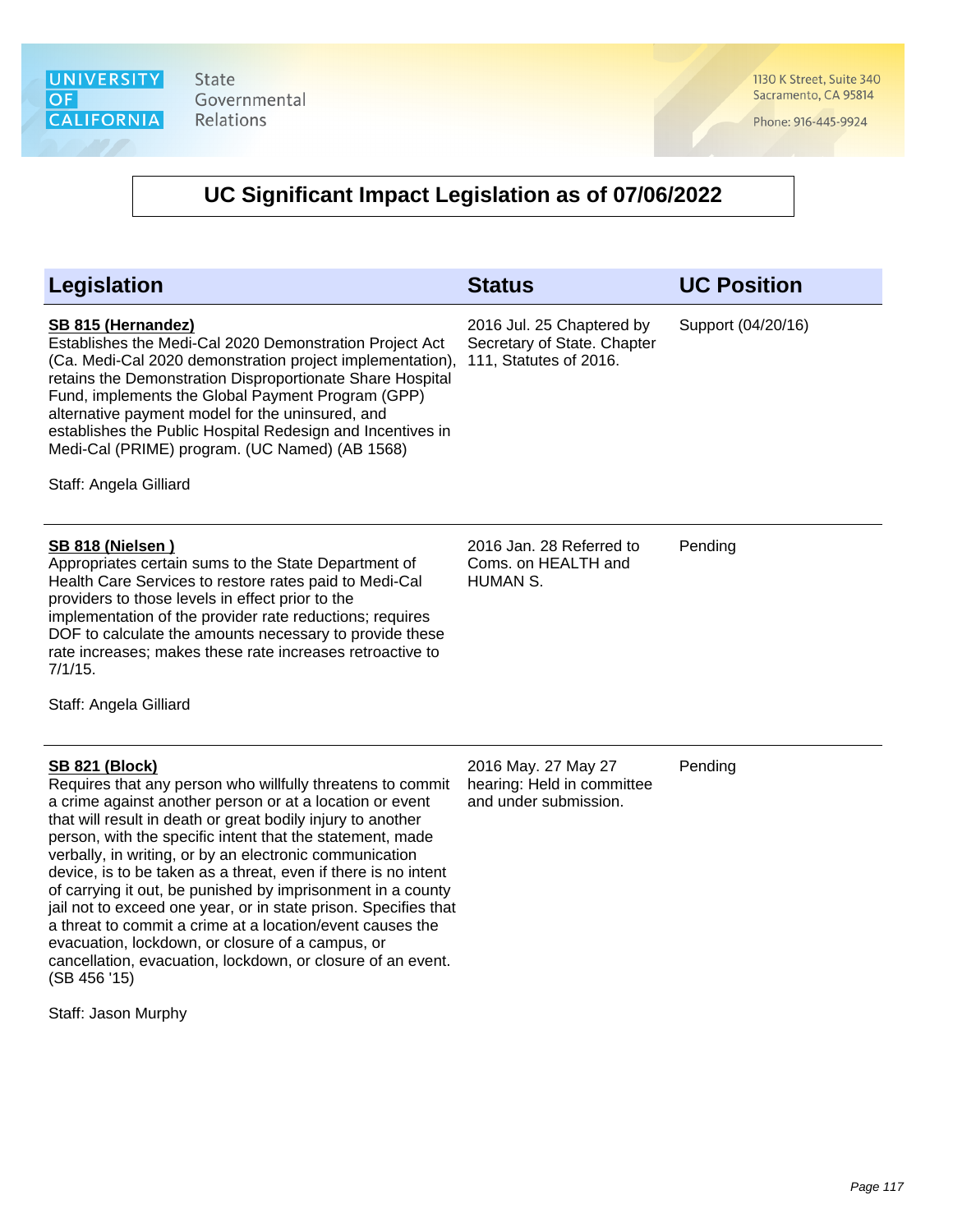1130 K Street, Suite 340 Sacramento, CA 95814

Phone: 916-445-9924

| <b>Legislation</b>                                                                                                                                                                                                                                                                                                                                                                                                                                            | <b>Status</b>                                                                                                                                           | <b>UC Position</b> |
|---------------------------------------------------------------------------------------------------------------------------------------------------------------------------------------------------------------------------------------------------------------------------------------------------------------------------------------------------------------------------------------------------------------------------------------------------------------|---------------------------------------------------------------------------------------------------------------------------------------------------------|--------------------|
| <b>SB 825 (Leno)</b><br>Budget Act of 2016 (UC Named) (AB 1598)<br>Staff: Sandy Fried                                                                                                                                                                                                                                                                                                                                                                         | 2016 May. 26 From<br>committee with author's<br>amendments. Read second<br>time and amended.<br>Re-referred to Com. on B. &<br>F.R. (Corrected June 6). | Pending            |
| <b>SB 826 (Leno)</b><br>Enacts the Budget Act of 2016. Appropriates \$3.312B to<br>UC (Contains one-time funding for: innovation and<br>entrepreneurship-\$22M, low-income/underrepresented<br>student support services-\$20M, firearm-related violence<br>research-\$5M). Additional appropriations include UCM<br>public safety equipment (\$1.1M), UC-CSMP (\$3.41M),<br>5.086M, UC-ITS (\$3M), precision medicine (\$10M). (SB<br>1006, SB 1050, AB 2664) | 2016 Jun. 27 Chaptered by<br>Secretary of State. Chapter<br>23, Statutes of 2016.                                                                       | Pending            |
| Staff: Sandy Fried                                                                                                                                                                                                                                                                                                                                                                                                                                            |                                                                                                                                                         |                    |
| SB 828 (Senate Budget & Fiscal Review Committee)<br>Budget Trailer Bill: School Finance. (AB 1600)<br>Staff: Sandy Fried                                                                                                                                                                                                                                                                                                                                      | 2016 Jun. 27 Chaptered by<br>Secretary of State. Chapter<br>29, Statutes of 2016.                                                                       | Pending            |
| <b>SB 830 (Senate Budget &amp; Fiscal Review Committee)</b><br>Revises items of appropriation in the Budget Act of 2016.<br>(SB 826)<br>Staff: Sandy Fried                                                                                                                                                                                                                                                                                                    | 2016 Aug. 31 From<br>committee: Do pass. (Ayes<br>16. Noes 10.) (August 31).<br>Read second time. Ordered<br>to third reading.                          | Pending            |
| SB 833 (Senate Budget & Fiscal Review Committee)<br>Budget Trailer Bill: Health. (AB 1605)<br>Staff: Angela Gilliard                                                                                                                                                                                                                                                                                                                                          | 2016 Jun. 27 Chaptered by<br>Secretary of State. Chapter<br>30, Statutes of 2016.                                                                       | Pending            |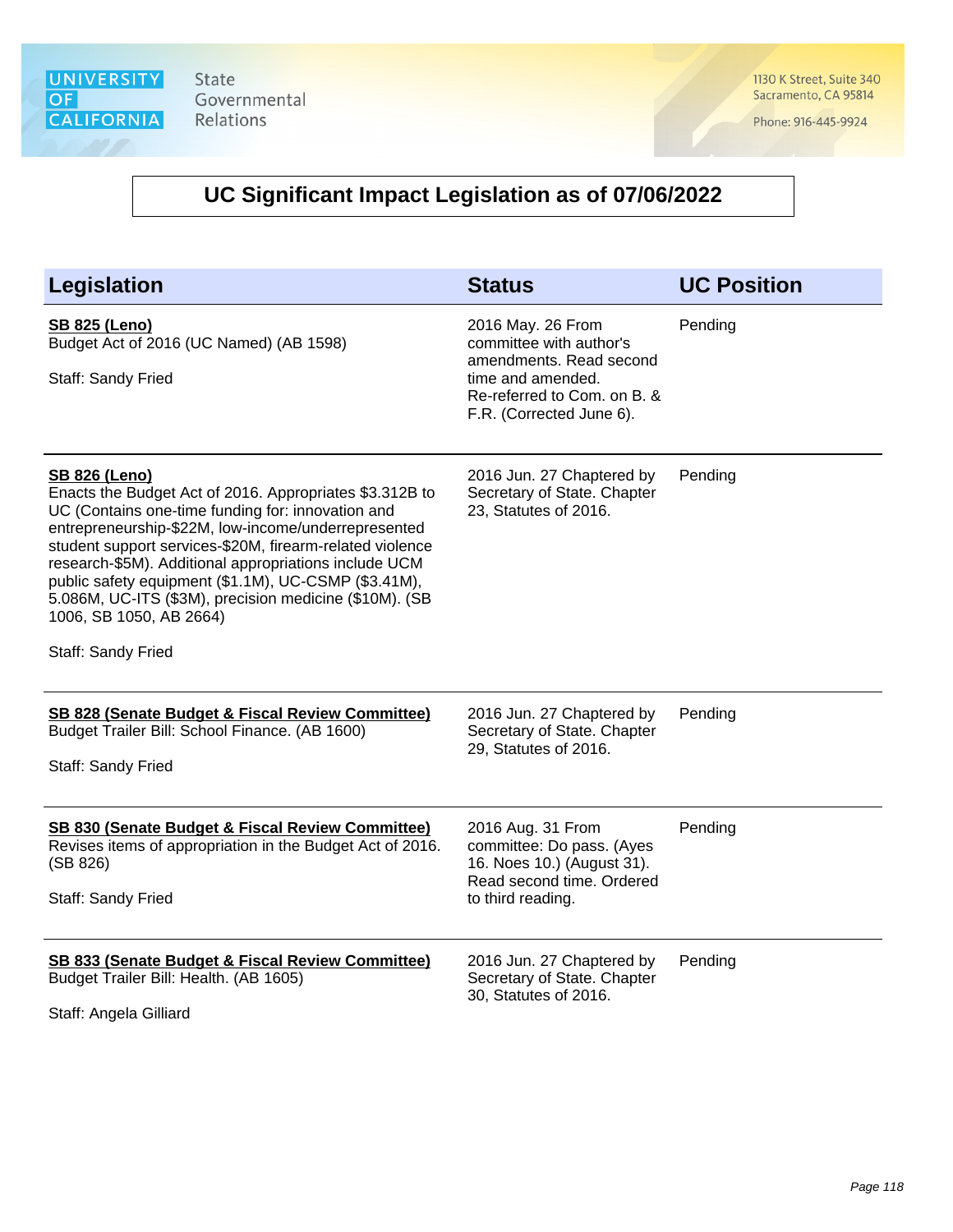1130 K Street, Suite 340 Sacramento, CA 95814

Phone: 916-445-9924

#### **UC Significant Impact Legislation as of 07/06/2022**

| <b>Legislation</b>                                                                                                                                                                                                                                                                                                                                                                                                                                                                                                                                                                                                 | <b>Status</b>                                                                         | <b>UC Position</b> |
|--------------------------------------------------------------------------------------------------------------------------------------------------------------------------------------------------------------------------------------------------------------------------------------------------------------------------------------------------------------------------------------------------------------------------------------------------------------------------------------------------------------------------------------------------------------------------------------------------------------------|---------------------------------------------------------------------------------------|--------------------|
| SB 854 (Senate Budget & Fiscal Review Committee)<br>Extends UC's ability to utilize "best value" procedures for<br>the procurement of goods and services until 1/1/19 and<br>makes the deadline for the reports regarding the UC use of<br>best value procurement on or before 1/1/18.<br>Staff: Jason Murphy                                                                                                                                                                                                                                                                                                      | 2016 Aug. 24 Ordered to<br>inactive file on request of<br>Assembly Member Calderon.   | Pending            |
|                                                                                                                                                                                                                                                                                                                                                                                                                                                                                                                                                                                                                    |                                                                                       |                    |
| <b>SB 867 (Roth)</b><br>Extends operation of the Maddy Emergency Medical<br>Services (EMS) Fund, which provides funding for pediatric<br>trauma centers, indefinitely. (SB 57 '05; SB 191'13)                                                                                                                                                                                                                                                                                                                                                                                                                      | 2016 Aug. 19 Chaptered by<br>Secretary of State. Chapter<br>147, Statutes of 2016.    | Pending            |
| Staff: Angela Gilliard                                                                                                                                                                                                                                                                                                                                                                                                                                                                                                                                                                                             |                                                                                       |                    |
| <b>SB 876 (Liu)</b><br>Affords persons experiencing homelessness the right to<br>use public spaces without discrimination based on their<br>housing status and describes basic human and civil rights<br>that may be exercised without being subject to criminal or<br>civil sanctions, including the right to use and move freely in<br>public spaces, the right to rest in public spaces and to<br>protect oneself from the elements, the right to eat in any<br>public space in which having food is not prohibited, and the<br>right to perform religious observances in public spaces.<br>Staff: Jason Murphy | 2016 Apr. 11 April 12 set for<br>second hearing canceled at<br>the request of author. | Pending            |
| <b>SB 885 (Wolk)</b>                                                                                                                                                                                                                                                                                                                                                                                                                                                                                                                                                                                               | 2016 Jul. 12 June 28 set for                                                          | Pending            |
| Specifies that a design professional only has the duty to<br>defend him/herself from claims or lawsuits arising from                                                                                                                                                                                                                                                                                                                                                                                                                                                                                               | first hearing canceled at the<br>request of author.                                   |                    |

Staff: Jason Murphy

design professional.

negligence, recklessness, or willful misconduct of the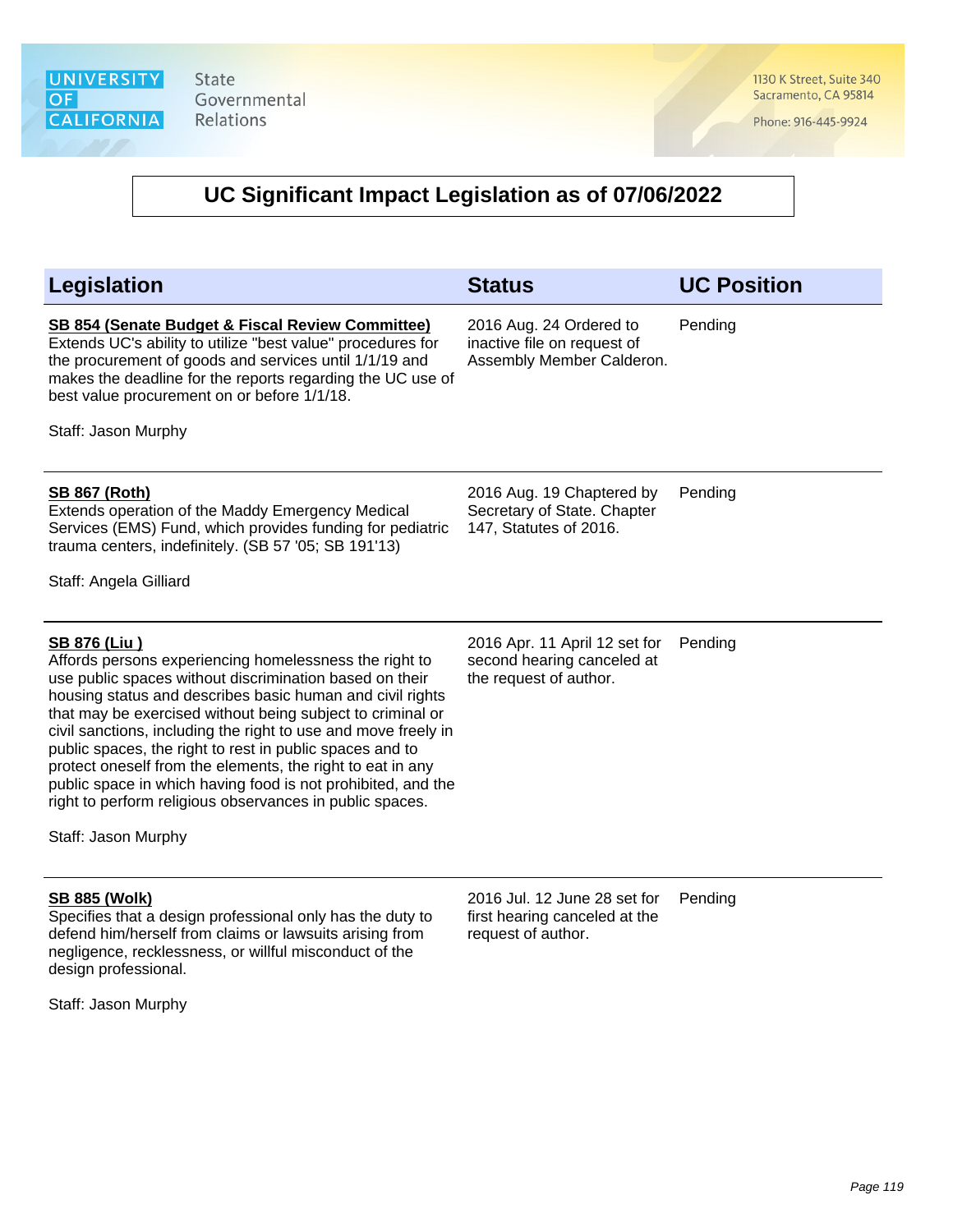1130 K Street, Suite 340 Sacramento, CA 95814

Phone: 916-445-9924

| Legislation                                                                                                                                                                                                                                                                                                                                                                                                                                            | <b>Status</b>                                                                      | <b>UC Position</b>                                                          |
|--------------------------------------------------------------------------------------------------------------------------------------------------------------------------------------------------------------------------------------------------------------------------------------------------------------------------------------------------------------------------------------------------------------------------------------------------------|------------------------------------------------------------------------------------|-----------------------------------------------------------------------------|
| <b>SB 893 (Nguyen)</b><br>Prohibits UC, Hastings College of Law, CSU, and CCC<br>from collecting fees/tuition from a student in an<br>undergraduate program who is the surviving dependent of<br>any individual killed in the San Bernardino terrorist attack if<br>Cal Grant A requirements are met and either the<br>dependent or the person killed in the attack was a<br>California resident on 12/2/15.<br>Staff: Nadia Leal-Carrillo             | 2016 May. 27 May 27<br>hearing: Held in committee<br>and under submission.         | Neutral (02/29/16)                                                          |
| <b>SB 896 (Bates)</b><br>Spot bill: Relates to health care professionals.<br>Staff: Angela Gilliard                                                                                                                                                                                                                                                                                                                                                    | 2016 Aug. 29 In Senate.<br><b>Consideration of Governor's</b><br>veto pending.     | Pending                                                                     |
| SB 898 (Nguyen)<br>Exempts from sales and use taxes the gross receipts from<br>the sale of, storage, use, or other consumption of, animal<br>whole blood, plasma, blood products, and blood<br>derivatives, sold by a nonprofit animal blood banking<br>business for use in the cure, mitigation, treatment, or<br>prevention of injury or disease in animals.<br>Staff: Jason Murphy                                                                  | 2016 Sep. 13 In Senate.<br><b>Consideration of Governor's</b><br>veto pending.     | Pending                                                                     |
| <b>SB 906 (Beall)</b><br>Revises the definition of foster youth or former foster youth<br>to mean a person in California whose dependency was<br>established or continued by the court on/after the youth's<br>16th birthday and who is no older than 25 years of age at<br>the commencement of the academic year, for purposes of<br>granting priority registration for enrollment at UC, CSU, and<br>CCC. (AB 194 '11)<br>Staff: Nadia Leal-Carrillo | 2016 Sep. 21 Chaptered by<br>Secretary of State. Chapter<br>437, Statutes of 2016. | Support (03/31/16)<br>Support (06/07/16)<br>Gov Sig Requested<br>(09/12/16) |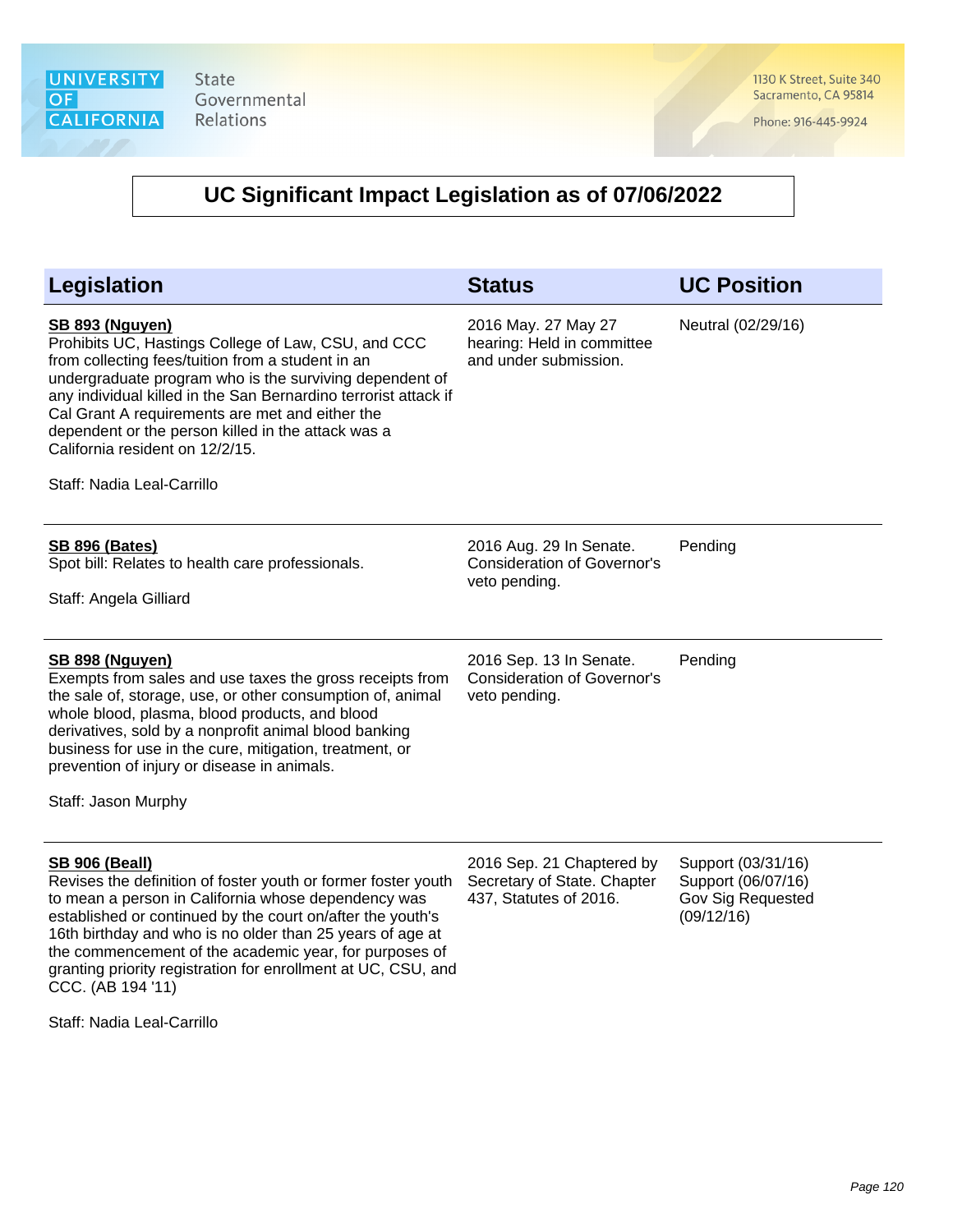1130 K Street, Suite 340 Sacramento, CA 95814

Phone: 916-445-9924

#### **UC Significant Impact Legislation as of 07/06/2022**

| Legislation                                                                                                                                                                                                                                                                                                                                                                                                                                                                                                                                                                                                                                                                                                                                                                                                                                                                                                                                              | <b>Status</b>                                                              | <b>UC Position</b> |
|----------------------------------------------------------------------------------------------------------------------------------------------------------------------------------------------------------------------------------------------------------------------------------------------------------------------------------------------------------------------------------------------------------------------------------------------------------------------------------------------------------------------------------------------------------------------------------------------------------------------------------------------------------------------------------------------------------------------------------------------------------------------------------------------------------------------------------------------------------------------------------------------------------------------------------------------------------|----------------------------------------------------------------------------|--------------------|
| SB 932 (Hernandez)<br>Requires notice to and prior approval from the Department<br>of Managed Health Care director for mergers, acquisitions,<br>and collaborations involving health care service plans.<br>Prohibits specified provisions in contracts between health<br>care service plans or health insurers that contract with<br>providers for alternative rates of payment and contracting<br>providers, and agreements between network vendors or<br>payors and general acute care hospitals that are<br>contracting providers, including a requirement that the plan,<br>insurer, or network vendor/payor includes in its network any<br>provider(s) owned/controlled by, or affiliated with, the<br>contracting provider or general acute care hospital<br>contracting provider. Prohibits a contracting provider from<br>imposing these prohibited terms as a condition to its<br>participation in a network or more favorable contract rates. | 2016 May. 27 May 27<br>hearing: Held in committee<br>and under submission. | Pending            |
| Staff: Angela Gilliard                                                                                                                                                                                                                                                                                                                                                                                                                                                                                                                                                                                                                                                                                                                                                                                                                                                                                                                                   |                                                                            |                    |

#### **SB 959 (Lara)**

Requires a bidder, to qualify as lowest responsible bidder or best value awardee on contracts for specified services, to certify in writing to UC that the bid includes a total employee compensation package valued on a per-employee basis at a level sufficient to not materially undercut the average per-employee value of total compensation for UC employees who perform comparable work at the relevant campus, medical center, or lab at which the bidder proposes to perform the work. Requires the bidder to provide any applicable collective bargaining agreements and to notify UC of any changes in the submitted bid information during performance of the contract. Requires UC to include in its RFP a calculation of average per-employee value of total compensation for UC employees who perform comparable work. Requires contracts for services of an expenditure of \$100,000+/yr to include contract renewals/extensions resulting in an expenditure of \$100,000+/yr. (SB 376'15)

Staff: Jason Murphy

2016 Sep. 28 In Senate. Consideration of Governor's veto pending.

Oppose (03/09/16) Oppose (04/21/16) Oppose (06/15/16) Oppose (06/22/16) Oppose (08/01/16) Gov Veto Requested (09/14/16)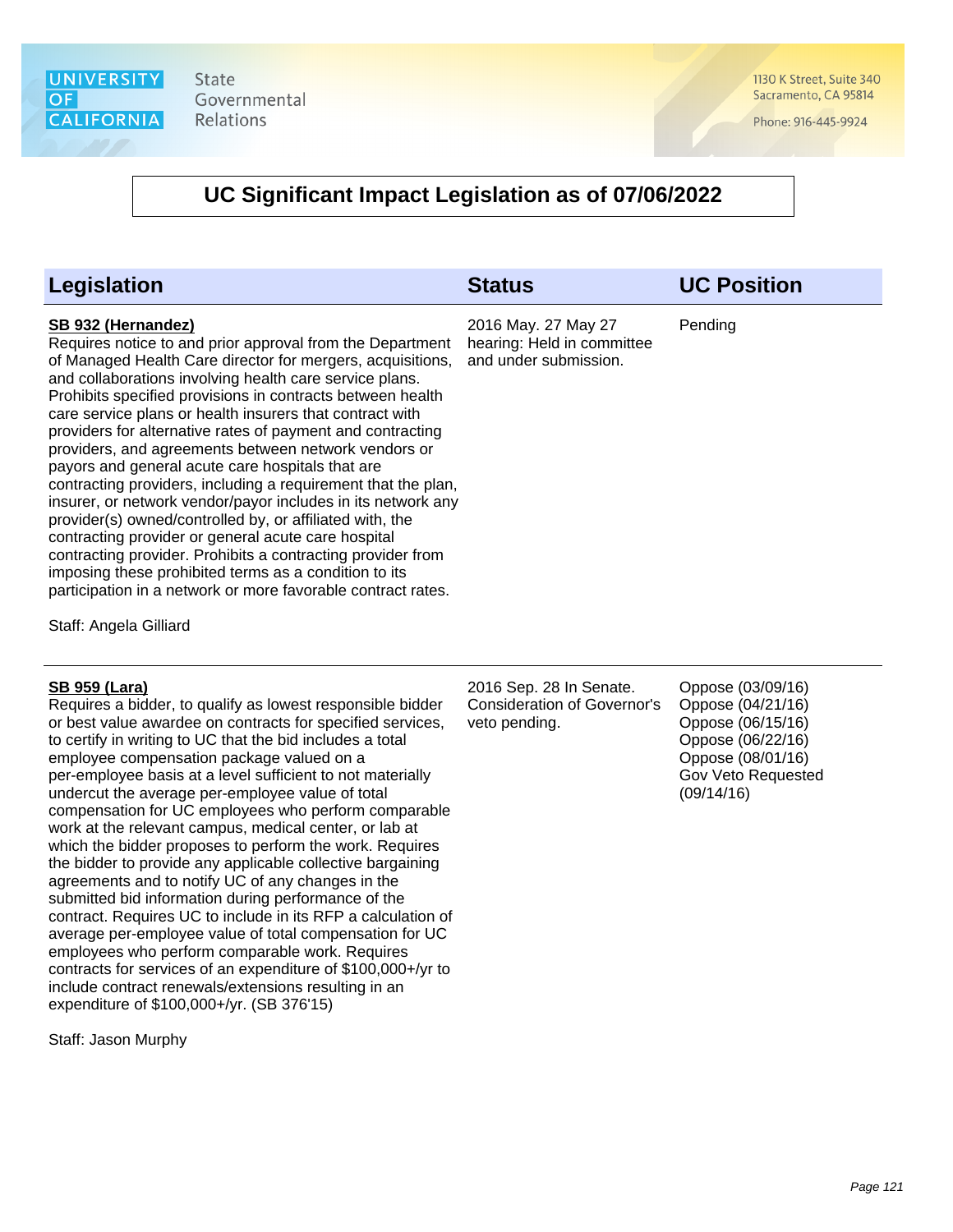1130 K Street, Suite 340 Sacramento, CA 95814

Phone: 916-445-9924

#### **UC Significant Impact Legislation as of 07/06/2022**

| <b>Legislation</b>                                                                                                                                                                                                                                                                                                                                                                                                                                                                                                                                                                                                                                                                                                                                                               | <b>Status</b>                                                                      | <b>UC Position</b>                  |
|----------------------------------------------------------------------------------------------------------------------------------------------------------------------------------------------------------------------------------------------------------------------------------------------------------------------------------------------------------------------------------------------------------------------------------------------------------------------------------------------------------------------------------------------------------------------------------------------------------------------------------------------------------------------------------------------------------------------------------------------------------------------------------|------------------------------------------------------------------------------------|-------------------------------------|
| SB 960 (Hernandez)<br>Does not require face-to-face provider-patient contact<br>under Medi-Cal for store and forward (telehealth)<br>reproductive health care, contingent upon federal financial<br>participation. Requires Medi-Cal managed care plans that<br>contract with the Department of Health Care Services to<br>cover store and forward (telehealth) reproductive health<br>care.<br>Staff: Angela Gilliard                                                                                                                                                                                                                                                                                                                                                           | 2016 May. 27 May 27<br>hearing: Held in committee<br>and under submission.         | Not Taking A Position<br>(04/19/16) |
| <b>SB 992 (Senate Public Safety Committee)</b><br>Relates to pharmacy practice.<br>Staff: Angela Gilliard                                                                                                                                                                                                                                                                                                                                                                                                                                                                                                                                                                                                                                                                        | 2016 Feb. 18 Referred to<br>Com. on RLS.                                           | Pending                             |
| <b>SB 994 (Hill)</b><br>Requires a "covered licensee," defined as a dentist,<br>physician and surgeon, osteopathic physician and surgeon,<br>or person licensed to practice podiatric medicine, who<br>practices in a setting other than a clinic, general acute care<br>hospital, or skilled nursing facility, to adopt and implement<br>an antimicrobial stewardship policy consistent with<br>specified guidelines or methods of intervention, as defined,<br>before applying for a renewal license and, upon applying<br>for a renewal license, to certify in writing, on a form<br>prescribed by the respective licensing board, that he or she<br>has both adopted an antimicrobial stewardship policy and<br>is in compliance with that policy.<br>Staff: Angela Gilliard | 2016 Aug. 11 In Assembly.<br>Read first time. Held at Desk.                        | Pending                             |
| <b>SB 997 (Lara)</b><br>Authorizes enrollment of undocumented children eligible for<br>full-scope Medi-Cal benefits who were enrolled in a<br>comprehensive, low-cost coverage provided by a Medi-Cal<br>managed care plan as of 5/1/16 to be enrolled in full-scope<br>Medi-Cal with their Medi-Cal managed care plan if the                                                                                                                                                                                                                                                                                                                                                                                                                                                    | 2016 Sep. 22 Chaptered by<br>Secretary of State. Chapter<br>491, Statutes of 2016. | Pending                             |

Staff: Angela Gilliard

undocumented child is determined eligible for full-scope

Medi-Cal benefits. (SB 4 '15, SB 1005 '14)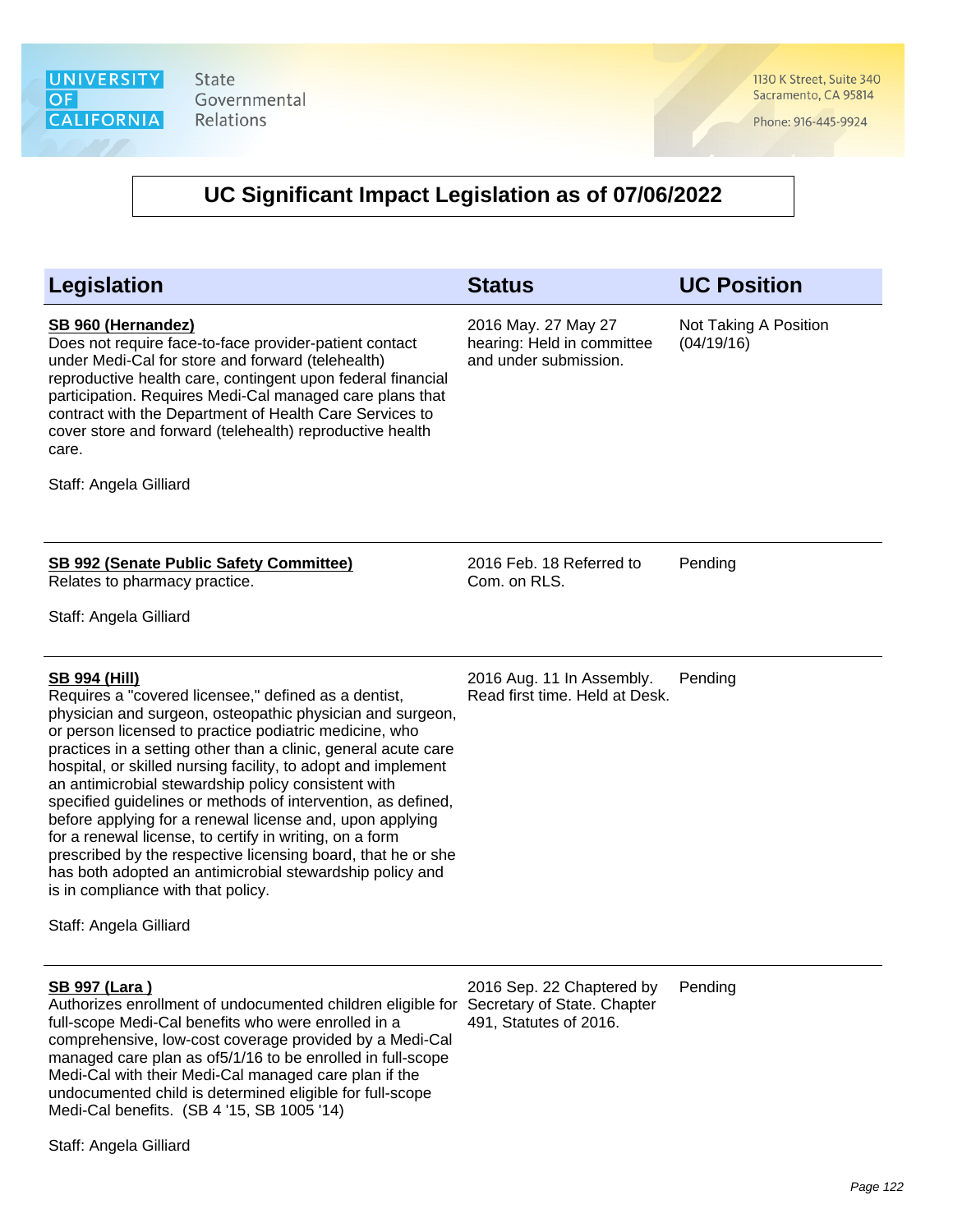probation under specified circumstances, including an accusation alleging, a statement of issues indicating, or an administrative law judge's legal conclusion finding the licensee committed gross negligence or was on probation more than once, among others. Exempts a licensee from that disclosure requirement if the visit occurs in an

emergency room and the licensee who will be treating the patient during the visit is not known to the patient until

immediately prior to the start of the visit.

Staff: Angela Gilliard

1130 K Street, Suite 340 Sacramento, CA 95814

Phone: 916-445-9924

| Legislation                                                                                                                                                                                                                                                                                                                                                                                                                                                           | <b>Status</b>                                                                                        | <b>UC Position</b>                  |
|-----------------------------------------------------------------------------------------------------------------------------------------------------------------------------------------------------------------------------------------------------------------------------------------------------------------------------------------------------------------------------------------------------------------------------------------------------------------------|------------------------------------------------------------------------------------------------------|-------------------------------------|
| <b>SB 1006 (Wolk)</b><br>Enacts the California Firearm Violence Research Act.<br>Declares the intent of the Legislature that UC establish the<br>California Firearm Violence Research Center to research<br>firearm-related violence.<br>Staff: Jason Murphy                                                                                                                                                                                                          | 2016 Jun. 14 June 14 set for Watch (04/14/16)<br>first hearing canceled at the<br>request of author. |                                     |
| <b>SB 1029 (Hertzberg)</b><br>Requires a state or local public agency to submit an annual<br>report for any issue of debt for which it has submitted a<br>report of final sale.<br>Staff: Jason Murphy                                                                                                                                                                                                                                                                | 2016 Sep. 12 Chaptered by<br>Secretary of State. Chapter<br>307, Statutes of 2016.                   | Watch (05/26/16)                    |
| <b>SB 1033 (Hill)</b><br>Requires specified regulatory entities to require a licensee<br>to disclose on a separate document her/his probationary<br>status, certain information related to the probation, the<br>BreEze profile Web address or specified Website, and the<br>regulatory entity's telephone number to a patient, patient's<br>guardian, or health care surrogate prior to the first visit<br>following the probationary order while the licensee is on | 2016 Jun. 02 Ordered to<br>inactive file on request of<br>Senator Monning.                           | Not Taking A Position<br>(05/12/16) |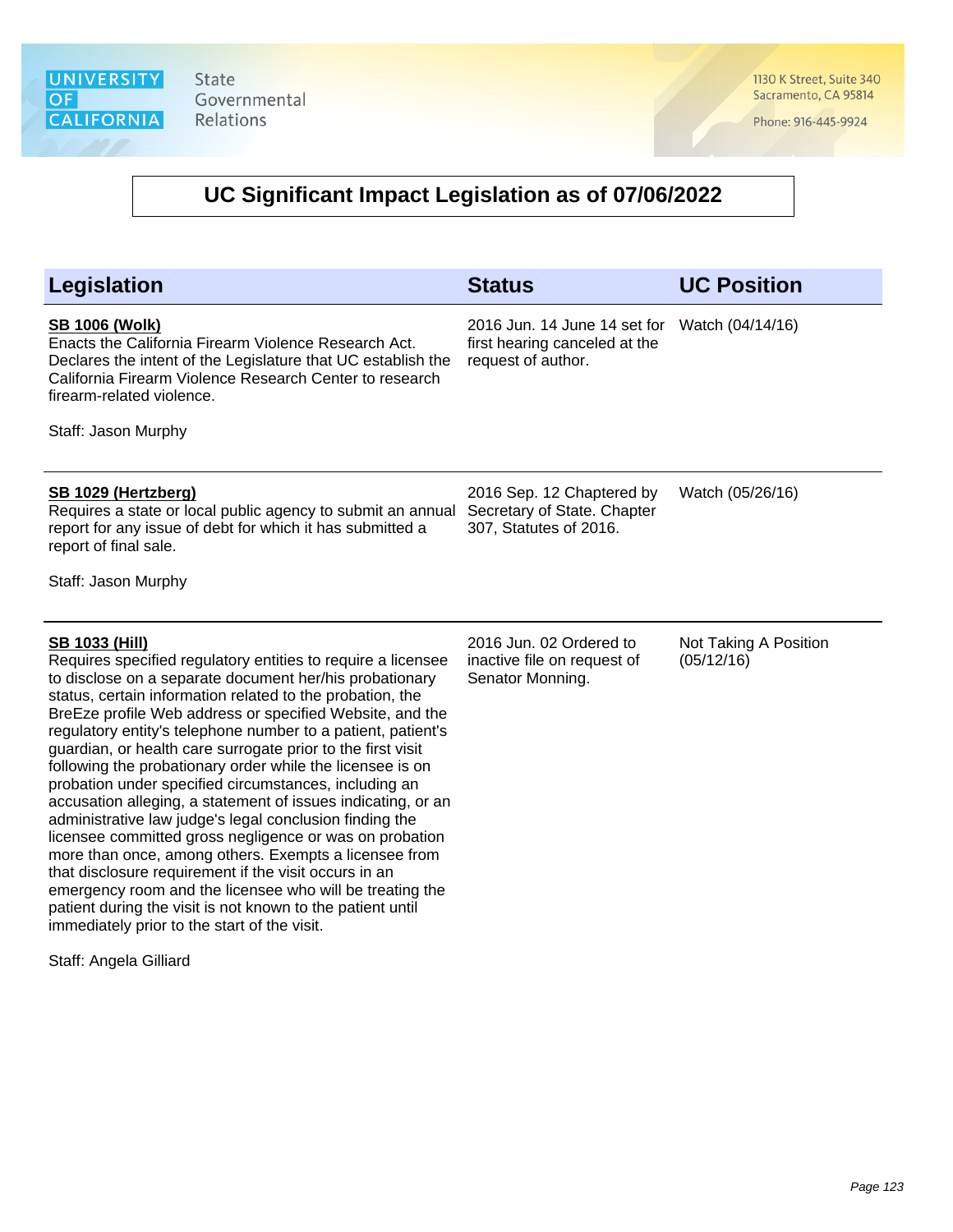1130 K Street, Suite 340 Sacramento, CA 95814

Phone: 916-445-9924

| Legislation                                                                                                                                                                                                                                                                                                                                                                                                                                                                                                                                                                                                                                                                                                                   | <b>Status</b>                                                                      | <b>UC Position</b>                  |
|-------------------------------------------------------------------------------------------------------------------------------------------------------------------------------------------------------------------------------------------------------------------------------------------------------------------------------------------------------------------------------------------------------------------------------------------------------------------------------------------------------------------------------------------------------------------------------------------------------------------------------------------------------------------------------------------------------------------------------|------------------------------------------------------------------------------------|-------------------------------------|
| SB 1034 (Mitchell)<br>Relates to required insurance coverage for behavioral<br>health treatment for pervasive developmental disorder or<br>autism. Modifies requirements to be a qualified autism<br>service professional to include providing behavioral health<br>treatment, which may include clinical management and<br>case supervision under the direction and supervision of a<br>qualified autism service provider. Requires that a<br>treatment plan be reviewed using a specified time period,<br>and that such treatment comply with the Medicaid state<br>plan.<br>Staff: Angela Gilliard                                                                                                                         | 2016 Aug. 11 August 11<br>hearing. Held in committee<br>and under submission.      | Pending                             |
| <b>SB 1050 (De Leon)</b><br>Establishes the K-12 College Readiness Block Grant to<br>prepare California's high school pupils, particularly<br>unduplicated pupils, to be eligible for admission into a<br>postsecondary institution, and increase the<br>4-year-college-going rates of these pupils. Requires UC, as<br>a condition of Budget Act funding for specified enrollment<br>increases, to develop an implementation plan to increase<br>resident admissions, significantly increase admissions for<br>pupils enrolled in high schools with 75%+ enrollment for<br>free/reduced-price meals. Repeals the sunset provision in<br>the California Subject Matter Projects (CSMP) statute.<br>Staff: Nadia Leal-Carrillo | 2016 Jun. 06 Referred to<br>Coms. on HIGHER ED. and<br>ED.                         | Sponsor                             |
| SB 1076 (Hernandez)<br>Requires a general acute care hospital that provides<br>observation services to comply with the same licensed<br>nurse-to-patient ratios as supplemental emergency<br>services. (SB 483 '15, SB 1269'1                                                                                                                                                                                                                                                                                                                                                                                                                                                                                                 | 2016 Sep. 27 Chaptered by<br>Secretary of State. Chapter<br>723, Statutes of 2016. | Not Taking A Position<br>(04/12/16) |
| Staff: Angela Gilliard                                                                                                                                                                                                                                                                                                                                                                                                                                                                                                                                                                                                                                                                                                        |                                                                                    |                                     |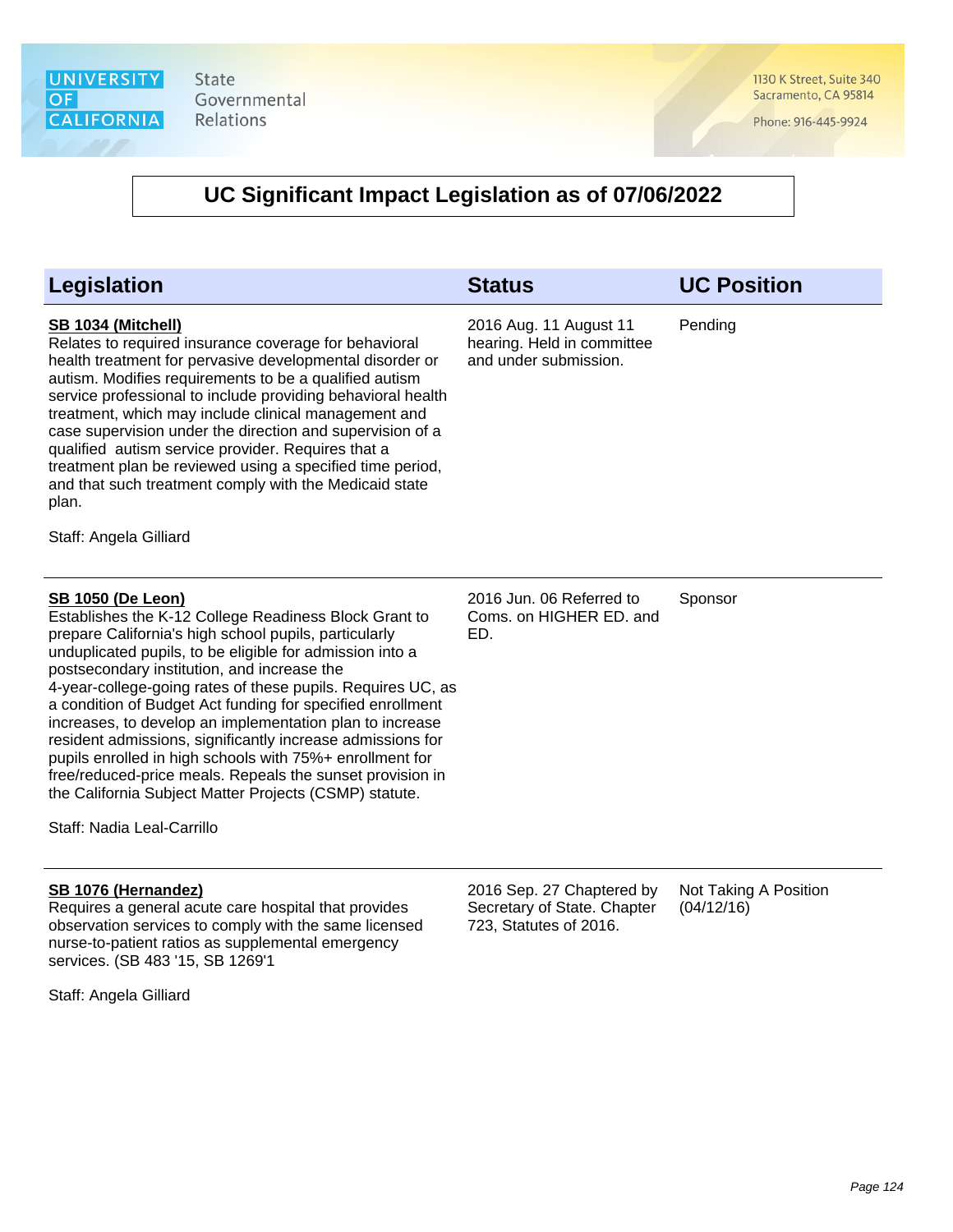1130 K Street, Suite 340 Sacramento, CA 95814

Phone: 916-445-9924

| <b>Legislation</b>                                                                                                                                                                                                                                                                                                                                                                                                                                                                          | <b>Status</b>                                                                      | <b>UC Position</b> |
|---------------------------------------------------------------------------------------------------------------------------------------------------------------------------------------------------------------------------------------------------------------------------------------------------------------------------------------------------------------------------------------------------------------------------------------------------------------------------------------------|------------------------------------------------------------------------------------|--------------------|
| <b>SB 1095 (Pan)</b><br>Expands statewide screening of newborns to include<br>screening for any disease that is detectable in blood<br>samples as soon as the disease is adopted by the federal<br>Recommended Uniform Screening Panel (RUSP).<br>Staff: Angela Gilliard                                                                                                                                                                                                                    | 2016 Sep. 16 Chaptered by<br>Secretary of State. Chapter<br>393, Statutes of 2016. | Neutral (03/23/16) |
| <b>SB 1100 (Monning)</b><br>Requires, as part of Worker Occupational Safety and<br>Health Training and Education Program, that the<br>Commission on Health and Safety and Workers'<br>Compensation collaborate with the Occupational Health<br>Branch of the State Department of Public Health and the<br>University of California occupational health centers<br>affiliated with regional schools of medicine and public<br>health.<br>Staff: Angela Gilliard                              | 2016 Jun. 02 Ordered to<br>inactive file on request of<br>Senator Monning.         | Pending            |
| <b>SB 1123 (Leyva)</b><br>Requires that high school graduation coursework<br>requirements include completion of one course in<br>visual/performing arts, foreign language, or, commencing<br>with the 2012‑13 school year through the end of the<br>2021‑22 school year on 7/1/22 or until the<br>occurrence of a specified event relating to career technical<br>education (CTE) requirements of UC and CSU, whichever<br>occurs earlier, CTE, as specified.<br>Staff: Nadia Leal-Carrillo | 2016 Jul. 01 Chaptered by<br>Secretary of State. Chapter<br>53, Statutes of 2016.  | Pending            |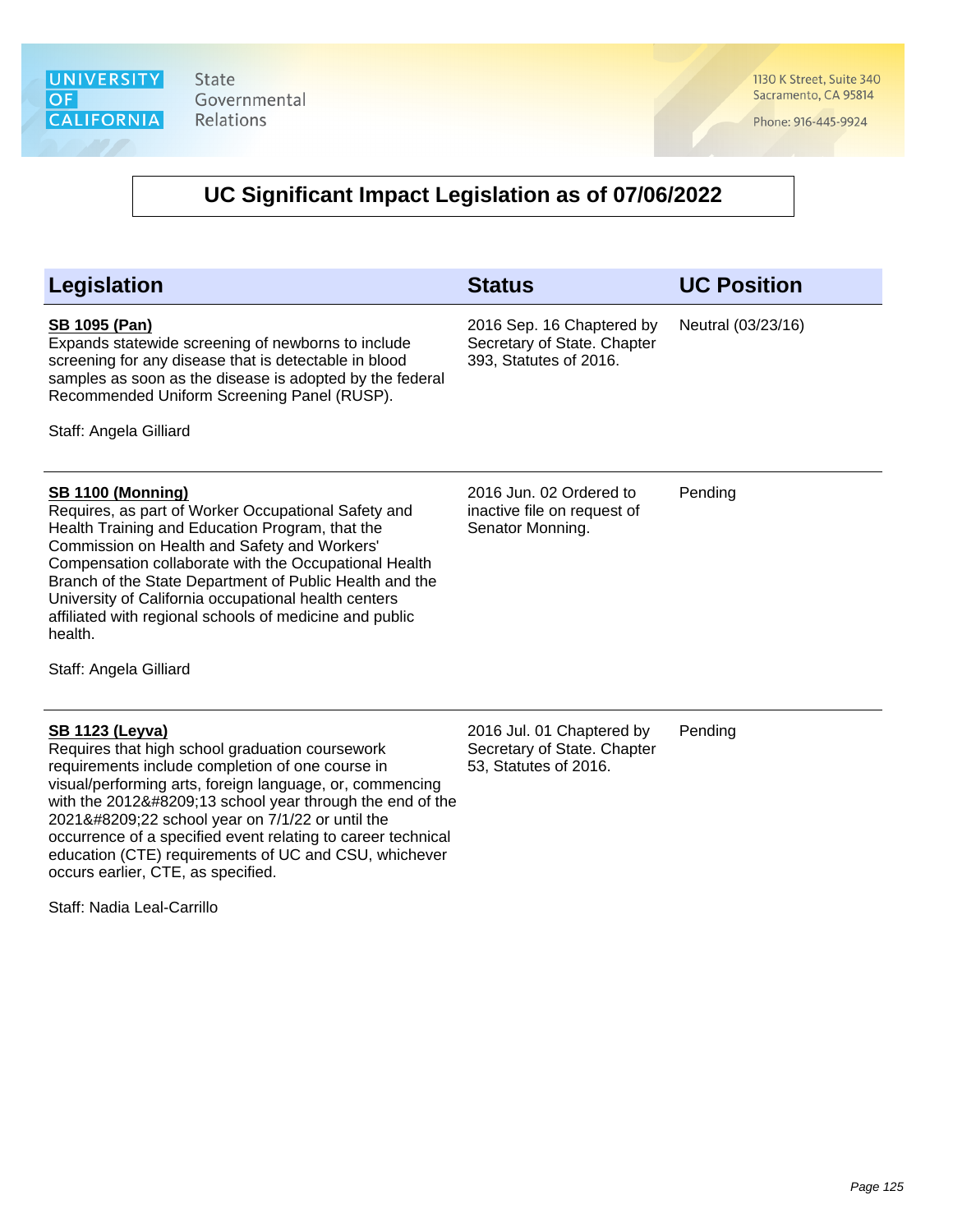1130 K Street, Suite 340 Sacramento, CA 95814

Phone: 916-445-9924

# **UC Significant Impact Legislation as of 07/06/2022**

| Legislation                                                                                                                                                                                                                                                                                                                                                                                                                                                                                                                                                                                                                                                             | <b>Status</b>                                                                      | <b>UC Position</b>                     |
|-------------------------------------------------------------------------------------------------------------------------------------------------------------------------------------------------------------------------------------------------------------------------------------------------------------------------------------------------------------------------------------------------------------------------------------------------------------------------------------------------------------------------------------------------------------------------------------------------------------------------------------------------------------------------|------------------------------------------------------------------------------------|----------------------------------------|
| <b>SB 1135 (Monning)</b><br>Requires health plans/insurers that provide coverage for<br>hospital, physician, or dental services to provide<br>information to enrollees/insureds regarding access to<br>health care services, including wait times, availability of<br>phone triage/screening, availability of interpreter services<br>during an appointment, and information on consumer<br>assistance from licensing agencies, and to provide a<br>contracting provider with specified information on the<br>provision of referrals or health care services in a timely<br>manner.<br>Staff: Angela Gilliard                                                           | 2016 Sep. 23 Chaptered by<br>Secretary of State. Chapter<br>500, Statutes of 2016. | Watch (03/23/16)                       |
| <b>SB 1137 (Hertzberg)</b><br>Makes it a crime to knowingly introduce ransomware into<br>any computer, system or network to restrict access by<br>authorized persons until the payment of money or other<br>consideration is made. Provides criminal penalties for<br>violations. Includes inducing another person to introduce<br>ransomware with the intent of demanding payment or other<br>consideration to remove the ransomware, restore access or<br>otherwise remediates the impact of the ransomware.<br>Staff: Jason Murphy                                                                                                                                   | 2016 Sep. 27 Chaptered by<br>Secretary of State. Chapter<br>725, Statutes of 2016. | Pending                                |
| <b>SB 1139 (Lara)</b><br>Prohibits students, including those without lawful<br>immigration status and/or who are exempt from<br>nonresident tuition who meet admission requirements to a<br>medical school program at any public/private<br>postsecondary educational institution offering such a<br>program from being denied admission based on<br>citizenship/immigration status. Also prohibits such a<br>student from being denied admission, based on<br>citizenship/immigration status, to a healing arts residency<br>training program whose participants are not paid. Exempts<br>a nonimmigrant alien, as defined in a specified provision of<br>federal law. | 2016 Sep. 28 Chaptered by<br>Secretary of State. Chapter<br>786, Statutes of 2016. | Watch (03/23/16)<br>Concern (05/02/16) |

Staff: Angela Gilliard

Page 126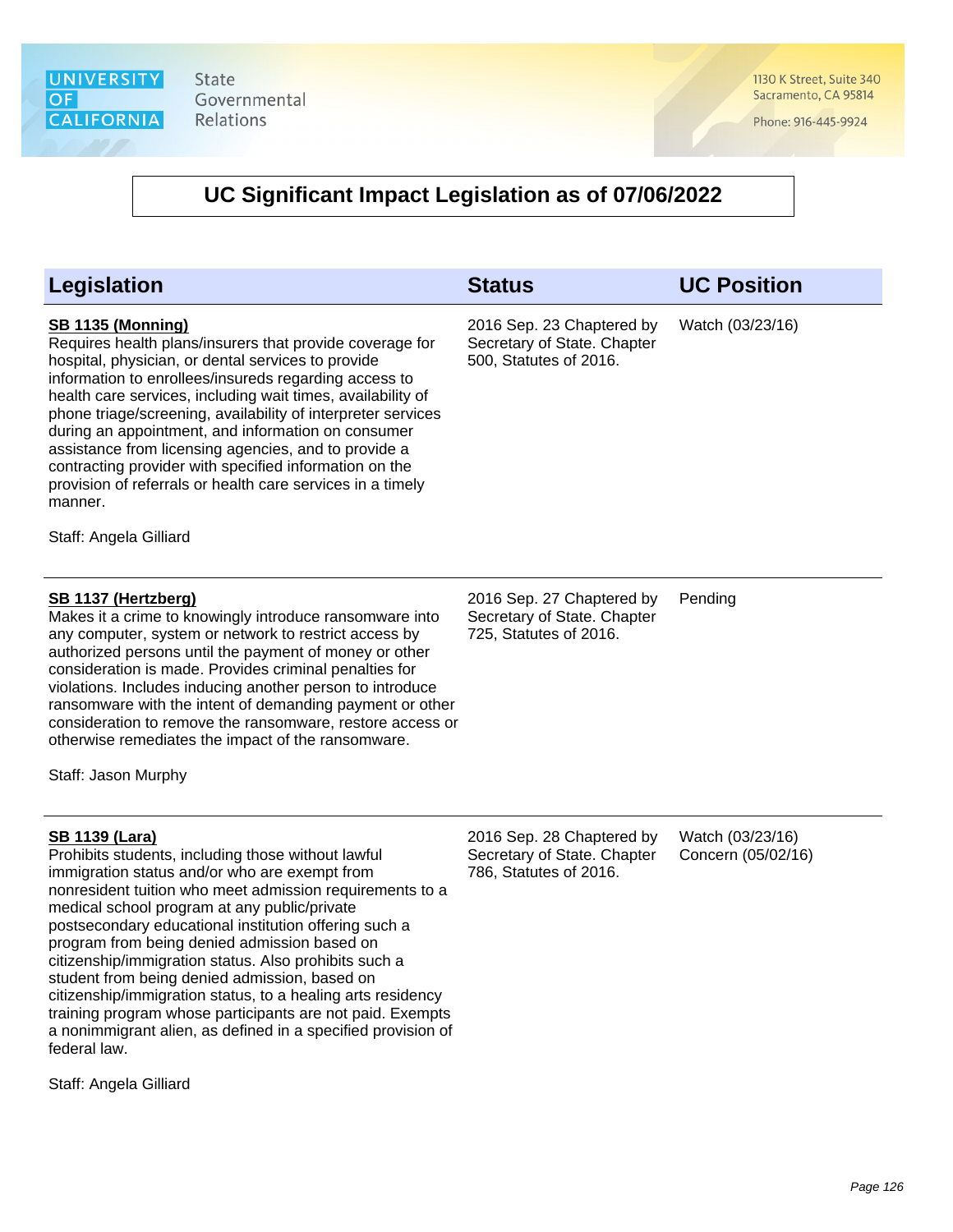1130 K Street, Suite 340 Sacramento, CA 95814

Phone: 916-445-9924

| <b>Legislation</b>                                                                                                                                                                                                                                                                                                                                                                                                                                                                                                                                                                                                         | <b>Status</b>                                                                 | <b>UC Position</b> |
|----------------------------------------------------------------------------------------------------------------------------------------------------------------------------------------------------------------------------------------------------------------------------------------------------------------------------------------------------------------------------------------------------------------------------------------------------------------------------------------------------------------------------------------------------------------------------------------------------------------------------|-------------------------------------------------------------------------------|--------------------|
| <b>SB 1166 (Jackson)</b><br>Prohibits an employer, as defined, from refusing, as<br>specified, to allow an employee with more than 12 months<br>of service with the employer, and who has at least 1,250<br>hours of service with the employer during the previous<br>12-month period, to take up to 12 weeks of parental leave<br>to bond with a new child within one year of the child's birth,<br>adoption, or foster care placement and would also prohibit<br>an employer from refusing to maintain and pay for<br>coverage under a group health plan for an employee who<br>takes this leave.<br>Staff: Jason Murphy | 2016 Aug. 19 From<br>Assembly without further<br>action.                      | Watch (05/26/16)   |
| SB 1170 (Wieckowski)<br>Prohibits a public entity from delegating to a contractor the<br>development of a plan to prevent or reduce water pollution<br>or runoff on a public works contract, or to assume<br>responsibility for the completeness and accuracy of a plan<br>developed by that entity. Not applicable to contracts that<br>use design-build, best value, and construction manager<br>at-risk contracts where the construction manager is<br>authorized to retain a plan developer for the project<br>owners.<br>Staff: Jason Murphy                                                                          | 2016 Aug. 11 August 11<br>hearing. Held in committee<br>and under submission. | Pending            |
| SB 1175 (Mendoza)<br>Requires a 12-month limitation for provider submittal of bills Secretary of State. Chapter<br>to employers for workers' compensation medical-legal<br>evaluation/expenses.<br>Staff: Jason Murphy                                                                                                                                                                                                                                                                                                                                                                                                     | 2016 Aug. 26 Chaptered by<br>214, Statutes of 2016.                           | Pending            |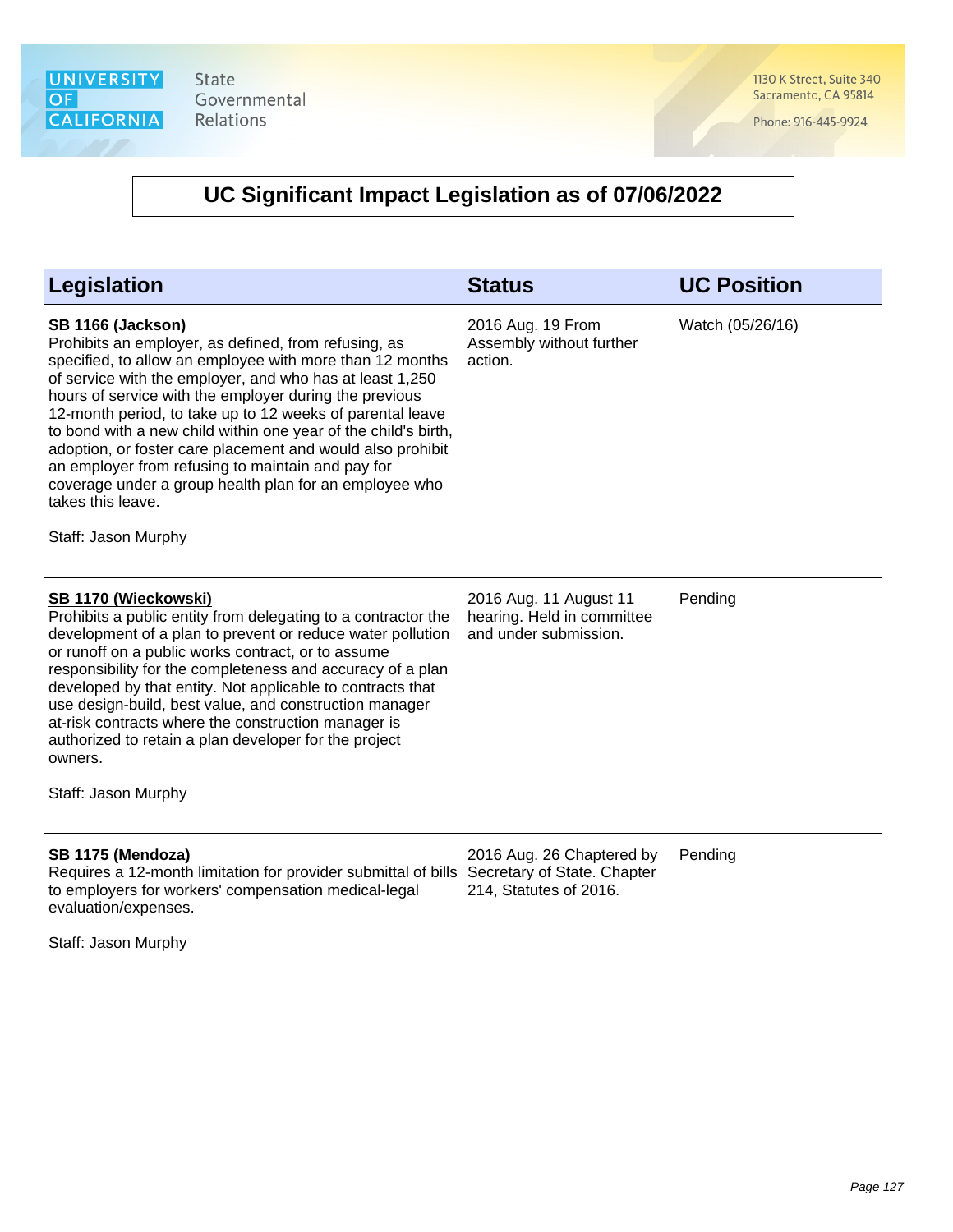1130 K Street, Suite 340 Sacramento, CA 95814

Phone: 916-445-9924

| <b>Legislation</b>                                                                                                                                                                                                                                                                                                                                                                                                                                                                                                                                                                                                                       | <b>Status</b>                                                                        | <b>UC Position</b> |
|------------------------------------------------------------------------------------------------------------------------------------------------------------------------------------------------------------------------------------------------------------------------------------------------------------------------------------------------------------------------------------------------------------------------------------------------------------------------------------------------------------------------------------------------------------------------------------------------------------------------------------------|--------------------------------------------------------------------------------------|--------------------|
| <b>SB 1177 (Galgiani)</b><br>Authorizes the Medical Board of California to establish a<br>Physician and Surgeon Health and Wellness Program for<br>the early identification of, and appropriate interventions to<br>support a physician and surgeon in his or her rehabilitation<br>from, substance abuse. Creates the Physician and<br>Surgeon Health and Wellness Program Account within the<br>Contingent Fund of the Medical Board of California.<br>Requires the board to adopt regulations to determine the<br>appropriate fee for a physician and surgeon to participate in<br>the program.<br>Staff: Angela Gilliard             | 2016 Sep. 24 Chaptered by<br>Secretary of State. Chapter<br>591, Statutes of 2016.   | Pending            |
| <b>SB 1184 (Cannella)</b><br>Relates to health care workforce training programs.                                                                                                                                                                                                                                                                                                                                                                                                                                                                                                                                                         | 2016 Mar. 03 Referred to<br>Com. on RLS.                                             | Pending            |
| Staff: Angela Gilliard                                                                                                                                                                                                                                                                                                                                                                                                                                                                                                                                                                                                                   |                                                                                      |                    |
| <b>SB 1189 (Pan)</b><br>Requires a licensed physician/surgeon to conduct a<br>forensic autopsy and determine the results, and that the<br>manner of death be determined by a county coroner or<br>medical examiner. Requires all persons in an autopsy suite<br>to be informed of bloodborne pathogens, and be informed<br>that they should wear specified protective equipment.<br>Requires that only individuals who are directly involved in<br>the investigation of the death be allowed in the autopsy<br>suite. Requires specified law enforcement materials related<br>to a death to be made available.<br>Staff: Angela Gilliard | 2016 Sep. 28 Chaptered by<br>Secretary of State. Chapter<br>787, Statutes of 2016.   | Watch (08/05/16)   |
|                                                                                                                                                                                                                                                                                                                                                                                                                                                                                                                                                                                                                                          |                                                                                      |                    |
| SB 1191 (Berryhill)<br>Requires the Department of Fish and Wildlife to develop a<br>wildlife resources master plan, and allows the department<br>to enter into an agreement with outside entities, including<br>UC, that are significantly involved with researching and<br>understanding wildlife.<br>Staff: Jason Murphy                                                                                                                                                                                                                                                                                                               | 2016 Apr. 11 April 12 set for<br>first hearing canceled at the<br>request of author. |                    |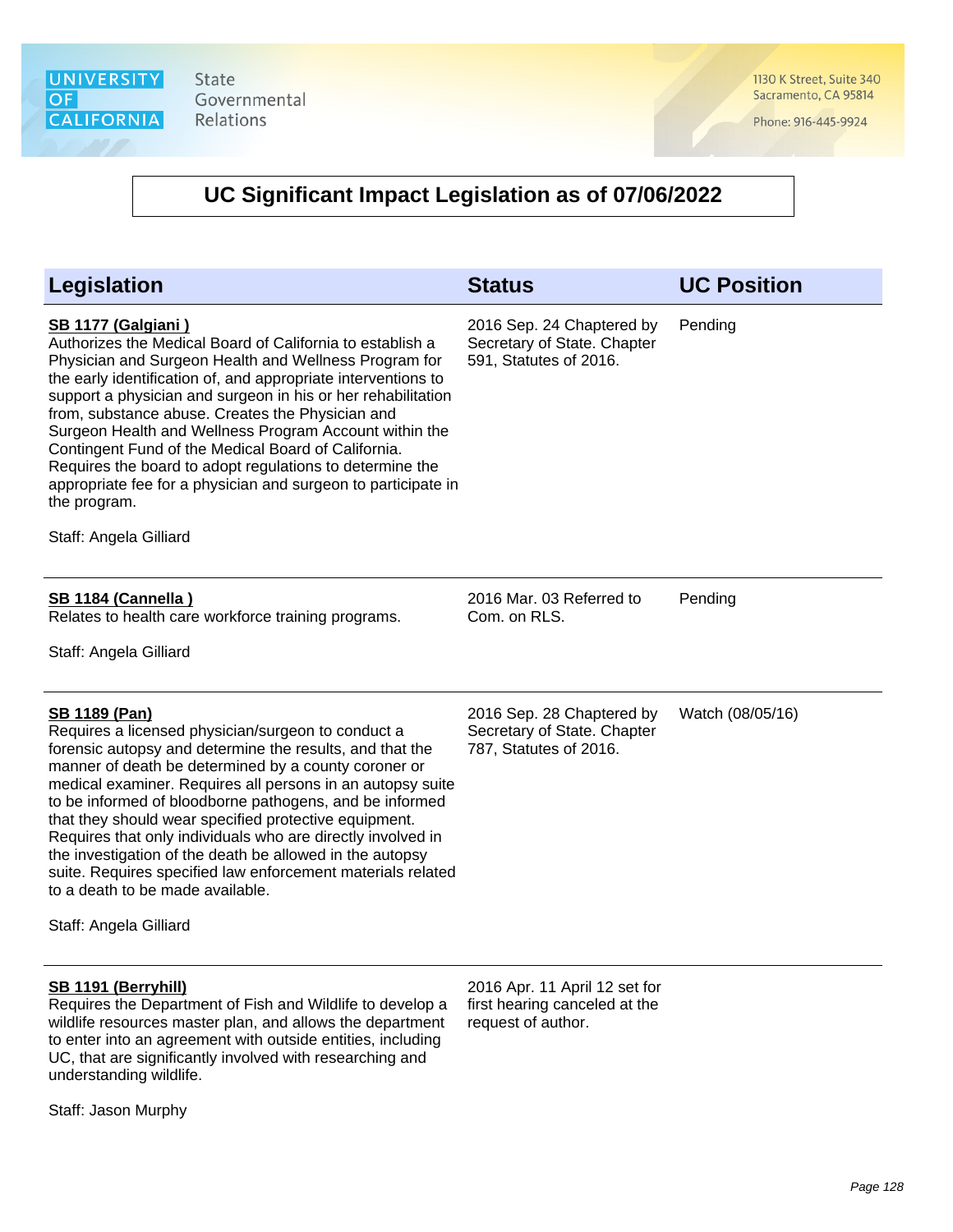1130 K Street, Suite 340 Sacramento, CA 95814

Phone: 916-445-9924

# **UC Significant Impact Legislation as of 07/06/2022**

| <b>Legislation</b>                                                                                                                                                                                                                                                                                                                                                                           | <b>Status</b>                                                                       | <b>UC Position</b> |
|----------------------------------------------------------------------------------------------------------------------------------------------------------------------------------------------------------------------------------------------------------------------------------------------------------------------------------------------------------------------------------------------|-------------------------------------------------------------------------------------|--------------------|
| SB 1204 (Hernandez)<br>Increases the license application and renewal charge for<br>health professionals; increases the monetary limits for loan<br>repayment; expands eligibility for loan repayment funds to<br>include physicians who provide psychiatric services; and<br>provides for the deposit of additional moneys in a<br>continuously appropriated fund.<br>Staff: Angela Gilliard | 2016 Mar. 15 April 4 set for<br>first hearing canceled at the<br>request of author. |                    |
| <u>SB 1218 (Nguyen)</u><br>Makes nonsubstantive changes in a provision containing<br>legislative findings and intent related to CPEC.<br>Staff: Nadia Leal-Carrillo                                                                                                                                                                                                                          | 2016 Mar. 03 Referred to<br>Com. on RLS.                                            | Pending            |
|                                                                                                                                                                                                                                                                                                                                                                                              |                                                                                     |                    |
| <b>SB 1252 (Stone)</b><br>Requires, when a medical procedure is scheduled for a<br>patient, the general acute care hospital, surgical clinic, and<br>attending physician to notify the patient, in writing, of the<br>net costs to the patient for the medical procedure being<br>done.<br>Staff: Angela Gilliard                                                                            | 2016 Apr. 19 April 18 hearing Not Taking A Position<br>postponed by committee.      | (04/12/16)         |
|                                                                                                                                                                                                                                                                                                                                                                                              |                                                                                     |                    |
| <b>SB 1261 (Stone)</b><br>Removes from application and renewal fee waiver<br>provisions the requirement that a physician and surgeon<br>reside in California.<br>Staff: Angela Gilliard                                                                                                                                                                                                      | 2016 Aug. 29 Chaptered by<br>Secretary of State. Chapter<br>239, Statutes of 2016.  | Pending            |
|                                                                                                                                                                                                                                                                                                                                                                                              |                                                                                     |                    |
| SB 1273 (Moorlach)<br>Clarifies that counties may use Mental Health Services<br>Fund moneys to provide voluntary outpatient crisis<br>stabilization services to individuals even when individuals<br>who are receiving services involuntarily are treated at the<br>same facility.                                                                                                           | 2016 Aug. 29 Ordered to<br>inactive file on request of<br>Assembly Member Calderon. | Support (05/10/16) |

Staff: Angela Gilliard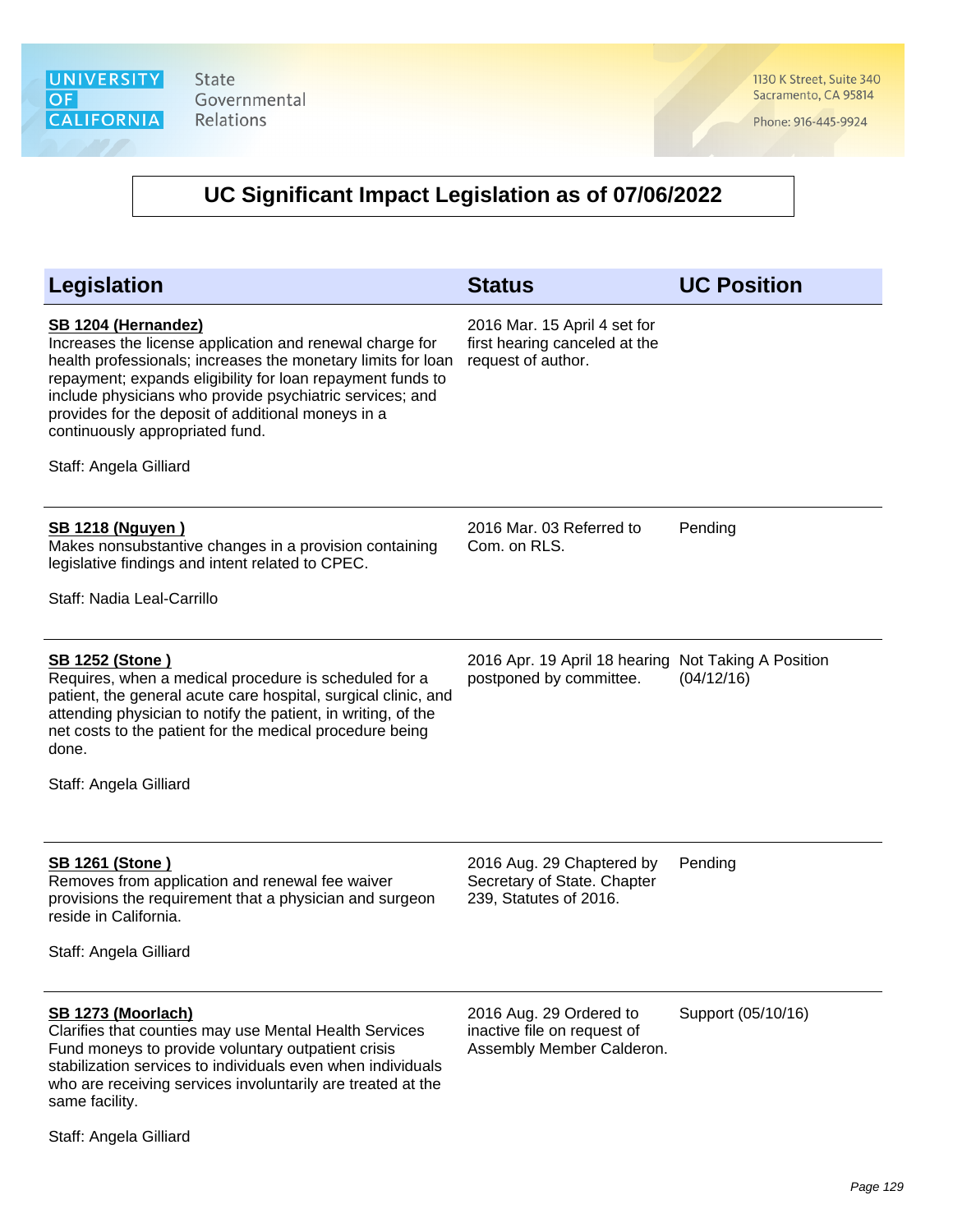1130 K Street, Suite 340 Sacramento, CA 95814

Phone: 916-445-9924

# **UC Significant Impact Legislation as of 07/06/2022**

| <b>Legislation</b>                                                                                                                                                                                                                                                                                                                                                                                                                                                                 | <b>Status</b>                                                                  | <b>UC Position</b> |
|------------------------------------------------------------------------------------------------------------------------------------------------------------------------------------------------------------------------------------------------------------------------------------------------------------------------------------------------------------------------------------------------------------------------------------------------------------------------------------|--------------------------------------------------------------------------------|--------------------|
| <b>SB 1274 (Wolk)</b><br>Expresses intent to enact legislation to create an<br>Innovation Acceleration Fund at UC to apply existing<br>research efforts to solving the state's most pressing public<br>policy issues and to establish a robust innovation<br>infrastructure at its campuses to accelerate local economic<br>development and job creation.<br>Staff: Jason Murphy                                                                                                   | 2016 Mar. 03 Referred to<br>Com. on RLS.                                       | Pending            |
| <b>SB 1286 (Leno)</b><br>Expands access to peace officer misconduct records.<br>Staff: Jason Murphy                                                                                                                                                                                                                                                                                                                                                                                | 2016 May. 27 May 27<br>hearing: Held in committee<br>and under submission.     | Watch (05/26/16)   |
| SB 1300 (Hernandez)<br>Imposes a quality assurance fee for each transport<br>provided by an emergency medical transport provider for<br>purposes of enhancing federal financial participation for<br>Medi-Cal ambulance services, and to provide additional<br>reimbursement to, and to support quality improvement<br>efforts of, the providers. Requires certificated data reporting<br>by these providers and imposes a penalty for<br>noncompliance.<br>Staff: Angela Gilliard | 2016 Sep. 27 In Senate.<br><b>Consideration of Governor's</b><br>veto pending. | Watch (04/10/16)   |
| <b>SB 1314 (Block)</b><br>Provides that CCC students participating in specified                                                                                                                                                                                                                                                                                                                                                                                                    | 2016 Sep. 21 Chaptered by<br>Secretary of State. Chapter                       | Pending            |

Provides that CCC students participating in specified baccalaureate degree programs who also satisfy specified 438, Statutes of 2016. eligibility requirements shall receive these awards for upper division coursework fees.

Staff: Nadia Leal-Carrillo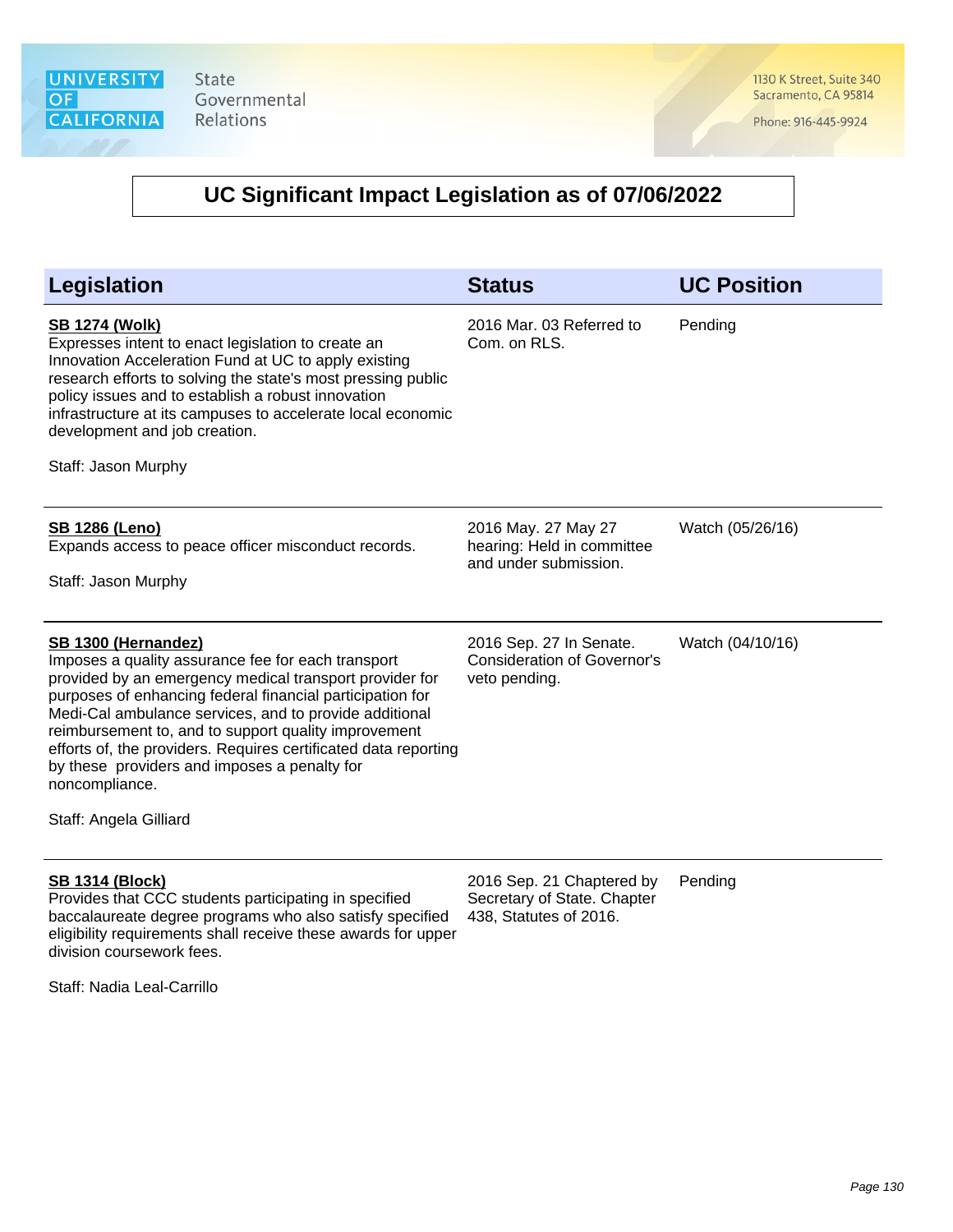1130 K Street, Suite 340 Sacramento, CA 95814

Phone: 916-445-9924

| Legislation                                                                                                                                                                                                                                                                                                                                                                                                                                                                                                                                                                                                                                   | <b>Status</b>                                                                        | <b>UC Position</b> |
|-----------------------------------------------------------------------------------------------------------------------------------------------------------------------------------------------------------------------------------------------------------------------------------------------------------------------------------------------------------------------------------------------------------------------------------------------------------------------------------------------------------------------------------------------------------------------------------------------------------------------------------------------|--------------------------------------------------------------------------------------|--------------------|
| <b>SB 1316 (Wolk)</b><br>Requires a tissue bank licensed by the department that<br>collects, processes, stores, or distributes human milk to,<br>among other things, work with lactation support groups to<br>provide breastfeeding education and lactation support for a<br>mother, from whom the tissue bank procures human milk.<br>Staff: Angela Gilliard                                                                                                                                                                                                                                                                                 | 2016 May. 27 May 27<br>hearing: Held in committee<br>and under submission.           | Pending            |
| <b>SB 1335 (Mitchell)</b><br>Authorizes federally qualified health centers (FQHCs) and<br>rural health clinics (RHCs) to enroll as a Drug Medi-Cal<br>certified providers and to provide specialty mental health<br>services, and sets forth reimbursement, rate, and billing<br>requirements. Double-joined with AB 1863.<br>Staff: Angela Gilliard                                                                                                                                                                                                                                                                                          | 2016 Aug. 29 Ordered to<br>inactive file on request of<br>Assembly Member Calderon.  | Pending            |
| <b>SB 1339 (Monning)</b><br>Revises provisions for intercounty transfers of specified<br>public social service benefits, including Medi-Cal, to require<br>the aid recipient to notify the destination or departure<br>county of a change of residence, and the notified county to<br>initiate the transfer within seven business days and to<br>process the transfer no later than the first day of the next<br>available benefit month following 30 days after a county<br>was notified. Requires the responsibility for payment of aid<br>to transfer to the 2nd county as soon as administratively<br>possible.<br>Staff: Angela Gilliard | 2016 Sep. 29 Chaptered by<br>Secretary of State. Chapter<br>801, Statutes of 2016.   | Pending            |
| <b>SB 1358 (Block)</b><br>Increases applicable maximum for total Cal Grant awards<br>to an applicant to the award level for a 6-year period of<br>full-time attendance.<br>Staff: Nadia Leal-Carrillo                                                                                                                                                                                                                                                                                                                                                                                                                                         | 2016 Apr. 12 April 13 set for<br>first hearing canceled at the<br>request of author. | Neutral (04/11/16) |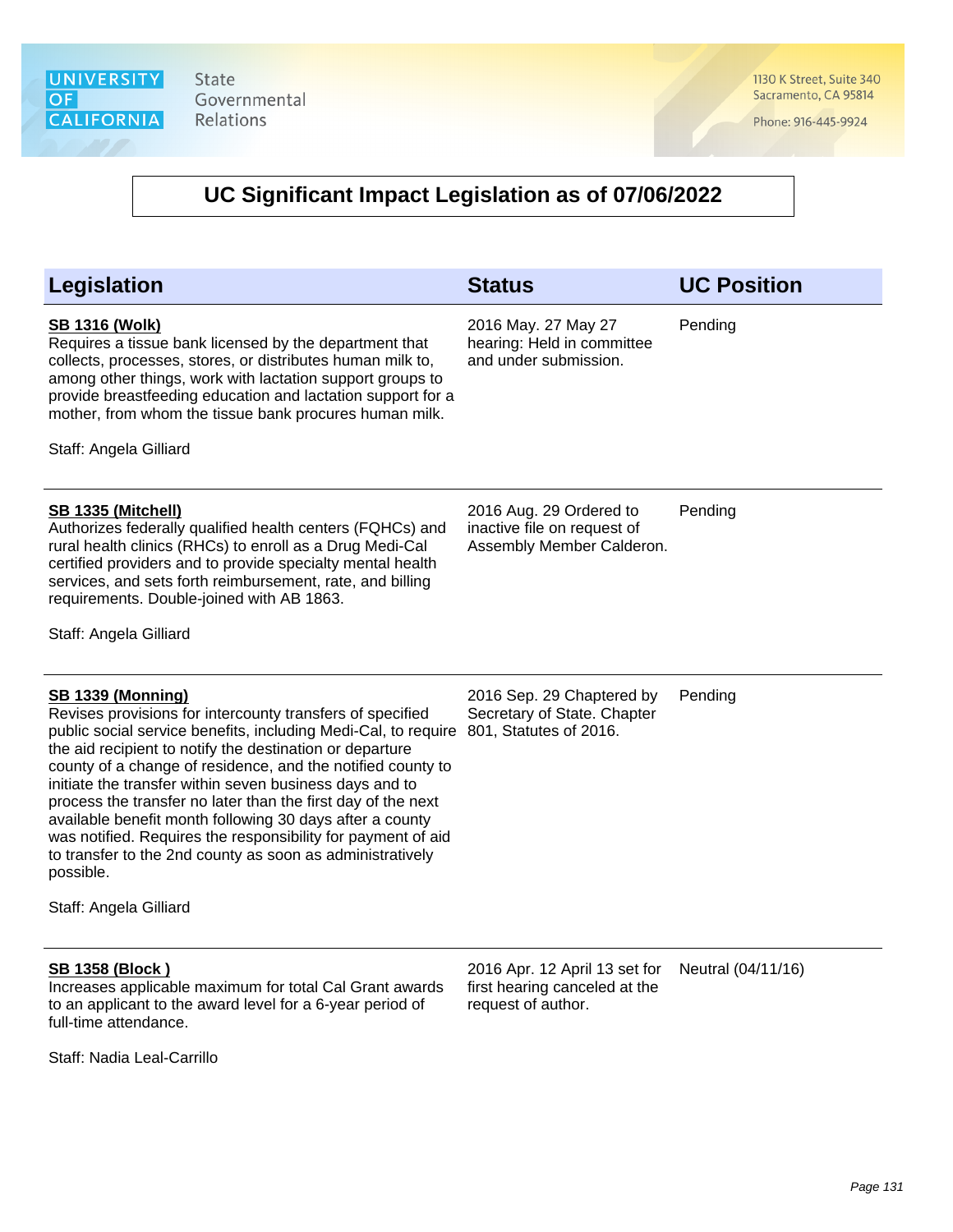1130 K Street, Suite 340 Sacramento, CA 95814

Phone: 916-445-9924

| <b>Legislation</b>                                                                                                                                                                                                                                                                                                   | <b>Status</b>                                                                                                                               | <b>UC Position</b>                  |
|----------------------------------------------------------------------------------------------------------------------------------------------------------------------------------------------------------------------------------------------------------------------------------------------------------------------|---------------------------------------------------------------------------------------------------------------------------------------------|-------------------------------------|
| <b>SB 1359 (Block)</b><br>Requests UC, and requires CSU/CCC to identify in the<br>online campus course schedule its courses that exclusively<br>use digital course materials, as specified, and<br>communicate to students that the materials for these<br>courses are free of charge.<br>Staff: Nadia Leal-Carrillo | 2016 Sep. 13 Chaptered by<br>Secretary of State. Chapter<br>343, Statutes of 2016.                                                          | Pending                             |
| <b>SB 1364 (Monning)</b><br>Declares intent to enact legislation to create a competitive<br>marketplace for health care coverage consistent with the<br>State Innovation Waiver requirements.<br>Staff: Angela Gilliard                                                                                              | 2016 Mar. 03 Referred to<br>Com. on RLS.                                                                                                    | Pending                             |
| SB 1365 (Hernandez)<br>Requires a general acute care hospital, except as<br>specified, to provide a delineated notice to each patient<br>scheduled for a service in a hospital-based outpatient<br>clinic, when that service is available in a nonhospital-based<br>location.<br>Staff: Angela Gilliard              | 2016 Sep. 23 Chaptered by<br>Secretary of State. Chapter<br>501, Statutes of 2016.                                                          | Not Taking A Position<br>(04/14/16) |
| SB 1381 (Mendoza)<br>Establishes a grant program for full‑time,<br>credentialed teachers.<br>Staff: Nadia Leal-Carrillo                                                                                                                                                                                              | 2016 Apr. 13 April 13 set for<br>first hearing. Failed passage<br>in committee. (Ayes 3. Noes<br>4. Page 3517.)<br>Reconsideration granted. | Pending                             |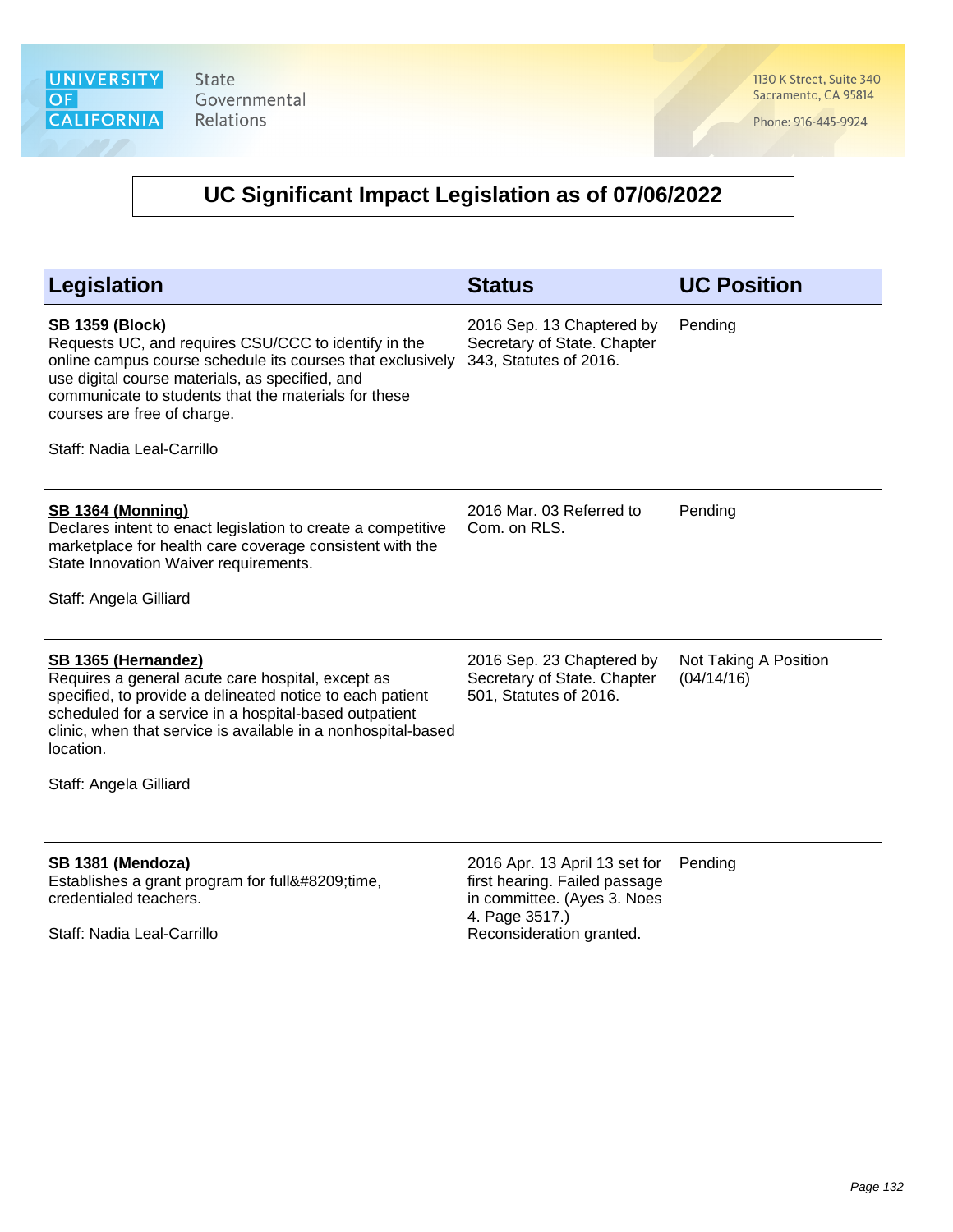1130 K Street, Suite 340 Sacramento, CA 95814

Phone: 916-445-9924

# **UC Significant Impact Legislation as of 07/06/2022**

| <b>Legislation</b>                                                                                                                                                                                                                                                                                                                                                                                                                                                                                                                | <b>Status</b>                                                                      | <b>UC Position</b> |
|-----------------------------------------------------------------------------------------------------------------------------------------------------------------------------------------------------------------------------------------------------------------------------------------------------------------------------------------------------------------------------------------------------------------------------------------------------------------------------------------------------------------------------------|------------------------------------------------------------------------------------|--------------------|
| <b>SB 1383 (Lara)</b><br>Requires State Air Resources Board no later than 1/1/18 to<br>approve and begin implementing its comprehensive<br>strategy to reduce emissions of short-lived climate<br>pollutants to achieve a reduction in methane and<br>hydro-fluorocarbon gases by 40%, and anthropogenic<br>black carbon by 50% below 2013 levels by 2030. (Relates<br>to UC Carbon Neutrality Initiative and research on these<br>pollutants, referenced in the UC Bending the Curve report.)<br>Staff: Jason Murphy             | 2016 Sep. 19 Chaptered by<br>Secretary of State. Chapter<br>395, Statutes of 2016. | Pending            |
| SB 1392 (Galgiani)<br>Relates to the consensus conference to address the issue<br>of testing or treatment to prevent neonatal group B<br>streptococcal disease (chemoprophylaxis).<br>Staff: Angela Gilliard                                                                                                                                                                                                                                                                                                                      | 2016 Mar. 10 Referred to<br>Com. on RLS.                                           | Watch (04/18/15)   |
| <b>SB 1401 (McGuire)</b><br>Develops at least 3 regional pilot projects in counties in the<br>San Francisco Bay area, the Central Valley region, and the<br>San Diego area, targeted to increase access to<br>in‑home, private duty nursing care for children<br>receiving Medi‑Cal who are eligible for<br>in‑home, shift nursing care services, and requires,<br>for at least 2 years, an increased reimbursement rate for<br>participating licensed home health agencies that are<br>currently providing private duty nursing. | 2016 May. 27 May 27<br>hearing: Held in committee<br>and under submission.         | Watch (03/23/16)   |

Staff: Angela Gilliard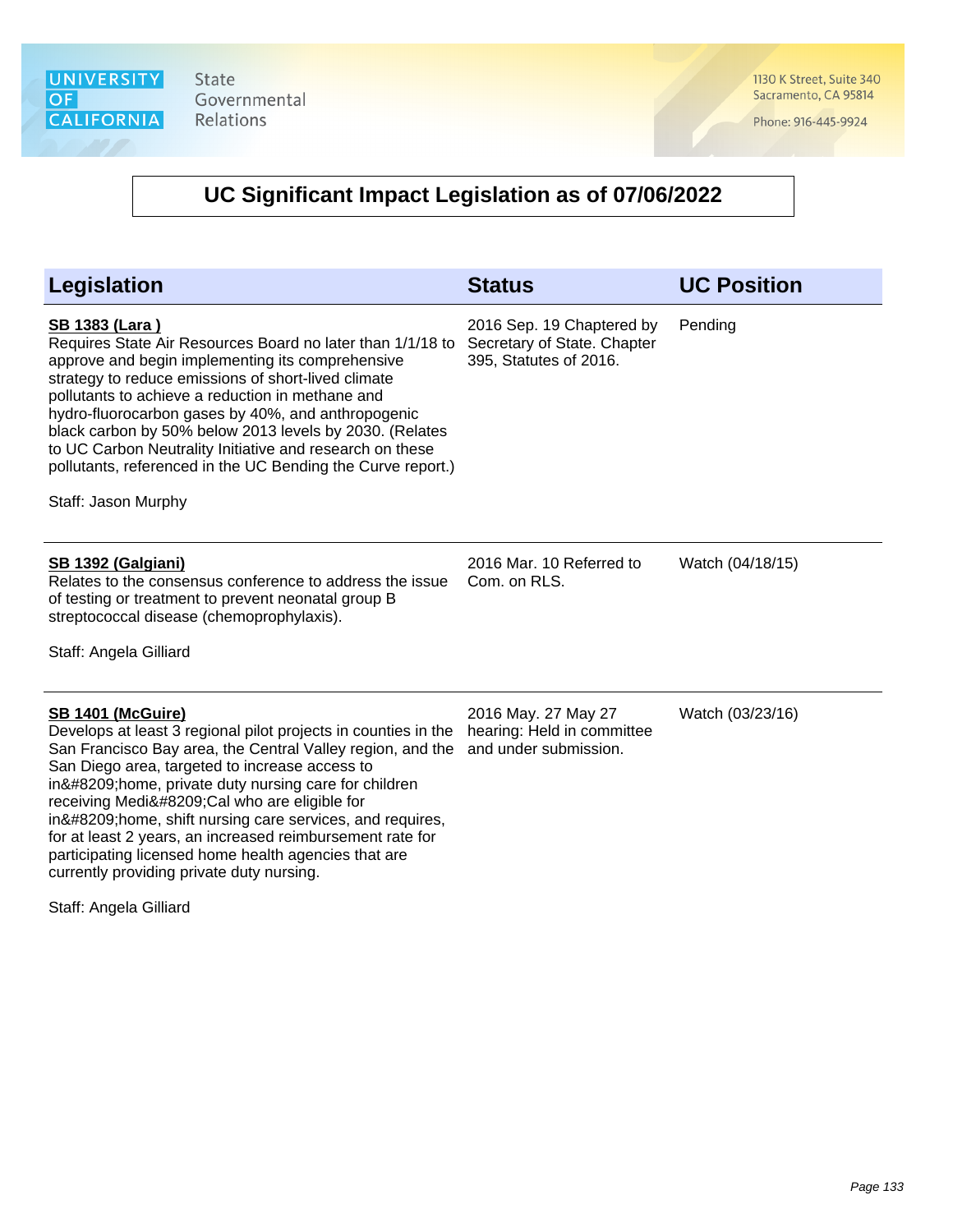

1130 K Street, Suite 340 Sacramento, CA 95814

Phone: 916-445-9924

| <b>Legislation</b>                                                                                                                                                                                                                                                                                                                                                                                                                                                                                                                                                                                                                                                                                                                                                                                                                                                                                             | <b>Status</b>                                                                     | <b>UC Position</b>                                                                                |
|----------------------------------------------------------------------------------------------------------------------------------------------------------------------------------------------------------------------------------------------------------------------------------------------------------------------------------------------------------------------------------------------------------------------------------------------------------------------------------------------------------------------------------------------------------------------------------------------------------------------------------------------------------------------------------------------------------------------------------------------------------------------------------------------------------------------------------------------------------------------------------------------------------------|-----------------------------------------------------------------------------------|---------------------------------------------------------------------------------------------------|
| <b>SB 1404 (Leno)</b><br>Makes legislative findings recognizing the Trauma<br>Recovery Center at San Francisco General Hospital,<br>UCSF, as the State Pilot Trauma Recovery Center (State<br>Pilot TRC). Requires the use of a certain evidence-based<br>Integrated Trauma Recovery Services model when grants<br>to trauma recovery centers (TRC) are provided. Requires<br>the Victim Compensation Board to enter into an<br>interagency agreement with TRC UCSF, to establish the<br>State Pilot TRC as the technical assistance provider to the<br>board and authorizes the board to provide grants, upon<br>legislative appropriation, to this provider. Also, requires the<br>board, through a competitive process, to select a 3rd party<br>evaluator to review the effectiveness of the TRC model and<br>the work done by grant recipients with the funds. (SB 518)<br>'15)<br>Staff: Angela Gilliard | 2016 Aug. 11 August 11<br>hearing. Held in committee<br>and under submission.     | Support (04/05/16)                                                                                |
| <b>SB 1408 (Allen)</b><br>Allows the transplantation of tissue from a donor who is<br>HIV-positive, if specified conditions are satisfied.<br>Staff: Angela Gilliard                                                                                                                                                                                                                                                                                                                                                                                                                                                                                                                                                                                                                                                                                                                                           | 2016 May. 27 Chaptered by<br>Secretary of State. Chapter<br>18, Statutes of 2016. | Support (05/20/16)<br>Support (05/26/16)<br>Support (05/26/16)<br>Gov Sig Requested<br>(05/27/16) |
| SB 1417 (Galgiani)<br>Creates the Graduation Incentive Loan Payment Program<br>which requests UC and requires CSU to develop and<br>implement a program to provide a \$2,500 student loan debt<br>incentive to AB 540 students who complete an<br>undergraduate degree within four years.<br>Staff: Nadia Leal-Carrillo                                                                                                                                                                                                                                                                                                                                                                                                                                                                                                                                                                                        | 2016 May. 27 May 27<br>hearing: Held in committee<br>and under submission.        | Cost (03/24/16)                                                                                   |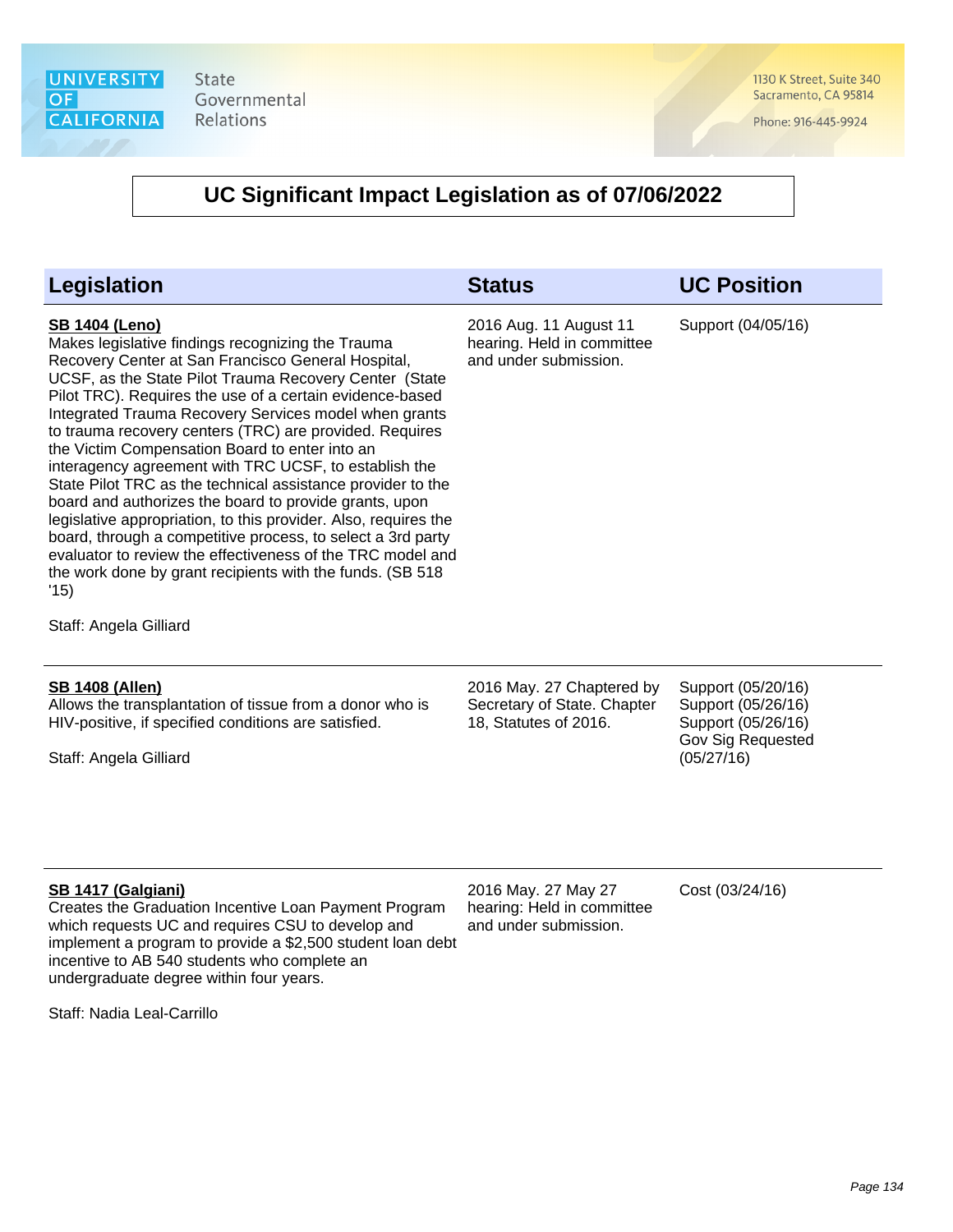1130 K Street, Suite 340 Sacramento, CA 95814

Phone: 916-445-9924

#### **UC Significant Impact Legislation as of 07/06/2022**

| <b>Legislation</b>                                                                                                                                                                                                                                                                                                                                                                                                                                                                                                                                                                                                                                                                                   | <b>Status</b>                                                                                                         | <b>UC Position</b> |
|------------------------------------------------------------------------------------------------------------------------------------------------------------------------------------------------------------------------------------------------------------------------------------------------------------------------------------------------------------------------------------------------------------------------------------------------------------------------------------------------------------------------------------------------------------------------------------------------------------------------------------------------------------------------------------------------------|-----------------------------------------------------------------------------------------------------------------------|--------------------|
| <b>SB 1418 (Lara)</b><br>Extends eligibility for full-scope Medi-Cal to individuals 19<br>and older who are otherwise ineligible due to immigration<br>status, contingent upon determination of sufficient funding,<br>or for limited scope Medi-Cal otherwise. (SB 10 '15)<br>Staff: Angela Gilliard                                                                                                                                                                                                                                                                                                                                                                                                | 2016 May. 04 Re-referred to<br>Com. on HEALTH.                                                                        | Pending            |
| <b>SB 1423 (Fuller)</b><br>Relates to unauthorized entry onto school campuses. (UC<br>Named)<br>Staff: Jason Murphy                                                                                                                                                                                                                                                                                                                                                                                                                                                                                                                                                                                  | 2016 Mar. 10 Referred to<br>Com. on RLS.                                                                              | Pending            |
| <b>SB 1439 (Block)</b><br>Requires UC, CSU, and CCC to require, as part of the<br>hiring process for an appointment to an academic or<br>administrative position, that an applicant discloses any final<br>administrative/judicial decision determining that the<br>applicant committed sexual harassment. Prohibits UC,<br>CSU, or CCC from asking an applicant to disclose<br>information on any final administrative/judicial decision,<br>including any inquiry about an applicable decision on any<br>employment application, until it has determined that the<br>applicant meets the minimum employment qualifications<br>stated in the notice issued for the position.<br>Staff: Jason Murphy | 2016 Sep. 30 In Senate.<br><b>Consideration of Governor's</b><br>veto pending.                                        | Pending            |
| SB 1444 (Hertzberg)<br>Requires an agency that owns or licenses computerized<br>data that includes personal information to prepare a<br>computerized personal information security plan that details from engrossing and<br>the agency's strategy to respond to a security breach of                                                                                                                                                                                                                                                                                                                                                                                                                 | 2016 Aug. 22 Returned by<br>the Governor at the request<br>of the Senate. Withdrawn<br>enrolling. Ordered to inactive | Pending            |

file on request of Senator

Hertzberg.

Staff: Jason Murphy

information.

computerized personal information and associated consequences caused by the disclosed personal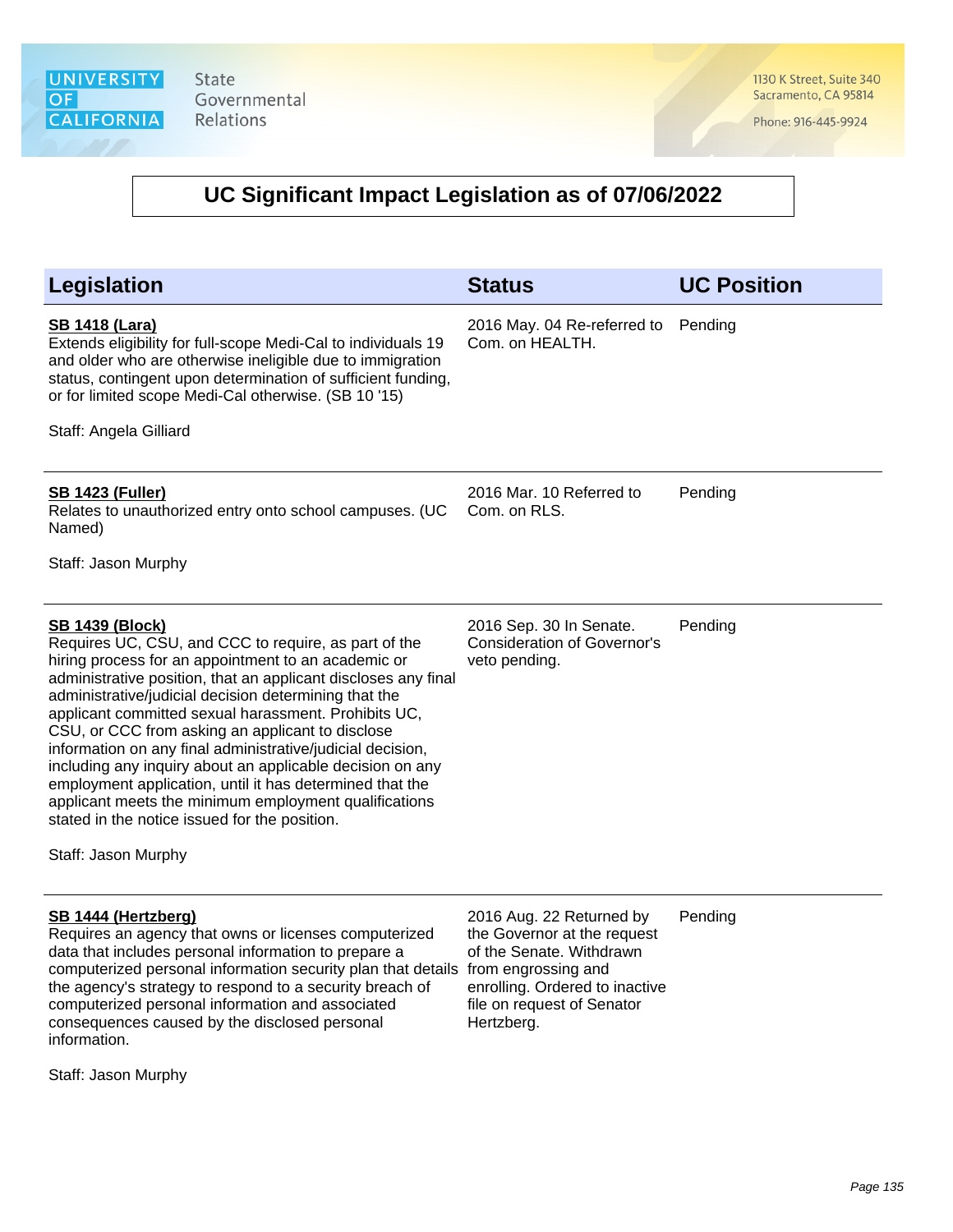1130 K Street, Suite 340 Sacramento, CA 95814

Phone: 916-445-9924

#### **UC Significant Impact Legislation as of 07/06/2022**

| Legislation                                                                                                                                                                                                                                                                                                                                                                                                                                                                                                                                                                                    | <b>Status</b>                                                                      | <b>UC Position</b>                                    |
|------------------------------------------------------------------------------------------------------------------------------------------------------------------------------------------------------------------------------------------------------------------------------------------------------------------------------------------------------------------------------------------------------------------------------------------------------------------------------------------------------------------------------------------------------------------------------------------------|------------------------------------------------------------------------------------|-------------------------------------------------------|
| SB 1471 (Hernandez)<br>Expands the eligibility for loan repayment funds under the<br>Steven M. Thompson Physician Corps Loan Repayment<br>Program to include those physicians providing psychiatric<br>services. Provides that continuously appropriated funds<br>deposited into the Medically Underserved Account for<br>Physicians shall not be made available under the Steven<br>M. Thompson Physician Corps Loan Repayment Program<br>to fund the repayment of loans for those physicians<br>providing psychiatric services or those physicians whose<br>primary specialty is psychiatry. | 2016 Aug. 11 August 11<br>hearing. Held in committee<br>and under submission.      | Watch (03/23/16)<br>Pending (04/16/16)                |
| Staff: Angela Gilliard                                                                                                                                                                                                                                                                                                                                                                                                                                                                                                                                                                         |                                                                                    |                                                       |
| <b>SB 1476 (Senate Governance and Finance Committee)</b><br>Allows tax check-off programs to be eligible for renewal<br>every seven years instead of five, and removes an inflation<br>accelerator imposed on tax check-off forms and instead<br>provides that \$250,000 will remain the minimum collection<br>amount for qualifying to remain on the tax check-off form.                                                                                                                                                                                                                      | 2016 Sep. 24 Chaptered by<br>Secretary of State. Chapter<br>597, Statutes of 2016. | Gov Sig Requested<br>(09/12/15)<br>Support (04/14/16) |

Staff: Angela Gilliard

Page 136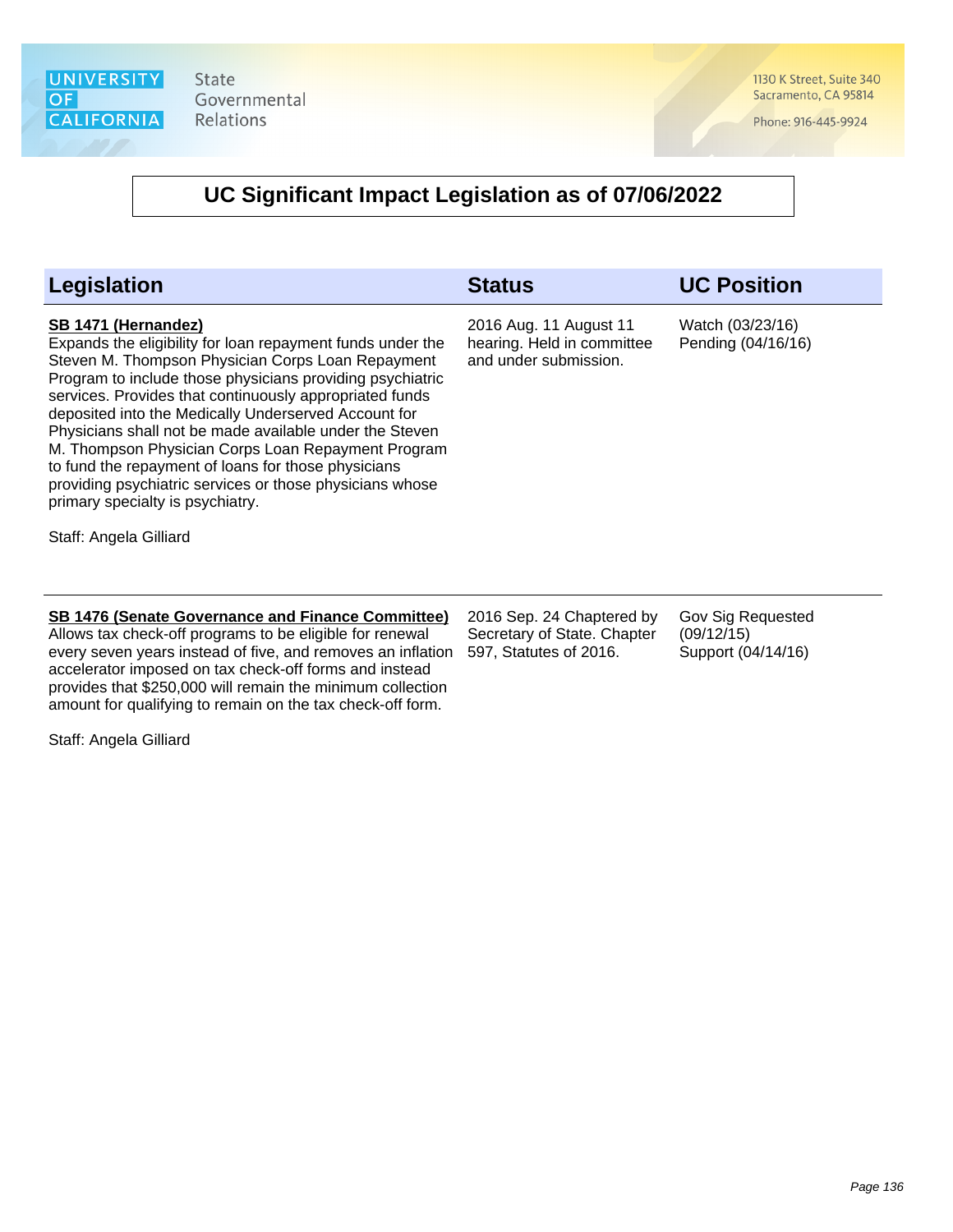1130 K Street, Suite 340 Sacramento, CA 95814

Phone: 916-445-9924

#### **UC Significant Impact Legislation as of 07/06/2022**

| <b>Legislation</b>                                                                                                                                                                                                                                                                                                                                                                                                                                                                                                                                                                                                                                                                                                                                                                                                                                                                                                                                                                                                                                                                                                                                                                                                                                                                                                                                                                                                                                                                                                                                                                                                                                                                                                                                                            | <b>Status</b>                                         | <b>UC Position</b> |
|-------------------------------------------------------------------------------------------------------------------------------------------------------------------------------------------------------------------------------------------------------------------------------------------------------------------------------------------------------------------------------------------------------------------------------------------------------------------------------------------------------------------------------------------------------------------------------------------------------------------------------------------------------------------------------------------------------------------------------------------------------------------------------------------------------------------------------------------------------------------------------------------------------------------------------------------------------------------------------------------------------------------------------------------------------------------------------------------------------------------------------------------------------------------------------------------------------------------------------------------------------------------------------------------------------------------------------------------------------------------------------------------------------------------------------------------------------------------------------------------------------------------------------------------------------------------------------------------------------------------------------------------------------------------------------------------------------------------------------------------------------------------------------|-------------------------------------------------------|--------------------|
| SB 1478 (Committee on Business, Professions and 2016 Sep. 22 Chaptered by<br><b>Economic De)</b><br>Revises requirements for various health-related boards of<br>the Department of Consumer Affairs, including exempting<br>retired/inactive licensees from the CURES fee requirement,<br>expanding approved accreditation agencies, requiring<br>applicants for registration/licensure to submit to the Board<br>of Behavioral Sciences certification from their educational<br>institution specifying that the curriculum and coursework<br>complies with examination eligibility/registration<br>requirements and requiring the board to accept education<br>gained from an out-of-state school if the education is<br>substantially similar, recasting instruction in psychological<br>testing and psychopharmacology as separate educational<br>requirements, specifying that the Association of Social<br>Work Boards Clinical Examination fee only applies to a<br>board-administered clinical examination, referring to<br>specified titles using the term "intern" as "associate",<br>prohibiting specified interns, trainees, or associates from<br>gaining supervised experience while employed as<br>independent contractors, specifying that the face-to-face<br>counseling requirement of practicum coursework is for<br>counseling of individuals, couples, families, or groups,<br>deleting the requirement for the Medical Board of California<br>to retain a copy of a complaint regarding poor quality of<br>care by a licensee for 10 years, deleting the Task Force on<br>Culturally and Linguistically Competent Physicians and<br>Dentists, and abolishing the Bureau of Medical Statistics.<br>Double-jointed with AB 2331.<br>Staff: Angela Gilliard | Secretary of State. Chapter<br>489, Statutes of 2016. |                    |
|                                                                                                                                                                                                                                                                                                                                                                                                                                                                                                                                                                                                                                                                                                                                                                                                                                                                                                                                                                                                                                                                                                                                                                                                                                                                                                                                                                                                                                                                                                                                                                                                                                                                                                                                                                               |                                                       |                    |

#### **SB X2 2 (Hernandez)**

SBX2 2: Establishes a new managed care organization provider tax on licensed health care service plans, managed care plans contracted with the Department of Health Care Services to provide Medi-Cal services, and alternate health care service plans (AHCSP). stablishes applicable taxing tiers and per enrollee amounts. Establishes a related fund for tax moneys to pay the nonfederal share of Medi-Cal rates for health care services, and provides for a graduation elimination of the gross premiums tax for health care service plans subject to the provider tax. (ABX2 20, SBX2 14)

Staff: Angela Gilliard

2016 Mar. 01 Approved by the Governor. Chaptered by Secretary of State. Chapter 2, Statutes of 2015-16 Second Extraordinary Session. Pending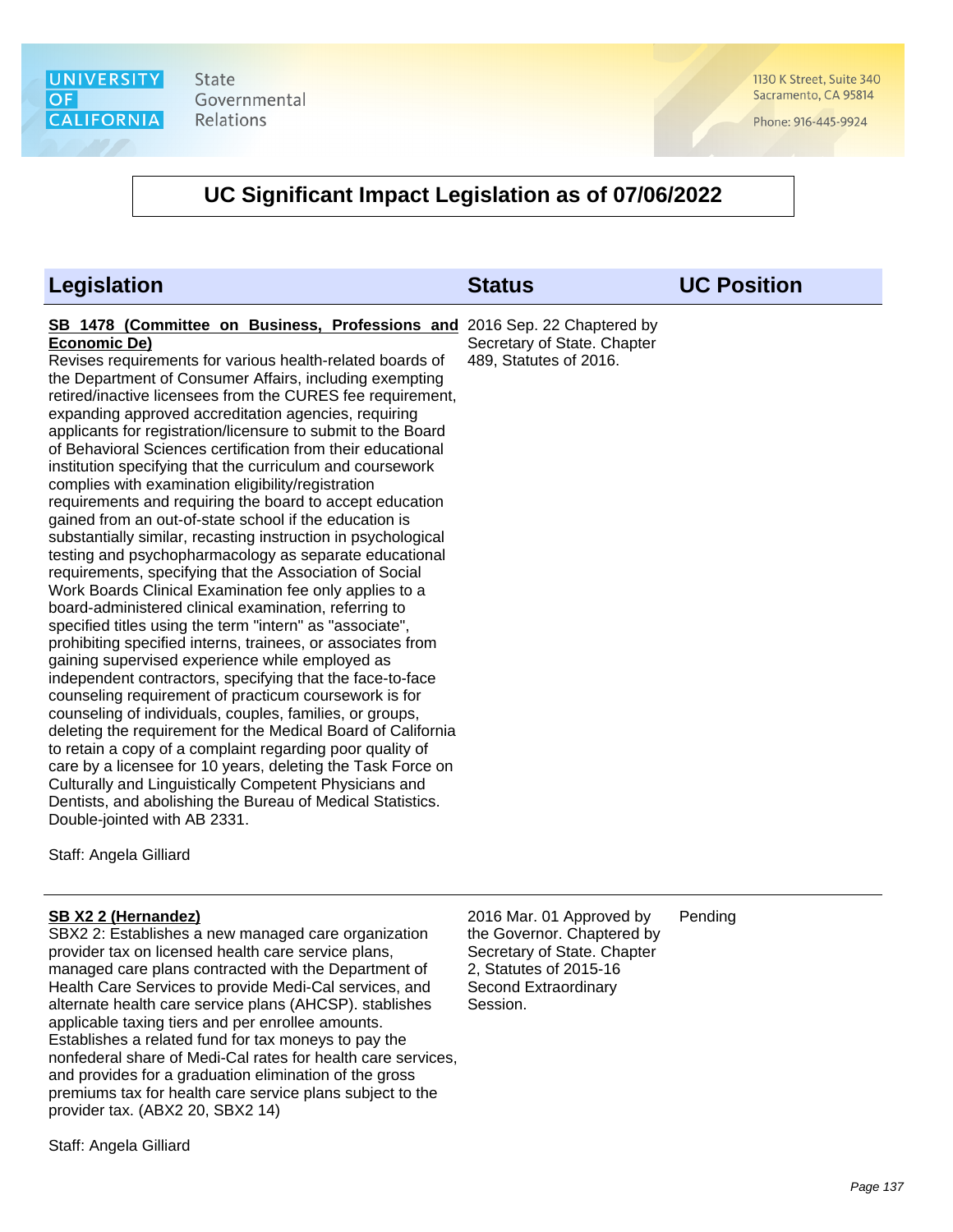1130 K Street, Suite 340 Sacramento, CA 95814

Phone: 916-445-9924

| <b>Legislation</b>                                                                                                                                                                                                                                                                                                                                                                                                                                                                                                                             | <b>Status</b>                                                                                                          | <b>UC Position</b> |
|------------------------------------------------------------------------------------------------------------------------------------------------------------------------------------------------------------------------------------------------------------------------------------------------------------------------------------------------------------------------------------------------------------------------------------------------------------------------------------------------------------------------------------------------|------------------------------------------------------------------------------------------------------------------------|--------------------|
| SB X2 3 (Hernandez)<br>SBX2 3: Declares intent to enact legislation to establish<br>funding sources and mechanisms to provide additional<br>support and access to Medi-Cal services and<br>developmental services programs.(ABX2 1)<br>Staff: Angela Gilliard                                                                                                                                                                                                                                                                                  | 2016 Mar. 15 From<br>Assembly without further<br>action.                                                               | Pending            |
| <b>SB X2 5 (Leno)</b><br>SBX2 5: Defines the term smoking for purposes of the<br>STAKE Act. Changes the STAKE Act's definition of<br>tobacco products to include electronic devices, such as<br>electronic cigarettes, that deliver nicotine or other<br>vaporized liquids, and makes furnishing such a tobacco<br>product to a minor a misdemeanor. Requires that retailers<br>who sells such products be subject to a one-time license<br>fee. Requires all cartridges and solutions for filling or<br>refilling be in childproof packaging. | 2016 May. 04 Chaptered by<br>Secretary of State. Chapter<br>7, Statutes of 2015-16<br>Second Extraordinary<br>Session. | Pending            |
| Staff: Angela Gilliard                                                                                                                                                                                                                                                                                                                                                                                                                                                                                                                         |                                                                                                                        |                    |
| SB X2 7 (Hernandez)<br>SBX2 7: Extends applicability of the Stop Tobacco Access<br>to Kids Enforcement Act to persons under 21 years of age.<br>(SB 151)<br>Staff: Angela Gilliard                                                                                                                                                                                                                                                                                                                                                             | 2016 May. 04 Chaptered by<br>Secretary of State. Chapter<br>8, Statutes of 2015-16<br>Second Extraordinary<br>Session. | Pending            |
| <b>SB X2 13 (Pan)</b><br>SBX2 13: Expands the definition of tobacco products for<br>purposes of that act to include electronic cigarettes, as<br>defined, thereby subjecting manufacturers, importers,<br>distributors, wholesalers, and retailers of electronic<br>cigarettes to the same licensing requirements imposed<br>pursuant to that act on manufacturers, importers,<br>distributors, wholesalers, and retailers of tobacco products.<br>(ABX2 16)                                                                                   | 2016 Mar. 10 From<br>committee without further<br>action.                                                              | Pending            |
| Staff: Angela Gilliard                                                                                                                                                                                                                                                                                                                                                                                                                                                                                                                         |                                                                                                                        |                    |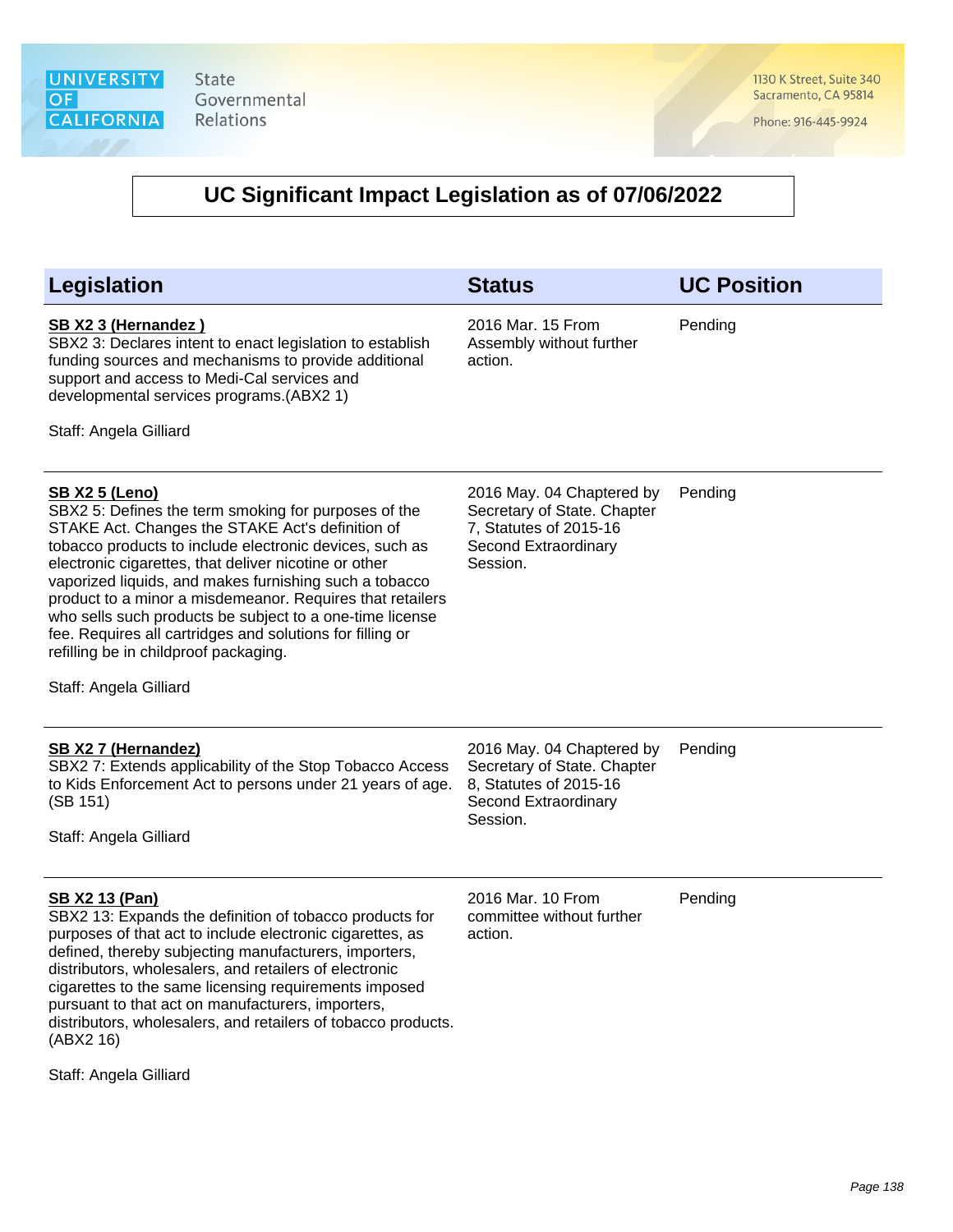1130 K Street, Suite 340 Sacramento, CA 95814

Phone: 916-445-9924

# **UC Significant Impact Legislation as of 07/06/2022**

| Legislation                                                                                                                                                                                                                                                                                                                                                                                                                                                                                                                                                                                                                                  | <b>Status</b>                                                           | <b>UC Position</b> |
|----------------------------------------------------------------------------------------------------------------------------------------------------------------------------------------------------------------------------------------------------------------------------------------------------------------------------------------------------------------------------------------------------------------------------------------------------------------------------------------------------------------------------------------------------------------------------------------------------------------------------------------------|-------------------------------------------------------------------------|--------------------|
| SB X2 14 (Hernandez)<br>SBX2 14: Includes e-cigarettes in the definition of tobacco<br>products for purposes of the Cigarette and Tobacco<br>Products Licensing Act. Imposes additional taxes on<br>cigarettes and e-cigarettes. Creates and directs revenues<br>to the California Health Care, Research, and Prevention<br>Tobacco Tax Act of 2015 Fund to be expended for<br>specified purposes, including funding UC (\$40M) to<br>increase the number of physicians trained in California, and<br>supplementing the Cigarette and Tobacco Products Surtax<br>Medical Research Program (5%) administered by UC.<br>Staff: Angela Gilliard | 2016 Mar. 10 Died on third<br>reading.                                  | Watch (09/11/15)   |
| SB X2 15 (Hernandez)<br>SBX2 15: Establishes a new managed care organization<br>provider tax on licensed health care service plans,<br>managed care plans contracted with the department to<br>provide Medi-Cal services, and alternate health care<br>service plans (AHCSP). (ABX2 20, SBX2 14)<br>Staff: Angela Gilliard                                                                                                                                                                                                                                                                                                                   | 2016 Mar. 10 From<br>committee without further<br>action.               | Pending            |
| SCA 1 (Lara)<br>Permits UC Regents to serve two ten-year terms, with the<br>ten-year limit applying to current Regents in their first term<br>and Regents serving their second term not eligible for<br>reappointment.<br>Staff: Sandy Fried                                                                                                                                                                                                                                                                                                                                                                                                 | 2016 Aug. 31 Ordered to<br>inactive file on request of<br>Senator Lara. | Oppose (04/26/16)  |
| <b>SCA 2 (Nguyen)</b><br>Provides that the display of the Flag of the United States on first hearing. Testimony<br>the grounds of a campus of the UC, CSU and CCC shall<br>not be prohibited.                                                                                                                                                                                                                                                                                                                                                                                                                                                | 2015 Jul. 14 July 14 set for<br>taken.                                  | Pending            |

Staff: Nadia Leal-Carrillo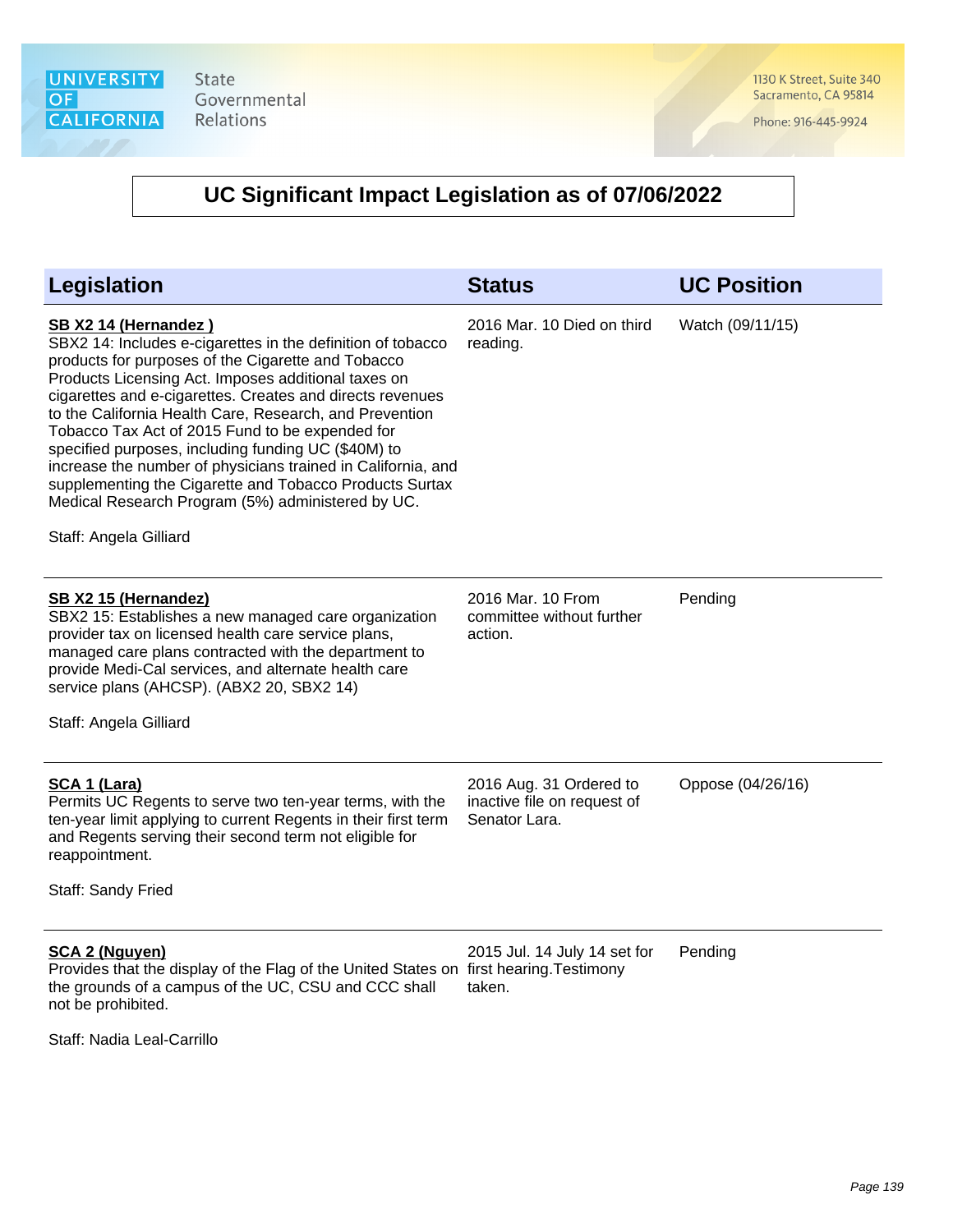1130 K Street, Suite 340 Sacramento, CA 95814

Phone: 916-445-9924

| <b>Legislation</b>                                                                                                                                                                                                                                                                                                                                                                                                                                                                                                                           | <b>Status</b>                                                                                                                              | <b>UC Position</b> |
|----------------------------------------------------------------------------------------------------------------------------------------------------------------------------------------------------------------------------------------------------------------------------------------------------------------------------------------------------------------------------------------------------------------------------------------------------------------------------------------------------------------------------------------------|--------------------------------------------------------------------------------------------------------------------------------------------|--------------------|
| <b>SCA 4 (Nguyen)</b><br>Constitutional amendment to require that, for the 2017-18<br>academic year, and each academic year thereafter,<br>out-of-state undergraduate students constitute not more<br>than 10% of an incoming undergraduate class, and not<br>more than 10% of total undergraduate enrollment at each<br>UC campus. Prohibits the total amount of tuition/fees<br>charged to UC undergraduate students from being<br>increased from the 2016-17 academic year to the 2020-21<br>academic year.<br>Staff: Nadia Leal-Carrillo | 2015 Jul. 15 July 15 set for<br>first hearing. Failed passage<br>in committee. (Ayes 2. Noes<br>6. Page 1950.)<br>Reconsideration granted. | Oppose (07/09/15)  |
| <b>SCA 12 (Runner)</b><br>Requires UC to act in the best interests of the people of<br>California and to honor their fiduciary duty to California<br>residents who aspire to attend the University of California<br>by ensuring that priority in admissions is given to applicants<br>who are California residents.<br>Staff: Jason Murphy                                                                                                                                                                                                   | 2016 May. 04 May 3 set for<br>first hearing. Testimony<br>taken.                                                                           | Oppose (04/13/16)  |
| <b>SCR 25 (Block)</b><br>States the Legislature's support for a memorandum of<br>understanding to establish strategic partnerships for joint<br>innovation, exchanges, public-private partnerships, and<br>cooperation between California and Israel involving<br>collaboration with universities to facilitate joint industrial<br>research and development, educational opportunities, and<br>other economic development objectives.<br>Staff: Nadia Leal-Carrillo                                                                         | 2015 Jul. 22 Chaptered by<br>Secretary of State. Res.<br>Chapter 127, Statutes of<br>2015.                                                 | Support (06/23/15) |
| <b>SCR 35 (Stone)</b><br>Urges each UC campus to adopt a resolution condemning<br>all forms of anti-Semitism and racism, and condemns any<br>act of anti-Semitism augmenting education programs at all<br>publicly funded schools in California. (HR 35'12)<br>Staff: Nadia Leal-Carrillo                                                                                                                                                                                                                                                    | 2015 Jul. 22 Chaptered by<br>Secretary of State. Res.<br>Chapter 129, Statutes of<br>2015.                                                 | Watch (06/16/15)   |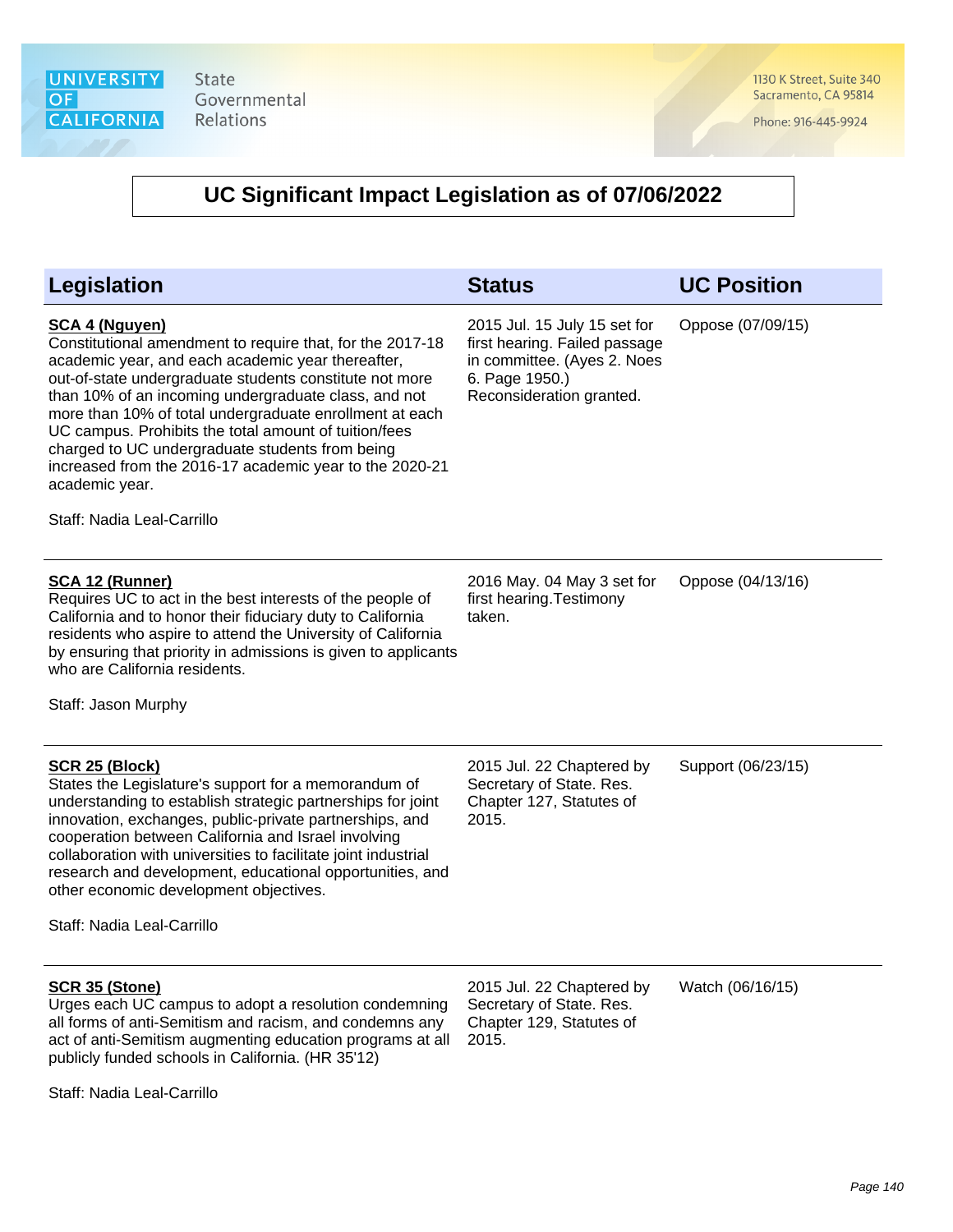1130 K Street, Suite 340 Sacramento, CA 95814

Phone: 916-445-9924

# **UC Significant Impact Legislation as of 07/06/2022**

| <b>Legislation</b>                                                                                                                                                                                                                                                                                                                             | <b>Status</b>                                                                              | <b>UC Position</b> |
|------------------------------------------------------------------------------------------------------------------------------------------------------------------------------------------------------------------------------------------------------------------------------------------------------------------------------------------------|--------------------------------------------------------------------------------------------|--------------------|
| SCR 63 (Bates)<br>Declares the month of May 2015 as National Stroke<br>Awareness Month in the state.<br>Staff: Angela Gilliard                                                                                                                                                                                                                 | 2015 Jul. 14 Chaptered by<br>Secretary of State. Res.<br>Chapter 101, Statutes of<br>2015. | Pending            |
| <b>SCR 161 (De Leon)</b><br>Promotes the LA Basin as a bioscience hub to provide new<br>economic opportunity for the State, and declares intent to<br>develop and encourage state and local policy proposals<br>focusing on the LA Basin bioscience industry. (UC Named)<br>Staff: Angela Gilliard                                             | 2016 Sep. 09 Chaptered by<br>Secretary of State. Res.<br>Chapter 185, Statutes of<br>2016. | Support (08/12/16) |
| SJR 2 (Vidak)<br>Urges Congress and the U.S. President to create a<br>comprehensive, workable approach to reform the nation's<br>immigration system according to specified principles, which<br>include allowing access to college degrees, driver's<br>licenses, and permanent residency for international<br>university students. (UC Named) | 2015 Apr. 14 Chaptered by<br>Secretary of State. Res.<br>Chapter 23, Statutes of<br>2015.  | Pending            |
| Staff: Nadia Leal-Carrillo                                                                                                                                                                                                                                                                                                                     |                                                                                            |                    |

Page 141